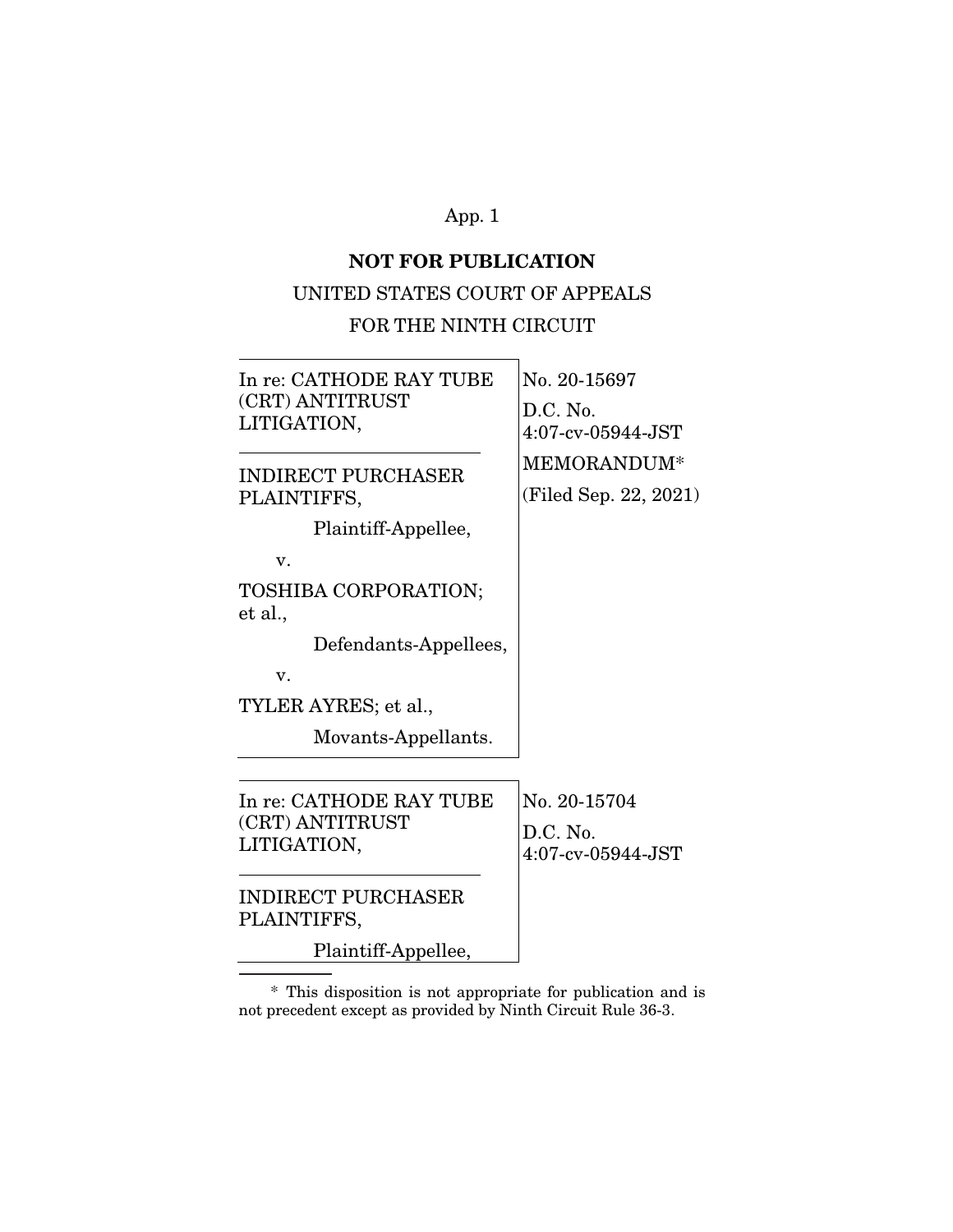v. TOSHIBA CORPORATION; et al., Defendants-Appellees, v. ELEANOR LEWIS, Proposed Intervenor, Movant-Appellant. In re: CATHODE RAY TUBE (CRT) ANTITRUST LITIGATION,  $\overline{a}$ INDIRECT PURCHASER PLAINTIFFS, Plaintiff-Appellee, v. TOSHIBA CORPORATION; et al., Defendants-Appellees, v. ANTHONY GIANASCA; et al., Movants-Appellants. No. 20-16081 D.C. No. 4:07-cv-05944-JST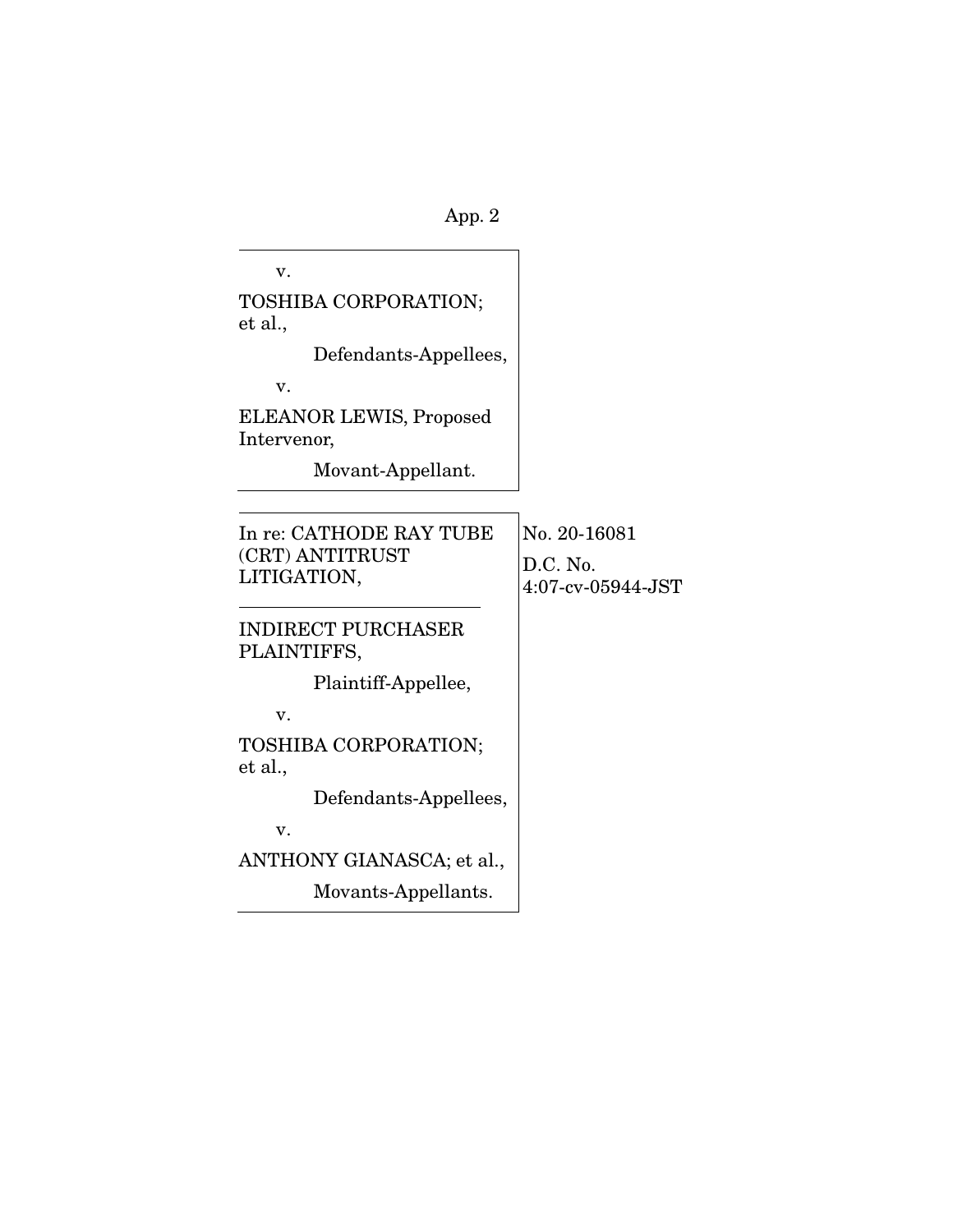| In re: CATHODE RAY TUBE<br>(CRT) ANTITRUST<br>LITIGATION, | No. 20-16685<br>D.C. No.<br>4:07-cv-05944-JST      |
|-----------------------------------------------------------|----------------------------------------------------|
| <b>INDIRECT PURCHASER</b><br>PLAINTIFFS,                  |                                                    |
| Plaintiff-Appellee,                                       |                                                    |
| v.                                                        |                                                    |
| TOSHIBA CORPORATION;<br>et al.,                           |                                                    |
| Defendants-Appellees,                                     |                                                    |
| v.                                                        |                                                    |
| ELEANOR LEWIS, Proposed<br>Intervenor,                    |                                                    |
| Movant-Appellant.                                         |                                                    |
|                                                           |                                                    |
| In re: CATHODE RAY TUBE<br>(CRT) ANTITRUST<br>LITIGATION, | No. 20-16686<br>$D.C.$ No.<br>$4:07$ -cv-05944-JST |
| <b>INDIRECT PURCHASER</b><br>PLAINTIFFS,                  |                                                    |
| Plaintiff-Appellee,                                       |                                                    |
| v.                                                        |                                                    |
| JEFF SPEAECT; et al.,                                     |                                                    |
| Objectors-Appellants,                                     |                                                    |
| v.                                                        |                                                    |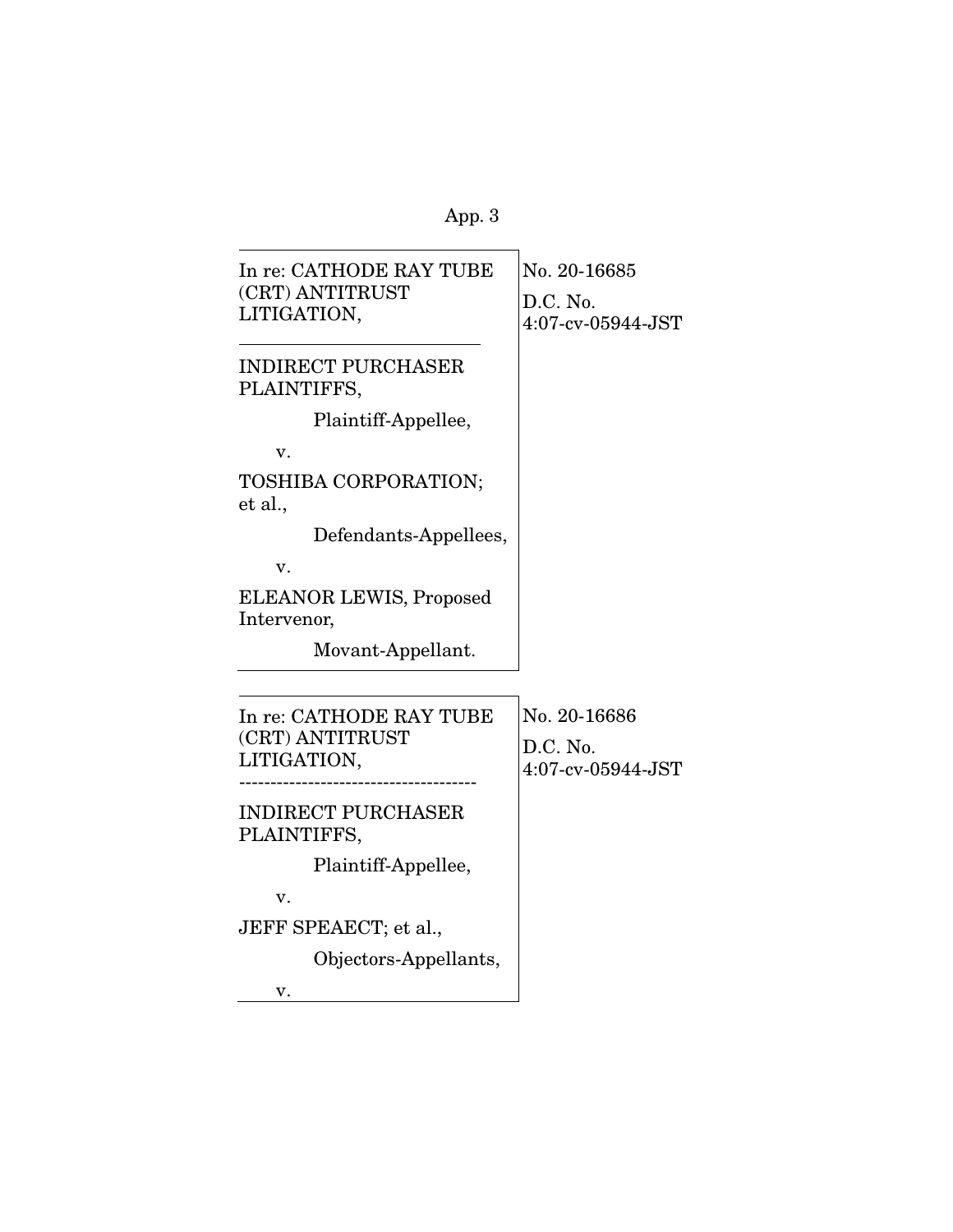| TOSHIBA CORPORATION;<br>et al.,                                                      |                                               |
|--------------------------------------------------------------------------------------|-----------------------------------------------|
| Defendants-Appellees.                                                                |                                               |
|                                                                                      |                                               |
| In re: CATHODE RAY TUBE<br>(CRT) ANTITRUST<br>LITIGATION,                            | No. 20-16691<br>D.C. No.<br>4:07-cv-05944-JST |
| <b>INDIRECT PURCHASER</b><br>PLAINTIFFS,                                             |                                               |
| Plaintiff-Appellee,                                                                  |                                               |
| v.                                                                                   |                                               |
| TOSHIBA CORPORATION;<br>et al.,                                                      |                                               |
| Defendants-Appellees,                                                                |                                               |
| v.                                                                                   |                                               |
| SCOTT A. CALDWELL,<br>as administrator of the Estate<br>of Barbara Caldwell; et al., |                                               |
| Movants-Appellants.                                                                  |                                               |
|                                                                                      |                                               |
| In re: CATHODE RAY TUBE                                                              | No. 20-16699                                  |
| (CRT) ANTITRUST<br>LITIGATION,                                                       | D.C. No.<br>$4:07$ -cv-05944-JST              |
| <b>INDIRECT PURCHASER</b><br>PLAINTIFFS,                                             |                                               |
| Plaintiff-Appellee,                                                                  |                                               |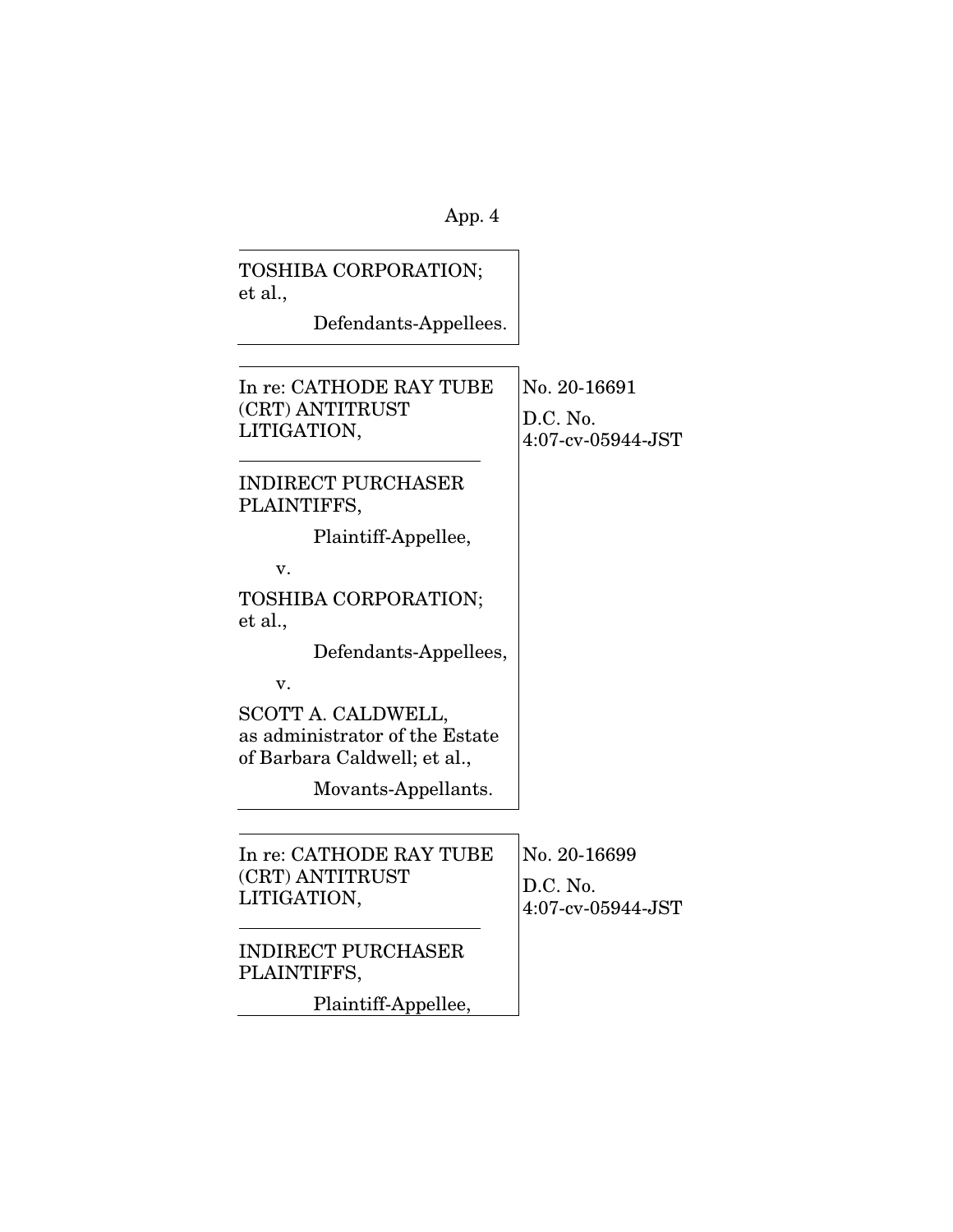v. TOSHIBA CORPORATION; et al., Defendants-Appellees, v.

TYLER AYRES; et al.,

Movants-Appellants.

Appeal from the United States District Court for the Northern District of California Jon S. Tigar, District Judge, Presiding

Argued and Submitted July 28, 2021 San Francisco, California

Before: W. FLETCHER and CLIFTON, Circuit Judges, and KATZMANN,\*\* Judge.

 Two sets of appeals have been presented to us. In one set, parties identified as the Other Repealer States (ORS) and the Non-Repealer States (NRS) appellants and purported settlement class member objectors appealed the district court's approval of amended settlements between the amended settlement class and Defendants.1 In the other set, the ORS and NRS appellants appealed the district court's earlier denial of

 <sup>\*\*</sup> The Honorable Gary S. Katzmann, Judge for the United States Court of International Trade, sitting by designation.

<sup>1</sup> Defendants are a group of corporations that manufactured cathode ray tubes (CRT). They include Phillips, Panasonic, Hitachi, Toshiba, Samsung, and Thomson/TDA as well as their subsidiaries.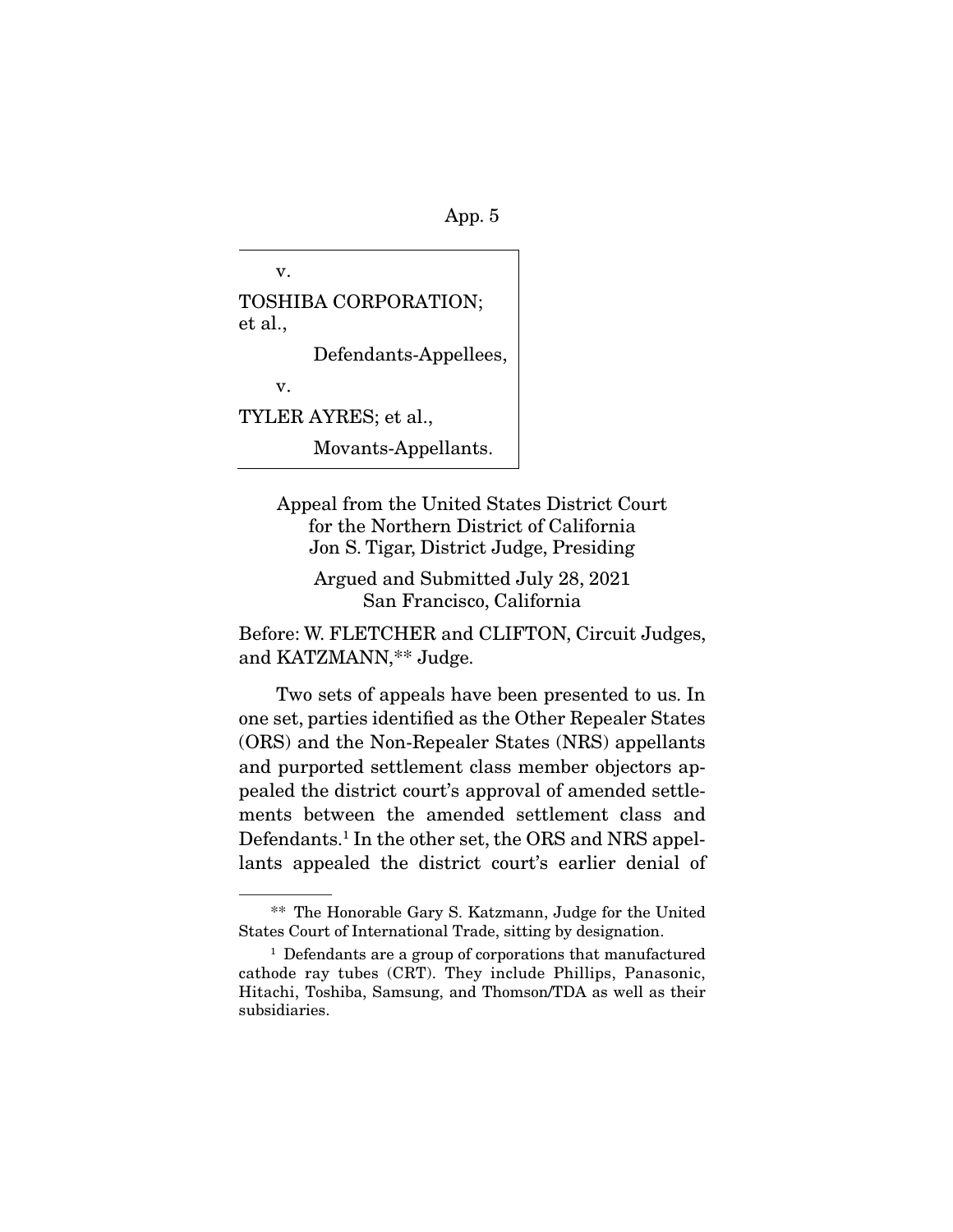their motions to intervene. We have jurisdiction under 28 U.S.C. § 1291. We affirm the district court's approval of the amended settlement agreements, and we dismiss the NRS and ORS appeals of the denial of their motions to intervene.

## **1. Appeal Nos. 20-16685, 20-16686, 20-16691, and 20-16699**

 To appeal a class settlement, appellants must demonstrate Article III standing. Emps.-Teamsters Loc. Nos. 175 & 505 Pension Tr. Fund v. Anchor Cap. Advisors, 498 F.3d 920, 923 (9th Cir. 2007). Separately and in addition, appellants must establish "standing to appeal" including elements distinct from the requirements of constitutional standing. See United States ex rel. Alexander Volkhoff, LLC v. Janssen Pharmaceutica N.V., 945 F.3d 1237, 1241 (9th Cir. 2020). Under the standing to appeal doctrine as it has developed regarding settlement approval, only parties to the settlement may appeal a dismissal by the court of claims against settling defendants pursuant to the terms of the settlement agreement. Waller v. Fin. Corp. of Am., 828 F.2d 579, 583 (9th Cir. 1987); see also United States v. Kovall, 857 F.3d 1060, 1068 (9th Cir. 2017) (articulating the general rule that only parties to a judgment may appeal it). The settlement agreements at issue in this case provide for such a dismissal of the settling defendants by the settlement class members, but they do not release claims by the ORS or NRS appellants, so those appellants generally lack standing to object to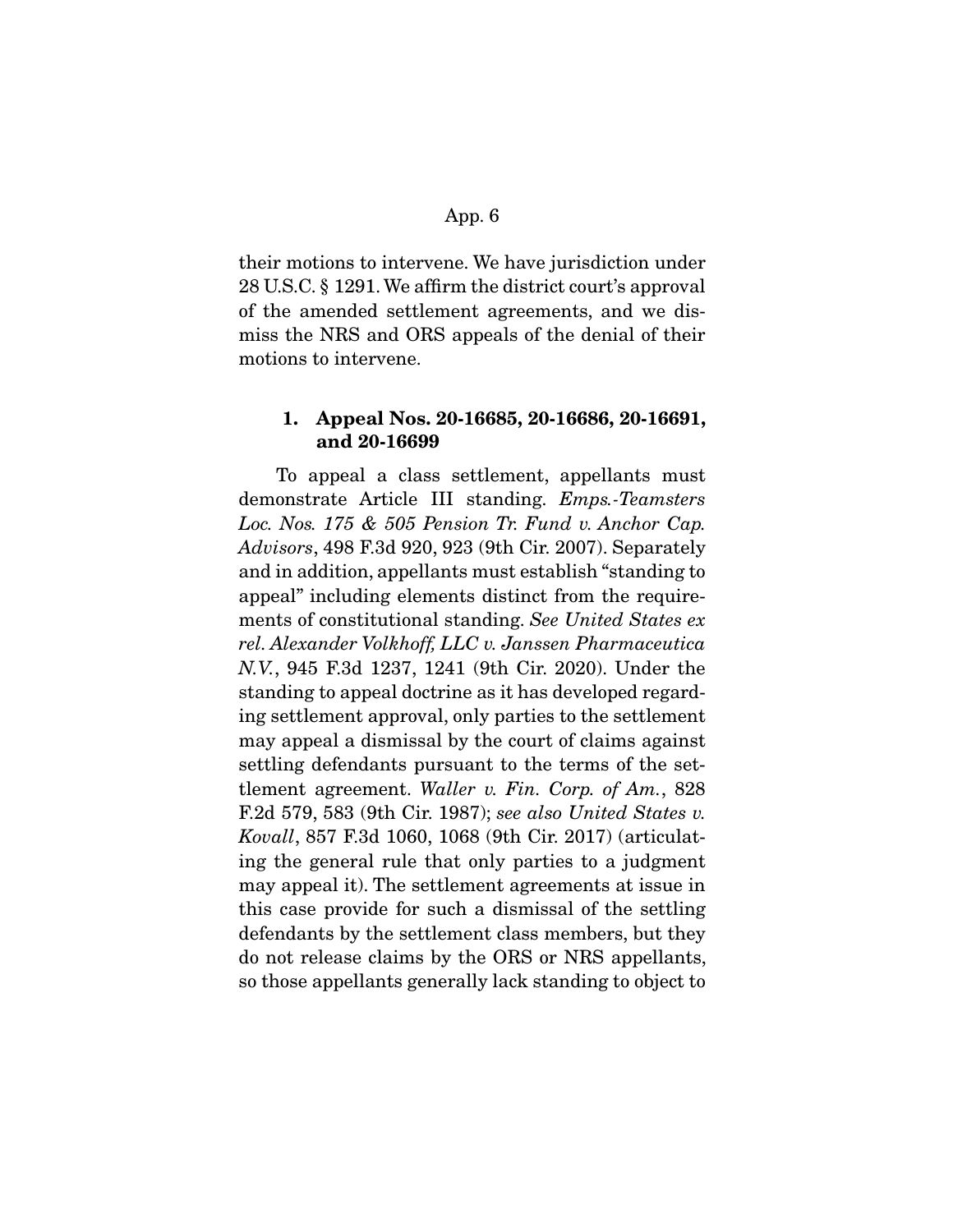the settlement agreements and the dismissal of the claims against Defendants.

 There is a narrow "exception to the general principle barring objections by non-settling [individuals] to permit a non-settling [individual] to object where it can demonstrate that it will sustain some formal legal prejudice as a result of the settlement." Waller, 828 F.2d at 583; see also Smith v. Arthur Andersen LLP, 421 F.3d 989, 998 (9th Cir. 2005). "Formal legal prejudice" sufficient to allow a non-settlement individual standing to appeal a settlement exists when a settlement (1) "purports to strip [a party] of a legal claim or cause of action, an action for indemnity or contribution for example," or (2) "invalidates the contract rights of one not participating in the settlement." Waller, 828 F.2d at 583. A tactical disadvantage is not legal prejudice. See Smith v. Lenches, 263 F.3d 972, 976 (9th Cir. 2001); Waller, 828 F.2d at 584.

 The ORS and NRS objectors have not suffered "formal legal prejudice" such that they have standing to appeal the approval of the settlement agreements by the district court. The amended settlements do "not release any of the ORS or NRS Subclasses' claims." The ORS and NRS objectors have not been stripped of a legal claim or cause of action by the amended settlements. Waller, 828 F.2d at 583. While the ORS and NRS objectors argue that the amended settlements and resulting dismissal of the named plaintiffs' claims against Defendants will weaken their arguments to avoid Defendants' statute of limitations defenses on the ground that their claims "relate back" to the claims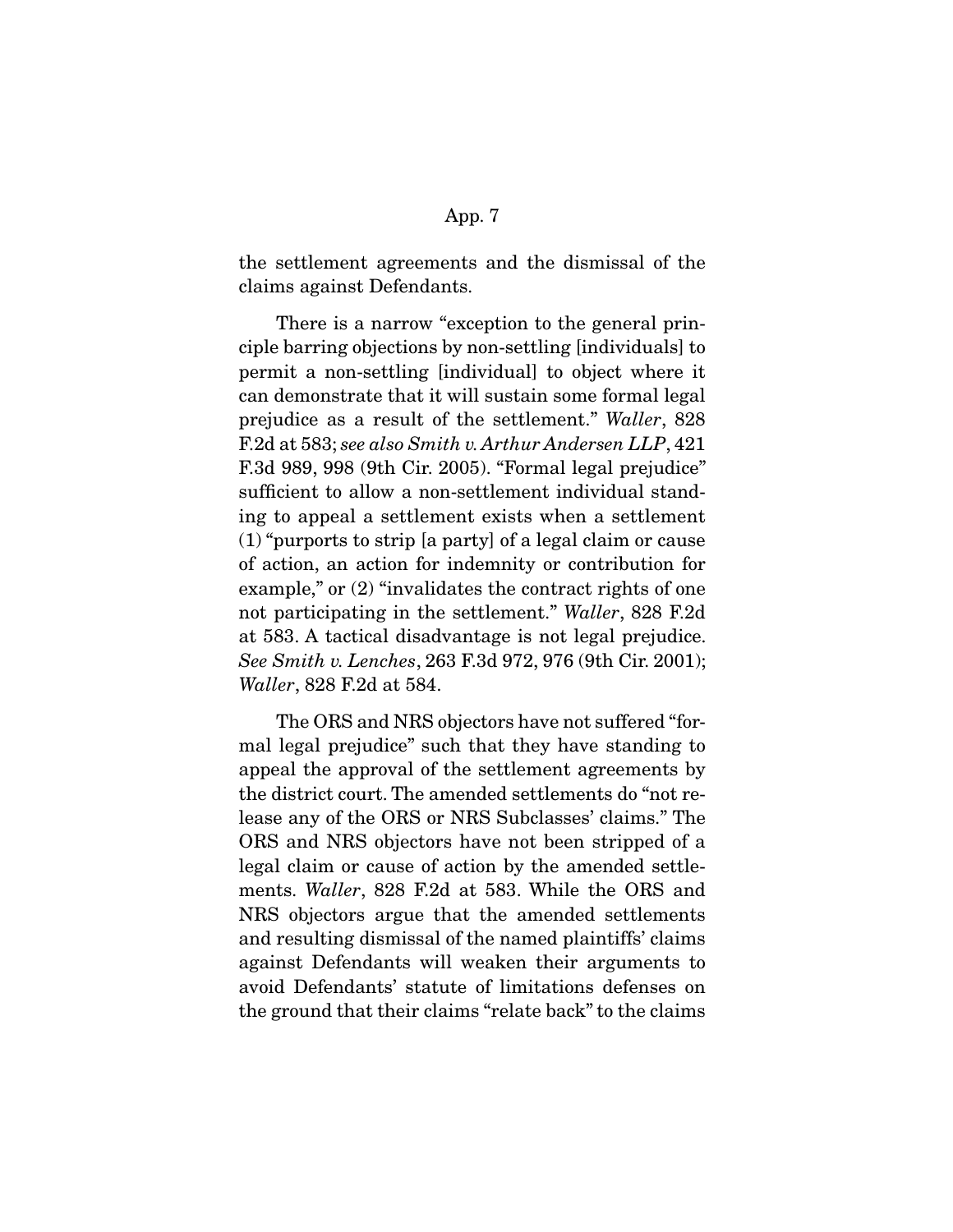released by the settlement class members, such a tactical disadvantage is not legal prejudice sufficient to create standing to appeal. Smith, 263 F.3d at 976; Waller, 828 F.2d at 584. Similarly, they contend that it will be difficult for them to accomplish service of process against some of Defendants if they are not allowed to take advantage of their existing presence in the district court action. That is not formal legal prejudice, either. The ORS and NRS objectors lack standing to appeal the district court's approval of the current settlement agreements.

 Along with the ORS and NRS objectors, purported settlement class members appeal the district court's striking of their objections to the settlement agreements. This court reviews a district court's decision to strike an objection for abuse of discretion because issues of fact predominate. See United States v. Mateo-Mendez, 215 F.3d 1039, 1042 (9th Cir. 2000) ("The de novo standard applies when issues of law predominate in the district court's evidentiary analysis, and the abuse-of-discretion standard applies when the inquiry is 'essentially factual.' "). The district court did not err in determining that the purported settlement class objectors neither complied with the required procedures nor satisfied the requirements for objections under Federal Rule of Civil Procedure 23(e)(5)(A). Fed. R. Civ. P.  $23(e)(5)(A)$  (An "objection must state whether it applies only to the objector, to a specific subset of the class, or to the entire class, and also state with specificity the grounds for the objection."). Having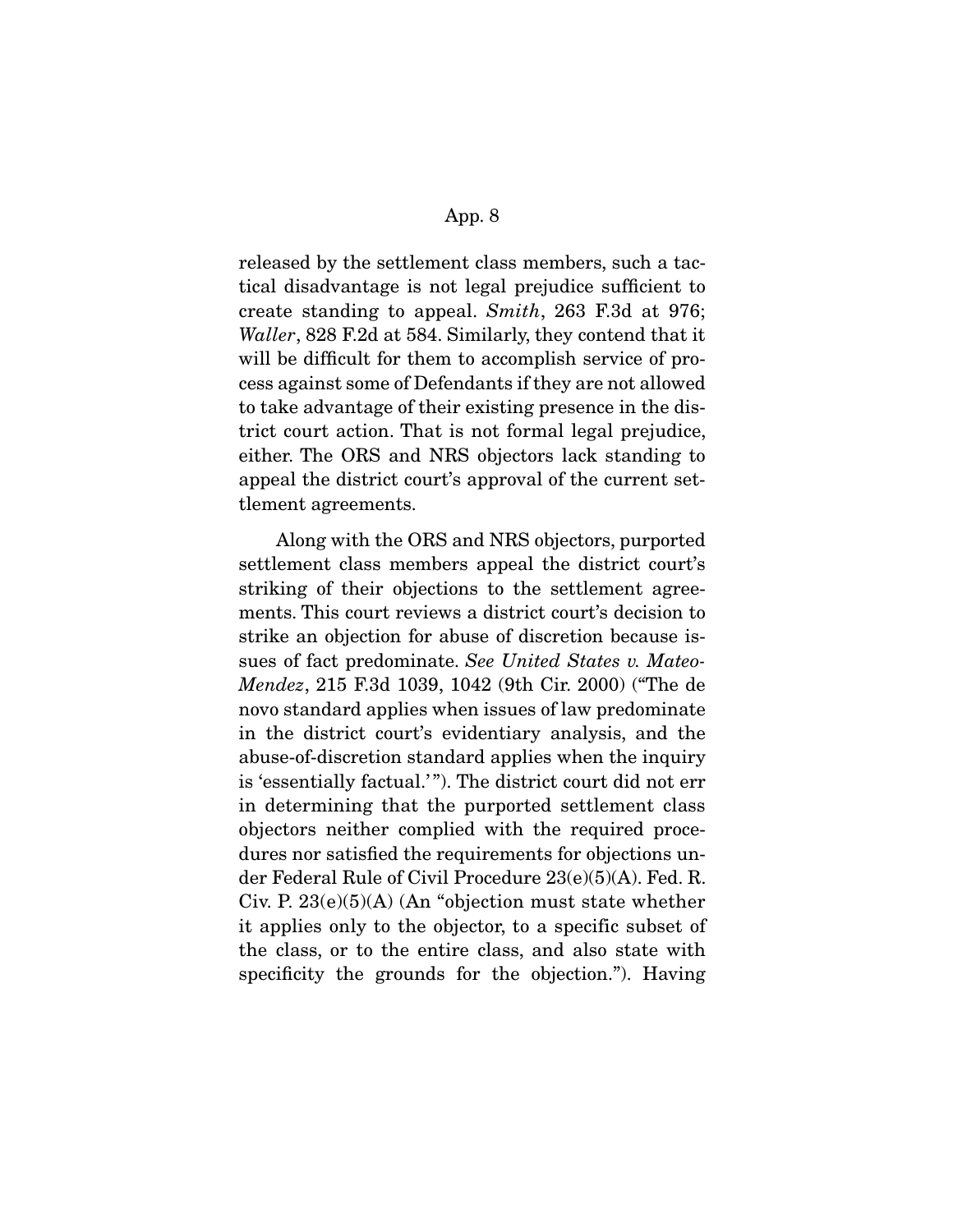determined the objections were non-compliant, the district court was within its discretion to strike them.

 As there are no other objections to the amended settlements, we affirm the amended settlements and remand to the district court for further proceedings, including but not limited to, implementation of the settlements.

## **2. Appeals Nos. 20-15697, 20-15704 and 20- 16081**

 Our affirmance of the amended settlement agreements moots the pending appeals by the ORS and NRS appellants related to intervention in the district court. To determine if an appeal of the denial of intervention is moot, we ask if "any effectual relief whatever" is possible even "if we were to determine that the district court erred in denying [] intervention." United States v. Sprint Commc'n Inc., 855 F.3d 985, 990 (9th Cir. 2017). The ORS and NRS members seek to intervene into the pending action against Defendants to strengthen their relation back arguments. The approved amended settlements release Defendants from the suit at issue. There is no longer an action against Defendants into which the ORS and NRS appellants can intervene. We can grant no "effectual relief" to appellants even if we were to reach the merits of the appeals and determine the district court erred. Id. We dismiss the intervention appeals as moot.

Costs to be taxed against Appellants.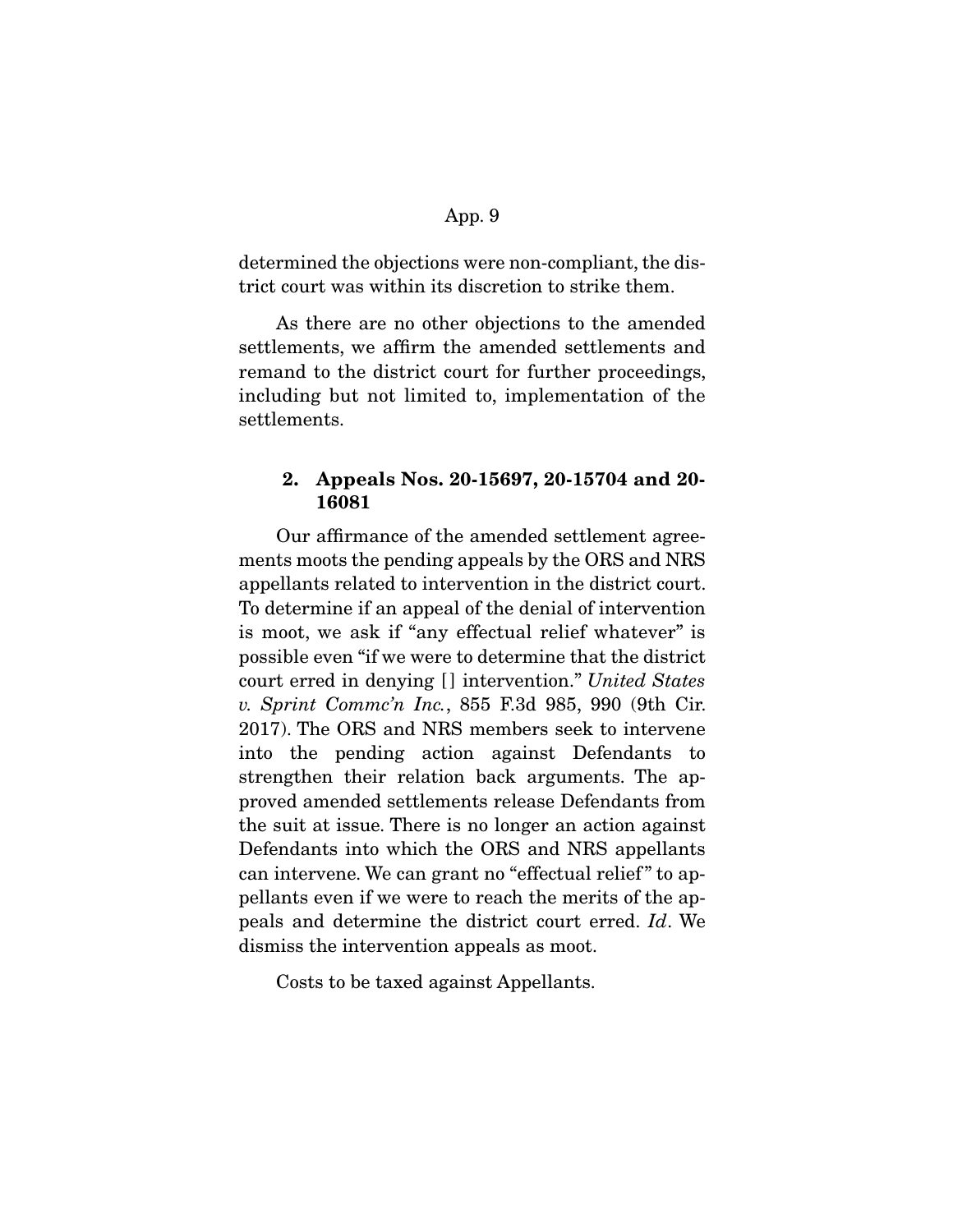**AFFIRMED IN PART, DISMISSED IN PART, AND REMANDED FOR FURTHER PROCEED-INGS.**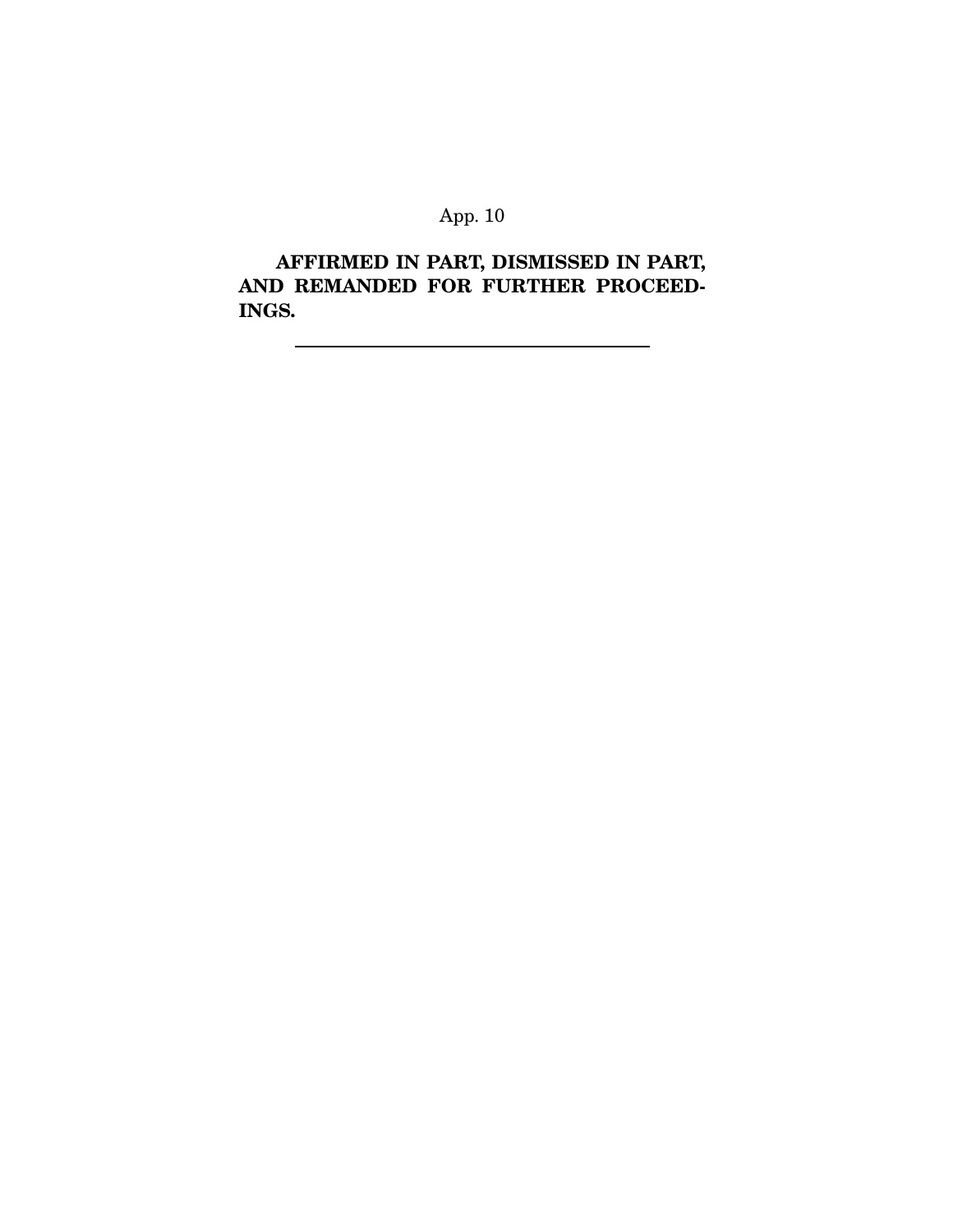# UNITED STATES DISTRICT COURT NORTHERN DISTRICT OF CALIFORNIA

| <b>IN RE: CATHODE</b>                                                                     | Case No. 07-cv-05944-JST                                                                                                                                                  |
|-------------------------------------------------------------------------------------------|---------------------------------------------------------------------------------------------------------------------------------------------------------------------------|
| <b>RAY TUBE (CRT)</b><br><b>ANTITRUST</b><br><b>LITIGATION</b>                            | <b>ORDER DENYING MO-</b><br><b>TION TO INTERVENE</b><br><b>FOR PURPOSES OF</b><br><b>APPEALING DENIAL OF</b>                                                              |
| This Document Relates<br>to:<br><b>ALL INDIRECT</b><br><b>PURCHASER</b><br><b>ACTIONS</b> | <b>FINAL SETTLEMENT</b><br><b>OBJECTIONS AND</b><br><b>DENYING AS MOOT MO-</b><br><b>TION TO EXTEND TIME</b><br><b>TO APPEAL JUDGMENT</b><br><b>ENTERED JULY 29, 2020</b> |
|                                                                                           | Re: ECF No. 5792, 5817                                                                                                                                                    |
|                                                                                           | (Filed Aug. 27, 2020)                                                                                                                                                     |

 Before the Court is the Other Repealer States' and Non-Repealer States' Motion to Intervene for Purpose of Appealing Denial of Objections to Settlements. ECF No. 5792. The Court will deny the motion. The Court will also deny as moot the ORS and NRS Subclasses' motion to extend the deadline to appeal the judgment entered on July 29, 2020. ECF No. 5817.

## **I. BACKGROUND**

 Because the parties are already familiar with the facts, the Court summarizes only those bearing on the present motion.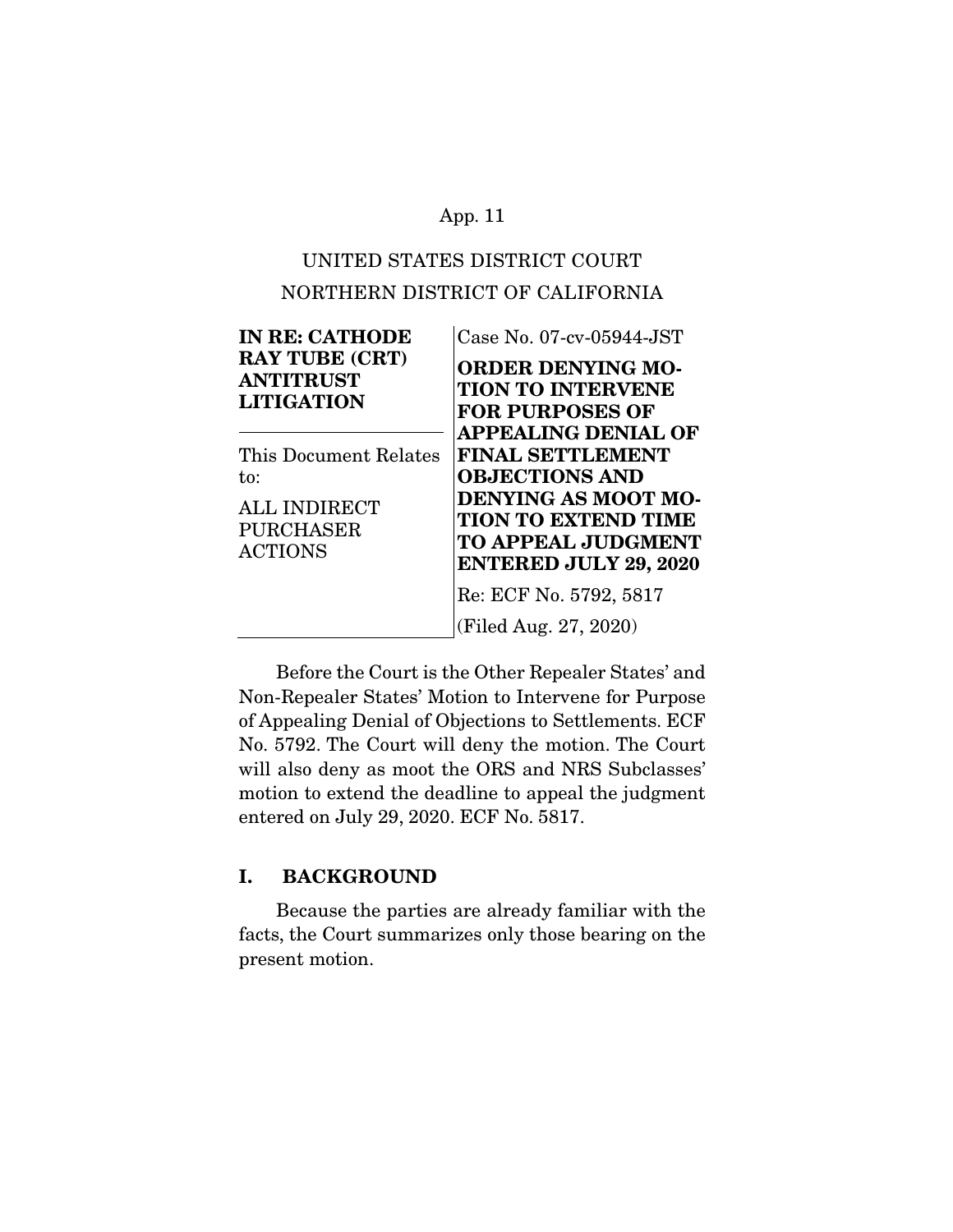In February 2008, the Judicial Panel on Multidistrict Litigation ordered the centralization of actions alleging that certain Defendants conspired to fix prices of cathode ray tubes. See In re Cathode Ray Tube (CRT) Antitrust Litig., 536 F. Supp. 2d 1364 (J.P.M.L. 2008). On March 11, 2020, the Court granted preliminary approval of amended settlement agreements between six groups of corporate defendants<sup>1</sup> and several Statewide Damages Classes of indirect purchasers of CRT products ("22 Indirect Purchaser State Classes"). ECF No. 5695. These amended agreements narrowed the settlement class and removed two subclasses of CRT purchasers<sup>2</sup> – now denominated the Omitted Repealer State Subclass ("ORS Subclass")3 and the

<sup>3</sup> The ORS Subclass in its current iteration consists of Indirect Purchaser Plaintiffs in the following states: Arkansas,

<sup>&</sup>lt;sup>1</sup> Settling Defendants include several groups of entities: Phillips, Panasonic, Hitachi, Toshiba, Samsung, and Thomson/TDA. Each entity includes subsidiary entities also covered by these settlement agreements. See ECF No. 5786 at 2 n.1-6.

 $2 \text{ In Illinois}$  Brick Co. v. Illinois, the Supreme Court held that only direct purchasers could recover damages for price-fixing under Section 4 of the Clayton Act. 431 U.S. 720, 735 (1977). As the Ninth Circuit has summarized, the Supreme Court "barred indirect purchasers' suits, and left the field of private antitrust enforcement to the direct purchasers." Royal Printing Co. v. Kimberly Clark Corp., 621 F.2d 323, 325 (9th Cir. 1980). In response to the *Illinois Brick* decision, many states passed so-called "Illinois Brick repealer statutes," which give indirect purchasers the right to sue when firms violate analogous state antitrust laws. See, e.g., Robert H. Lande, New Options for State Indirect Purchaser Legislation: Protecting the Real Victims of Antitrust Violations, 61 Ala. L. Rev. 447, 448 (2010). Such states are referred to as "repealer states." A state which has not enacted such a statute is referred to as a "non-repealer state."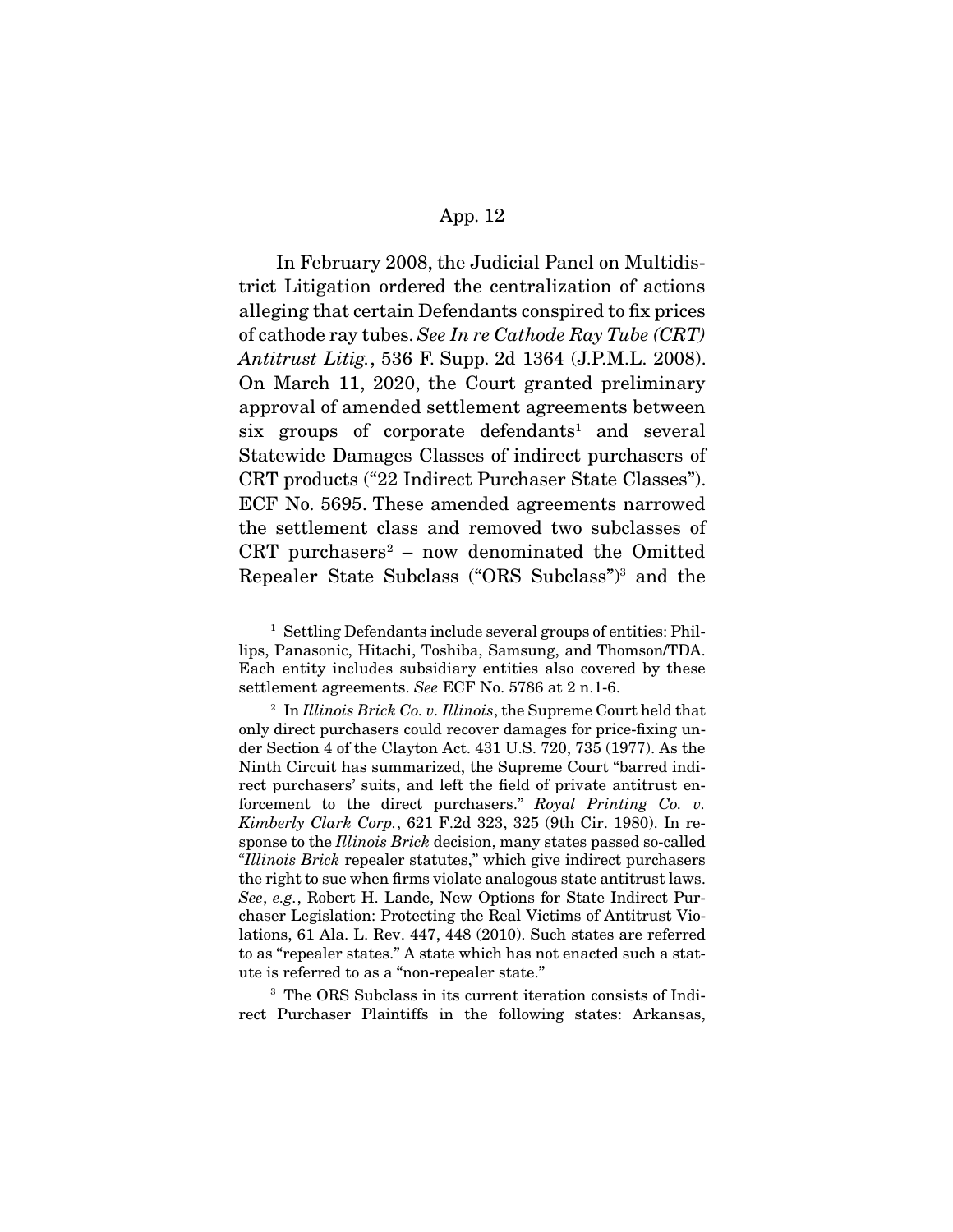Non-Repealer State Subclass ("NRS Subclass")4 – in order to "remove potential conflicts of interests that could result from differences in claims and relief sought by the 22 Indirect Purchaser State Classes verses the ORS and NRS Subclasses." ECF No. 5695 at 11; see ECF No. 5587 at 16; ECF No. 5587-1. Prior to preliminary approval, the ORS and NRS Subclasses presented motions to intervene in order to amend the complaint, see ECF Nos. 5565, 5567; to intervene directly into the MDL, see ECF Nos. 5643, 5645; and to seek the Court's reconsideration of the above, see ECF Nos. 5688, 5689. The Court denied each of these motions. ECF Nos. 5626, 5628, 5684, 5708.

 In April 2020, the ORS and NRS Subclasses appealed the Court's preliminary approval order and the Court's orders denying the motions to intervene to the Ninth Circuit. ECF No. 5709. On June 9, 2020, upon motion by the 22 Indirect Purchaser State Classes, the Ninth Circuit concluded that it lacked jurisdiction over this Court's preliminary approval order and dismissed that portion of the appeal. ECF No. 5738 at 4. In so

Massachusetts, Missouri, Montana, New Hampshire, Oregon, Rhode Island, South Carolina, and Utah. ECF No. 5518 at 1; ECF No. 5645 at 2. The parties now use the "ORS" abbreviation to signify "other repealer states" rather than "omitted repealer states." ECF No. 5645 at 1 n.1.

<sup>4</sup> The NRS Subclass consists of Indirect Purchaser Plaintiffs in the following Non-Repealer States: Alabama, Alaska, Colorado, Connecticut, Delaware, Georgia, Idaho, Illinois, Indiana, Kentucky, Louisiana, Maryland, New Jersey, Ohio, Oklahoma, Pennsylvania, Texas, Virginia, Washington, and Wyoming. ECF No. 5518 at 2.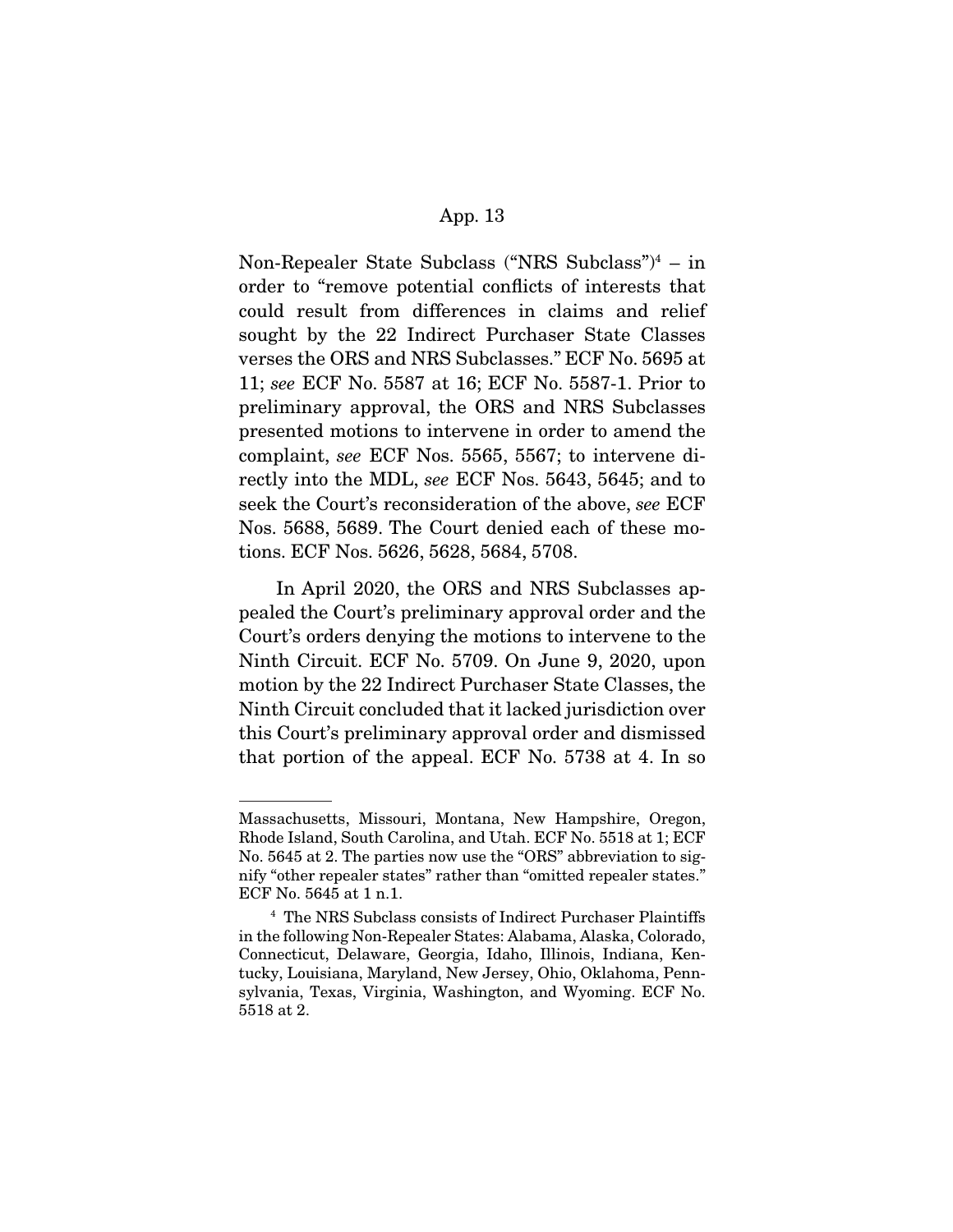doing, the Ninth Circuit noted that it did not read this Court's orders "as precluding [the ORS and NRS Subclasses] from moving to intervene after final approval for the different purpose of appealing the denial of their objections to the settlement."  $Id$ . (emphasis added). On June 11, 2020, the ORS and NRS Subclasses filed a motion to "intervene in this action to present their objections and to appeal a final judgment if one is entered by the Court." ECF No. 5754 at 3. However, because the ORS and NRS Subclasses "fail[ed] to cite a single case or make any argument concerning why they [were] entitled to intervene," and because their request to intervene was "premature," the Court denied the motion. ECF No. 5780 at 3.

 The Court held a final fairness hearing on July 8, 2020, ECF No. 5782, and granted final approval to the settlement of Settling Defendants and 22 Indirect Purchaser State Classes on July 13, 2020, ECF No. 5786. On July 16, 2020, the ORS/NRS Potential Intervenors filed the present motion "for an order permitting them to intervene in this action to appeal the denial of their objections to the settlements." ECF No. 5792 at 3. This motion was joined by the ORS Objector Plaintiffs.<sup>5</sup> ECF No. 5802. The Settling Defendants and 22 Indirect Purchaser State Classes oppose the motion. ECF Nos. 5805, 5806. The ORS/NRS Potential Intervenors

<sup>5</sup> Because it denies intervention as to both the ORS and NRS Subclasses, the Court does not address contentions by Settling Defendants and 22 Indirect Purchaser State Classes that the ORS Objector Plaintiffs are not entitled to join the motion for intervention. See ECF No 5806 at 15; ECF No. 5805 at 11.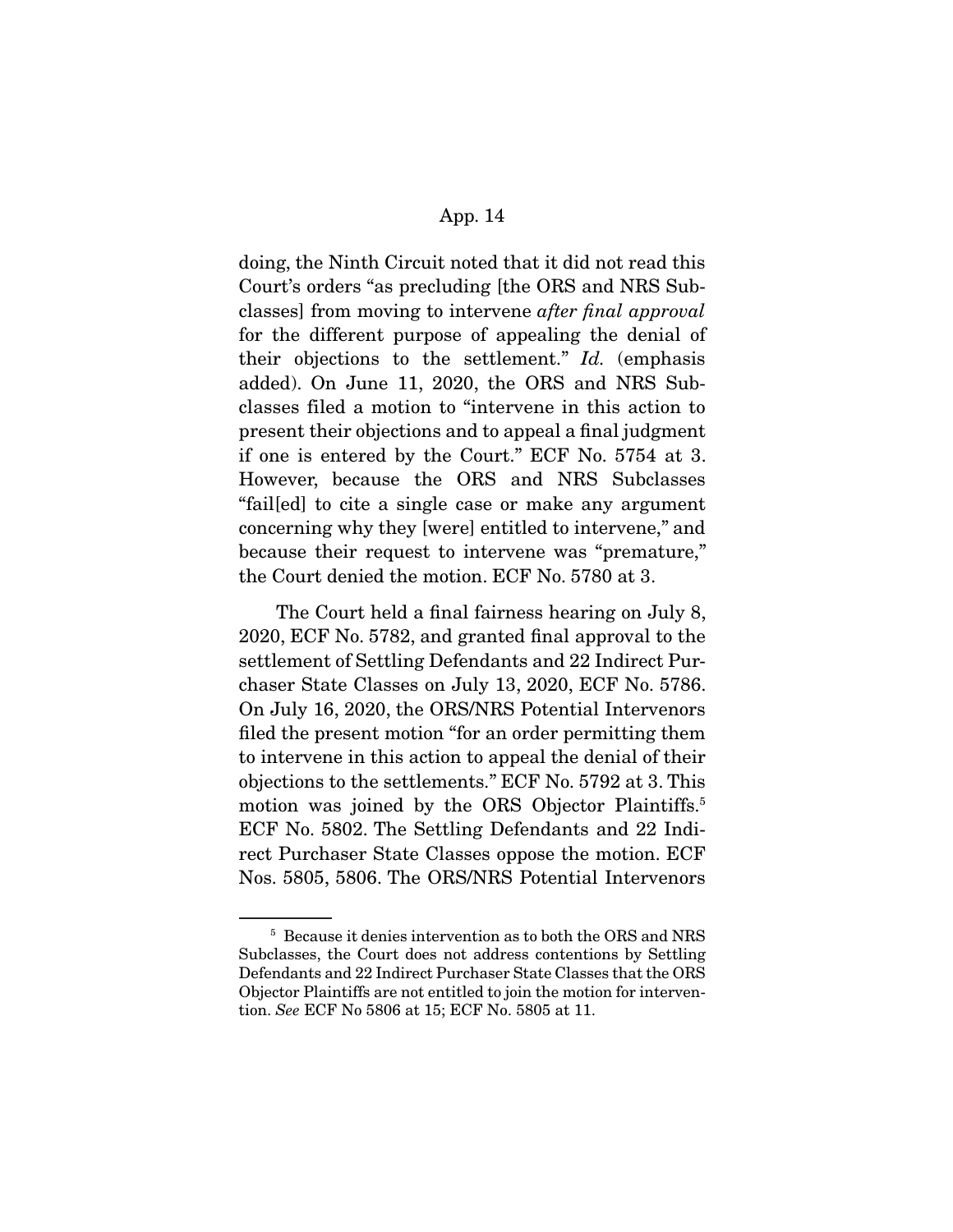and the ORS Objector Plaintiffs have filed replies. ECF Nos. 5811, 5812.

### **II. JURISDICTION**

 This Court has jurisdiction pursuant to 28 U.S.C.  $§ 1332(d)(2).$ 

## **III. LEGAL STANDARD**

 Federal Rule of Civil Procedure 24(a)(2) provides for intervention as a matter of right where the potential intervenor "claims an interest relating to the property or transaction that is the subject of the action, and is so situated that disposing of the action may as a practical matter impair or impede the movant's ability to protect its interest, unless existing parties adequately represent that interest." The Ninth Circuit has summarized the requirements for intervention as of right under Rule 24(a)(2) as follows:

/ / /

(1) [T]he [applicant's] motion must be timely; (2) the applicant must have a "significantly protectable" interest relating to the property or transaction which is the subject of the action; (3) the applicant must be so situated that the disposition of the action may as a practical matter impair or impede its ability to protect that interest; and (4) the applicant's interest must be inadequately represented by the parties to the action.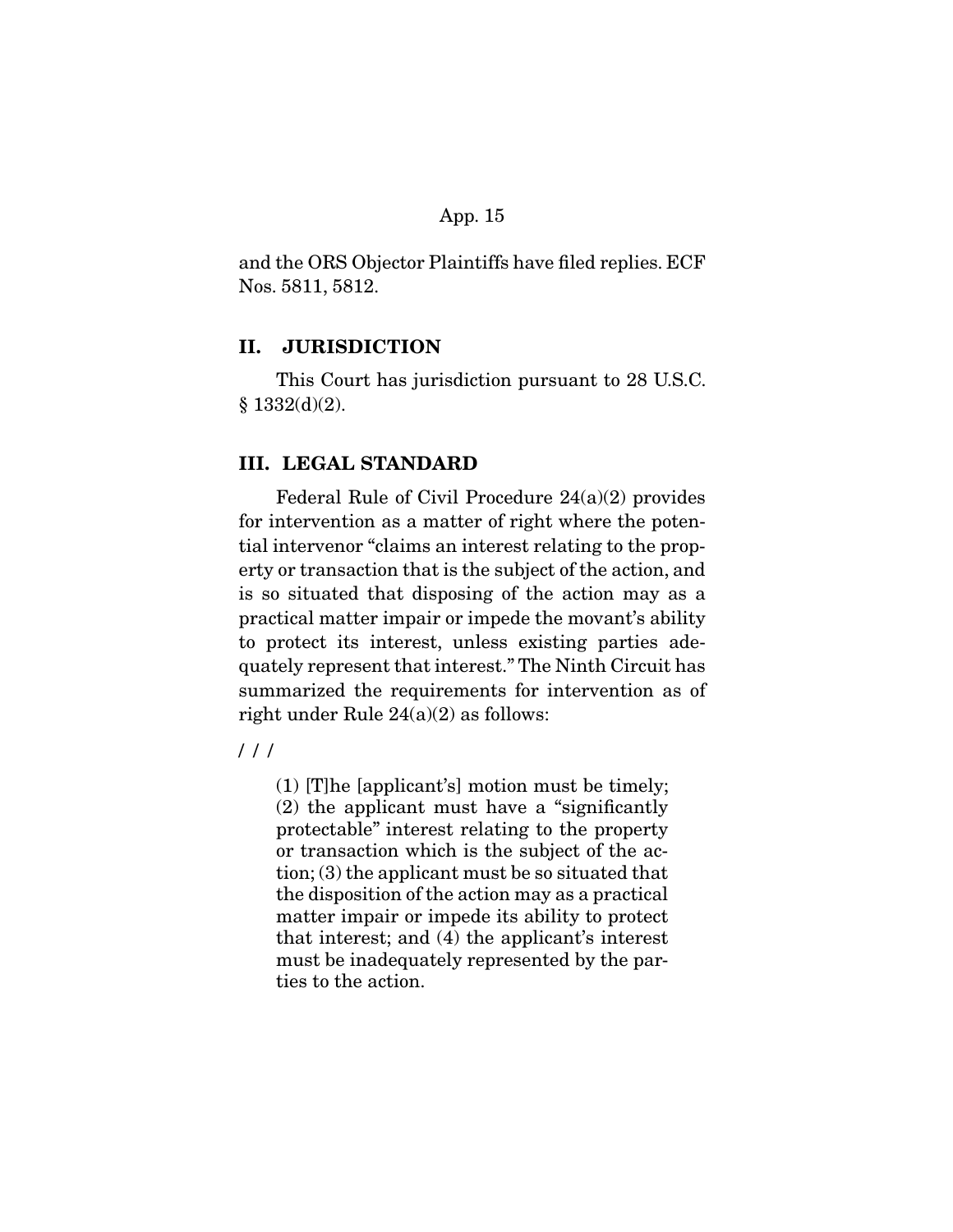Freedom from Religion Found., Inc. v. Geithner, 644 F.3d 836, 841 (9th Cir. 2011) (quoting California ex rel. Lockyer v. United States, 450 F.3d 436, 440 (9th Cir. 2006)). Proposed intervenors must satisfy all four criteria, and "[f ]ailure to satisfy any one of the requirements is fatal to the application." Perry v. Proposition 8 Official Proponents, 587 F.3d 947, 950 (9th Cir. 2009). In evaluating motions to intervene, "courts are guided primarily by practical and equitable considerations, and the requirements for intervention are broadly interpreted in favor of intervention." United States v. Alisal Water Corp., 370 F.3d 915, 919 (9th Cir. 2004). "Courts are to take all well-pleaded, nonconclusory allegations in the motion to intervene, the proposed complaint or answer in intervention, and declarations supporting the motion as true absent sham, frivolity or other objections." Sw. Ctr. for Biological Diversity v. Berg, 268 F.3d 810, 820 (9th Cir. 2001). Nonetheless, "the applicant bears the burden of showing that each of the four elements is met." Freedom from Religion Found., 644 F.3d at 841; see also Smith v. L.A. Unified Sch. Dist., 830 F.3d 843, 853 (9th Cir. 2016).

 The same standard applies when a proposed intervenor seeks intervention in order to appeal an order of the court. See Koike v. Starbucks Corp., 602 F. Supp. 2d. 1158, 1160-61 (N.D. Cal. 2009) (applying the Rule  $24(a)(2)$  four-part test to applicant's motion to intervene for purpose of appealing an order denying class certification); Mass. Sch. of Law at Andover, Inc. v. United States, 118 F.3d 776, 779 (D.C. Cir. 1997) (explaining that circuit courts apply the Federal Rules of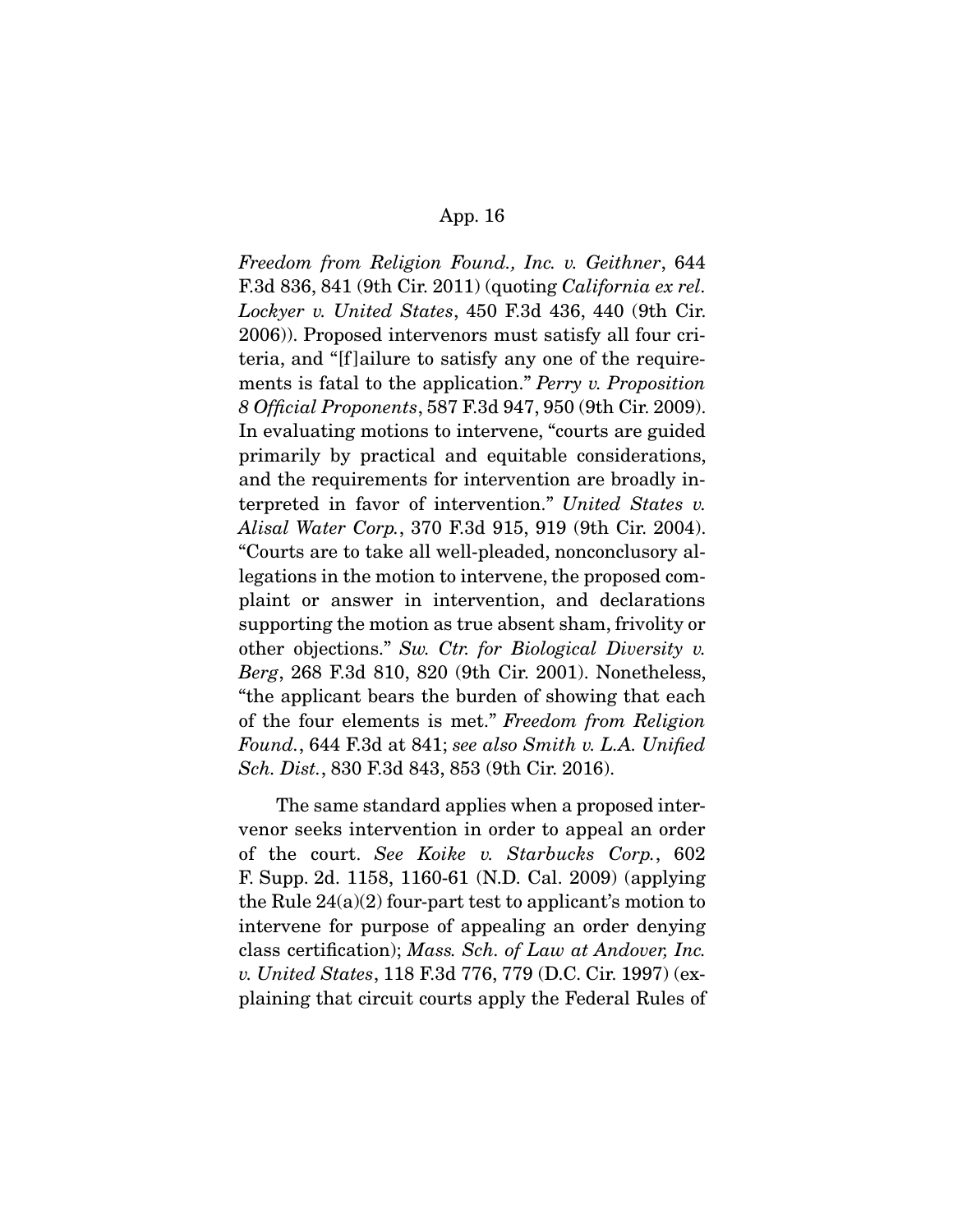Civil Procedure "specifically Rule 24 – to interventions solely for purposes of appeal"). Notably, even if intervention for the purposes of appeal is permitted, the intervenor must satisfy Article III standing requirements when "seeking appellate review, just as it must be met by persons appearing in courts of first instance." Arizonans for Official English v. Arizona, 520 U.S. 43, 64 (1997); see also Hollingsworth v. Perry, 570 U.S. 693, 705 (2013) (holding that intervenors lacked standing, noting that "the District Court had not ordered them to do or refrain from doing anything," and that "No have standing, a litigant must seek relief for an injury that affects him in a personal and individual way" (internal citations omitted)).

 "Permissive intervention," by contrast, "is committed to the broad discretion of the district court." Orange Cnty. v. Air Cal., 799 F.2d 535, 539 (9th Cir. 1986). Federal Rule of Civil Procedure 24(b) "requires (1) an independent ground for jurisdiction; (2) a timely motion; and (3) a common question of law and fact between the movant's claim or defense and the main action." Freedom from Religion Found., 644 F.3d at 843 (citations omitted). "Where a putative intervenor has met these requirements, the court may also consider other factors in the exercise of its discretion." Perry, 587 F.3d at 955. Additionally, "the court must consider whether the intervention will unduly delay or prejudice the adjudication of the original parties' rights." Fed. R. Civ. P.  $24(b)(3)$ .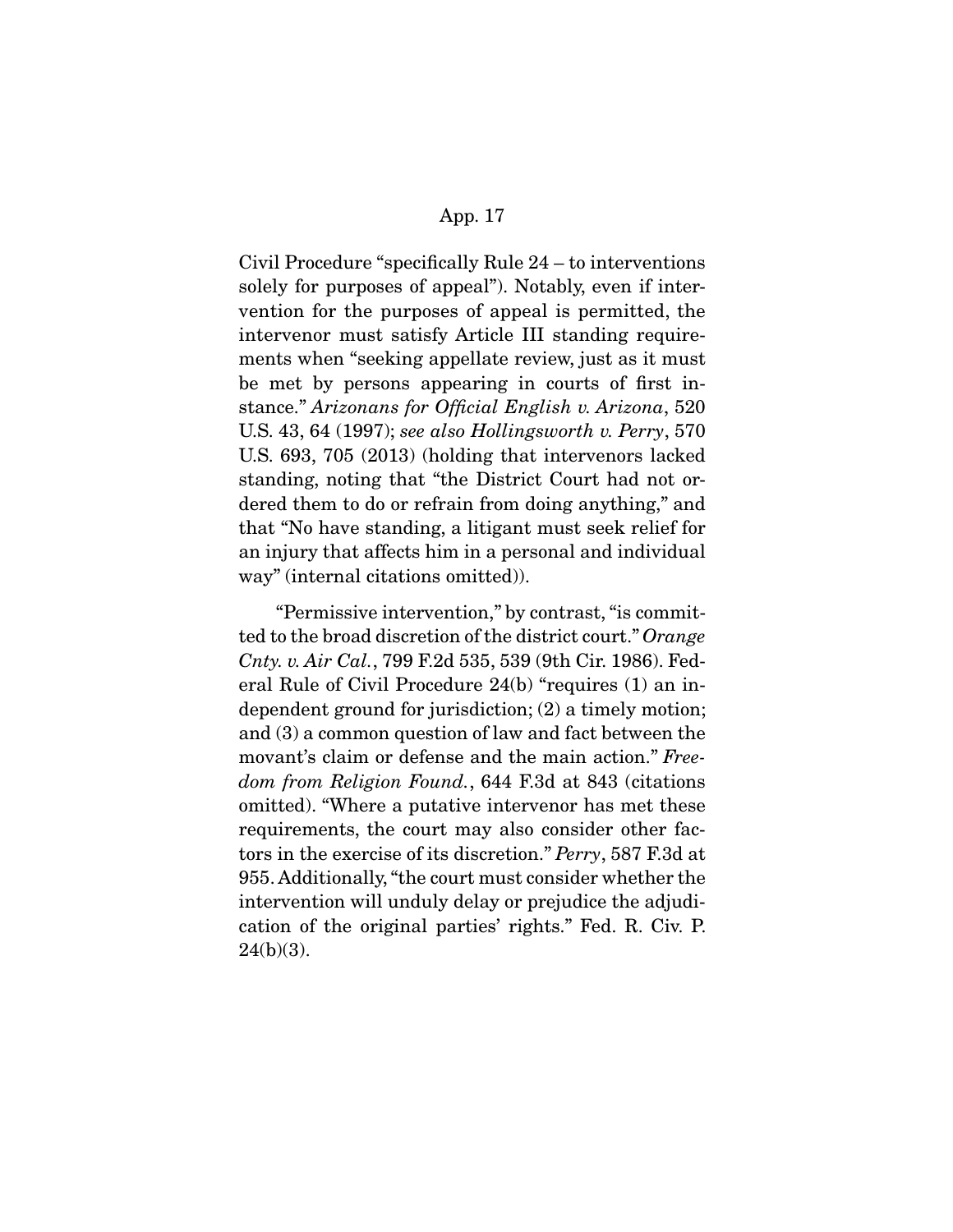#### **IV. DISCUSSION**

### **A. Intervention as of Right**

 The ORS/NRS Potential Intervenors are not entitled to intervene as of right because they have not shown they have a "significantly protectable interest" relating to the settlement. See Donnelly v. Glickman, 159 F.3d 405, 410 (9th Cir. 1998). A proposed intervenor generally has a "significantly protectable interest" when its interest is "protectable under some law," and "there is a relationship between the legally protected interest and the claims at issue." Arakaki v. Cayetano, 324 F.3d 1078, 1084 (9th Cir.2003). "An applicant generally satisfies the 'relationship' requirement only if the resolution of the plaintiff 's claims actually will affect the applicant." Donnelly, 159 F.3d at 410.

 Here, the subject of the action is the Court's order granting final approval of a settlement between the 22 Indirect Purchaser State Classes and Settling Defendants. ECF No. 5786. That settlement will not materially affect the ORS and NRS Potential Intervenors because, as the Court has now pointed out more than once, while the ORS and NRS Potential Intervenors are members of the Nationwide Class<sup>6</sup> pled in the complaint, they are not members of the settlement class.

<sup>6</sup> The operative complaint defines "Nationwide Class" to include "All persons and or entities who or which indirectly purchased in the United States for their own use and not for resale, CRT Products manufactured and/or sold by the Defendants, or any subsidiary, affiliate, or co-conspirator thereof, at any time during the period from at least March 1, 1995 through at least November 25, 2007." ECF No. 1526 at 59.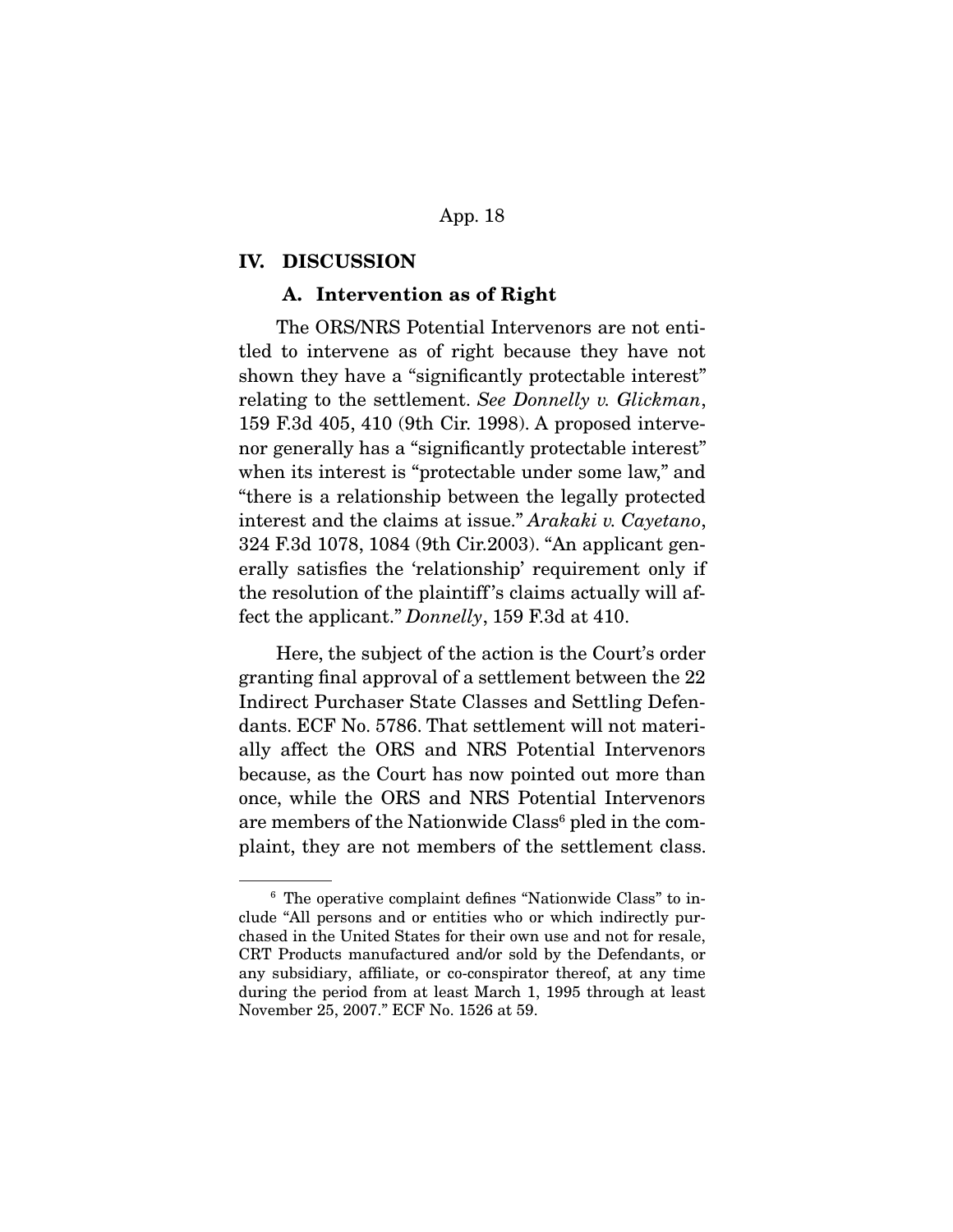See id. at 9 ("The ORS/NRS Subclasses are members") of the 'Nationwide Class' but are not members of the 22 Indirect Purchaser State Classes. . . . Therefore, the persons and entities in these subclasses are not members of the amended settlement Class."). Whatever claims they have will remain intact. Since they are not members of the settling class, their claims will not be released by the settlement, and they cannot show a protectable interest in the settlement. See Padilla v. Willner, 15-cv-04866-JST, 2016 WL 860948, at \*7 (N.D. Cal. Mar. 7, 2016) ("Class action settlements do not bind parties who were excluded from the class.").

 The ORS/NRS Potential Intervenors make several attempts to paper over this deficiency. First, they assert, citing Standard Fire Ins. v. Knowles, 568 U.S. 588, 594 (2013), that "[m]embers of a class have a right to intervene if their interests are not adequately represented by existing parties." ECF No. 5792 at 5. No one contests this point. Since the ORS/NRS Potential Intervenors are not "members of [the] class," however, the argument does not assist them.

 The ORS/NRS Potential Intervenors also misstate the issue before the Court, arguing that "neither the IPPs nor the defendants have shown that the ORS and NRS Plaintiffs' interests are so completely and conclusively unaffected by the settlements" that intervention should be denied. ECF No. 5811 at 5. The question before the Court is not whether anyone's interests are "completely and conclusively unaffected," and the burden is on the ORS/NRS Potential Intervenors, not the settling parties, to "show[] that each of the four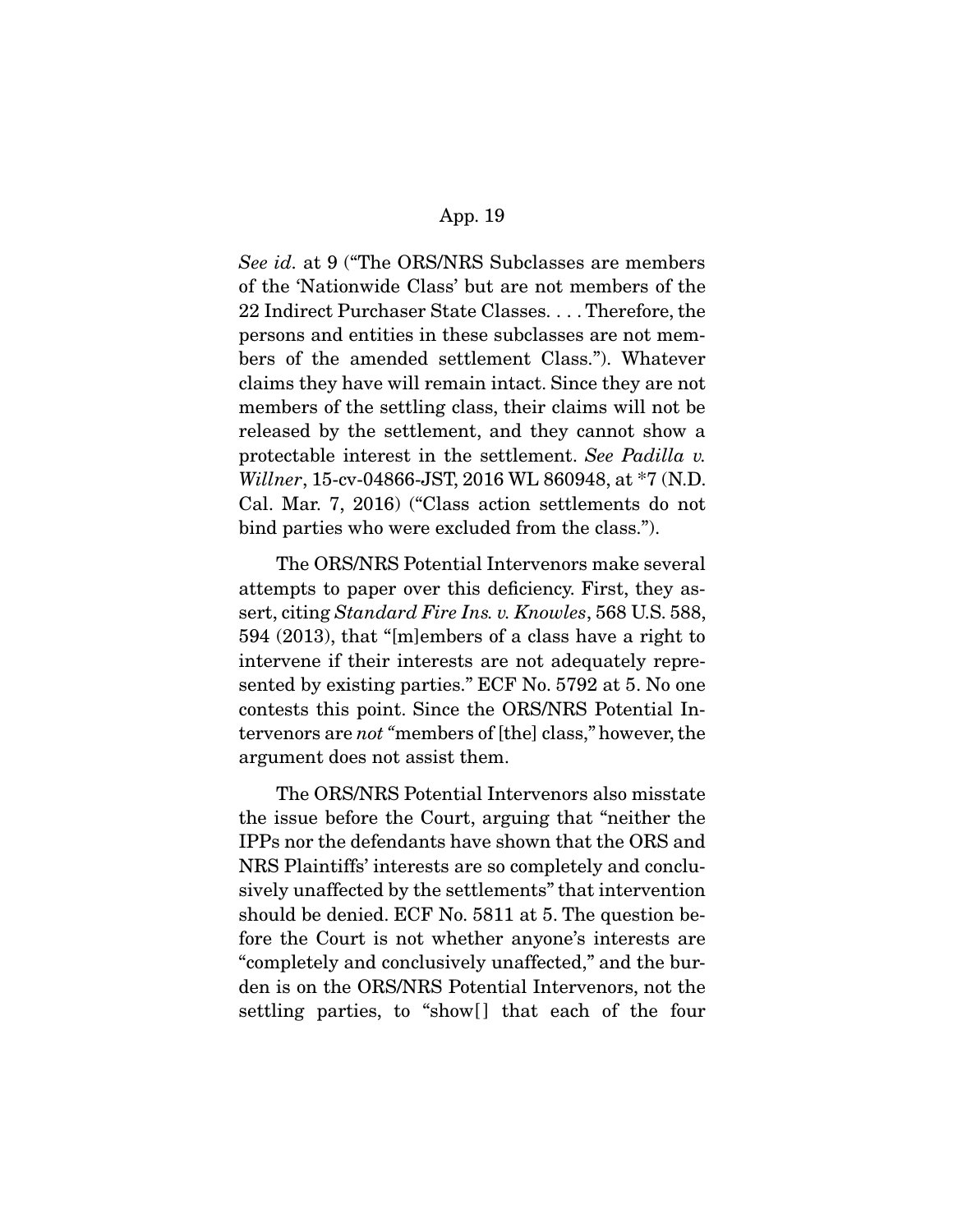elements is met." See Freedom from Religion Found., 644 F.3d at 841.

 The ORS/NRS Potential Intervenors further argue that the effect of the settlements "may be to remove the largest and most culpable defendants from any further proceedings in this MDL," and that "entry of judgment of dismissal on all of the currently-named plaintiffs' claims has at least the potential to terminate the indirect purchaser MDL class litigation" as to Settling Defendants. ECF No. 5811 at 3-4 (emphasis added). But the interest prong of the intervention standard is not satisfied by reciting hypothetical suggestions about what "may" happen. See Donnelly, 159 F.3d at 411 ("When an applicant's purported interest is so tenuous, intervention is inappropriate."). Moreover, even if the settlement would in fact terminate the MDL litigation as to certain defendants, it is only because the ORS/NRS Potential Intervenors currently have no live claims against those defendants in this Court. That is not the fault of the settling parties, and preventing the settlement from going forward would not assist or revive claims that currently do not exist.7 At best, the removal of other plaintiffs might give the ORS/NRS Potential Intervenors less leverage in their own settlement discussions, but that interest is too weak to qualify for intervention. As the Court has already observed,

<sup>7</sup> As in their prior briefs, the ORS/NRS Potential Intervenors cite no authority for the argument that they are entitled to intervene to prevent dismissal of defendants against whom they have no live claims, a further sign that the interest they assert is not protectible. See ECF No. 5786 at 10.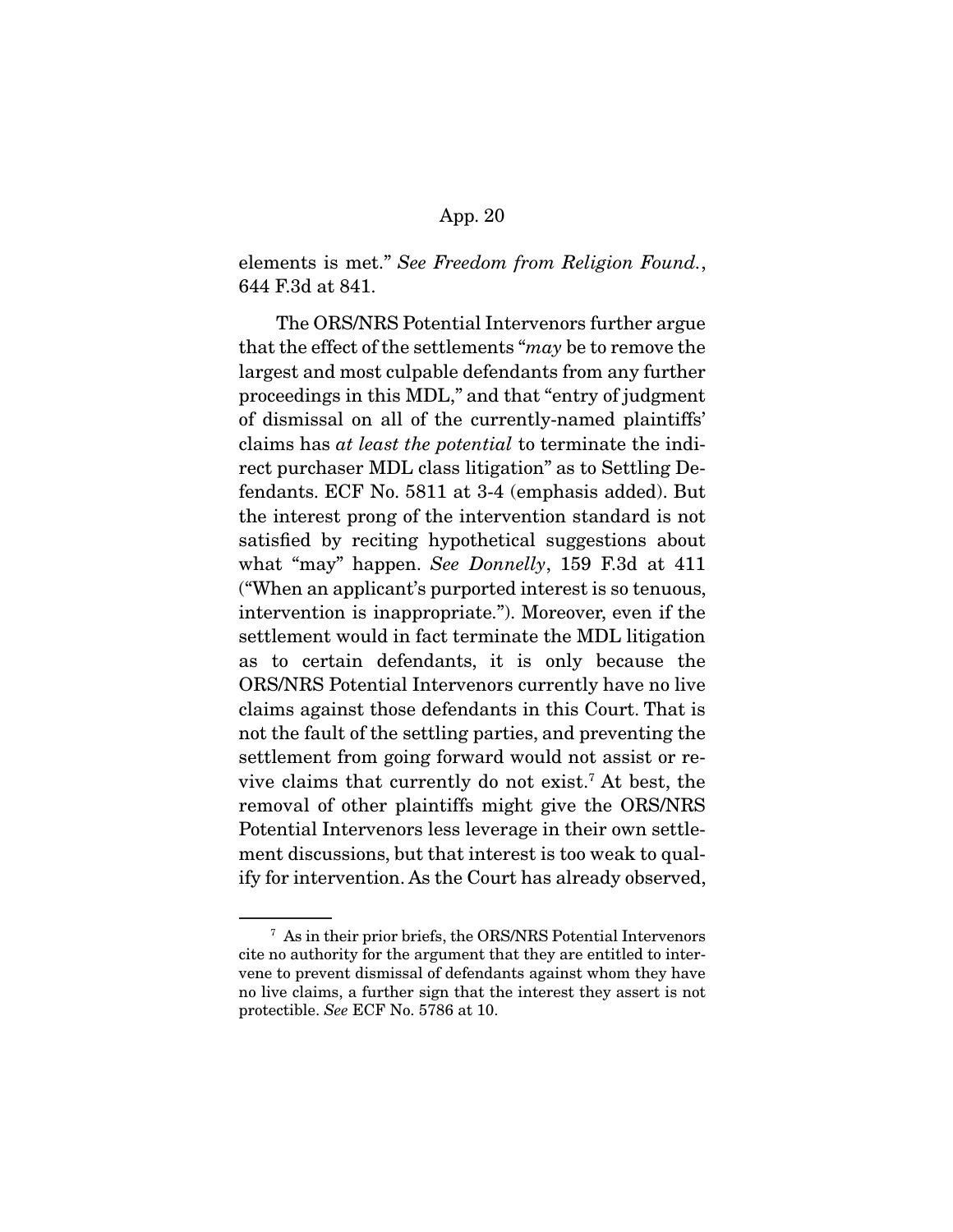the ORS/NRS Potential Intervenors' arguments show, "[a]t most, [that] the settlement puts [them] at something of a tactical disadvantage in the continuing litigation. Such an injury does not constitute plain legal prejudice." ECF No. 5786 at 10 (quoting Waller v. Fin. Corp. of Am., 828 F.2d 579, 584 (9th Cir. 1987)).

 At one point, the ORS/NRS Potential Intervenors even seem to acknowledge they have not met the burden of demonstrating an interest in the settlement, stating that "the question of whether the releases that are part of the settlements will impair the ability of ORS and NRS Plaintiffs and class members to prosecute their claims . . . is not so clear cut that it can be decided on this motion." ECF No. 5811 at 3. But this motion is precisely the place that question *must* be decided.

 Because the ORS/NRS Potential Intervenors do not have a "significantly protectable" interest in the settlement they wish to challenge, their motion to intervene as of right is denied. See Alisal Water Corp., 370 F.3d at 919 ("The party seeking to intervene bears the burden of showing that all the requirements for intervention have been met." (emphasis in original)).

#### **B. Permissive Intervention**

 In the alternative, the ORS/NRS Potential Intervenors seek permissive intervention. ECF No. 5792 at 8-9. Neither opposing party contests the timeliness of the motion or the shared common questions of law and fact between the claims being settled by the settling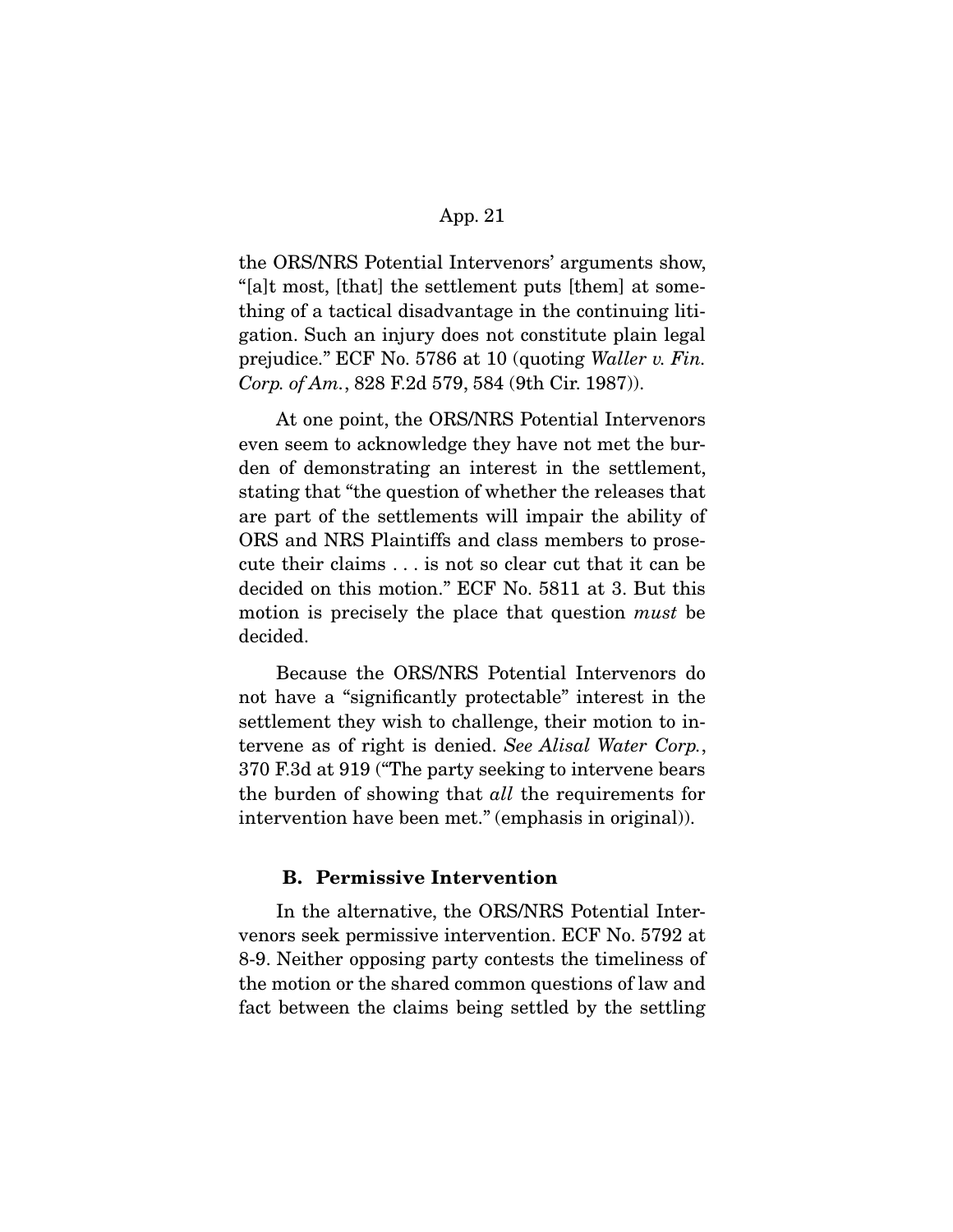parties and those still asserted by the ORS/NRS Potential Intervenors. ECF No. 5806 at 16; ECF No. 5805 at 10-11. Rather, the 22 Indirect Purchaser State Classes argue that the ORS/NRS Potential Intervenors failed to demonstrate independent grounds for jurisdiction, and that intervention would prejudice settling parties. ECF No. 5806 at 17-18. Settling Defendants, meanwhile, argue that the Court should exercise its discretion and deny intervention in order to advance the policy encouraging voluntary settlements, and avoid circumvention of "well-established limitations on nonparty appeals."8 ECF No. 5805 at 11.

 The independent jurisdictional grounds requirement stems from the "concern that intervention might be used to enlarge inappropriately the jurisdiction of the district courts," a concern that typically takes the form of "proposed intervenors seek[ing] to use permissive intervention to gain a federal forum for state-law claims over which the district court would not, otherwise, have jurisdiction." See Freedom from Religion Found., 644 F.3d at 843. In other words, this requirement is not at issue when potential intervenors "ask the court only to exercise that power which it already has." See Beckman Indus., Inc. v. Intl Ins. Co., 966 F.2d 470, 473 (9th Cir. 1992). This Court has jurisdiction based on the minimum diversity and amount in controversy requirements of the Class Action Fairness

<sup>8</sup> Settling Defendants further argue that the ORS Objector Plaintiffs who sought to join the intervention motion "lack standing to appeal." ECF No. 5805 at 11. That issue is not before the Court.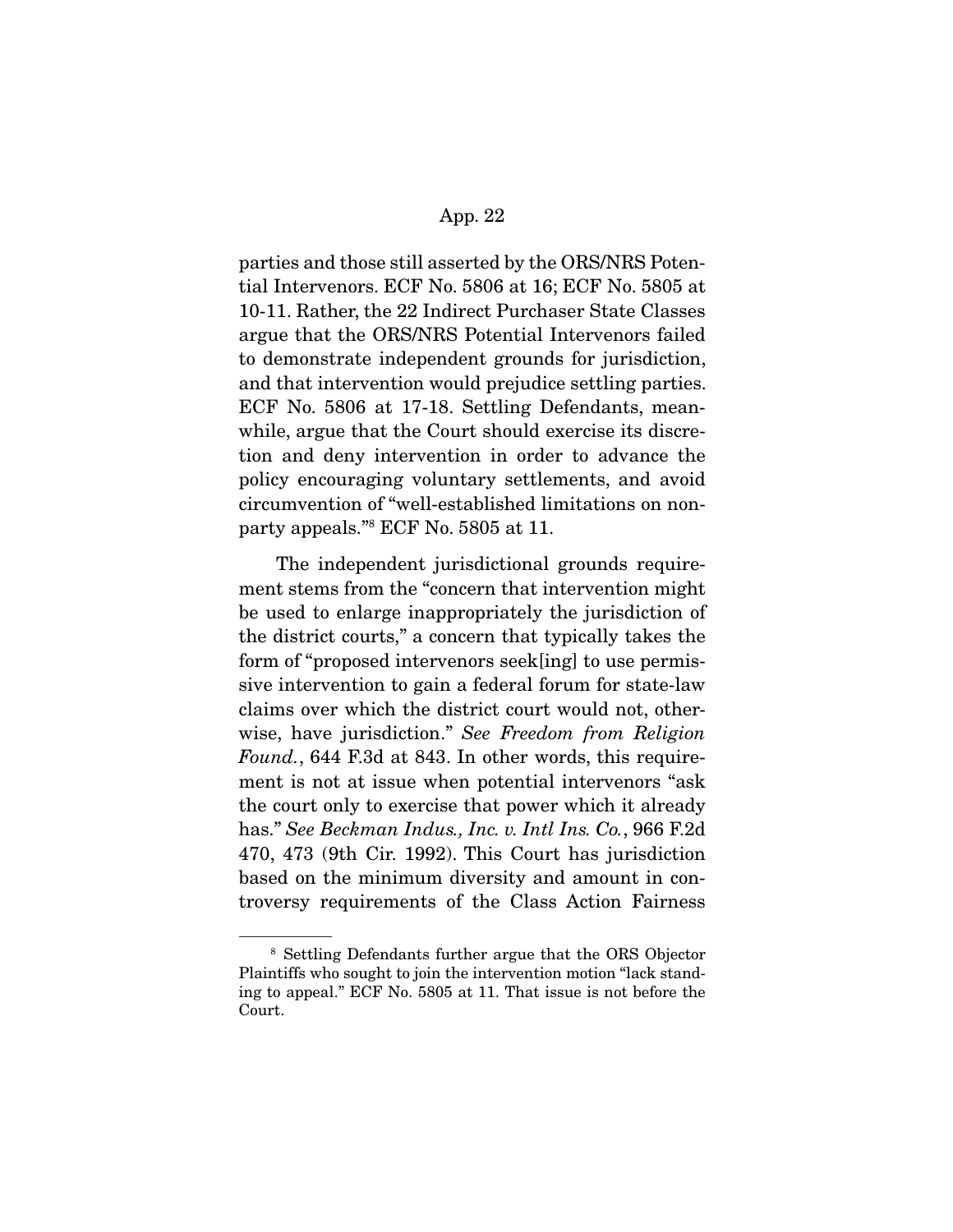Act. See 28 U.S.C. § 1332(d)(2). The ORS/NRS Potential Intervenors' motion to intervene asks the Court only to exercise its existing jurisdiction and admit their intervention so that they may appeal the denial of their settlement objections. ECF No 5792 at 3. Because the request would not enlarge the Court's jurisdiction, "no independent jurisdictional basis is needed." See Beckman Indus., 966 F.2d at 473.

 The issue, instead, is that "the intervention will unduly delay or prejudice the adjudication of the original parties' rights." Fed. R. Civ. Pro. 24(b)(3). The Court has held, on prior occasions, that the ORS and NRS Subclasses have not shown that the pending settlement between the 22 Indirect Purchaser State Classes and Settling Defendants will result in formal legal prejudice. See ECF No. 5786 at 10. Any interests that the ORS/NRS Potential Intervenors do have are merely theoretical, and intervention by these subclasses in order to appeal their objections to a settlement for which they are not a part would create undue delay and prejudice to the settling parties. See Med. Advocates for Healthy Air v. EPA, No. CV 11-3515 SI, 2011 WL 4834464, at \*4-5 (N.D. Cal. Oct. 12, 2011) (after finding that intervenor had not demonstrated a significantly protectable interest, denying permissive intervention because the intervenor's interests were "too attenuated").

 In light of this prejudice, the Court will not exercise its discretion to allow permissive intervention. The ORS/NRS Potential Intervenors motion on this score is therefore denied.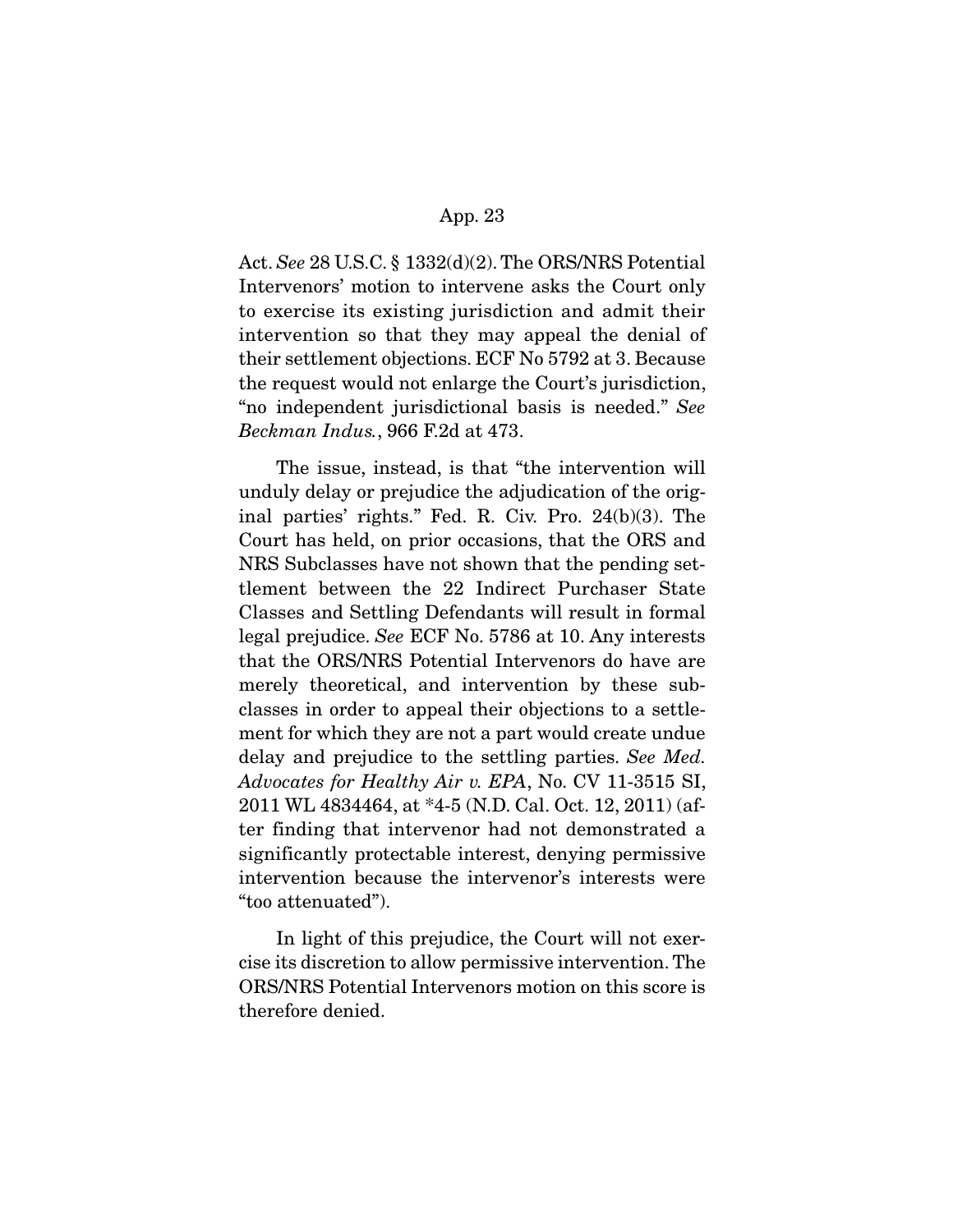#### **C. Motion to Extend Time to Appeal**

 Because the Court has denied the motion to intervene, the ORS and NRS Subclasses' motion to extend the deadline to appeal the judgment entered on July 29, 2020, ECF No. 5817, is denied as moot.

## **CONCLUSION**

 For the foregoing reasons, the ORS/NRS Potential Intervenors' motion to intervene for the purposes of appealing the denial of final settlement objections is DE-NIED. The ORS and NRS Subclasses' motion to extend the deadline to appeal the judgment entered on July 29, 2020 is DENIED as moot.

### **IT IS SO ORDERED.**

Dated: August 27, 2020

/s/ Jon S. Tigar JON S. TIGAR United States District Judge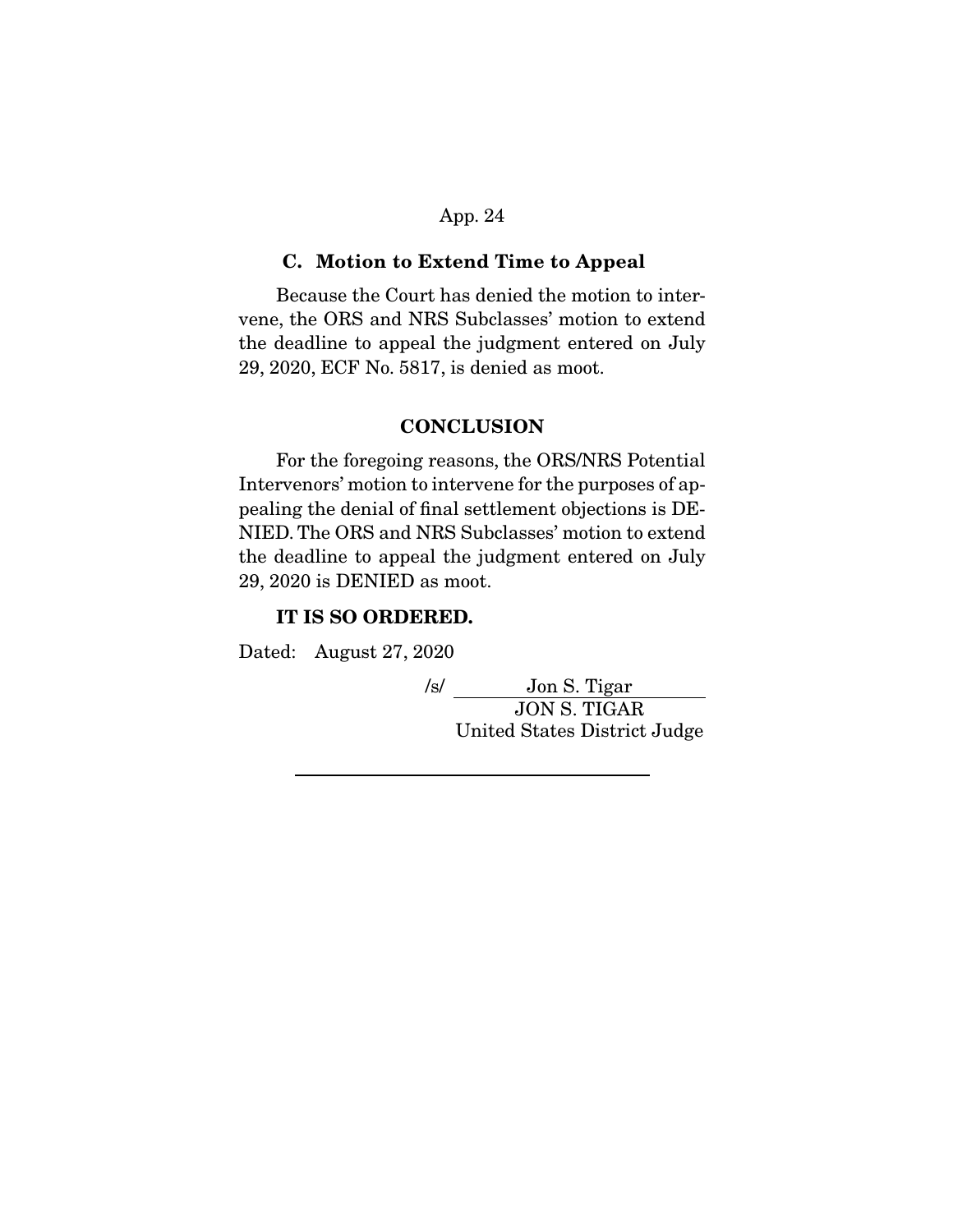# **UNITED STATES DISTRICT COURT NORTHERN DISTRICT OF CALIFORNIA OAKLAND DIVISION**

| IN RE: CATHODE                        | Master File No.               |
|---------------------------------------|-------------------------------|
| RAY TUBE (CRT)                        | $4:07$ -cv- $5944$ -JST       |
| <b>ANTITRUST</b><br><b>LITIGATION</b> | <b>MDL No. 1917</b>           |
|                                       | <b>[PROPOSED] FINAL</b>       |
| This Document Relates                 | <b>JUDGMENT OF DISMIS-</b>    |
| to:                                   | <b>SAL WITH PREJUDICE</b>     |
|                                       | <b>AS TO THE PHILIPS,</b>     |
| <b>INDIRECT PUR-</b>                  | PANASONIC, HITACHI,           |
| <b>CHASER ACTIONS</b>                 | <b>TOSHIBA, SAMSUNG</b>       |
| <b>FOR THE 22 STATES</b>              | <b>SDI, THOMSON, AND</b>      |
|                                       | <b>TDA DEFENDANTS</b>         |
|                                       | Judge: Honorable Jon S. Tigar |
|                                       | (Filed Jul. 29, 2020)         |

 This matter has come before the Court to determine whether there is any cause why this Court should not approve the amended settlements with the Philips,<sup>1</sup>

<sup>1</sup> "Philips" includes Koninklijke Philips N.V. (f/k/a Koninldijke Philips Electronics N.V.), Philips North America LLC (f/k/a Philips Electronics North America Corporation, Philips Taiwan Limited (f/k/a Philips Electronics Industries (Taiwan), Ltd.), and Philips do Brasil Ltda. (f/k/a Philips da Amazonia Industria Electronica Ltda.). The agreement was reached on January 26, 2015 (ECF No. 3862-1), and amended by the parties on September 16, 2019. See ECF No. 5587-1, Ex. A.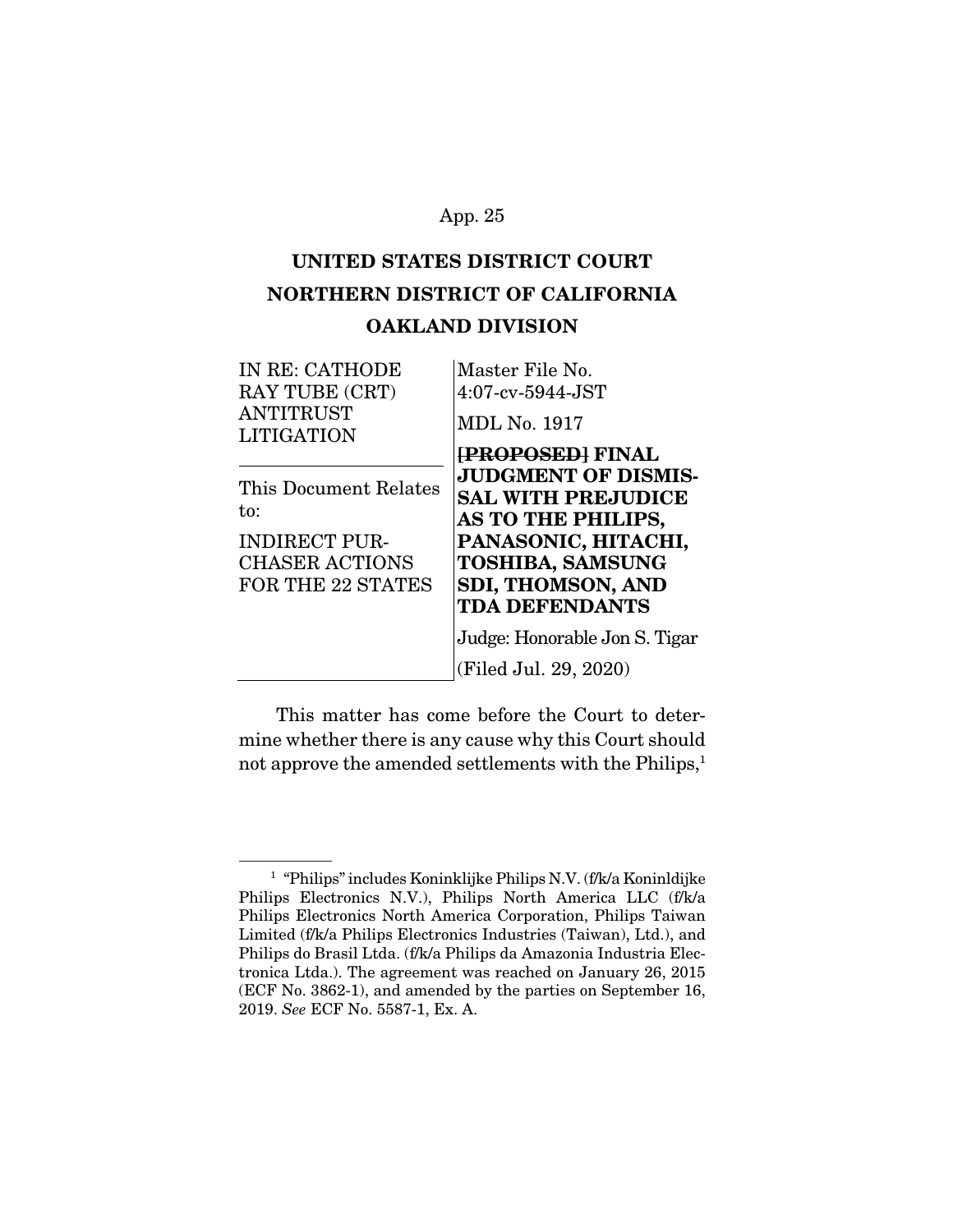Panasonic,<sup>2</sup> Hitachi,<sup>3</sup> Toshiba,<sup>4</sup> Samsung SDI,<sup>5</sup> Thomson,6 and TDA7 Defendants (collectively "Settling Defendants") set forth in the respective settlement agreements ("Amended Settlements") relating to the above-captioned litigation, In re Cathode Ray Tube

<sup>3</sup> "Hitachi" includes Hitachi, Ltd., Hitachi Asia, Ltd., Hitachi America, Ltd., Hitachi Electronic Devices (USA), Inc., and Hitachi Displays, Ltd. (n/k/a Japan Display Inc.). The agreement was reached on February 19, 2015 (ECF No. 3862-3), and amended by the parties on September 16, 2019. See ECF No. 5587-1, Ex. C.

<sup>5</sup> "Samsung SDI" includes Samsung SDI Co., Ltd., Samsung SDI America, Inc., Samsung SDI Brasil, Ltda., Tianjin Samsung SDI Co., Ltd., Shenzhen Samsung SDI Co., Ltd., Samsung SDI (Malaysia) Sdn. Bhd., and Samsung SDI Mexico S.A. de C.V. The agreement was reached on April 1, 2015 (ECF No. 3862-5), and amended by the parties on September 16, 2019. See ECF No. 55871, Ex. E.

 $^6$  "Thomson" includes Technicolor SA (f/k/a Thomson SA) and Technicolor USA, Inc. (f/k/a Thomson Consumer Electronics, Inc). The agreement was reached on June 10, 2015 (ECF No. 3876-1), and amended by the parties on September 16, 2019. See ECF No. 5587-1, Ex. F.

<sup>7</sup> "TDA" refers to Technologies Displays Americas LLC (f/k/a Thomson Americas LLC). The agreement was reached on June 10, 2015 (ECF No. 3876-1), and amended by the parties on September 16, 2019. See ECF No. 5587-1, Ex. F.

<sup>2</sup> "Panasonic" includes Panasonic Corporation (f/k/a Matsushita Electric Industrial Co., Ltd.), Panasonic Corporation of North America, and MT Picture Display Co., Ltd. The agreement was reached on January 28, 2015 (ECF No. 3862-2), and amended by the parties on September 16, 2019. See ECF No. 5587-1, Ex. B.

<sup>4</sup> "Toshiba" includes Toshiba Corporation, Toshiba America, Inc., Toshiba America Information Systems, Inc., Toshiba America Consumer Products, L.L.C., and Toshiba America Electronic Components, Inc. The agreement was reached on March 6, 2015 (ECF No. 3862-4), and amended by the parties on September 16, 2019. See ECF No. 5587-1, Ex. D.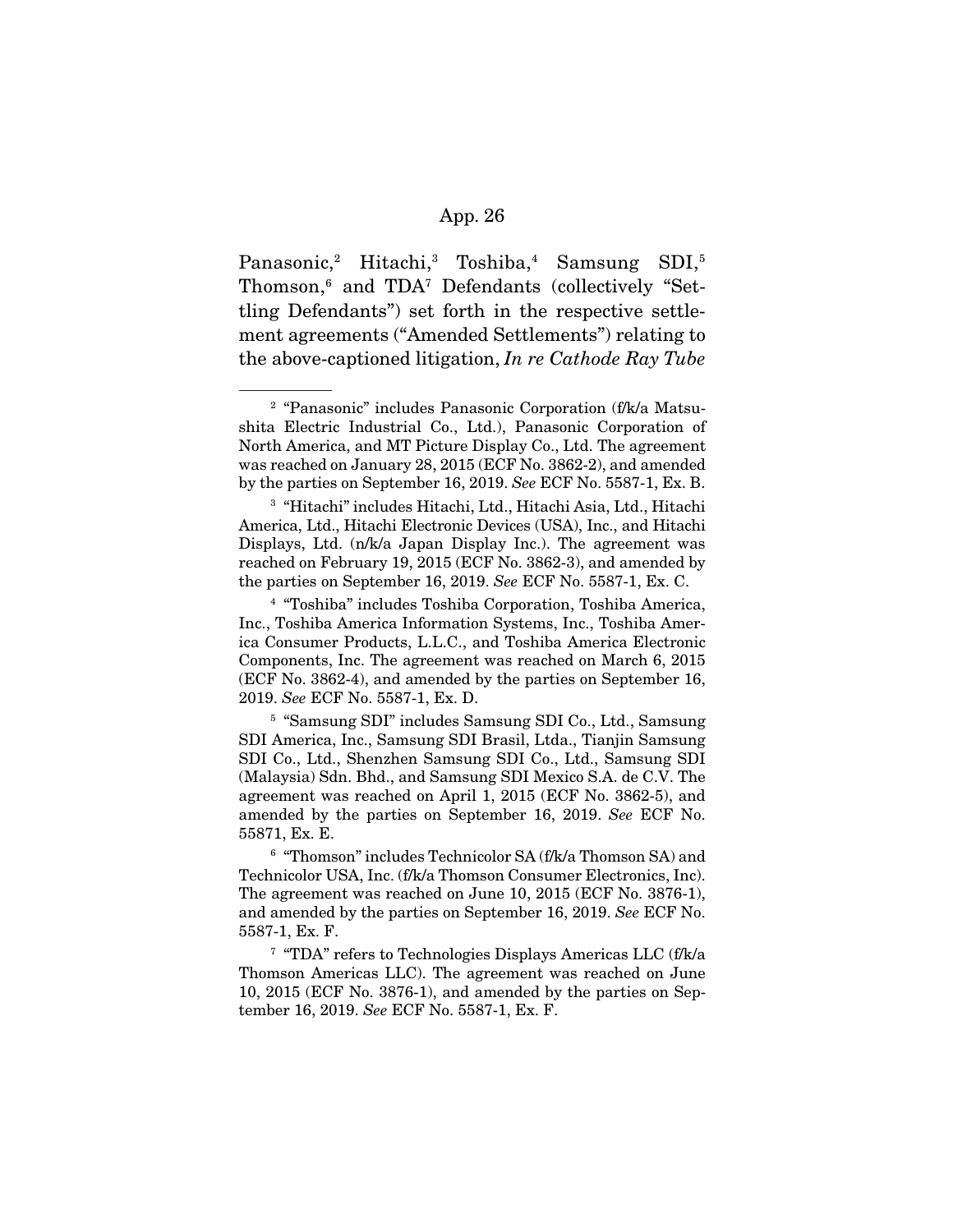(CRT) Antitrust Litigation, Case No. 4:07-cv-05944 JST, MDL No. 1917 (N.D. Cal.) ("Action"). The Court after carefully considering all papers filed and proceedings held herein and otherwise being fully informed in the premises, has determined that: (1) the Amended Settlements should be approved; and (2) there is no just reason for delay of the entry of this final Judgment approving the Amended Settlements. Accordingly, the Court directs entry of Judgment, which shall constitute a final adjudication of this case on the merits as to the parties to the Amended Settlements.

Good cause appearing therefor, it is:

## **ORDERED, ADJUDGED AND DECREED THAT:**

 1. The Court has jurisdiction over the subject matter of this litigation, and all actions within this litigation and over the parties to the Amended Settlements, including all members of the Class and the Settling Defendants.

 2. The definitions of terms set forth in the Amended Settlements are incorporated hereby as though fully set forth in this Judgment.

 3. The Court hereby finally approves and confirms the settlements set forth in the Amended Settlements and finds that said settlements are, in all respects, fair, reasonable and adequate to the Class pursuant to Rule 23 of the Federal Rules of Civil Procedure and all applicable state laws.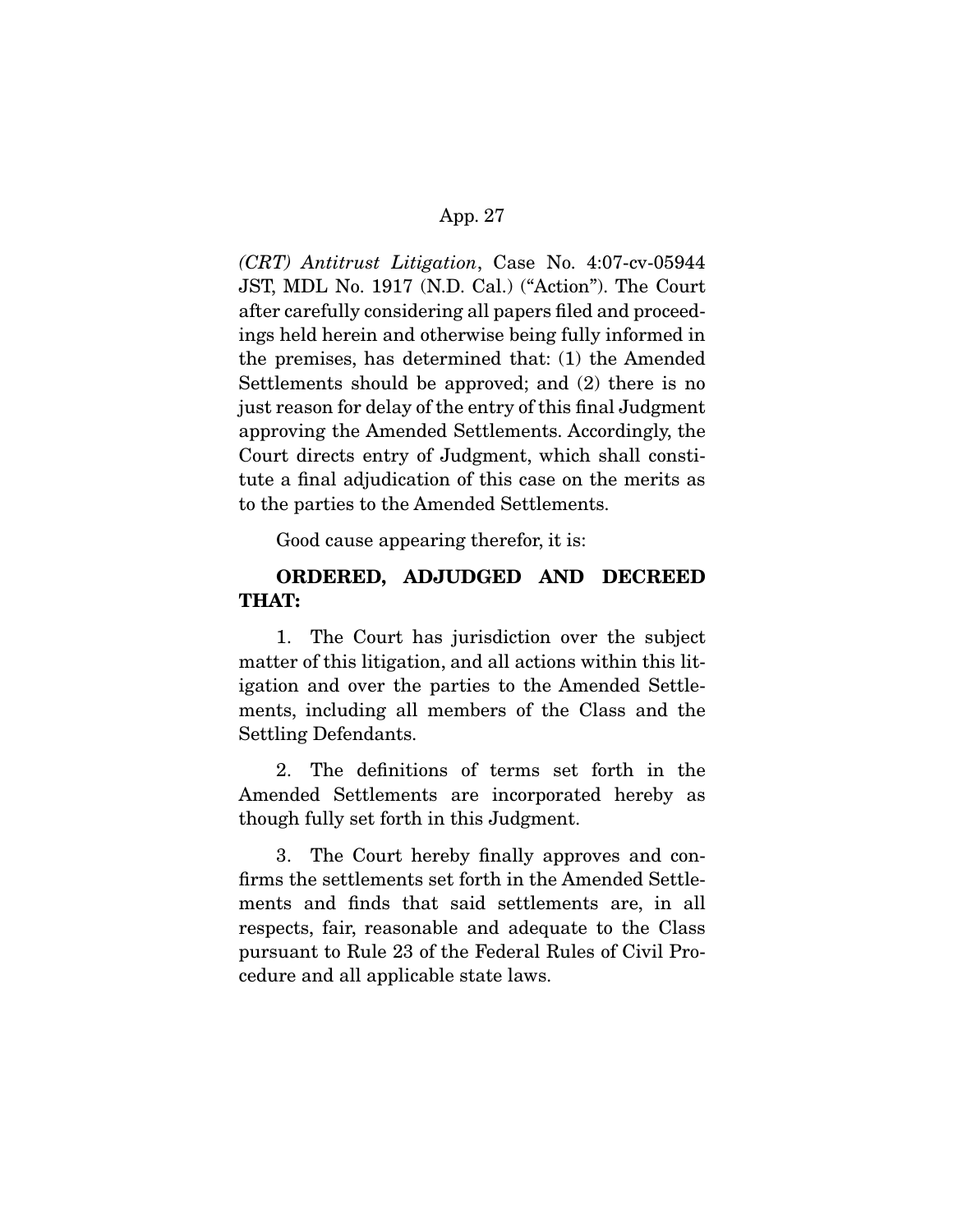4. The persons/entities set out in Exhibit 1, attached hereto, have timely and validly requested exclusion from the Class and, therefore, are excluded. Such persons/entities are not included in or bound by this Final Judgment. Such persons/entities are not entitled to any recovery from the settlement proceeds obtained through the Amended Settlements.

 5. The Court hereby dismisses on the merits and with prejudice the claims asserted by the Plaintiffs against the Settling Defendants, which were certified as a settlement class in the Court's Order Granting Final Approval (ECF No. 5786), with Plaintiffs and Settling Defendants to bear their own costs and attorneys' fees except as provided for in the Amended Settlements.

 6. All persons and entities who are defined in the Amended Settlements as Releasors are hereby barred and enjoined from commencing, prosecuting, or continuing any claims, demands, actions, suits, or causes of action, or otherwise seeking to establish liability, against Settling Defendants ("Releasees") based, in whole or in part, upon any of the Released Claims or conduct at issue in the Released Claims.

 7. Releasees are hereby and forever released and discharged with respect to any and all claims, demands, actions, suits, or causes of action which the Releasors had or have arising out of or related to any of the Released Claims.

 8. The notice given to the Class of the settlements set forth in the Amended Settlements and other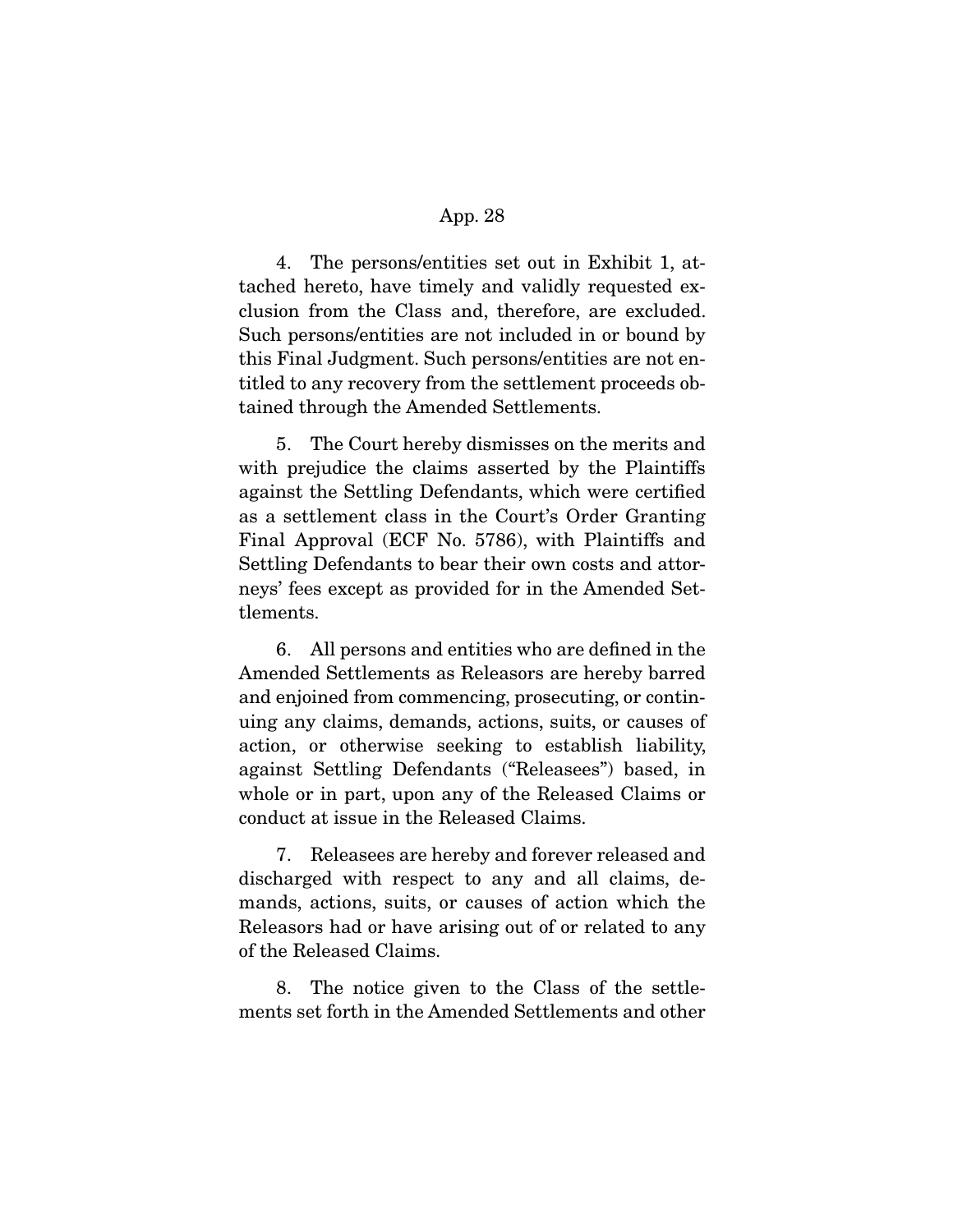matters set forth therein was the best notice practicable under the circumstances. Said notice provided due and adequate notice of the proceedings and of the matters set forth therein, including the proposed settlements set forth in the Amended Settlements, to all persons entitled to such notice, and said notice fully satisfied the requirements of Rule 23 of the Federal Rules of Civil Procedure, the requirements of due process, and all applicable state laws.

 9. The objections to the Amended Settlements are hereby stricken and/or overruled for the reasons set forth in the Court's Order Granting Final Approval, ECF No. 5786.

 10. Without affecting the finality of this Judgment in any way, this Court hereby retains continuing and exclusive jurisdiction over: (a) implementation of these settlements and any distribution to Class Members pursuant to further orders of this Court; (b) disposition of the Settlement Fund; (c) hearing and determining applications by Plaintiffs' Class Counsel for attorneys' fees, costs, expenses, including expert fees and costs, and other such items; (d) the Class Action until the final judgments contemplated hereby have become effective and each and every act agreed to be performed by the parties all have been performed pursuant to the Amended Settlements; and (e) all parties to the Class Action and Releasees for the purpose of enforcing and administering the Amended Settlements and the mutual releases and other documents contemplated by, or executed in connection with, the Amended Settlements.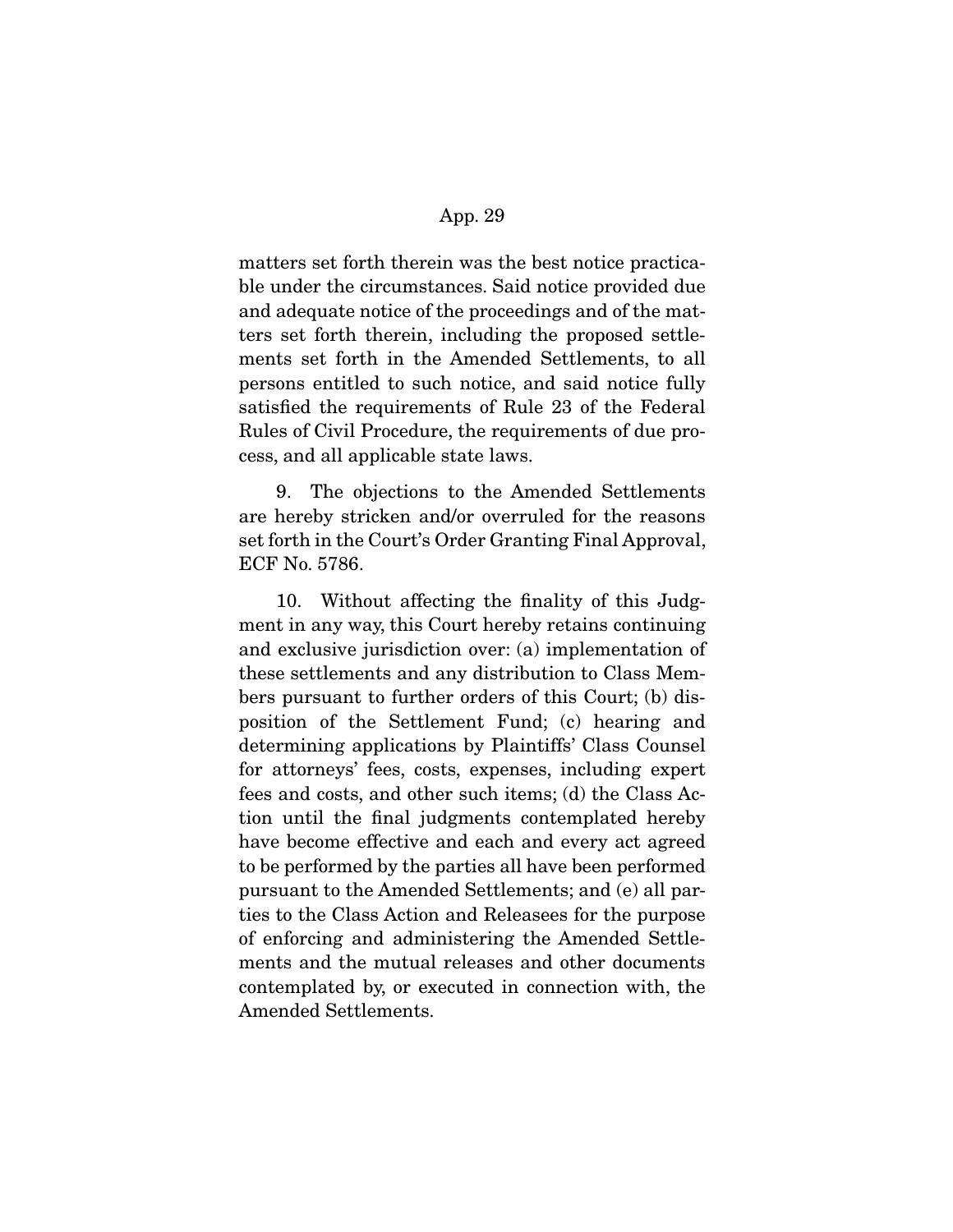11. In the event that any of the settlements do not become effective in accordance with the terms of that Amended Settlement, then the judgment as to that Settling Defendant shall be rendered null and void and shall be vacated, and in such event, all orders entered and releases delivered in connection herewith shall be null and void and, except as otherwise provided in the Amended Settlement, the parties shall be returned to their respective positions ex ante.

 12. The Court determines, pursuant to Rules 54(a) and (b) of the Federal Rules of Civil Procedure, that this Final Judgment should be entered and further finds that there is no just reason for delay in the entry of this Judgment, as a Final Judgment, as to the parties to the Amended Settlements. Accordingly, the Clerk is hereby directed to enter Judgment forthwith.

#### **IT IS SO ORDERED.**

Dated: July 29, 2020

/s/ Jon S. Tigar JON S. TIGAR United States District Judge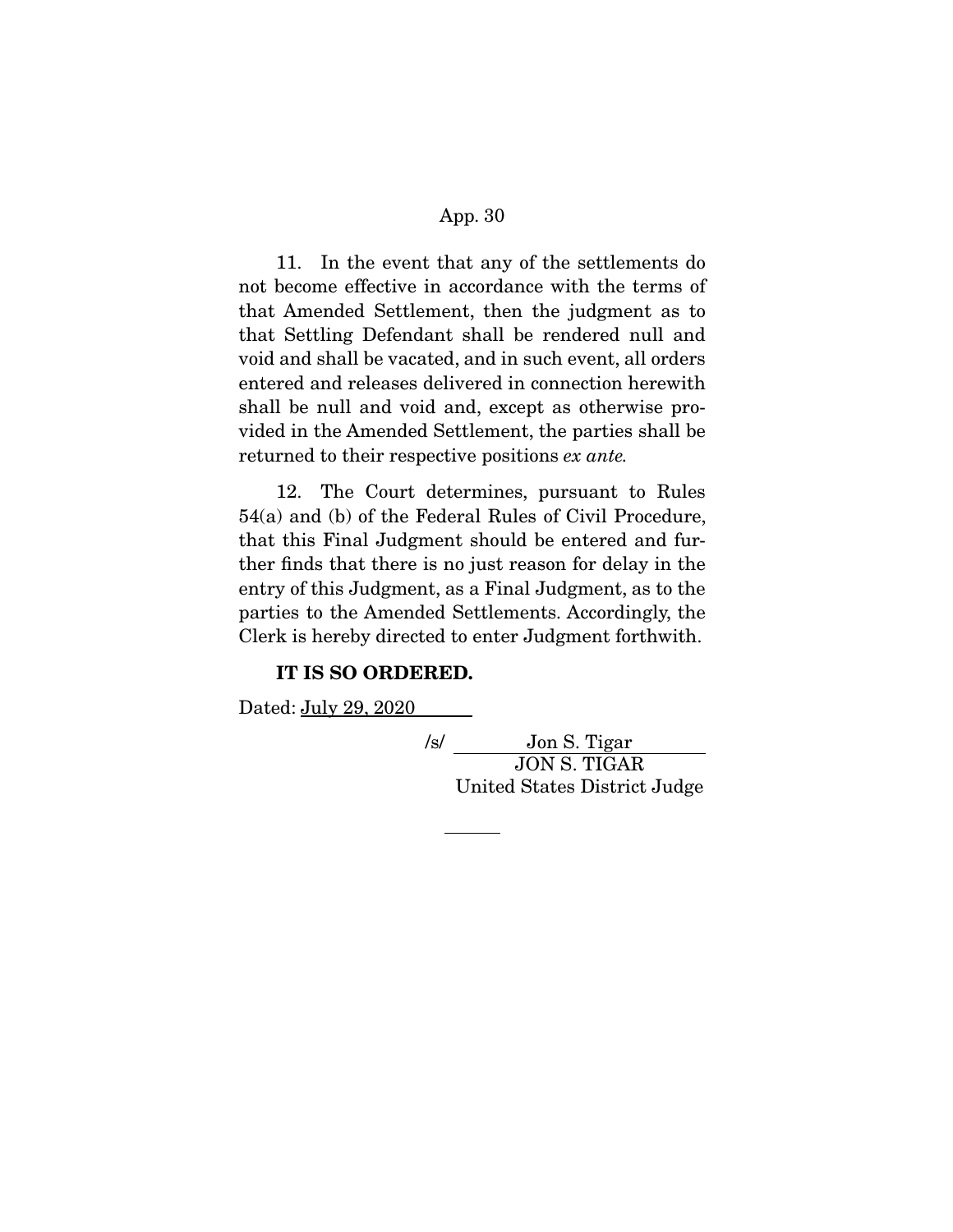# **EXHIBIT 1**

# **CRT INDIRECT PURCHASER EXCLUSION REQUESTS**

| <b>Exclusion</b><br>Request<br><b>Number</b> | Person or<br><b>Entity</b>                         | City, State            | Postmark<br><b>Date</b> |
|----------------------------------------------|----------------------------------------------------|------------------------|-------------------------|
| 1                                            | Robert W.<br>Robinson                              | Buena Vista,<br>CO     | 8/17/15                 |
|                                              | Kmart<br>Corporation                               | Hoffman<br>Estates, IL | 9/24/15                 |
| $\overline{2}$                               | Kmart<br>Management<br>Corporation                 | Hoffman<br>Estates, IL | 9/24/15                 |
|                                              | Kmart<br>Holdings<br>Corporation                   | Hoffman<br>Estates, IL | 9/24/15                 |
|                                              | <b>Sears Holding</b><br>Corporation                | Hoffman<br>Estates, IL | 9/24/15                 |
| 3                                            | <b>Sears Holdings</b><br>Management<br>Corporation | Hoffman<br>Estates, IL | 9/24/15                 |
|                                              | Sears, Roebuck<br>and Co.                          | Hoffman<br>Estates, IL | 9/24/15                 |
| $\overline{4}$                               | <b>Bonnie Bryant</b>                               | Mesa, AZ               | 10/3/15                 |
| 5                                            | Michael Katz                                       | New York, NY           | 10/7/15                 |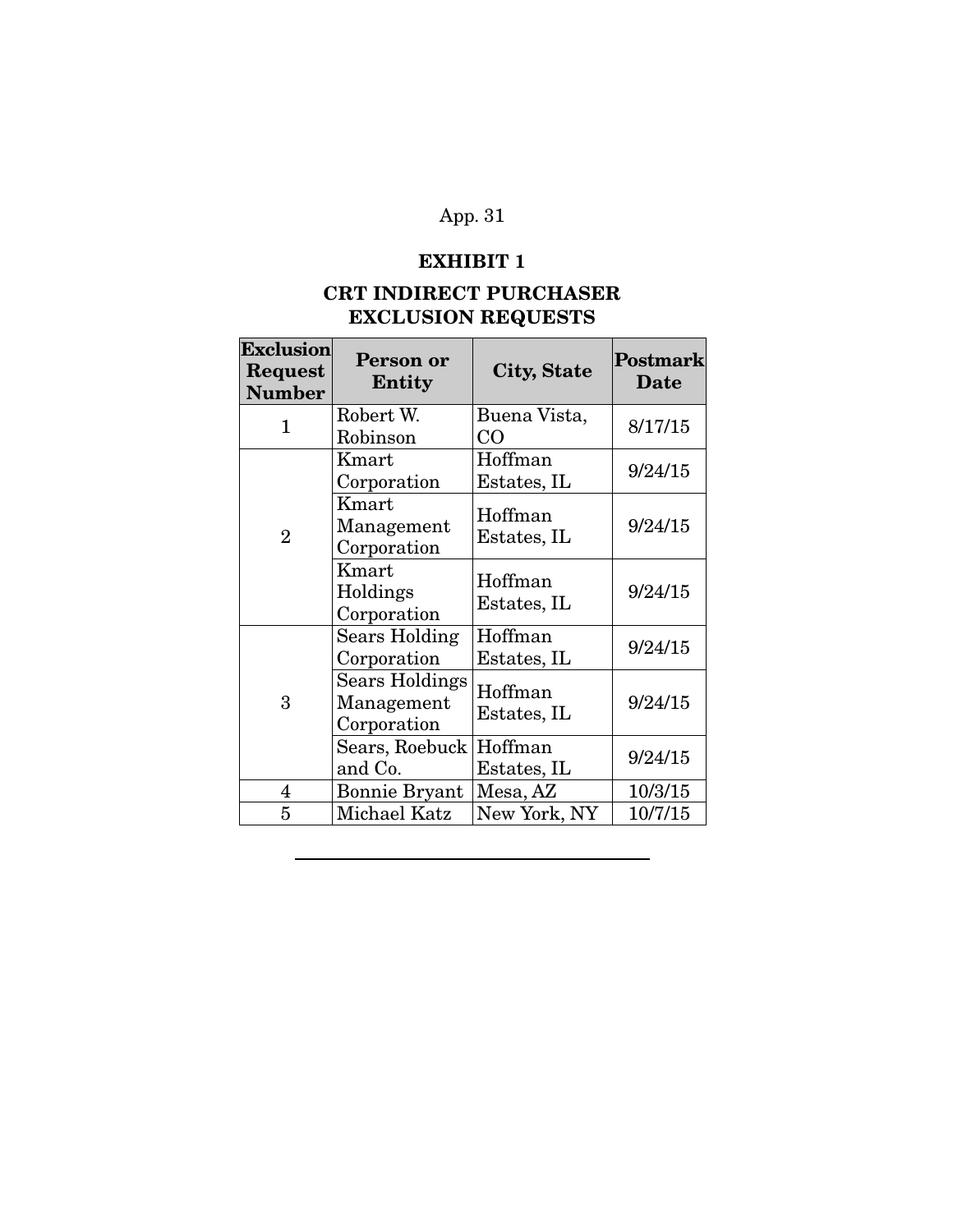# UNITED STATES COURT OF APPEALS FOR THE NINTH CIRCUIT

| In re: CATHODE RAY TUBE<br>(CRT) ANTITRUST<br>LITIGATION,             | No. 20-15697<br>D.C. No.<br>4:07-cv-05944-JST<br>Northern District of |  |
|-----------------------------------------------------------------------|-----------------------------------------------------------------------|--|
| INDIRECT PURCHASER<br>PLAINTIFFS,<br>Plaintiff-Appellee,<br>V.        | California, Oakland<br><b>ORDER</b><br>(Filed Jul. 22, 2020)          |  |
| TOSHIBA CORPORATION;<br>et al.,<br>Defendants-Appellees,<br>v.        |                                                                       |  |
| TYLER AYRES; et al.,<br>Movants-Appellants.                           |                                                                       |  |
| In re: CATHODE RAY TUBE<br>(CRT) ANTITRUST<br>LITIGATION,             | No. 20-15704<br>D.C. No.<br>$4:07$ -cv-05944-JST                      |  |
| <b>INDIRECT PURCHASER</b><br>PLAINTIFFS,<br>Plaintiff-Appellee,<br>v. |                                                                       |  |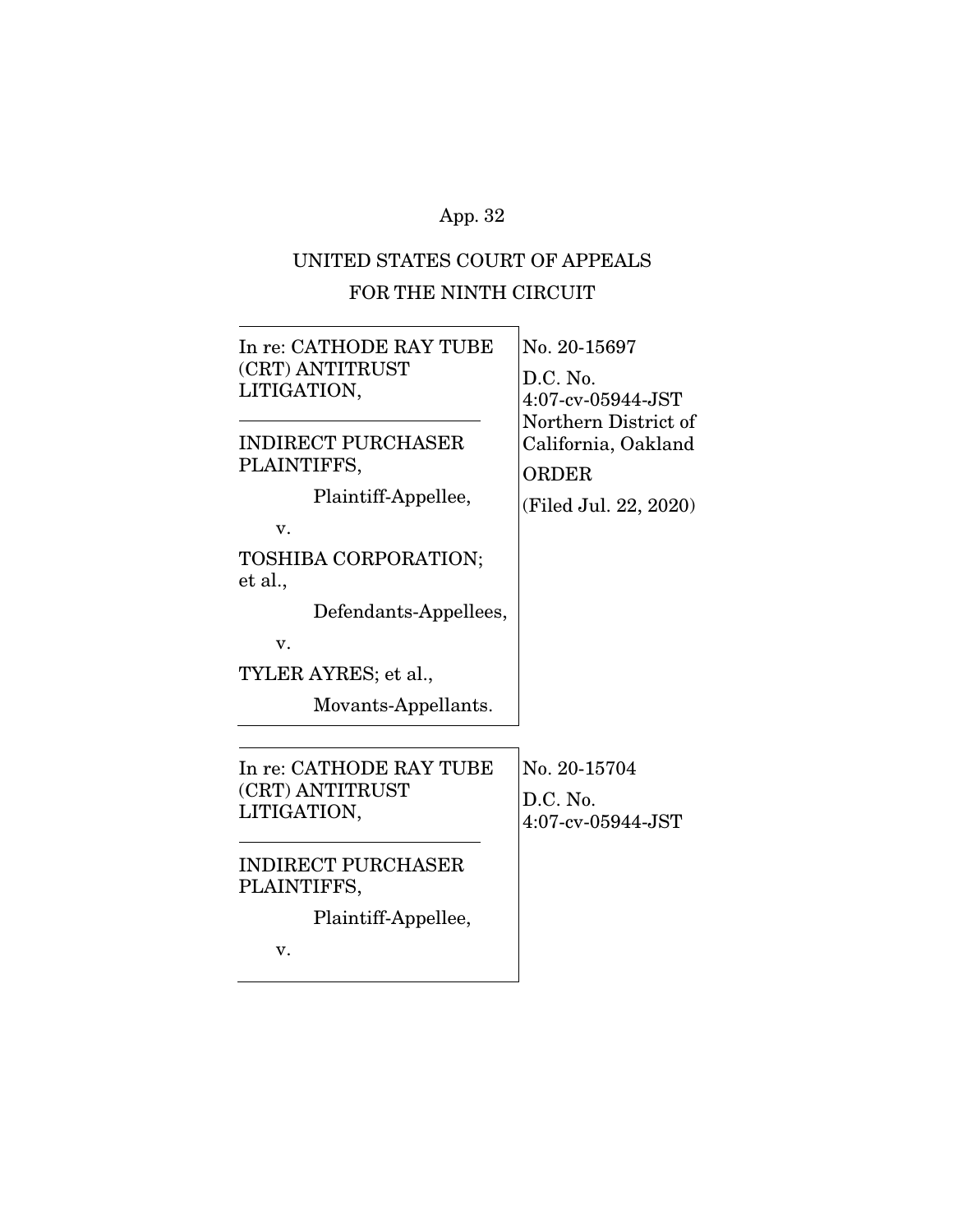TOSHIBA CORPORATION; et al.,

Defendants-Appellees,

v.

ELEANOR LEWIS, Proposed Intervenor,

Movant-Appellant.

Before: WARDLAW and CLIFTON, Circuit Judges, and KATZMANN,\* Judge.

 Appellants' emergency motion for a stay pending appeal is **DENIED**. Appellants have not shown that they are likely to suffer irreparable injury in the absence of a stay. Al Otro Lado v. Wolf, 952 F.3d 999, 1007 (9th Cir. 2020).

 The temporary administrative stay of the district court's order granting final approval of the class settlement is lifted.

 The previously established briefing schedule remains in effect.

# **IT IS SO ORDERED.**

 <sup>\*</sup> The Honorable Gary S. Katzmann, Judge for the United States Court of International Trade, sitting by designation.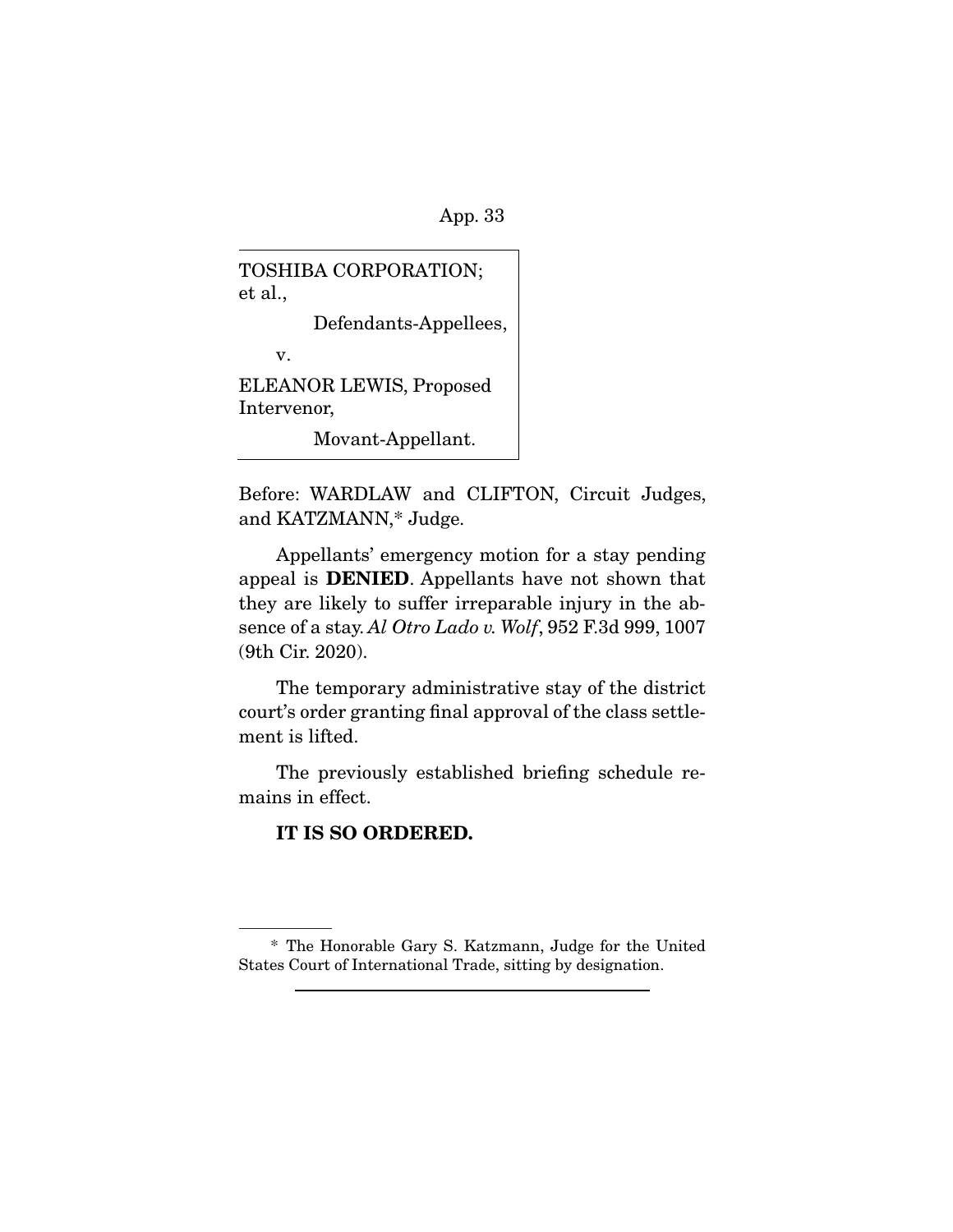# UNITED STATES DISTRICT COURT NORTHERN DISTRICT OF CALIFORNIA

| IN RE: CATHODE RAY                                                                            | Case No.                                                                  |  |
|-----------------------------------------------------------------------------------------------|---------------------------------------------------------------------------|--|
| TUBE (CRT) ANTITRUST                                                                          | $ 07$ -cv-05944-JST                                                       |  |
| LITIGATION,                                                                                   | <b>ORDER GRANTING</b>                                                     |  |
| This Document Relates to:<br><b>INDIRECT PURCHASER</b><br><b>ACTIONS FOR THE</b><br>22 STATES | <b>FINAL APPROVAL</b><br>Re: ECF Nos. 5695, 5758<br>(Filed Jul. 13, 2020) |  |

 Before the Court is Indirect Purchaser Plaintiffs' motion for final approval of amended settlements pursuant to the Ninth Circuit mandate to reconsider and amend final approval order, final judgment, and fee order. ECF Nos. 5695, 5758. The Court granted preliminary approval of the amended settlements on March 11, 2020, ECF No. 5695, and held a final fairness hearing on July 8, 2020, ECF No. 5782. The Court will grant final approval, and will grant Plaintiffs' request for attorney's fees, costs, and incentive awards.

## **I. BACKGROUND**

### **A. Original Settlement Agreements**

 The factual history of this case is well known to the parties and is contained in the Court's prior orders. The case is predicated upon an alleged conspiracy to price-fix cathode ray tubes ("CRTs"), a core component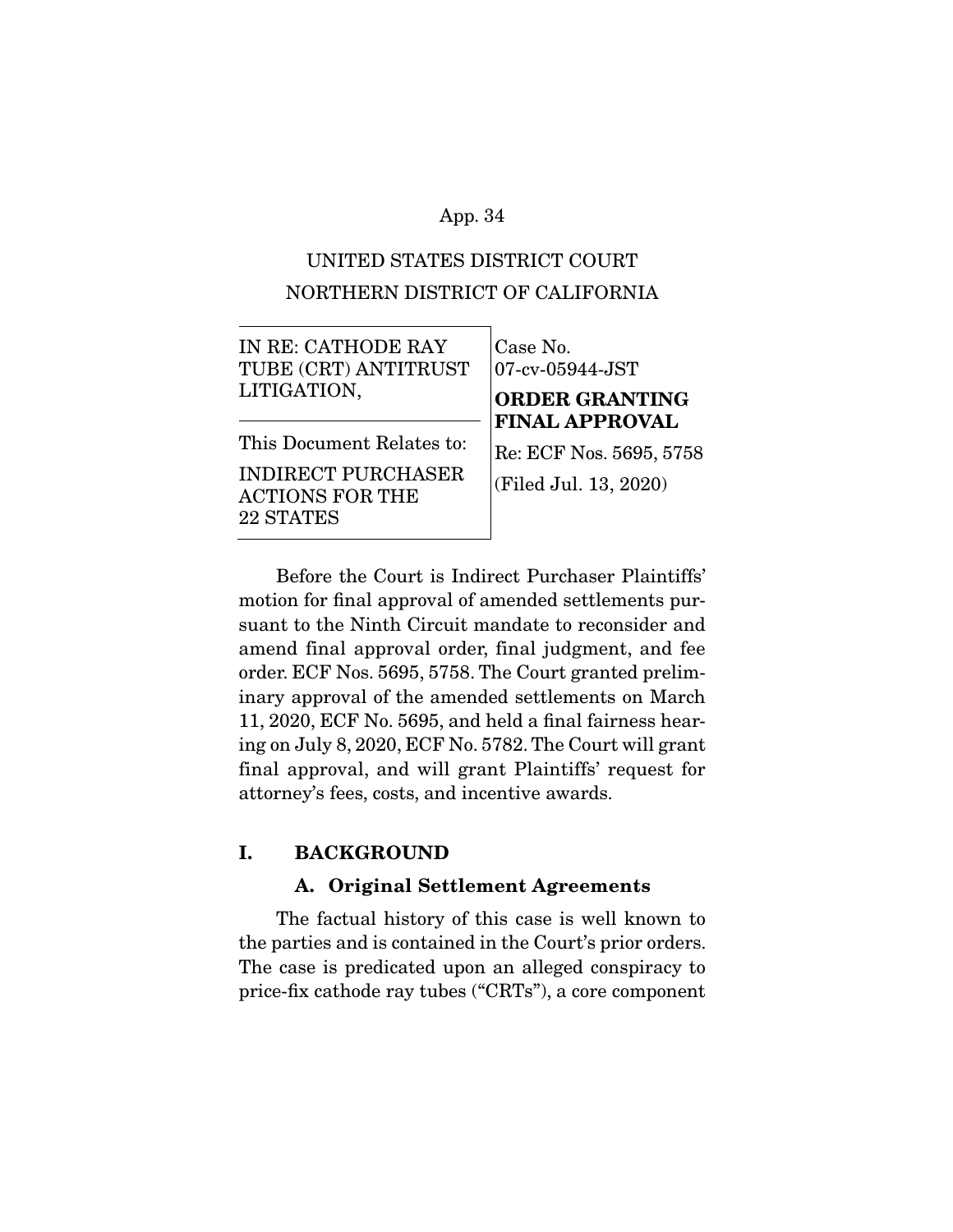of tube-style screens for common devices including televisions and computer monitors. The conspiracy ran from March 1, 1995 to November 25, 2007, involved many of the major companies that produced CRTs, and allegedly resulted in overcharges of billions of U.S. dollars to domestic companies that purchased and sold CRTs or products containing CRTs. A civil suit was originally filed in 2007, ECF No. 1, consolidated by the Joint Panel on Multidistrict Litigation ("JPML") shortly thereafter, see ECF No. 122, assigned as a Multidistrict Litigation case ("MDL") to Judge Samuel Conti, see id., and ultimately transferred to the undersigned in November 2015, see ECF No. 4162.

 In 2015, one group of plaintiffs – the Indirect Purchaser Plaintiffs ("IPP Plaintiffs") – reached class action settlements with six groups of corporate defendants: Phillips,<sup>1</sup> Panasonic,<sup>2</sup> Hitachi,<sup>3</sup> Toshiba,<sup>4</sup>

<sup>1</sup> The Philips entities include Koninklijke Philips N.V., Philips Electronics North America Corporation, Philips Taiwan Limited, and Philips do Brasil, Ltda. ECF No. 3862-1 at 2.

<sup>2</sup> The Panasonic entities include Panasonic Corporation, Panasonic Corporation of North America, and MT Picture Display Co. Ltd. ECF No. 3862-2 at 2.

<sup>3</sup> The Hitachi entities include Hitachi, Ltd., Hitachi Asia, Ltd., Hitachi America, Ltd., Hitachi Electronics Devices (USA), Inc., and Hitachi Displays, Ltd. ECF No. 3862-3 at 2.

<sup>4</sup> The Toshiba entities include Toshiba Corporation, Toshiba America, Inc., Toshiba America Information Systems, Inc., Toshiba America Consumer Products, L.L.C., and Toshiba America Electronic Components, Inc. ECF No. 3862-4 at 2.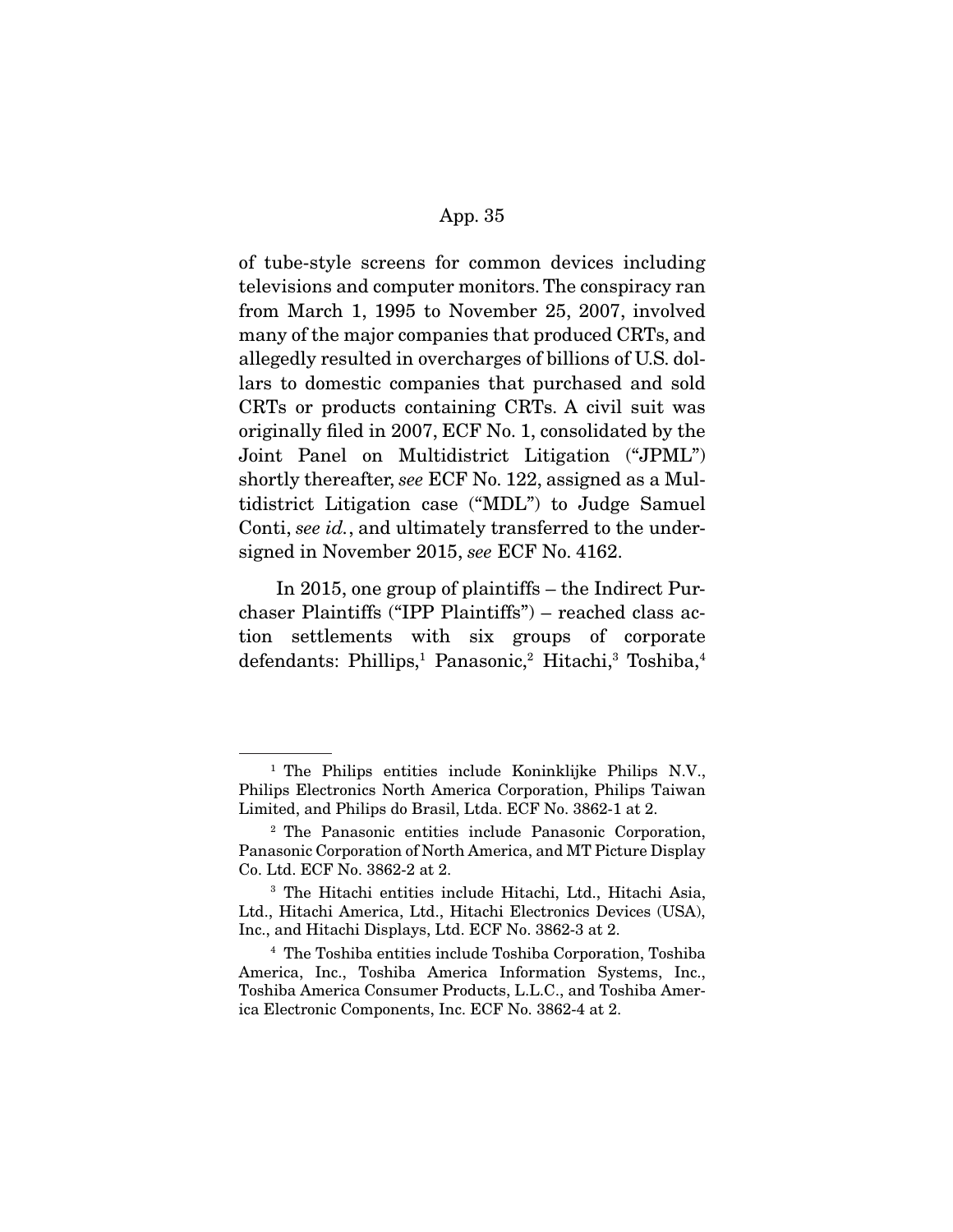Samsung,<sup>5</sup> and Thomson/TDA.<sup>6</sup> The settlements included a "Nationwide Class" of "[a]ll persons and or entities who or which indirectly purchased in the United States for their own use and not for resale, CRT Products manufactured and/or sold by the Defendants." See ECF No. 1526 at 59-60; ECF Nos. 3862-1, 3862-2, 3862- 3, 3862-4, 3862-5; ECF No. 3876-1 (adopting the class definitions set forth in the operative complaint). The agreements also included Statewide Damages Classes of indirect purchasers of CRT products seeking money damages under the laws of 21 states and the District of Columbia ("22 Indirect Purchaser State Classes"). See id. The Court certified these classes for settlement purposes in its 2016 Final Approval Order. See ECF No. 4712 at 7, 36 (adopting Special Master's report and recommendation, ECF No. 4351 at 22-29, and conditionally certifying the 22 Indirect Purchaser State Classes).

 The proposed settlements resolved all federal and state-law claims brought by the IPP Plaintiffs against the settling Defendants and obligated the Defendants

<sup>5</sup> The Samsung entities include Samsung SDI Co. Ltd., Samsung SKI America, Inc., Samsung SDI Brazil Ltd., Tianjin Samsung SDI Co. Ltd, Shenzhen Samsung SDI Co., Ltd., SKI Malaysia Sdn. Bhd., and SDI Mexico S.A. de C.V. ECF No. 3862- 5 at 2.

<sup>6</sup> The Thomson and TDA entities include Technicolor SA, Technicolor USA, Inc., and Technologies Displays Americas LLC. ECF No. 3876-1 at 2.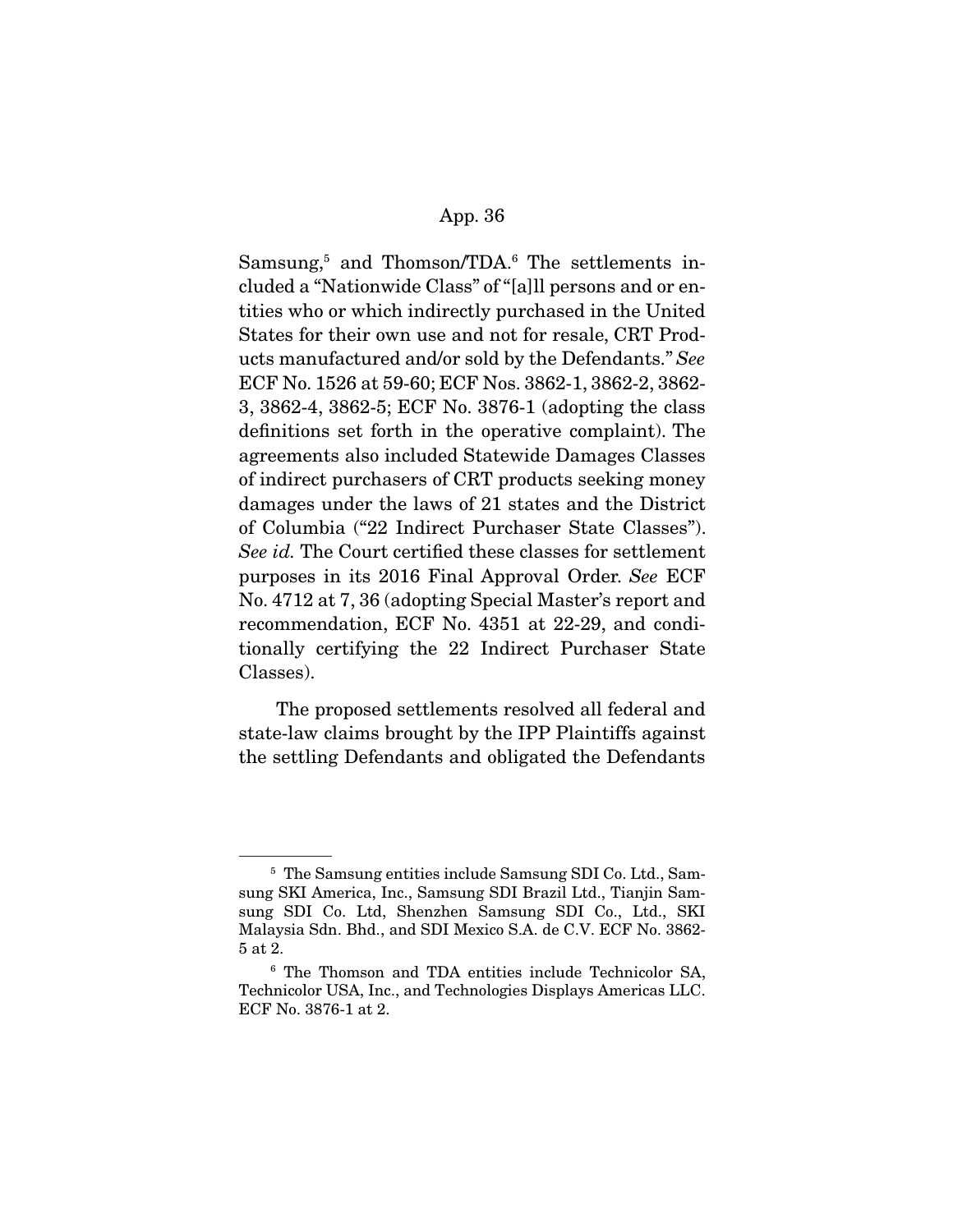to pay a total of \$541,750,000.7 See ECF No. 3862-1 at 8; ECF No. 3862-2 at 8; ECF No. 3862-3 at 8; ECF No. 3862-4 at 8; ECF No. 3862-5 at 8; ECF No. 3876-1 at 9- 10. The settlements provided monetary compensation for class members in the 22 Indirect Purchaser State Classes but did not provide compensation for persons or entities in certain other states, which collectively are now denominated the Omitted Repealer State8 subclass ("ORS Subclass").<sup>9</sup> The settlement also provided no compensation to persons or entities in states whose laws do not provide for recovery to indirect

 $7$  Including the prior Chunghwa and LG settlements, the aggregate IPP settlement amount was \$576,750,000. ECF No. 4712 at 3.

 $8$  In Illinois Brick Co. v. Illinois, 431 U.S. 720 (1977), the Supreme Court held that only direct purchasers could recover damages for price-fixing under Section 4 of the Clayton Act. Id. at 735. As the Ninth Circuit has summarized, the Supreme Court "barred indirect purchasers' suits, and left the field of private antitrust enforcement to the direct purchasers." Royal Printing Co. v. Kimberly Clark Corp., 621 F.2d 323, 325 (9th Cir. 1980). In response to the Illinois Brick decision, many states passed so-called "Illinois Brick repealer statutes," which give indirect purchasers the right to sue when firms violate analogous state antitrust laws. See, e.g., Robert H. Lande, New Options for State Indirect Purchaser Legislation: Protecting the Real Victims of Antitrust Violations, 61 Ala. L. Rev. 447, 448 (2010). Such states are referred to a "repealer states." A state which has not enacted such a statute is referred to as a "non-repealer state."

<sup>&</sup>lt;sup>9</sup> The ORS Subclass in its current iteration consists of Indirect Purchaser Plaintiffs in the following states: Arkansas, Massachusetts, Missouri, Montana, New Hampshire, Oregon, Rhode Island, South Carolina, and Utah. ECF No. 5518 at 1; ECF No. 5645 at 2. The parties now use the "ORS" abbreviation to signify "other repealer states" rather than "omitted repealer states." ECF No. 5645 at 1 n.1.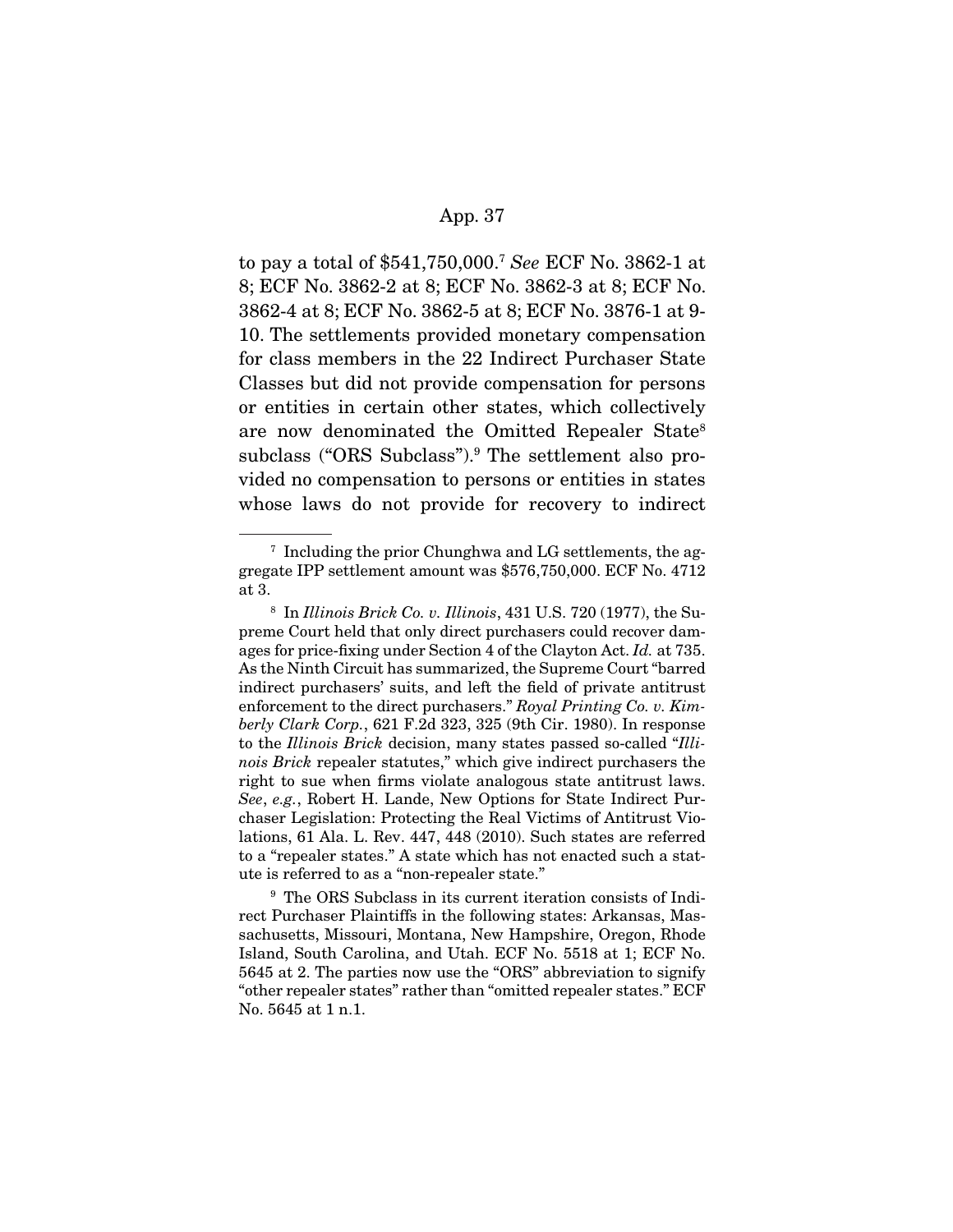purchasers ("non-repealer states"), now denominated the Non-Repealer State subclass ("NRS Subclass").10 See ECF Nos. 3862-1, 3862-2, 3862-3, 3862-4, 3862-5, 3876-1. Even though they received no compensation, the settlements required members of the ORS and NRS Subclasses to release their claims for injunctive relief, equitable monetary relief, and damages.

 The agreements proposed a distribution plan which included: (1) a "weighted pro-rata distribution to all members of the 22 Indirect Purchaser State Classes that filed valid claims," (2) a minimum payment of at least \$25 per claimant, and (3) a maximum payment of "three times the estimated money damages per claimant." ECF No. 5587 at 30; see ECF No. 3862 ¶¶ 43-50. The plan "assign[ed] different weights to different CRT products based on the overcharge evidence for each." ECF No. 5587 at 30; see ECF No. 3862 ¶¶ 44-49.

 After this Court preliminarily approved the original settlements, the claims administrator carried out a notice plan which involved: (1) mail and email notices sent to 10,082,690 unique addresses, (2) publication of notice on the settlement website, (3) advertisements on Google, Facebook, and other popular websites, and (4) print and online publications throughout the United States, in both English and Spanish. See ECF No.

<sup>&</sup>lt;sup>10</sup> The NRS Subclass consists of Indirect Purchaser Plaintiffs in the following Non-Repealer States: Alabama, Alaska, Colorado, Connecticut, Delaware, Georgia, Idaho, Illinois, Indiana, Kentucky, Louisiana, Maryland, New Jersey, Ohio, Oklahoma, Pennsylvania, Texas, Virginia, Washington, and Wyoming. ECF No. 5518 at 2.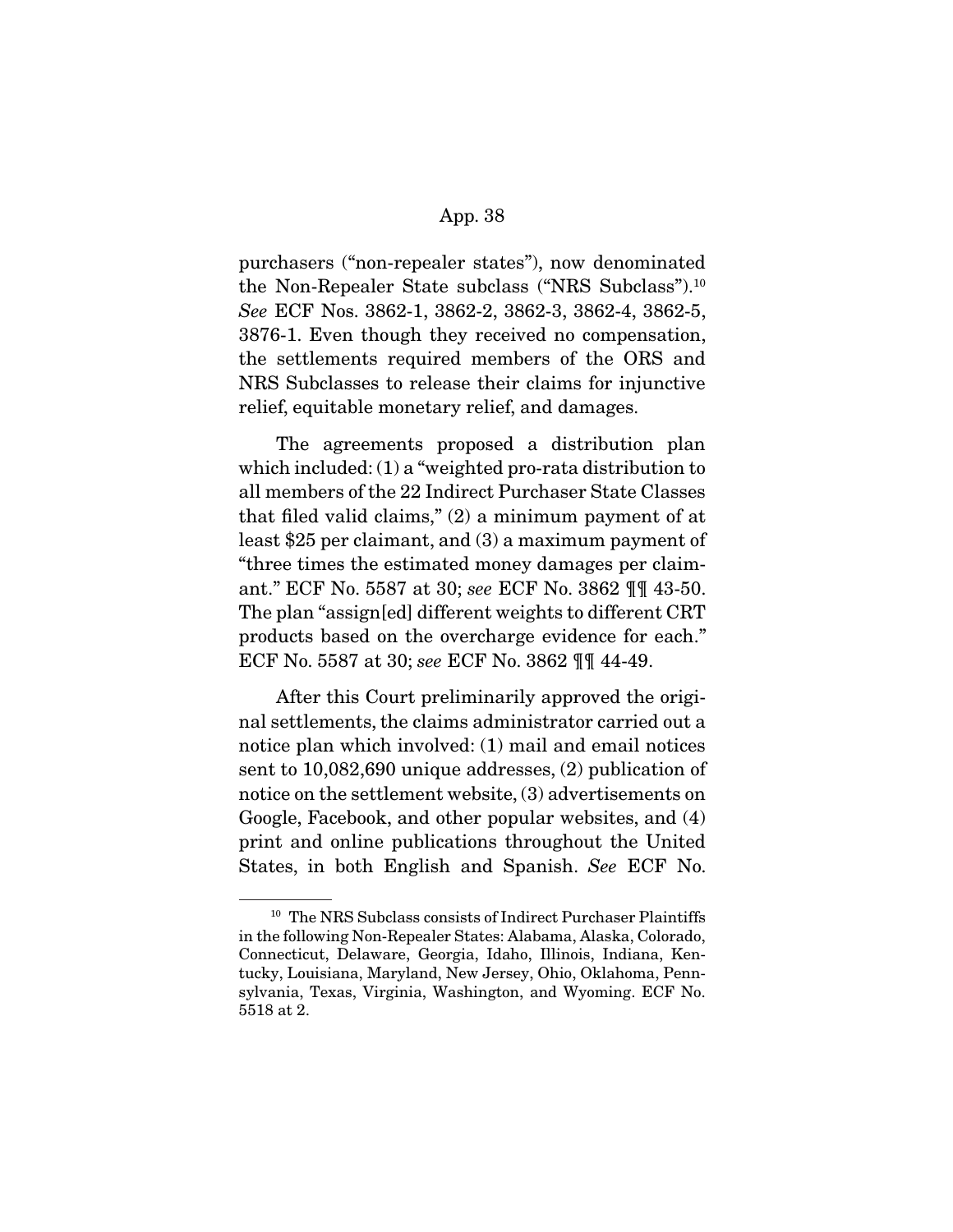4071-1 ¶ 114; ECF No. 4371 ¶¶ 4-13. These notices directed class members to the settlement website. See ECF No. 4371 ¶¶ 9-13. They also advised class members of material settlement terms, the plan of distribution, and Class Counsel's intent to apply for an attorney fee award of up to one-third of the settlement fund. ECF No. 4071-1 ¶ 115.

 On July 7, 2016, this Court granted final approval of the six settlement agreements ("Final Approval Order"). ECF No. 4712 at 1. On August 3, 2016, the Court issued a Fee Order approving an attorney's fees award of \$158,606,250 to Class Counsel, an amount comprising 27.5% of the aggregate settlement fund. ECF No. 4740 at 2, 5-9. Two objectors appealed the settlement approval and fee award to the Ninth Circuit. ECF No. 4741.

 On October 1, 2018, while the appeals were pending, the IPP Plaintiffs filed a Motion pursuant to Federal Rule of Civil Procedure 62.1 for an Indicative Ruling on Their Motion to Amend The IPP Fee Order and Amend the Plan of Distribution. ECF No. 5335. Counsel for the IPP Plaintiffs proposed to modify the earlier settlement by reducing the attorney's fees award by \$6 million and using those funds to compensate plaintiffs in three states – Massachusetts, Missouri, and New Hampshire – that were omitted from the original settlement. Id. at 8.

 The Court denied the motion on November 8, 2018. ECF No. 5362. The Court concluded that it had erred by approving the settlement in the first place,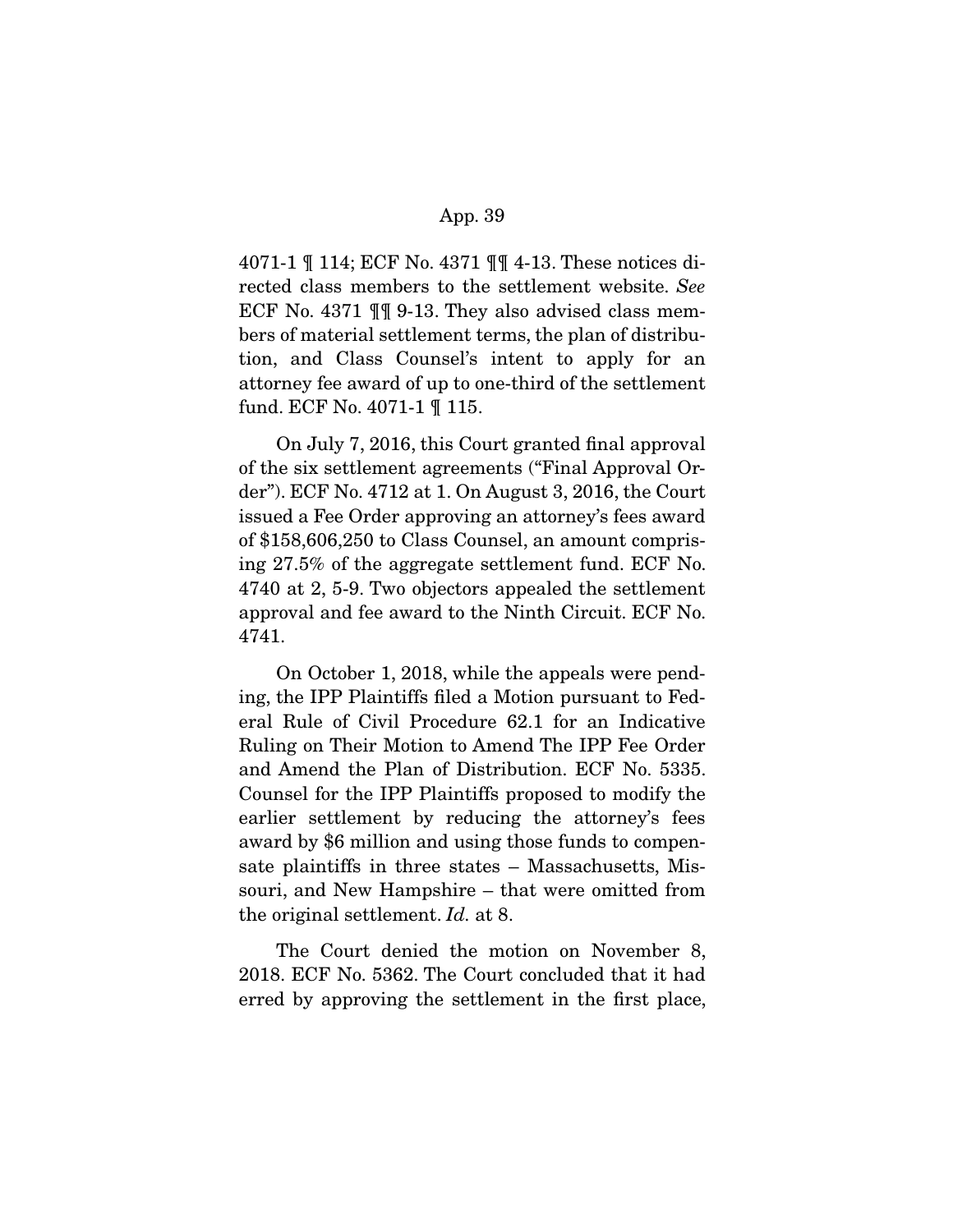and that the IPP Plaintiffs' proposed modifications did not cure all the defects in the settlement. Id. The Court's primary concern was that the settlement required class members in the Omitted Repealer States to release their claims without compensation. See ECF No. 5362 at 1. The order also expressed "concerns about the adequacy of the counsel who negotiated that settlement or whether they may have faced a conflict of interest," given that they had released some clients' claims without compensation. Id. at 1. In response to the Court's order, the Ninth Circuit remanded "this case so that the district court [could] reconsider its approval of the settlement." See In re Cathode Ray Tube Antitrust Litig., No. 16-16368 (9th Cir. Feb. 13, 2009), ECF No. 238 at 11. The Ninth Circuit did not vacate this Court's Final Approval, Final Judgement, or Fee Order. Id.

 On remand, this Court confirmed the existing lead counsel for the IPP Plaintiffs and appointed separate counsel for the unnamed ORS and NRS Subclasses. ECF Nos. 5535, 5518. The Court then referred the matter to Magistrate Judge Corley for settlement. ECF No. 5427.

### **B. Amended Settlement Agreements**

 After the Ninth Circuit remanded this case, counsel for IPP Plaintiffs<sup>11</sup> and the settling Defendants

<sup>11</sup> Counsel for "IPP Plaintiffs" now only represents class members in the 22 Indirect Purchaser State Classes rather than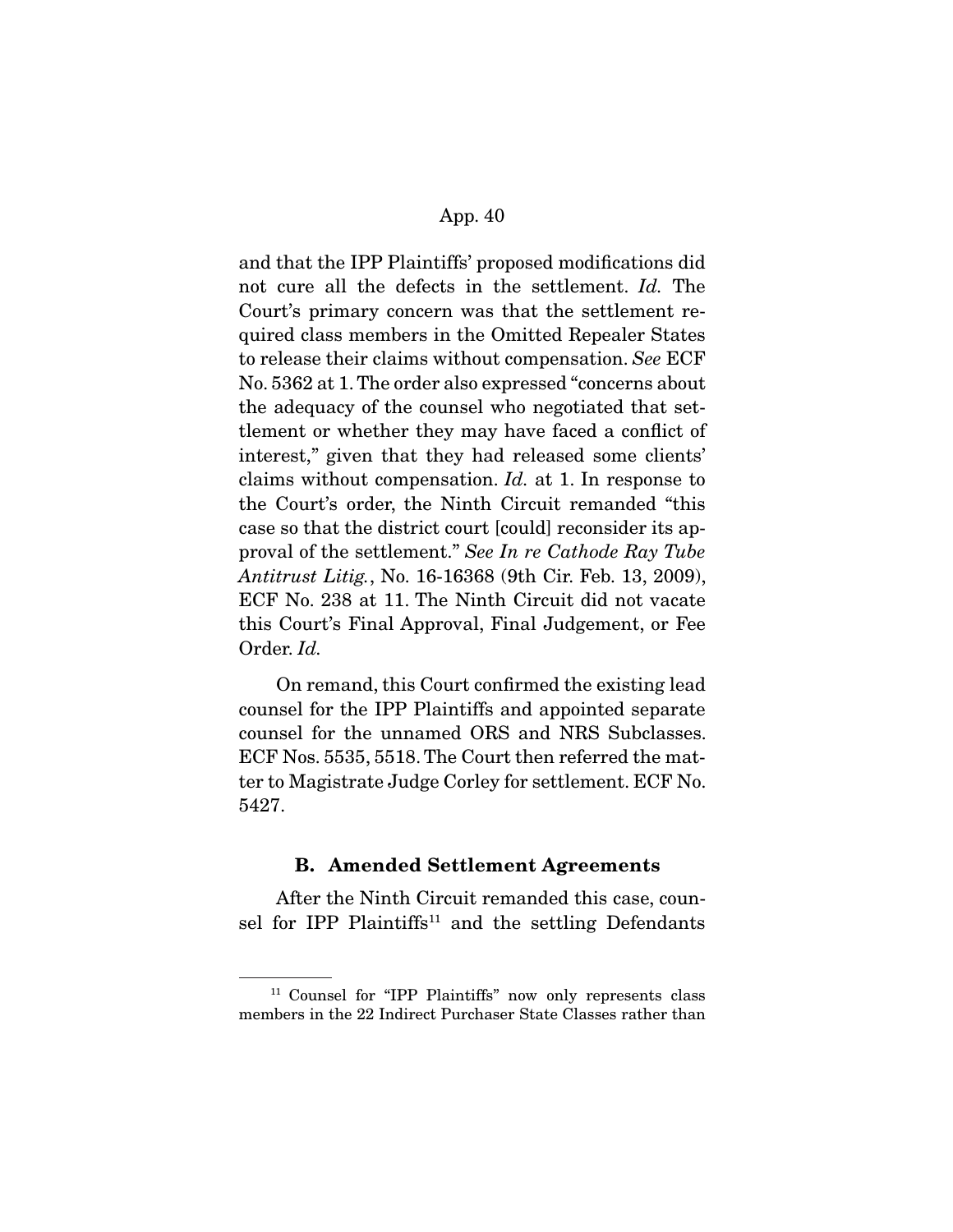engaged in mediation sessions before Magistrate Judge Corley and agreed to amend the settlements. ECF No. 5531; ECF No. 5587-1 ¶¶ 2-3.

 The amendments alter the settlements in three ways. First, they appoint new settlement class representatives for the states of Hawaii, Nevada, New Mexico, and South Dakota.12 Second, they narrow the definition of "the Class" to include only the 22 Indirect Purchaser State Classes certified for settlement in the Court's 2016 Final Approval Order. ECF No. 5587-1 at 7, 13, 19, 25, 31, 38. The amended settlements no longer include a Nationwide Class. See ECF No. 5587 at 16; ECF No. 5587-1. Only members of the 22 Indirect Purchaser State Classes release their claims against Defendants. Third, the amendments reduce each Defendant's settlement contribution by approximately 5.35%, for a total reduction of \$29,000,000. ECF No. 5587 at 17; see ECF No. 5587-1 at 7-8, 13-14, 19-20, 25-26, 31-32, 38-39. The amendments offset these reductions in settlement amount by requesting that the Court reduce the attorney's fees previously awarded by

all indirect purchasers in the Nationwide Class. See ECF Nos. 5535, 5518.

<sup>&</sup>lt;sup>12</sup> On September 13, 2019, IPP Plaintiffs filed a stipulation amending their operative complaints to substitute Sandra Riebow for Daniel Riebow as the named plaintiff for the state of Hawaii; Gregory Painter for Gloria Comeaux as the named plaintiff for the state of Nevada; MaryAnn Stephenson for Craig Stephenson as the named plaintiff for the state of New Mexico; and Donna Ellingson-Mack for Jeffrey Speaect as the named plaintiff for South Dakota. ECF Nos. 5584-1, 5584-2. On September 16, 2019, the Court entered the Order. ECF No. 5585.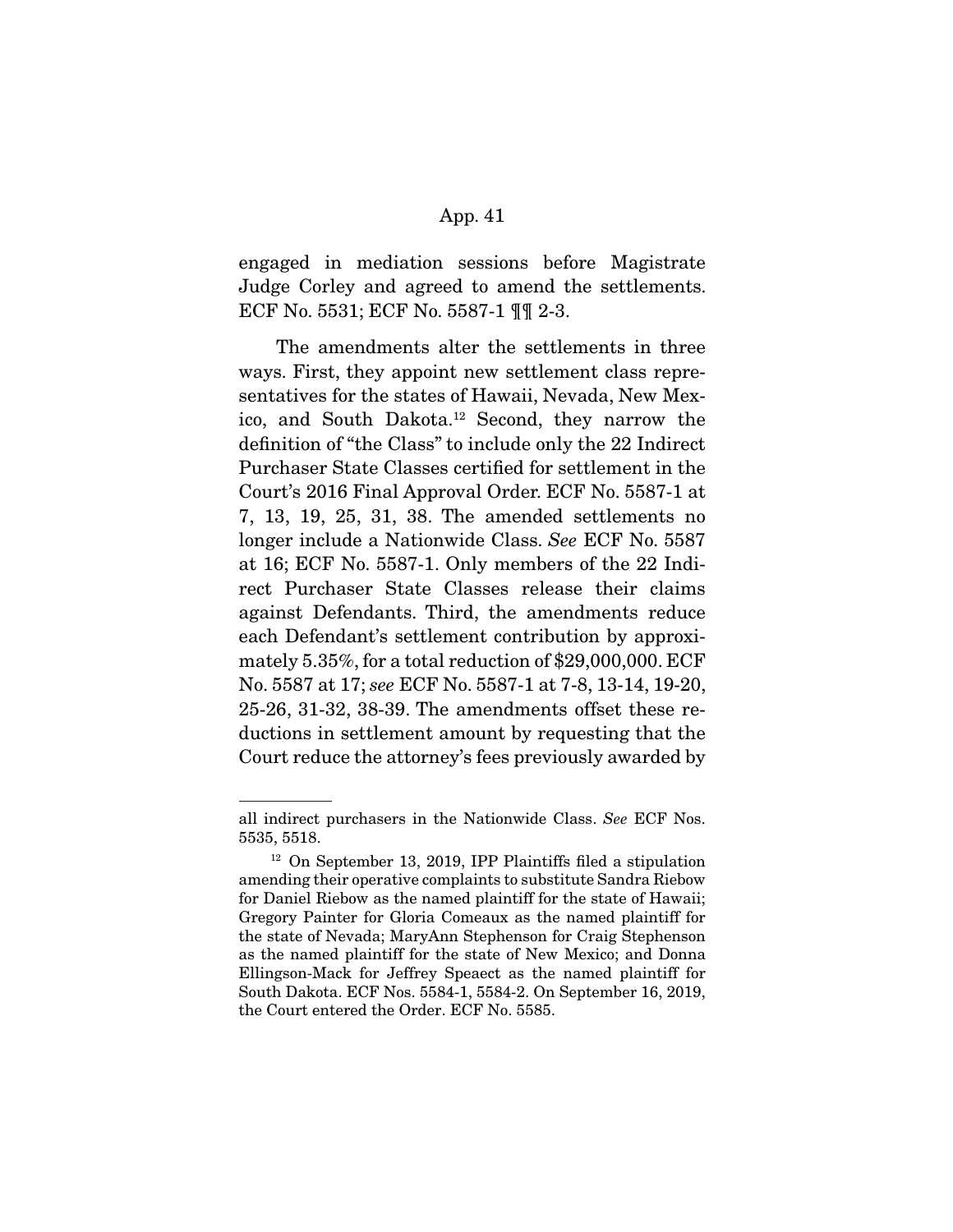\$29,000,000. See id. Interest earned on the original settlement funds since their 2015 deposit in an escrow account will remain in the fund, except that Class Counsel will still be entitled to seek a share of the accrued interest proportionate to their fee and expense award. ECF No. 5587 at 17; see ECF No. 5587-1 at 7-8, 13-14, 19-20, 25-26, 31-32, 38-39. All other terms of the original settlement agreements and plan for distribution remain the same. ECF No. 5587-1 at 8, 14, 20, 26, 33, 39.

## **C. Procedural History**

 On September 16, 2019, the IPP Plaintiffs filed a motion for preliminary approval of the amended settlements.13 ECF No. 5695. The Court then issued an order which: (1) granted the motion for preliminary approval, (2) provisionally certified the 22 Indirect Purchaser State Classes for purposes of settlement, (3) authorized the IPP Plaintiffs to provide additional limited notice to certain class members, and (4) set a deadline of May 29, 2020 for certain class members to object ("Preliminary Approval Order"). Id. at 19.

<sup>13</sup> IPP Plaintiffs' filed a "motion pursuant to Ninth Circuit mandate to reconsider and amend final approval order, final judgment, and fee order," which the Court construed as a motion for preliminary approval given its requests that the Court "reconsider and approve the amended settlements under Rule 23(e); order notice be given; and amend the Final Approval Order, the Final Judgment, and the Fee Order . . . after a final hearing." ECF No. 5695 at 6.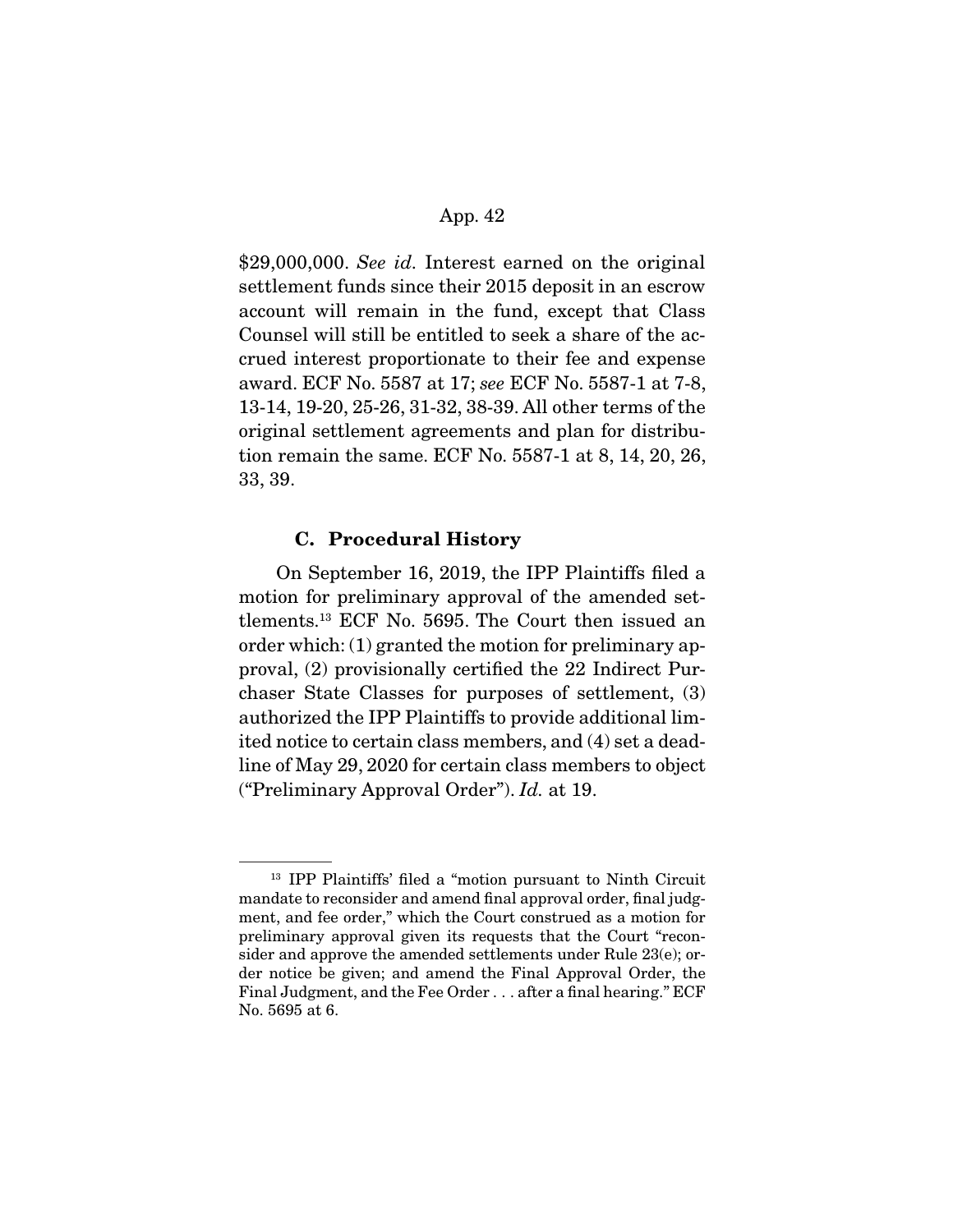Between August 2019 and February 2020, NRS Subclass member Eleanor Lewis and several members of the ORS Subclass filed multiple motions to intervene in this MDL and file an amended complaint. ECF Nos. 5565, 5567, 5643, 5645, 5688, 5689. The Court denied these motions and directed movants to "file their claims in the appropriate forum(s) and seek transfer from the JPML or, if properly filed in the Northern District of California, 'request assignment of [their] actions to the Section 1407 transferee judge in accordance with applicable local rules.' ECF No. 5684 at 6 (quoting J.P.M.L. R. 7.2(a)); see also ECF No. 5626 at 3 (denying original motions to intervene which "attempt[ed] to amend someone else's complaint"); ECF No. 5628 at 3 (same).

 In April 2020, the ORS and NRS Subclasses appealed the Court's Preliminary Approval Order and orders denying their motions to intervene to the Ninth Circuit. ECF No. 5695. The subclasses then moved to stay "all proceedings concerning" the Preliminary Approval Order pending resolution of their appeals. ECF No. 5718, 5720. On June 9, 2020, the Ninth Circuit concluded that it lacked jurisdiction over the Preliminary Approval Order and dismissed that portion of the appeal. ECF No. 5738. Thereafter, this Court denied the ORS and NRS Subclasses' motion to stay. ECF No. 5774.

 On May 29, 2020, Lewis and some of the ORS purchasers ("ORS/NRS Objectors") filed objections to the amended settlements. ECF Nos. 5732, 5756. On the same day, the Court also received 15 separate but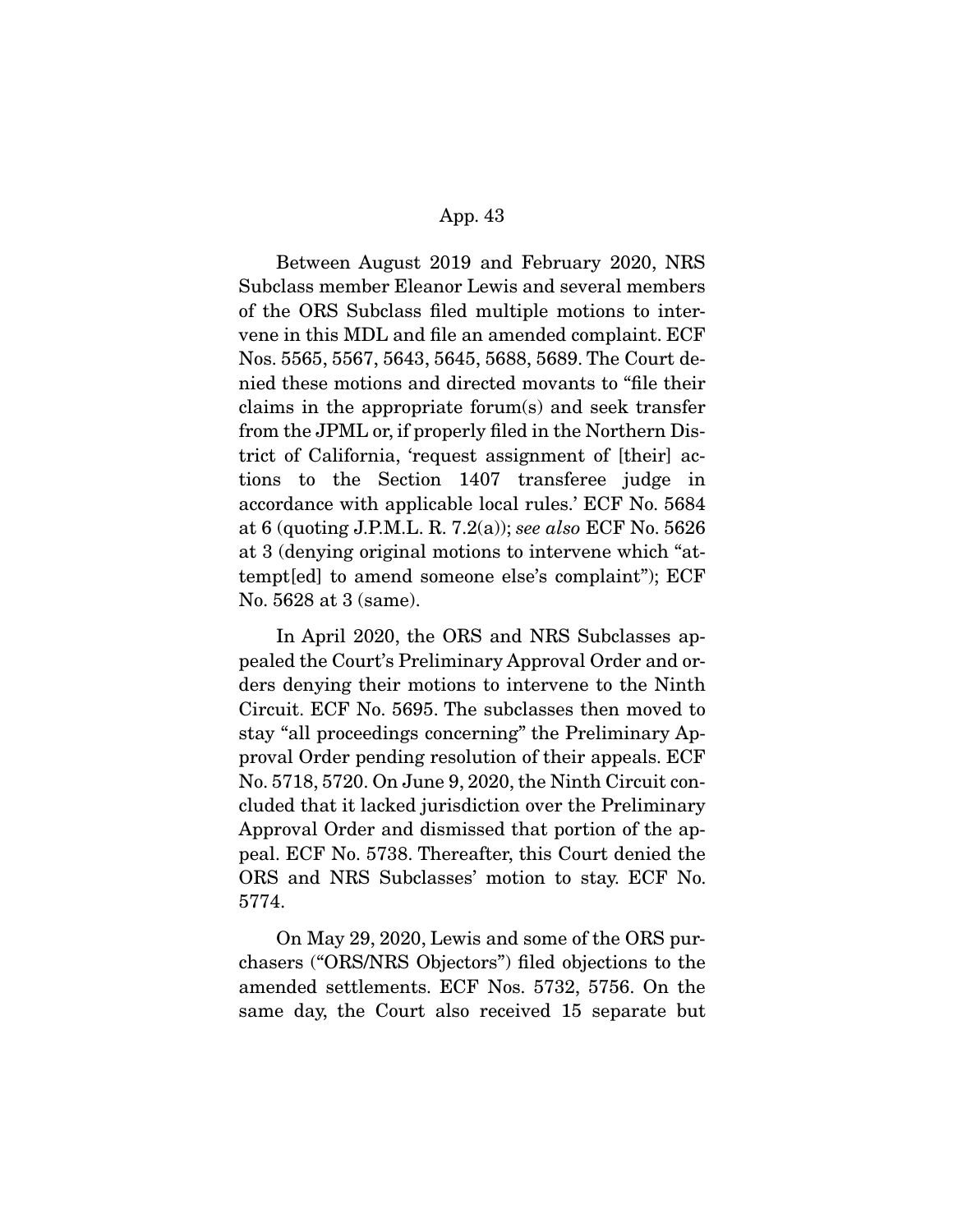identical objections from purported members of the 22 Indirect Purchaser State Classes. ECF Nos. 5739-5752. On June 12, 2020, the Court received a late-filed objection, identical to those filed by other members of the 22 Indirect Purchaser State Classes.14 ECF No. 5755.15 On June 12, 2020, the IPP Plaintiffs and Samsung Defendants filed responses to these objections. ECF No. 5757, 5758. The Court held a final fairness hearing on July 8, 2020. ECF No. 5782.

## **II. JURISDICTION**

 This Court has subject-matter jurisdiction pursuant to 28 U.S.C. § 1332(d)(2).

# **III. STANDING TO OBJECT**

#### **A. Legal Standard**

 A party seeking to invoke the Court's jurisdiction has the burden of establishing standing. Steel Co. v.

<sup>&</sup>lt;sup>14</sup> All but three of the 16 objections filed by purported members of the 22 Indirect Purchaser State Classes identify Robert Bonsignore as counsel. ECF Nos. 5739, 5740, 5742-5749, 575, 5752, 5755. Robert Bonsignore also serves as the Court-appointed counsel for the ORS Subclass. See ECF No. 5518.

<sup>&</sup>lt;sup>15</sup> On July 3, 2020, five weeks after the deadline to file objections to the amended settlements, Counsel for the purported members of the 22 Indirect Purchaser State Classes filed a brief "in further support of their objections to the proposed amended settlement agreements." ECF No. 5779. In light of the facts that this supplemental brief was filed well after the deadline to object and these individuals already filed objections to the amended settlements, the Court declines to consider the supplemental brief.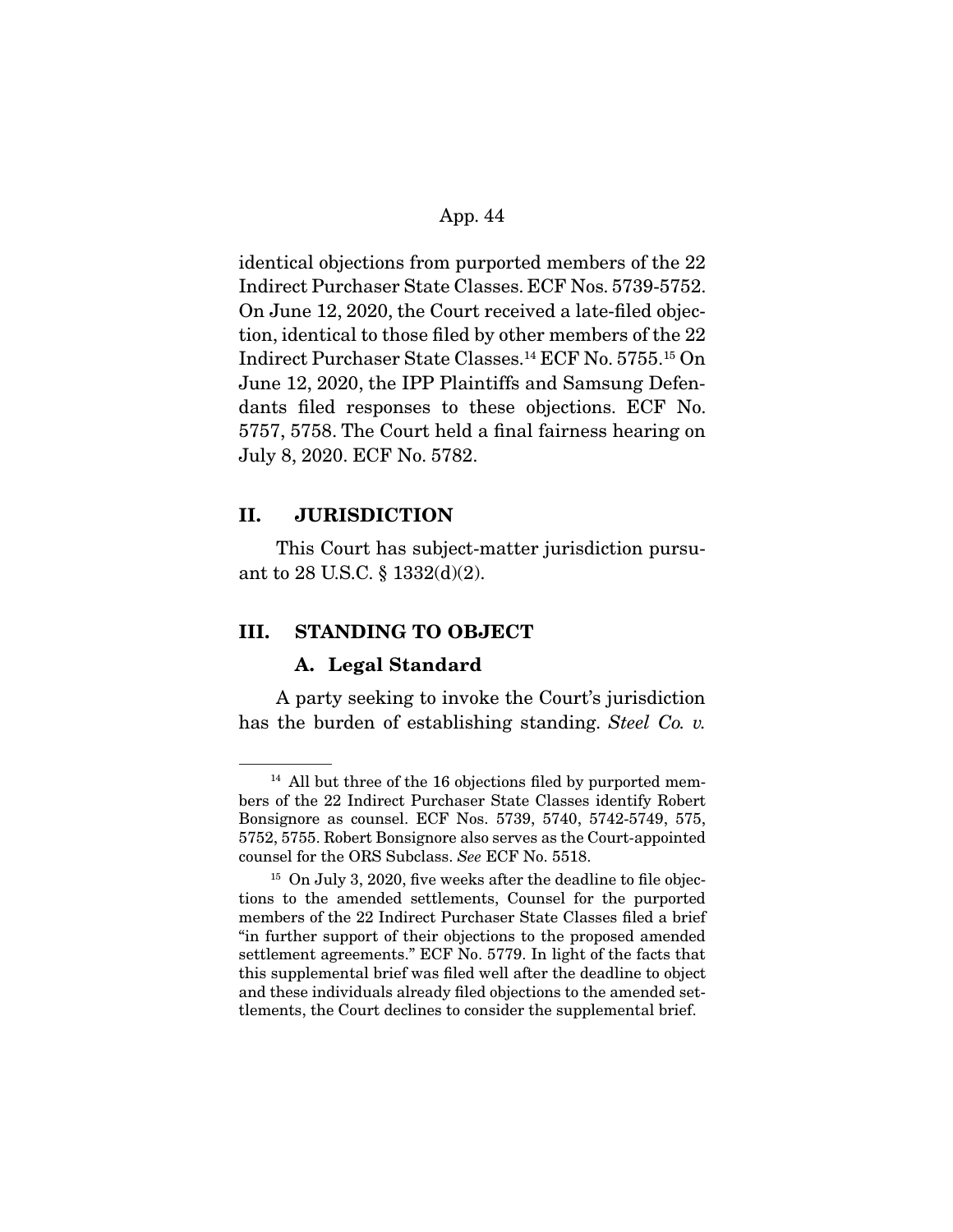Citizens for a Better Environment, 523 U.S. 83, 103-04 (1998); see In re Hydroxycut Mktg. and Sales Practices Litig., No. 09md2087 BTM (KSC), 2013 WL 5275618, at \*2 (S.D. Cal. Sept. 17, 2013) ("The party seeking to invoke the Court's jurisdiction—in this case, the Objectors—has the burden of establishing standing."). Nonclass members generally "have no standing to object to the settlement of a class action." San Francisco NAACP v. San Francisco Unified School Dist., 59 F. Supp. 2d 1021, 1032 (N.D. Cal. 1999) (citing Gould v. Alleco, Inc., 883 F.2d 281, 284 (4th Cir. 1989)); Moore v. Verizon Commc'ns Inc., No. C 09-1823 SBA, 2013 WL 4610764, at \*9 (N.D. Cal. Aug. 28, 2013) ("[A] court need not consider the objections of nonclass members because they lack standing."); In re Anthem, Inc. Data Breach Litig., 327 F.R.D. 299, 321 n.6 (N.D. Cal. 2018) (same); see also In re Equity Funding Corp. of Am. Sec. Litig., 603 F.2d 1353, 1360-61 (9th Cir. 1979) (finding that non-class member "lack[ed] standing to object to, or to appeal from the [settlement's] Plan of Allocation or its approval").

 A narrow "exception exists to this rule when [a] non-settling defendant can demonstrate that 'it will suffer some plain legal prejudice as a result' of the settlement." Carillo v. Schneider Logistics Trans-Loading and Distrib., Inc., No. 2:11-cv-8557-CAS(DTBx), 2014 WL 688178, at \*2 (C.D. Cal. Feb. 21, 2014) (quoting Waller v. Fin. Corp. of Am., 828 F.2d 579, 583 (9th Cir. 1987)); see Smith v. Arthur Andersen LLP, 421 F.3d 989, 998 (9th Cir. 2005) (noting the "exception to the general principle barring objections by non-settling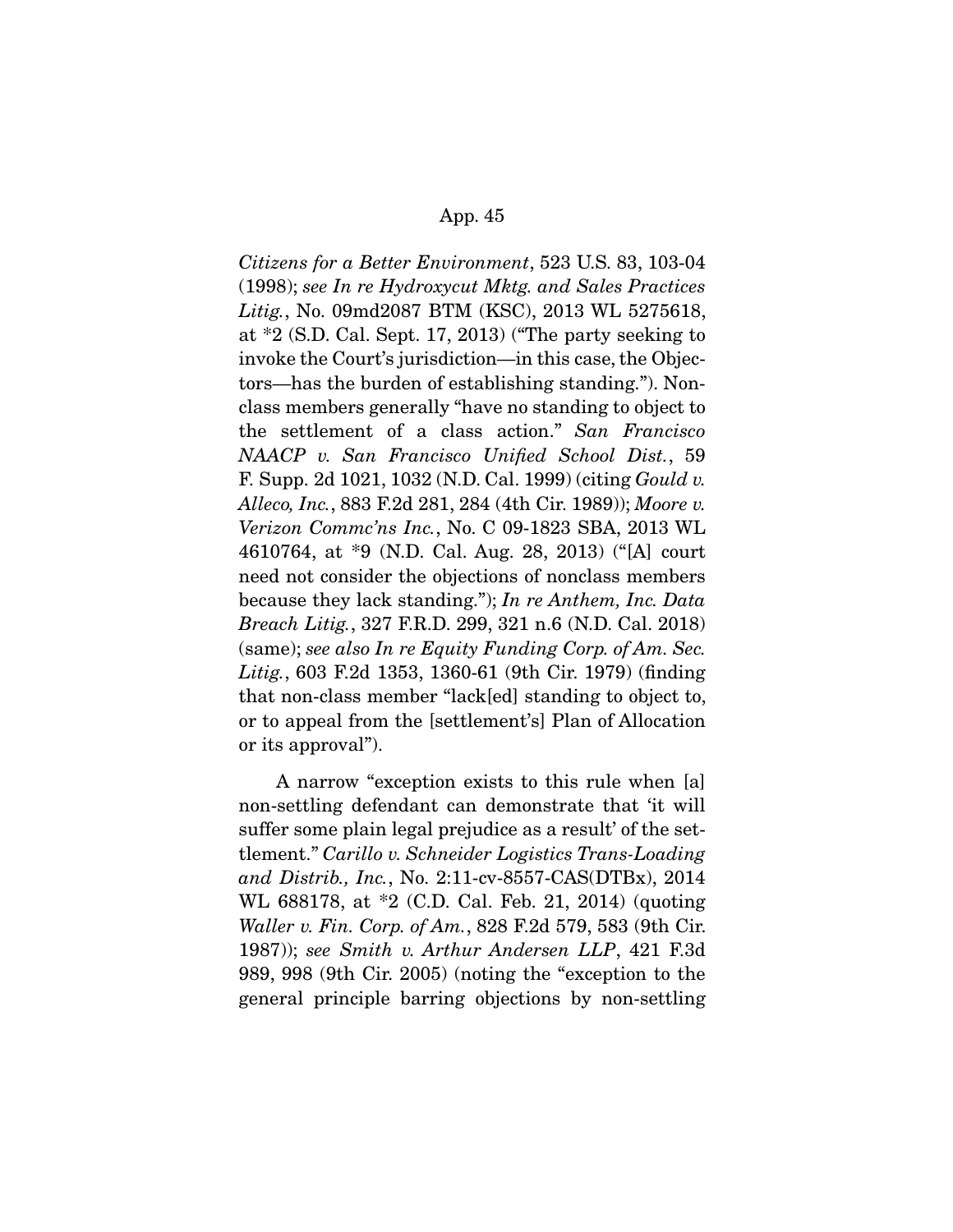defendants to permit a non-settling defendant to object where it can demonstrate that it will sustain some formal legal prejudice as a result of the settlement" (citing Waller, 828 F.2d at 583).<sup>16</sup> "Formal legal prejudice" sufficient to warrant the application of this exception exists where a settlement (1) "purports to strip [a nonsettling defendant] of a legal claim or cause of action, an action for indemnity or contribution for example" or (2) "invalidates the contract rights of one not participating in the settlement." Waller, 828 F.2d at 583.

## **B. ORS/NRS Objections**

 The ORS/NRS Objectors argue that the Court should not grant final approval of the amended settlements because: (1) "IPP Class Counsel has not provided adequate representation to the ORS and NRS Plaintiffs," (2) some of the 22 Indirect Purchaser State Classes "lack a representative who was properly added to the MDL," (3) "the settlements do not properly account for the value of the ORS and NRS claims," (4) "settlement notice has been constitutionally deficient," and (5) the "fee award should be reduced" or "delayed until the ORS and NRS can participate in negotiations regarding the value of their claims." ECF No. 5732 at 5-6. The IPP Plaintiffs and Samsung Defendants argue that the Court should disregard these objections

<sup>&</sup>lt;sup>16</sup> ORS and NRS Objectors assert that the *Smith* court found that "objector-appellants had standing to object because they were 'potentially affected by the settlement.'" ECF No. 5732 at 7 (Quoting Smith, 421 F.3d at 998). However, the Ninth Circuit opinion in Smith contains no such language.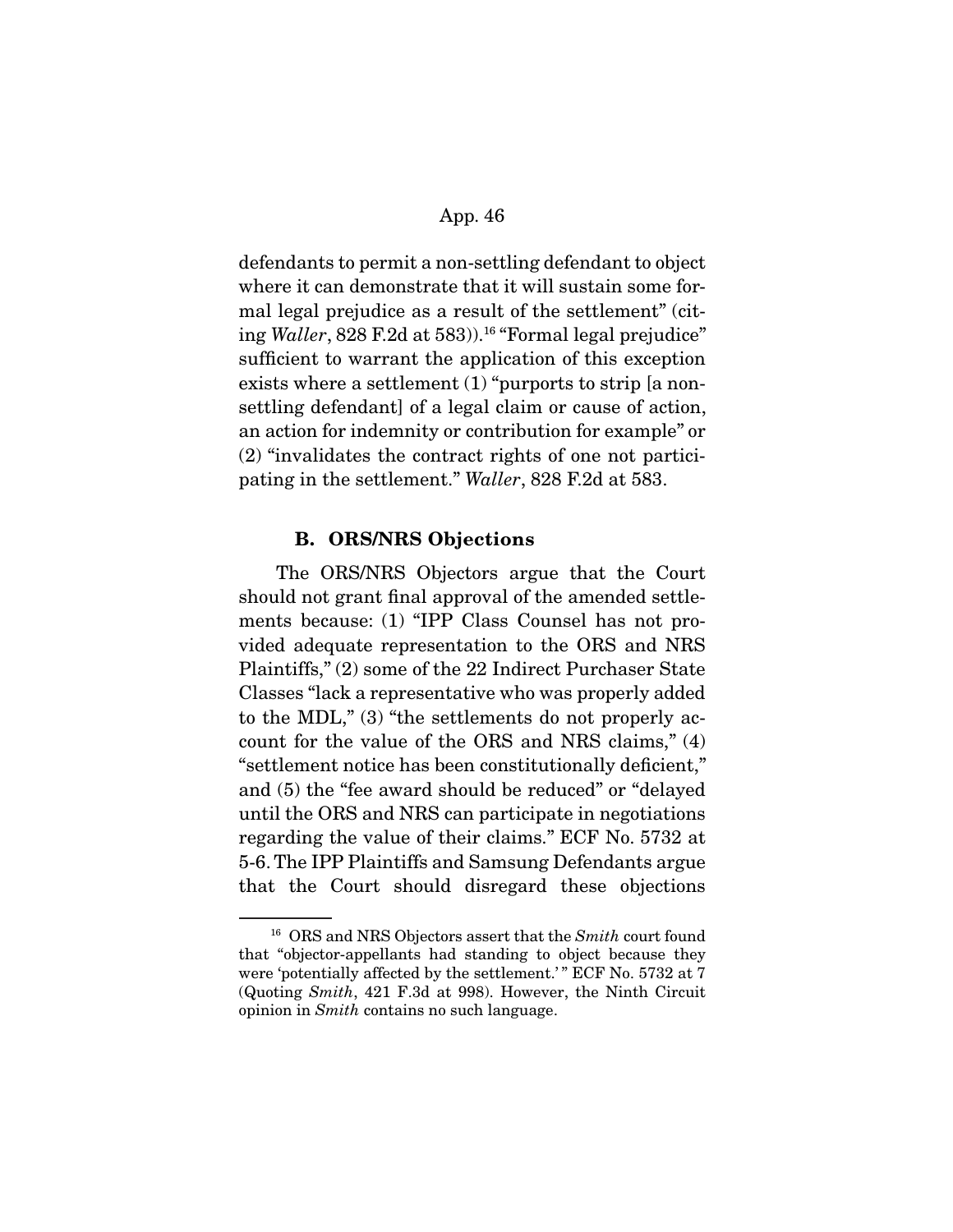because the ORS/NRS Objectors lack standing to object to the amended settlements. ECF No. 5757 at 614; ECF No. 5758 at 17-24. The Court agrees.

 The amended settlements state that the " 'Nationwide Class,'... and members thereof (except for members of the 22 Indirect Purchaser States Classes), are expressly excluded from 'the Class' and are not bound by the Agreement." See ECF No. 5587-1 at 7, 13, 19, 25, 31, 38. The ORS/NRS Subclasses are members of the "Nationwide Class" but are not members of the 22 Indirect Purchaser State Classes. ECF No. 5616 at 8; see ECF No. 1526 at 59-60; ECF Nos. 3862-1, 3862-2, 3862- 3, 3862-4, 3862-5; ECF No. 3876-1. Therefore, the persons and entities in these subclasses are not members of the amended settlement Class and have no standing to object to the Court's final approval of these agreements. See Kent v. Hewlett-Packard Co., No. 5:09-cv-05341-JF (HRL), 2011 WL 4403717, at \*3 (N.D. Cal. Sept. 20, 2011) ("The [objectors] are excluded from the settlement. . . . Because they are not members of the class, [they] lack standing to object.").

 The ORS/NRS Objectors argue that they may object as "non-parties" because their "rights are impacted" by the amended settlements. ECF No. 5732 at 7 (emphasis in original). In particular, they contend that  $(1)$  "if the settlements are approved ..., ORS and NRS class members may lose the ability to intervene into this case as class members to assert their claims" and (2) "[o]nce the underlying litigation is dismissed following settlement approval, there may no longer be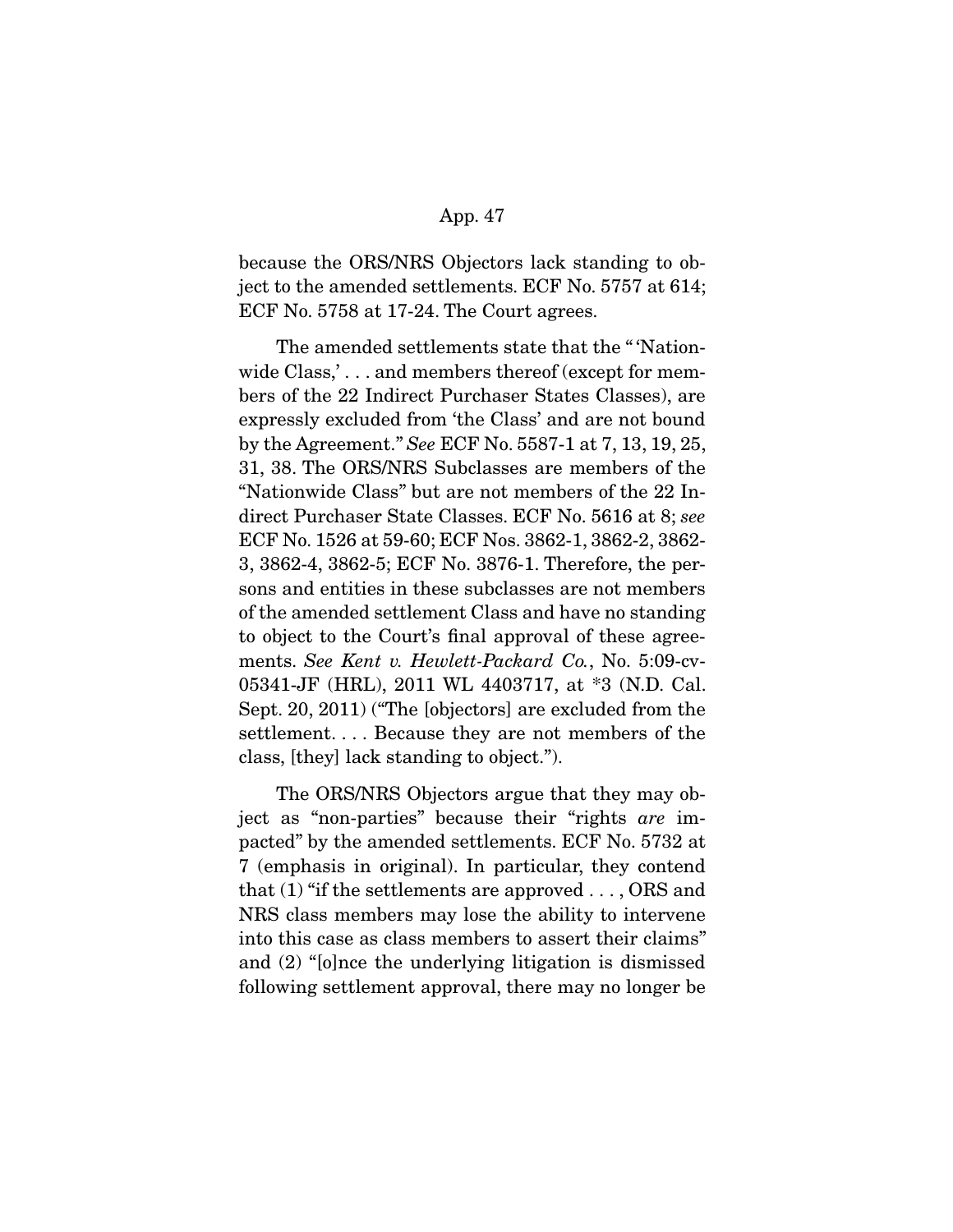any action in which to intervene."17 ECF No. 5732 at 8 (internal quotation mark, citation, and alteration omitted). According to ORS/NRS Objectors, this "threat of injury from the settlement, 'no matter how small,' suffices to create [] standing." Id. (quoting Brandt v. Vill.) Of Winnetka, Ill., 612 F.3d 647, 650 (7th Cir. 2010)). However, the single case that ORS/NRS Objectors cite in support of their "threat of injury" theory contains no discussion of non-party standing to object to a settlement. See generally Brandt, 612 F.3d 647. Instead, it addresses the requirements that a plaintiff must meet in order to establish Article III standing to bring an action in federal court. See id. at 649-50. In the context of non-party objections to settlements, "[m]ere allegations of injury in fact or tactical disadvantage as a result of a settlement simply do not rise to the level of plain legal prejudice." Carillo, 2014 WL 688178, at \*2 (quoting Argretti v. ANR Freight System, Inc., 982 F.2d 242, 247 (7th Cir. 1992)). Formal legal prejudice sufficient to create non-party standing exists only where a settlement purports to strip a non-settling defendant

<sup>&</sup>lt;sup>17</sup> As the Court stated in its Order Denying Motion to Stay, "final approval of IPP Plaintiffs' amended settlements will not terminate the MDL." ECF No. 5774 at 6. The amended settlements resolve the actions between the 22 Indirect Purchaser State Classes and several groups corporate defendants. Id.; see ECF No. 5531; ECF No. 5587-1 ¶¶ 2-3. "The settlements do not release any of the ORS or NRS Subclasses' claims and do not resolve IPP Plaintiffs' claims against several remaining defendants within the MDL. As such, the underlying MDL will not be eliminated upon final approval of the proposed settlement between a particular subset of the classes and defendants contained therein." ECF No. 5774 at 6.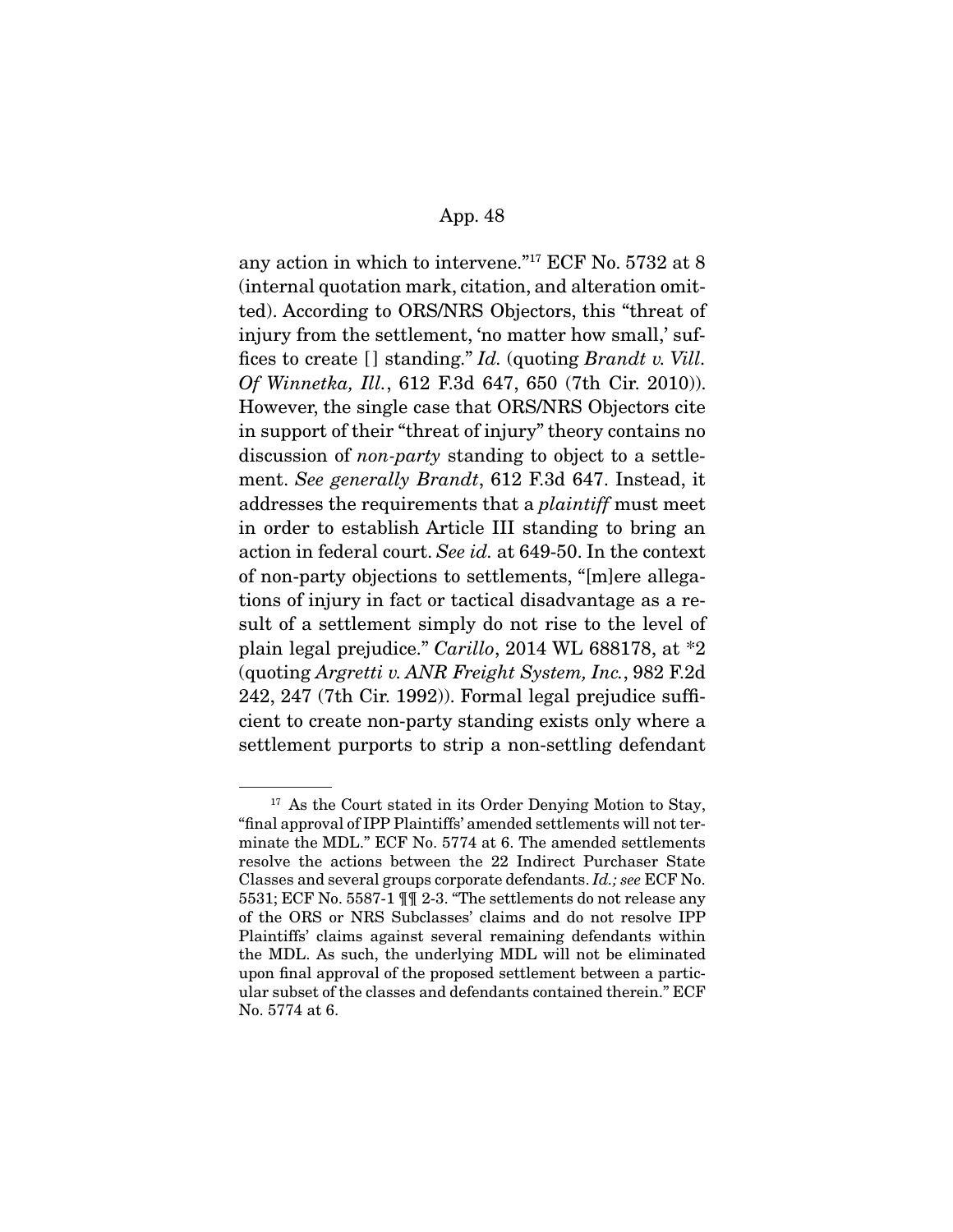of a legal claim or cause of action or "invalidates the contract rights of one not participating in the settlement." Waller, 828 F.2d at 583. ORS/NRS Objectors' arguments show, "[a]t most, [that] the settlement puts [them] at something of a tactical disadvantage in the continuing litigation. Such an injury does not constitute plain legal prejudice." Id. at 584 (finding no standing to object where, as here, "[t]he settlement does not cut off or in anyway affect any of [the non-party's] claims; it only disposes of the claims of the classes against [the settling defendant]"). Thus, ORS/NRS have failed to establish any entitlement to raise nonparty objections to the amended settlements. In re Hydroxycut, 2013 WL 5275618, at  $*2$  ("The party seeking") to invoke the Court's jurisdiction—in this case, the Objectors—has the burden of establishing standing."). The Court therefore strikes their objections. See Miller v. Ghirardelli Chocolate Co., No. 12-cv-04936-LB, 2015 WL 758094, at \*10 (N.D. Cal. Feb. 20, 2015) ("The court [ ] finds that all three objectors lack standing and strikes their objections.").

## **C. Remaining Objections**

 The remaining 16 objections purport to be from members of the 22 Indirect Purchaser State Classes and present identical, generalized statements challenging the amended settlements' adequacy of representation, attorney's fees, fairness, and delay in receipt of settlement funds. BCE Nos. 5739-5752, 5755. For instance, the objections assert that: (1) "[t]he proposed settlement class should not be certified for lack of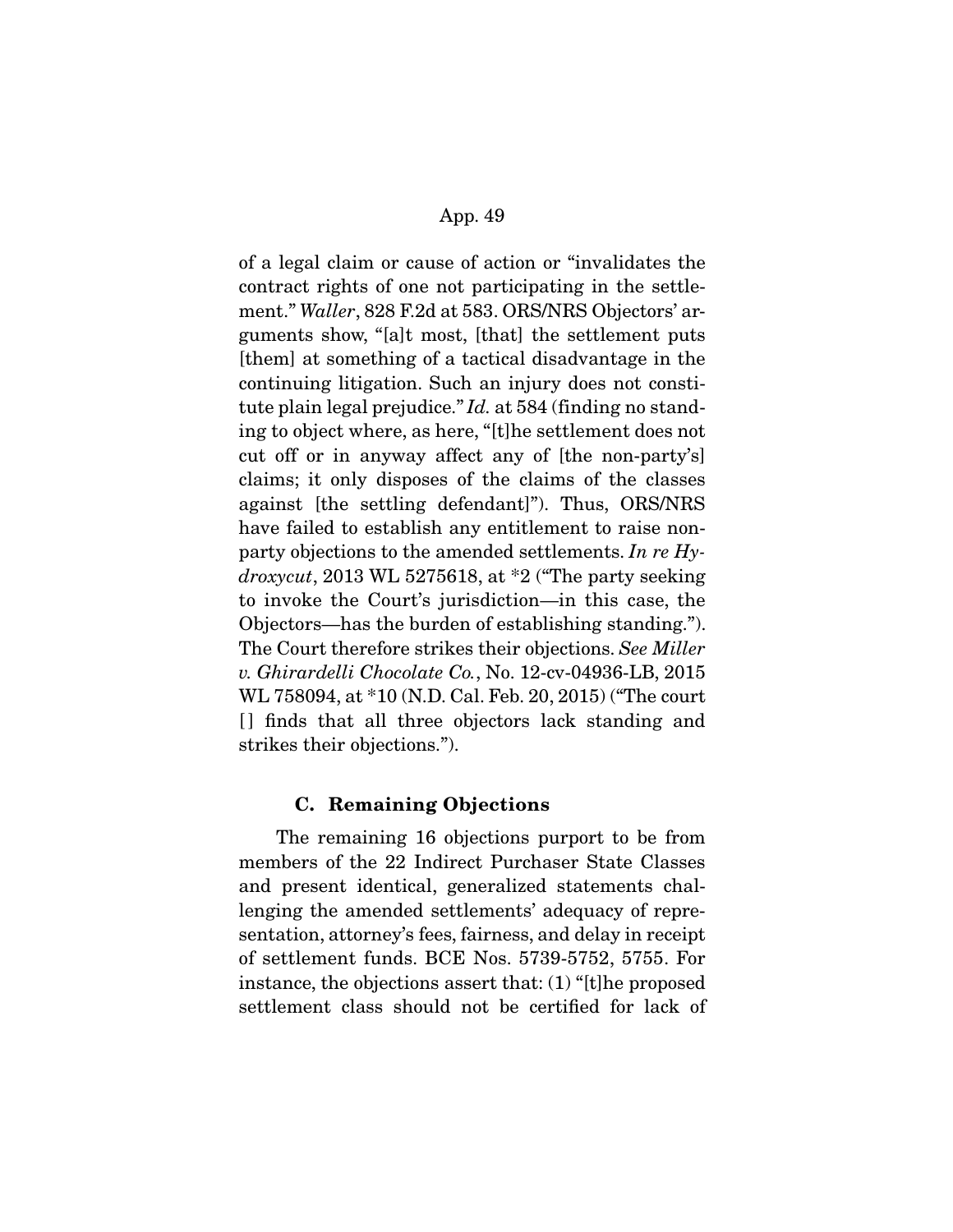adequate representation" and "both Class Counsel and Class Representatives are inadequate representatives, and some should be conflicted out," (2) "[t]he proposed settlement is not fair, reasonable and adequate and was not negotiated at arm's length," and (3) "[t]he delay arising from Class Counsel's improper conduct cost me and all others similarly situated to lose more time and interest." Id. The IPP Plaintiffs argue that the Court should disregard these objections because they fail to "provide proof of class membership" and fail to comply with the requirements of Rule  $23(e)(5)$ . ECF No. 5758 at 13-15. The Court agrees.<sup>18</sup>

 In its Preliminary Approval Order, the Court granted IPP Plaintiffs' request to send "limited notification [] to certain class members" to "advise recipients of their opportunities to object to the amendments, object to the requested fee award, and appear at the fairness hearing." ECF No. 5695 at 19. In doing so, the Court approved the proposed Notice

<sup>&</sup>lt;sup>18</sup> The Court's order should not be read as holding that a receipt is required for proof of class membership in all cases. The law is to the contrary. Briseno v. ConAgra Foods, Inc., 844 F.3d 1121, 1124-25 (9th Cir. 2017); see also Lilly v. Jamba Juice Co., 308 F.R.D. 231, 236-40 (N.D. Cal. 2014) (rejecting ascertainability requirement). However, the parties to a class action settlement are free to impose a receipt requirement as a condition of making a valid claim, separate and apart from the issue from class membership. Here, objectors themselves acknowledge that "proof " in this case requires submission of a receipt. See, e.g., ECF No. 5741 at 2 ("Requiring that Class Members to submit a receipt for the purchase as a condition to object does not treat Class Members equitably relative to each other and is evidence of the inadequacy of the Class Representatives and Class Counsel.").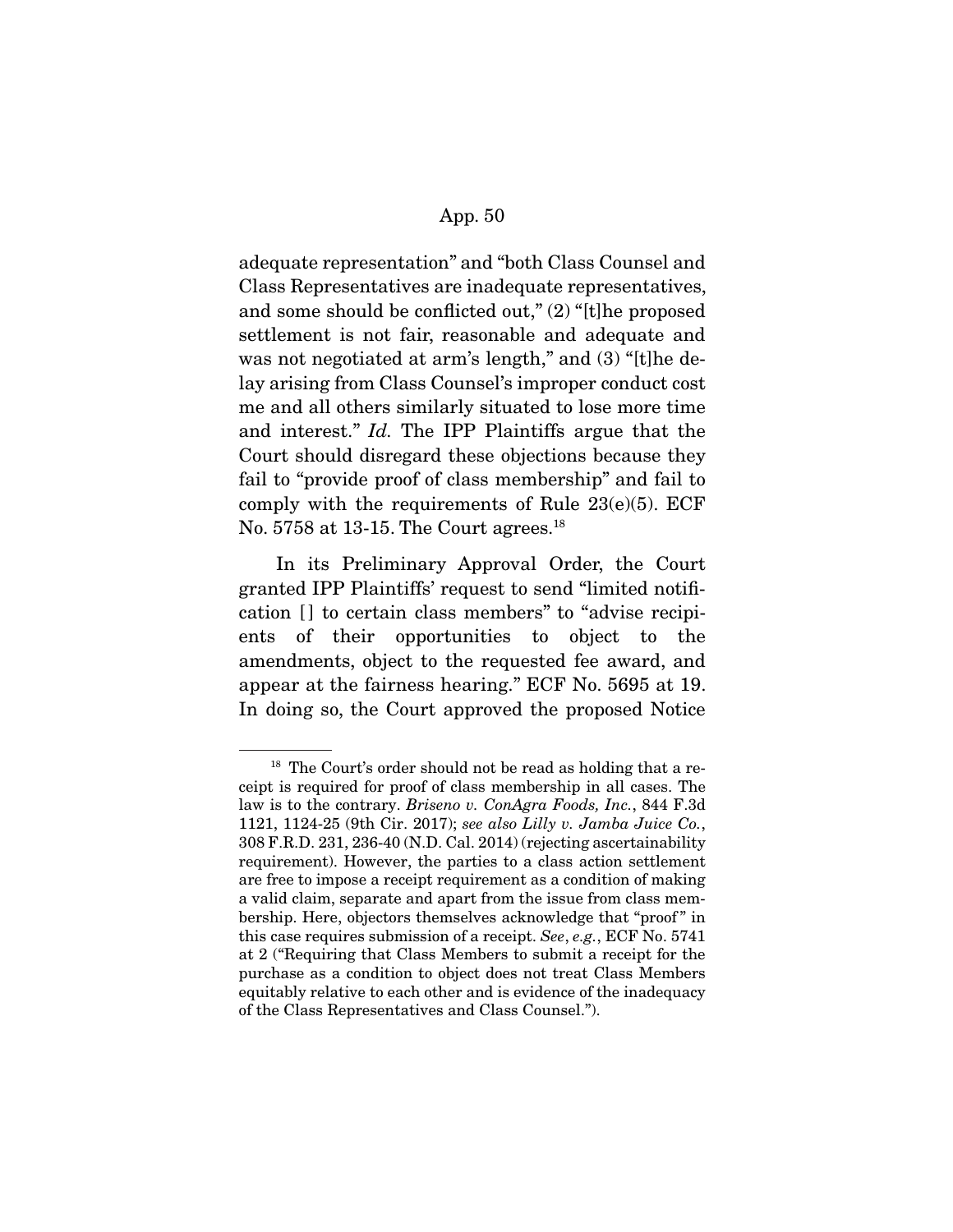form, which permits any "member of the 22 Indirect Purchaser State Classes [who] submitted a claim in or objected to the 2016 Settlements" to "ask the Court to deny approval of the Settlements as amended by the Amendments or to the attorneys' fees request by filing objections with the Court." ECF No. 55872 at 18; see ECF No. 5695 at 16 n.13, 19. The Notice form requires that "objections must include . . . [p]roof of membership in one or more of the 22 Indirect Purchaser State Classes." ECF No. 5587-2 at 18 (emphasis added). However, the 16 objectors neither state that they "submitted a claim in or objected to the 2016 Settlements" nor provide "[p]roof of membership in one or more of the 22 Indirect Purchaser State Classes." See ECF Nos. 5739- 5752, 5755. They have not complied with the required "procedures and so have not established that they are actual class members." Miller, 2015 WL 758094, at \*9- 10. As such "all [16] objectors have failed to establish their standing to challenge the settlement." Id. (finding that objectors failed to establish standing to challenge a settlement where they had not complied with the requirement for objectors to provide "documents or testimony sufficient to establish membership in the Settlement Class"); see In re Hydroxycut, 2013 WL 5275618, at \*2 ("[B]ecause [the objector] has not established that he in fact purchased a Hydroxycut Product, he has not carried his burden of proving standing as a class member, and the Court strikes [his] objection."); see also Nwabueze v. AT&T Inc., No. C 0901529 SI, 2013 WL 6199596, at \*6-7 (N.D. Cal. Nov. 27, 2013) (overruling objection which "failed to comply with the Court's procedural requirements for objecting to the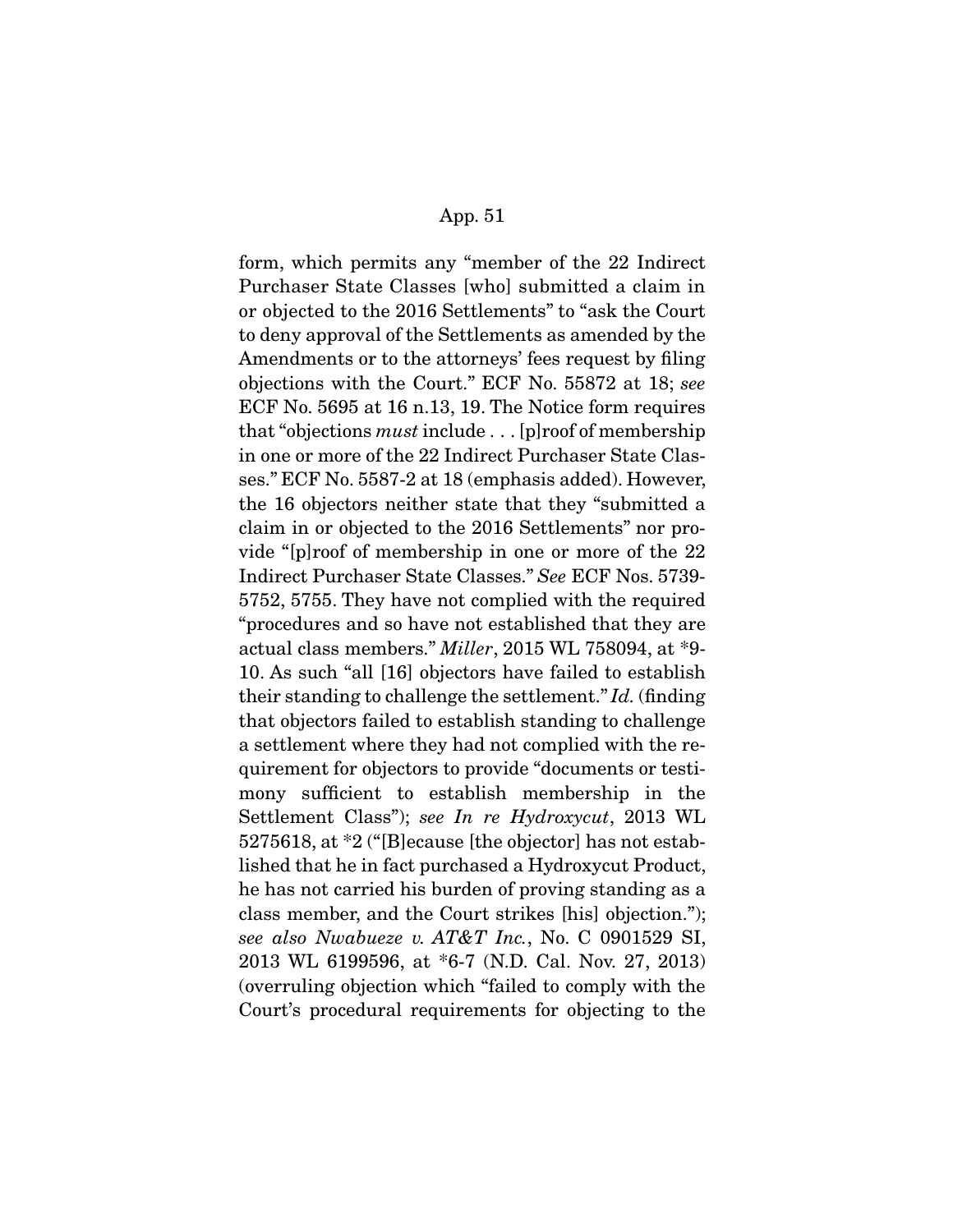Settlement"). "[O]n this basis alone, the Court may refuse to consider the objections at issue." Chavez v. PVH Corp., No. 13-CV-01797-LHK, 2015 WL 9258144, at \*3 (N.D. Cal. Dec. 18, 2015) (overruling objections which were "procedurally improper" and "were made by individuals who [did] not appear to be Class Members"); see Miller, 2015 WL 758094, at \*10 (striking objections where objectors did not state under oath what products they purchased).19

 In addition, each of the 16 objections fails to comply with Rule 23. Under Rule 23(e)(5), a settlement "objection must state whether it applies only to the objector, to a specific subset of the class, or to the entire class, and also state with specificity the grounds for the objection." The objections at issue, however, do not specify whether they apply "only to the objector, to a specific subset of the class, or to the entire class." See ECF Nos. 5739-5752, 5755. Nor do they state the grounds for their objections "with specificity." See id.

<sup>&</sup>lt;sup>19</sup> Each of the 16 objections states that "[r]equiring  $\lceil \cdot \rceil$  Class Members to submit a receipt for the purchase as a condition to object does not treat Class Members equitably relative to each other." ECF Nos. 5739-5752, 5755. However, the Notice does not require Class Members to submit a receipt. It requires objectors to provide "[p]roof of membership in one or more of the 22 Indirect Purchaser State Classes," such as a declaration under oath describing which CRT product(s) the objector purchased. ECF No. 5587-2 at 18. Such a requirement is consistent with those approved by other courts within the Ninth Circuit. See, e.g., Miller, 2015 WL 758094, at \*9-10 (striking objections which failed to provide "documents or testimony sufficient to establish membership in the Settlement Class"); In re Hydroxycut, 2013 WL 5275618, at \*2 (striking objections where objectors did not provide evidence of their purchases, and therefore of class membership).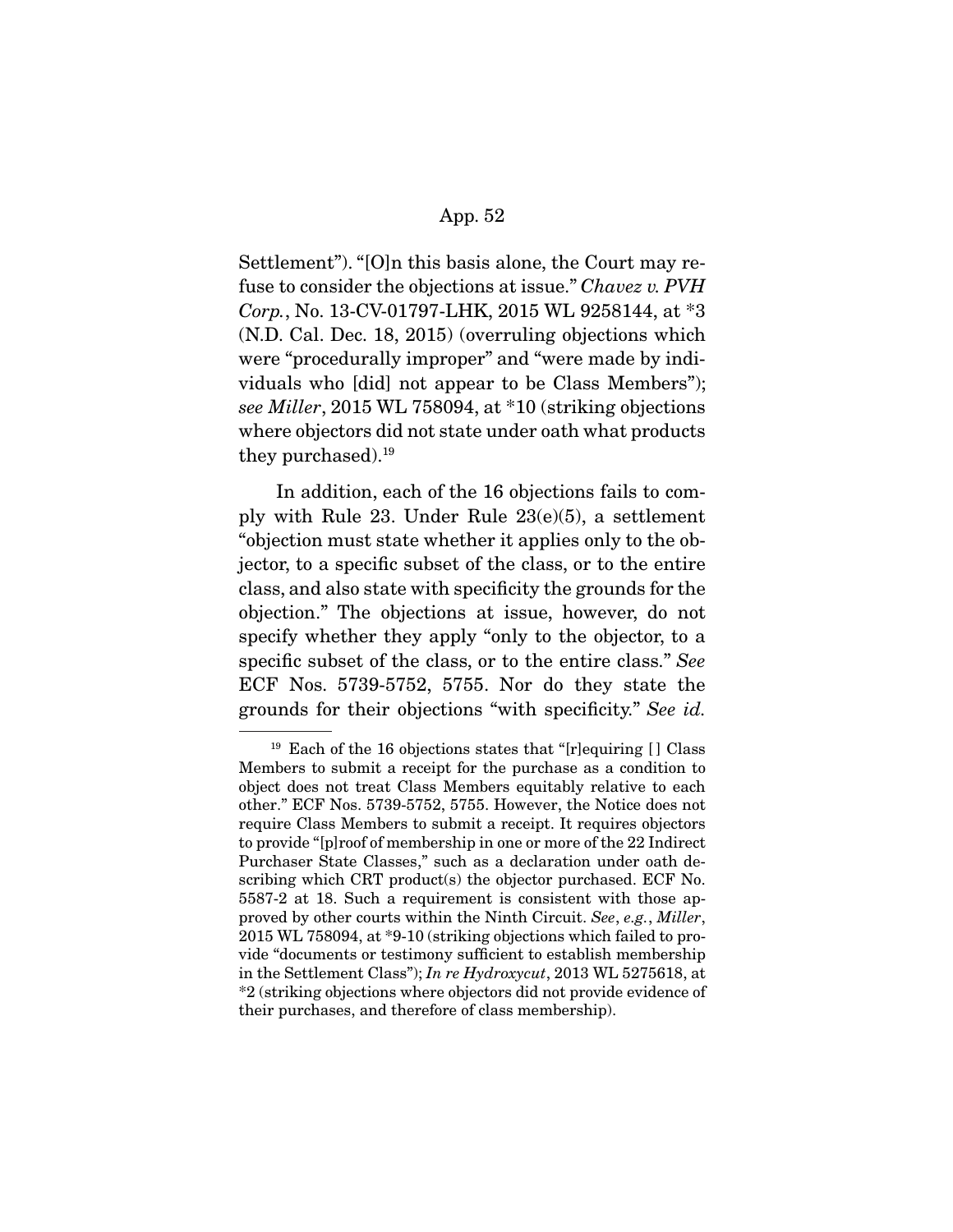Instead, they offer vague assertions regarding "lack of adequate representation," "lawyers who made multiple errors," and a settlement agreement which "does not treat Class Members equitable relative to each other" and "is not fair, reasonable and adequate." See id. These assertions are not accompanied by any explanation or supporting facts to specify how members of the 22 Indirect Purchaser State Classes were inadequately represented and inequitably treated. See id. The objections also contain no detail as to which of the lawyers' "multiple errors" the objectors complain. See id. Accordingly, the Court strikes these objections "for failure to follow the objection procedures outlined in the Court – approved Class Notice" and failure to comply with Rule 23. Kim v. Tinder, Inc., No. CV 18-3093-JFW(ASx), 2019 WL 2576367, at \*10 (C.D. Cal. June 19, 2019) (overruling "boilerplate identical one page form objections" for failure to comply with Rule 23(e)).

# **IV. FINAL APPROVAL OF CLASS ACTION SETTLEMENT**

## **A. Legal Standard**

 "The claims, issues, or defenses of a certified class may be settled . . . only with the court's approval." Fed. R. Civ. P. 23(e). "Adequate notice is critical to court approval of a class settlement under Rule 23(e)." Hanlon v. Chrysler Corp., 150 F.3d 1011, 1025 (9th Cir. 1998). In addition, Rule 23(e) "requires the district court to determine whether a proposed settlement is fundamentally fair, adequate, and reasonable." Id. at 1026.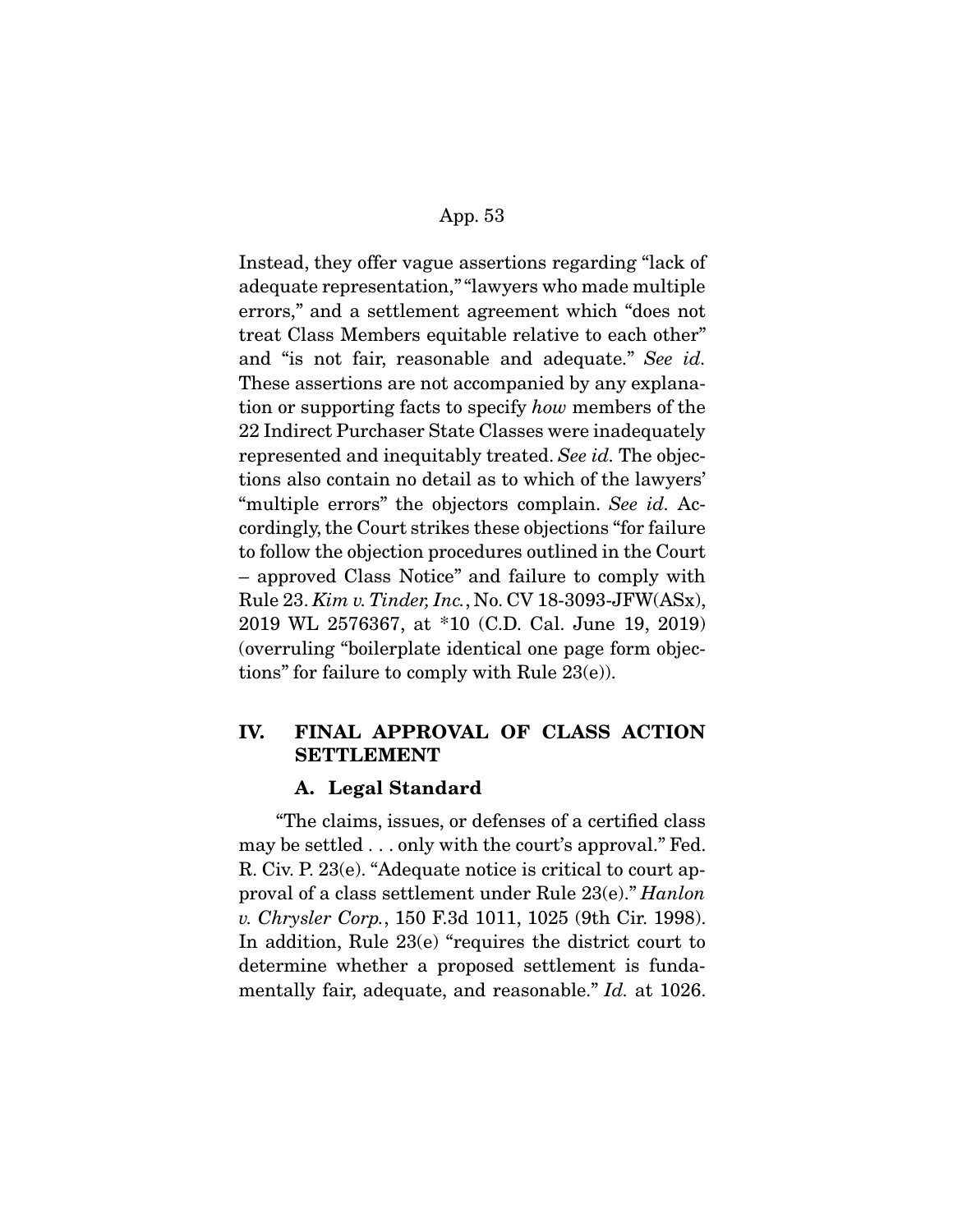To assess a settlement proposal, courts in the Ninth Circuit use a multi-factor test which balances the following factors:

 $(1)$  the strength of the plaintiff's case;  $(2)$  the risk, expense, complexity, and likely duration of further litigation; (3) the risk of maintaining class action status throughout the trial; (4) the amount offered in settlement; (5) the extent of discovery completed and the stage of the proceedings; (6) the experience and view of counsel; (7) the presence of a governmental participant; and (8) the reaction of the class members of the proposed settlement.

In re Online DVD-Rental Antitrust Litig., 779 F.3d 934, 944 (9th Cir. 2015) (quoting Churchill Vill., L.L.C. v. Gen. Elec., 361 F.3d 566, 575 (9th Cir. 2004)).

 "Recent amendments to Rule 23 require the district court to consider a similar list of factors before approving a settlement." Theodore Broomfield v. Craft Brew Alliance, Inc., No. 17-cv-01027-BLF, 2020 WL 1972505, at \*5-6 (N.D. Cal. Feb. 5, 2020). These factors include whether: (1) "the class representatives and class counsel have adequately represented the class;"  $(2)$  "the proposal was negotiated at arm's length;"  $(3)$ "the relief provided for the class is adequate;" and (4) "the proposal treats class members equitably relative to each other." Fed. R. Civ. P. 23(e)(2). The "specific factors added to Rule 23(e)(2) are not intended to 'displace' any factors currently used by the courts, but instead aim to focus the court and attorneys on 'the core concerns of procedure and substance that should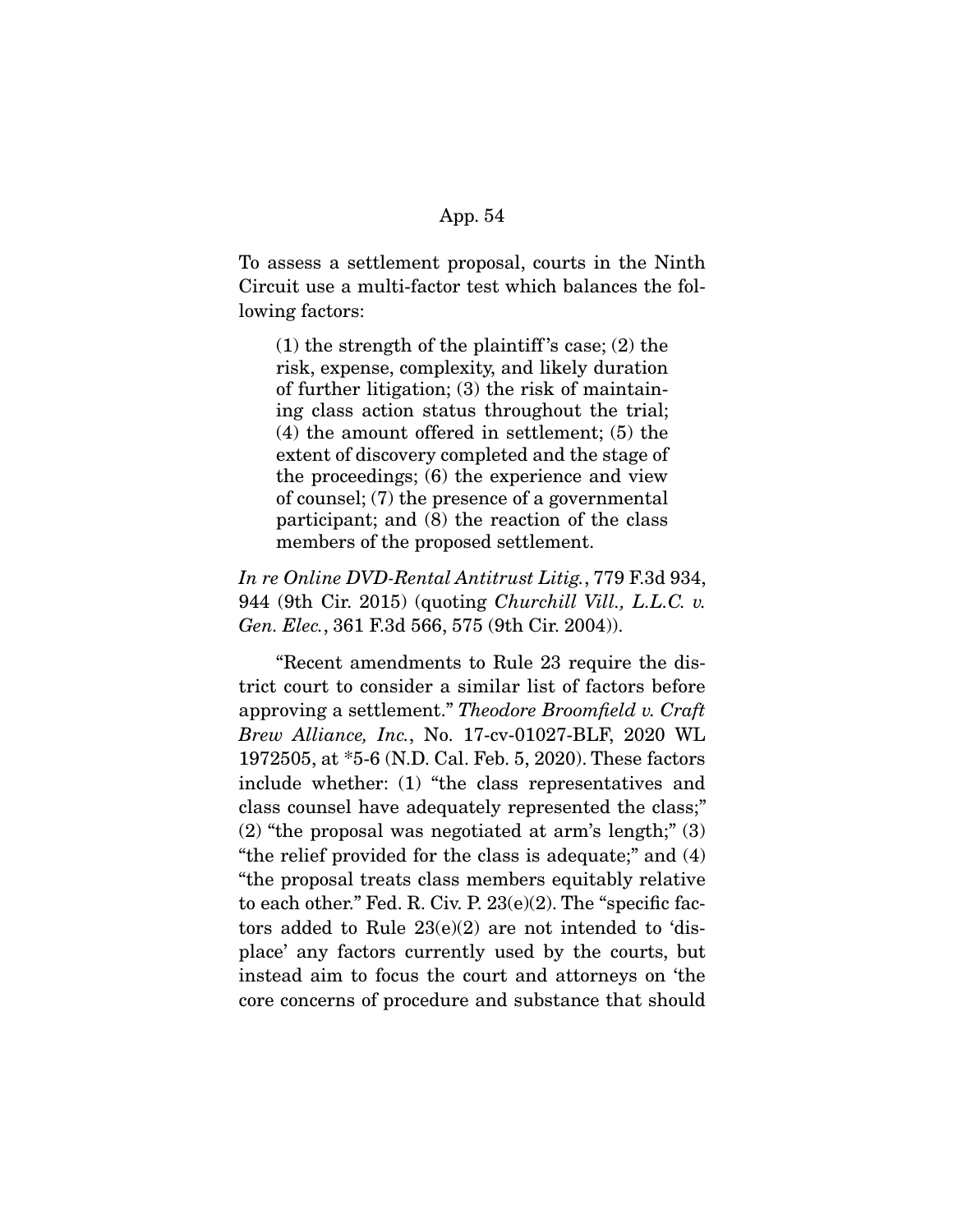guide the decision whether to approve the proposal.' " Theodore Broomfield, 2020 WL 1972505, at \*6 (quoting Advisory Committee Notes to 2018 Amendments, Fed. R. Civ. P. 23(e)(2)). "Accordingly, the Court applies the framework set forth in Rule 23 with guidance from the Ninth Circuit's precedent." Id.

 Settlements that occur before formal class certification "require a higher standard of fairness." In re Mego Fin. Corp. Sec. Litig., 213 F. 3d 454, 458 (9th Cir. 2000). In reviewing such settlements, the court must ensure that "the settlement is not the product of collusion among the negotiating parties." In re Bluetooth Headset Prods. Liab. Litig., 654 F. 3d 935, 946-47 (9th Cir. 2011).

## **B. Adequacy of Notice**

 A court must "direct notice [of a proposed class settlement] in a reasonable manner to all class members who would be bound by the proposal." Fed. R. Civ. P.  $23(e)(1)$ . "The class must be notified of a proposed settlement in a manner that does not systematically leave any group without notice." Officers for Justice v. Civil Serv. Comm'n of City & Cty. of S.F., 688 F. 2d 615, 624 (9th Cir. 1982) (citation omitted). "Notice is satisfactory if it 'generally describes the terms of the settlement in sufficient detail to alert those with adverse viewpoints to investigate and to come forward and be heard.'" In re Hyundai and Kia Fuel Economy Litig., 926 F.3d 539, 567 (9th Cir. 2019) (quoting Churchill, 361 F.3d at 575). If a fairness hearing leads to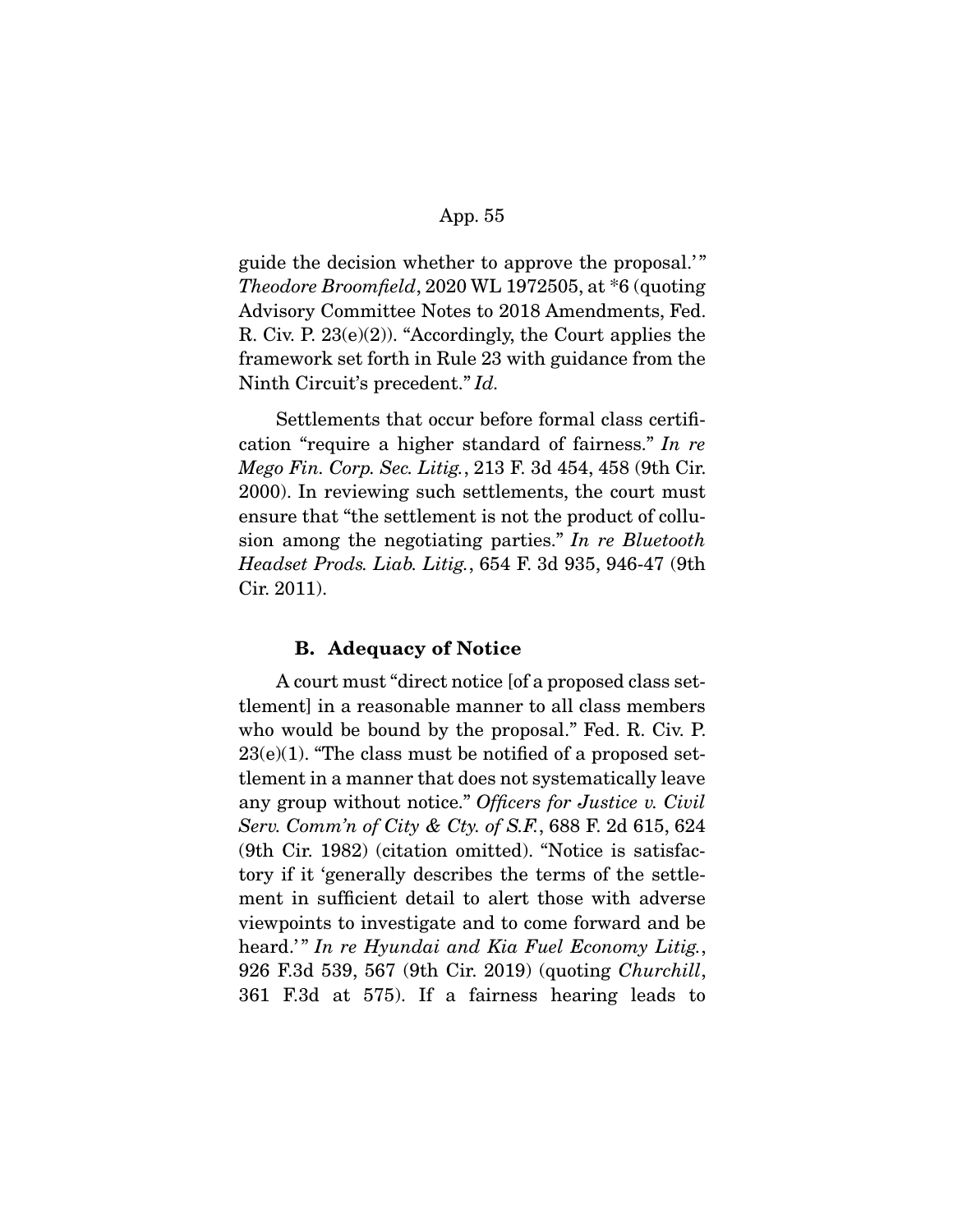"substantial changes" in the settlement which "adversely affect[ ] some members of the class, additional notice, followed by an opportunity to be heard, might be necessary." In re Anthem, 327 F.R.D. at 330.

 Class members of the 22 Indirect Purchaser States have already received "the best notice that is practicable under the circumstances." See Fed. R. Civ. P. 23(c)(2)(B). After this Court preliminarily approved the original settlements, the claims administrator carried out a notice plan which included: (1) mail and email notices sent to 10,082,690 unique addresses, (2) publication of notice on the settlement website, (3) advertisements on Google, Facebook, and other popular websites, and (4) print and online publications throughout the United States, in both English and Spanish. See ECF No. 4071-1 ¶ 114; ECF No. 4371 ¶¶ 4-13. These notices directed recipients to the settlement website. See ECF No. 4371 ¶¶ 9-13. They also advised class members of material settlement terms, the plan of distribution, and Class Counsel's intent to apply for an attorney fee award of up to one-third of the settlement fund. ECF No. 4071-1 ¶ 115. As the Court found in its prior Final Approval Order, this plan "provided the best practicable notice to class members." ECF No. 4712 at 9.

 The IPP Plaintiffs' amendments to the settlement agreements did not require additional notice. ECF No. 5695 at 18-19. As the Court noted in its Preliminary Approval Order, the amended settlements "provide the same benefits to the members of the 22 Indirect Purchaser State Classes." ECF No. 5587 at 32; see ECF No.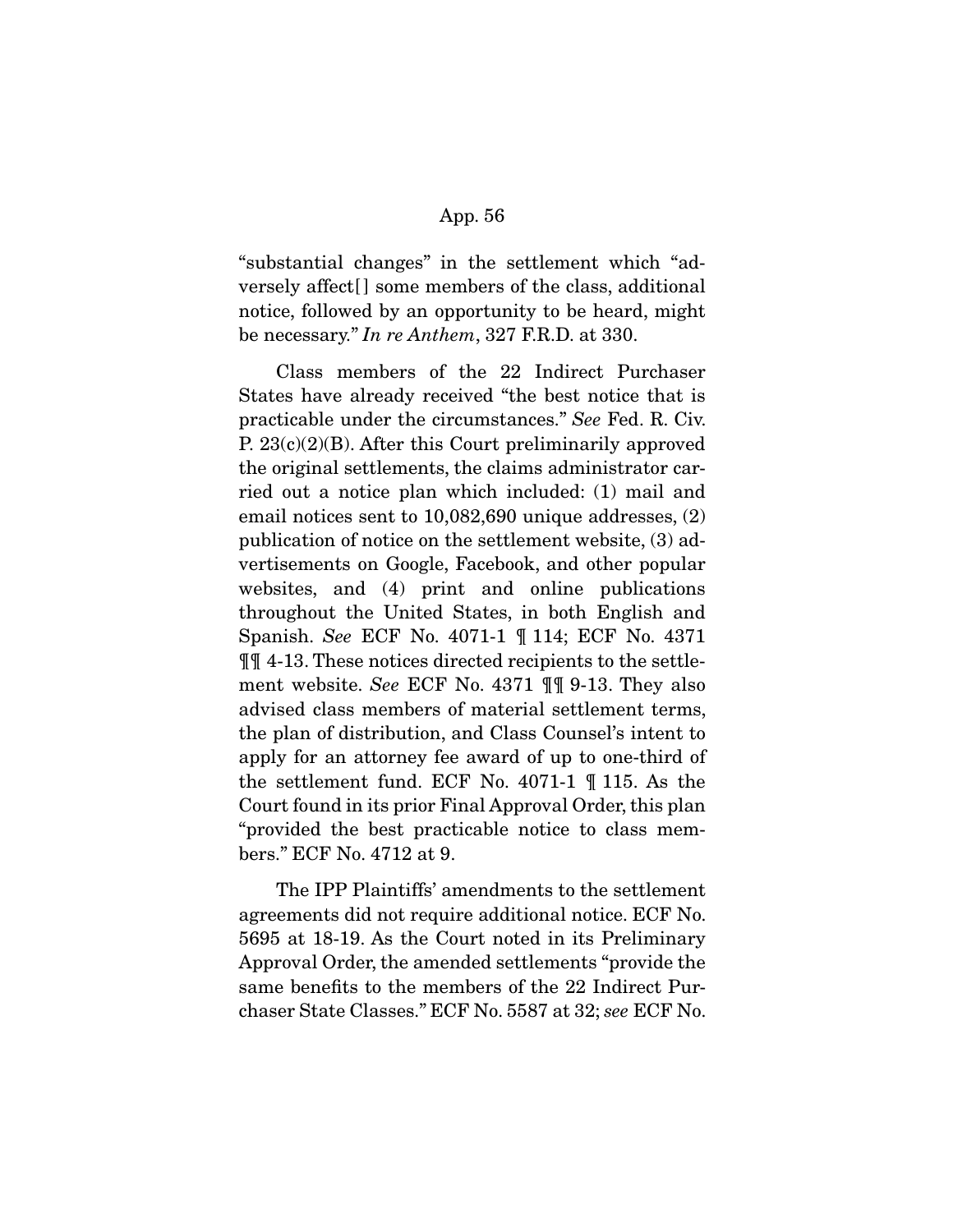5587-1 at 7-8, 13-14, 19-20, 26-26, 31-33, 38-39. While the amendments reduce the gross settlement fund by \$29,000,000, "that reduction is fully offset by a \$29,000,000 reduction in Class Counsel's fee request." Id. Therefore, the settlement does not have a "material" adverse effect on the rights of class members" and there is no reason to conclude that those class members who failed to object or opt out of the original agreements would now choose to do so. See In re Anthem, 327 F.R.D. at 330 (finding that, where amendment did not adversely affect class members, "there is no overriding reason to conclude that those Settlement Class Members who failed to opt out would now choose to do so"). The amendments also do not adversely affect the rights of the ORS and NRS Subclasses which were included in the original settlement. Because the amendments narrow the settlement Class, the release no longer applies to the ORS and NRS Subclasses. See ECF No. 5587-1 at 7, 13, 19, 25, 31, 38. These groups retain the claims that they previously possessed, if any, and they are free to pursue those claims against the Defendants.

 Although not required, the Court granted the IPP Plaintiffs' request to provide additional notice to certain class members. ECF No. 5695 at 19. The settlement administrator, The Notice Company, Inc., carried out the limited notice procedure as outlined in the Preliminary Approval Order. ECF No. 5758-1. On March 27, 2020, the Notice Company updated the Settlement Website "to include a Detailed Notice concerning the Amendments to the Settlements." Id.  $\mathbb{I}$  7. The Notice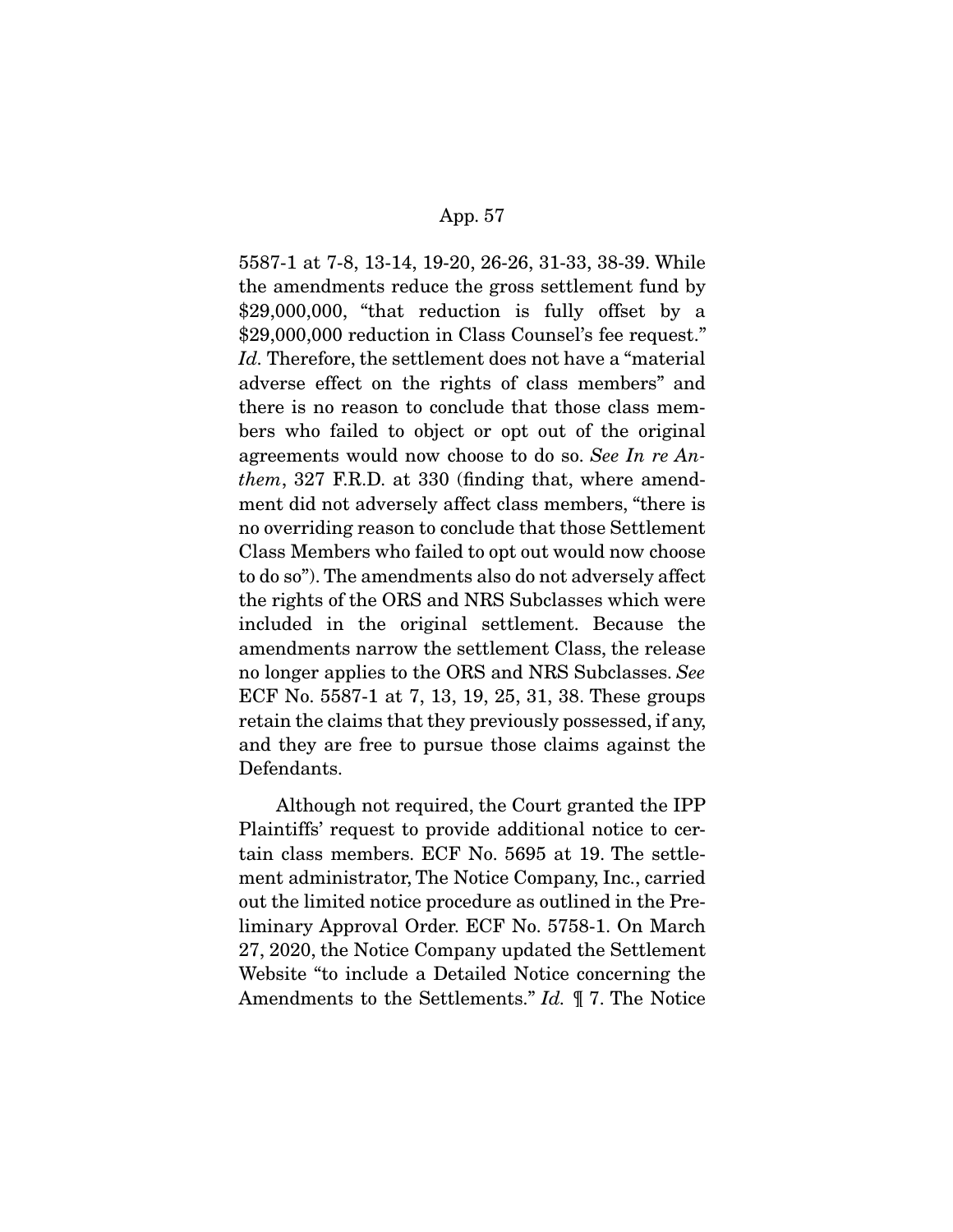Company then sent an email notice to 92,170 class members and mailed Postcard Notices to 2,151 class members. Id. ¶ 5. During the initial dissemination of notices by email, 8,562 emails "bounced" and were not deliverable; consequently, a Postcard Notice was sent to the mailing address of those recipients. Id. During the initial dissemination of notice by mail, 711 Postcard Notices were returned as undeliverable. Id. The Notice Company then "conducted skip traces in an effort to obtain additional address information for recipients with undeliverable addresses, which resulted in remailing of the Postcard Notice to 378 recipients." Id. In sum, "direct notice was sent to 100% of the persons or entities on the Notice List but was not received by 0.7%, for an overall success rate of 99.3%." Id.

 The notices "each (a) provided a summary of the Amendments to the Settlements and the reduced fee award, (b) stated that May 29, 2020, was the deadline for submitting objections or comments, (c) stated that the Fairness Hearing was scheduled for July 8, 2020, and (d) directed recipients to obtain the Detailed Notice and additional information at www.CRTclaims.com (the "Settlement Website")." Id. ¶ 6. Because "the amended settlements provide the same benefits to class members as were available in the original settlement, the Court [found] it unnecessary to provide optouts an opportunity to rejoin the settlement." ECF No. 5695 at 19.

 Due process requires "notice reasonably calculated, under all the circumstances, to apprise interested parties of the pendency of the action and afford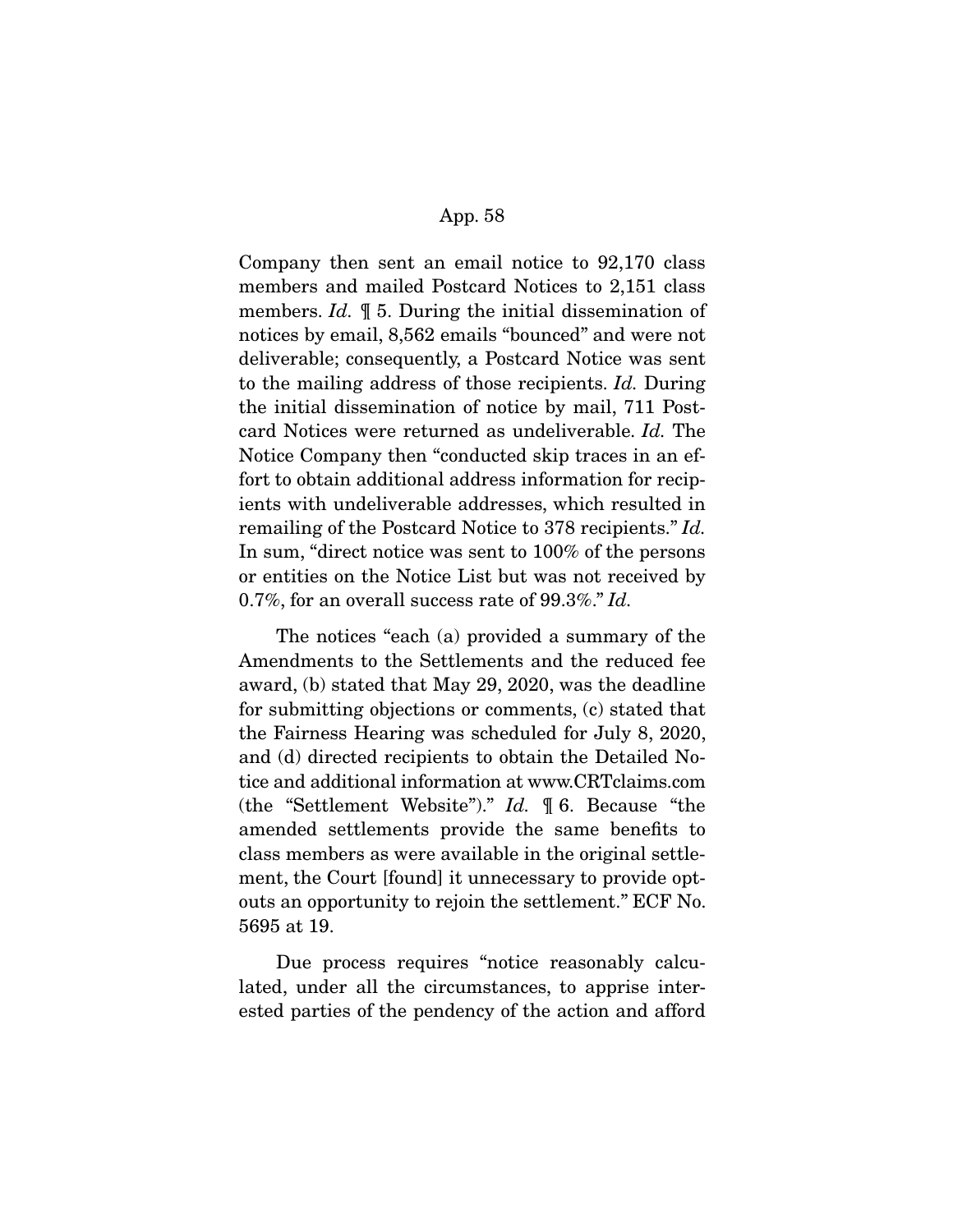them an opportunity to present their objections." Mullane v. Cent. Hanover Bank & Tr. Co., 339 U.S. 306, 314 (1950). In light of the adequacy of the original notice plan and IPP Plaintiffs' provision of additional notice of settlement amendments, the Court finds that the parties have provided adequate notice to class members.

#### **C. Fairness, Adequacy, and Reasonableness**

 With the exception of the reaction of class members, the Court analyzed the necessary factors and found the settlement to be fair, adequate, and reasonable when it granted preliminary approval of the amended settlements. ECF No. 5695 at 13-17. The Court likewise found it proper to conditionally certify the proposed settlement class. Id. at 8-11. IPP Plaintiffs have now provided additional notice to class members who filed claims, objected, requested updates, or requested exclusion from the original settlements. ECF No. 5758-1. Class members have also been provided an opportunity to object to the amendments, object to the requested fee award, and appear at the fairness hearing. The Court finds no reason to alter either of its conclusions now that class members have been provided additional notice and an opportunity to be heard and the amended settlements are before the Court for final approval.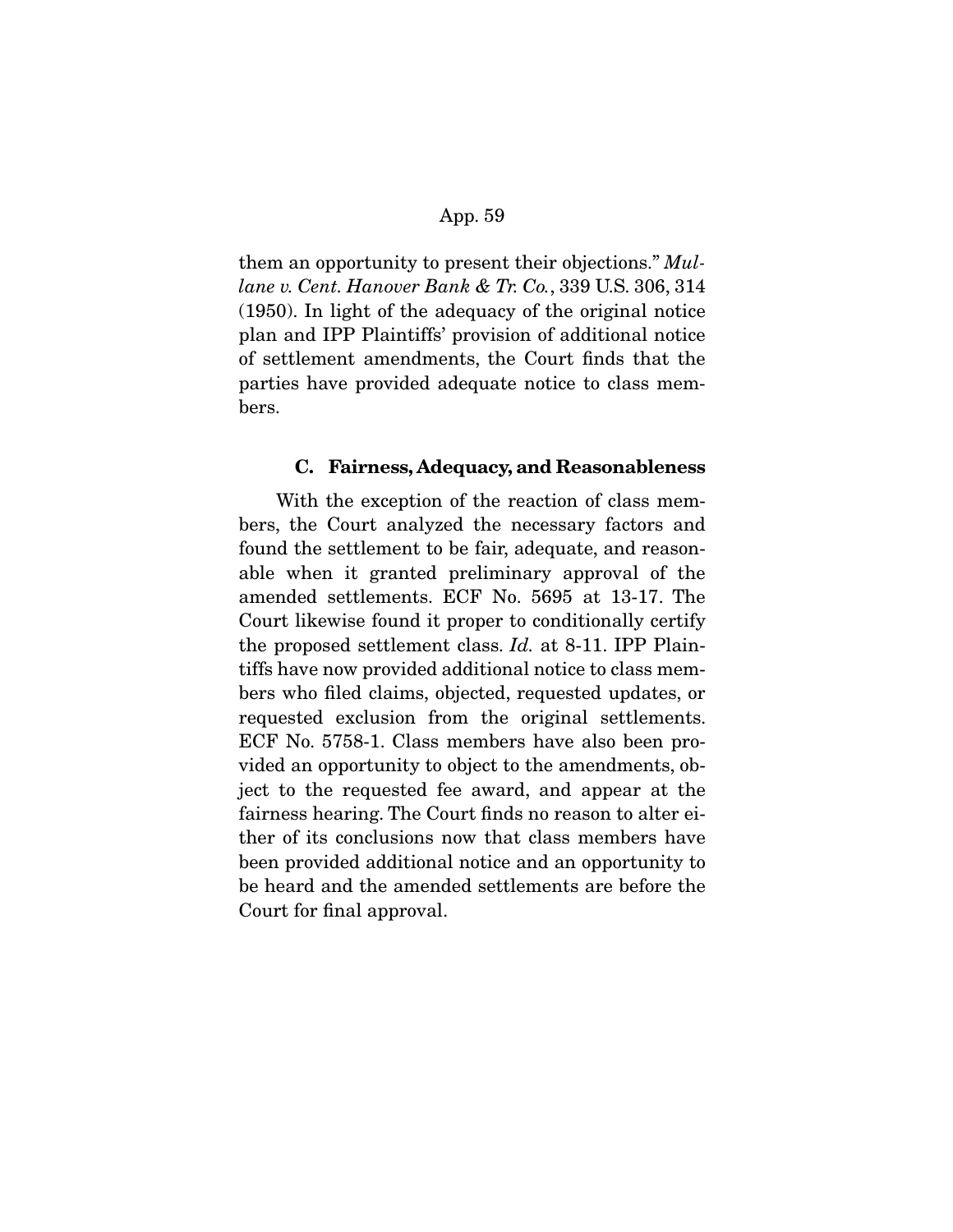## **1. Adequacy of Representation – Rule 23(e)(2)(A)**

 The Ninth Circuit has explained that "adequacy of representation . . . requires that two questions be addressed: (a) do the named plaintiffs and their counsel have any conflicts of interest with other class members and (b) will the named plaintiffs and their counsel prosecute the action vigorously on behalf of the class?" In re Mego, 213 F.3d at 462.

 In its Preliminary Approval Order, the Court found that there was no evidence of a conflict between either class representatives or Class Counsel and the rest of the settling class members. ECF No. 5695 at 10. No contrary evidence has emerged.

 The Court also found that IPP Plaintiffs' and Class Counsel have vigorously prosecuted this action on behalf of the 22 Indirect Purchaser State Classes through extensive discovery and participation in multiple formal mediation and negotiation sessions. Id. Discovery leading up to the settlements has required production and review of millions of documents and the taking of hundreds of depositions, all conducted over eight-plus years. See ECF No. 3862 ¶¶ 12, 15. IPP Lead Counsel has "invested considerable time in this case and ha[s] substantial experience with class action litigation." ECF No. 5695 at 10; ECF No. 4073-1 at 6-15. The Court therefore finds that counsel "possessed 'sufficient information to make an informed decision about settlement.'" Heller v. Wells Fargo & Co., No.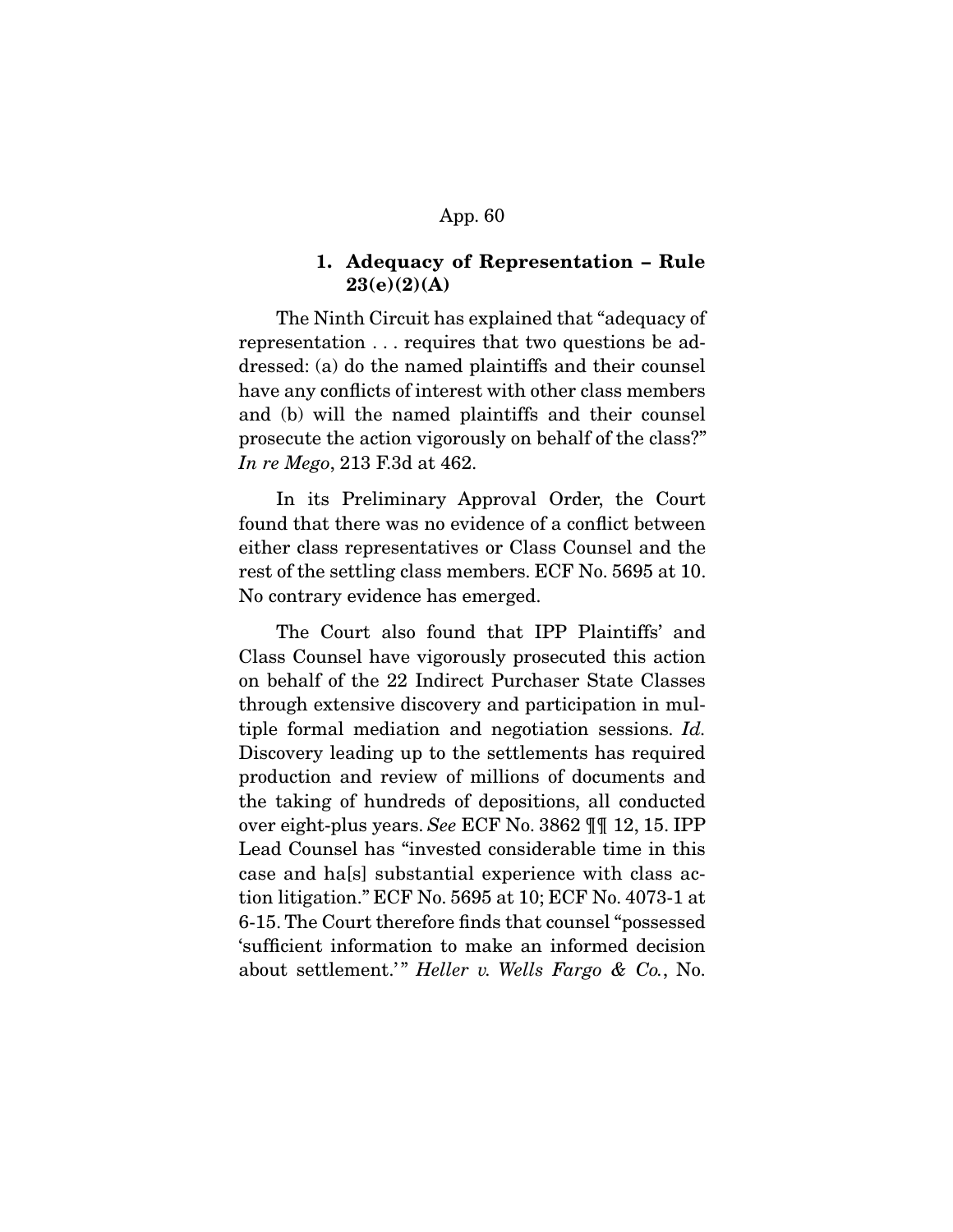16-cv-05479-JST, 2018 WL 6619983, at \*6 (N.D. Cal. Dec. 18, 2018) (quoting In re Mego, 213 F.3d at 459).

 During the 2016 final approval process, several objectors argued that the absence of recovery by the ORS and NRS Subclasses suggested a conflict of interest between the 22 Indirect Purchaser State Classes and certain members of the Nationwide Class. See, e.g., ECF No. 4113 at 8; ECF No. 4125 at 4-5; see Ellis, 657 F.3d at 985 ("To determine whether named plaintiffs will adequately represent a class, courts must resolve" whether "the named plaintiffs and their counsel have any conflict of interest with other class members."). The amended settlements eliminate these concerns. On remand, the Court appointed separate counsel to represent the ORS Subclass and NRS Subclass. ECF Nos. 5535, 5518; see Ortiz v. Fibreboard Corp., 527 U.S. 815, 819, 856 (1999) (discussing division of a class "into homogeneous subclasses . . . with separate representation to eliminate conflicting interests of counsel" when class members have divergent interests). Additionally, by narrowing the settlement Class to include only the 22 Indirect Purchaser State Classes, the amendments remove potential conflicts of interests that could result from differences in claims and relief sought by the 22 Indirect Purchaser State Classes verses the ORS and NRS Subclasses. See Campbell v. Best Buy Stores, L.P., No. LA CV 12-07794 JAK (SHx), 2015 WL 12744268, at \*5 (noting conflicts of interest that arise from "differences in the type of relief sought, the amount or seriousness of damages sought," and "the theories of law or fact that may benefit some class members").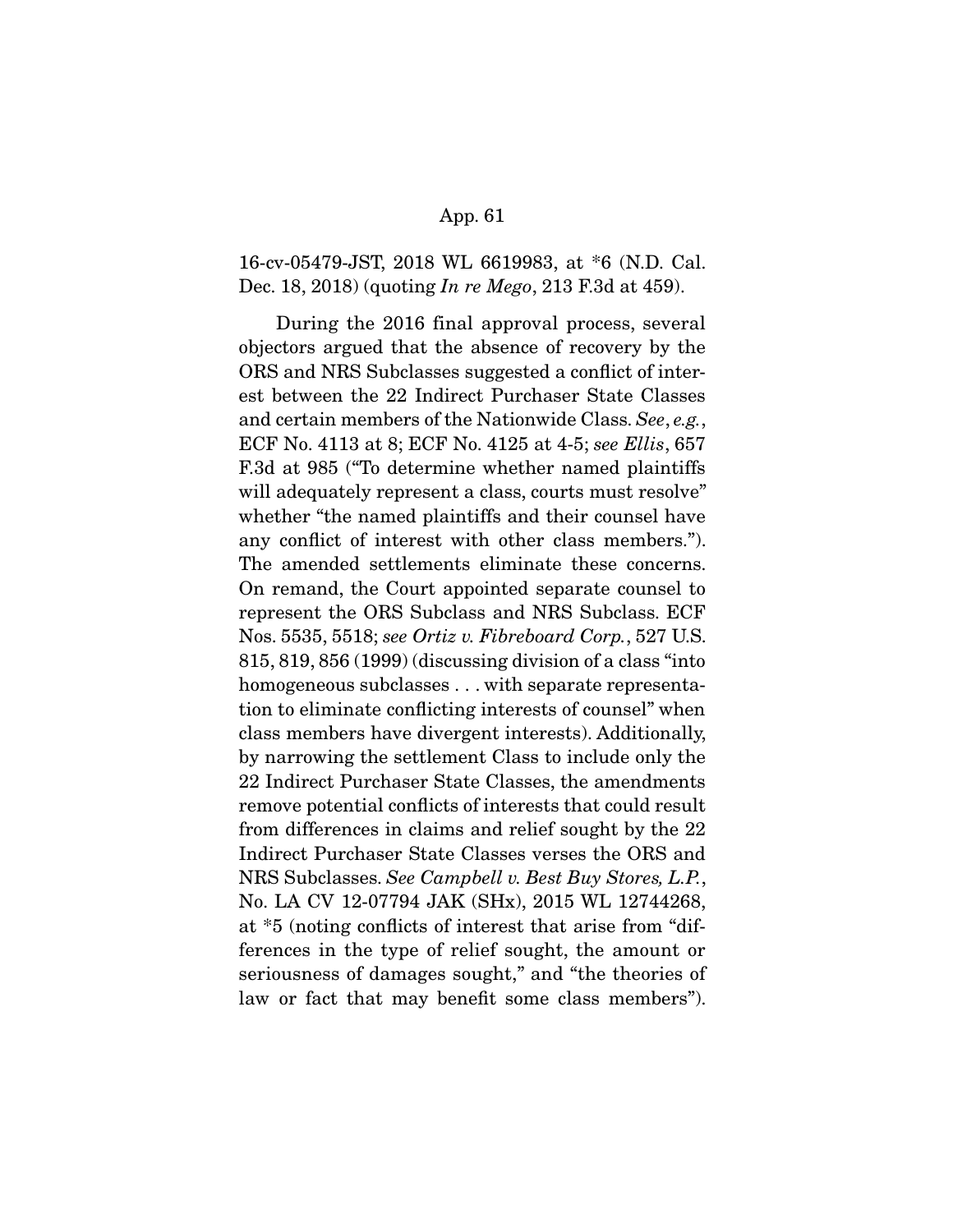Therefore, the amendments moot the adequacy-ofrepresentation concerns expressed by objectors to the original settlement.

 Accordingly, the Court concludes that this factor weighs in favor of approval.

# **2. Arm's Length Negotiations – Rule 23(e)(2)(B)**

 In its Preliminary Approval Order, the Court found that both the original and amended settlements were the product of arm's length negotiations. ECF No. 5695 at 14. Two former jurists "provided their experienced input into the parties' [original] settlement negotiations." ECF No. 4351 at 34; see Advisory Committee Notes, Fed. R. Civ. P. 23, subdiv. (e)(2) (2018) ("[T]he involvement of a neutral or court-affiliated mediator or facilitator in [ ] negotiations may bear on whether they were conducted in a manner that would protect and further the class interests."). The amended settlements were a product of negotiations conducted during two mediation sessions supervised by Magistrate Judge Corley. ECF No. 5587-1 ¶¶ 2-3; see Hefler, 2018 WL 6619983, at \*6 (noting mediation sessions supervised by former judge as an indication of arm's length negotiations).

 The Court also "examine[d] the settlements for additional indicia of collusion that would undermine seemingly arm's length negotiations" and found "no indicia of collusion that would undermine the amended settlements." ECF No. 5695 at 14-15; see In re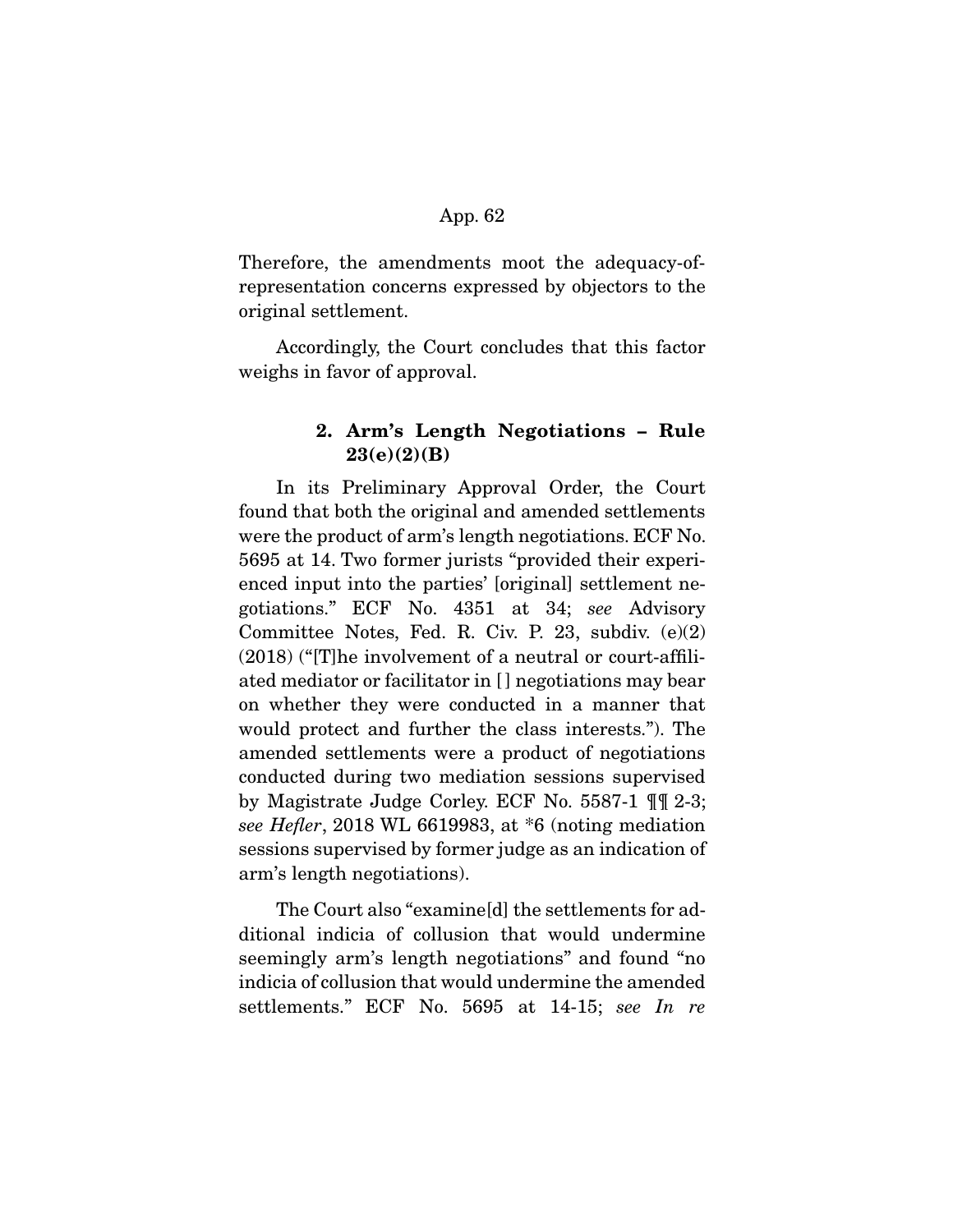Bluetooth, 654 F.3d at 946 ("Prior to formal class certification, . . . agreements must withstand an even higher level of scrutiny for evidence of collusion or other conflicts of interest."). The amended settlements request an attorney fee award of 23.66 percent of the settlement fund. ECF No. 5587 at 29; see ECF No. 5587-1 at 7-8, 13-14, 19-20, 25-26, 31-32, 38-39; In re Bluetooth, 654 F.3d at 942 ("[C]ourts typically calculate 25% of the fund as the 'benchmark' for a reasonable fee award."). The amended settlements also do not contain a reversion clause. ECF No. 4712 at 15. Although the agreements contain a "clear sailing" provision, the Court finds no cause for concern because Class Counsel's fee will be awarded from the same common fund as the recovery to the class. Rodriguez v. West Publ'g Corp., 563 F.3d 948, 961 n.5 (9th Cir. 2009); see also Bayat v. Bank of the West, No. C-13-2376 EMC, 2015 WL 1744342, at \*7 (N.D. Cal. Apr. 15, 2015) ("[B]ecause any attorneys' fees award will come out of the common fund, there is no 'clear sailing' agreement here that would warrant against settlement approval."). The findings from the Court's Preliminary Approval order remain applicable. Further, as discussed in greater detail when evaluating the fees motion, the Court finds that the requested fees are in fact reasonable.

 The Court therefore concludes that this factor weighs in favor or approval.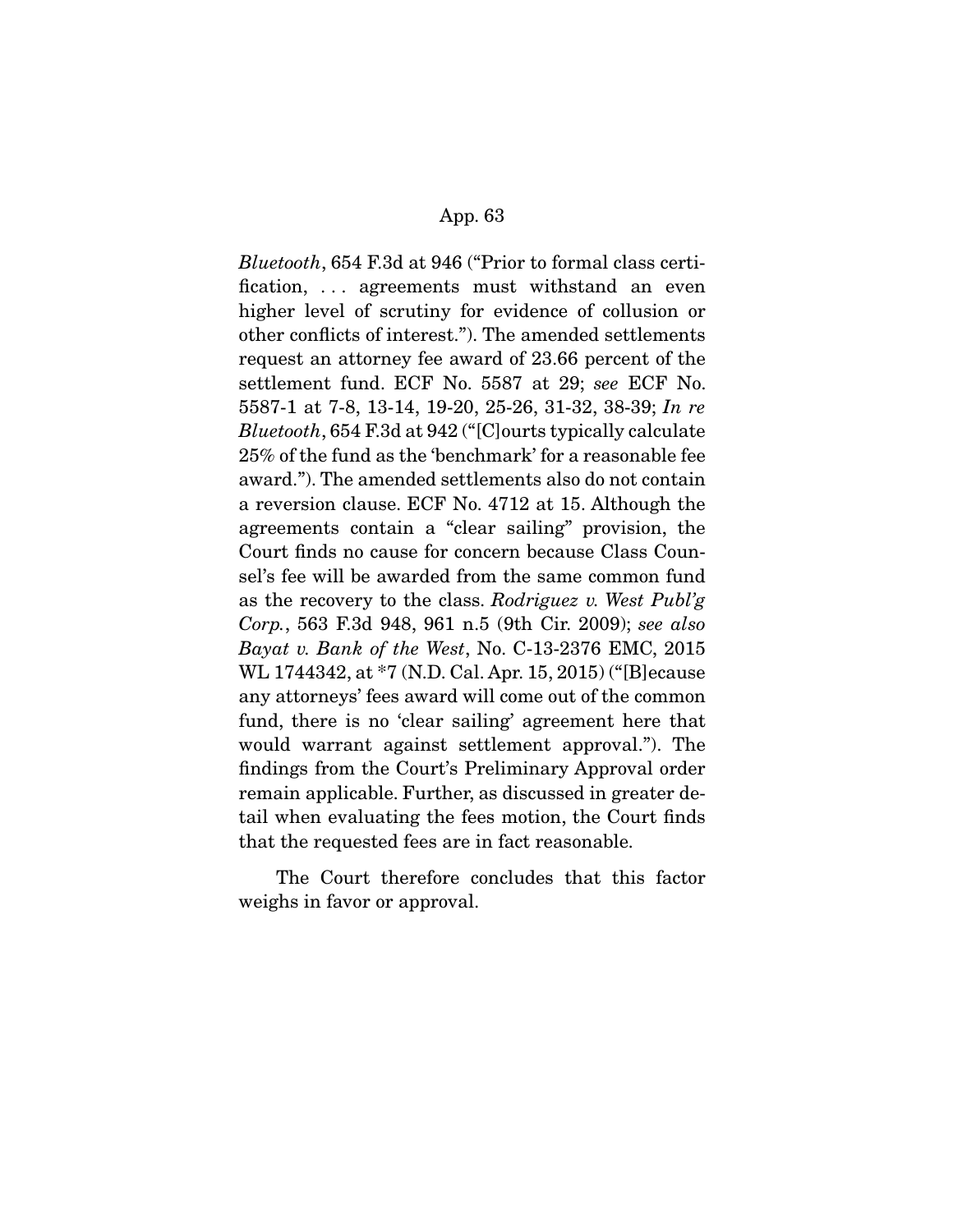## **3. Adequate Relief for the Class – Rule 23(e)(2)(C)**

 To determine whether the relief provided for the class is adequate, courts must consider: (a) the costs, risks, and delay of trial and appeal, (b) the effectiveness of any proposed method of distributing relief to the class, (c) the terms of any proposed award of attorney's fees, and (d) any agreement required to be identified under Rule  $23(e)(3)$ . Fed. R. Civ. P.  $23(e)(2)(C)$ .

## **a. Costs, Risks, and Delay**

 In its previous Final Approval Order, the Court found that the IPP Plaintiffs would have faced several hurdles in the absence of a settlement – hurdles that "weigh[ed] strongly in favor of approving the Proposed Settlements." ECF No. 4712 at 9. The Court noted that there was a "great risk to IPPs in continuing to pursue litigation, including both uncertainty over the results of pending motions and challenges (and delay) in collecting any winnings." *Id.* (internal quotation marks omitted); see also ECF No. 4351 at 30-32. In light of these costs, risks, and potential delays, the Court determined that the settlements were "a good recovery and firmly in line with the recoveries in other cases." ECF No. 4712 at 10.

 The Court need not revisit these findings. The proposed amended settlements reduce the amounts paid by each Defendant but fully offset these amounts by requested corresponding reductions in Class Counsel's attorney fee award. ECF No. 5587 at 17; see ECF No.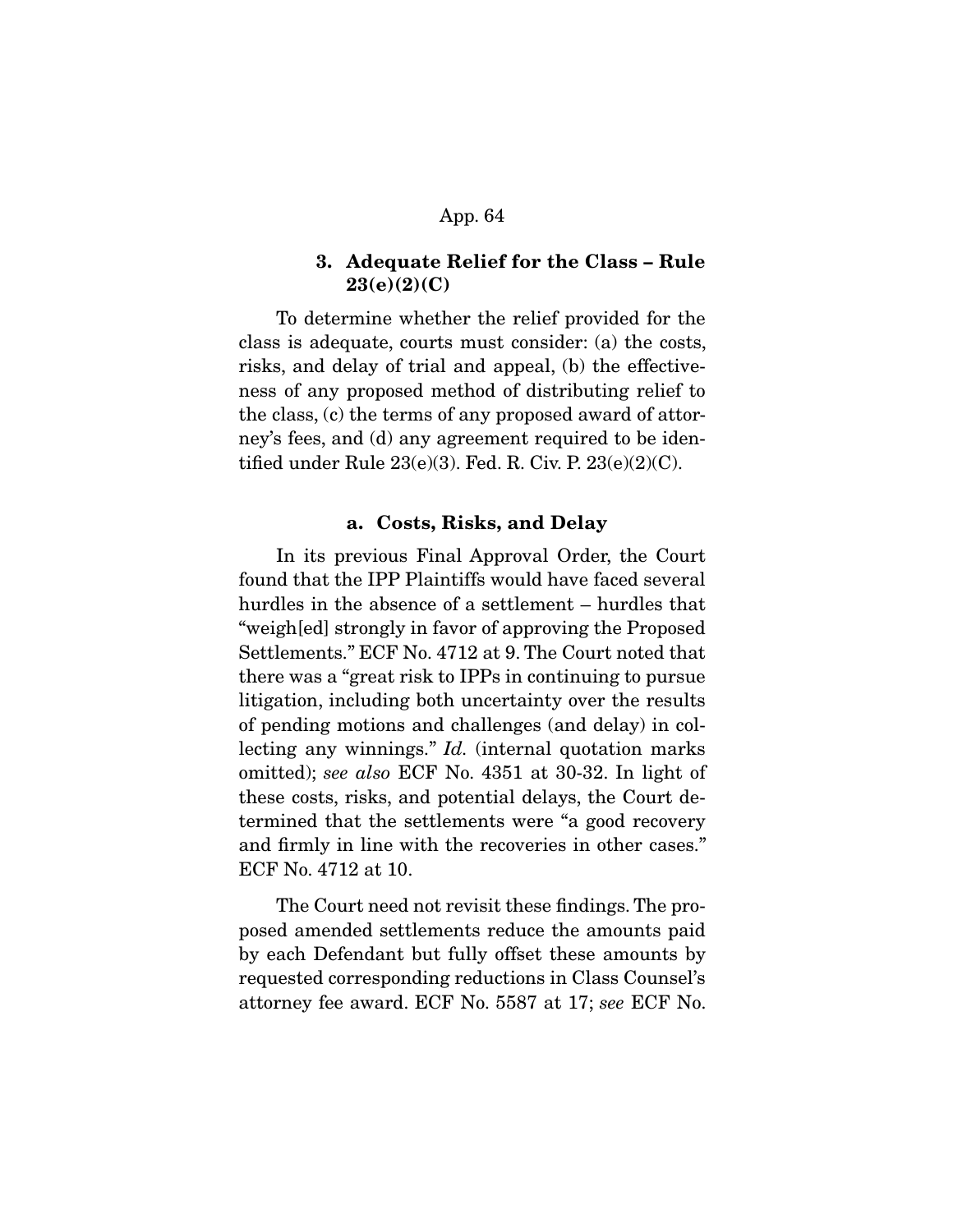5587-1 at 78, 13-14, 19-20, 25-26, 31-32, 38-39. Because the net settlement fund available for distribution to class members remains the same, these settlements remain a "good recovery" in light of the costs, risks, and delay of trial and appeal. If anything, the litigation that has taken place since the Court's prior order, and the accompanying passage of time, serve to underscore the Court's findings about risk and delay.

## **b. Distribution Method**

 In the prior Final Approval Order, the Court examined and approved the settlements' proposed plan of distribution. ECF No. 26-29. This plan provides for (1) a "weighted pro-rata distribution to all members of the 22 Indirect Purchaser State Classes that filed valid claims," (2) a minimum payment of at least \$25 per claimant, and (3) a maximum payment of "three times the estimated money damages per claimant." ECF No. 5587 at 30; see ECF No. 3862 ¶¶ 43-50. The amended settlements do not alter this proposed allocation plan, and the Court again approves it.

#### **c. Attorney's Fees**

 Class Counsel request an award of attorneys' fees totaling 23.66 percent of the settlement fund along with expenses incurred during the litigation. See In re Bluetooth, 654 F.3d at 942 ("[C]ourts typically calculate 25% of the fund as the 'benchmark' for a reasonable fee award."). The Court previously awarded \$158,606,250 in attorney's fees in connection with the prior IPP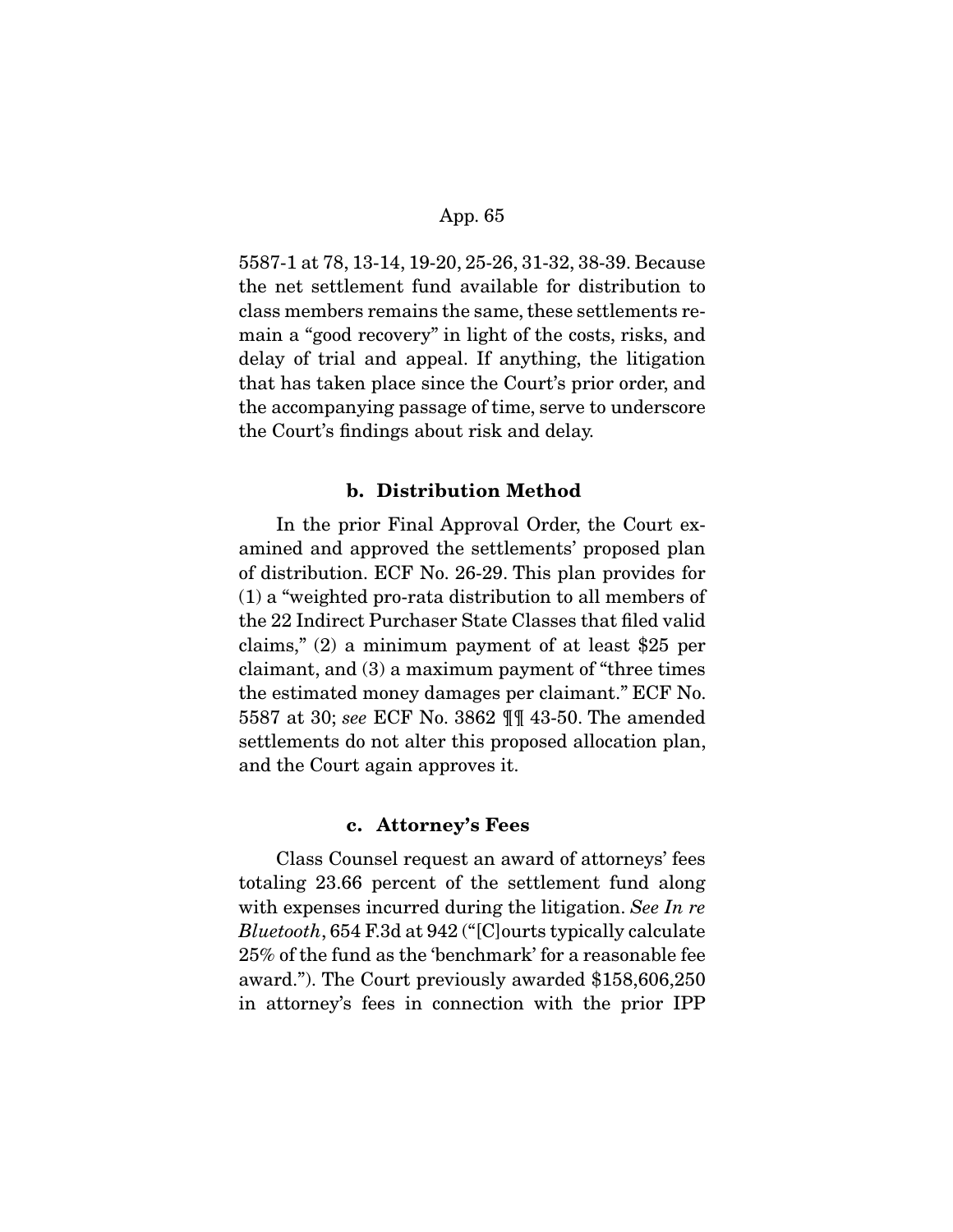Settlement after considering counsels' motion for attorney's fees and any objections thereto. ECF No. 4740 at 2. Class Counsel request the Court to reduce that fee award by \$29,000,000 to fully offset the reduction in the settlement amounts, and ensure that the reductions do not adversely affect the funds available for distribution to claimants. ECF No. 5587 at 17. In addition, all interest earned on the original settlement amounts from the date of deposit in 2015—approximately \$13,000,000—will remain in the fund for the benefit of class members (except that Class Counsel shall still be entitled to seek a share of the accrued interest on the fund proportionate to their fee and expense award).<sup>20</sup> Id. Accordingly, the Court finds that this factor weighs in favor of approval.

# **4. Equitable Treatment of Class Members – Rule 23(e)(2)(D)**

 Consistent with Rule 23's instruction to consider whether "the proposal treats class members equitably relative to each other," Fed. R. Civ. P.  $23(e)(2)(C)(i)$ , the Court now considers whether the Settlement "improperly grant[s] preferential treatment to class representatives or segments of the class." In re Tableware Antitrust Litig., 484 F. Supp. 2d 1078, 1079 (N.D. Cal. 2007).

 $20$  By definition, that award will be lower both in absolute numbers and on an hourly basis than the award the Court approved in 2016 – particularly given that counsels' work in reaching the current agreement will not be separately compensated.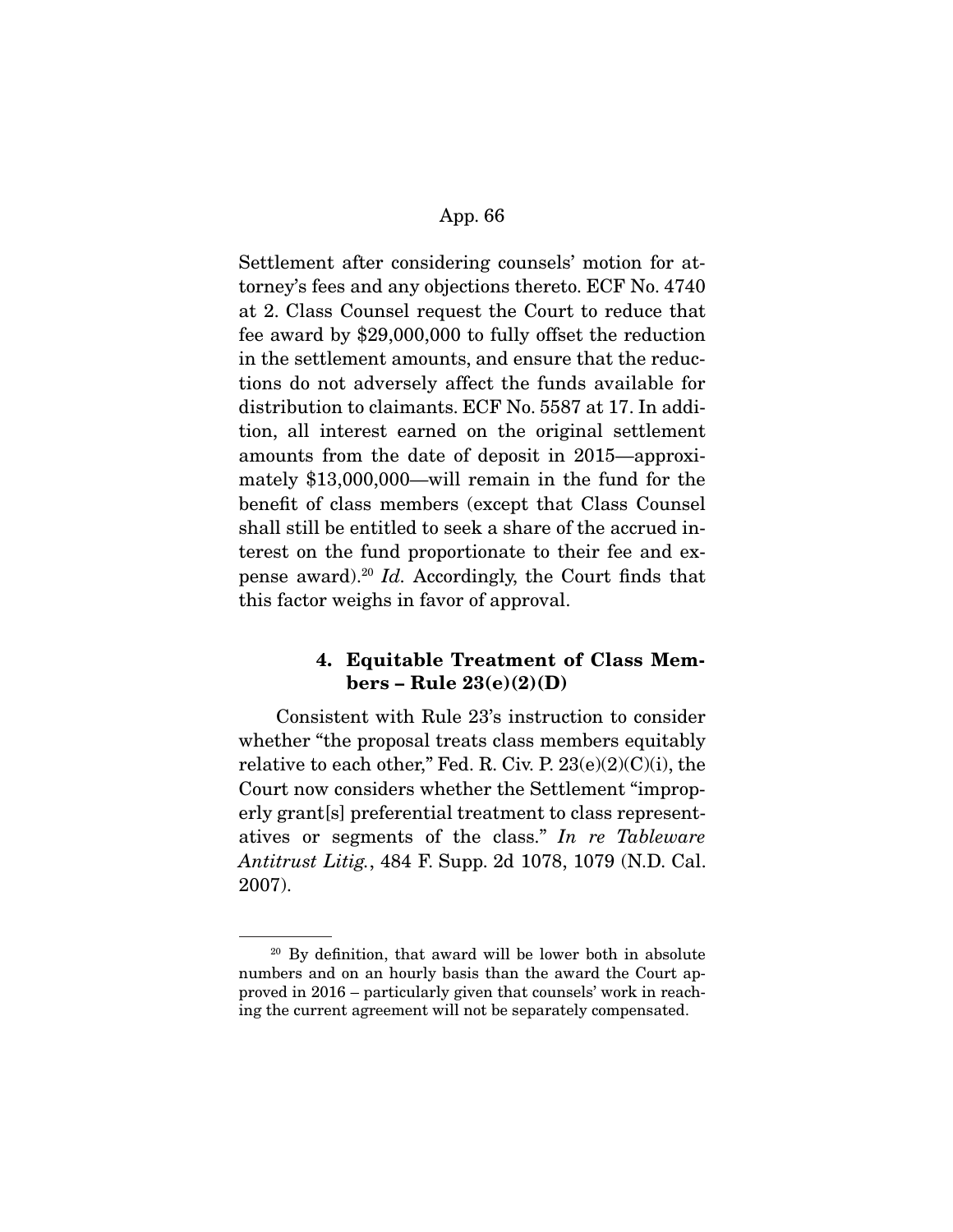In the previous Final Approval Order, the Court examined and approved the allocation of settlement funds among the 22 Indirect Purchaser State Classes. As noted above, the original settlement provided for (1) a "weighted pro-rata distribution to all members of the 22 Indirect Purchaser State Classes that filed valid claims," (2) a minimum payment of at least \$25 per claimant, and (3) a maximum payment of "three times the estimated money damages per claimant." ECF No. 5587 at 30; see ECF No. 3862 ¶¶ 43-50. The plan "assign[ed] different weights to different CRT products based on the overcharge evidence for each." ECF No. 5587 at 30; see ECF No. 3862 ¶¶ 44-49. The amended settlements do not alter this proposed allocation.

 As discussed in the prior Final Approval Order, "[i]t is reasonable to allocate the settlement funds to class members based on . . . the strength of their claims on the merits." In re Omnivision Techs., Inc., No. C-04- 2297 SC, 2007 WL 4293467, at \*7 (N.D. Cal. Dec. 6, 2007) (internal quotation marks and citations omitted). Because "reimburs[ing] class members based on the extent of their injuries is generally reasonable," the Court finds that this factor weighs in favor of approval. See In re Oracle Sec. Litig., No. 90-cv-00931-VRW, 1994 WL 502054, at \* 1 (N.D. Cal. June 18, 1994); In re Citric Acid Antitrust Litig., 145 F. Supp. 2d 1152, 1154 (N.D. Cal. 2001) ("A plan of allocation that reimburses class members based on the type and extent of their injuries is generally reasonable."); In re Anthem, 327 F.R.D. at 332 (same).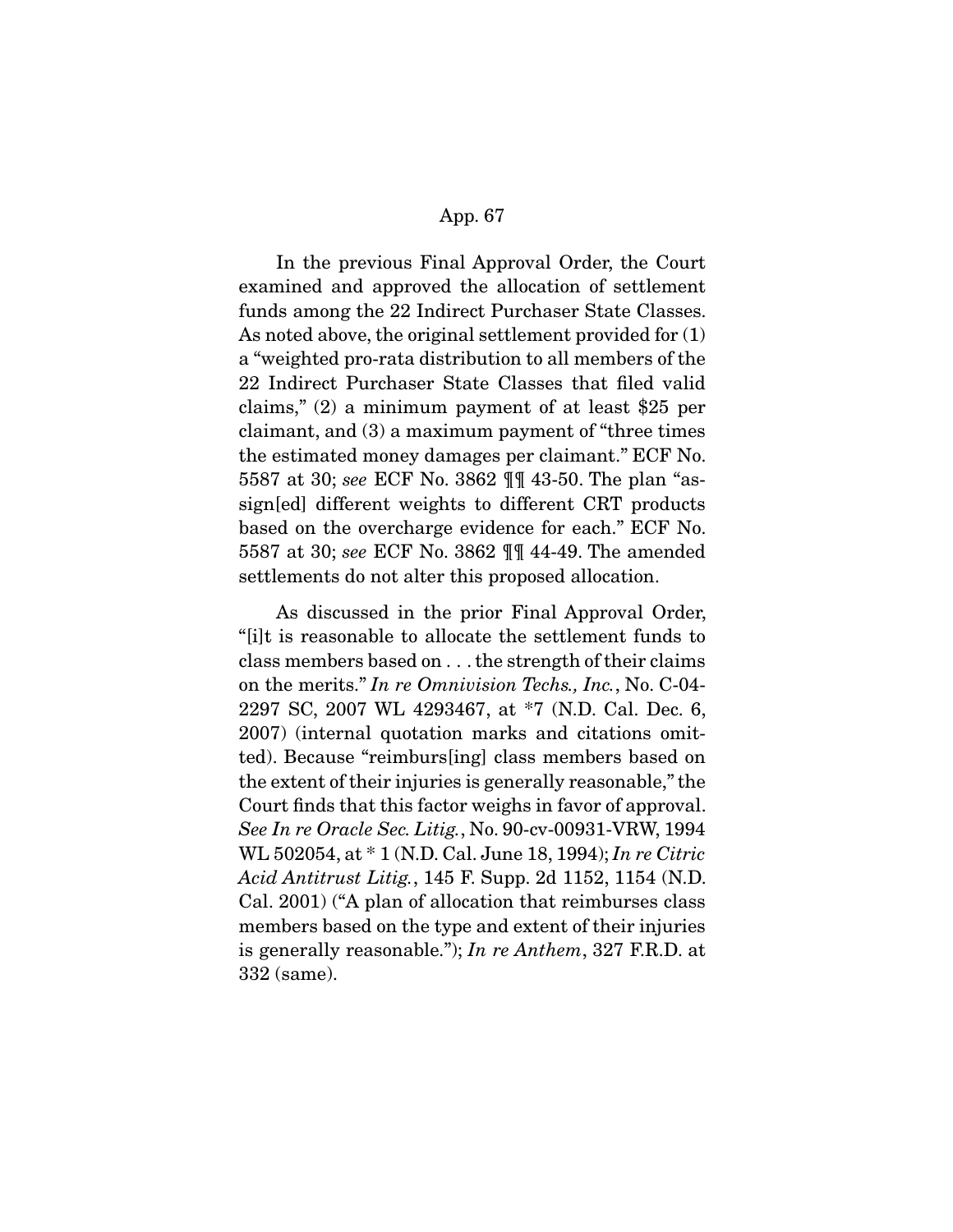## **5. Reaction of the Class**

 Finally, the Court considers the reaction of class members to the amended settlements. In this case, the Court received 17 objections, consisting of one objection from the excluded ORS/NRS Subclasses and 16 identical objections from individuals who purport to be members of the 22 Indirect Purchaser State Classes. ECF Nos. 5739-5752, 5755, 5756, 5732. As discussed above, the Court strikes these objections because each objector has failed to carry its "burden of proving standing as a class member." In re Hydroxycut, 2013 WL 5275618, at \*2; see Moore, 2013 WL 4610764, at \*9 ("[A] court need not consider the objections of nonclass members because they lack standing.").

 The Court has received no other objections to the amended settlements. "[T]he absence of a large number of objections to a proposed class action settlement raises a strong presumption that the terms of a proposed class settlement action are favorable to the class members." In re Omnivision, 559 F. Supp. 2d at 1043 (citation omitted).

 After reviewing all of the required factors, the Court continues to find the amended settlements to be fair, reasonable, and adequate, and finds certification of the settlement class to be proper. As such, the Court grants final approval of the amended settlements.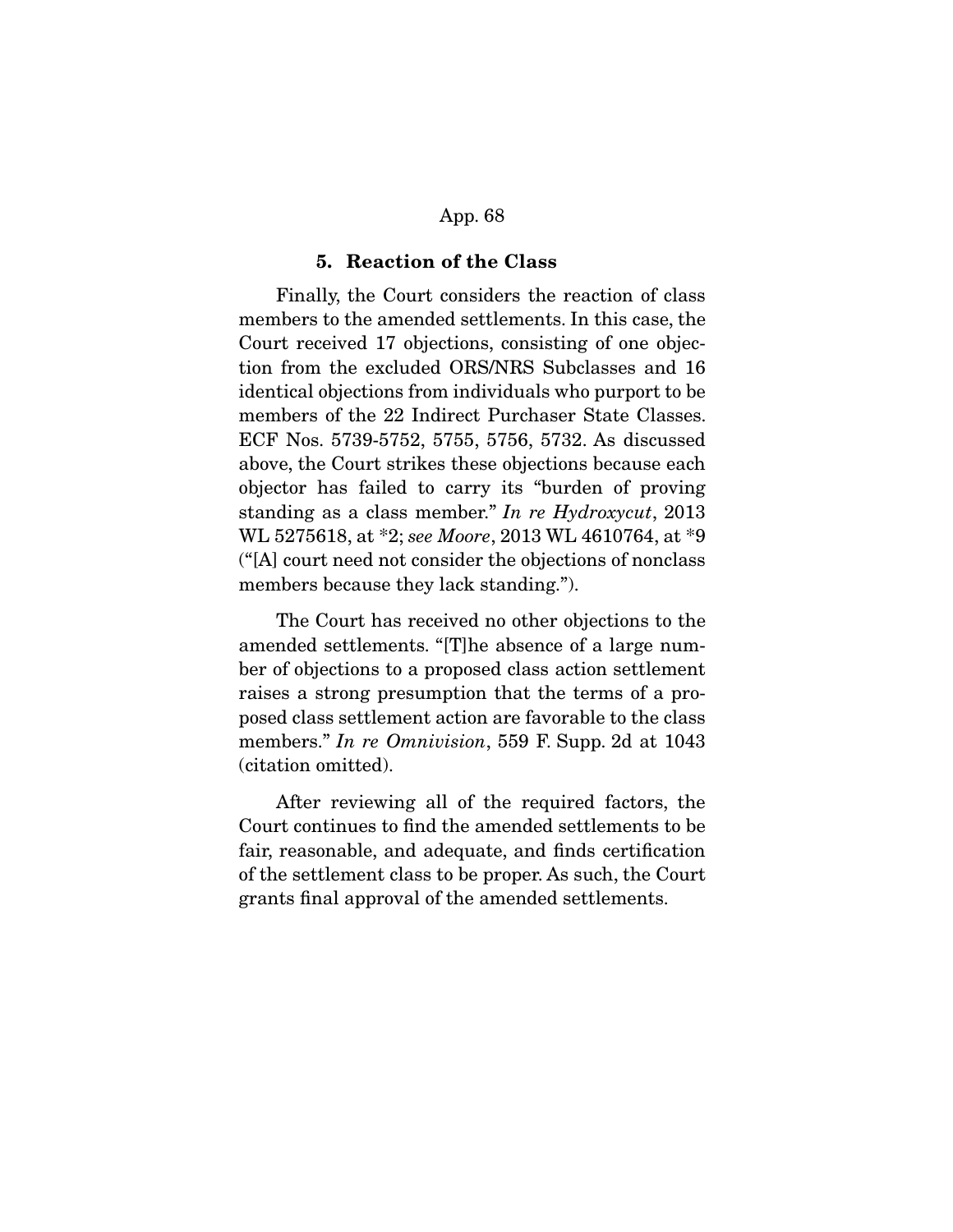## **V. ATTORNEY'S FEES**

## **A. Legal Standard**

 "While attorneys' fees and costs may be awarded in a certified class action where so authorized by law or the parties' agreement, Fed. R. Civ. P. 23(h), courts have an independent obligation to ensure that the award, like the settlement itself, is reasonable, even if the parties have already agreed to an amount." In re Bluetooth, 654 F.3d at 941. Courts have discretion to "award attorneys a percentage of the common fund in lieu of the often more time-consuming task of calculating the lodestar." Id. at 942.

 For more than two decades, the Ninth Circuit has set the "benchmark for an attorneys' fee award in a successful class action [at] twenty-five percent of the entire common fund." Williams v. MGM-Pathe Commc'ns Co., 129 F.3d 1026, 1027 (9th Cir. 1997). Courts in the Ninth Circuit generally start with the 25 percent benchmark and adjust upward or downward depending on:

the extent to which class counsel "achieved exceptional results for the class," whether the case was risky for class counsel, whether counsel's performance "generated benefits beyond the cash . . . fund," the market rate for the particular field of law (in some circumstances), the burdens class counsel experienced while litigating the case (e.g., cost, duration, foregoing other work), and whether the case was handled on a contingency basis.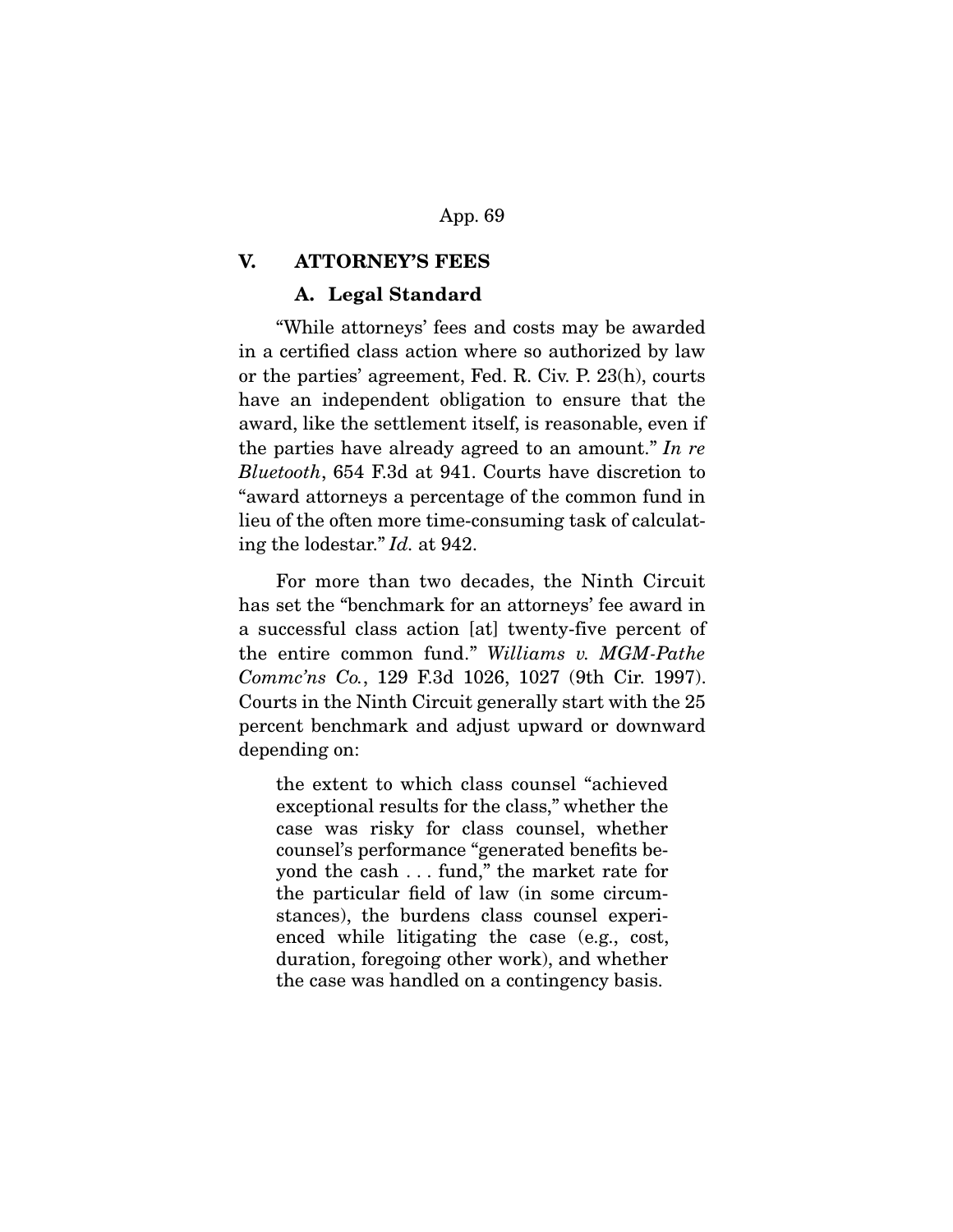In re Online DVD-Rental, 779 F.3d at 954-55 (quoting Vizcaino v. Microsoft Corp., 290 F.3d 1043, 1047-50 (9th Cir. 2002)).

 Courts often also cross-check the amount of fees against the lodestar. "Calculation of the lodestar, which measures the lawyers' investment of time in the litigation, provides a check on the reasonableness of the percentage award." Vizcaino, 290 F.3d at 1050.

## **B. Discussion**

 In its prior Fee Order, the Court approved an attorney's fees award of \$158,606,250 to Class Counsel, an amount which comprised 27.5% of the aggregate common fund.<sup>21</sup> ECF No. 4740 at 2, 5-9. In determining Class Counsel's entitlement to this fee award, the Court conducted a benchmark analysis by examining: " $(1)$  the results achieved for the class;  $(2)$  the complexity of the case and the risk of and expense to counsel of litigating it; (3) the skill, experience, and performance of counsel (both sides); (4) the contingent nature of the fee; and (5) fees awarded in comparable cases." Id. at 5-9; see Vizcaino, 290 F.3d at 1043; see In re Bluetooth, 654 F.3d at 941-42. The Court then "perform[ed] a lodestar cross-check to ensure the reasonableness of its selected percent-of-the-fund award." ECF No. 4740 at 10.

<sup>&</sup>lt;sup>21</sup> The aggregate common fund includes the  $$541,750,000$ paid to resolve all claims brought by the 22 Indirect Purchaser State Classes against the settling Defendants, as well as the amounts paid in the settlements between IPP Plaintiffs and the Chunghwa and LG defendants. See ECF No. 4712 at 3; ECF No. 4740 at 1.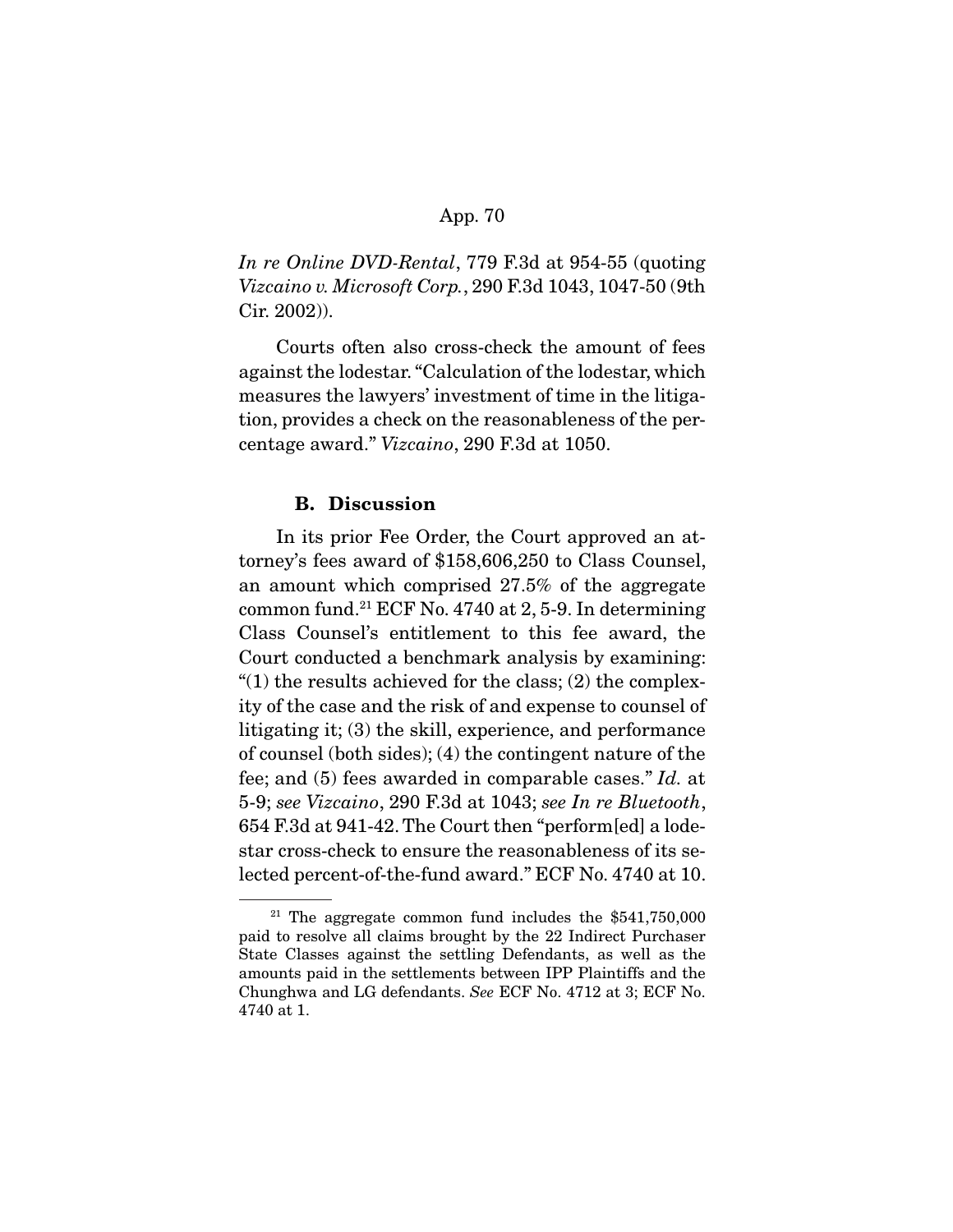The Court applied a "10 percent across-the-board reduction" to the lodestar and, thereby, "reduce[d] the lodestar from \$90,075,076.90 to \$81,067,569.20." Id. "Applying this lodestar to a 27.5 percent fee of \$158,606,250 result[ed] in a multiplier of 1.96, which is well within the range of acceptable multipliers." Id.

 Class Counsel now request that the Court reconsider its prior Fee Award "in accordance with the Amendments to the settlement agreements" and "reduce the aggregate fee award to Class Counsel from \$158,606,250 plus interest to \$129,606,250 plus interest."22 ECF No. 5587. This newly requested fee award comprises 23.66 percent of the aggregate settlement fund, which is below the Ninth Circuit's 25 percent benchmark for a reasonable fee award. See In re Bluetooth, 654 F.3d at 942. When the adjusted lodestar employed in its prior Fee Award –  $$81,067,569.20 - is$ applied to the 23.66 percent fee, this results in a multiplier of 1.6, which is well within the range of acceptable multipliers.

 The ORS/NRS Objectors oppose the requested fee award on the basis that it "deducts an unduly small value for the ORS and NRS claims" and "should be reduced" or "delayed until the ORS and NRS can participate in negotiations regarding the value of their claims." ECF No. 5732 at 5-6. As discussed above, ORS/NRS Objectors are not members of the settlement

<sup>22</sup> As the Court noted in its Preliminary Approval Order, "[u]nder these circumstances, there [was] no need for class counsel to file a further motion for attorney's fees." ECF No. 5695 at 16 n.13.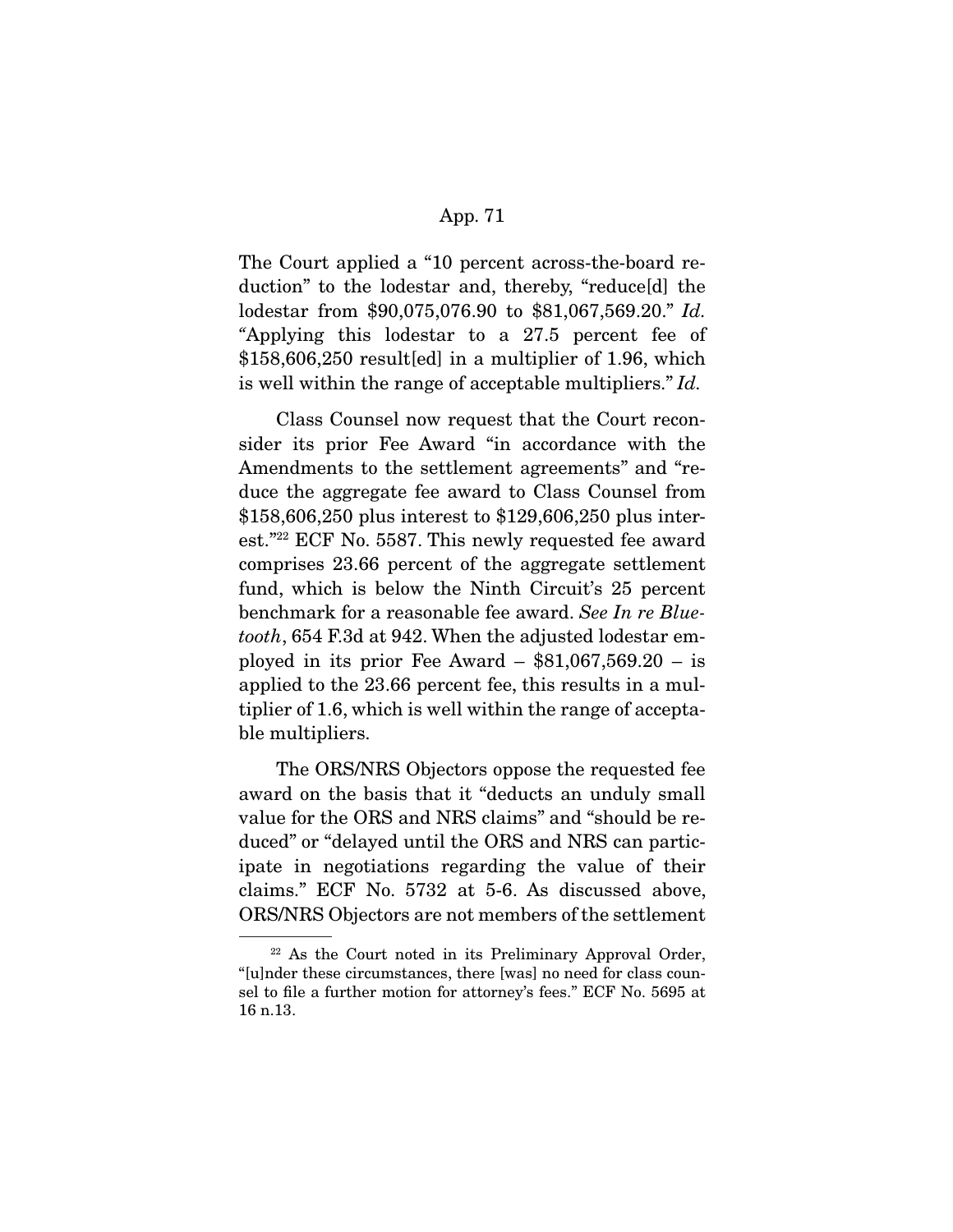class and, therefore, lack standing to object to the requested fee award. Rodriguez v. Disner, 688 F.3d 645, 660 n.11 (9th Cir. 2012) ("[O]bjectors who do not participate in a settlement lack standing to challenge class counsel's . . . fee award because, without a stake in the common fund pot, a favorable outcome would not redress their injury." (citation omitted)).

 In addition, 16 objections assert that Class Counsel "will attempt to bill more for the resultant increased costs and time related to their negotiations and work that arise from their inadequate representation and errors."23 ECF Nos. 5739-5752, 5755. As discussed above, the Court strikes these objections because the objectors have failed established that they purchased any CRT products and, thus, have not "carried [their] burden of proving standing as a class member." In re Hydroxycut, 2013 WL 5275618, at \*2. The Court also notes that, even if it were to consider these objections, it would find that the "generalized" statements asserted therein "do not provide a basis to contravene the Court's benchmark analysis and lodestar cross-check." Heller, 2018 WL 6619983, at \* 15 (citation omitted); see Asghari v. Volkswagen Grp. of Am., Inc., No. CV 13-02529 MMM (VBKx), 2015 WL 12732462, at \*30 (C.D. Cal. May 29, 2015) (overruling objections that

<sup>&</sup>lt;sup>23</sup> As the Court noted in its Preliminary Approval Order, Class Counsel does not request additional fees for work performed after the filing of the original fee motion. ECF No. 16 n.13 ("[C]ounsel's work in reaching the current agreement will not be separately compensated.").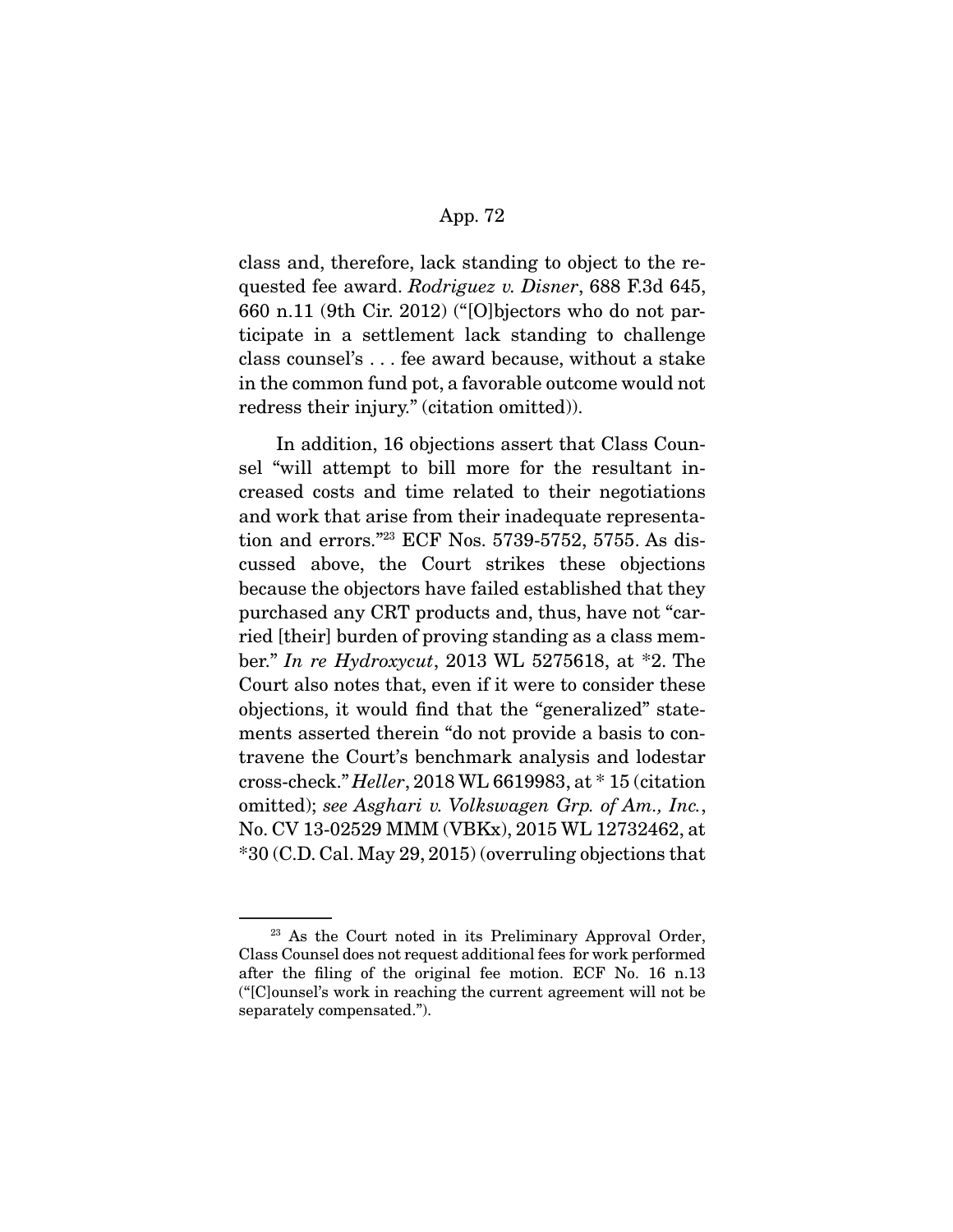"conclusorily assert that the fees are too high as compared to the benefits class members will receive").

 Because the Court has verified under both the lodestar method and the percentage-recovery method that the amount of requested fees is reasonable, the Court awards 23.66 percent of the \$576,750,000 aggregate settlement amount, or \$129,606,250, to Class Counsel.

## **VI. EXPENSES**

 An attorney is entitled to "recover as part of the award of attorney's fees those out-of-pocket expenses that would normally be charged to a fee paying client." Harris v. Marhoefer, 24 F.3d 16, 19 (9th Cir. 1994) (internal quotation marks and citation omitted). To support an expense award, Plaintiffs should file an itemized list of their expenses by category, listing the total amount advanced for each category, allowing the Court to assess whether the expenses are reasonable. Wren v. RGIS Inventory Specialists, No. 06-cv-05778- JCS, 2011 WL 1230826, at \*30 (N.D. Cal. Apr. 1, 2011), supplemented, No. 06-cv-05778-JCS, 2011 WL 1838562 (N.D. Cal. May 13, 2011).

 In its prior Fee Order, the Court examined the "aggregate itemized claimed costs from the Litigation Expense Fund and the Future Expense Fund" and considered two objections related to the payment of these expenses. ECF No. 4740 at 17. The Court found "the expenses to be fair and reasonable." Id. at 18. No contrary evidence has emerged. As such, the Court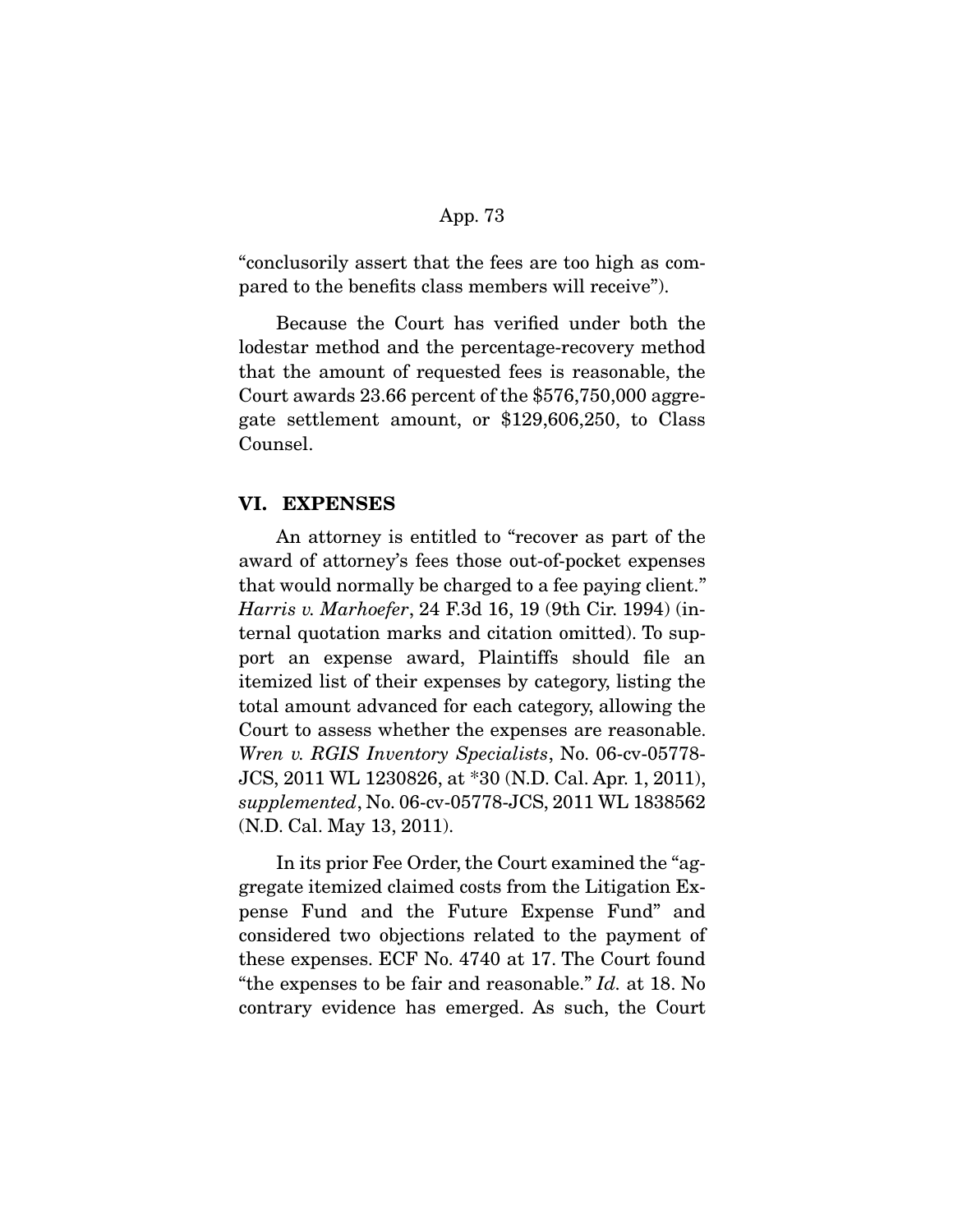adopts the findings of its prior Fee Order and "approves the \$4,495,878.02 already paid from the Future Expense Fund, and grants the motion for the reimbursement in the reduced amount of \$3,174,647.55." Id.

## **VII. INCENTIVE AWARDS**

 "Incentive awards are payments to class representatives for their service to the class in bringing the lawsuit." Radcliffe, 715 F.3d 1157, 1163 (9th Cir. 2013). "It is well-established in this circuit that named plaintiffs in a class action are eligible for reasonable incentive payments, also known as service awards." Wren v. RGIS Inventory Specialists, 2011 WL 1230826, at \*31. An incentive award of \$5,000 is presumptively reasonable, and an award of \$25,000 or even \$10,000 is considered "quite high." See Dyer v. Wells Fargo Bank, 303 F.R.D. 326, 335 (N.D. Cal. 2014) (citing Harris v. Vector Mktg. Corp., No. 08-cv-5198 EMC, 2012 WL 381202, at  $*7$  (N.D. Cal. Feb. 6, 2012)). Nonetheless, a higher award may be appropriate where class representatives expend significant time and effort on the litigation and face the risk of retaliation or other personal risks; where the class overall has greatly benefitted from the class representatives' efforts; and where the incentive awards represent an insignificant percentage of the overall recovery. ECF No. 4399 at 4-5; Wren, 2011 WL 1230826, at \*32.

 In its prior Fee Order, the Court considered the factors set forth above and approved payments of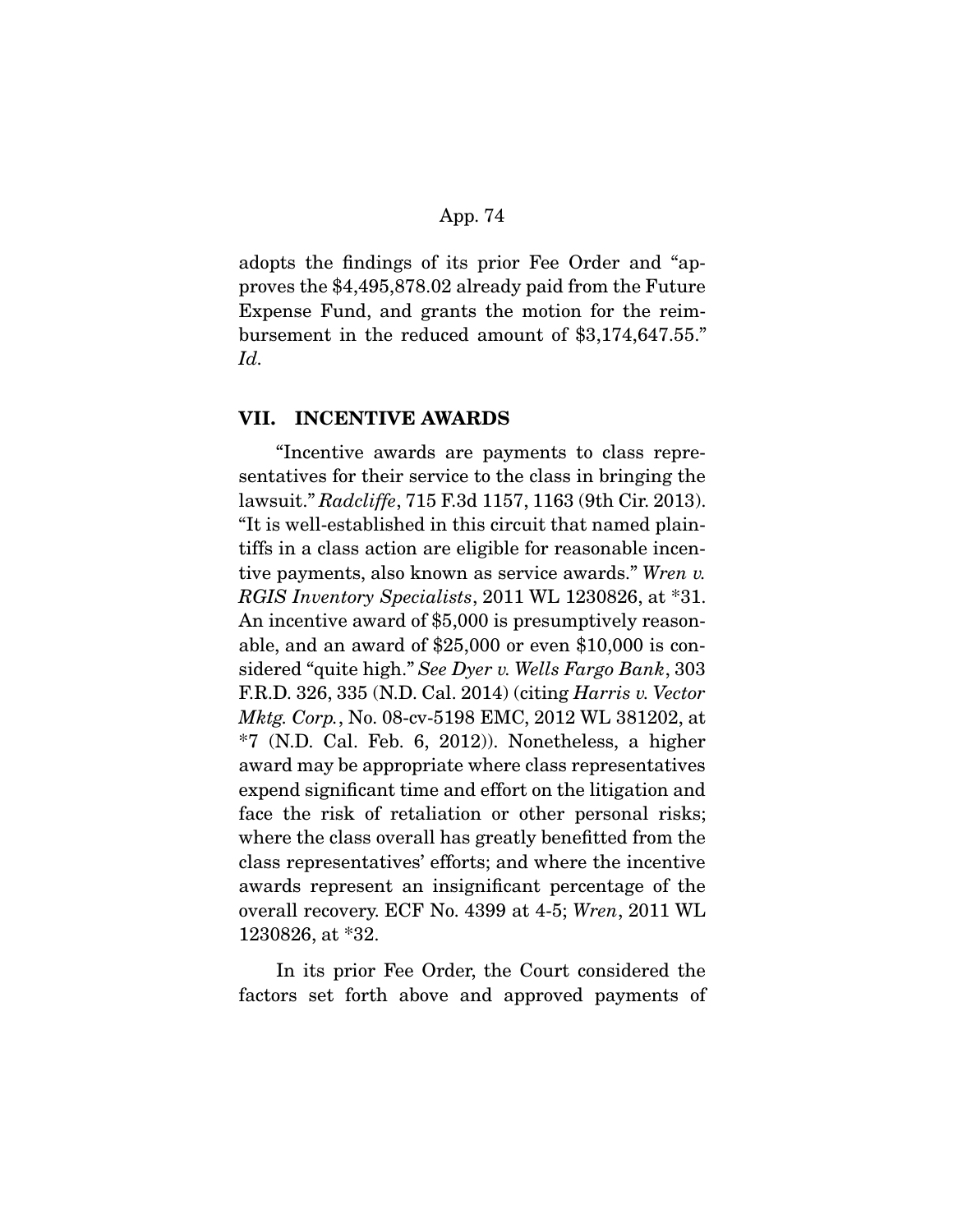"\$15,000 for each of 25 Court-appointed class representatives and \$5,000 for an additional 15 named plaintiffs not appointed by the court but who acted as state representatives for a period of time before being replaced." ECF No. 4740 at 18. No contrary evidence has emerged, and no one has objected to the requested incentive awards. As such, the Court adopts the findings of its prior Fee Order and "authorizes total incentive payments of \$450,000 as set forth above." Id. at 19.

## **CONCLUSION**

 For the foregoing reasons, the Court orders as follows:

 1. For the reasons set forth in its March 11, 2020 Preliminary Approval Order, the Court confirms its certification of the class for settlement purposes only.

 2. The Court grants final approval of the proposed amended settlements and plans of allocation.

 3. The class members who made timely requests to opt out of the settlement are excluded from the class.

 4. The Court grants Class Counsel's request to reduce the aggregate fee award to \$129,606,250 plus interest.

 5. For the reasons set forth in its August 3, 2016 Fee Order, the Court approves the \$4,495,878.02 already paid from the Future Expense Fund, and grants the motion for reimbursement in the amount of \$3,174,647.55.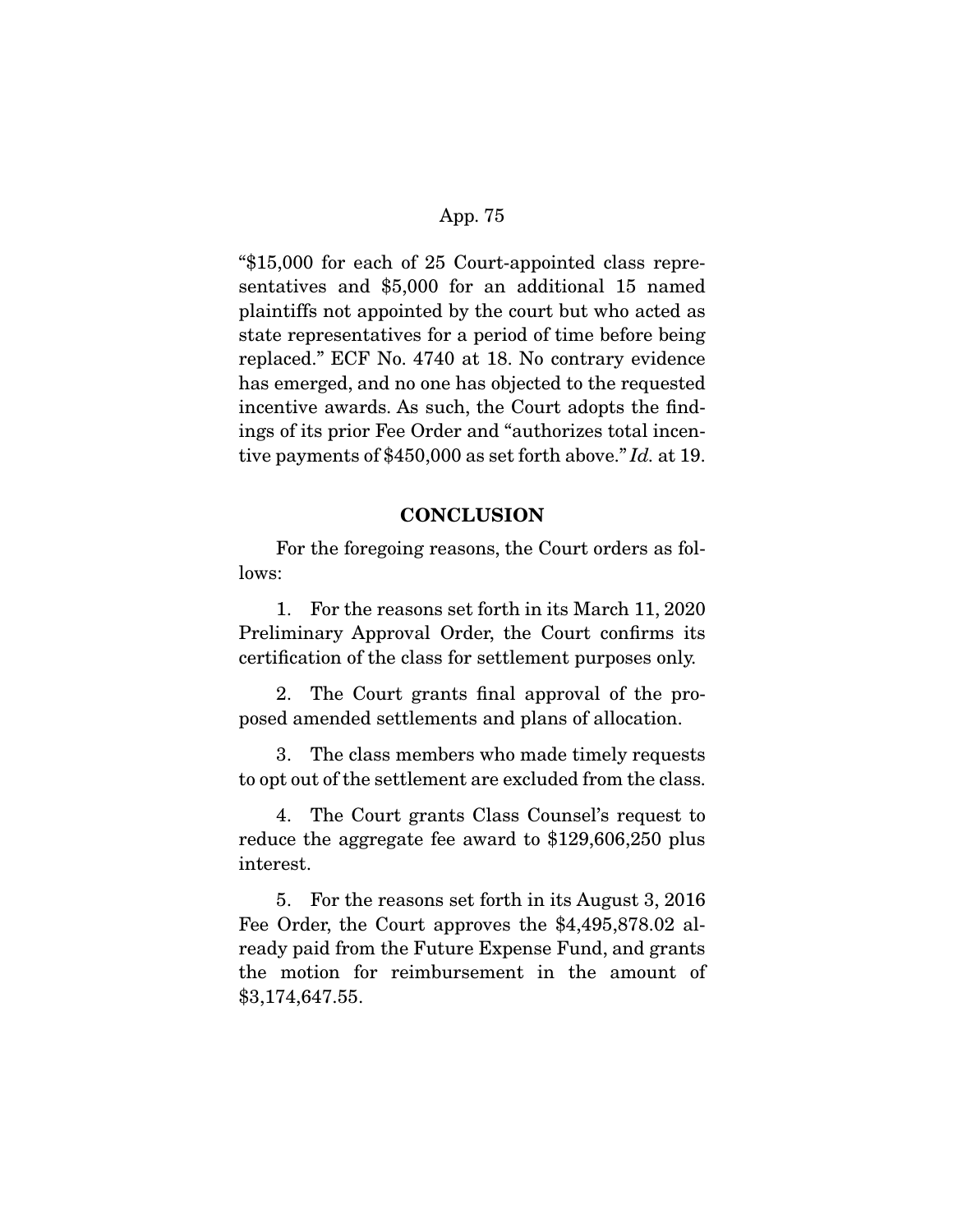6. For the reasons set forth in its August 3, 2016 Fee Order, the Court authorizes total incentive payments of \$450,000 as set forth above.

 7. The Court vacates its July 7, 2016 Final Approval Order, ECF No. 4712, and its August 3, 2016 Fee Order, ECF No. 4740.

 8. The Court vacates its July 14, 2016 Final Judgment of Dismissal with prejudice as to the Philips, Panasonic, Hitachi, Toshiba, Samsung SDI, Thomson, and TDA Defendants, ECF No. 4717.

 Plaintiffs shall submit a proposed form of judgment within seven days of this order.

## **IT IS SO ORDERED.**

Dated: July 13, 2020

/s/ Jon S. Tigar JON S. TIGAR United States District Judge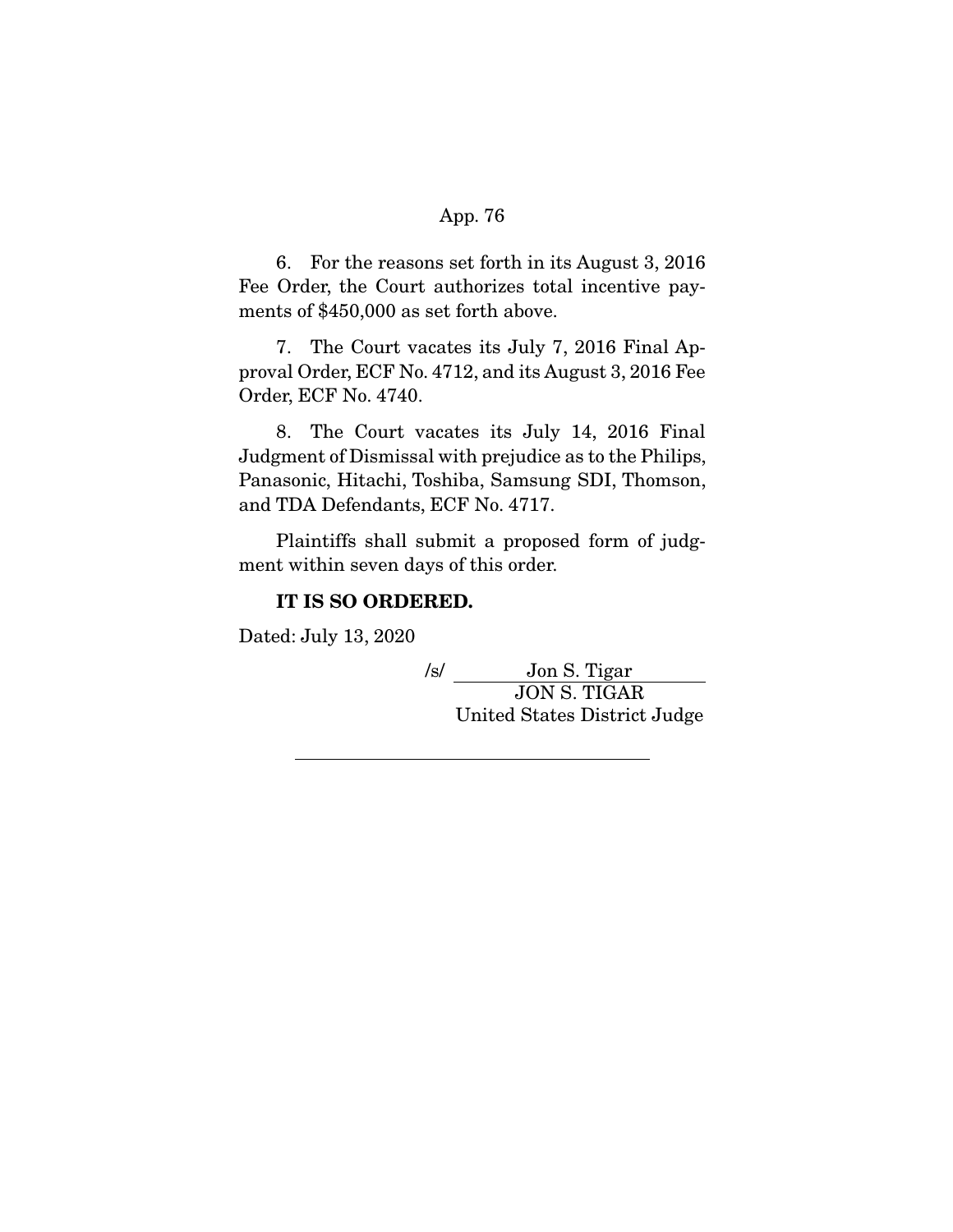# UNITED STATES DISTRICT COURT NORTHERN DISTRICT OF CALIFORNIA

| <b>IN RE: CATHODE RAY</b><br><b>TUBE (CRT) ANTITRUST</b><br><b>LITIGATION</b> | Case No.<br>$ 07$ -cv-05944-JST<br><b>ORDER DENYING</b><br><b>MOTION TO STAY</b> |
|-------------------------------------------------------------------------------|----------------------------------------------------------------------------------|
|                                                                               | Re: ECF No. 5718                                                                 |
|                                                                               | (Filed Jun. 25, 2020)                                                            |

 Before the Court is Other Repealer States' and Non-Repealer States' motion for a stay of the Court's March 11, 2020 order granting motion for preliminary approval. ECF No. 5718. The Court will deny the motion.

## **I. BACKGROUND**

 The facts regarding this case are well known to the parties, and the Court summarizes them here only insofar as they bear on the present motions. In February 2008, the Judicial Panel on Multidistrict Litigation ("JPML") ordered the centralization of actions alleging that certain defendants conspired to fix prices of cathode ray tubes ("CRTs"). See In re Cathode Ray Tube  $(CRT)$  Antitrust Litig., 536 F. Supp. 2d 1364 (J.P.M.L.) 2008). In 2015, one group of plaintiffs – the Indirect Purchaser Plaintiffs ("IPP Plaintiffs") – reached class action settlements with six groups of corporate defendants: Philips, Panasonic, Hitachi, Toshiba, Samsung,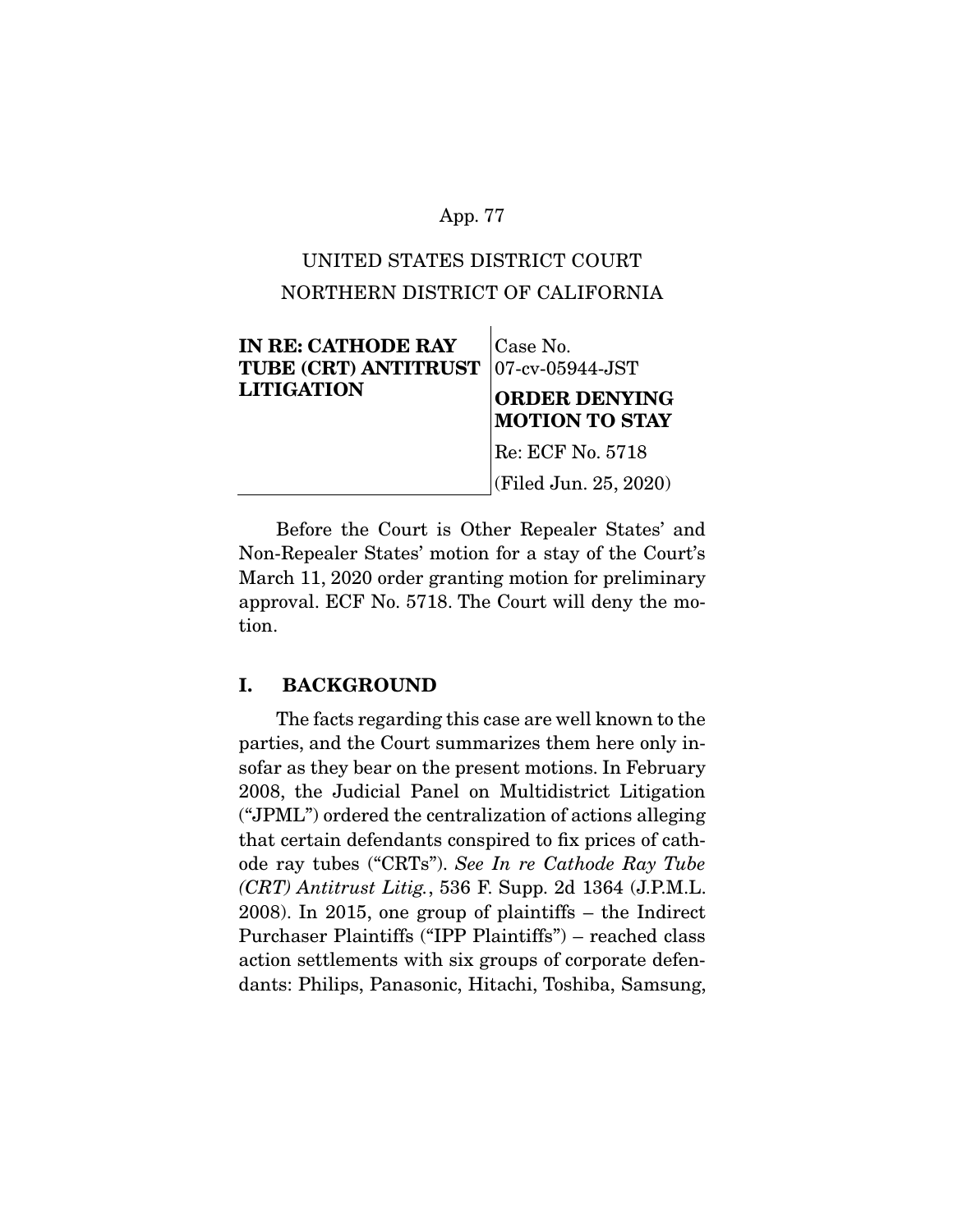and Thomson/TDA. ECF No. 4712 at 1; ECF No. 5695 at 2.

 The settlements included a "Nationwide Class" of "[a]ll persons and or entities who or which indirectly purchased in the United States for their own use and not for resale, CRT Products manufactured and/or sold by the Defendants." See ECF No. 1526 at 59-60; ECF Nos. 3862-1, 3862-2, 3862-3, 3862-4, 3862-5; ECF No. 3876-1 (adopting the class definitions set forth in the operative complaint). The agreements also included Statewide Damages Classes of indirect purchasers of CRT products seeking money damages under the laws of 21 states and the District of Columbia ("22 Indirect Purchaser State Classes"). See id. The settlements resolved all federal and state-law claims brought by the IPP Plaintiffs against the settling Defendants and provided monetary compensation for class members in the 22 Indirect Purchaser State Classes. See ECF No. 3862-1 at 8; ECF No. 3862-2 at 8; ECF No. 3862-3 at 8; ECF No. 3862-4 at 8; ECF No. 3862-5 at 8; ECF No. 3876-1 at 9-10. However, the agreements did not provide compensation for persons or entities in certain other states, which collectively are now denominated the Omitted Repealer<sup>1</sup> State subclass ("ORS

<sup>&</sup>lt;sup>1</sup> In Illinois Brick Co. v. Illinois,  $431$  U.S. 720 (1977), the Supreme Court held that only direct purchasers could recover damages for price-fixing under Section 4 of the Clayton Act. Id. at 735. As the Ninth Circuit has summarized, the Supreme Court "barred indirect purchasers' suits, and left the field of private antitrust enforcement to the direct purchasers." Royal Printing Co. v. Kimberly Clark Corp., 621 F.2d 323, 325 (9th Cir. 1980). In response to the Illinois Brick decision, many states passed so-called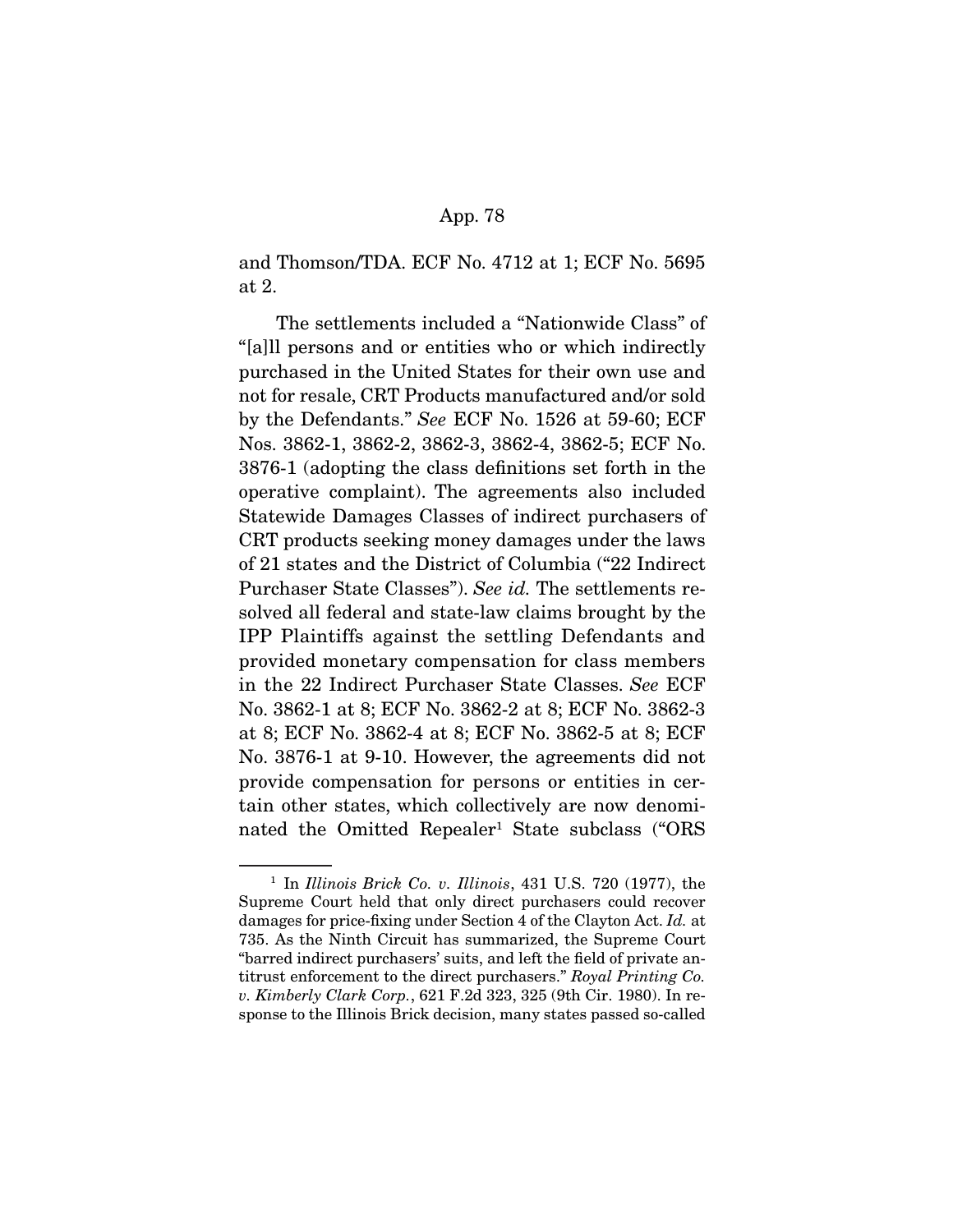Subclass").<sup>2</sup> The settlement also provided no compensation to persons or entities in states whose laws do not provide for recovery to indirect purchasers ("nonrepealer states"), now denominated the Non-Repealer State subclass ("NRS Subclass").3 See ECF Nos. 3862- 1, 3862-2, 3862-3, 3862-4, 3862-5, 3876-1. Even though they received no compensation, the settlements required members of the ORS and NRS Subclasses to release their claims for injunctive relief, equitable monetary relief, and damages.

 On July 7, 2016, this Court granted final approval of the six settlement agreements. ECF No. 4712 at 1. Two objectors sought appeal of this decision in the Ninth Circuit. ECF No. 4741. On November 8, 2018,

<sup>&</sup>quot;Illinois Brick repealer statutes," which give indirect purchasers the right to sue when firms violate analogous state antitrust laws. See, e.g., Robert H . Lande, New Options for State Indirect Purchaser Legislation: Protecting the Real Victims of Antitrust Violations, 61 Ala. L. Rev. 447, 448 (2010). Such states are referred to a "repealer states." A state which has not enacted such a statute is referred to as a "non-repealer state."

<sup>2</sup> The ORS Subclass in its current iteration consists of Indirect Purchaser Plaintiffs in the following states: Arkansas, Massachusetts, Missouri, Montana, New Hampshire, Oregon, Rhode Island, South Carolina, and Utah. ECF No. 5518 at 1; ECF No. 5645 at 2. The parties now use the "ORS" abbreviation to signify "other repealer states" rather than "omitted repealer states." ECF No. 5645 at 1 n.1.

<sup>3</sup> The NRS Subclass consists of Indirect Purchaser Plaintiffs in the following Non-Repealer States: Alabama, Alaska, Colorado, Connecticut, Delaware, Georgia, Idaho, Illinois, Indiana, Kentucky, Louisiana, Maryland, New Jersey, Ohio, Oklahoma, Pennsylvania, Texas, Virginia, Washington, and Wyoming. ECF No. 5518 at 2.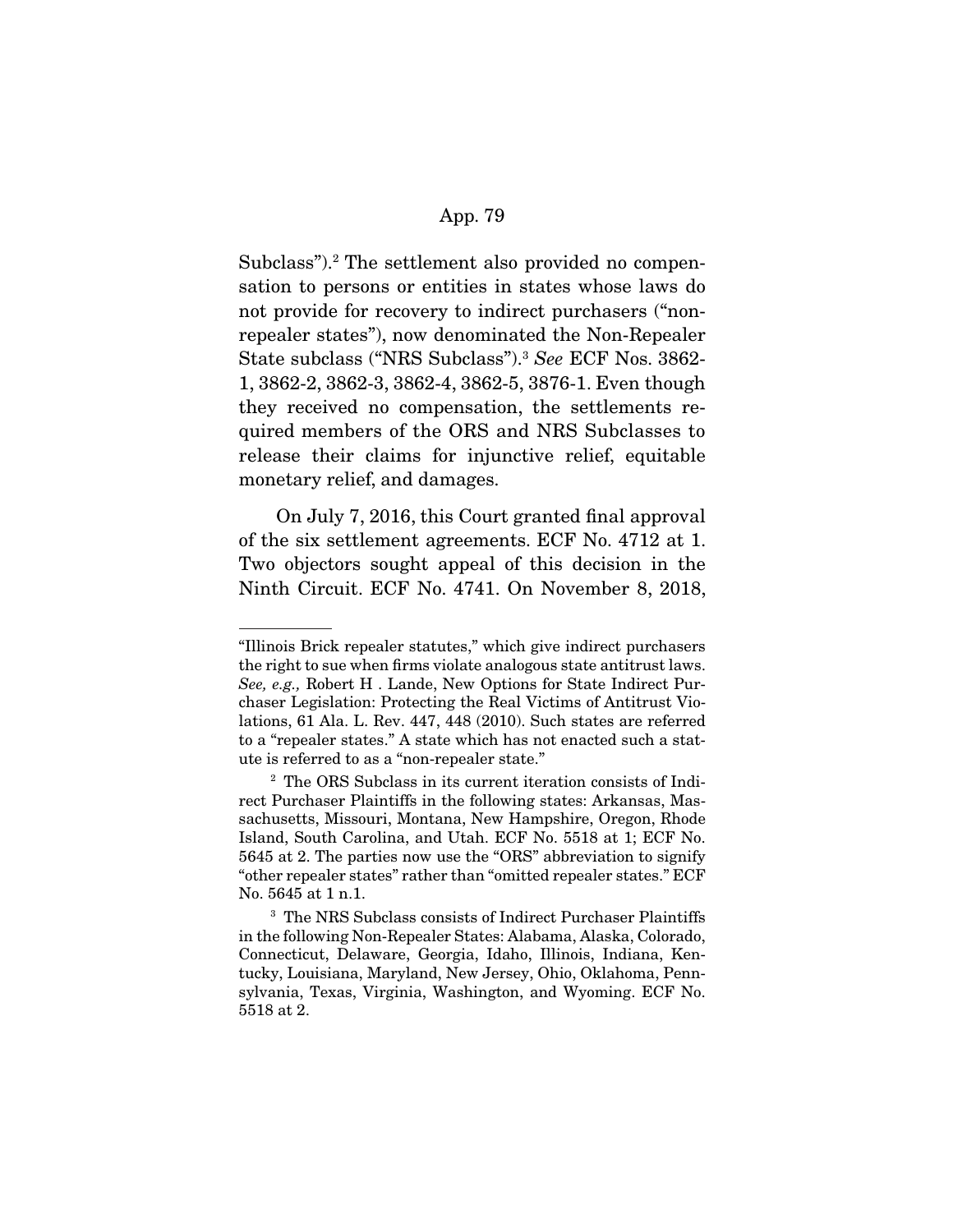this Court issued an order in which it concluded that it erred in approving the settlement provision which required class members in the ORS Subclass to release their claims without compensation. See ECF No. 5362 at 1. The order expressed "concerns about the adequacy of the counsel who negotiated that settlement or whether they may have faced a conflict of interest." Id. at 1. In response, the Ninth Circuit remanded "this case so that the district court [could] reconsider its approval of the settlement." See In re Cathode Ray Tube Antitrust Litig., No. 16-16368 (9th Cir. Feb. 13, 2009), ECF No. 238 at 11.

 On remand, this Court confirmed the existing lead counsel for the IPP Plaintiffs and appointed separate counsel for the unnamed ORS Subclass and NRS Subclass. ECF Nos. 5535, 5518. The Court then referred the matter to Magistrate Judge Corley for settlement. ECF No. 5427. Thereafter, counsel for IPP Plaintiffs and seven defendants engaged in mediation sessions and agreed to amend the settlements. ECF No. 5531; ECF No. 5587-1 ¶¶ 2-3. In order to "remove potential conflicts of interests that could result from differences in claims and relief sought by the 22 Indirect Purchaser State Classes verses the ORS and NRS Subclasses," the amended settlements "narrow[ed] the settlement Class to include only the 22 Indirect Purchaser State Classes." ECF No. 5695 at 11; see ECF No. 5587 at 16; ECF No. 5587-1. Accordingly, the amended settlements only release the claims of members of the 22 Indirect Purchaser State Classes. ECF No. 5695 at 5; ECF No. 5587 at 16; ECF No. 5587-1. On September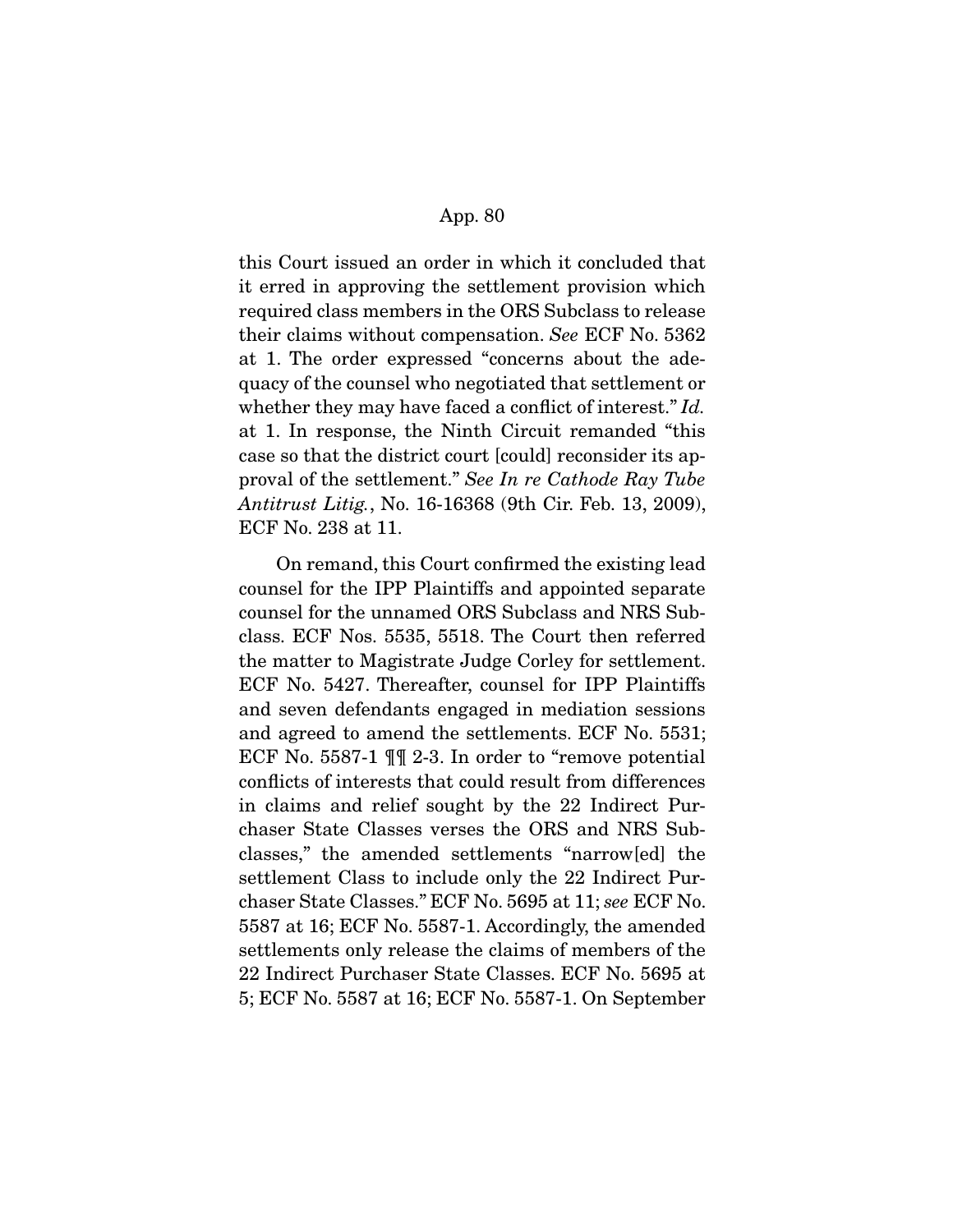16, 2019, the IPP Plaintiffs filed a motion for preliminary approval of the amended settlements. ECF No. 5587. The Court granted preliminary approval, provisionally certified the proposed class, approved the proposed notice procedure, and scheduled a final approval hearing for July 8, 2020. ECF No. 5695 at 19.

 On August 23, 2019, NRS Subclass member Eleanor Lewis and several members of the ORS Subclass moved to intervene in this litigation and file an amended complaint. ECF Nos. 5565, 5567. The Court denied these motions without prejudice. ECF No. 5626 at 3; ECF No. 5628 at 3. In November 2019, Lewis and the ORS Subclass filed renewed motions to intervene. ECF Nos. 5643, 5645. The Court denied the renewed motions and directed movants to "file their claims in the appropriate forum(s) and seek transfer from the JPML or, if properly filed in the Northern District of California, 'request assignment of [their] actions to the Section 1407 transferee judge in accordance with applicable local rules.'" ECF No.  $5684$  at 6 (quoting J.P.M.L. R. 7.2(a)). Thereafter, Lewis and the ORS Subclass filed motions to alter or amend the Court's order denying their renewed motions to intervene. ECF No. 5688, 5689. The Court denied these motions. ECF No. 5708.

 In April 2020, Lewis and the ORS Subclass appealed the following of this Court's orders to the United Sates Court of Appeal for the Ninth Circuit: (1) Order Denying Eleanor Lewis's Motion to Intervene and File an Amended Complaint, ECF No. 5626; (2) Order Denying Motion to Intervene and Amend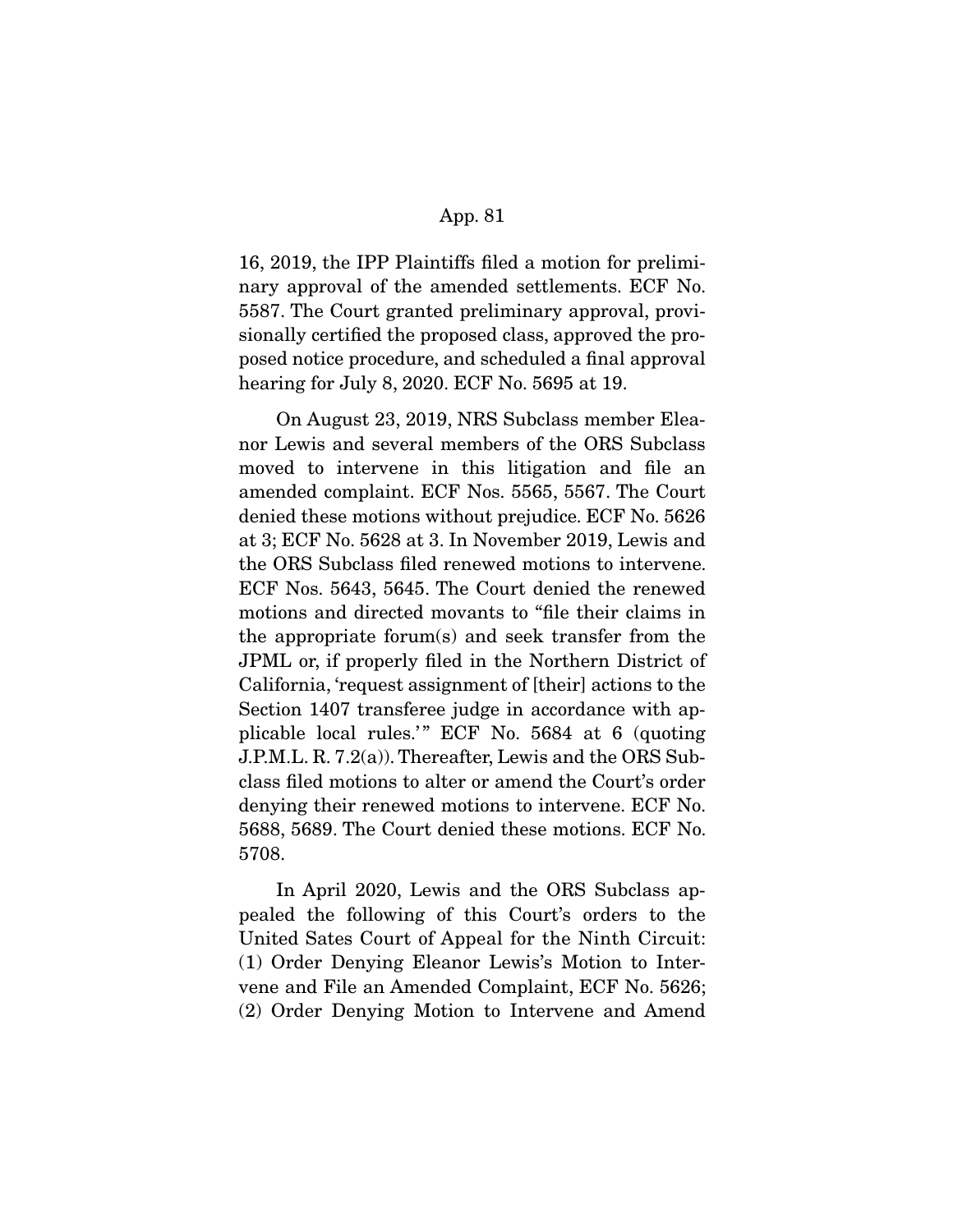Complaint to Allege State Law Claims for the Other Repealer States, ECF No. 5628; (3) Order Denying Renewed Motions to Intervene, ECF No. 5684; (4) Order Denying Motion to Alter or Amend the Court's Order, ECF No. 5708; and (5) Order Granting Preliminary Approval, ECF No. 5695.4 ECF Nos. 5709, 5711, 5712, 5713. Then, the ORS and NRS Subclasses filed a motion to stay all approval proceedings for IPP Plaintiffs' amended settlements pending resolution of their appeals. ECF No. 5718. IPP Plaintiffs and the Samsung Defendants<sup>5</sup> oppose this motion. ECF Nos. 5726, 5727. The ORS and NRS Subclasses have filed a reply. ECF No. 5731.

## **II. JURISDICTION**

 The Court has jurisdiction pursuant to 28 U.S.C. § 1331.

#### **III. LEGAL STANDARD**

 A court's "power to stay proceedings is incidental to the power inherent in every court to control the disposition of the causes on its docket with economy of time and effort for itself, for counsel, and for litigants."

<sup>4</sup> On June 9, 2020, the Ninth Circuit issued an order concluding that it lacks jurisdiction to review this Court's order granting preliminary approval of the class settlement. ECF No. 5738 at 4.

<sup>5</sup> The Samsung Defendants consist of Samsung SDI Co., Ltd.; Samsung SDI America, Inc.; Samsung SDI Mexico S.A. De C.V.; Samsung SDI Brasil Ltda.; Shenzhen Samsung SDI Co., Ltd.; Tianjin Samsung SKI Co., Ltd.; and Samsung SDI (Malaysia) Sdn. Bhd. ECF No. 5726 at 1.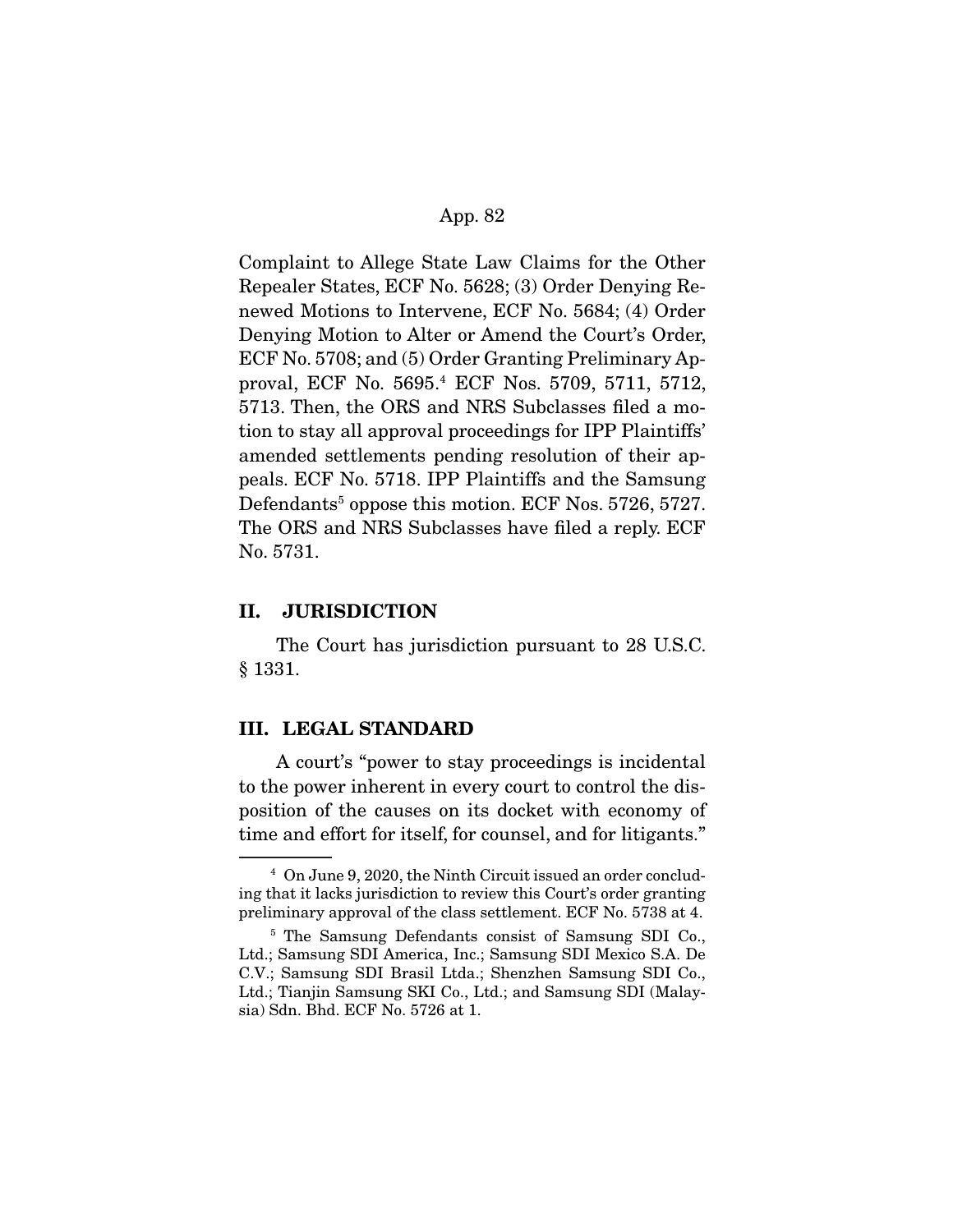Landis v. North American Co., 299 U.S. 248, 254 (1936). A stay is "an exercise of judicial discretion, and the propriety of its issue is dependent upon the circumstances of the particular case." Nken v. Holder, 556 U.S. 418, 433 (2009) (internal alterations, citations, and quotations omitted). "The party requesting a stay bears the burden of showing that the circumstances justify an exercise of that discretion." Al Otro Lado v. Wolf, 952 F.3d 999, 1006 (9th Cir. 2020) (quoting Nken, 556 U.S. at 433-34).

 When deciding a motion to stay an order pending appeal, courts consider four factors: (1) "whether the stay applicant has made a strong showing that he is likely to succeed on the merits," (2) "whether the applicant will be irreparably injured absent a stay," (3) "whether issuance of the stay will substantially injure the other parties interested in the proceeding," and (4) "where the public interest lies." Nken, 556 U.S. at 426 (quoting Hilton v. Braunskill, 481 U.S. 770, 776 (1987)). " 'The first two factors . . . are the most critical'; the last two are reached only '[o]nce an applicant satisfies the first two factors." Al Otro Lado, 952 F.3d at 1007 (quoting Nken, 556 U.S. at 434-35). "[I]f a stay applicant cannot show irreparable harm, 'a stay may not issue, regardless of the petitioner's proof regarding the other stay factors.'" Doe #1 v. Trump, 957 F.3d 1050, 1062 (9th Cir. 2020) (quoting Leiva-Perez v. Holder, 640 F.3d 962, 965 (9th Cir. 2011)).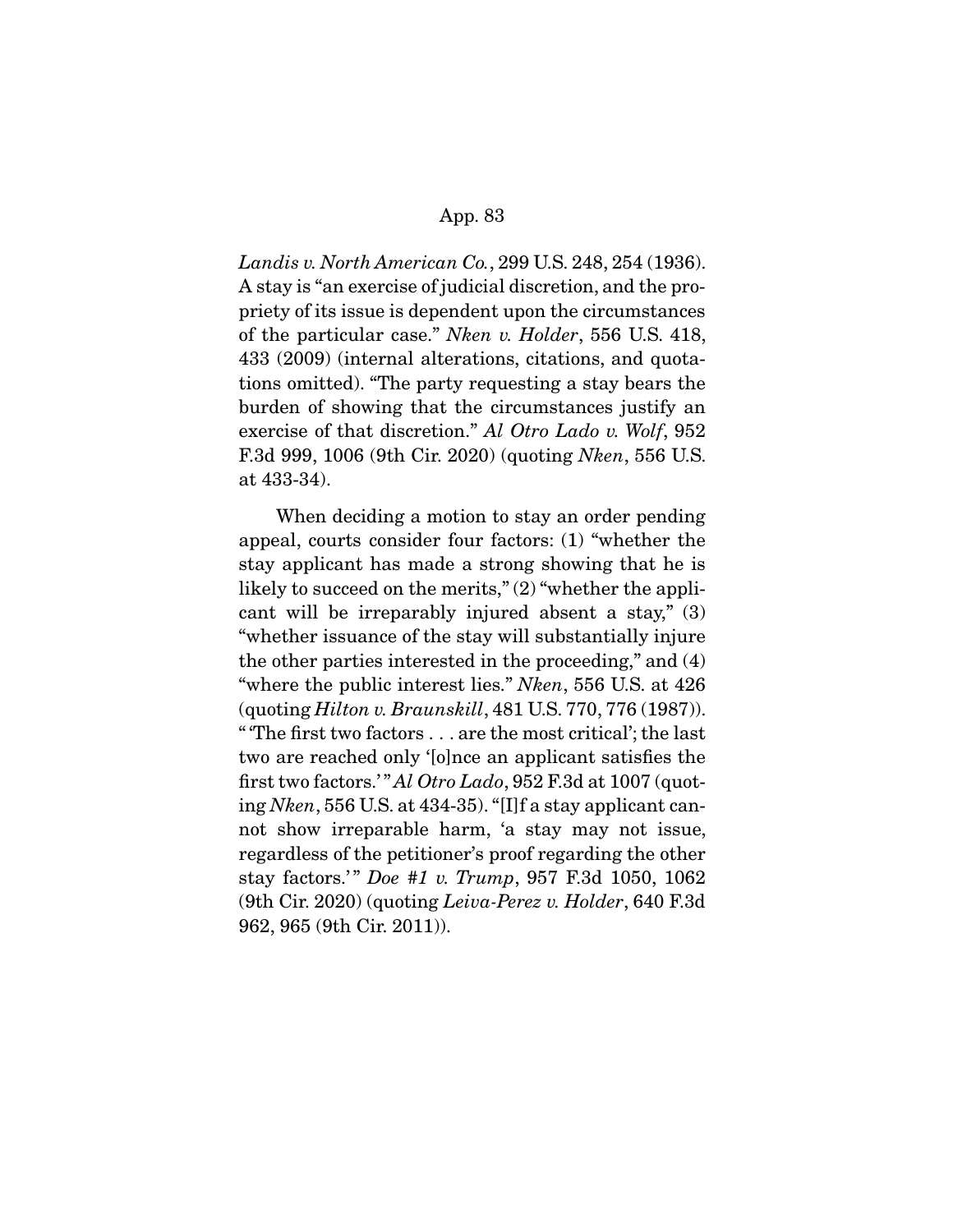#### **IV. DISCUSSION**

 Because the court may not issue a stay if the applicant fails to show irreparable harm, the Court begins its analysis with consideration of this factor. See Doe #1, 957 F.3d at 1058. "An applicant for a stay pending appeal must show that a stay is necessary to avoid likely irreparable injury to the applicant while the appeal is pending." Al Otro Lado, 952 F.3d at 1007 (citing Nken, 556 U.S. at 434). " '[S]imply showing some possibility of irreparable injury' is insufficient." Id. (quoting Leiva-Perez, 640 F.3d at 968). Rather, an applicant must show "that irreparable injury is likely to occur during the period before the appeal is likely to be decided." Id. (citing Leiva-Perez, 640 F.3d at 968).

 The ORS and NRS Subclasses argue that a stay is warranted because, if IPP Plaintiffs' amended settlements become final during the appeals, "it is possible that there will be no 'action' in which they can intervene, even if the Ninth Circuit rules that they satisfy the criteria for intervention as of right in the cases now pending." ECF No. 5718 at 13 (emphasis added); see ECF No. 5731 at 2 (arguing that final approval of the amended settlements would "drop [their] federal claims before the ORS and NRS Plaintiffs could intervene and amend the complaint"). The ORS and NRS Subclasses also note that there exits "uncertainty surrounding whether [their] pending appeal will be rendered moot" in the event that "this Court grant[s] final approval of the proposed settlement[s]." Id. at 13-14 (emphasis added). These statements of "some possibility of irreparable harm" are insufficient to meet the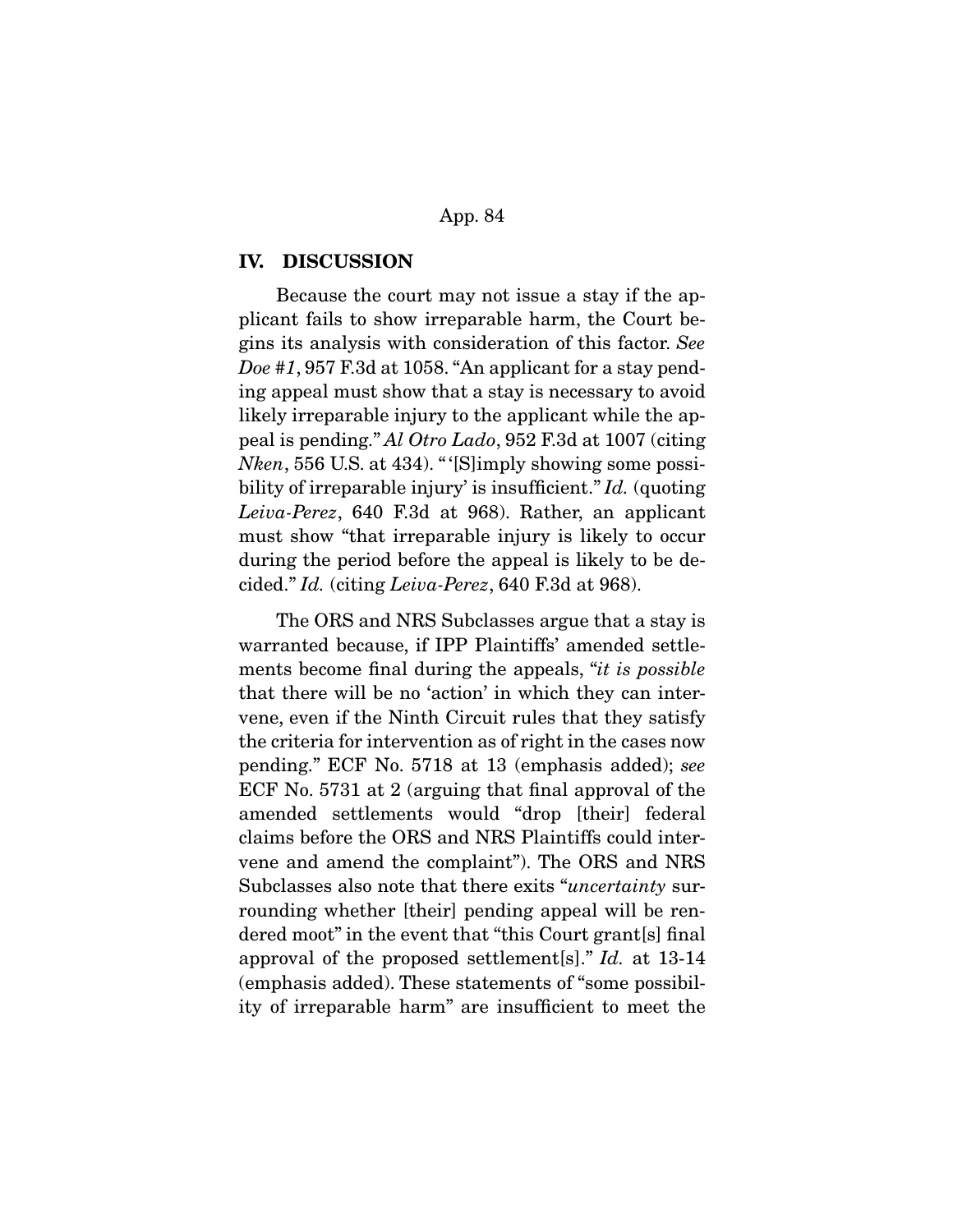"minimum threshold showing" that "irreparable harm is likely to occur." Al Otro Lado, 952 F.3d at 1007.

 Moreover, contrary to the ORS and NRS Subclasses' assertions, the Court's final approval of IPP Plaintiffs' amended settlements will not terminate the MDL. The amended settlements resolve the actions between the 22 Indirect Purchaser State Classes and seven groups of corporate defendants. ECF No. 5531; ECF No. 5587-1 ¶¶ 2-3. The settlements do not release any of the ORS or NRS Subclasses' claims<sup>6</sup> and do not resolve IPP Plaintiffs' claims against several remaining defendants within the MDL.7 As such, the underlying MDL will not be eliminated upon final approval of the proposed settlement between a particular subset of the classes and defendants contained therein.

 Neither will IPP Plaintiffs' operative Fifth Consolidated Amended Complaint ("CAC") disappear. ECF No. 5589. In addition to the settling 22 Indirect Purchaser State Classes, the CAC alleges a Nationwide Class, which includes the ORS and NRS Subclasses. ECF No. 5589 ¶ 243. It also includes several non-settling defendants. See ECF No. 5589 ¶¶ 95-98, 109-115. Thus,

<sup>6</sup> The amended settlements "narrow[] the settlement Class to include only the 22 Indirect Purchaser State Classes." ECF No. 5695 at 11; see ECF No. 5587 at 16; ECF No. 5587-1. Accordingly, the settlements only release the claims of members of the 22 Indirect Purchaser State Classes. ECF No. 5695 at 5; ECF No. 5587 at 16; ECF No. 5587-1.

<sup>7</sup> IPP Plaintiffs continue to litigate their claims against Irico Group Corporation, Irico Display Devices Co., Ltd., and Mitsubishi Electric Corporation. See ECF No. 5589 ¶¶ 95-98, 109-115 (IPP Plaintiff's Fifth Consolidated Amended Complaint).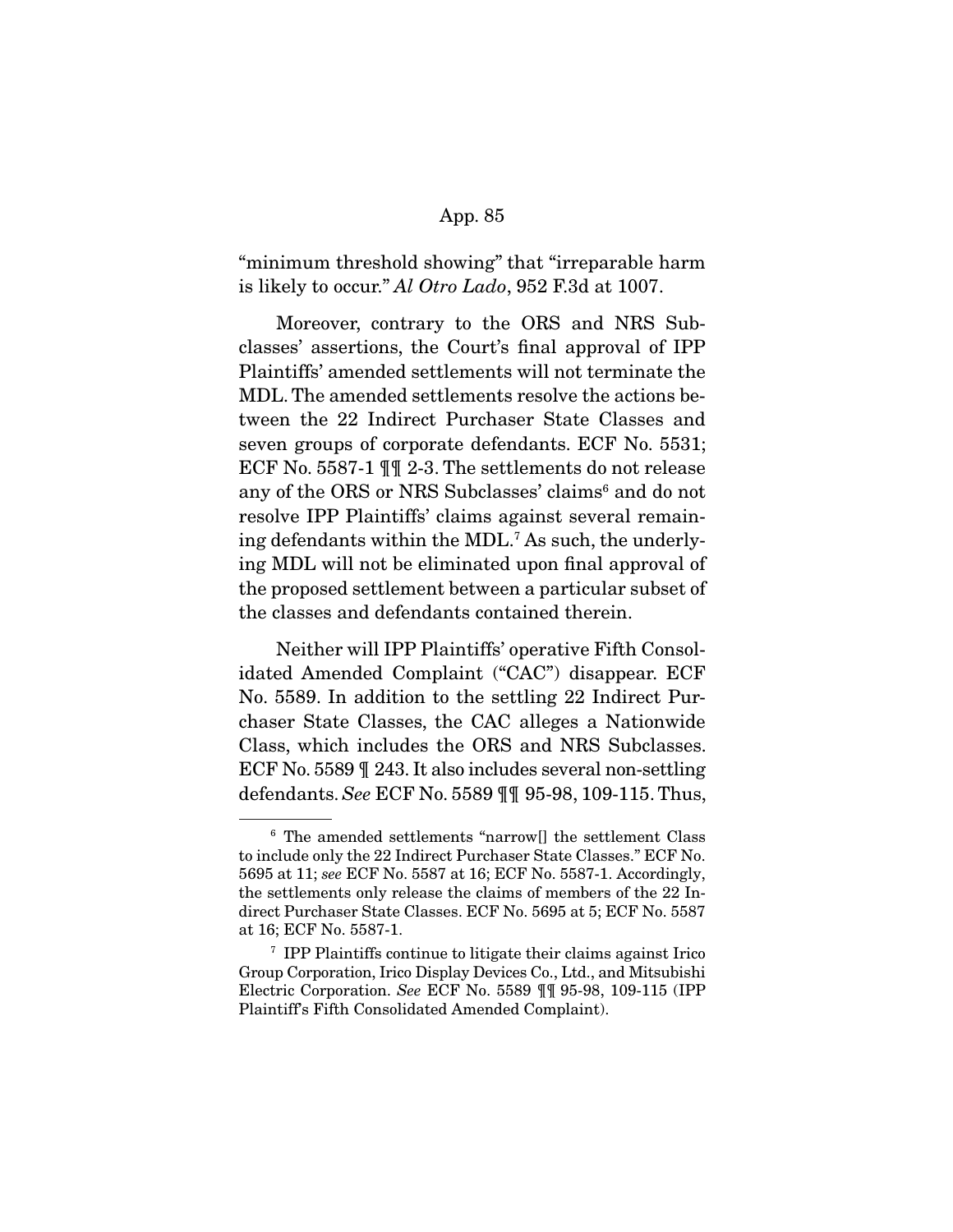if the Ninth Circuit concludes that the ORS and NRS Subclasses are entitled to intervene in this action, both the MDL and the CAC which the Subclasses seek to amend<sup>8</sup> would likely still exist at that time. While "it is possible that there will be no 'action' in which they can intervene," ECF No. 5718 at 13, the ORS and NRS Subclasses make no showing that this outcome is "likely to occur." Al Otro Lado, 952 F.3d at 1007 ("[S]imply showing some possibility of irreparable injury is insufficient. The minimum threshold showing for a stay pending appeal requires that irreparable injury is likely to occur during the period before the appeal is likely to be decided." (internal quotation marks and citations omitted)).

 Each remaining allegation of irreparable harm stems from the mistaken assertion that final approval of the amended settlements will eliminate the action in which the ORS and NRS Subclasses seek to intervene. See, e.g., ECF No. 5718 at 13 (arguing that the ORS and NRS Subclasses' appeals may be dismissed as moot if there is no action in which they can intervene); ECF No. 5718 at 8 (arguing that the ORS and NRS Subclasses' ability to invoke the relation back doctrine in response to a timeliness challenge may be hindered if there is "no proceeding in which to

<sup>8</sup> In its order denying their initial motions to intervene, the Court found that the unnamed ORS and NRS Subclasses could not intervene in the MDL by attempting to amend the CAC. ECF No. 5626, 5628 ("[T]here is the practical reality that [NRS and ORS Movants] are attempting to amend someone else's complaint. They cite no authority permitting a proposed intervenor to take such a step, and the Court concludes it is not allowed.").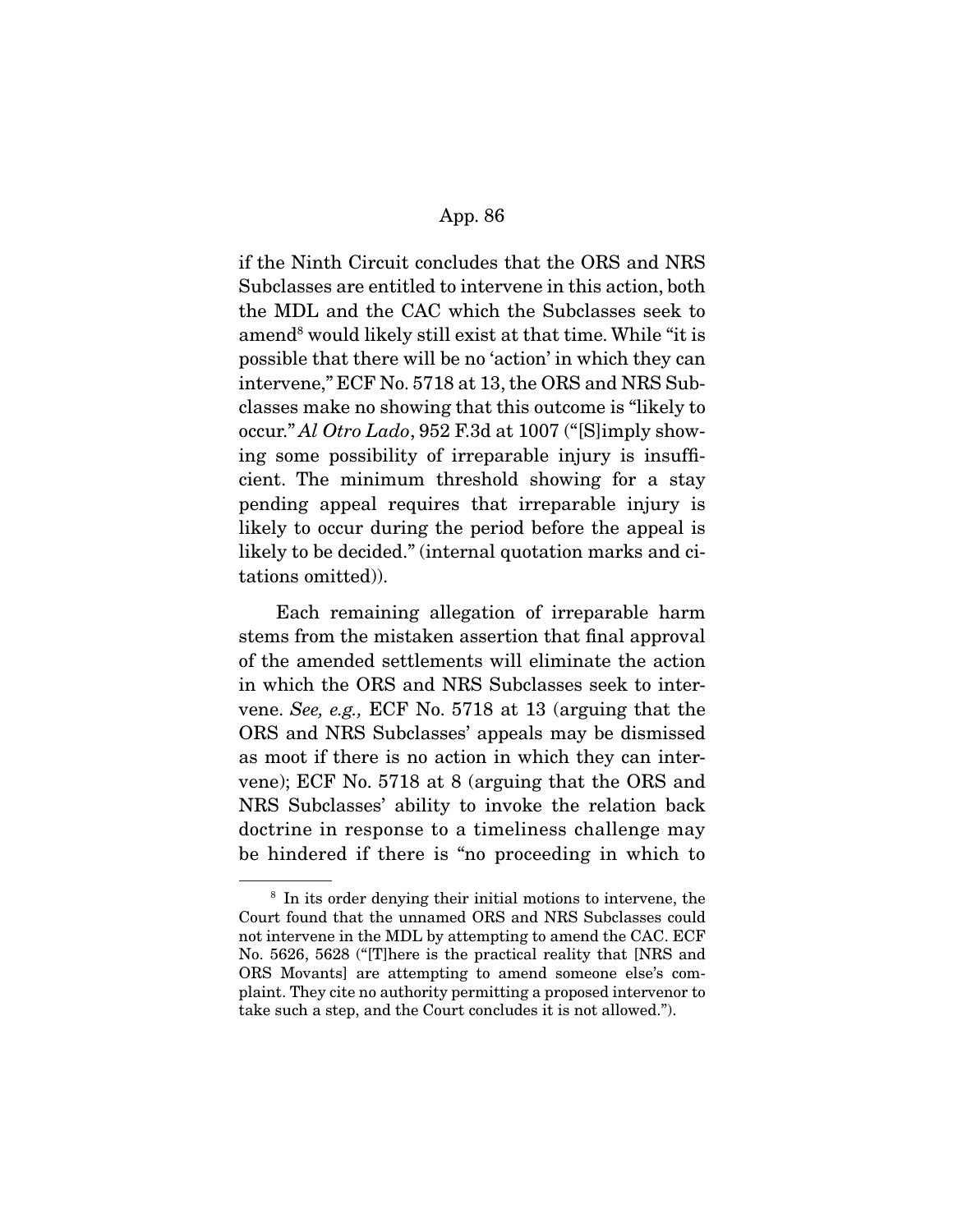intervene" and no "complaint within an alreadypending action"). Therefore, these alleged injuries are unfounded.

 Finally, the Court notes that the ORS and NRS Plaintiffs recently appealed to the Ninth Circuit this Court's orders (1) denying their motions to intervene and (2) granting preliminary approval of the IPP class settlement. See Indirect Purchaser Plaintiffs v. Toshiba Corp., Case No. 20-15697 (9th Cir.). The Ninth Circuit concluded that it lacked jurisdiction over the order preliminarily approving the settlement and dismissed that portion of the appeal. Id., ECF No. 20 (9th Cir. June 9, 2020). In so doing, that court observed that the ORS and NRS Subclasses could move to intervene after final approval for the purpose of appealing the denial of their objections to the settlement. Id. at 4. If this Court were to deny that motion, the denial could be immediately appealed. Id.

 The ORS and NRS Subclasses have failed to "show that a stay is necessary to avoid likely irreparable injury  $\ldots$  while the appeal is pending." Al Otro Lado, 952 F.3d at 1007 (citation omitted) ("The party requesting a stay bears the burden of showing that the circumstances justify an exercise of that discretion."). Accordingly, "a stay may not issue." Doe #1, 957 F.3d at 1062 (internal quotation marks and citation omitted).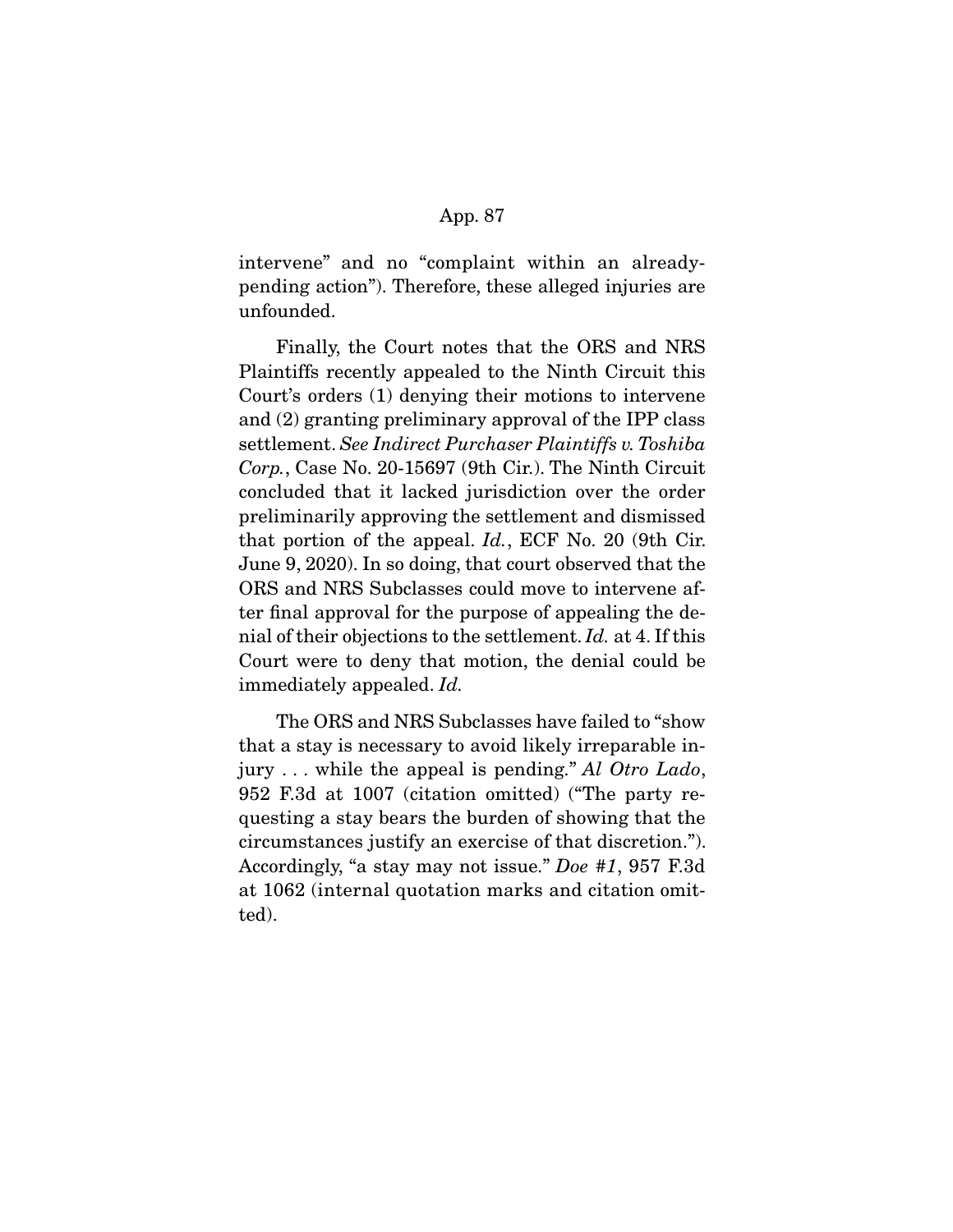## **CONCLUSION**

 For the foregoing reasons, the Court denies the ORS and NRS Subclasses' motion to stay.

## **IT IS SO ORDERED.**

Dated: June 25, 2020

/s/ John S. Tigar JON S. TIGAR United States District Judge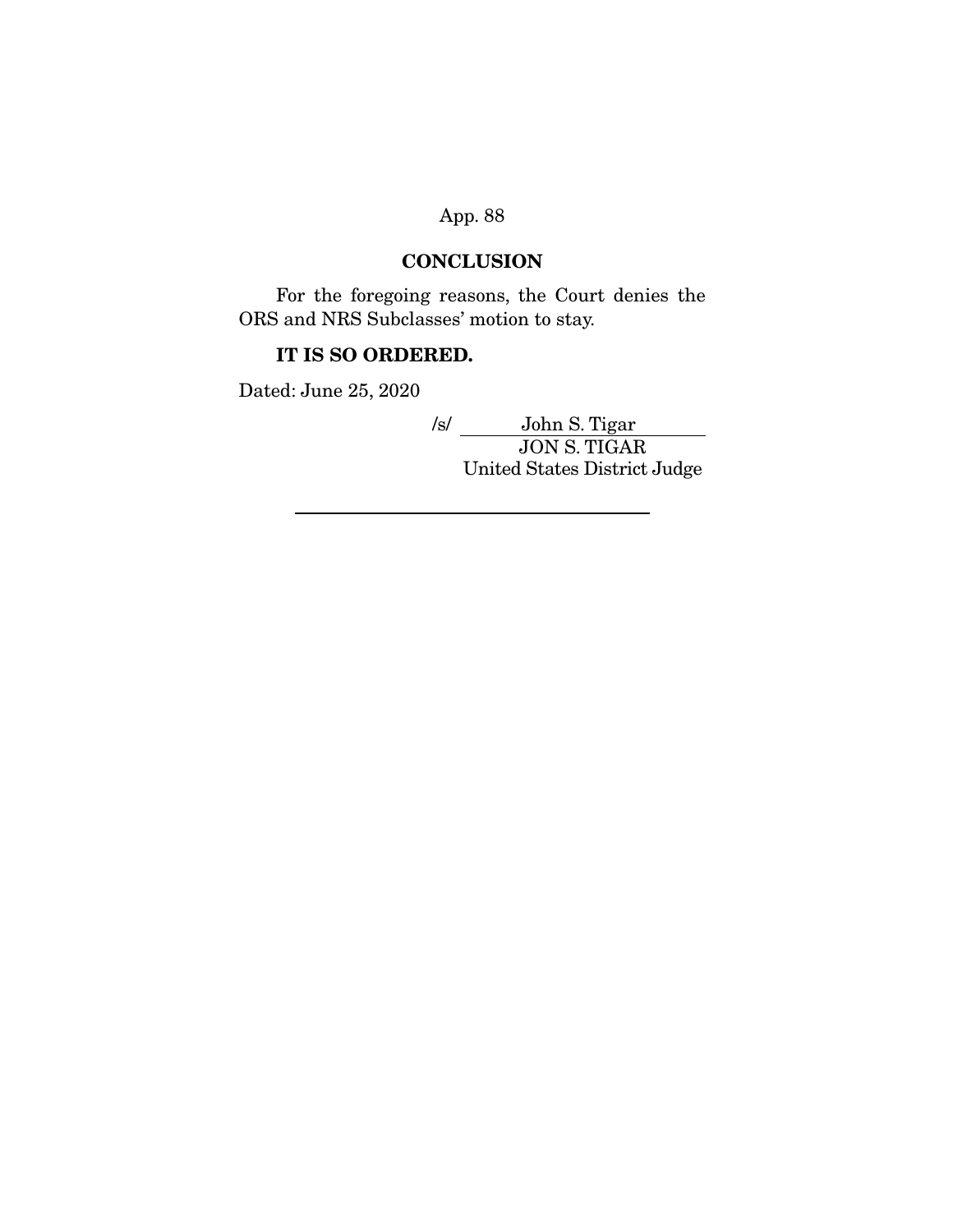# UNITED STATES DISTRICT COURT NORTHERN DISTRICT OF CALIFORNIA

| <b>IN RE: CATHODE RAY</b><br>TUBE (CRT) ANTITRUST<br><b>LITIGATION</b> | Case No.<br>$ 07$ -cv-05944-JST<br><b>ORDER DENYING</b><br><b>MOTION TO ALTER</b><br><b>OR AMEND THE</b><br><b>COURT'S ORDER</b> |
|------------------------------------------------------------------------|----------------------------------------------------------------------------------------------------------------------------------|
|                                                                        | Re: ECF No. 5688, 5689<br>(Filed Apr. 9, 2020)                                                                                   |

 Before the Court are Other Repealer States' and Non-Repealer States' motions to alter or amend the Court's order denying their renewed motions to intervene. ECF Nos. 5688, 5689. The Court will deny the motions.

## **I. BACKGROUND**

 The facts regarding this case are well known to the parties, and the Court summarizes them here only insofar as they bear on the present motions.

 In February 2008, the Judicial Panel on Multidistrict Litigation ("JPML") ordered the centralization of actions alleging that certain defendants conspired to fix prices of cathode ray tubes. See In re Cathode Ray Tube (CRT) Antitrust Litig., 536 F. Supp. 2d 1364 (J.P.M.L. 2008). On July 7, 2016, this Court granted final approval of settlement agreements which resolved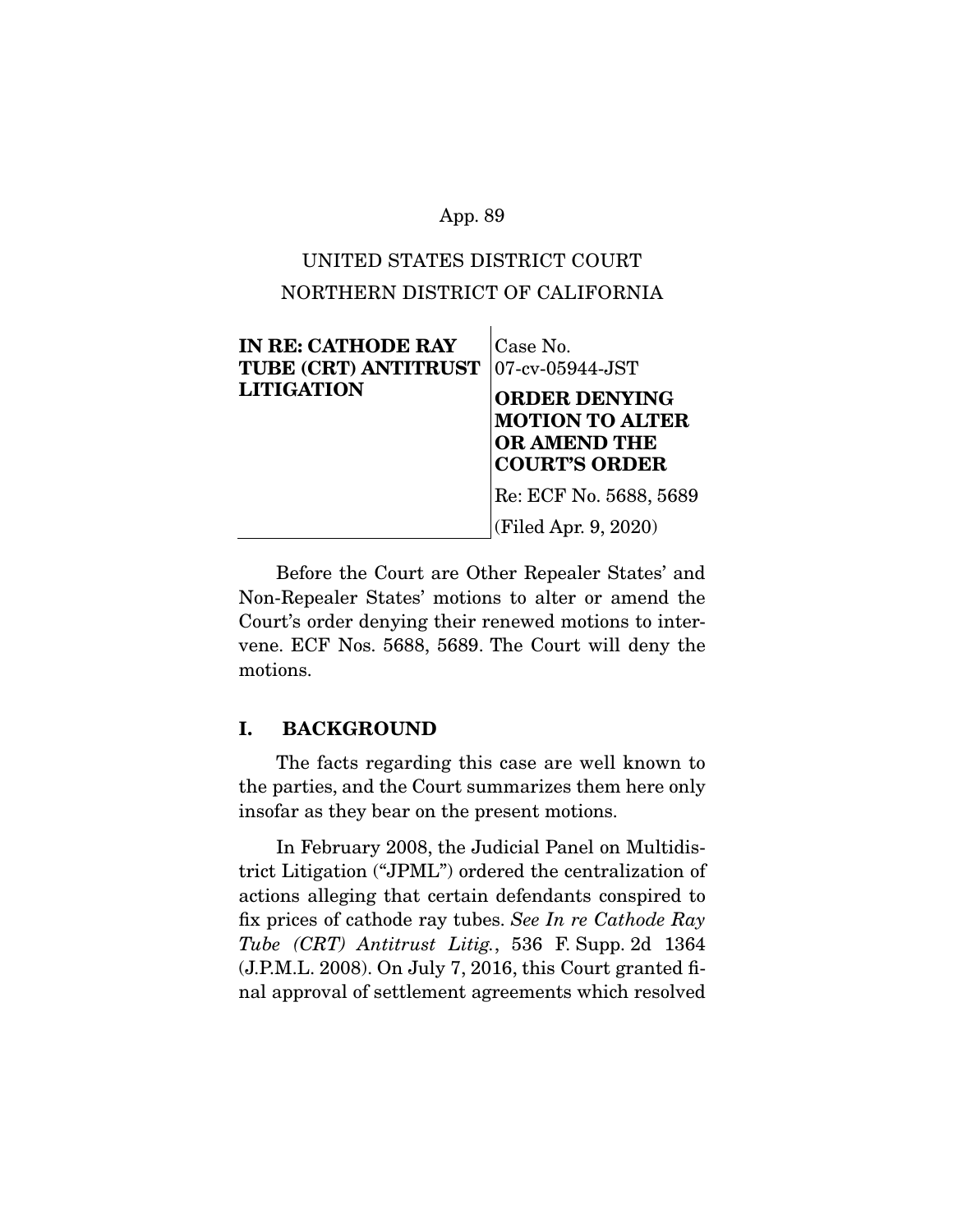claims between one set of plaintiffs – the Indirect Purchaser Plaintiffs ("IPP Plaintiffs") – and six sets of corporate defendants. ECF No. 4712 at 1. Two objectors sought appeal of this decision in the Ninth Circuit. ECF No. 4741.

 On November 8, 2018, this Court issued an order in which it concluded that it erred in approving the settlement provision which required class members in certain Omitted Repealer States to release their claims without compensation. See ECF No. 5362 at 1. The order expressed "concerns about the adequacy of the counsel who negotiated that settlement or whether they may have faced a conflict of interest." Id. at 1. In response, the Ninth Circuit remanded "this case so that the district court [could] reconsider its approval of the settlement." See In re Cathode Ray Tube Antitrust Litig., No. 16-16368 (9th Cir. Feb. 13, 2009), ECF No. 238 at 11.

 On remand, this Court confirmed the existing lead counsel for the IPP Plaintiffs and appointed separate counsel for the unnamed Omitted Repealer State subclass ("ORS Subclass")1 and Non-Repealer State subclass ("NRS Subclass").2 ECF Nos. 5535, 5518. The

<sup>&</sup>lt;sup>1</sup> The ORS Subclass in its current iteration consists of Indirect Purchaser Plaintiffs with claims in the following Omitted Repealer States: Arkansas, Massachusetts, Missouri, Montana, New Hampshire, Oregon, Rhode Island, South Carolina, and Utah. ECF No. 5518 at 1. The parties now use the "ORS" abbreviation to signify "other repealer states" rather than "omitted repealer states." ECF No. 5645 at 1 n.1.

<sup>2</sup> The NRS Subclass consists of Indirect Purchaser Plaintiffs with claims in the following Non-Repealer States: Alabama,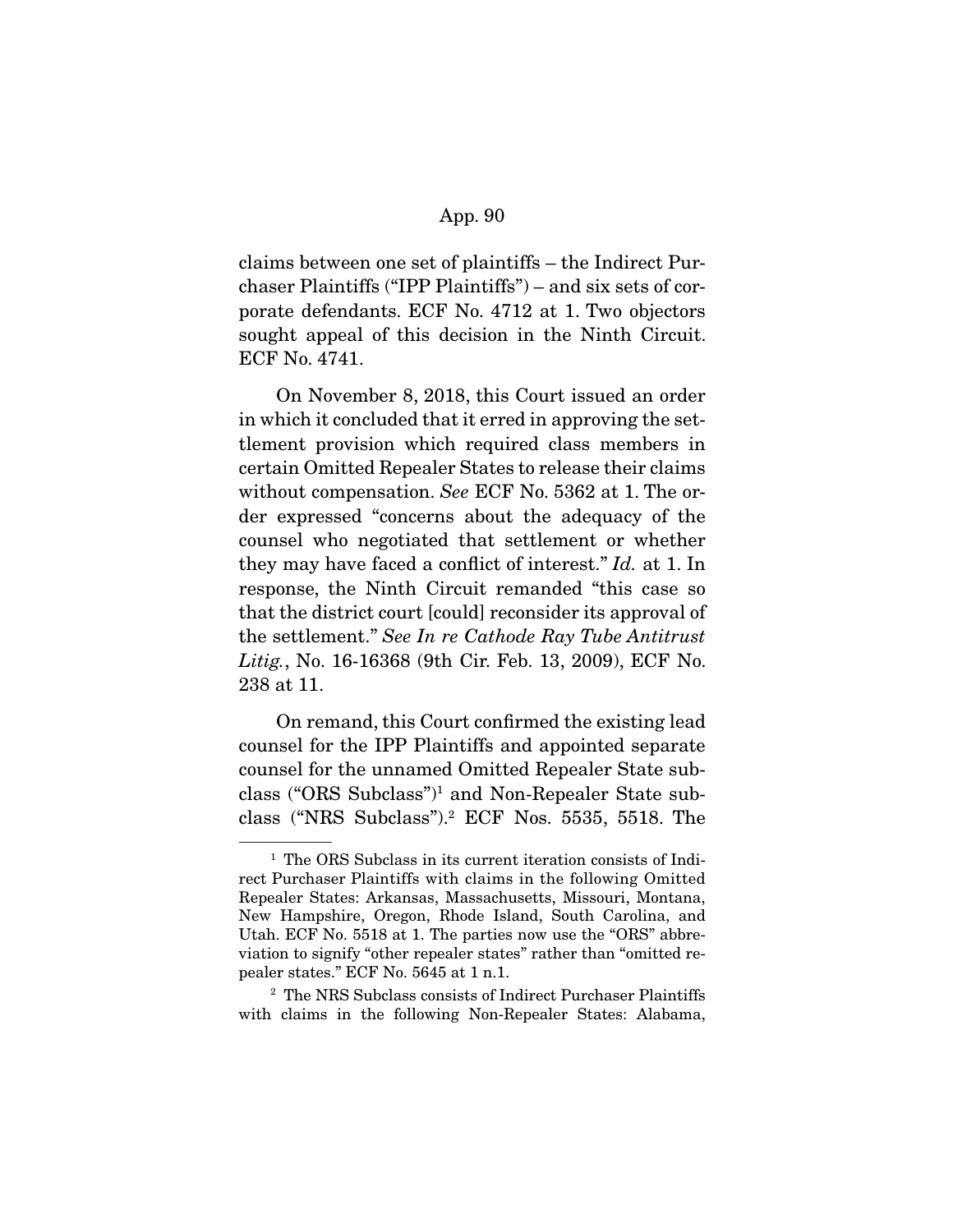Court then referred the matter to Magistrate Judge Corley for settlement. ECF No. 5427.

 On August 23, 2019, NRS Subclass member Eleanor Lewis and several members of the ORS Subclass moved to intervene in this litigation and file an amended complaint. ECF Nos. 5565, 5567. The Court denied these motions without prejudice. ECF No. 5626 at 3; ECF No. 5628 at 3. In November 2019, Lewis and the ORS Subclass filed renewed motions to intervene. ECF Nos. 5643, 5645. The Court denied the renewed motions and directed movants to "file their claims in the appropriate forum(s) and seek transfer from the JPML or, if properly filed in the Northern District of California, 'request assignment of [their] actions to the Section 1407 transferee judge in accordance with applicable local rules."  $ECF$  No. 5684 at 6 (quoting J.P.M.L. R. 7.2(a)).

 On February 13, 2020, Lewis and the ORS Subclass filed motions to alter or amend the Court's order denying their renewed motions to intervene.3 ECF Nos. 5688, 5689. Defendants oppose the motions. ECF No. 5690. Lewis and the ORS Subclass have filed replies. ECF Nos. 5691, 5692.

Alaska, Colorado, Connecticut, Delaware, Georgia, Idaho, Illinois, Indiana, Kentucky, Louisiana, Maryland, New Jersey, Ohio, Oklahoma, Pennsylvania, Texas, Virginia, Washington, and Wyoming. ECF No. 5518 at 2.

<sup>3</sup> Under Civil Local Rule 7-9, "[n]o party may notice a motion for reconsideration without first obtaining leave of Court to file the motion." Movants failed to seek leave of Court before filing, but the Court considers the motions on the merits nevertheless.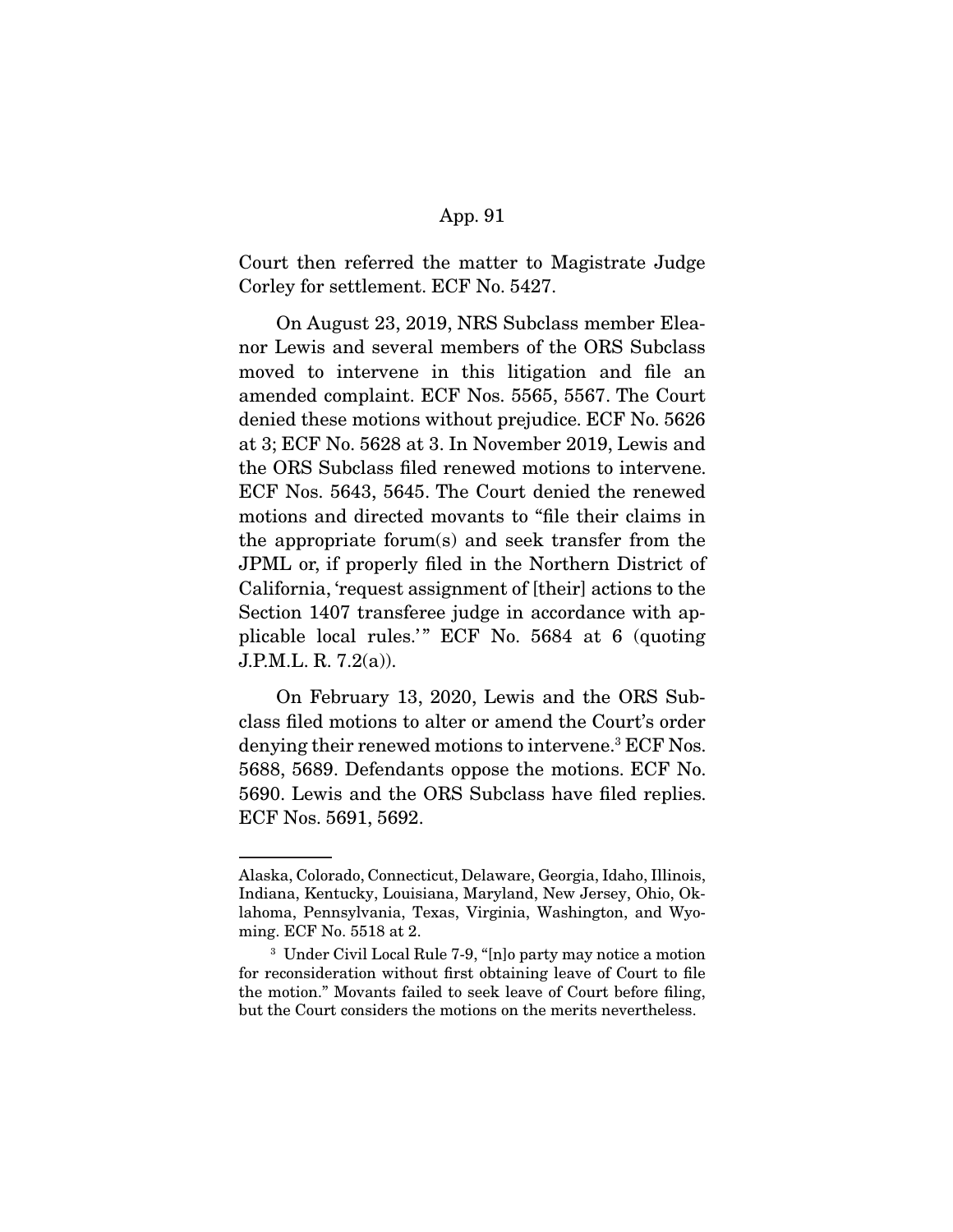#### **II. JURISDICTION**

 The Court has jurisdiction pursuant to 28 U.S.C. § 1331.

## **III. LEGAL STANDARD**

 Under Federal Rule of Civil Procedure 59(e), a party may move a court to reconsider a previous ruling and alter a previous order. See Carroll v. Nakatani, 342 F.3d 934, 945 (9th Cir. 2003); Sacchi v. Mortgage Elec. Registration Sys., Inc., No. CV11-01658 AHM (CWx), 2012 WL 13006267, at \*2 (C.D. Cal. March 6, 2012). Reconsideration is appropriate "when (1) the court committed manifest errors of law or fact, (2) the court is presented with newly discovered or previously unavailable evidence, (3) the decision was manifestly unjust, or (4) there is an intervening change in the controlling law." Rishor v. Ferguson, 822 F.3d 482, 491- 92 (9th Cir. 2016).

 Rule 59(e) "offers an extraordinary remedy, to be used sparingly in the interests of finality and conservation of judicial resources." Carroll, 342 F.3d at 945 (internal quotation marks and citation omitted). A motion for reconsideration "may not be used to raise arguments or present evidence for the first time when they could reasonably have been raised earlier in the litigation." Kona Enters., Inc. v. Estate of Bishop, 229 F.3d 877, 890 (9th Cir. 2000). It must also do more than rehash arguments or recapitulate cases already considered by the court. Young v. Peery, 163 F. Supp. 3d 751, 753 (N.D. Cal. 2015); United States v. Westlands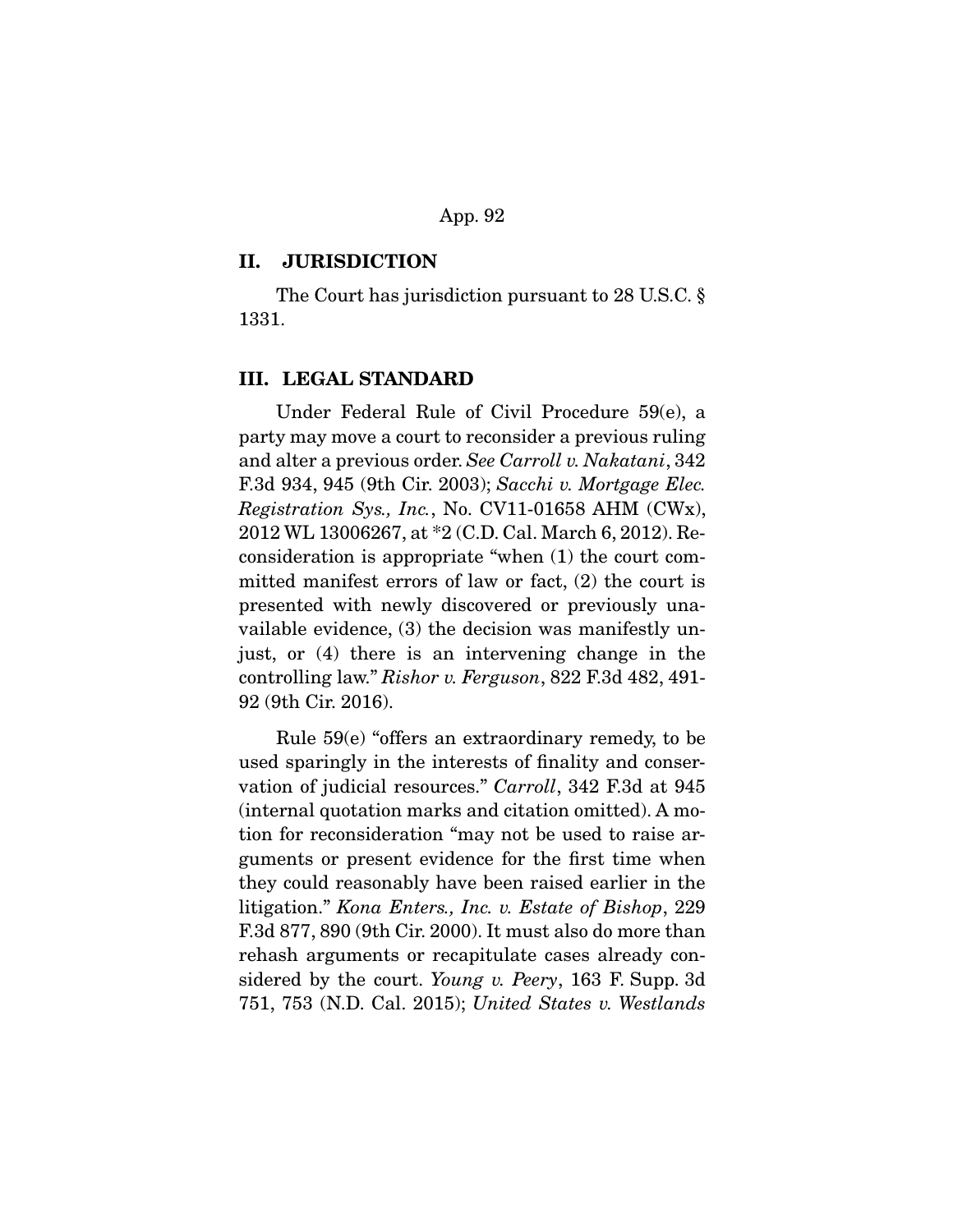Water Dist., 134 F. Supp. 2d 1111, 1131 (E.D. Cal.) 2001).

## **IV. DISCUSSION**

 Lewis and the ORS Subclass (collectively "Movants") contend that reconsideration is warranted because the Court committed clear error in ruling that the multidistrict litigation ("MDL") statute "does not permit [ORS and NRS] movants' direct intervention into the MDL proceedings whether by filing separate complaints or amending IPP Plaintiffs' operative complaint." ECF No. 5688 at 5 (internal quotation mark omitted); ECF No. 5689 at 6. But Movants merely either recapitulate cases already considered by the Court or raise arguments for the first time which could reasonably have been raised earlier in the litigation. Movants fail to provide any basis for the court to alter or amend its order.

 First, Movants argue that the Court erred by failing to consider its power under Federal Rule of Civil Procedure 23 to "to create subclasses and appoint new, adequate class representatives whenever exiting class representatives are (or become) conflicted or otherwise inadequate." ECF No. 5688 at 5; see ECF No. 5689 at 6. Movants assert that the multidistrict litigation statute, 28 U.S.C. § 1407, does not repeal Rule 23's "subclass-creation protections for class members just because, as here, a national class action gets brought into an MDL proceeding." ECF No. 5688 at 6; see ECF No. 5689 at 10. Both Lewis and the ORS Subclass had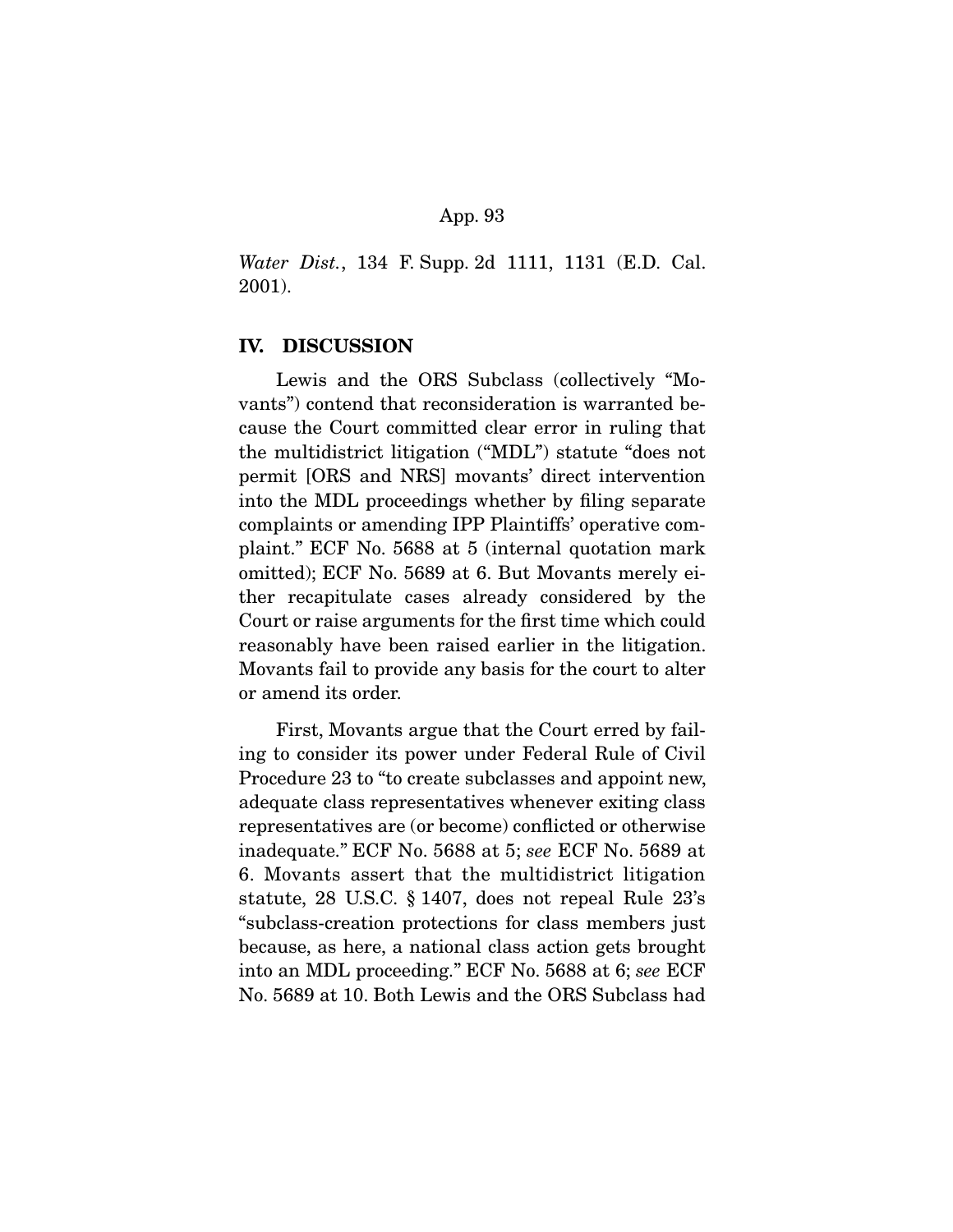ample opportunity to raise these arguments during the briefing on their renewed motions to intervene. Instead, Movants asserted that: (1) "Judicial Panel of Multidistrict Litigation Rule 7.2(a) explicitly allows for direct filing" complaints in MDL proceedings and (2) "[t]here is simply no basis in Multidistrict jurisprudence for opposing the addition of Ms. Lewis as a plaintiff so that she can represent the interests of her subclass." ECF No. 5670 at 25 n.8; see ECF No. 5668 at 5. "Rule 59 is not a vehicle for . . . securing a rehearing on the merits, or otherwise taking a second bite at the apple." Baldonado v. United States, No. 2:06-cv-07266- JHN-RZ, 2011 WL 13213543, at \*2 (C.D. Cal. Oct. 12, 2011). Movants' motions for reconsideration may not be used to raise these arguments for the first time when they could reasonably have been raised earlier in the litigation. Kona, 229 F.3d at 890.

 Second, Movants attempt to distinguish this action from two cases on which the Court relied in its order denying the renewed motions to intervene: In re Mortgage Elec. Registration Sys. (MERS) Litig., No. MD-09-02119-PHX-JAT, 2016 WL 3931820, at \*5 (D. Ariz. July 21, 2016) and In re Farmers Ins. Exch. Claims Representatives' Overtime Pay Litig., MDL No. 33-1439, 2008 WL 4763029, at \*3 (D. Or. Oct. 28, 2008). ECF No. 5688 at 7-8; ECF No. 5689 at 7. A party seeking reconsideration under Rule 59, however, "must do more than rehash arguments or recapitulate cases already considered by the court." White v. Square, Inc., No. 15-cv-04539-JST, 2016 WL 6647927, at \*2 (Nov. 9, 2016) (citations omitted).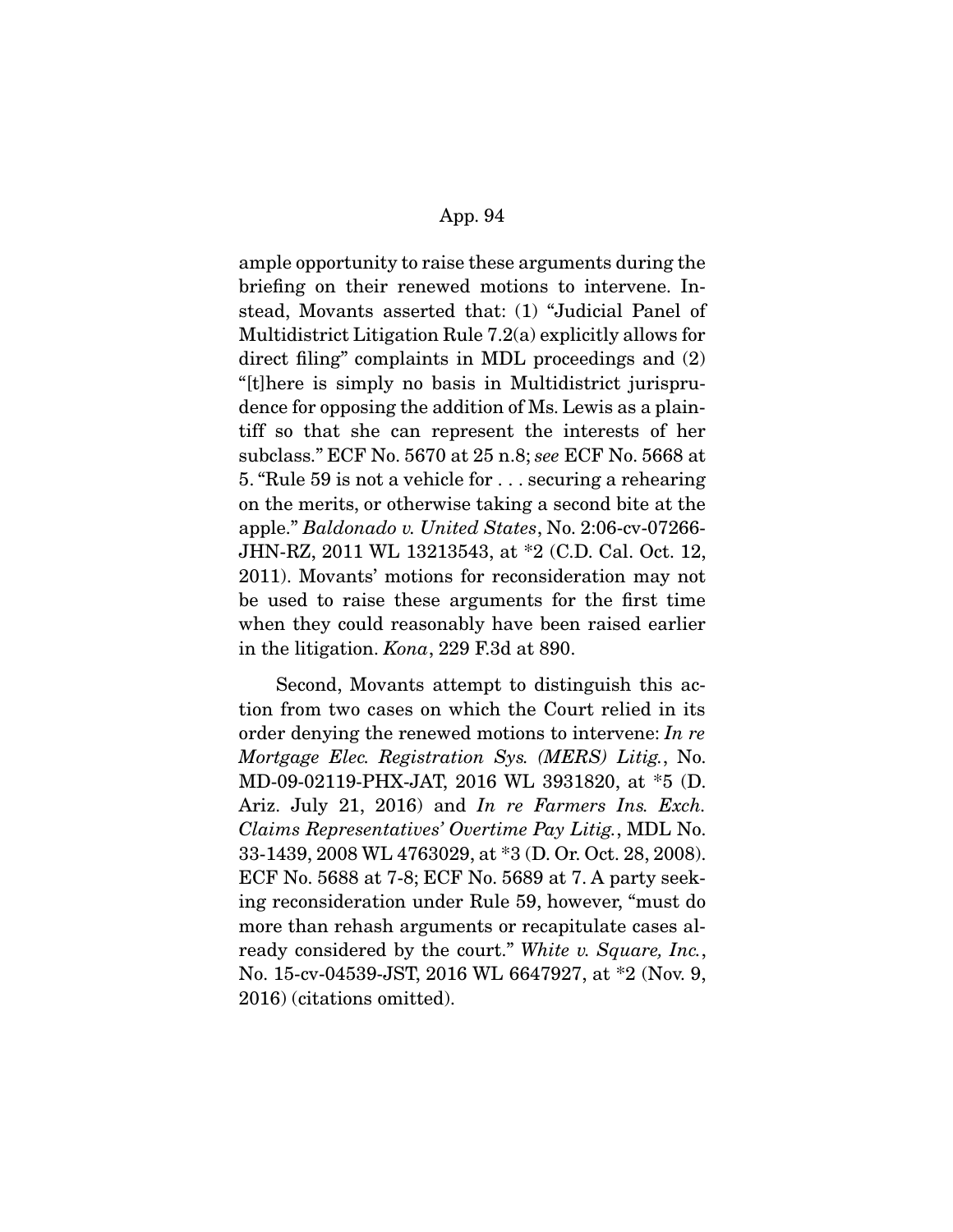Third, Movants repeat the assertion from their prior briefing that "[t]hey very specifically [are] not seeking to file a new suit." ECF No. 5688 at 8; see ECF No. 5670 at 24 (noting that "the ORS Plaintiffs do not seek severance from this case" and "are not seeking to file new claims that are untethered from the alreadypending litigation"). As noted above, "a motion to reconsider is not a vehicle permitting the unsuccessful party to 'rehash' arguments previously presented." Williams v. Felker, No. CIV S-08-0878 LKK GGH P, 2010 WL 744795, at \*1 (E.D. Cal. March 3, 2010).

 Fourth, Movants suggest that the Court misunderstood their motions as requests "to be joined as a party to the MDL proceeding" rather than motions "to intervene as a named plaintiff in each and everyone one of the indirect purchaser actions that comprise MDL 1917." ECF No. 5689 at 7 (emphasis in original); ECF No. 5688 at 8. Regardless of this attempt at reframing, the rule remains that Movants are not permitted to add plaintiffs to this MDL who "never filed a lawsuit in any federal court nor had [their] case transferred to the transferee MDL court by the Judicial Panel." In re MERS, 2016 WL 3931820, at \*7 ("[T]he majority of case law on this topic indicates that a transferee court's jurisdiction is not sufficiently invoked where an added plaintiff never filed a lawsuit in any federal court nor had its case transferred to the transferee MDL court by the Judicial Panel."); see id. ("Plaintiffs cannot add [potential class member] DeBaggis as a plaintiff by amendment in the MDL as this directly contradicts the appropriate procedures designated in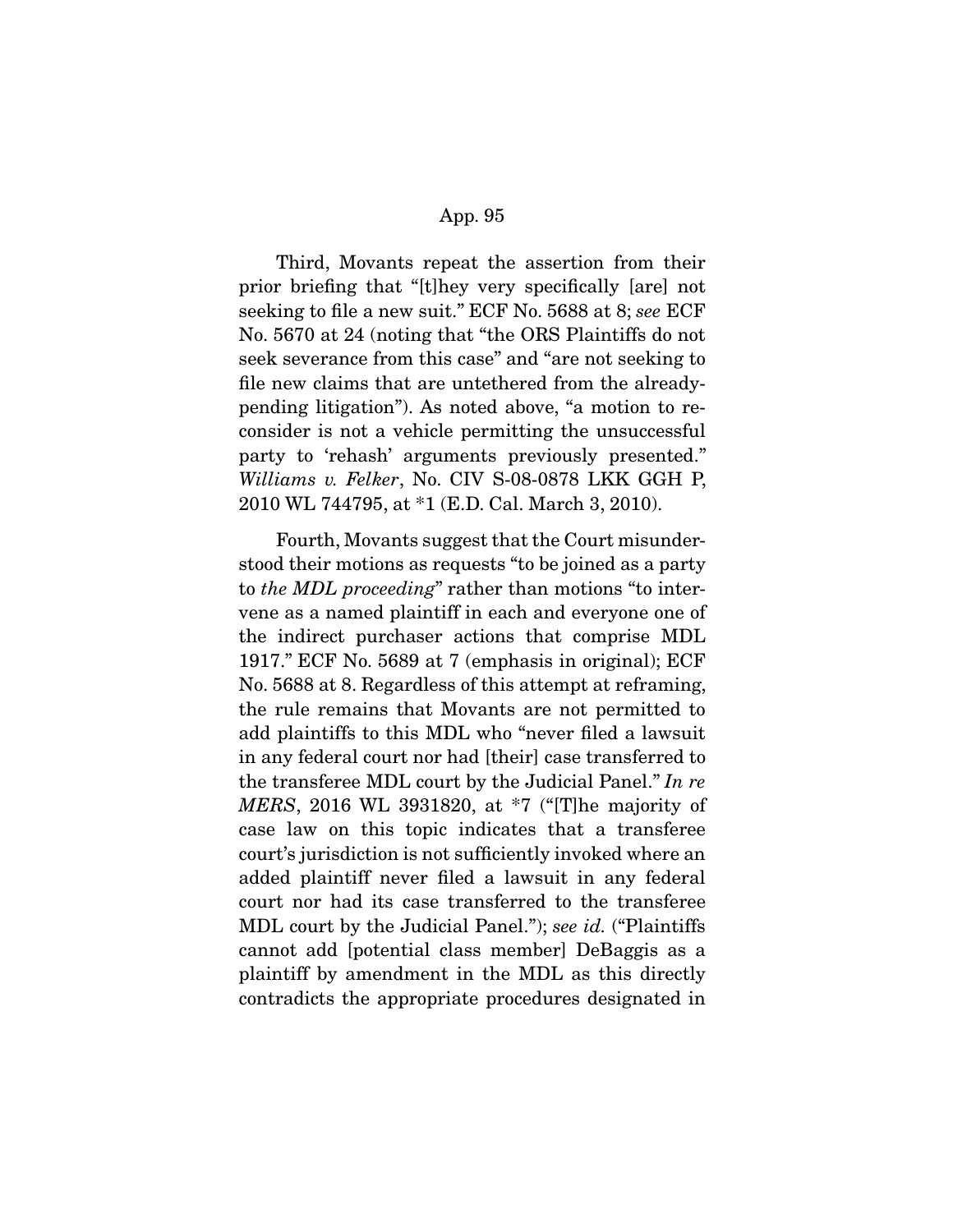28 U.S.C. § 1407 for consolidating cases for pretrial proceedings.").

 Finally, Movants suggest that the Court's order is inconsistent with prior orders in this MDL, which have allowed the addition of named plaintiffs to indirect purchaser actions through amendments to various Consolidated Amended Complaints. ECF No. 5689 at 12; ECF No. 5688 at 8 ("To the extent this Court seeks to adopt the MERS analysis of amendment to bar the addition of new parties within an MDL, then that analysis must apply equally to the IPPs."). In support, Movants cite orders issued between 2010 and 20124 which granted two stipulated requests to file amended complaints. ECF No. 5689 at 12 n.4 (citing ECF Nos. 799, 1505); see also ECF No. 5688 (citing ECF No. 437). Because no party objected to those stipulations, the judge then presiding over the case had no occasion to consider the appropriate procedures under the MDL statute. In any event, there is nothing improper, let alone "clearly erroneous," about the Court's application of MDL procedural requirements to Lewis's and the ORS Plaintiffs' instant motions to intervene. See S.E.C. v. Pattison, No. C-08-4238 EMC, 2011 WL 2293195, at \*2 (N.D. Cal. June 9, 2011) ("[C]lear error should conform to a very exacting standard—e.g., a court should have a clear conviction of error." (internal quotation marks and citation omitted)); Campion v. Old Republic Home Protection Co., No. 09-CV-748-JMA(NLS), 2011 WL 1935967, at \*1 (S.D. Cal. May 20, 2011) ("Mere doubts

<sup>4</sup> This action was assigned to the undersigned on November 3, 2015. ECF No. 4164.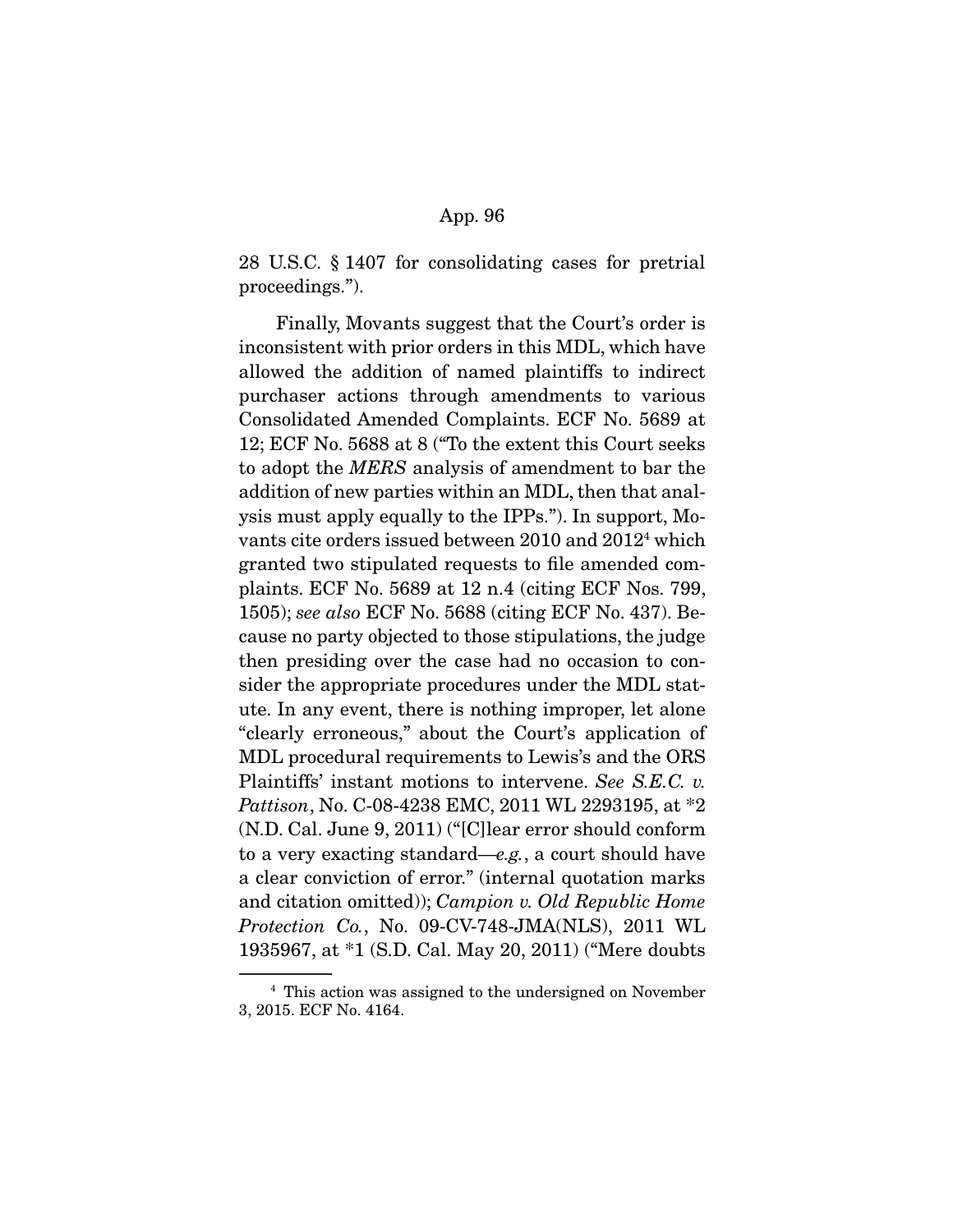or disagreement about the wisdom of a prior decision of this or a lower court will not suffice. . . . To be clearly erroneous, a decision must strike us as more than just maybe or probably wrong; it must be dead wrong." (internal quotation marks and citation omitted)); Teamsters Local 617 Pension and Welfare Funds v. Apollo Group, Inc., 282 F.R.D. 216, 231 (D. Ariz. 2012) (same).

## **CONCLUSION**

 For the foregoing reasons, the Court denies the motions to alter or amend its order denying Lewis's and the ORS Subclass's renewed motions to intervene.

## **IT IS SO ORDERED.**

Dated: April 9, 2020

/s/ John S. Tigar JON S. TIGAR United States District Judge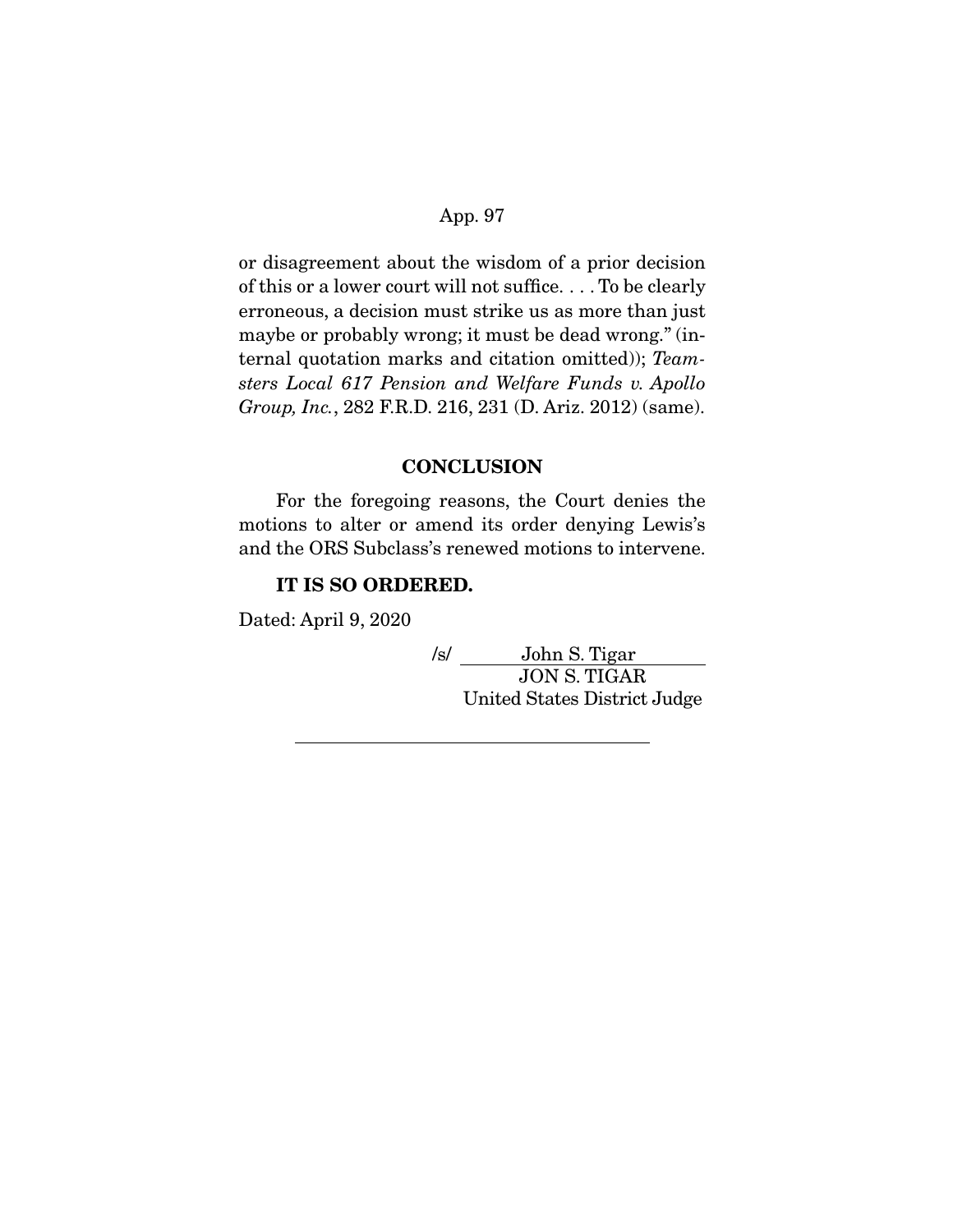# UNITED STATES DISTRICT COURT NORTHERN DISTRICT OF CALIFORNIA

| IN RE: CATHODE RAY<br>TUBE (CRT) ANTITRUST<br>LITIGATION, | Case No.<br>07-cv-05944-JST<br><b>ORDER GRANTING</b><br><b>MOTION FOR</b> |
|-----------------------------------------------------------|---------------------------------------------------------------------------|
| This Document Relates to:                                 | <b>PRELIMINARY</b>                                                        |
| <b>INDIRECT PURCHASER</b>                                 | <b>APPROVAL</b>                                                           |
| ACTIONS FOR THE                                           | Re: ECF No. 5587                                                          |
| 22 STATES                                                 | (Filed Mar. 11, 2020)                                                     |
|                                                           |                                                                           |

 Before the Court is the Indirect Purchaser Plaintiffs' motion pursuant to Ninth Circuit mandate to reconsider and amend final approval order, final judgment, and fee order. ECF No. 5587. The Court construes the motion as one for preliminary approval and grants it.

## **I. BACKGROUND**

## **A. Original Settlement Agreements**

 The factual history of this case is well known to the parties and is contained in the Court's prior orders. The case is predicated upon an alleged conspiracy to price-fix cathode ray tubes ("CRTs"), a core component of tube-style screens for common devices including televisions and computer monitors. The conspiracy ran from March 1, 1995 to November 25, 2007, involved many of the major companies that produced CRTs, and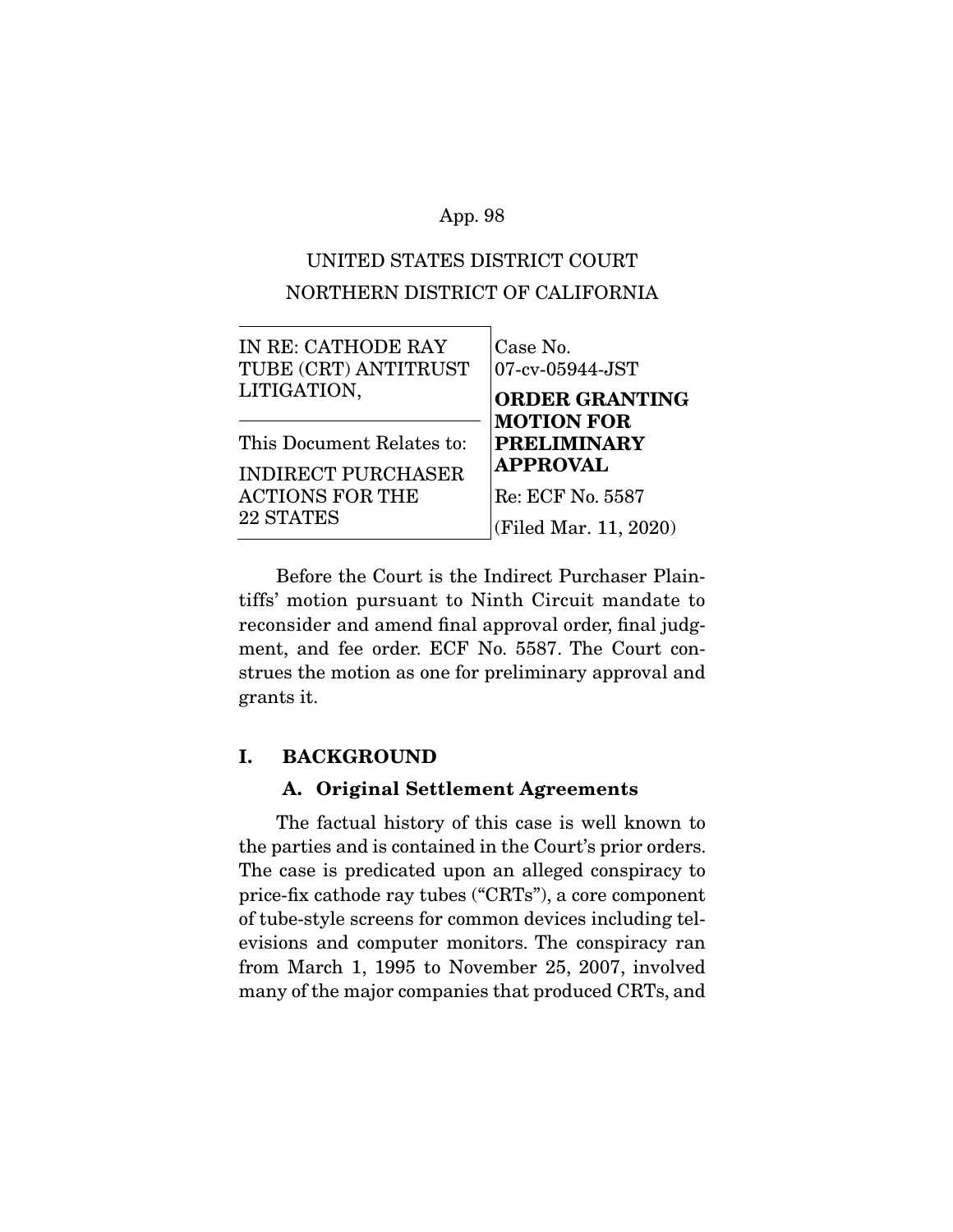allegedly resulted in overcharges of billions of U.S. dollars to domestic companies that purchased and sold CRTs or products containing CRTs. A civil suit was originally filed in 2007, ECF No. 1, consolidated by the Joint Panel on Multidistrict Litigation shortly thereafter, see ECF No. 122, assigned as a Multidistrict Litigation case ("MDL") to Judge Samuel Conti, see id., and ultimately transferred to the undersigned in November 2015, see ECF No. 4162.

 In 2015, one group of plaintiffs – the Indirect Purchaser Plaintiffs ("IPP Plaintiffs") – reached class action settlements with six groups of corporate defendants: Phillips,<sup>1</sup> Panasonic,<sup>2</sup> Hitachi,<sup>3</sup> Toshiba,<sup>4</sup> Samsung,<sup>5</sup>

<sup>1</sup> The Philips entities include Koninklijke Philips N.V., Philips Electronics North America Corporation, Philips Taiwan Limited, and Philips do Brasil, Ltda. ECF No. 3862-1 at 2.

<sup>2</sup> The Panasonic entities include Panasonic Corporation, Panasonic Corporation of North America, and MT Picture Display Co. Ltd. ECF No. 3862-2 at 2.

<sup>3</sup> The Hitachi entities include Hitachi, Ltd., Hitachi Asia, Ltd., Hitachi America, Ltd., Hitachi Electronics Devices (USA), Inc., and Hitachi Displays, Ltd. ECF No. 3862-3 at 2.

<sup>4</sup> The Toshiba entities include Toshiba Corporation, Toshiba America, Inc., Toshiba America Information Systems, Inc., Toshiba America Consumer Products, L.L.C., and Toshiba America Electronic Components, Inc. ECF No. 3862-4 at 2.

<sup>5</sup> The Samsung entities include Samsung SDI Co. Ltd., Samsung SKI America, Inc., Samsung SDI Brazil Ltd., Tianjin Samsung SDI Co. Ltd, Shenzhen Samsung SDI Co., Ltd., SKI Malaysia Sdn. Bhd., and SDI Mexico S.A. de C.V. ECF No. 3862- 5 at 2.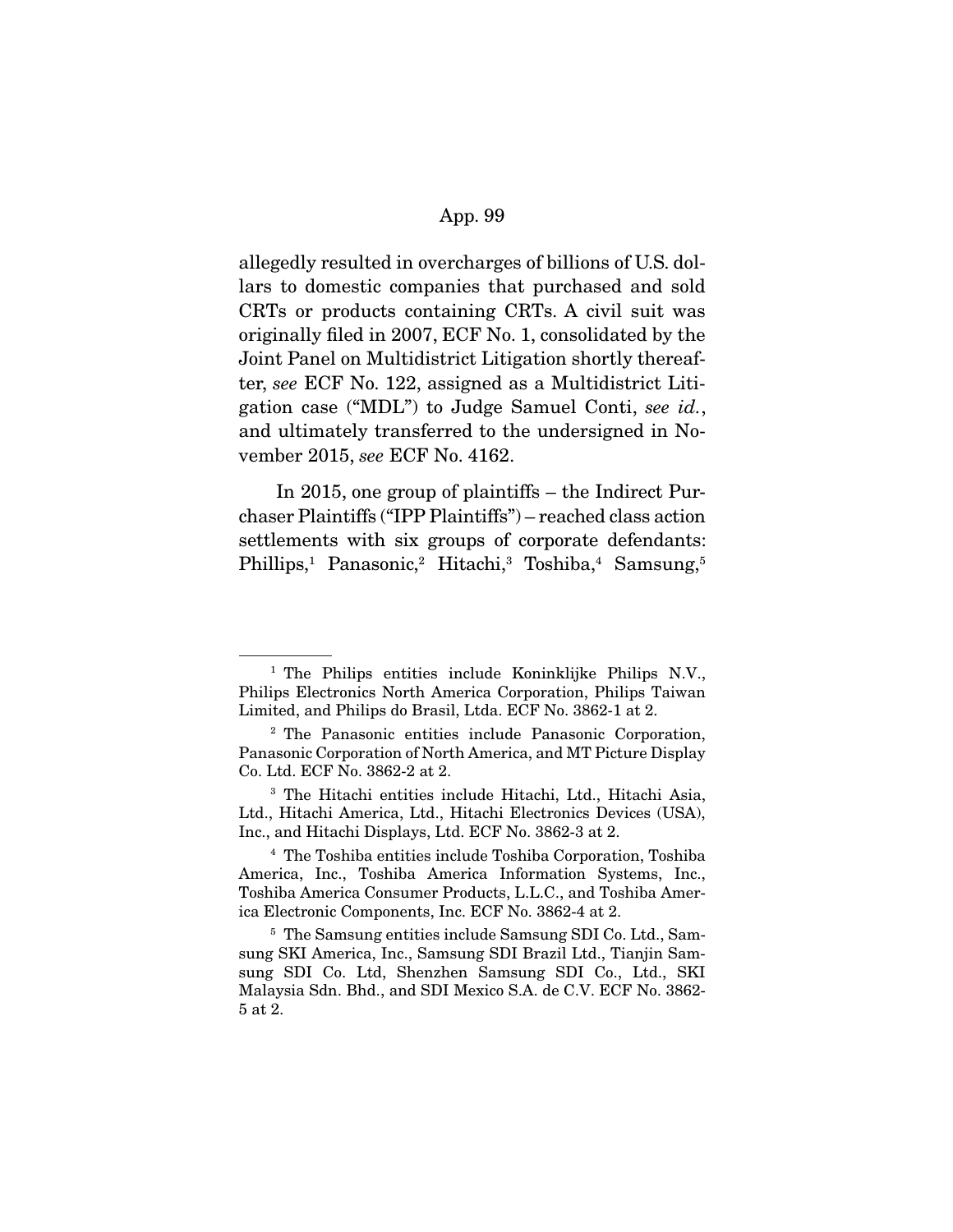and Thomson/TDA.<sup>6</sup> The settlements included a "Nationwide Class" of "[a]ll persons and or entities who or which indirectly purchased in the United States for their own use and not for resale, CRT Products manufactured and/or sold by the Defendants." See ECF No. 1526 at 59-60; ECF Nos. 3862-1, 3862-2, 3862-3, 3862- 4, 3862-5; ECF No. 3876-1 (adopting the class definitions set forth in the operative complaint). The agreements also included Statewide Damages Classes of indirect purchasers of CRT products seeking money damages under the laws of 21 states and the District of Columbia ("22 Indirect Purchaser State Classes"). See id. The Court certified these classes for settlement purposes in its 2016 Final Approval Order. See ECF No. 4712 at 7, 36 (adopting Special Master's report and recommendation, ECF No. 4351 at 22-29, and conditionally certifying the 22 Indirect Purchaser State Classes).

 The proposed settlements resolved all federal and state-law claims brought by the IPP Plaintiffs against the settling Defendants and obligated the Defendants to pay a total of \$541,750,000. See ECF No. 3862-1 at 8; ECF No. 3862-2 at 8; ECF No. 3862-3 at 8; ECF No. 3862-4 at 8; ECF No. 3862-5 at 8; ECF No. 3876-1 at 9- 10. The settlements provided monetary compensation for class members in the 22 Indirect Purchaser State Classes but did not provide compensation for persons or entities in certain other states, which collectively

<sup>6</sup> The Thomson and TDA entities include Technicolor SA, Technicolor USA, Inc., and Technologies Displays Americas LLC. ECF No. 3876-1 at 2.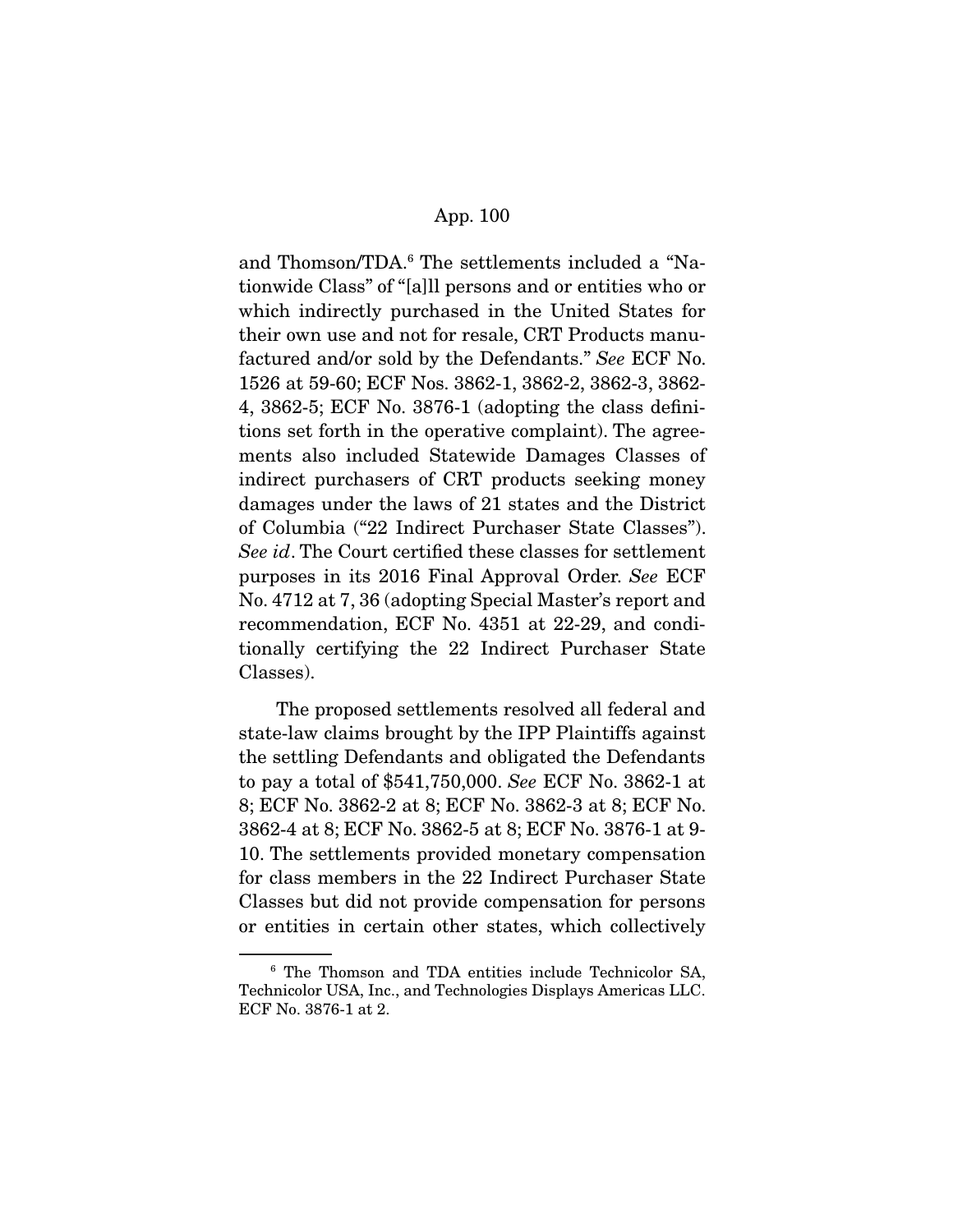are now denominated the Omitted Repealer<sup>7</sup> State subclass ("ORS Subclass").8 The settlement also provided no compensation to persons or entities in states whose laws do not provide for recovery to indirect purchasers ("non-repealer states"), now denominated the Non-Repealer State subclass ("NRS Subclass").<sup>9</sup> See ECF Nos. 3862-1, 3862-2, 3862-3, 3862-4, 3862-5, 3876- 1. Even though they received no compensation, the settlements required members of the ORS and NRS

 $7$  In Illinois Brick Co. v. Illinois, 431 U.S. 720 (1977), the Supreme Court held that only direct purchasers could recover damages for price-fixing under Section 4 of the Clayton Act. Id. at 735. As the Ninth Circuit has summarized, the Supreme Court "barred indirect purchasers' suits, and left the field of private antitrust enforcement to the direct purchasers." Royal Printing Co. v. Kimberly Clark Corp., 621 F.2d 323, 325 (9th Cir. 1980). In response to the Illinois Brick decision, many states passed so-called "Illinois Brick repealer statutes," which give indirect purchasers the right to sue when firms violate analogous state antitrust laws. See, e.g., Robert H. Lande, New Options for State Indirect Purchaser Legislation: Protecting the Real Victims of Antitrust Violations, 61 Ala. L. Rev. 447, 448 (2010). Such states are referred to a "repealer states." A state which has not enacted such a statute is referred to as a "non-repealer state."

<sup>8</sup> The ORS Subclass in its current iteration consists of Indirect Purchaser Plaintiffs in the following states: Arkansas, Massachusetts, Missouri, Montana, New Hampshire, Oregon, Rhode Island, South Carolina, and Utah. ECF No. 5518 at 1; ECF No. 5645 at 2. The parties now use the "ORS" abbreviation to signify "other repealer states" rather than "omitted repealer states." ECF No. 5645 at 1 n.1.

<sup>&</sup>lt;sup>9</sup> The NRS Subclass consists of Indirect Purchaser Plaintiffs in the following Non-Repealer States: Alabama, Alaska, Colorado, Connecticut, Delaware, Georgia, Idaho, Illinois, Indiana, Kentucky, Louisiana, Maryland, New Jersey, Ohio, Oklahoma, Pennsylvania, Texas, Virginia, Washington, and Wyoming. ECF No. 5518 at 2.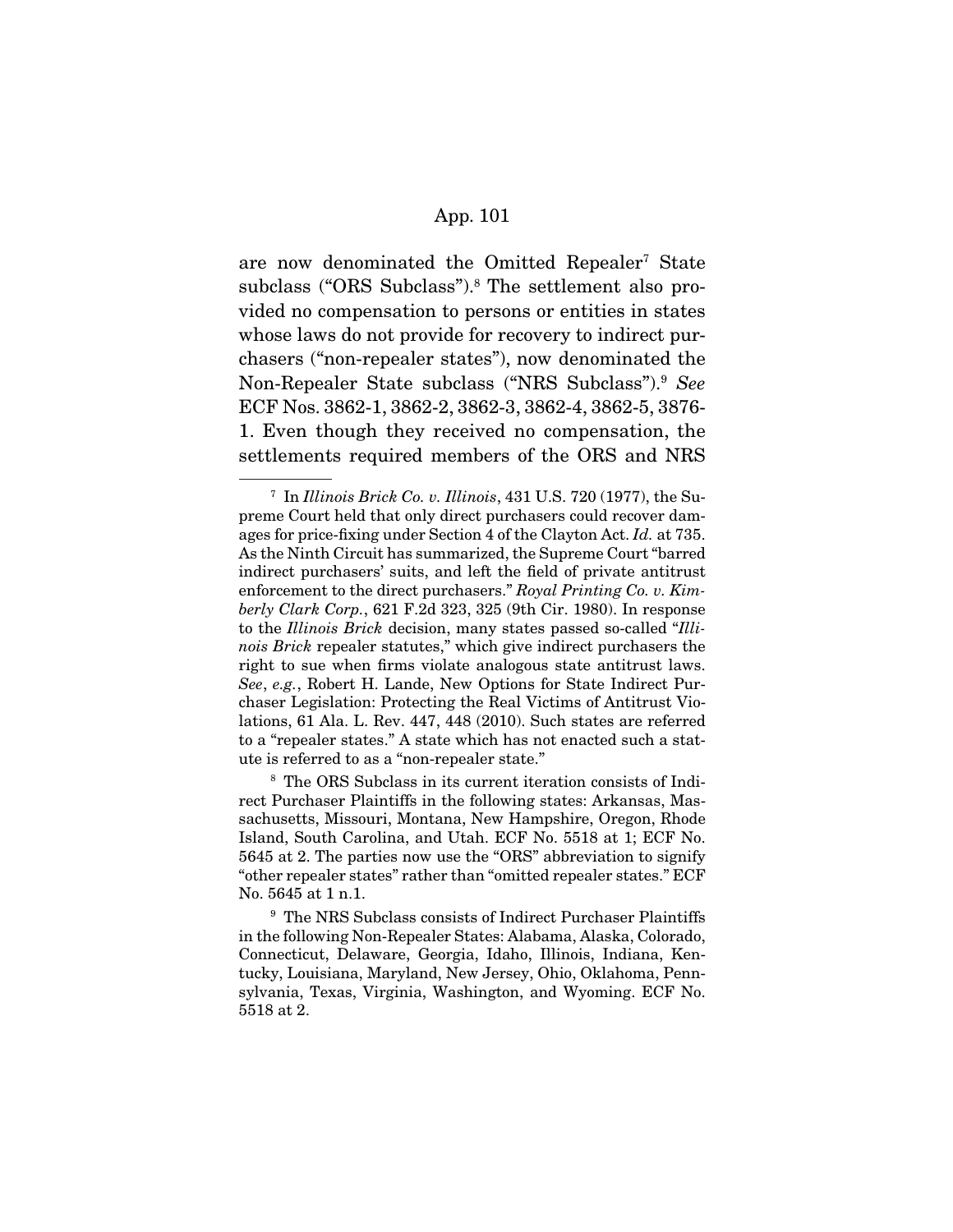Subclasses to release their claims for injunctive relief, equitable monetary relief, and damages.

 The agreements proposed a distribution plan which included: (1) a "weighted pro-rata distribution to all members of the 22 Indirect Purchaser State Classes that filed valid claims," (2) a minimum payment of at least \$25 per claimant, and (3) a maximum payment of "three times the estimated money damages per claimant." ECF No. 5587 at 30; see ECF No. 3862 ¶¶ 43-50. The plan "assign[ed] different weights to different CRT products based on the overcharge evidence for each." ECF No. 5587 at 30; see ECF No. 3862 ¶¶ 44-49.

 After this Court preliminarily approved the original settlements, the claims administrator carried out a notice plan which involved: (1) mail and email notices sent to 10,082,690 unique addresses, (2) publication of notice on the settlement website, (3) advertisements on Google, Facebook, and other popular websites, and (4) print and online publications throughout the United States, in both English and Spanish. See ECF No. 4071-1 ¶ 114; ECF No. 4371 ¶¶ 4-13. These notices directed class members to the settlement website. See ECF No. 4371 ¶¶ 9-13. They also advised class members of material settlement terms, the plan of distribution, and class counsel's intent to apply for an attorney fee award of up to one-third of the settlement fund. ECF No. 4071-1 ¶ 115.

 On July 7, 2016, this Court granted final approval of the six settlement agreements. ECF No. 4712 at 1. On August 3, 2016, the Court issued a Fee Order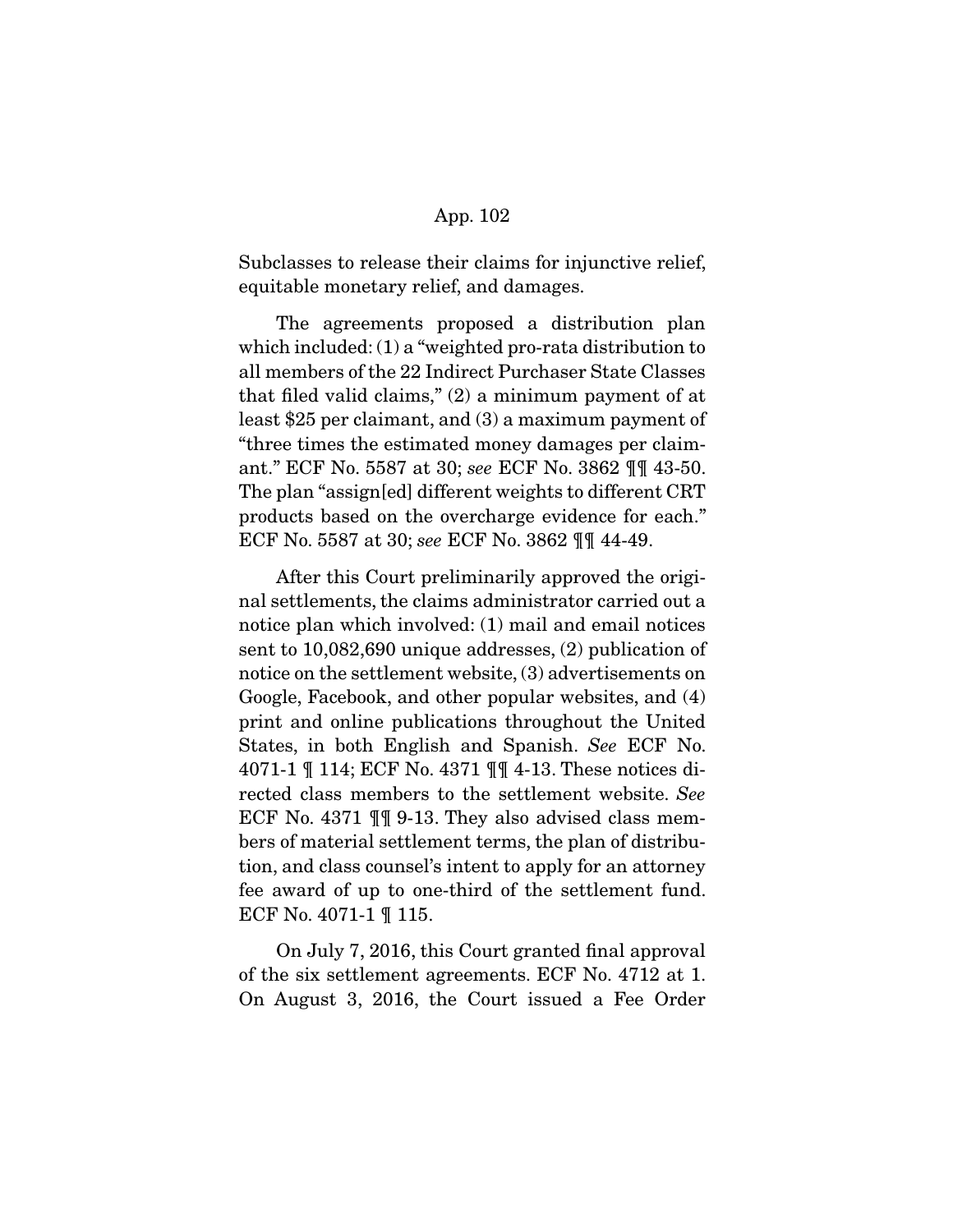approving an attorney's fees award of \$158,606,250 to class counsel, an amount comprising 27.5% of the settlement fund. ECF No. 4740 at 2, 5-9. Two objectors appealed the settlement approval and fee award to the Ninth Circuit. ECF No. 4741.

 On October 1, 2018, while the appeals were pending, the IPP Plaintiffs filed a Motion pursuant to Federal Rule of Civil Procedure 62.1 for an Indicative Ruling on Their Motion to Amend The IPP Fee Order and Amend the Plan of Distribution. ECF No. 5335. Counsel for the IPP Plaintiffs proposed to modify the earlier settlement by reducing the attorney's fees award by \$6 million and using those funds to compensate plaintiffs in three states – Massachusetts, Missouri, and New Hampshire – that were omitted from the original settlement ("Omitted Repealer States"). Id. at 8.

 The Court denied the motion on November 8, 2018. ECF No. 5362. The Court concluded that it had erred by approving the settlement in the first place, and that the IPP Plaintiffs' proposed modifications did not cure all the defects in the settlement. Id. The Court's primary concern was that the settlement required class members in the Omitted Repealer States to release their claims without compensation. See ECF No. 5362 at 1. However, the order also expressed "concerns about the adequacy of the counsel who negotiated that settlement or whether they may have faced a conflict of interest," given that they had released some clients' claims without compensation. Id. at 1. In response to the Court's order, the Ninth Circuit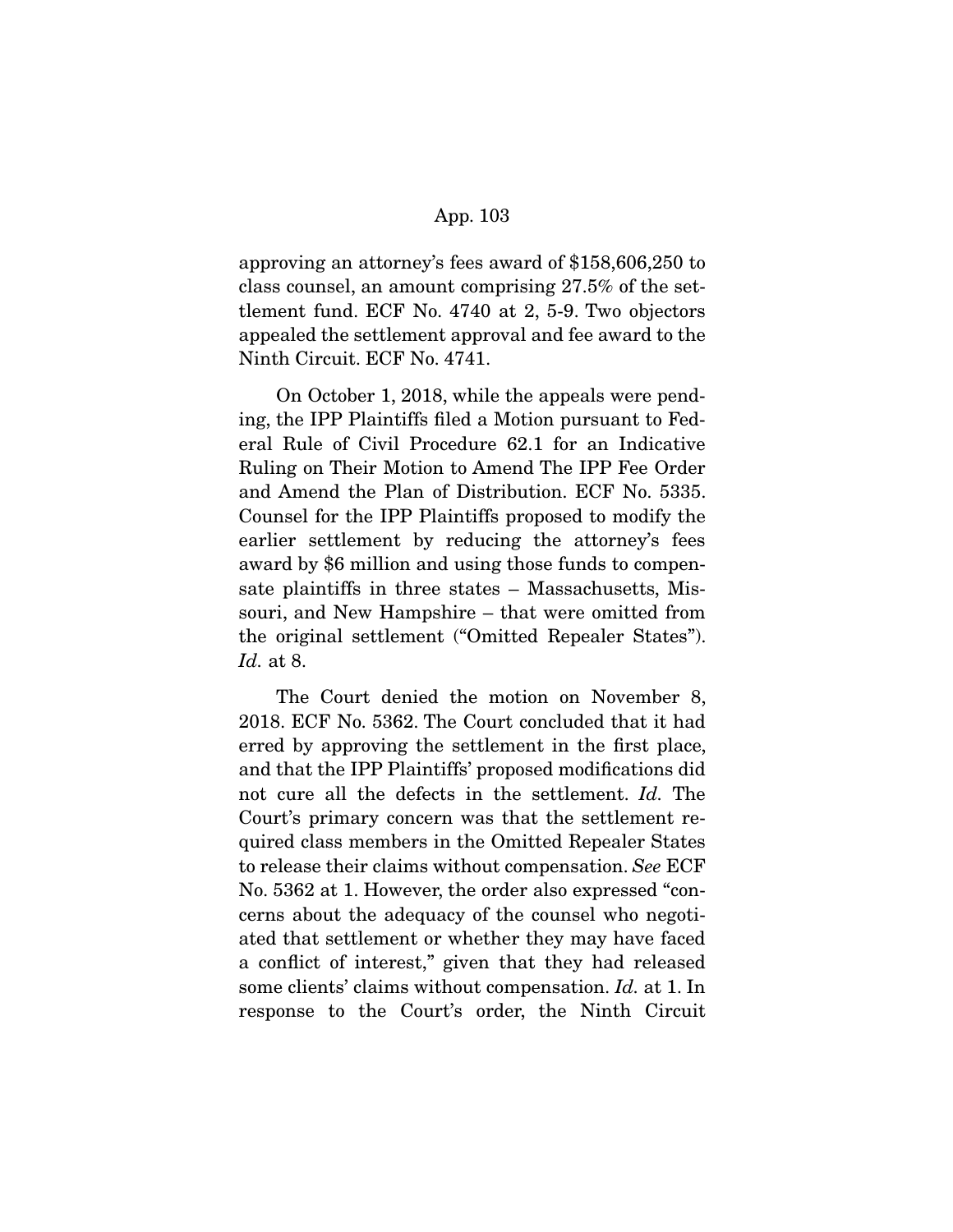remanded "this case so that the district court [could] reconsider its approval of the settlement." See In re Cathode Ray Tube Antitrust Litig., No. 16-16368 (9th Cir. Feb. 13, 2009), ECF No. 238 at 11. The Ninth Circuit did not vacate this Court's Final Approval, Final Judgement, or Fee Order. Id.

 On remand, this Court confirmed the existing lead counsel for the IPP Plaintiffs and appointed separate counsel for the ORS and NRS Subclasses. ECF Nos. 5535, 5518. The Court then referred the matter to Magistrate Judge Corley for settlement. ECF No. 5427.

## **B. Amended Settlement Agreements**

 After the Ninth Circuit remanded this case, counsel for IPP Plaintiffs<sup>10</sup> and seven Defendants engaged in mediation sessions before Magistrate Judge Corley and agreed to amend the settlements. ECF No. 5531; ECF No. 5587-1 ¶¶ 2-3.

 The amendments alter the settlements in three ways. First, they appoint new settlement class representatives for the states of Hawaii, Nevada, New Mexico, and South Dakota.11 Second, they narrow the

<sup>&</sup>lt;sup>10</sup> On remand, the Court appointed separate counsel to represent the ORS and NRS Subclasses. ECF Nos. 5518, 5535.

 $11$  On September 13, 2019, IPP Plaintiffs filed a stipulation amending their operative complaints to substitute Sandra Riebow for Daniel Riebow as the named plaintiff for the state of Hawaii; Gregory Painter for Gloria Comeaux as the named plaintiff for the state of Nevada; MaryAnn Stephenson for Craig Stephenson as the named plaintiff for the state of New Mexico; and Donna Ellingson-Mack for Jeffrey Speaect as the named plaintiff for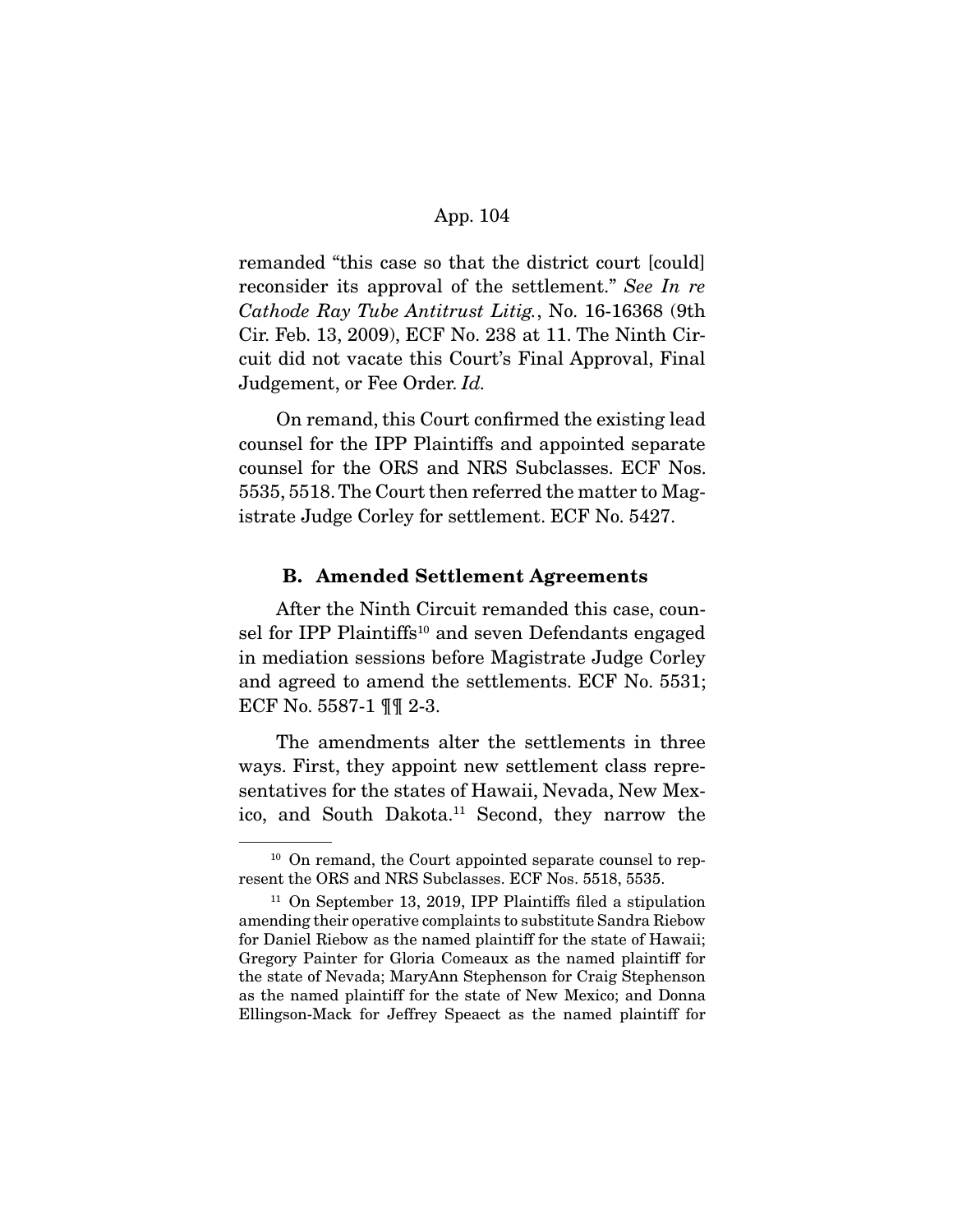definition of "the Class" to include only the 22 Indirect Purchaser State Classes certified for settlement in the Court's 2016 Final Approval Order. ECF No. 5587-1 at 7, 13, 19, 25, 31, 38. The amended settlements no longer include a Nationwide Class. See ECF No. 5587 at 16; ECF No. 5587-1. Only members of the 22 Indirect Purchaser State Classes release their claims against Defendants. Third, the amendments reduce each Defendant's settlement contribution by approximately 5.35%, for a total reduction of \$29,000,000. ECF No. 5587 at 17; see ECF No. 5587-1 at 7-8, 13-14, 19-20, 25-26, 31-32, 38-39. The amendments offset these reductions in settlement amount by requesting that the Court reduce the attorney's fees previously awarded by \$29,000,000. See id. Interest earned on the original settlement funds since their 2015 deposit in an escrow account will remain in the fund, except that class counsel will still be entitled to seek a share of the accrued interest proportionate to their fee and expense award. ECF No. 5587 at 17; see ECF No. 5587-1 at 7-8, 13-14, 19-20, 25-26, 31-32, 38-39. All other terms of the original settlement agreements and plan for distribution remain the same. ECF No. 5587-1 at 8, 14, 20, 26, 33, 39.

## **C. Motion for Preliminary Approval**

 On September 16, 2019, the IPP Plaintiffs filed a "motion pursuant to Ninth Circuit mandate to

South Dakota. ECF Nos. 5584-1, 5584-2. On September 16, 2019, the Court entered the Order. ECF No. 5585.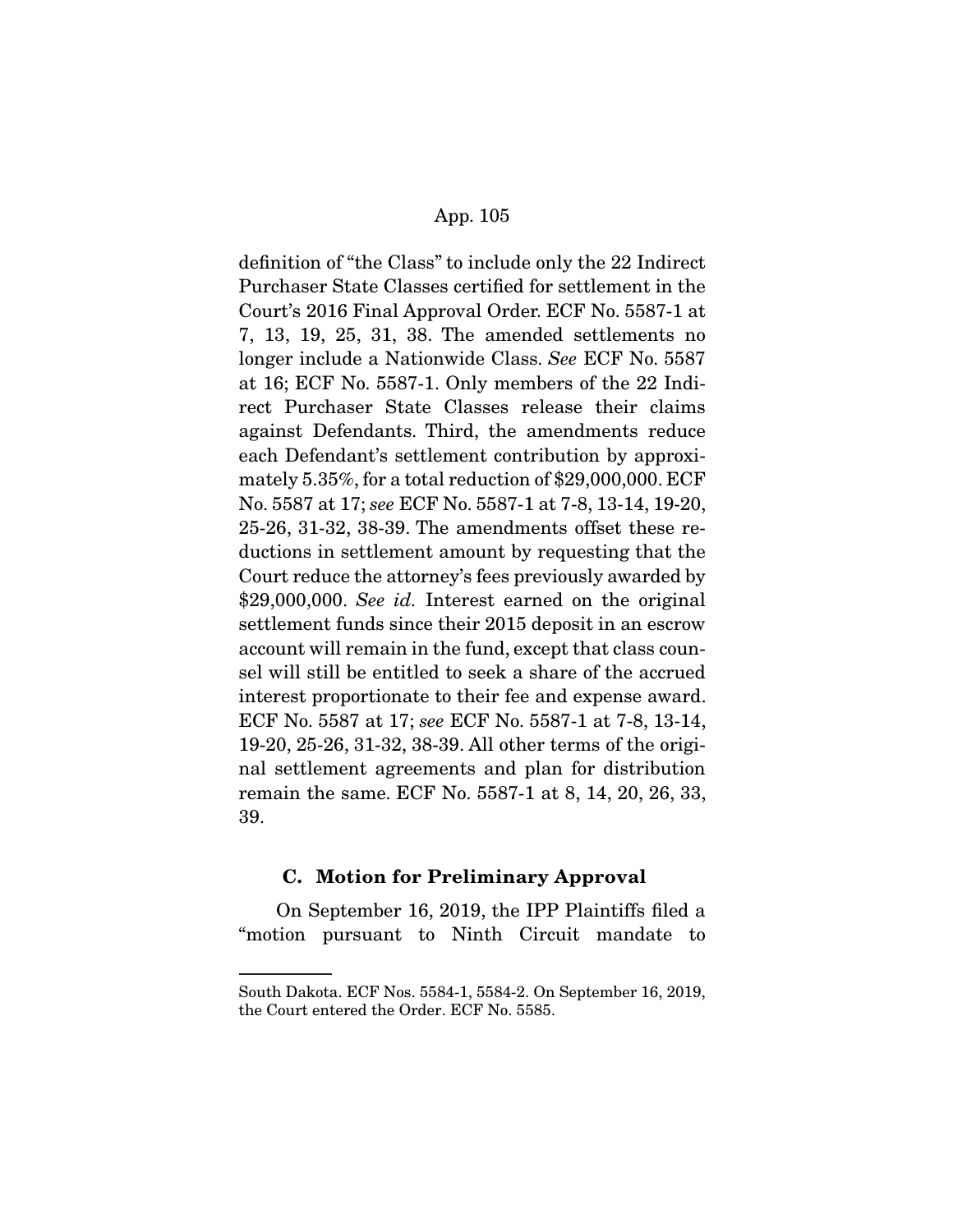reconsider and amend final approval order, final judgment, and fee order." ECF No. 5587. In their motion, IPP Plaintiffs request that the Court "reconsider and approve the amended settlements under Rule 23(e); order notice be given; and amend the Final Approval Order, the Final Judgment, and the Fee Order . . . after a final hearing." ECF No. 5587 at 37. The Court construes the motion as one for preliminary approval of the amended settlements between the 22 Indirect Purchaser State Classes and Defendants. The ORS Subclass and NRS Subclass oppose the motion. ECF No. 5607. The IPP Plaintiffs have filed a reply. ECF No. 5616.

## **II. JURISDICTION**

 The Court has jurisdiction pursuant to 28 U.S.C. § 1332(d)(2).

## **III. STANDING TO OBJECT**

## **A. Legal Standard**

 A party seeking to invoke the Court's jurisdiction has the burden of establishing standing. Steel Co. v. Citizens for a Better Environment, 523 U.S. 83, 103-04 (1998); see In re Hydroxycut Marketing and Sales Practices Litig., No. 09md2087 BTM (KSC), 2013 WL 5275618, at \*2 (S.D. Cal. Sept. 17, 2013) ("The party seeking to invoke the Court's jurisdiction—in this case, the Objectors—has the burden of establishing standing."). Under Federal Rule of Civil Procedure 23(e), "nonclass members have no standing to object to the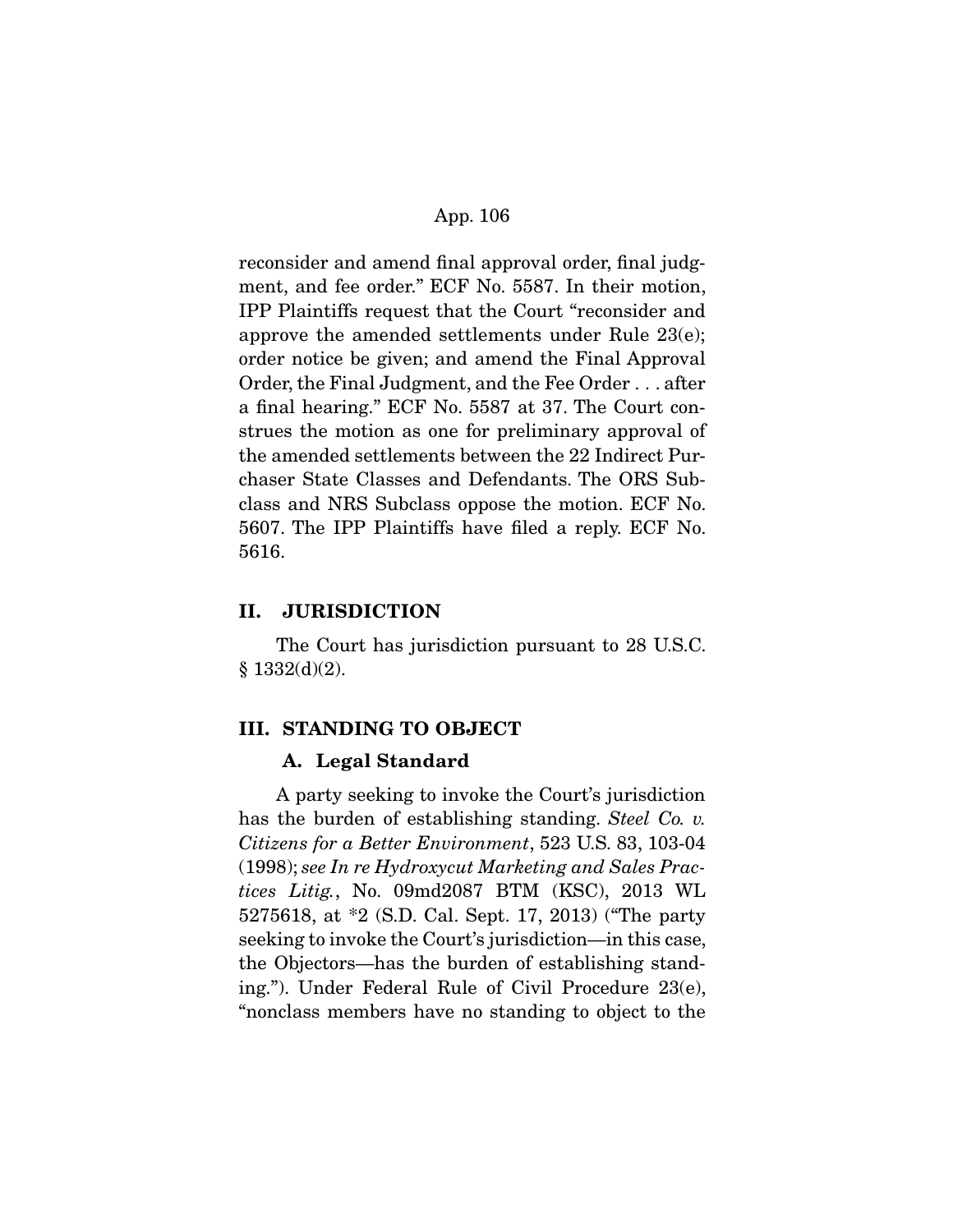settlement of a class action." San Francisco NAACP v. San Francisco Unified School Dist., 59 F. Supp. 2d 1021, 1032 (N.D. Cal. 1999) (citing Gould v. Alleco, Inc., 883 F.2d 281, 284 (4th Cir. 1989) ("The plain language of Rule 23(e) clearly contemplates allowing only class members to object to settlement proposals")).

#### **B. Discussion**

 The ORS and NRS Subclasses oppose the IPP Plaintiffs' motion for preliminary approval. ECF No. 5607. The IPP Plaintiffs ask the Court to disregard these objections because the "ORS/NRS Plaintiffs lack Article III standing to object to the Amendments . . . because they are not members of the amended settlement class." ECF No. 5616 at 7. The IPP Plaintiffs are correct.

 The amended settlements state that the " 'Nationwide Class,'... and members thereof (except for members of the 22 Indirect Purchaser States Classes), are expressly excluded from 'the Class' and are not bound by the Agreement." See ECF No. 5587-1 at 7, 13, 19, 25, 31, 38. The ORS/NRS Subclasses are members of the "Nationwide Class" but are not members of the 22 Indirect Purchaser State Classes. ECF No. 5616 at 8; see ECF No. 1526 at 59-60; ECF Nos. 3862-1, 3862-2, 3862-3, 3862-4, 3862-5; ECF No. 3876-1. Therefore, the persons and entities in these subclasses are not members of the amended settlement Class and have no standing to object to IPP Plaintiffs' motion for preliminary approval of the amended settlements. See Kent v.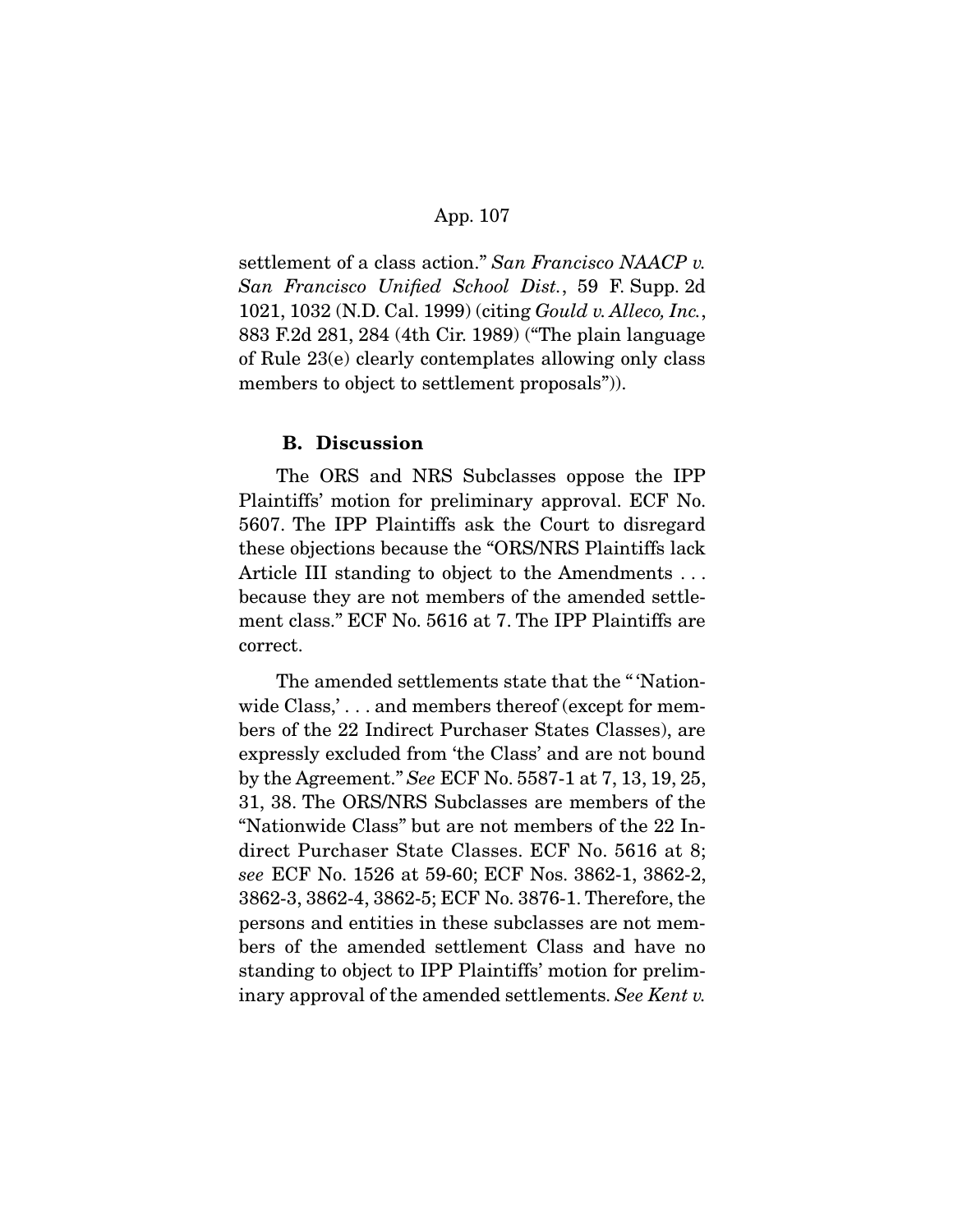Hewlett-Packard Co., No. 5:09-cv-05341-JF (HRL), 2011 WL 4403717, at \*3 (N.D. Cal. Sept. 20, 2011) ("The Ziegenfelders are excluded from the settlement. . . . Because they are not members of the class, the Ziegenfelders lack standing to object."); Hydroxycut, 2013 WL 5275618, at \*2 ("[N]either Mr. Blanchard nor Ms. McBean have satisfied their burden of establishing that they are class members and therefore have standing to object to the proposed settlement."). Accordingly, the Court strikes the objections of the ORS and NRS Subclasses. See Miller v. Ghirardelli Chocolate Co., No. 12-cv-04936-LB, 2015 WL 758094, at \*10 (N.D. Cal. Feb. 20, 2015) ("The court [] finds that all three objectors lack standing and strikes their objections").

## **IV. CLASS CERTIFICATION**

## **A. Legal Standard**

 Class certification under Federal Rule of Civil Procedure 23 is a two-step process. First, a plaintiff must demonstrate that the four requirements of Rule 23(a) are met: numerosity, commonality, typicality, and adequacy. Wang v. Chinese Daily News, Inc., 737 F.3d 538, 542-44 (9th Cir. 2013). "Class certification is proper only if the trial court has concluded, after a 'rigorous analysis,' that Rule  $23(a)$  has been satisfied." Id. (quoting Wal-Mart Stores, Inc., 564 U.S. at 351).

 Second, a plaintiff must establish that the action meets one of the bases for certification in Rule 23(b). IPP Plaintiffs rely on Rule 23(b)(3) and must therefore establish that "questions of law or fact common to class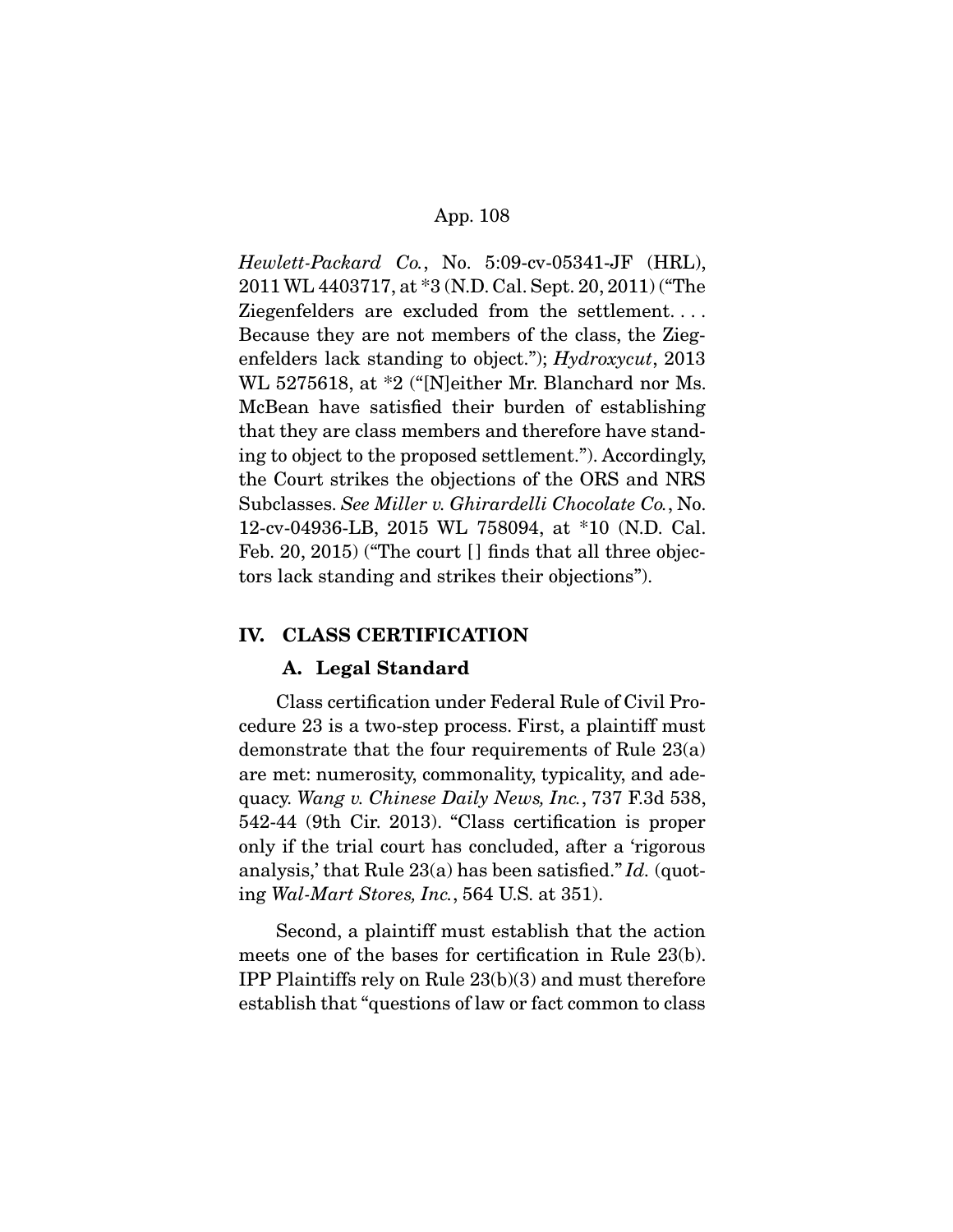members predominate over any questions affecting only individual members, and that a class action is superior to other available methods for fairly and efficiently adjudicating the controversy." Fed. R. Civ. P.  $23(b)(3)$ .

 When determining whether to certify a class for settlement purposes, a court must pay "heightened" attention to the requirements of Rule 23. Amchem Prods., Inc. v. Windsor, 521 U.S. 591, 620 (1997). "Such attention is of vital importance, for a court asked to certify a settlement class will lack the opportunity, present when a case is litigated, to adjust the class, informed by the proceedings as they unfold." Id.

### **B. Discussion**

# **1. Numerosity, Commonality, Predominance, and Superiority**

 In its 2016 Final Approval Order, the Court made findings regarding numerosity, commonality, predominance, and superiority. See ECF No. 4712 at 7, 36.

 The Court found that the 22 Indirect Purchaser State Classes satisfied Rule 23(a)'s numerosity and commonality requirements because: (1) "millions of people in the United States purchased CRT products during the class period" and (2) there are "questions of law and fact common to the Class, including whether the Defendants engaged in a price-fixing conspiracy that injured Plaintiffs when they paid more for CRT Products than they would have absent the alleged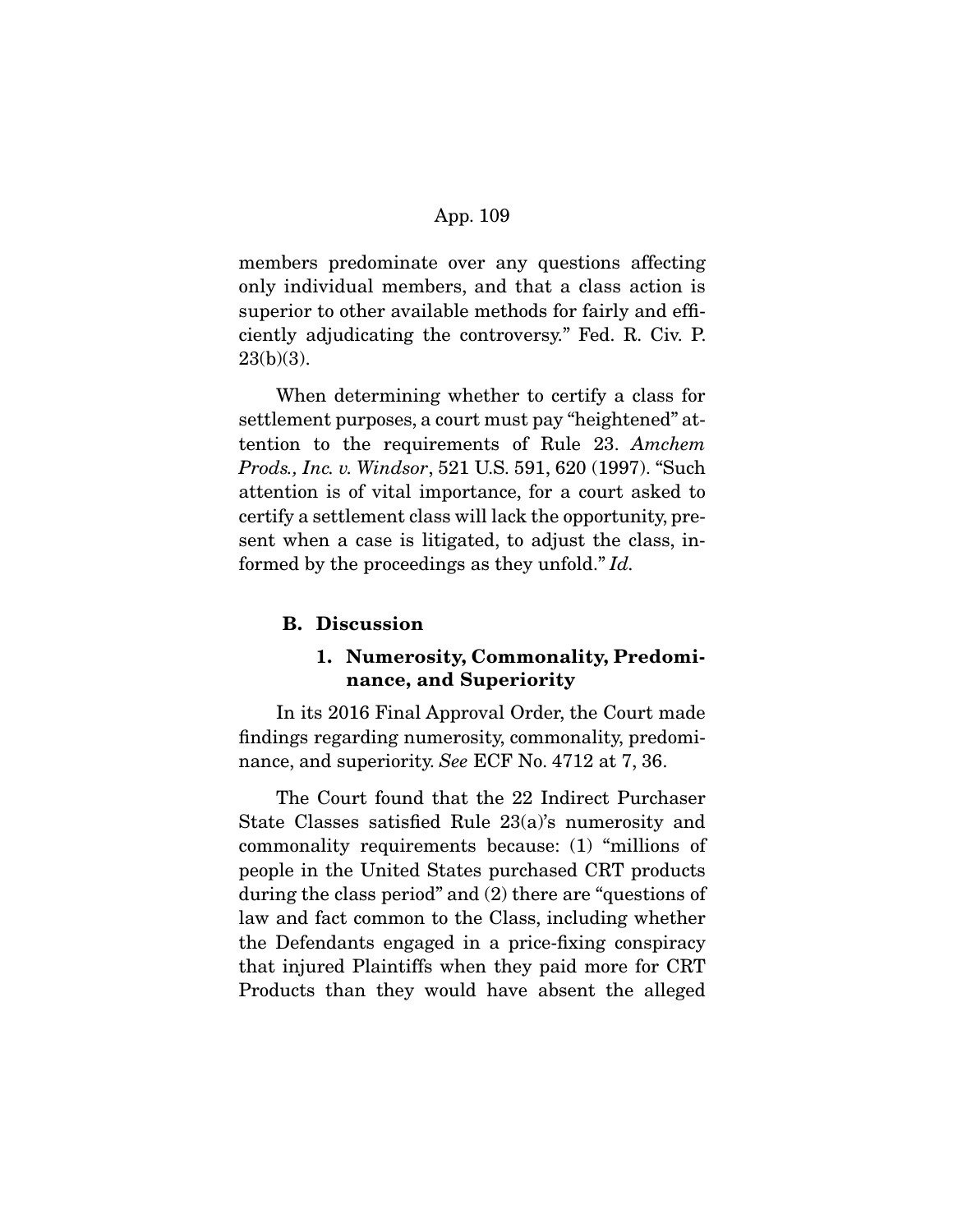price-fixing conspiracy." ECF No. 4351 at 26; see ECF No. 4712 at 7 (adopting the Special Master's Rule 23 analysis and incorporating it by reference in the Final Approval Order).

 The Court also concluded that the classes satisfied Rule 23(b)(3)'s predominance and superiority criteria because: (1) "all IPPs are alleged to have paid overcharges that were caused by the defendants' alleged price-fixing activities" and (2) "the damages of most individual class members are relatively small compared to the cost of the litigation, making it difficult for individual class members to adjudicate their claims individually." See ECF No. 4712 at 7, 36 (adopting Special Master's report and recommendation, ECF No. 4351 at 22-29). Moreover, in price-fixing cases, such as this, "courts repeatedly have held that the existence of the conspiracy is the predominant issue and warrants certification even when significant individual issues are present." Thomas & Thomas Rodmakers, Inc. v. Newport Adhesives and Composites, Inc., 209 F.R.D. 159, 167 (C.D. Cal. 2002) (quoting In re NASDAQ Market-Makers Antitrust Litig., 169 F.R.D. 493, 518 (S.D.N.Y.).

 No parties objected to the Court's findings regarding the numerosity, commonality, predominance, and superiority of the 22 Indirect Purchaser State Classes in the original settlement. See ECF No. 4712 at 7. Because the amended settlements do not alter the composition of these classes, the Court adopts the reasoning from its previous Final Approval Order. See Giroux v. Essex Property Trust, Inc., No. 16-cv-01722- HSG, 2019 WL 2106587, at \*2 (N.D. Cal. May 14, 2019)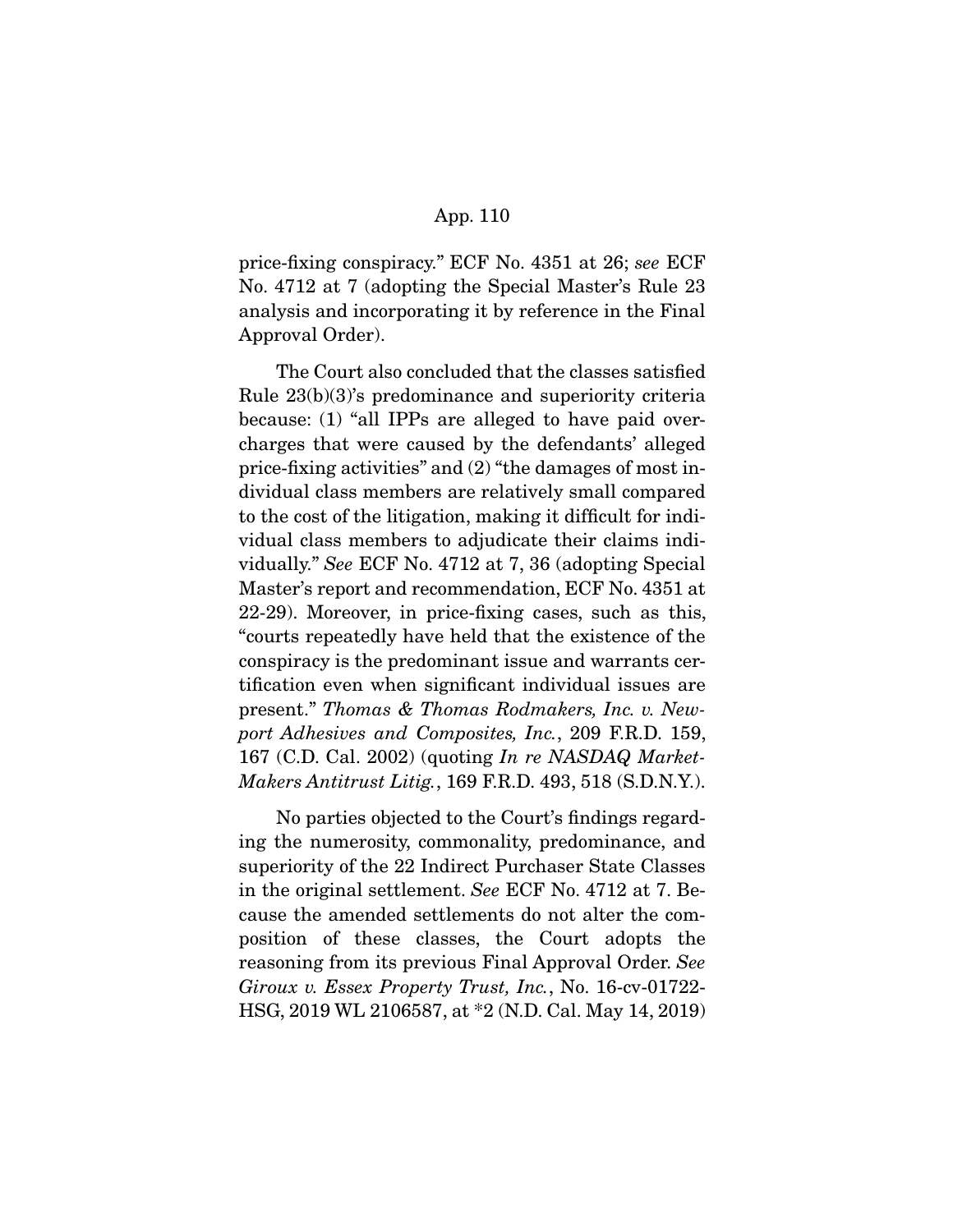(approving stipulated amendments to class settlement after final approval and "incorporat[ing] by reference prior analysis under Rules 23(a) and (b)" because "no facts that would affect these requirements have changed since the Court preliminarily approved the class").

## **2. Typicality – Rule 23(a)(3)**

 Under Rule 23(a)(3), "representative claims are 'typical' if they are reasonably coextensive with those of absent class members; they need not be substantially identical." Just Film, Inc. v. Buono, 847 F.3d 1108, 1116 (9th Cir. 2017) (citations omitted). "Measures of typicality include whether other members have the same or similar injury, whether the action is based on conduct which is not unique to the named plaintiffs, and whether other class members have been injured by the same course of conduct." Id. (internal quotation marks and citations omitted).

 The Court finds that the claims of the representative parties are typical of the claims of the class. See Fed. R. Civ. P. 23(a)(3). In its previous Final Approval Order the Court found that "the claims of the representative Plaintiffs are typical of the claims of the class members because they all indirectly purchased CRT products at supra-competitive levels as a result of the alleged price-fixing conspiracy during the relevant time period." ECF No. 4351 at 26; see ECF No. 4712 at 7 (adopting the Special Master's Rule 23 analysis). The Court adopts this reasoning with respect to the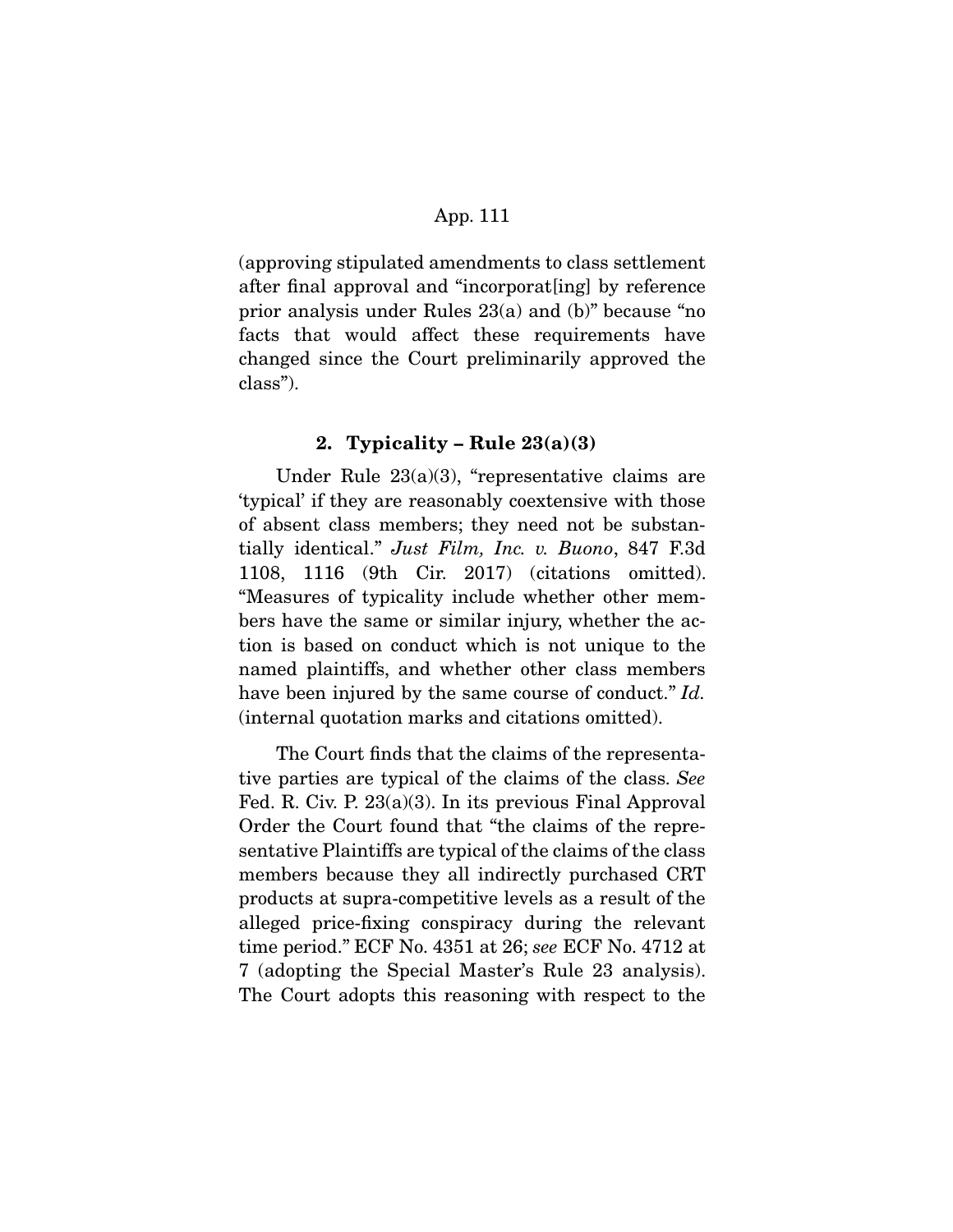representative plaintiffs common to the original and amended settlements.

 The amended settlements appoint new class representatives for the states of Hawaii, Nevada, New Mexico, and South Dakota. These newly appointed class representatives also satisfy the Rule  $23(a)(3)$  typicality requirement. Each representative "purchased CRT Products from one or more of the Defendants or their co-conspirators" during the Class Period. ECF No. 5589 ¶¶ 26, 37, 38, 44. Moreover, each representative alleges that he/she suffered the same injury as other class members – being overcharged for CRT products as a result of the alleged CRT conspiracy. See id; ECF No. 5589 ¶¶ 225-242.

# **3. Adequacy of Representation – Rule 23(a)(4)**

 Rule 23(a)(4) permits certification of a class action only if "the representative parties will fairly and adequately protect the interest of the class." Fed. R. Civ. P.  $23(a)(4)$ ; Nielson v. The Sports Authority, No. C 11-4724 SBA, 2013 WL 3957764, at \*6 (N.D. Cal. July 29, 2013). "To determine whether named plaintiffs will adequately represent a class, courts must resolve two questions: '(1) do the named plaintiffs and their counsel have any conflicts of interest with other class members and (2) will the named plaintiffs and their counsel prosecute the action vigorously on behalf of the class?' " Ellis v. Costco Wholsale Corp., 657 F.3d 970, 985 (9th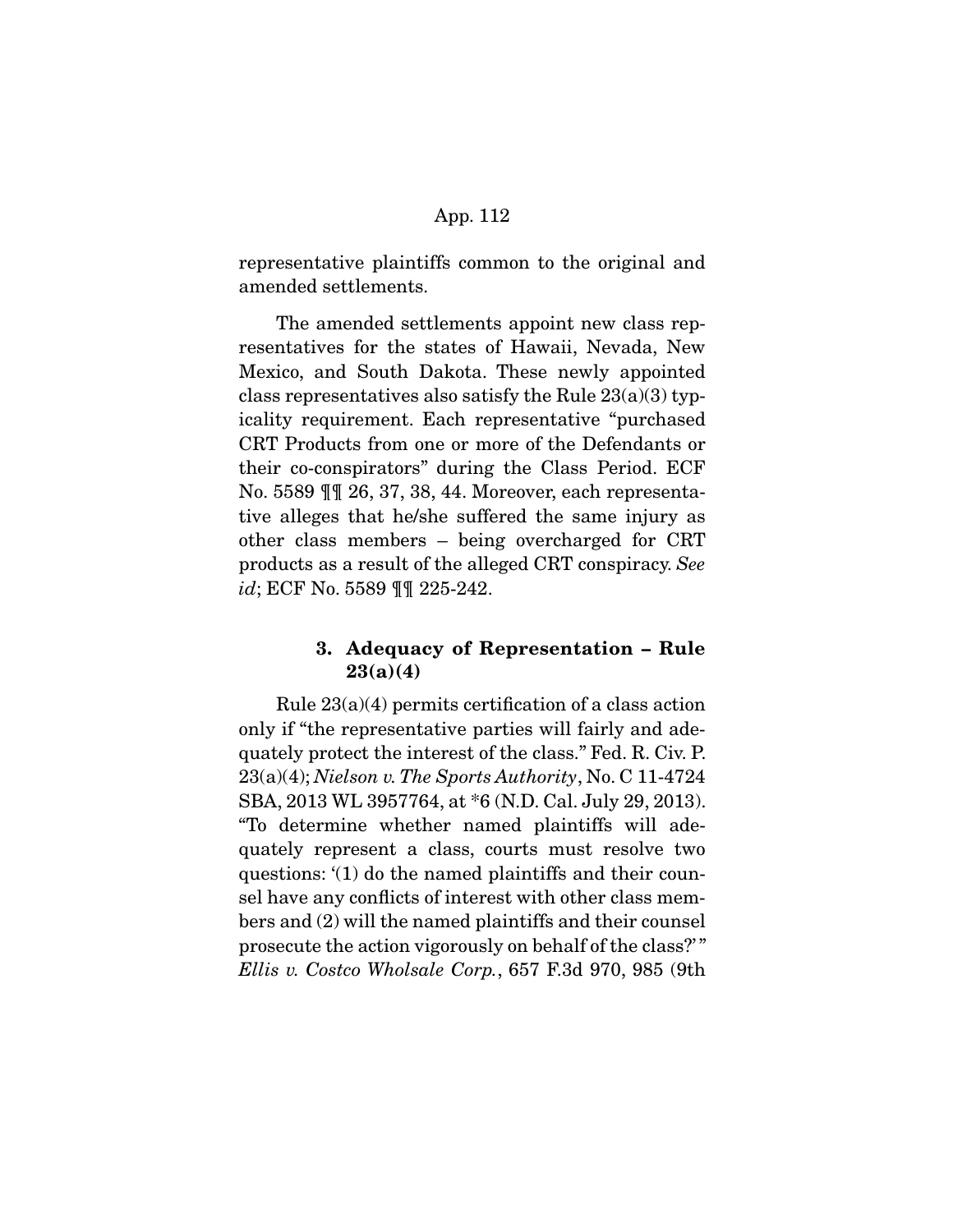Cir. 2011) (quoting Hanlon v. Chrysler Corp., 150 F.3d 1011, 1027 (9th Cir. 1998)).

 At this stage, the Court is satisfied with IPP Plaintiffs' demonstration that the representative parties will fairly and adequately protect the interests of the class. "Given the identity of issues shared by the class and proposed class representatives, the named plaintiffs' interests are sufficiently aligned with those of the class." See Bostick v. Herbalife Int'l of Am., Inc., No. CV 13-2488 BRO (SHx), 2015 WL 12731932, at \*8 (C.D. Cal. May 14, 2015). Moreover, IPP Plaintiffs' and class counsel have vigorously prosecuted this action on behalf of the 22 Indirect Purchaser State Classes. See id. First, named plaintiffs and class counsel "conducted extensive discovery and engaged in multiple mediation and negotiation sessions before reaching" the original and amended settlements. See id. at \*14; ECF No. 3862 ¶¶ 12, 15; ECF No. 5587-1 ¶¶ 2-3. Discovery leading up to the settlements has required production and review of millions of documents and the taking of hundreds of depositions, all conducted over eight-plus years. See ECF No. 3862 ¶¶ 12, 15. Second, IPP Lead Counsel has "invested considerable time in this case and ha[s] substantial experience with class action litigation." See Bostick, 2015 WL 12731932, at \*14; ECF No. 4073-1 at 6-15. Third, the new named plaintiffs have affirmed their understandings of the allegations in the case and their genuine interest in this litigation. ECF No. 5587- 1 ¶ 4. Each new named plaintiff has "reviewed the pleadings, the settlement agreements and the Amendments thereto, and, in consultation with their lawyers,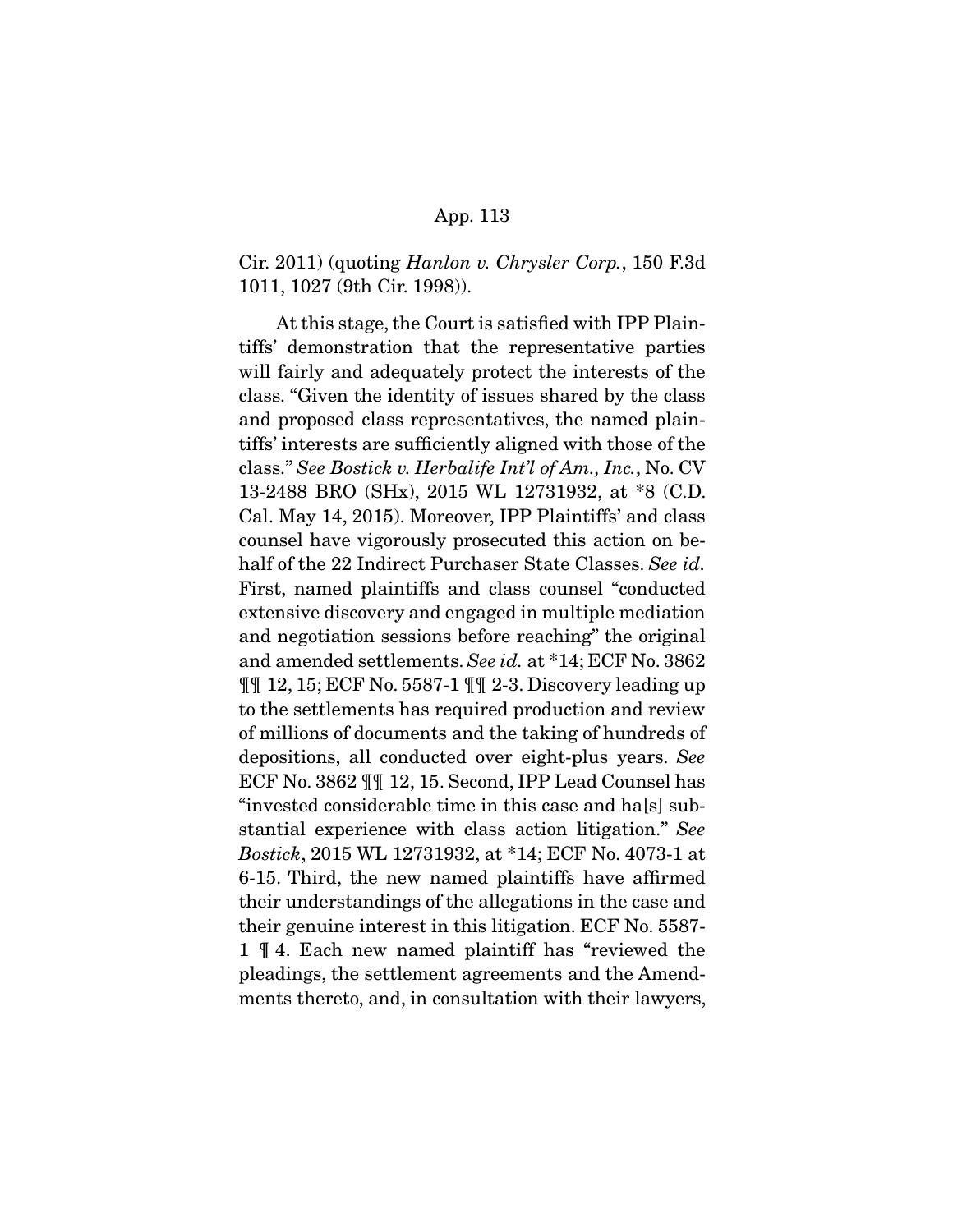have approved them on behalf of their respective states." Id. "This is sufficient to demonstrate adequacy under Rule 23(a)." See Bostick, 2015 WL 12731932, at \*14.

 During the 2016 final approval process, several objectors argued that the absence of recovery by the ORS and NRS Subclasses suggested a conflict of interest between the 22 Indirect Purchaser State Classes and certain members of the Nationwide Class. See, e.g., ECF No. 4113 at 8; ECF No. 4125 at 4-5; see Ellis, 657 F.3d at 985 ("To determine whether named plaintiffs will adequately represent a class, courts must resolve" whether "the named plaintiffs and their counsel have any conflict of interest with other class members."). The amended settlements eliminate these concerns. On remand, the Court appointed separate counsel to represent the ORS Subclass and NRS Subclass. ECF Nos. 5535, 5518; see Ortiz v. Fibreboard Corp., 527 U.S. 815, 819, 856 (1999) (discussing division of a class "into homogeneous subclasses . . . with separate representation to eliminate conflicting interests of counsel" when class members have divergent interests). Additionally, by narrowing the settlement Class to include only the 22 Indirect Purchaser State Classes, the amendments remove potential conflicts of interests that could result from differences in claims and relief sought by the 22 Indirect Purchaser State Classes verses the ORS and NRS Subclasses. See Campbell v. Best Buy Stores, L.P., No. LA CV 12-07794 JAK (SHx), 2015 WL 12744268, at \*5 (noting conflicts of interest that arise from "differences in the type of relief sought, the amount or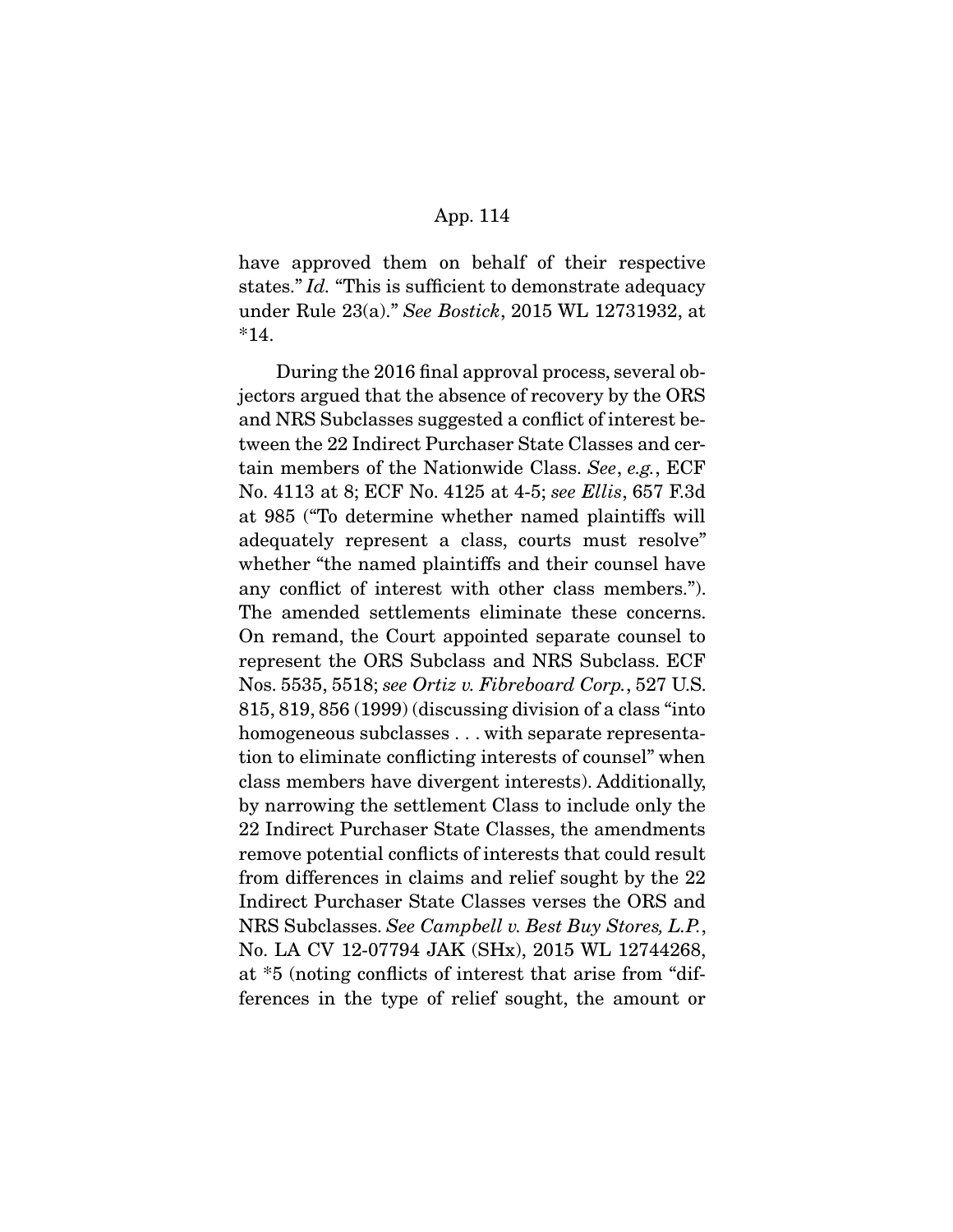seriousness of damages sought," and "the theories of law or fact that may benefit some class members"). Therefore, the amendments moot the adequacy-ofrepresentation concerns expressed by objectors to the original settlement.

 For the foregoing reasons, the Court concludes that provisional certification of the proposed class is appropriate for the purposes of settlement.

# **V. PRELIMINARY APPROVAL**

 The IPP Plaintiffs seek approval of their amended settlement agreements and an order directing limited notice to the putative class and setting a fairness hearing. ECF No. 5587 at 37. The Court finds that preliminary approval of the settlement is warranted and grants IPP Plaintiffs' request for limited notice.

# **A. Legal Standard**

 The Ninth Circuit maintains a "strong judicial policy" that favors the settlement of class actions. Class Plaintiffs v. City of Seattle, 955 F.2d 1268, 1276 (9th Cir. 1992). The proposed settlement need not be ideal, but it must be fair, free of collusion, and consistent with counsel's fiduciary obligations to the class. Hanlon, 150 F.3d at 1027, overruled on other grounds by Wal-Mart Stores, Inc. v. Dukes, 564 U.S. 338 (2011) ("Settlement is the offspring of compromise; the question we address is not whether the final product could be prettier, smarter or snazzier, but whether it is fair, adequate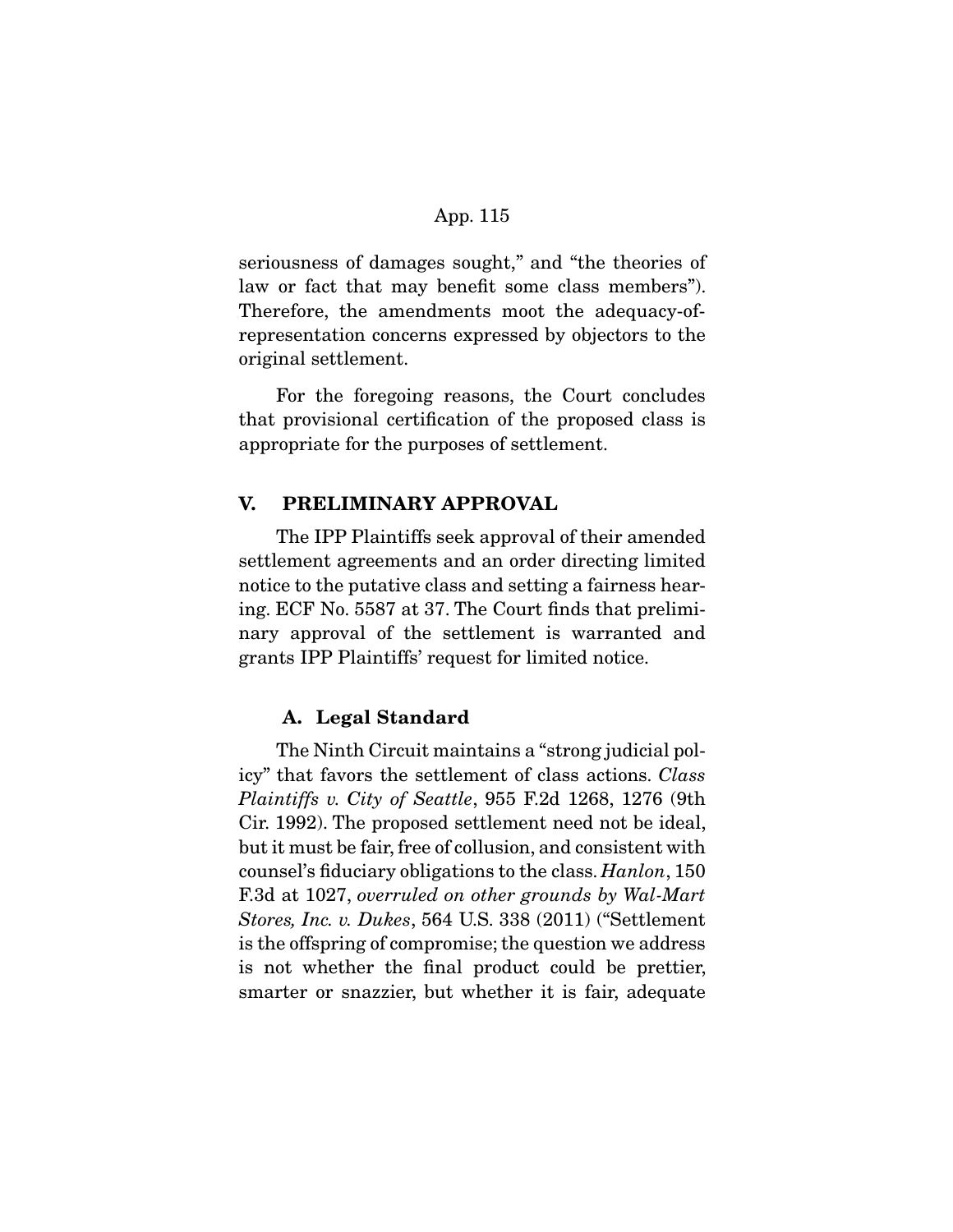and free from collusion."). "The initial decision to approve or reject a settlement proposal is committed to the sound discretion of the trial judge." City of Seattle, 955 F.2d at 1276 (citation omitted).

 Rule 23 requires courts to employ a two-step process in evaluating class action settlements. First, courts preliminarily approve the settlement and authorize notice to the class. See Wilson v. Tesla, No. 17 cv-03763-JSC, 2019 WL 2929988, at \*4 (N.D. Cal. July 8, 2019). Second, courts conduct a hearing to make a final determination of whether a settlement is "fair, reasonable, and adequate." Fed. R. Civ. P. 23(e)(2).

 The court's task at the preliminary approval stage is to determine whether the settlement falls "within the range of possible approval." In re Tableware Antitrust Litig., 484 F. Supp. 2d 1078, 1079 (N.D. Cal. 2007) (citation omitted). To guide this analysis, courts look to the four overarching factors contained in recentlyamended Rule 23(e)(2) and consider whether:

- (A) the class representatives and class counsel have adequately represented the class;
- (B) the proposal was negotiated at arm's length;
- (C) the relief provided for the class is adequate; and
- (D) the proposal treats class members equitably relative to each other.

Shin v. Plantronics, No. 18-cv-05626-NC, 2019 WL 2515827, at \*4 (N.D. Cal. July 17, 2019); see Manual for Complex Litigation, Fourth ("MCL, 4th") § 21.632 (FJC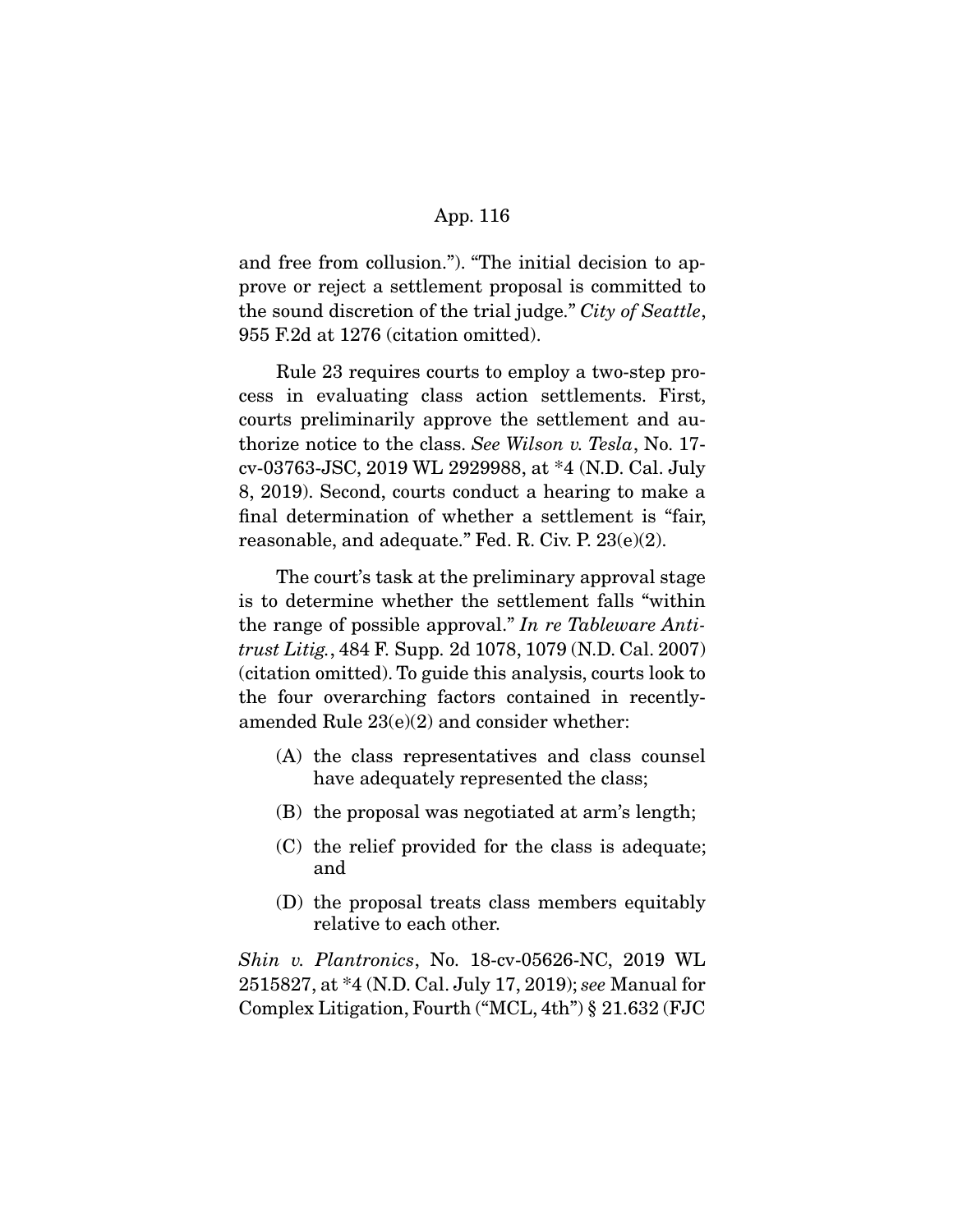2004) (explaining that courts "must make a preliminary determination on the fairness, reasonableness, and adequacy of the settlement terms"). The amendments to Rule 23 do "not 'displace any factor' previously announced by the Ninth Circuit,<sup>12</sup> but instead 'focus the court and the lawyers on the core concerns of procedure and substance that should guide the decision whether to approve the proposal.'" Shin, 2019 WL 2515827, at \*4; see Advisory Committee Notes, Fed. R. Civ. P. 23, subdiv.  $(e)(2)$  (2018). Thus, courts may apply the framework set forth in Rule 23, "while continuing to draw guidance from the Ninth Circuit's factors and relevant precedent." Hefler v. Wells Fargo & Co., No. 16cv-05479-JST, 2018 WL 6619983, at \*4 (N.D. Cal. Dec. 18, 2018).

 Settlements that occur before formal class certification require a higher standard of fairness. In re Mego Fin. Corp. Sec. Litig., 213 F.3d 454, 458 (9th Cir. 2011). "In reviewing such settlements, in addition to considering the above factors, the court also must ensure that 'the settlement is not the product of collusion among the negotiating parties.'" *Hefler*, 2018 WL 6619983, at

<sup>12</sup> Ninth Circuit precedent instructs district courts to balance the following factors: "(1) the strength of the plaintiffs' case; (2) the risk, expense, complexity, and likely duration of further litigation; (3) the risk of maintaining class action status throughout the trial; (4) the amount offered in settlement; (5) the extent of discovery completed and the stage of the proceedings; (6) the experience and views of counsel; (7) the presence of a governmental participant; and (8) the reaction of the class members to the proposed settlement." Churchill Village, L.L.C. v. General Electric, 361 F.3d 566, 575 (9th Cir. 2004) (citing Hanlon, 150 F.3d at 1026).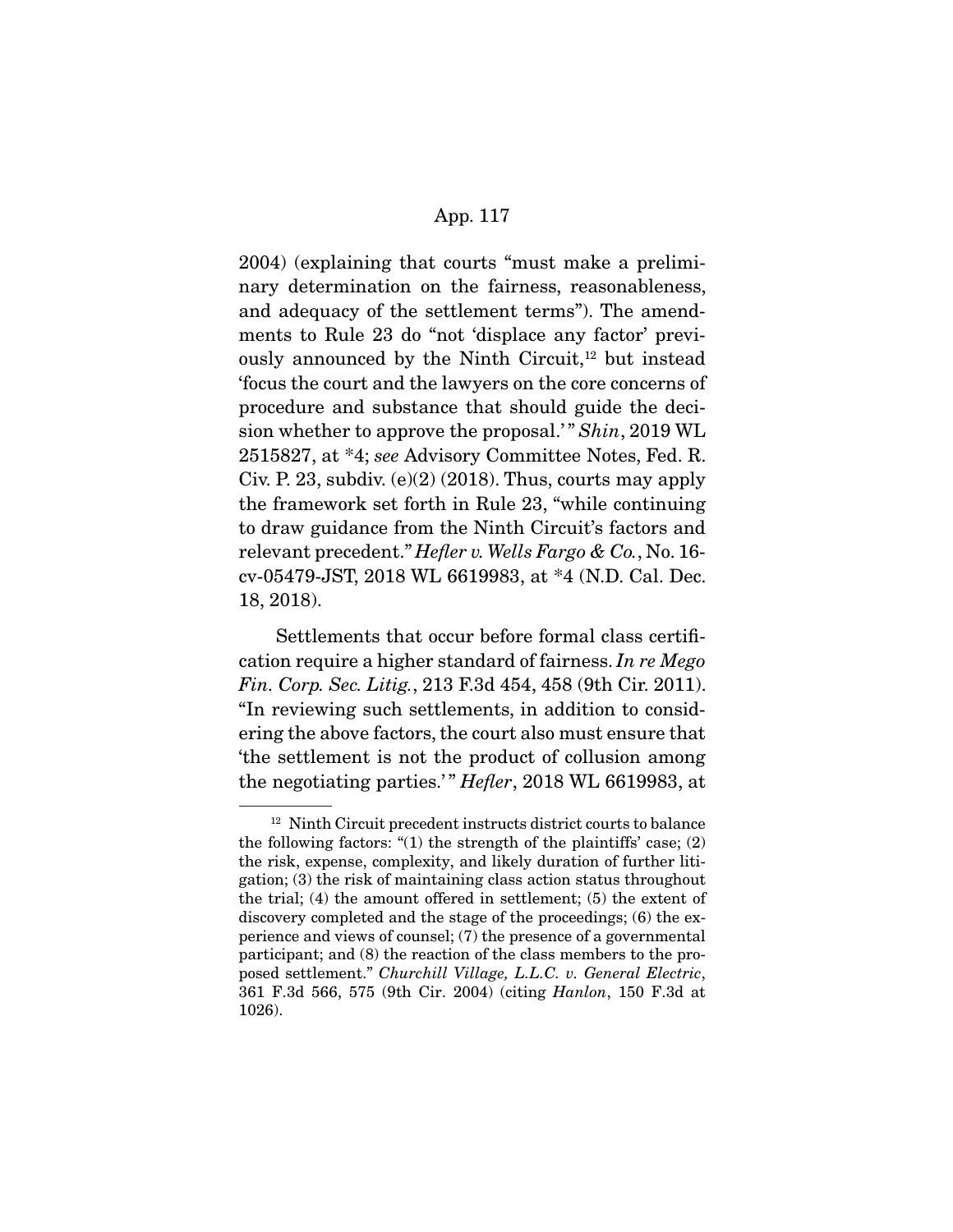\*4 (quoting In re Bluetooth Headset Prods. Liab. Litig., 654 F.3d 935, 946-47 (9th Cir. 2011). Courts "must be particularly vigilant not only for explicit collusion, but also for more subtle signs that class counsel have allowed pursuit of their own self-interests and that of certain class members to infect the negotiations." In re Bluetooth, 654 F.3d 935, 947 (9th Cir. 2011).

 A proposed settlement must be "taken as a whole, rather than the individual component parts," in the examination for overall fairness. Id. at 948 (emphasis omitted). Courts do not have the ability to "delete, modify, or substitute certain provisions." Id. A settlement "must stand or fall in its entirety." Id. (citation and emphasis omitted).

#### **B. Discussion**

# **1. Adequacy of Representation – Rule 23(e)(2)(A)**

 Adequacy of representation requires that two questions be addressed: (1) "do the named plaintiffs and their counsel have any conflicts of interest with other class members" and (2) "will the named plaintiffs and their counsel prosecute the action vigorously on behalf of the class?" Hefler, 2018 WL 6619983, at \*6. As discussed above, IPP Plaintiffs have demonstrated that the representative parties and their counsel will fairly and adequately protect the interests of the 22 Indirect Purchaser State Classes. Moreover, the amended settlement eliminates the conflicts-ofinterest concerns raised by objectors to the original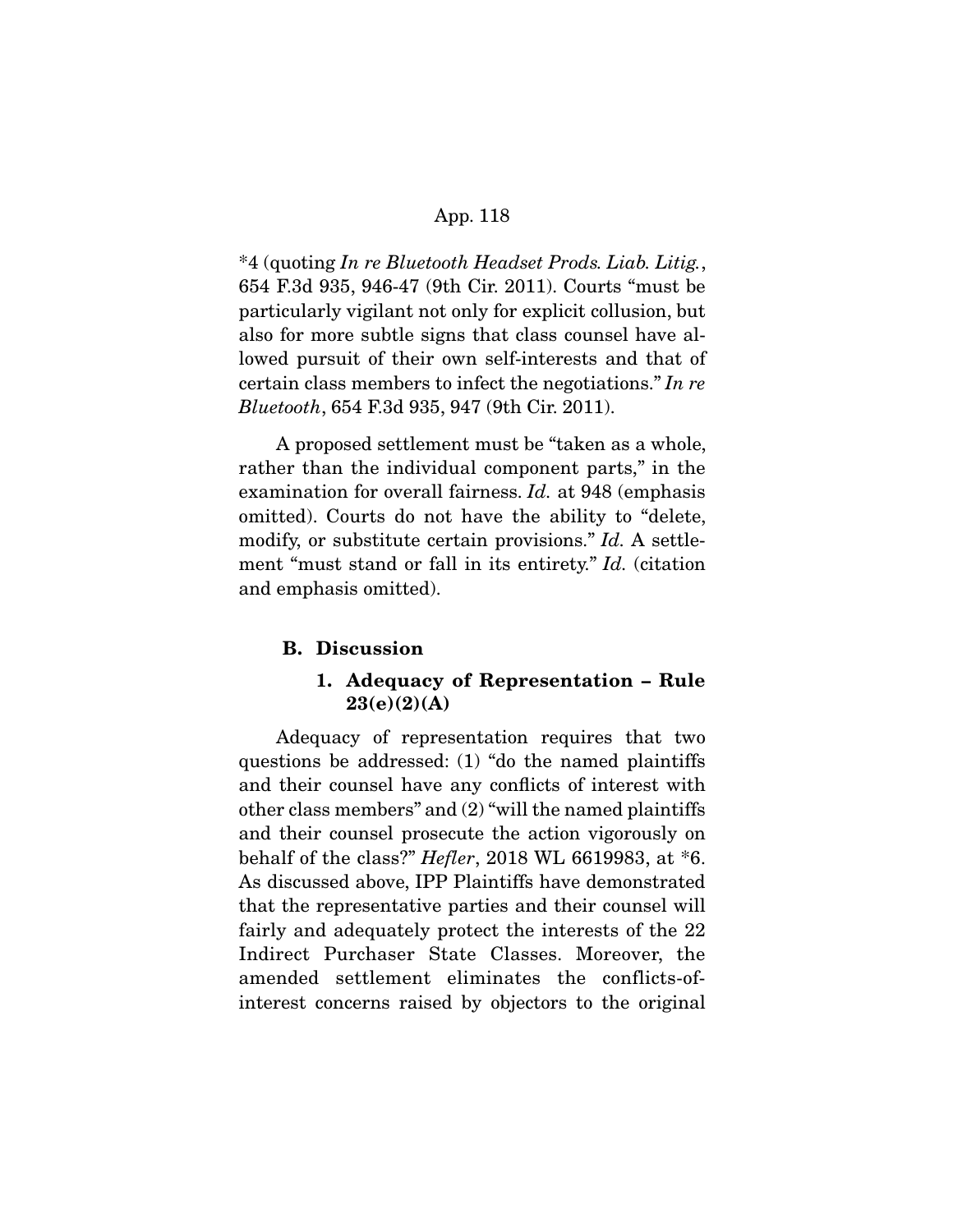settlement. Therefore, this factor weighs in favor of preliminary approval.

# **2. Arm's Length Negotiations – Rule 23(e)(2)(B)**

 Both the original and amended settlements were the product of arm's length negotiations. Two former jurists "provided their experienced input into the parties' [original] settlement negotiations." ECF No. 4351 at 34; see Advisory Committee Notes, Fed. R. Civ. P. 23, subdiv. (e)(2) (2018) ("[T]he involvement of a neutral or court-affiliated mediator or facilitator in [ ] negotiations may bear on whether they were conducted in a manner that would protect and further the class interests."). The amended settlements were a product of negotiations conducted during two mediation sessions supervised by Magistrate Judge Corley. ECF No. 5587- 1 ¶¶ 2-3; see Hefler, 2018 WL 6619983, at \*6 (noting mediation sessions supervised by former judge as an indication of arm's length negotiations).

 Pursuant to Ninth Circuit precedent, the Court must also examine the settlements for additional indicia of collusion that would undermine seemingly arm's length negotiations. See In re Bluetooth, 654 F.3d at 946 ("Prior to formal class certification, . . . agreements must withstand an even higher level of scrutiny for evidence of collusion or other conflicts of interest."). Signs of collusion include: (1) a disproportionate distribution of the settlement fund to counsel; (2) negotiation of a "clear sailing provision"; and (3) an arrangement for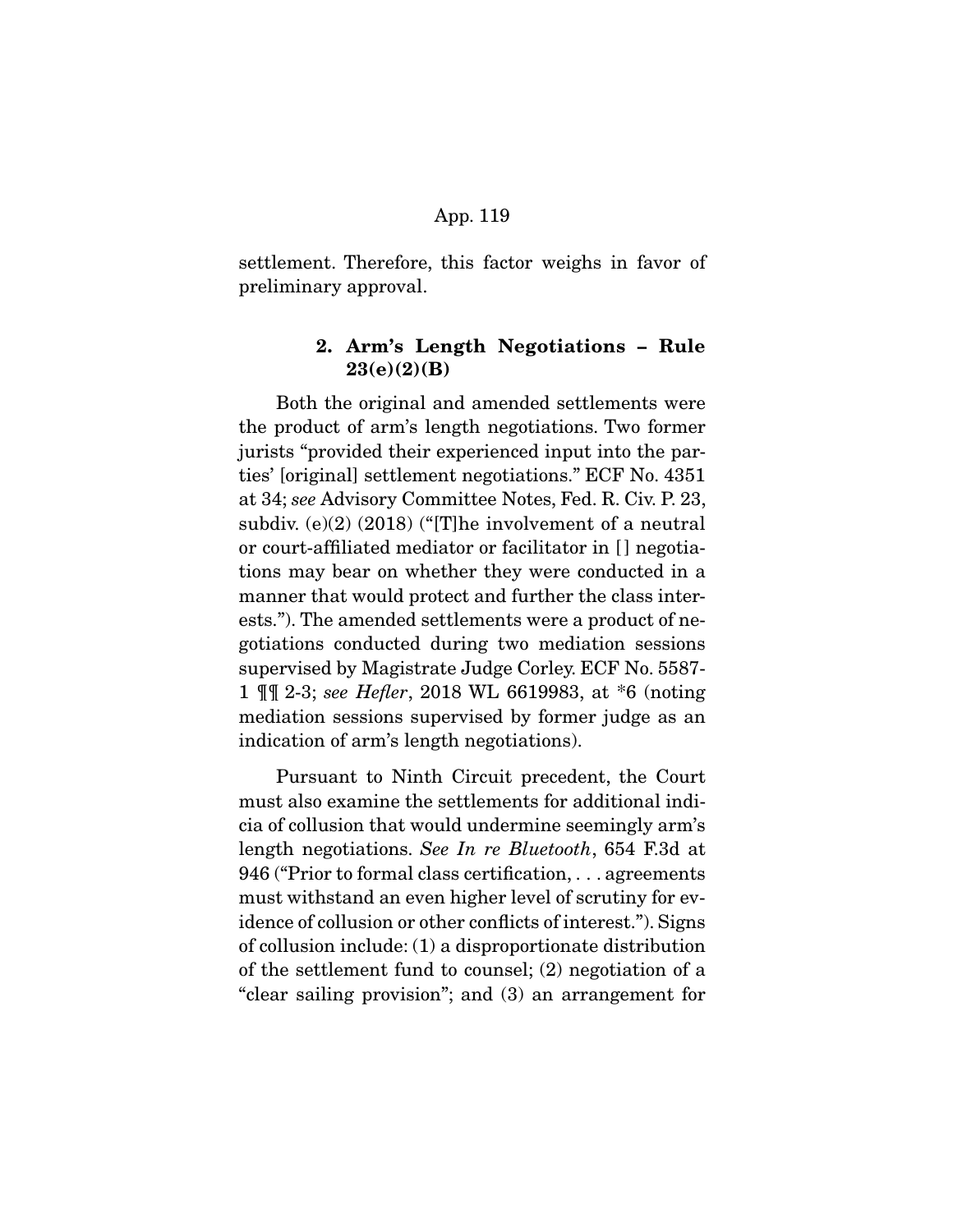funds not awarded to revert to defendant rather than to be added to the settlement fund. Id. at 947. If "multiple indicia of possible implicit collusion" are present, a district court has a "special 'obligat[ion] to assure itself that the fees awarded in the agreement were not unreasonably high.'"  $Id.$  (quoting Staton v. Boeing Co., 327 F.3d 938, 965 (9th Cir. 2003)).

 The Court finds no indicia of collusion that would undermine the amended settlements. First, the amended settlements request an attorney fee award of 23.66% of the settlement fund. ECF No. 5587 at 29; see ECF No. 5587-1 at 7-8, 13-14, 19-20, 25-26, 31-32, 38- 39; In re Bluetooth, 654 F.3d at 941-42 ("[C]ourts typically calculate 25% of the fund as the 'benchmark' for a reasonable fee award."). Second, the amended settlements – like the original agreements – do not contain a reversion clause. ECF No. 4712 at 15. Although the agreements contain a "clear sailing" provision, the Court finds no cause for concern because Class Counsel's fee will be awarded from the same common fund as the recovery to the class. Rodriguez v. West Publ'g Corp., 563 F.3d 948, 961 n.5 (9th Cir. 2009); see also Bayat v. Bank of the West, No. C-13-2376 EMC, 2015 WL 1744342, at \*7 (N.D. Cal. Apr. 15, 2015) ("[B]ecause any attorneys' fees award will come out of the common fund, there is no 'clear sailing' agreement here that would warrant against settlement approval.").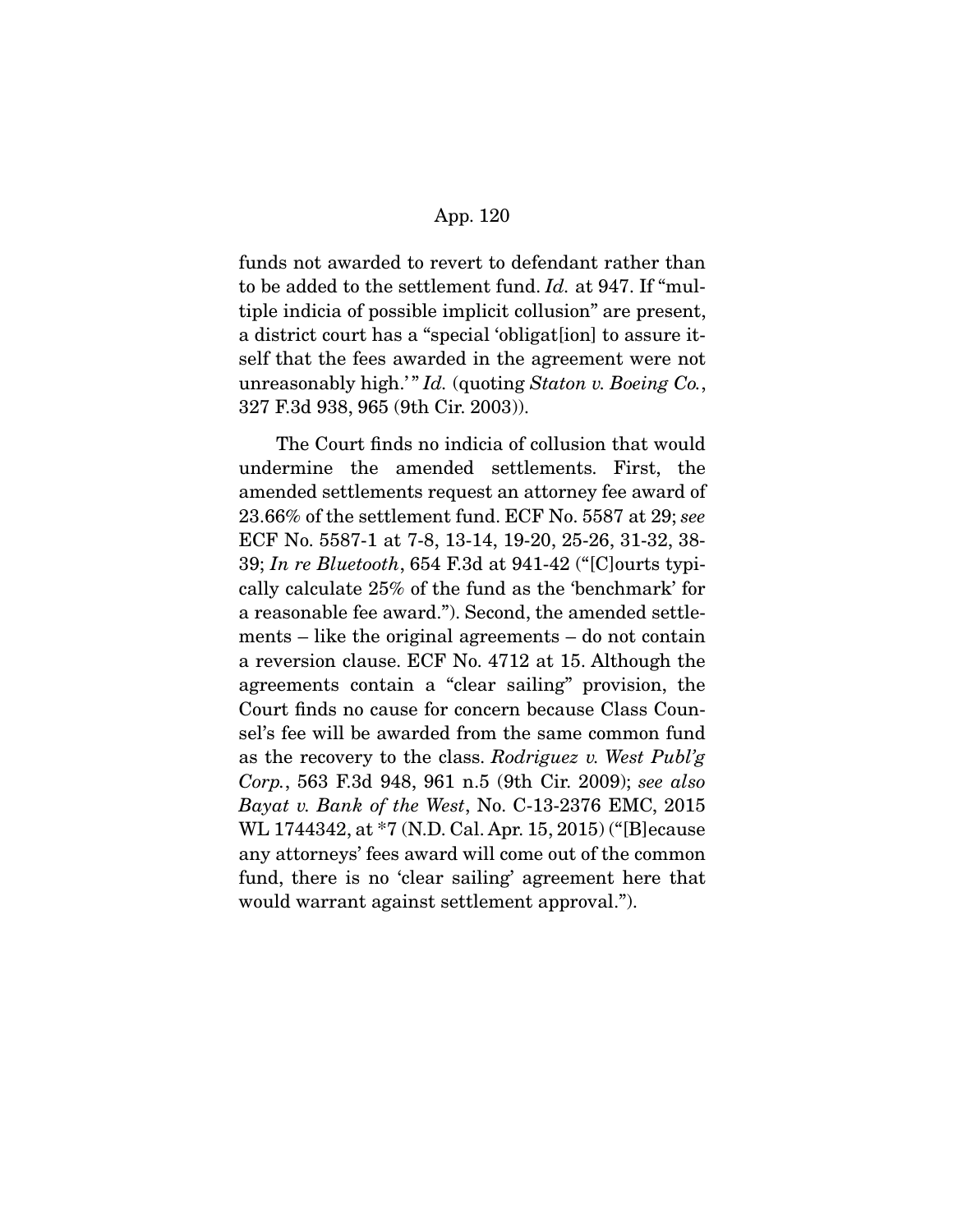# **3. Adequate Relief for the Class – Rule 23(e)(2)(C)**

 To determine whether the relief provided for the class is adequate, courts must consider: (i) the costs, risks, and delay of trial and appeal, (ii) the effectiveness of any proposed method of distributing relief to the class, (iii) the terms of any proposed award of attorney's fees, and (iv) any agreement required to be identified under Rule 23(e)(3). Fed. R. Civ. P. 23(e)(2)(C).

## **a. Costs, Risks, and Delay**

 In the previous Final Approval Order, this Court found that the IPP Plaintiffs would have faced several hurdles in the absence of a settlement – hurdles that "weigh[ed] strongly in favor of approving the Proposed Settlements." ECF No. 4712 at 9. The Court noted that there was a "great risk to IPPs in continuing to pursue litigation, including both uncertainty over the results of pending motions and challenges (and delay) in collecting any winnings." Id. (internal quotation marks omitted); see also ECF No. 4351 at 30-32. In light of these costs, risks, and potential delays, the Court determined that the settlements were "a good recovery and firmly in line with the recoveries in other cases." ECF No. 4712 at 10.

 The Court need not revisit these findings. The proposed amended settlements reduce the amounts paid by each Defendant but fully offset these amounts by requested corresponding reductions in class counsel's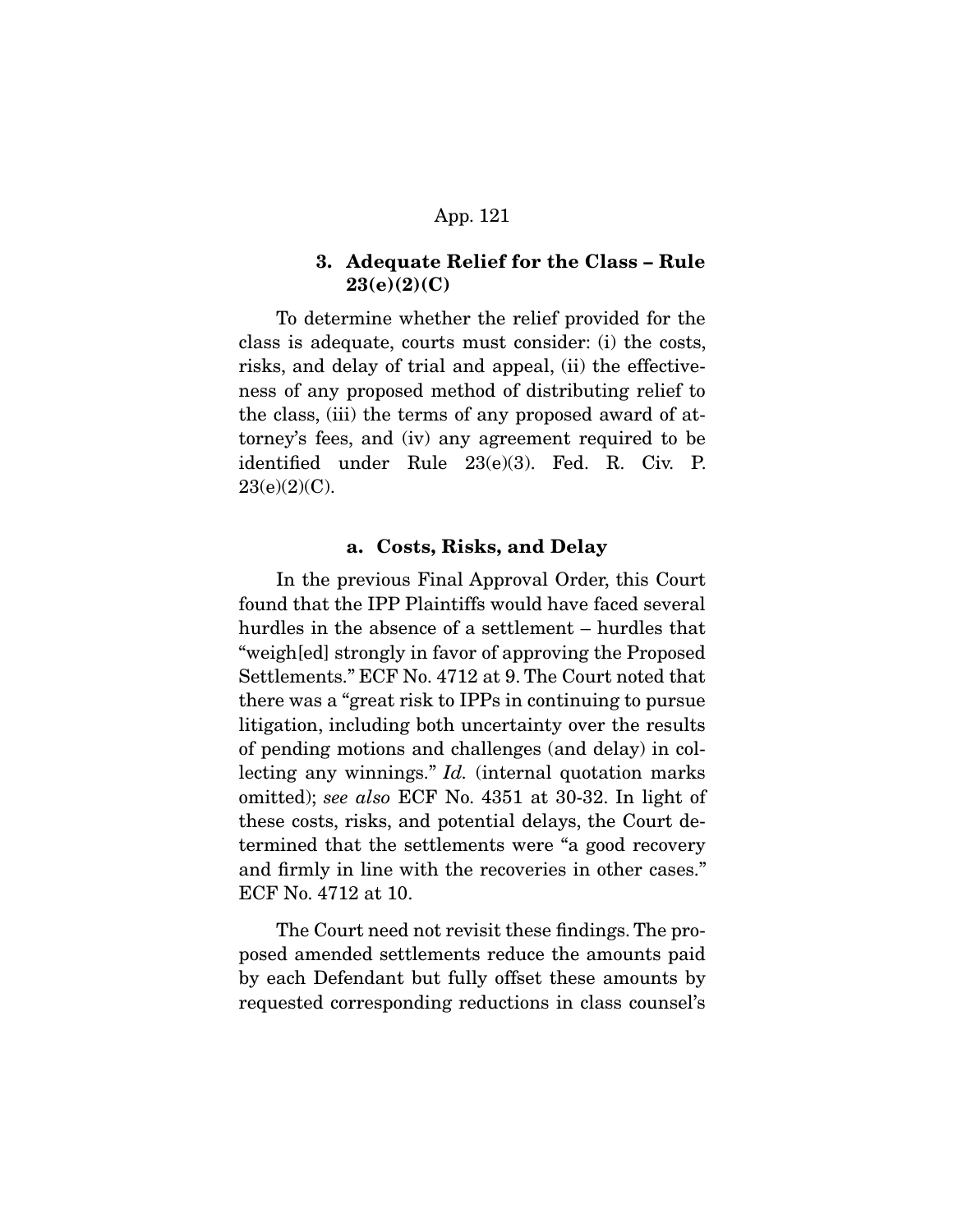attorney fee award. ECF No. 5587 at 17; see ECF No. 5587-1 at 7-8, 13-14, 19-20, 25-26, 31-32, 38-39. Because the net settlement fund available for distribution to class members remains the same, these settlements remain a "good recovery" in light of the costs, risks, and delay of trial and appeal.

### **b. Distribution Method**

 In the prior Final Approval Order, the Court examined and approved the settlements' proposed plan of distribution. ECF No. 26-29. This plan provides for (1) a "weighted pro-rata distribution to all members of the 22 Indirect Purchaser State Classes that filed valid claims," (2) a minimum payment of at least \$25 per claimant, and (3) a maximum payment of "three times the estimated money damages per claimant." ECF No. 5587 at 30; see ECF No. 3862 ¶¶ 43-50. The amended settlements do not alter this proposed allocation plan, and the Court again approves it.

### **c. Attorney's Fees**

 Class Counsel have stated that they intend to apply for an award of attorneys' fees totaling 23.66% of the settlement fund along with expenses incurred during the litigation. The Court previously awarded \$158,606,250 in attorney's fees in connection with the prior IPP Settlement after considering counsels' motion for attorney's fees and any objections thereto. ECF No. 4740 at 2. The proposed Amendments provide that Class Counsel will request the Court to reduce that fee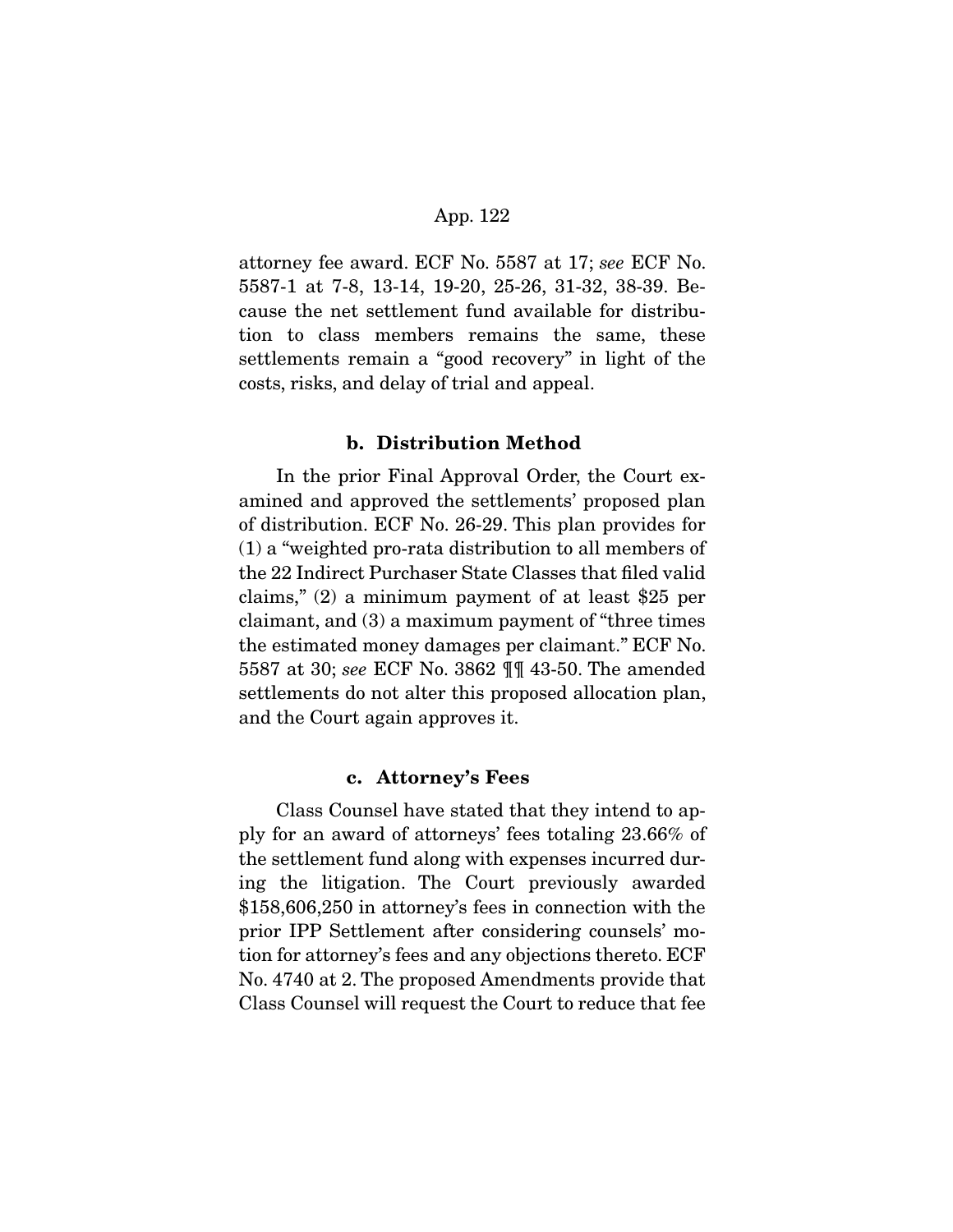award by \$29,000,000 to fully offset the reduction in the settlement amounts, and ensure that the reductions do not adversely affect the funds available for distribution to claimants. ECF No. 5587 at 17. In addition, all interest earned on the original settlement amounts from the date of deposit in 2015—approximately \$13,000,000—will remain in the fund for the benefit of class members (except that Class Counsel shall still be entitled to seek a share of the accrued interest on the fund proportionate to their fee and expense award).<sup>13</sup> Id.

# **4. Equitable Treatment of Class Members – Rule 23(e)(2)(D)**

 Consistent with Rule 23's instruction to consider whether "the proposal treats class members equitably relative to each other," Fed. R. Civ. P.  $23(e)(2)(C)(i)$ , the Court now considers whether the Settlement "improperly grant[s] preferential treatment to class representatives or segments of the class." In re Tableware Antitrust Litig., 484 F. Supp. 2d at 1079.

<sup>13</sup> Any member of the 22 Indirect Purchaser State Classes who submitted a claim in or objected to the 2016 Settlements may now ask the Court to object to the attorney's fees award. ECF No. 5587-2 at 18. By definition, that award will be lower both in absolute numbers and on an hourly basis than the award the Court approved in 2016 – particularly given that counsels' work in reaching the current agreement will not be separately compensated. Under these circumstances, there is no need for class counsel to file a further motion for attorney's fees, and the deadlines the Court has set do not provide for one.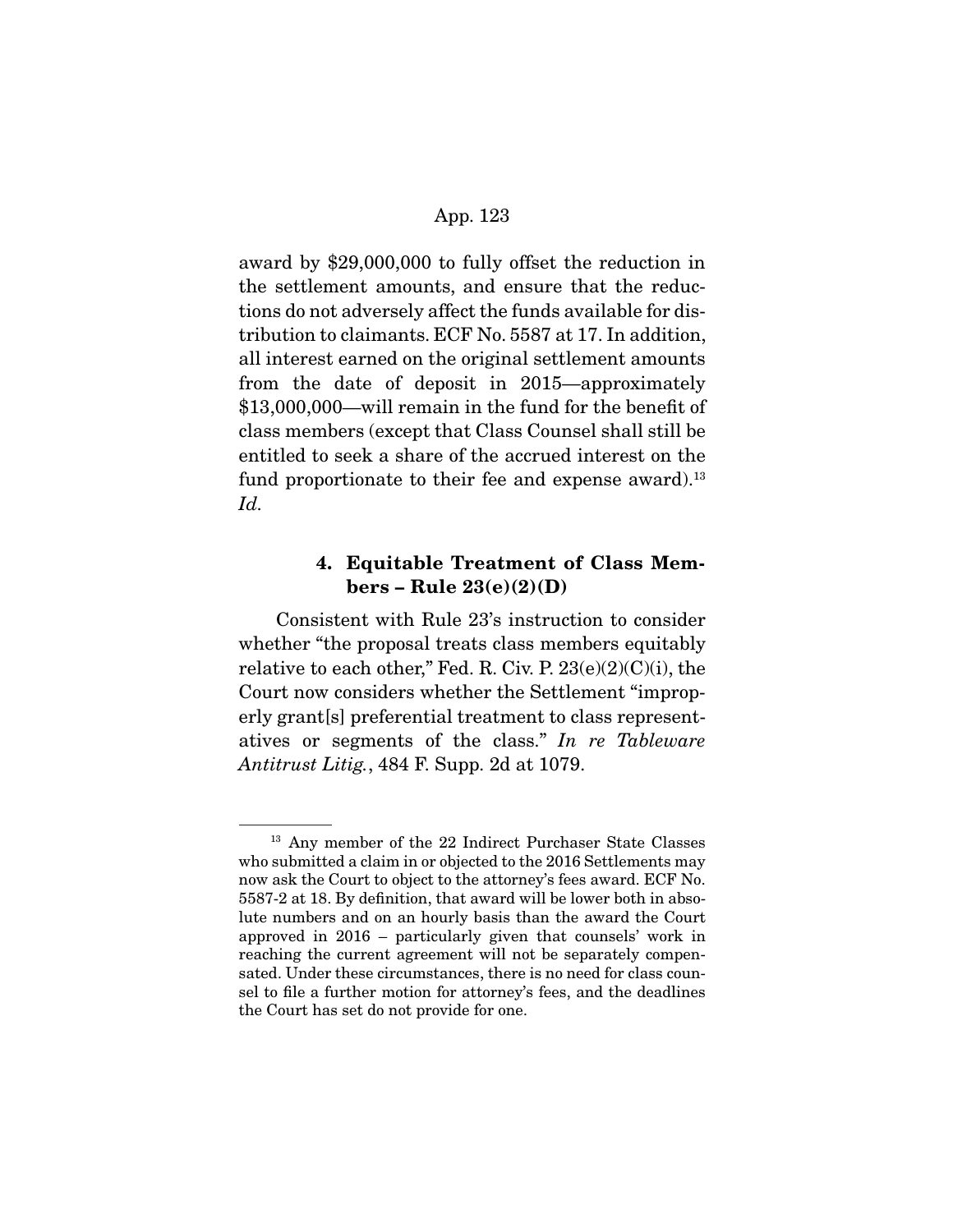In the previous Final Approval Order, the Court examined and approved the allocation of settlement funds among the 22 Indirect Purchaser State Classes. As noted above, the original settlement provided for (1) a "weighted pro-rata distribution to all members of the 22 Indirect Purchaser State Classes that filed valid claims," (2) a minimum payment of at least \$25 per claimant, and (3) a maximum payment of "three times the estimated money damages per claimant." ECF No. 5587 at 30; see ECF No. 3862 ¶¶ 43-50. The plan "assign[ed] different weights to different CRT products based on the overcharge evidence for each." ECF No. 5587 at 30; see ECF No. 3862 ¶¶ 44-49. The amended settlements do not alter this proposed allocation.

 As discussed in the prior Final Approval Order, "[i]t is reasonable to allocate the settlement funds to class members based on . . . the strength of their claims on the merits." In re Omnivision Techs., Inc., No. C-04- 2297 SC, 2007 WL 4293467, at \*7 (N.D. Cal. Dec. 6, 2007) (internal quotation marks and citations omitted). Because "reimburs[ing] class members based on the extent of their injuries is generally reasonable," the Court finds that this factor weighs in favor of preliminary approval. See In re Oracle Sec. Litig., No. 90-cv-00931-VRW, 1994 WL 502054, at \* 1 (N.D. Cal. June 18, 1994).

 In sum, the Court finds that the Rule 23(e) factors will likely weigh in favor of granting final approval. Because the Court will likely find the amended settlements to be fair, reasonable, and adequate at the final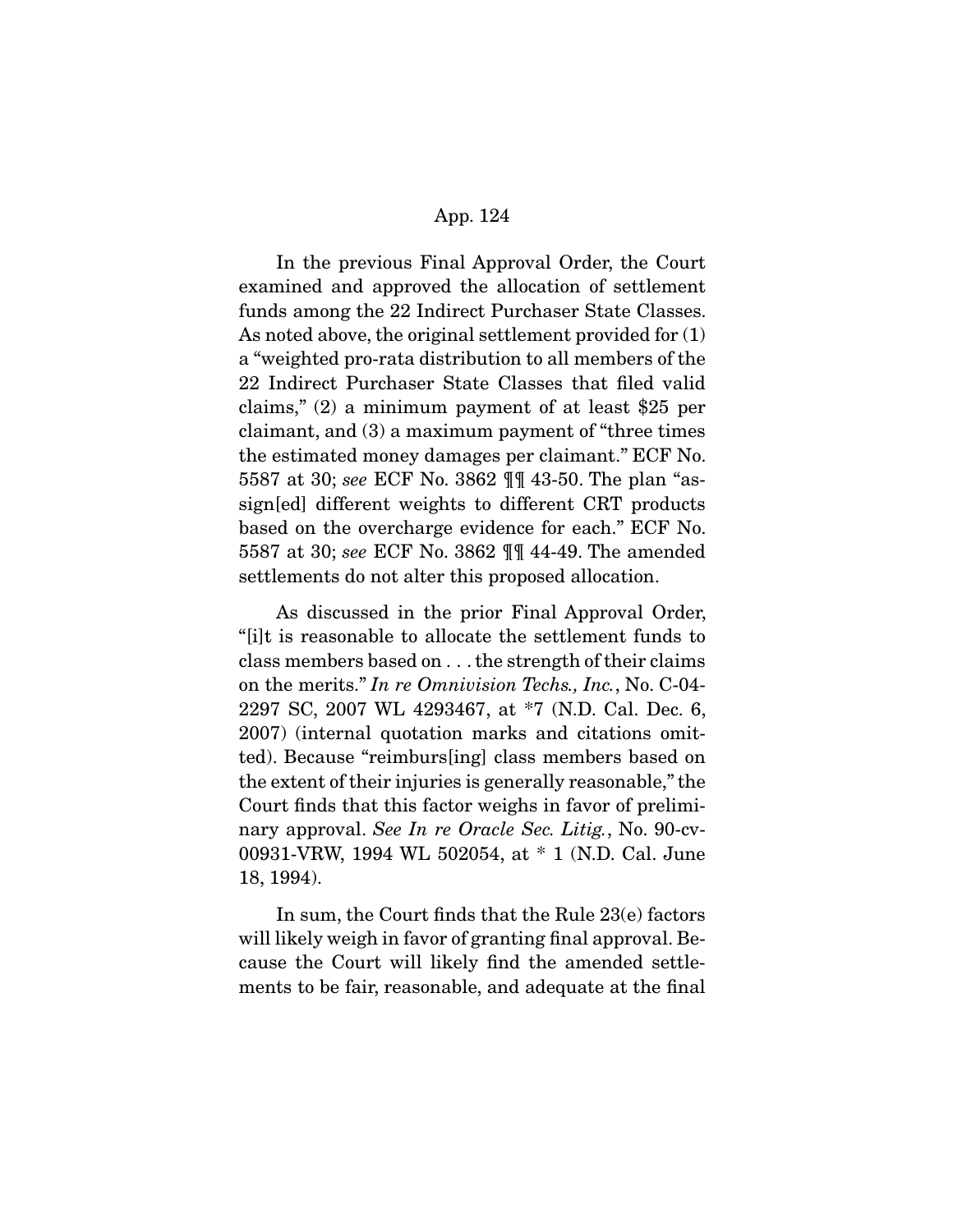approval stage, preliminary approval of the settlement is warranted.

### **5. Proposed Notice Plan**

 Before the district court approves a class settlement, "it is 'critical' that class members receive adequate notice." In re Hyundai and Kia Fuel Economy Litig., 926 F.3d 539, 567 (9th Cir. 2019) (citing *Hanlon*, 150 F.3d at 1025). "Notice is satisfactory if it 'generally describes the terms of the settlement in sufficient detail to alert those with adverse viewpoints to investigate and to come forward and be heard." Id. (quoting Churchill Vill., LLC v. Gen. Elec., 361 F.3d 566, 575 (9th Cir. 2004)). If a fairness hearing leads to "substantial changes" in the settlement which "adversely affect<sup>[]</sup> some members of the class, additional notice, followed by an opportunity to be heard, might be necessary." In re Anthem, Inc. Data Breach Litig., 327 F.R.D. 299, 330 (N.D. Cal. 2018). "The pertinent question here is whether the changes adversely affect the class members." Id. (emphasis in original).

### **a. Original Notice Plan**

 Class members of the 22 Indirect Purchaser States have already received "the best notice that is practicable under the circumstances." See Fed. R. Civ. P. 23(c)(2)(B). After this Court preliminarily approved the original settlements, the claims administrator carried out a notice plan which included: (1) mail and email notices sent to 10,082,690 unique addresses, (2)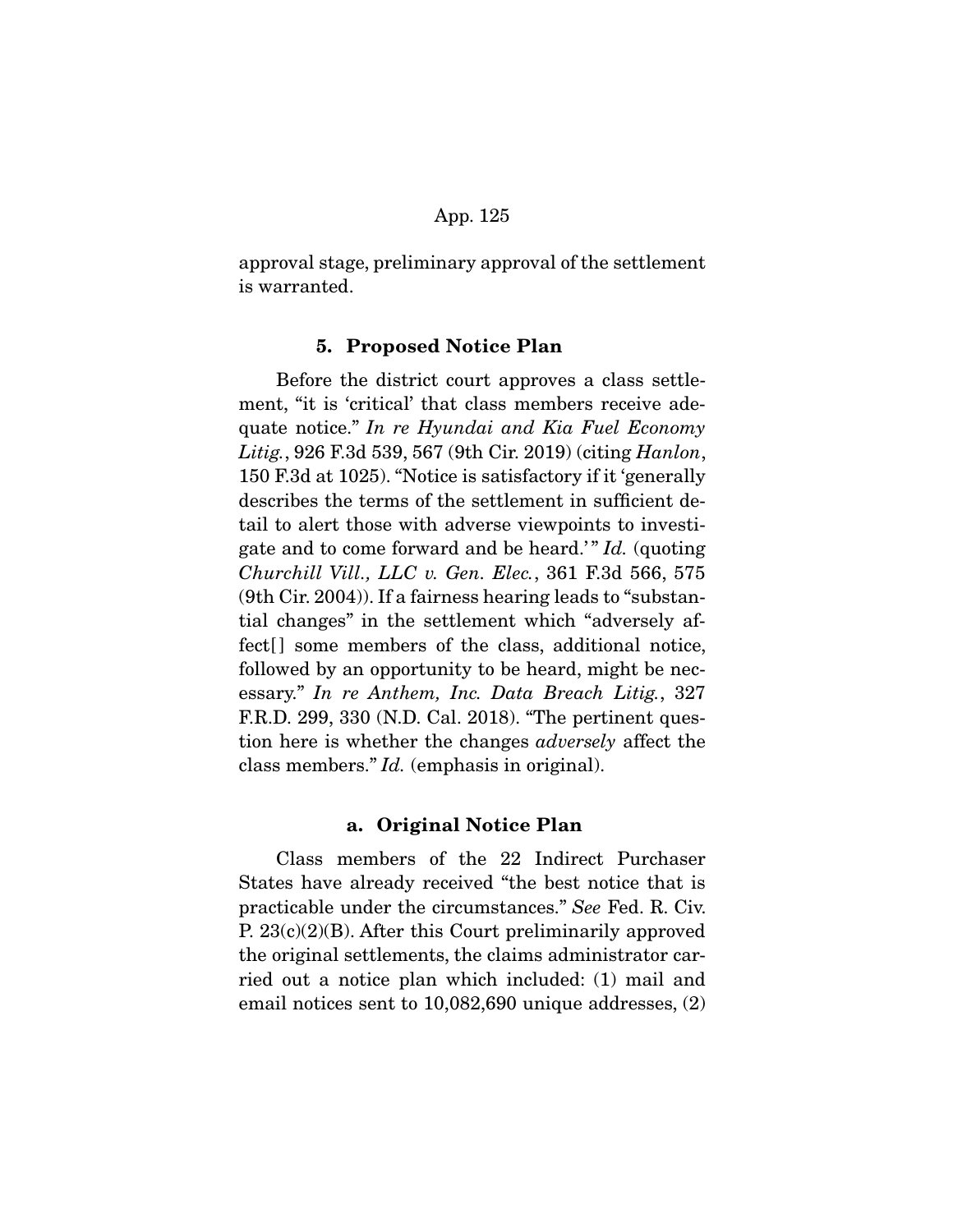publication of notice on the settlement website, (3) advertisements on Google, Facebook, and other popular websites, and (4) print and online publications throughout the United States, in both English and Spanish. See ECF No. 4071-1 ¶ 114; ECF No. 4371 ¶¶ 4-13. These notices directed recipients to the settlement website. See ECF No. 4371 ¶¶ 9-13. They also advised class members of material settlement terms, the plan of distribution, and class counsel's intent to apply for an attorney fee award of up to one-third of the settlement fund. ECF No. 4071-1 ¶ 115. As the Court found in its prior Final Approval Order, this plan "provided the best practicable notice to class members." ECF No. 4712 at 9.

# **b. Additional Notice**

 The IPP Plaintiffs' amendments to the settlement agreements do not require additional notice. The amended settlements "provide the same benefits to the members of the 22 Indirect Purchaser State Classes." ECF No. 5587 at 32; see ECF No. 5587-1 at 7-8, 13-14, 19-20, 26-26, 31-33, 38-39. While the amendments reduce the gross settlement fund by \$29,000,000, "that reduction is fully offset by a \$29,000,000 reduction in Class Counsel's fee request." Id. Therefore, the settlement does not have a "material adverse effect on the rights of class members" and there is no reason to conclude that those class members who failed to object or opt out would now choose to do so. See Anthem, 327 F.R.D. at 330 (finding that, where amendment did not adversely affect class members, "there is no overriding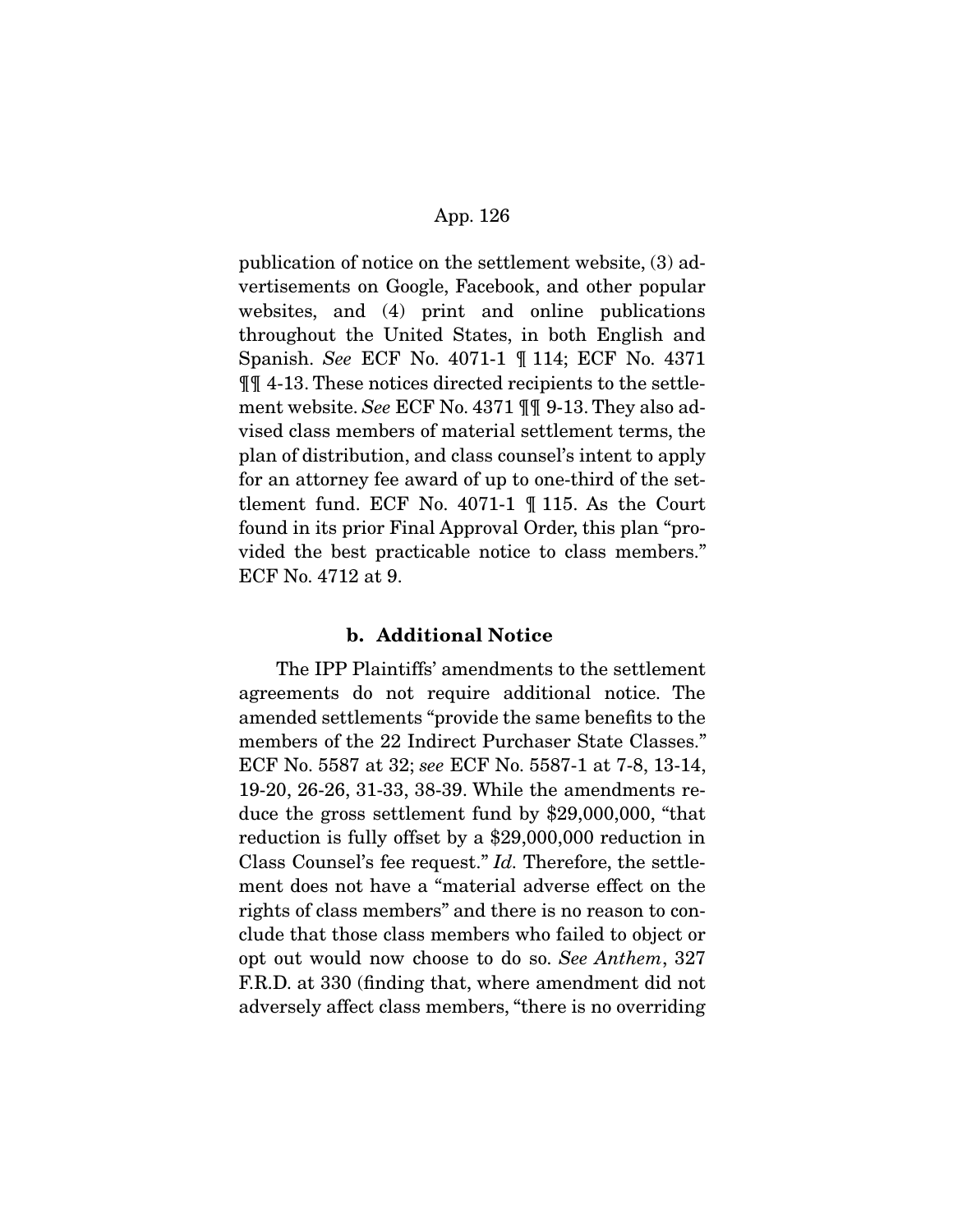reason to conclude that those Settlement Class Members who failed to opt out would now choose to do so.").

 The amendments also do not adversely affect the rights of the ORS and NRS Subclasses which were included in the original settlement. Because the amendments narrow the settlement Class, the release no longer applies to the ORS and NRS Subclasses. See ECF No. 5587-1 at 7, 13, 19, 25, 31, 38. These groups retain any claims that they previously possessed, if any, and they are free to pursue those claims against the Defendants. Therefore, the parties need not provide any additional notice to members of the current or former settlement classes.

 Although not required, the IPP Plaintiffs request that the court authorize that limited notification be sent to certain class members. In particular, they propose to send notification of settlement amendments to class members who filed claims, objected to the settlements, requested updates regarding the settlements, or requested exclusion from the settlement class. ECF No. 5587 at 34. These notices would advise recipients of their opportunities to object to the amendments, object to the requested fee award, and appear at the fairness hearing. Id. at  $34-35$ ; ECF No.  $5587-3$  at  $5-18$ . They would not, however, enable recipients to exclude themselves or rejoin the settlement. ECF No. 5587-3 at 5-18. Some courts have given opt-outs an opportunity to rejoin a settlement when amended. See Anthem, 327 F.R.D. at 331 ("[T]he change to the Settlement could materially affect their decision to opt out. Thus, they deserved an opportunity to reconsider their decisions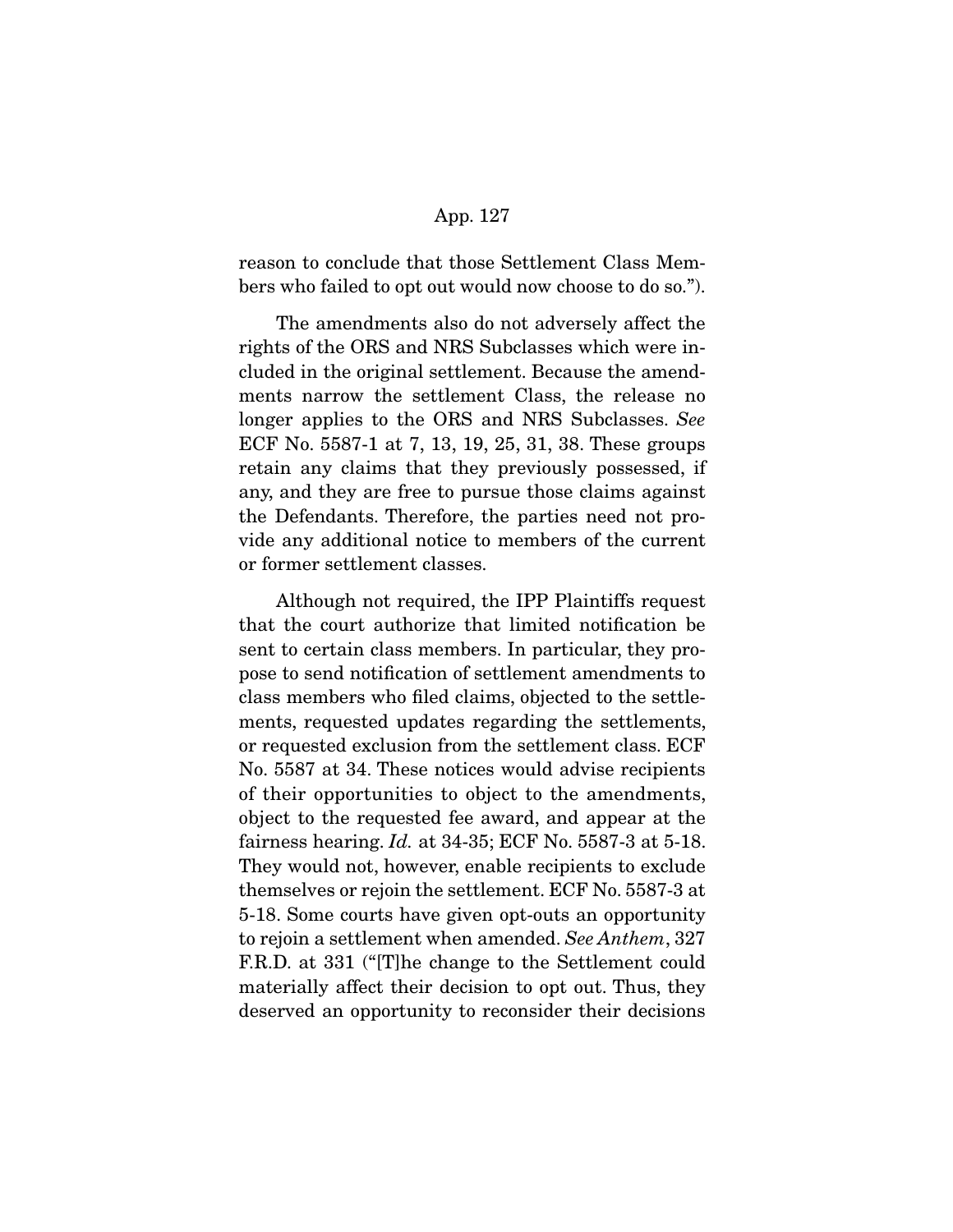based on the terms of the amended Settlement."). Where, as here, the amended settlements provide the same benefits to class members as were available in the original settlement, the Court finds it unnecessary to provide opt-outs an opportunity to rejoin the settlement. Therefore, the Court grants IPP Plaintiffs' request to provide limited notice to certain class members.

# **CONCLUSION**

 For the foregoing reasons, the Court GRANTS IPP Plaintiffs' motion pursuant to Ninth Circuit mandate to reconsider. The proposed class is hereby provisionally certified for the purposes of settlement. The Court grants preliminary approval of the amended settlements and approves the proposed limited notice procedure and forms. The Court will hold a final approval hearing on July 8, 2020.

| 111 |  |
|-----|--|
| 111 |  |

| <b>DATE</b>    | <b>EVENT</b>                                                        |
|----------------|---------------------------------------------------------------------|
| March 27, 2020 | Notice Publication Date and<br>Mailed/Emailed Notice to<br>Commence |
| May 29, 2020   | Deadline for Class Members<br>to Submit Objections                  |
| June 12, 2020  | Deadline for IPP Plaintiffs to<br>File Responses to Objections      |
| July 8, 2020   | Final Hearing                                                       |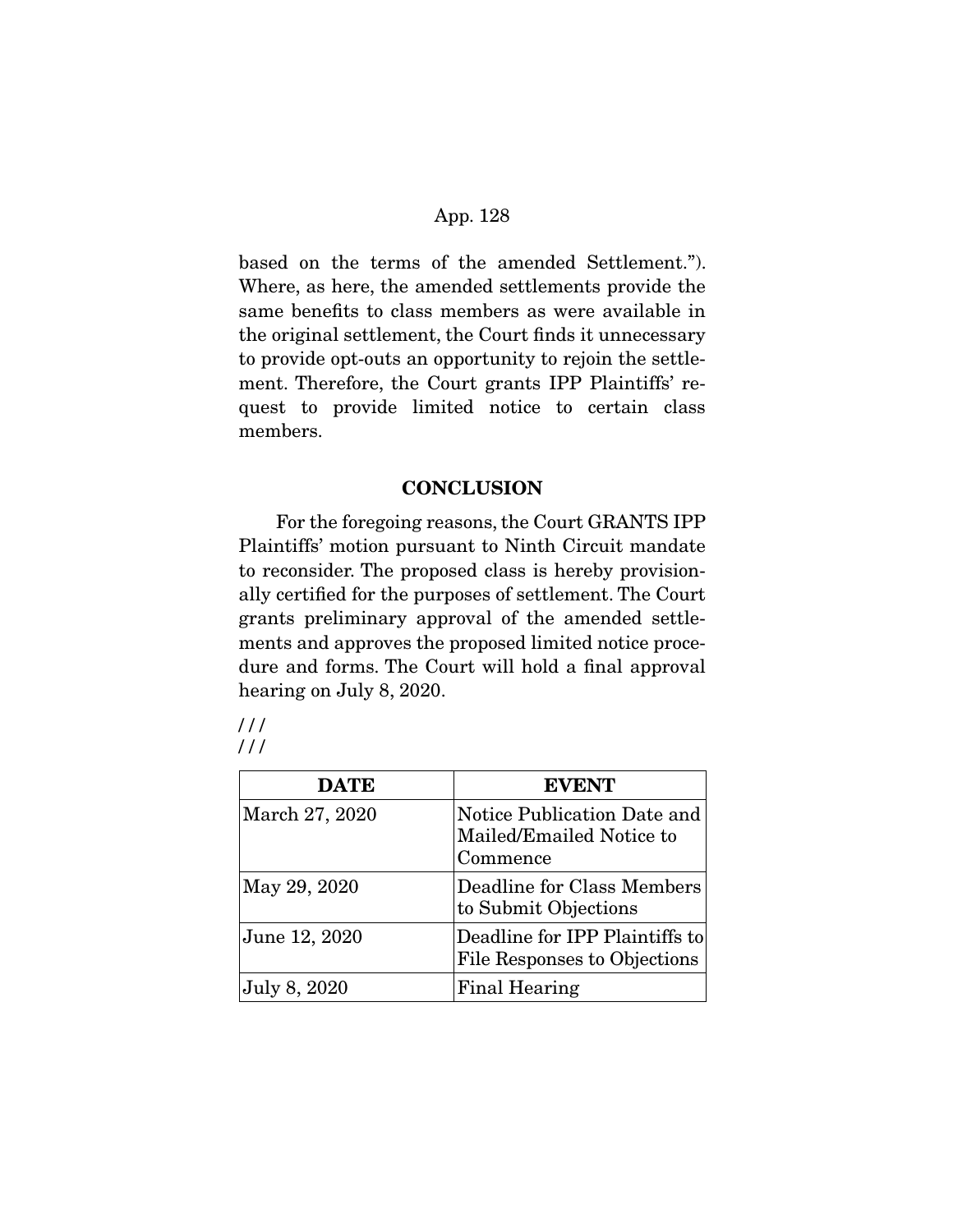Upon final approval, if any, of the pending settlement, the Court's approval of the prior settlement will be vacated. See ECF No. 5632.

# **IT IS SO ORDERED.**

Dated: March 11, 2020

/s/ Jon S. Tigar JON S. TIGAR United States District Judge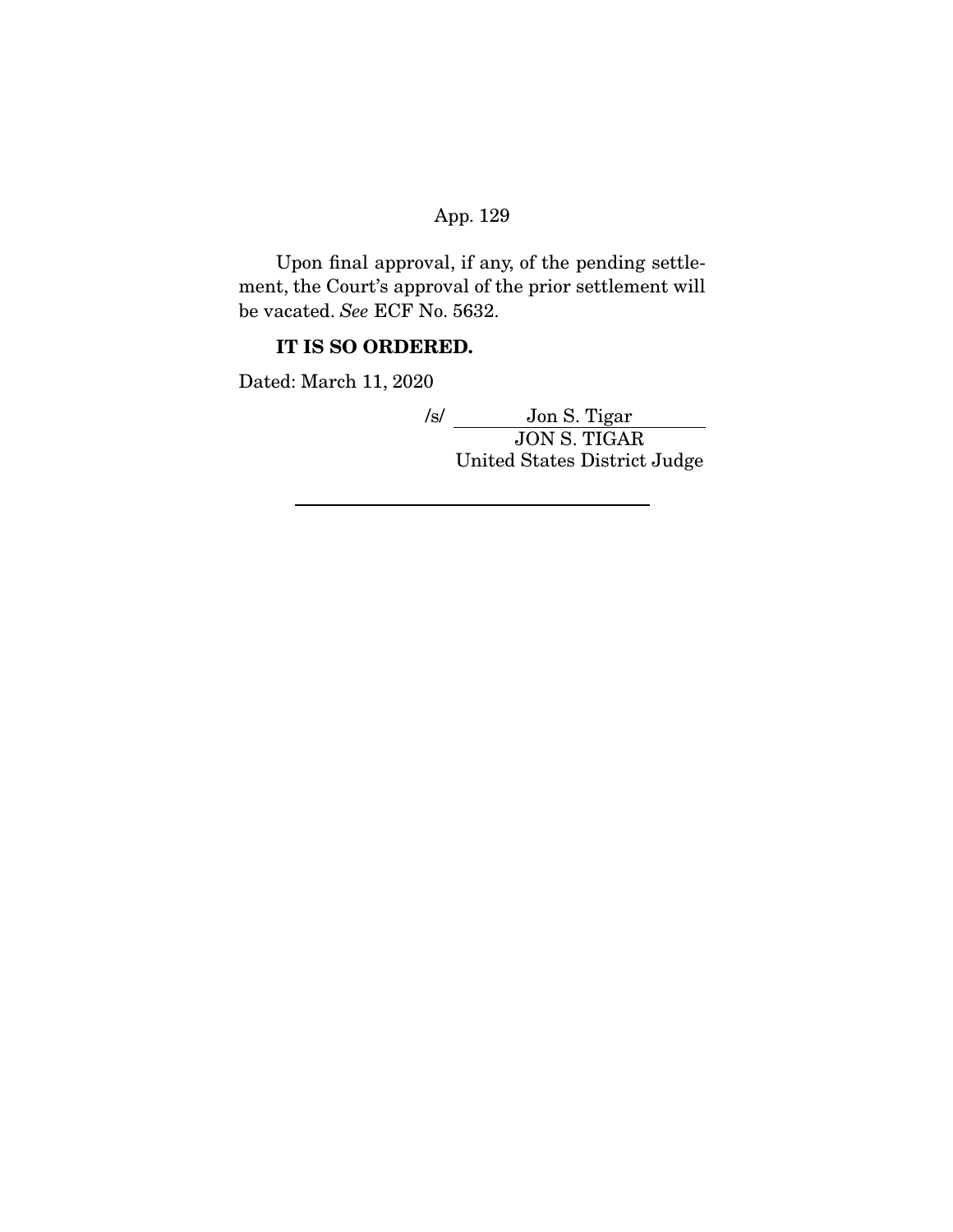# UNITED STATES DISTRICT COURT NORTHERN DISTRICT OF CALIFORNIA

| <b>IN RE: CATHODE RAY</b><br>TUBE (CRT) ANTITRUST 07-cv-05944-JST<br><b>LITIGATION</b> | Case No.<br><b>ORDER DENYING</b>                        |
|----------------------------------------------------------------------------------------|---------------------------------------------------------|
| This Order Relates To:<br><b>ALL INDIRECT</b>                                          | <b>RENEWED</b><br><b>MOTIONS TO</b><br><b>INTERVENE</b> |
| <b>PURCHASER ACTIONS</b>                                                               | Re: ECF Nos. 5643, 5645                                 |
| ALL DIRECT<br>PURCHASER ACTIONS                                                        | (Filed Feb. 4, 2020)                                    |

 Before the Court are Non-Repealer State Subclass Member Eleanor Lewis's renewed motion to intervene and Other Repealer States' renewed motion to intervene and file severed complaint. ECF Nos. 5643, 5645. The Court will deny the motions.

# **I. BACKGROUND**

 The facts regarding this case are well known to the parties, and the Court summarizes them here only insofar as they bear on the present motions.

 In February 2008, the Judicial Panel on Multidistrict Litigation ("JPML") ordered the centralization of actions alleging that certain defendants conspired to fix prices of cathode ray tubes. See In re Cathode Ray Tube (CRT) Antitrust Litig., 536 F. Supp. 2d 1364 (J.P.M.L. 2008). On July 7, 2016, this Court granted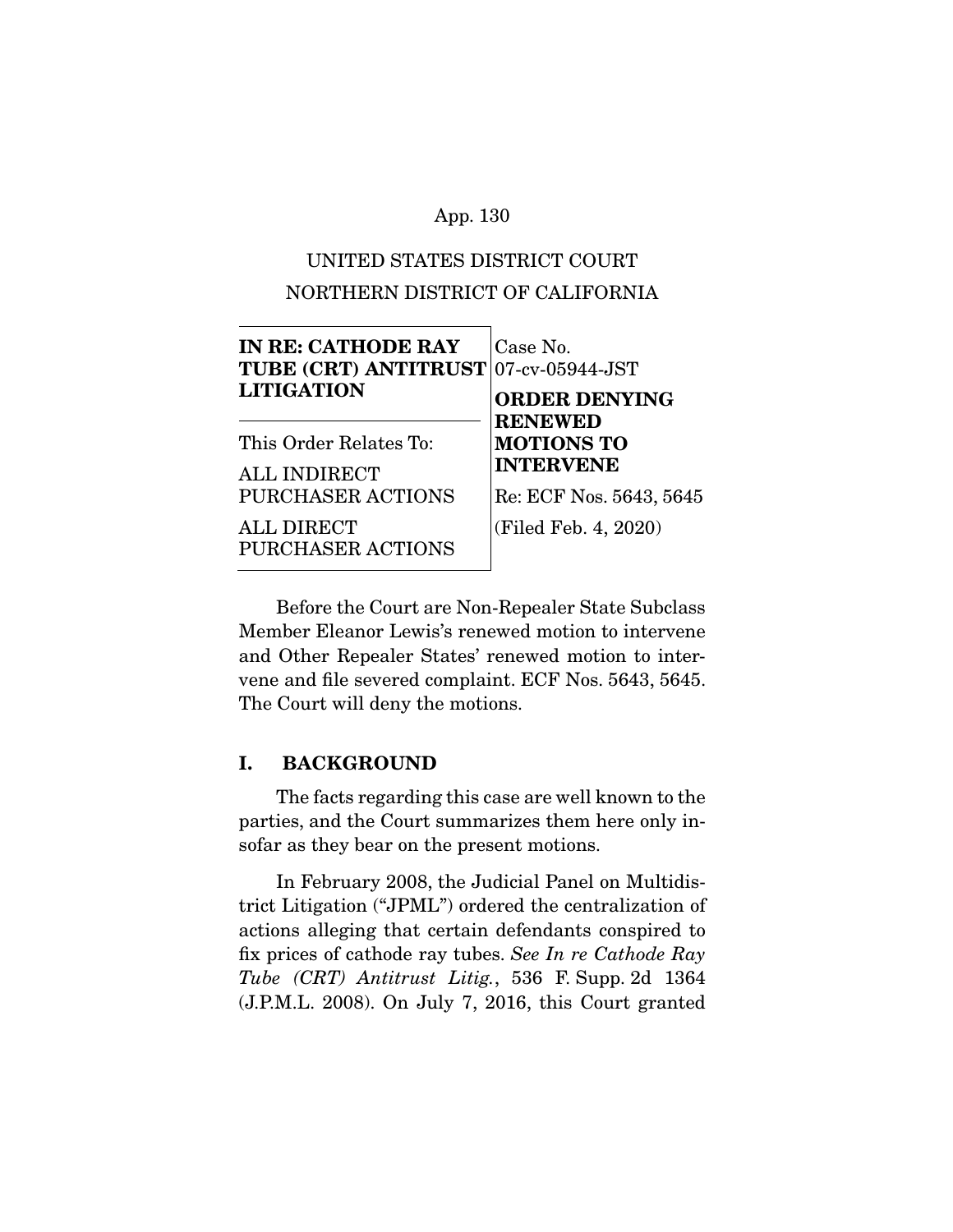final approval of settlement agreements which resolved claims between one set of plaintiffs – the Indirect Purchaser Plaintiffs ("IPP Plaintiffs") – and six sets of corporate defendants. ECF No. 4712 at 1. Two objectors sought appeal of this decision in the Ninth Circuit. ECF No. 4741.

 On November 8, 2018, this Court issued an order in which it concluded that it erred in approving the settlement provision which required class members in certain Omitted Repealer States to release their claims without compensation. See ECF No. 5362 at 1. The order expressed "concerns about the adequacy of the counsel who negotiated that settlement or whether they may have faced a conflict of interest." Id. at 1. In response, the Ninth Circuit remanded "this case so that the district court [could] reconsider its approval of the settlement." See In re Cathode Ray Tube Antitrust Litig., No. 16-16368 (9th Cir. Feb. 13, 2009), ECF No. 238 at 11.

 On remand, this Court confirmed the existing lead counsel for the IPP Plaintiffs and appointed separate counsel for the unnamed Omitted Repealer State subclass ("ORS Subclass")1 and Non-Repealer State subclass ("NRS Subclass").2 ECF Nos. 5535, 5518. The

<sup>&</sup>lt;sup>1</sup> The ORS Subclass consists of Indirect Purchaser Plaintiffs with claims in the following Omitted Repealer States: Arkansas, Massachusetts, Missouri, Montana, New Hampshire, Oregon, Rhode Island, South Carolina, and Utah. ECF No. 5518 at 1.

<sup>2</sup> The NRS Subclass consists of Indirect Purchaser Plaintiffs with claims in the following Non-Repealer States: Alabama, Alaska, Colorado, Connecticut, Delaware, Georgia, Idaho, Illinois,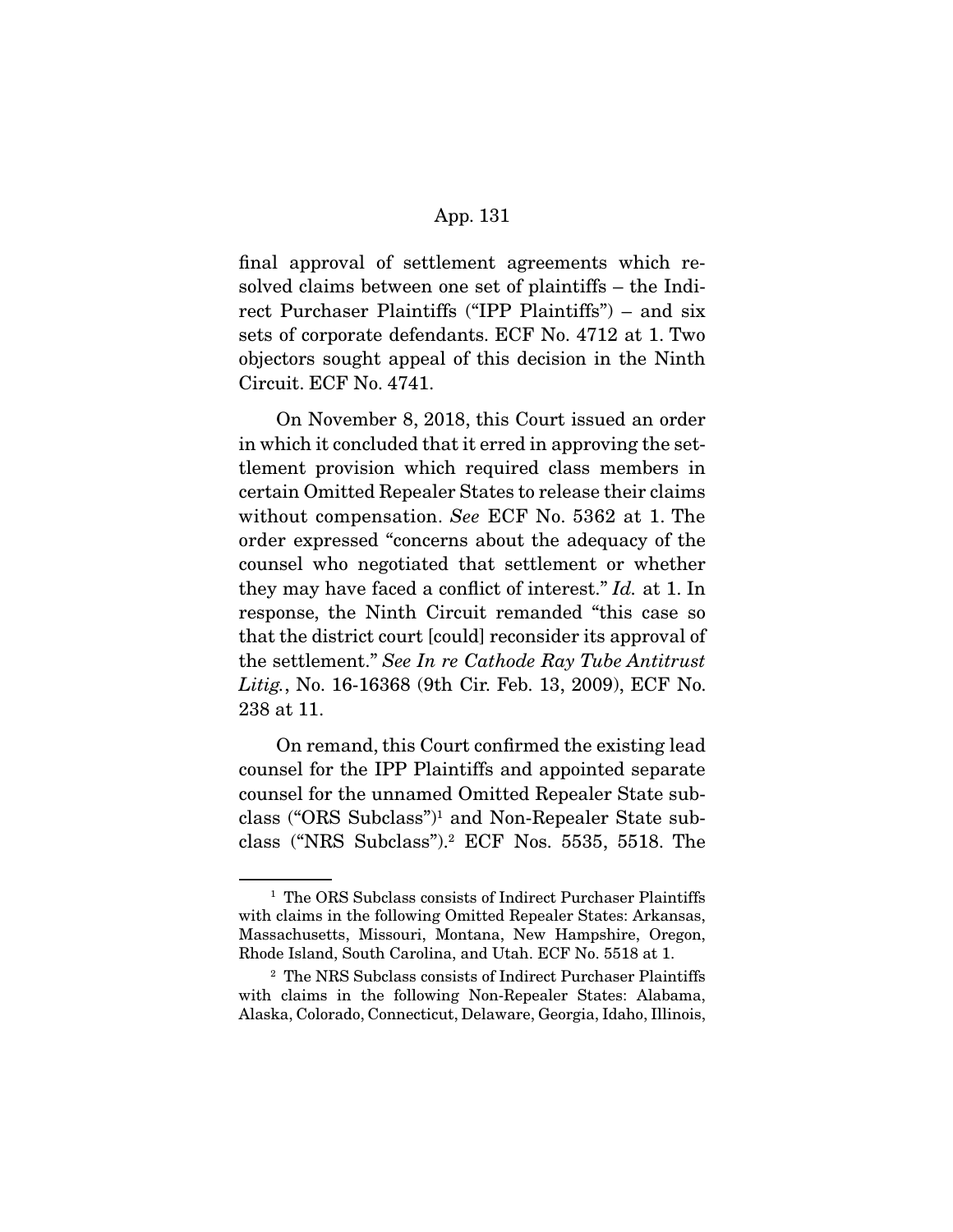Court then referred the matter to Magistrate Judge Corley for settlement. ECF No. 5427.

 On August 23, 2019, NRS Subclass member Eleanor Lewis and several members of the ORS Subclass moved to intervene in this litigation and file an amended complaint. ECF Nos. 5565, 5567. The Court denied these motions without prejudice. ECF No. 5626 at 3; ECF No. 5628 at 3. In November 2019, Lewis and the ORS Subclass filed renewed motions to intervene. ECF Nos. 5643, 5645. IPP Plaintiffs do not oppose the motions to intervene but "do, however, oppose the request by NRS Plaintiff Eleanor Lewis . . . that all indirect purchaser plaintiffs be ordered to file a single consolidated amended complaint after intervention." ECF No. 5664 at 2. The Thomson Defendants<sup>3</sup> and Samsung Defendants<sup>4</sup> oppose the motions. ECF Nos. 5662, 5663. Lewis and the ORS Subclass have filed replies. ECF Nos. 5668, 5670.

Indiana, Kentucky, Louisiana, Maryland, New Jersey, Ohio, Oklahoma, Pennsylvania, Texas, Virginia, Washington, and Wyoming. ECF No. 5518 at 2.

<sup>3</sup> The Thomson Defendants consist of Thomson SA and Thomson Consumer Electronics, Inc. ECF No. 5662 at 1.

<sup>4</sup> The Samsung Defendants consist of Samsung SDI Co., Ltd.; Samsung SDI America, Inc.; Samsung SDI Mexico S.A. De C.V.; Samsung SDI Brasil Ltda.; Shenzhen Samsung SDI Co., Ltd.; Tianjin Samsung SDI Co., Ltd.; and Samsung SDI (Malasia) Sdn. Bhd. ECF No. 5663 at 1.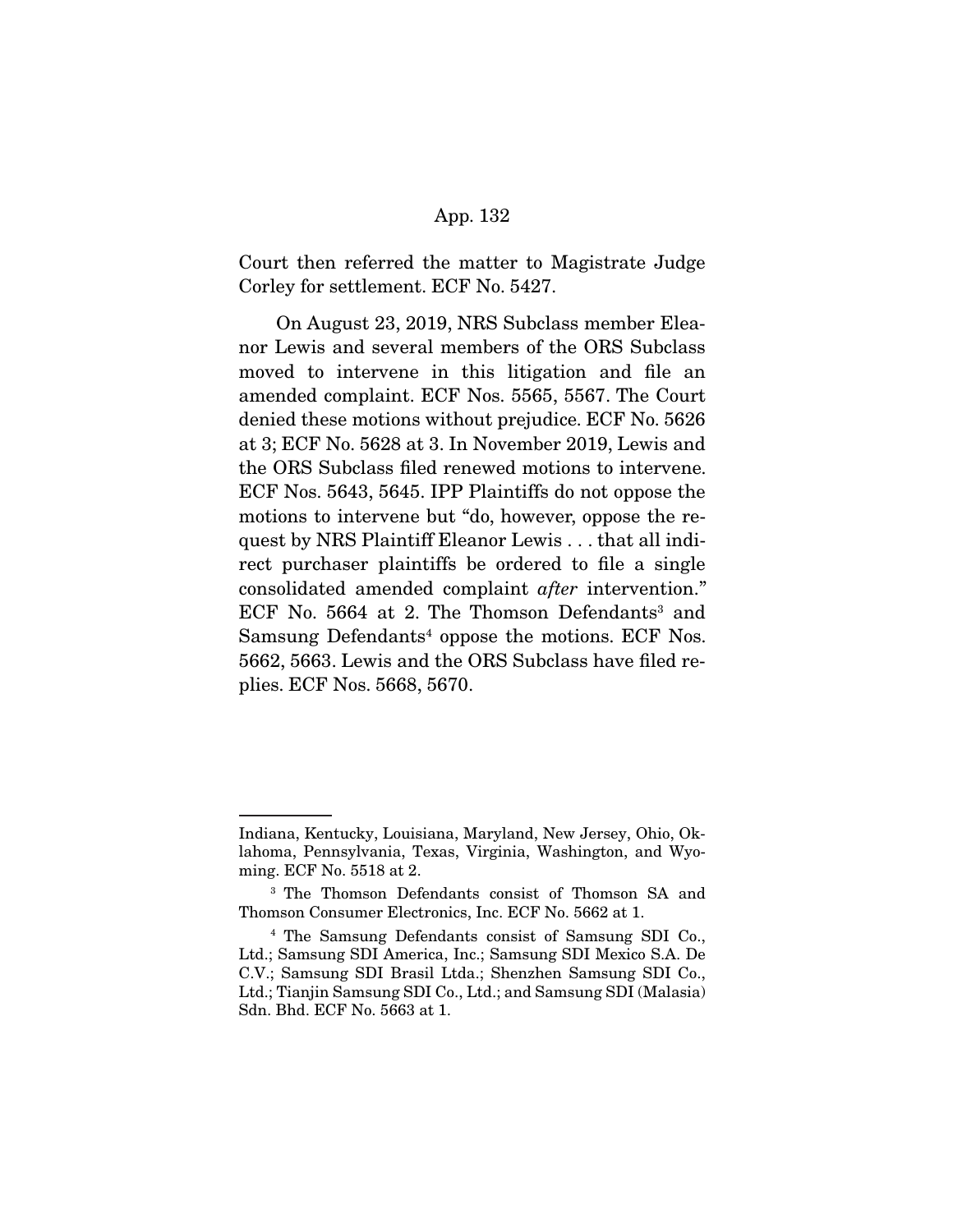### **II. JURISDICTION**

 The Court has jurisdiction pursuant to 28 U.S.C.  $§ 1332(d)(2).$ 

### **III. DISCUSSION**

 The multidistrict litigation ("MDL") "statute, 28 U.S. § 1407, limits the actions that may be transferred for coordinated or consolidated pretrial proceedings to 'civil actions involving one or more common questions of fact [that] are pending in different districts...." In re Farmers Ins. Exch. Claims Representatives' Overtime Pay Litig., MDL No. 33-1439, 2008 WL 4763029, at \*3 (D. Or. Oct. 28, 2008) (emphasis in original) (quoting 28 U.S.C. § 1407(a)). "A plaintiff may not unilaterally add actions in [an] MDL that have not been pending in federal court elsewhere or which were not transferred to the transferee court through the MDL process." In re Mortgage Elec. Registration Sys. (MERS) Litig., No. MD-09-02119-PHX-JAT, 2016 WL 3931820, at \*5 (D. Ariz. July 21, 2016) (citing In re Farmers, 2008 WL 4763029, at \*3).

 Lewis moves to intervene by filing a new "NRS Subclass Complaint." ECF No. 5643 at 3. ORS Movants seek to intervene by filing a "severed complaint amending the prior allegations to add state law claims." ECF No. 5645 at 20. The Court finds, however, that the MDL statute does not permit movants' direct intervention into the MDL proceedings, whether by filing separate complaints or amending IPP Plaintiffs' operative complaint.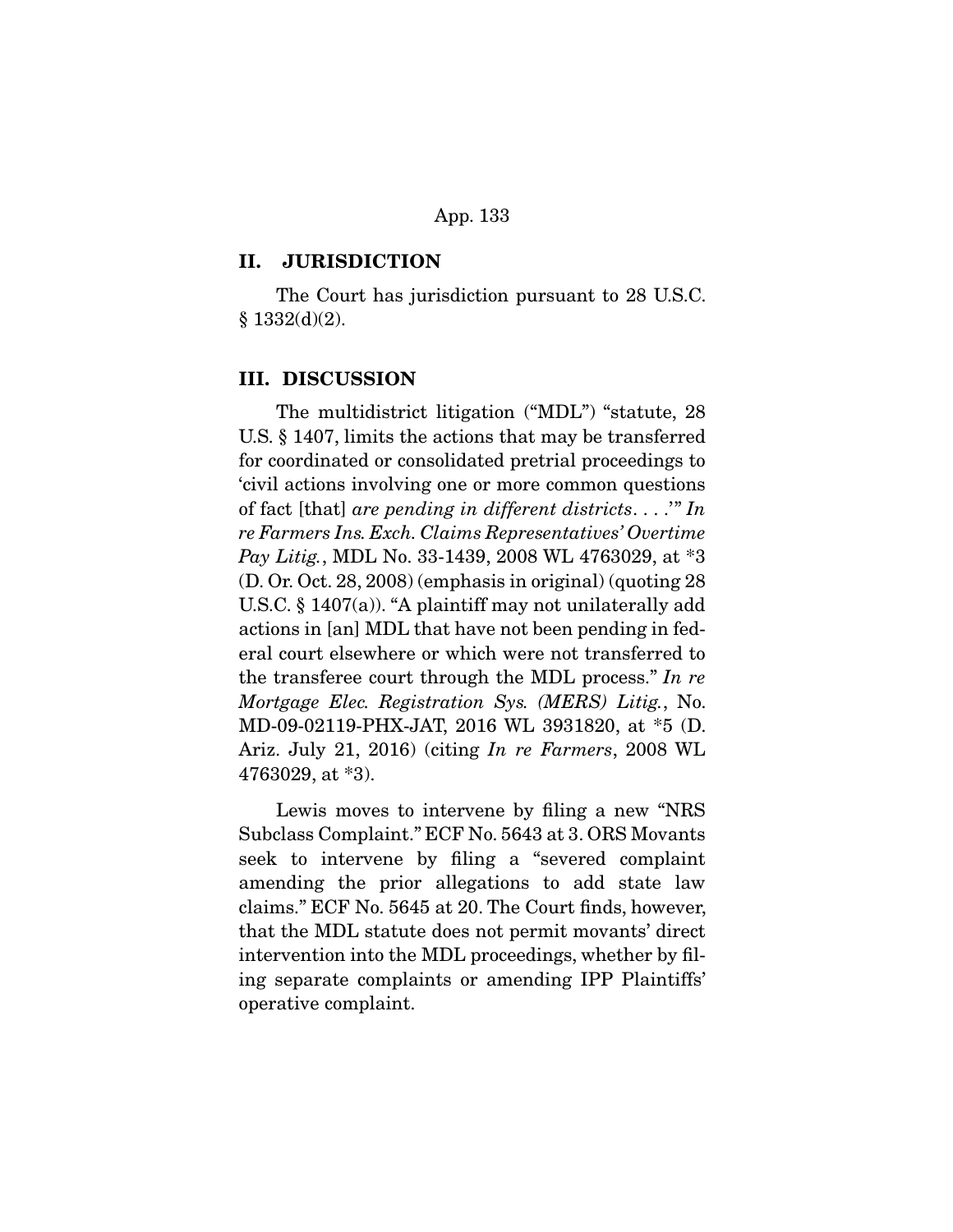First, movants are not permitted to file complaints directly into MDL proceedings. In re MERS, 2016 WL 3931820, at \*7 ("[T]he majority of case law on this topic indicates that a transferee court's jurisdiction is not sufficiently invoked where an added plaintiff never filed a lawsuit in any federal court nor had its case transferred to the transferee MDL court by the Judicial Panel."); see In re Farmers, 2008 WL 4763029, at \*3, 5 (dismissing four subclasses for lack of subject matter jurisdiction where plaintiffs added "state law class actions in this MDL that had not been pending in federal court elsewhere and were not transferred to this court through the MDL process"). Cases must already be pending in a federal court before they can be added to an existing MDL. See In re MERS, 2016 WL 3931820, at \*5. If a potential tag-along action is pending in a different district, the Clerk of the JPML "may enter a conditional order transferring that action to the previously designated transferee district court" upon learning of the pendency of the action.5 J.P.M.L. R. 7.1(b). If a potential tag-along action is filed in the transferee district, a party may "request assignment of such action<sup>[]</sup> to the Section 1407 transferee judge in accordance with applicable local rules." J.P.M.L. R. 7.2(a).

 $5$  Under Rule 7.1(a) of the JPML Rules of Procedure, "[a]ny party or counsel in actions previously transferred under Section 1407 shall promptly notify the Clerk of the Panel of any potential tagalong actions in which that party is also named or in which that counsel appears."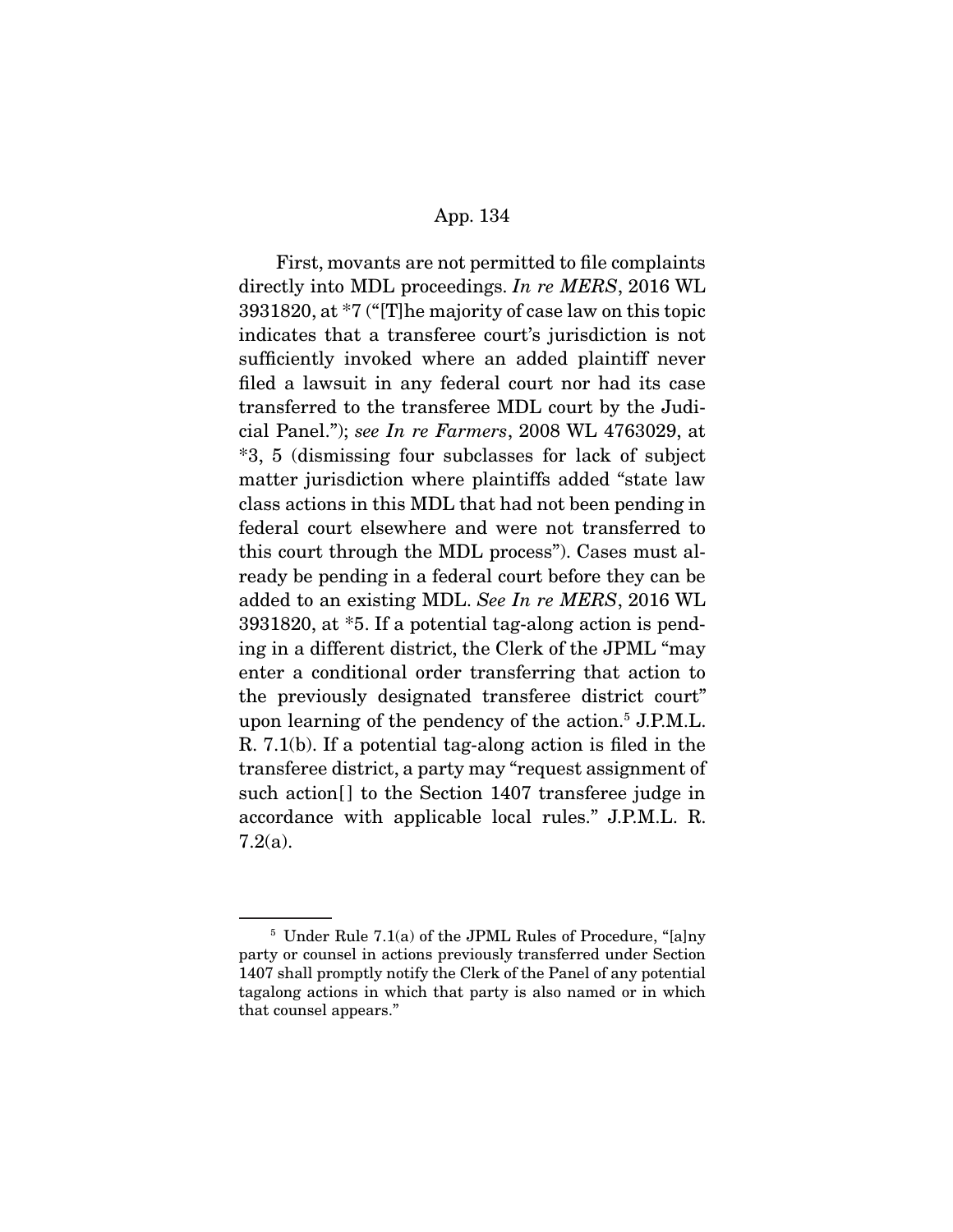Second, as discussed in its previous orders, movants may not add new plaintiffs to an MDL by amending IPP Plaintiffs' complaint. ECF No. 5628 at 3 ("Movants are attempting to amend someone else's complaint. They cite no authority permitting a proposed intervenor to take such a step, and the Court concludes it is not allowed."); ECF No. 5626 at 3 (same); see In re MERS, 2016 WL 3931820, at \*7 ("Plaintiffs cannot add [potential class member] DeBaggis as a plaintiff by amendment in the MDL as this directly contradicts the appropriate procedures designated in 28 U.S.C. § 1407 for consolidating cases for pretrial proceedings."). Rather, the proper course for proposed "new plaintiffs in this MDL litigation is to file their claims in the appropriate forums and to permit the MDL consolidation process to operate as intended." In re MERS, 2016 WL 3931820, at \*10 (quoting In re Packaged Ice Antitrust Litig., No. 08-MDL-1952, 2011 WL 6178891, at \*8 (E.D. Mich. Dec. 12, 2011)).

 ORS Movants argue that JPML Rule 7.2(a) "explicitly allows for direct filing" in MDL proceedings. ECF No. 5670 at  $25$  n.8. However, Rule 7.2(a) does not waive the requirement to file an action in federal court prior to seeking transfer to the MDL. Instead, it provides that potential tag-along actions which are already "filed in the transferee district" may "request assignment of such action to the transferee judge in accordance with applicable local rules." J.P.M.L. R. 7.2(a).6 Moreover, the filing of an initial complaint prior

<sup>6</sup> Some district courts have held that a transferee court may invoke the Rule 7.2(a) transfer procedure only if the district has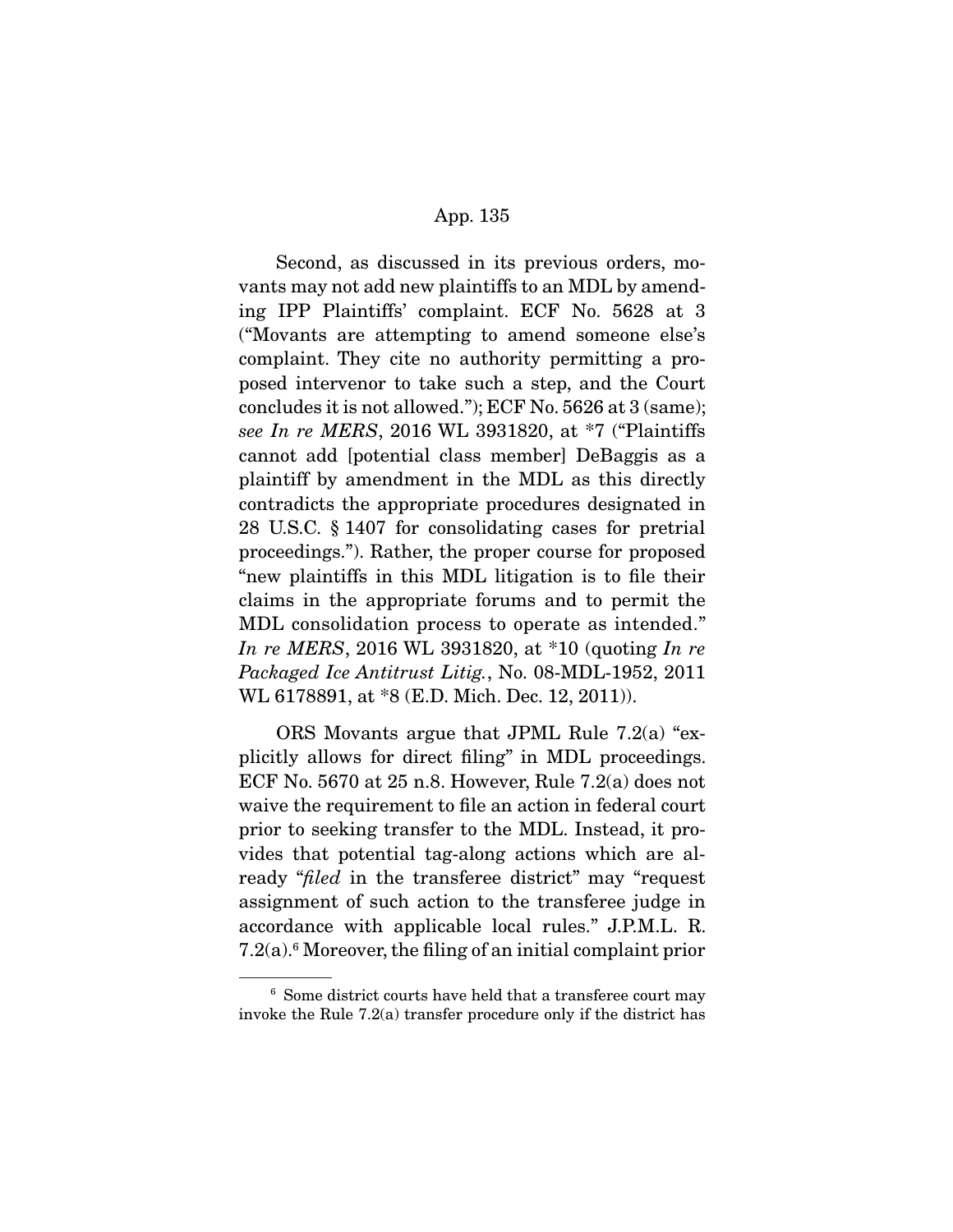to seeking transfer to an MDL is integral to the "unique procedural world of an MDL," where "the authority of the transferee court to handle the case ordinarily ends on conclusion of pretrial proceedings." In re Farmers, 2008 WL 4763029, at \*3 (citing Lexecon Inc. v. Milberg Weiss, 523 U.S. 26, 36-37 (1998)). "Within the context of MDL proceedings, individual cases that are consolidated or coordinated for pretrial purposes remain fundamentally separate actions, intended to resume their independent status once the pretrial stage of litigation is over." In re Korean Air Lines Co., Ltd., 642 F.3d 685, 700 (9th Cir. 2011). Each action transferred under Section 1407 "shall be remanded by the panel at or before the conclusion of . . . pretrial proceedings to the district from which it was transferred unless it shall have been previously terminated." 28 U.S.C. § 1407(a); Gelboim v. Bank of Am. Corp., 135 S. Ct. 897, 903 (2015). Without the filing of an initial complaint independent of the MDL, a plaintiff's "claims have no 'home federal court' to which this

a local rule that specifically "address[es] . . . potential tag-along actions" in the context of multi-district litigation. In re MERS, 2016 WL 3931820, at \*6. The Court finds no support for this holding in the text of the rule. To the contrary, the JMPL Rule requires only that the transferee court have local rules regarding the assignment of related cases generally. This reading follows naturally from the rule's admonition that "[p]otential tag-along actions filed in the transferee district do not require Panel action." J.P.M.L. R. 7.2(a); see also 23A Karl Oakes, Fed. Proc., L. Ed. § 55:41 (2019) ("Potential tag-along actions filed in the transferee district require no action on the part of the Judicial Panel on Multidistrict Litigation; requests for assignment of such actions to the transferee judge should be made in accordance with local rules for the assignment of related actions.") (citing J.P.M.L. R. 7.2(a)).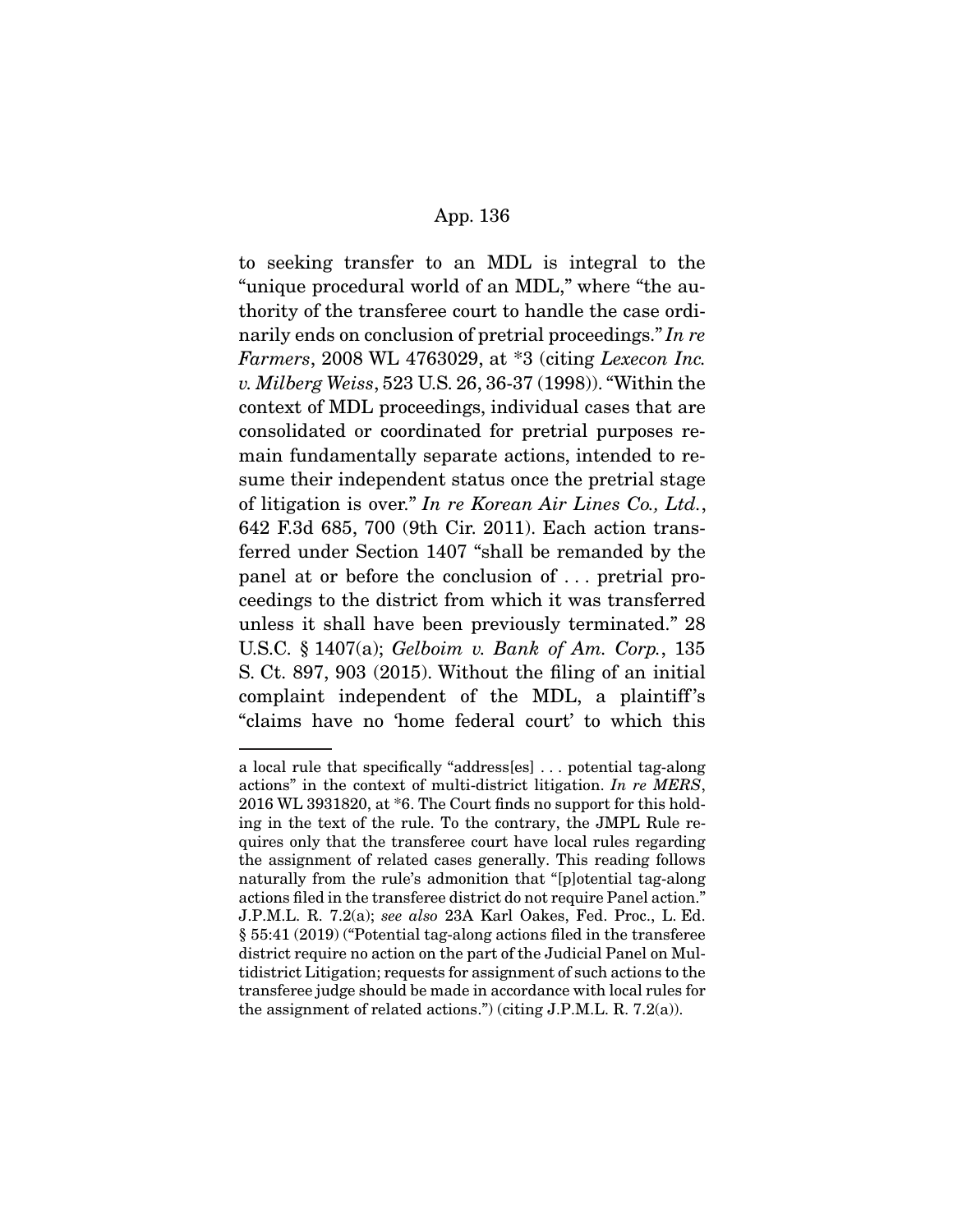Court may eventually remand them in accordance with 28 U.S.C. § 1407(a)." In re MERS, 2016 WL 3931820, at \*7 (quoting In re Farmers, 2008 WL 4763029, at \*3).

 Lewis argues that there is "no basis in Multidistrict jurisprudence for opposing [her] addition . . . as a plaintiff so that she can represent the interests of her subclass." ECF No. 5668 at 5. In support, Lewis cites In re Payment Card Interchange Fee and Merchant Discount Antitrust Litigation, 330 F.R.D. 11 (E.D.N.Y. 2019).7 After the Second Circuit vacated the district court's settlement approval and remanded the action, the court in Payment Card appointed "new interim colead counsel to represent the interests of different putative classes" and "required each newly defined group of putative class plaintiffs to file a new pleading." ECF No. 5669-1 at 9-10. However, neither the parties nor the court appear to have considered whether the filing of new pleadings in the MDL comported with 28 U.S.C. § 1407. Therefore, Lewis's reference to Payment Card is unpersuasive.

<sup>7</sup> Lewis has filed a request for judicial notice of a court memorandum and order in Payment Card, No. 1:05-md-01720-MKB-JO (E.D.N.Y.). ECF No. 5669. Under Federal Rule of Evidence 201(b), "[t]he court may judicially notice a fact that is not subject to reasonable dispute because it: (1) is generally known within the trial court's territorial jurisdiction; or (2) can be accurately and readily determined from sources whose accuracy cannot reasonably be questioned." A court "may take judicial notice of court filings and other matters of public record." Reyn's Pasta Bella, LLC v. Visa USA, Inc., 442 F.3d 741, 746 n.6 (9th Cir. 2006). Accordingly, Lewis's request is granted.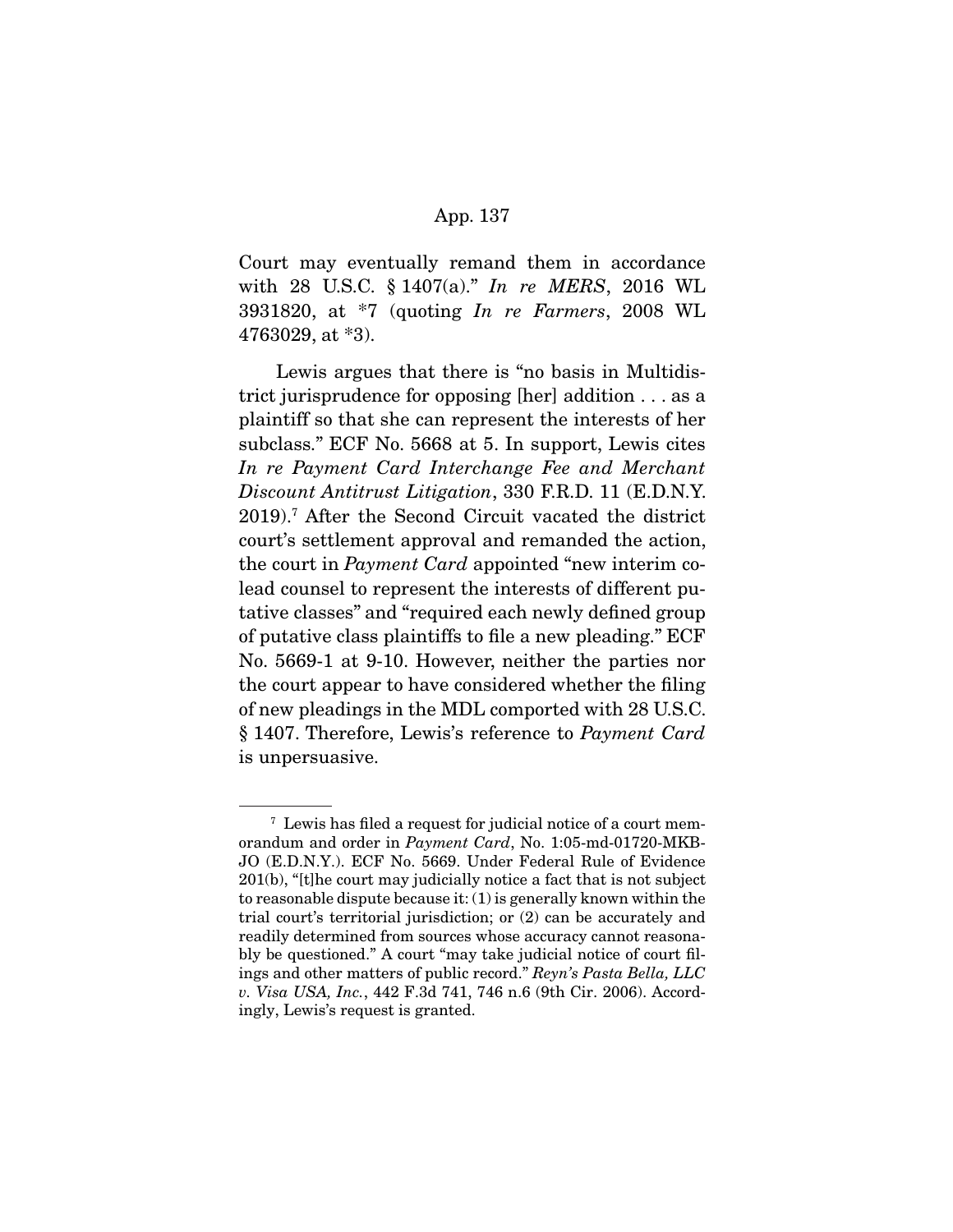### **CONCLUSION**

 For the foregoing reasons, the Court denies Lewis's and ORS Movants' renewed motions to intervene. Movants may file their claims in the appropriate forum(s) and seek transfer from the JPML or, if properly filed in the Northern District of California, "request assignment of [their] actions to the Section 1407 transferee judge in accordance with applicable local rules." J.P.M.L. R. 7.2(a).

# **IT IS SO ORDERED.**

Dated: February 4, 2020

/s/ Jon S. Tigar JON S. TIGAR United States District Judge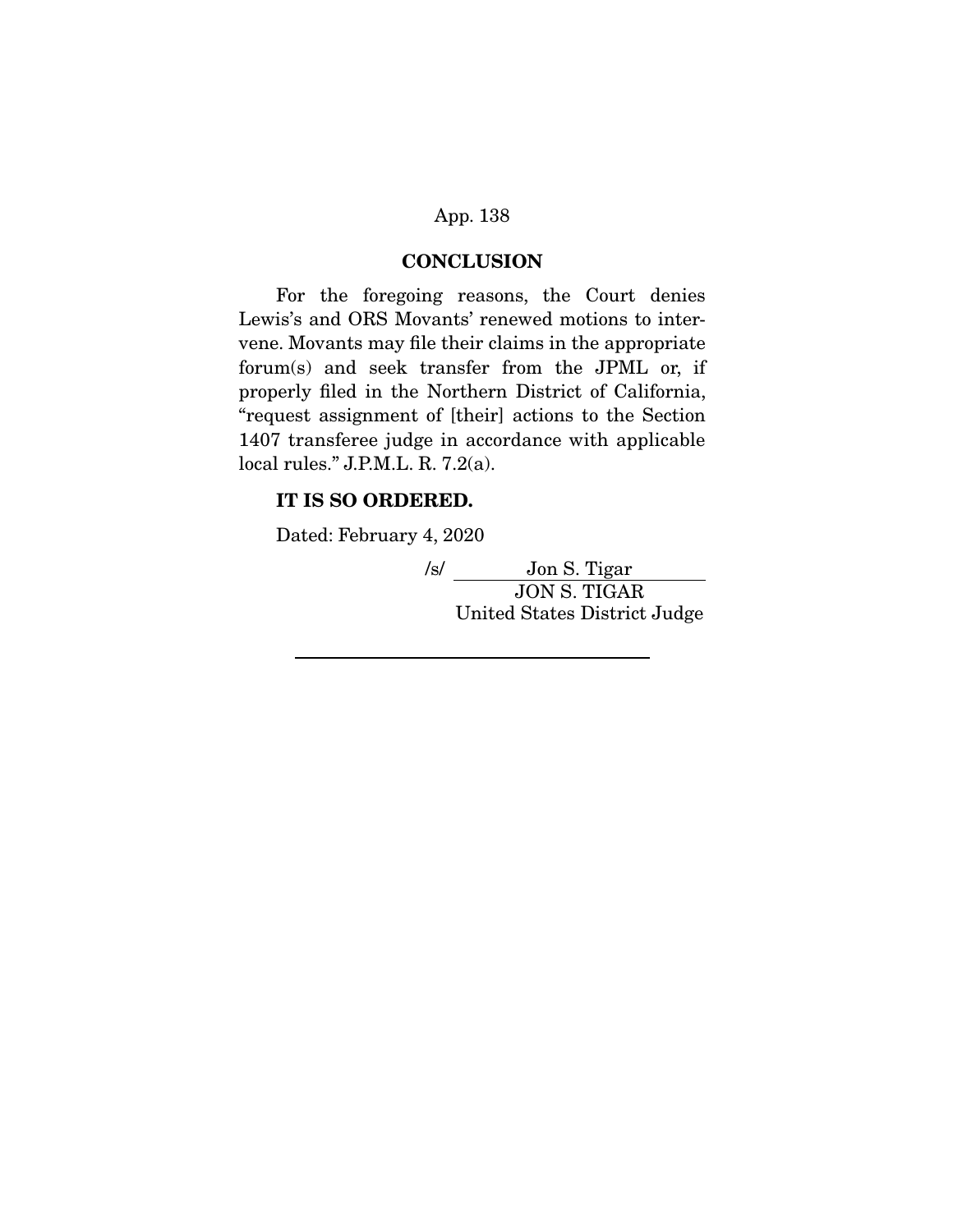# UNITED STATES DISTRICT COURT NORTHERN DISTRICT OF CALIFORNIA

| <b>IN RE: CATHODE RAY</b><br><b>TUBE (CRT) ANTITRUST 07-cv-05944-JST</b><br><b>LITIGATION</b> | Case No.<br><b>ORDER DENYING</b>                                                                                                                                      |
|-----------------------------------------------------------------------------------------------|-----------------------------------------------------------------------------------------------------------------------------------------------------------------------|
| This Order Relates To:<br>ALL INDIRECT<br>PURCHASER ACTIONS                                   | <b>MOTION TO INTER-</b><br><b>VENE AND AMEND</b><br><b>COMPLAINT TO</b><br><b>ALLEGE STATE LAW</b><br><b>CLAIMS FOR THE</b><br><b>OTHER REPEALER</b><br><b>STATES</b> |
|                                                                                               | Re: ECF No. 5567<br>(Filed Oct. 17, 2019)                                                                                                                             |

 Before the Court is the Other Repealer States' motion to intervene and file an amended complaint. ECF No. 5567. The Court will deny the motion.

# **I. BACKGROUND**

 In February 2008, the Judicial Panel on Multidistrict Litigation ordered the centralization of actions alleging that certain Defendants conspired to fix prices of cathode ray tubes. See In re Cathode Ray Tube (CRT) Antitrust Litig., 536 F. Supp. 2d 1364 (J.P.M.L. 2008). On July 7, 2016, this Court granted final approval of settlement agreements which resolved claims between one set of plaintiffs – the Indirect Purchaser Plaintiffs ("IPP Plaintiffs") – and six sets of corporate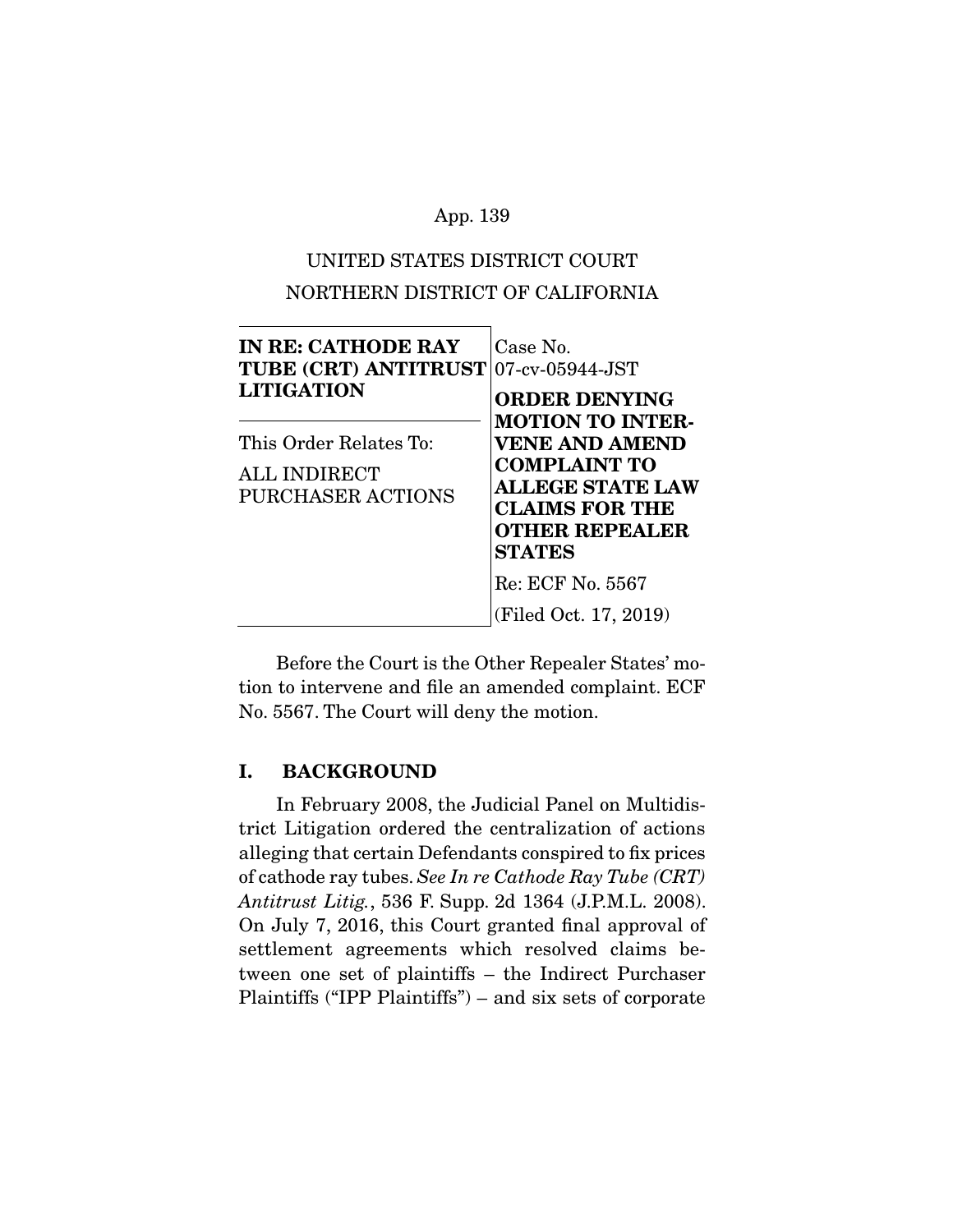defendants. ECF No. 4712 at 1. Two objectors sought appeal of this decision in the Ninth Circuit. ECF No. 4741.

 On November 8, 2018, this Court issued an order in which it concluded that it erred in approving the settlement provision which required class members in certain Omitted Repealer States to release their claims without compensation. See ECF No. 5362 at 1. The order expressed "concerns about the adequacy of the counsel who negotiated that settlement or whether they may have faced a conflict of interest." Id. at 1. In response, the Ninth Circuit remanded "this case so that the district court [could] reconsider its approval of the settlement." See In re Cathode Ray Tube Antitrust Litig., No. 16-16368 (9th Cir. Feb. 13, 2009), ECF No. 238 at 11.

 On remand, this Court confirmed the existing lead counsel for the IPP Plaintiffs and appointed separate counsel for an Omitted Repealer State subclass ("ORS Subclass")<sup>1</sup> as well as a Non-Repealer State subclass ("NRS Subclass).2 ECF Nos. 5535, 5518. The Court

<sup>&</sup>lt;sup>1</sup> The ORS Subclass consists of Indirect Purchaser Plaintiffs in the following states: Arkansas, Massachusetts, Missouri, Montana, New Hampshire, Oregon, Rhode Island, South Carolina, and Utah. ECF No. 5518 at 1.

<sup>2</sup> The NRS Subclass consists of Indirect Purchaser Plaintiffs in the following Non-Repealer States: Alabama, Alaska, Colorado, Connecticut, Delaware, Georgia, Idaho, Illinois, Indiana, Kentucky, Louisiana, Maryland, New Jersey, Ohio, Oklahoma, Pennsylvania, Texas, Virginia, Washington, and Wyoming. ECF No. 5518 at 2.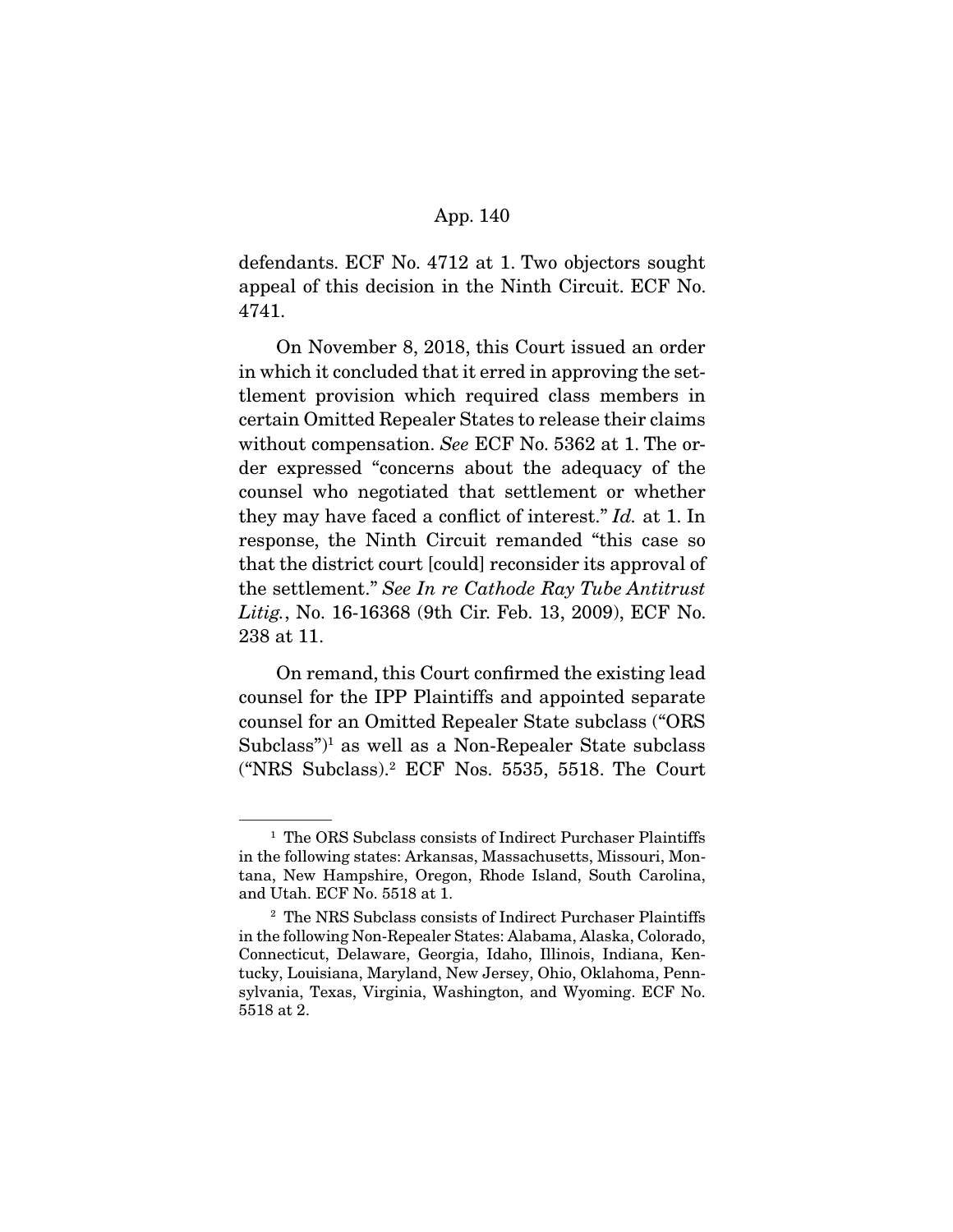then referred the matter to Magistrate Judge Corley for settlement. ECF No. 5427.

 On August 23, 2019, members of the ORS Subclass moved to intervene in this litigation and file an amended complaint. ECF No. 5567 at 9-10, 20, 28. The IPP Plaintiffs and Defendants both oppose this motion. ECF Nos. 5592, 5593, 5591. The ORS Movants have filed a reply. ECF No. 5611.

## **II. JURISDICTION**

 The Court has jurisdiction pursuant to 28 U.S.C.  $§ 1332(d)(2).$ 

### **III. MOTION TO INTERVENE**

 Federal Rule of Civil Procedure 24 requires that a motion to intervene "be accompanied by a pleading that sets out the claim or defense for which intervention is sought." Fed. R. Civ. P. 24(c); Buffin v. City and County of San Francisco, No. 15-cv-04959-YGR, 2016 WL 6025486, at \*12 (N.D. Cal. Oct. 14, 2016) (citing Beckman Industries, Inc. v. Int'l Ins. Co., 966 F.2d 470, 474 (9th Cir. 1992).

 ORS Movants have filed a pleading which seeks to adopt an amended version of IPP Plaintiffs' operative complaint. See ECF No. 5567 (The proposed complaint "adds the ORS Plaintiffs as named parties" and "adopts and incorporates the relevant, preceding allegations of the current complaint, adding only the supplemental state law counts."); ECF Nos. 5590-1,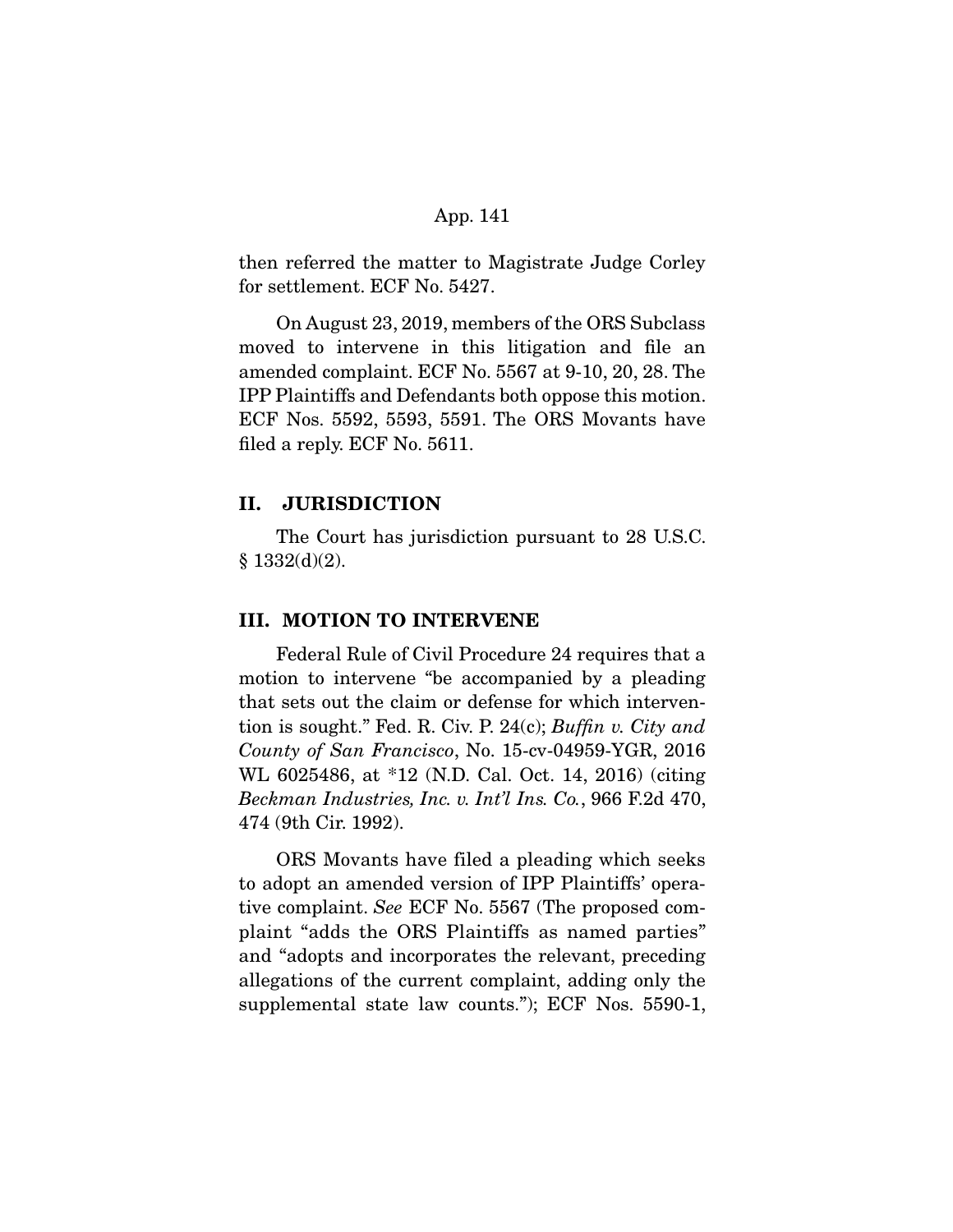5590-2. ORS Movants' intervention motion may "provide[ ] enough information to state a claim and for the court to grant intervention." See Lennar Mare Island, LLC v. Steadfast Ins. Co., Nos. 2:12-cv-02182-KJM-KJN, 2:16-cv-00291-KJM-KJN, 2016 WL 5847010, at \*6 (E.D. Cal. Oct. 6, 2016). Nevertheless, the Court requires the ORS Movants "to file a separate pleading to fully apprise defendant[s] and the court of the basis for its claims in intervention." See id. "In a complex multiparty case such as this one, a separate pleading will assist the court in policing the parameters of the case in intervention." Id. ORS Movants acknowledge the "divergence of interests with [IPP Plaintiffs] on certain issues . . . bolstering the advisability of a separate complaint." See id; ECF No. 5567 at 18 ("IPP Counsel represents a class of individuals with interests diametrically opposed to the ORS Plaintiffs").3

 In addition to these considerations, there is the practical reality that ORS Movants are attempting to amend someone else's complaint. They cite no authority permitting a proposed intervenor to take such a

<sup>3</sup> The Court also notes that ORS Movants violated Northern District of California Civil Local Rule 5-1(i)(3) by filing a proposed "Indirect Purchaser Plaintiffs' Sixth Consolidated Amended Complaint" with no attestation that each signatory concurred in the document's filing. See ECF Nos. 5590, 5590-1, 5590-2. In their opposition, IPP Plaintiffs assert that ORS "Plaintiffs' counsel never even provided a copy of the proposed amended complaints to IPP Lead Counsel before filing, much less received his concurrence." ECF No. 5593 at 8. The Court interprets ORS Movants' failure to respond as a concession. See Angeles v. U.S. Airways, Inc., No. C 12-05860 CRB, 2013 WL 622032, at \*4 ("The failure to respond amounts to a concession.").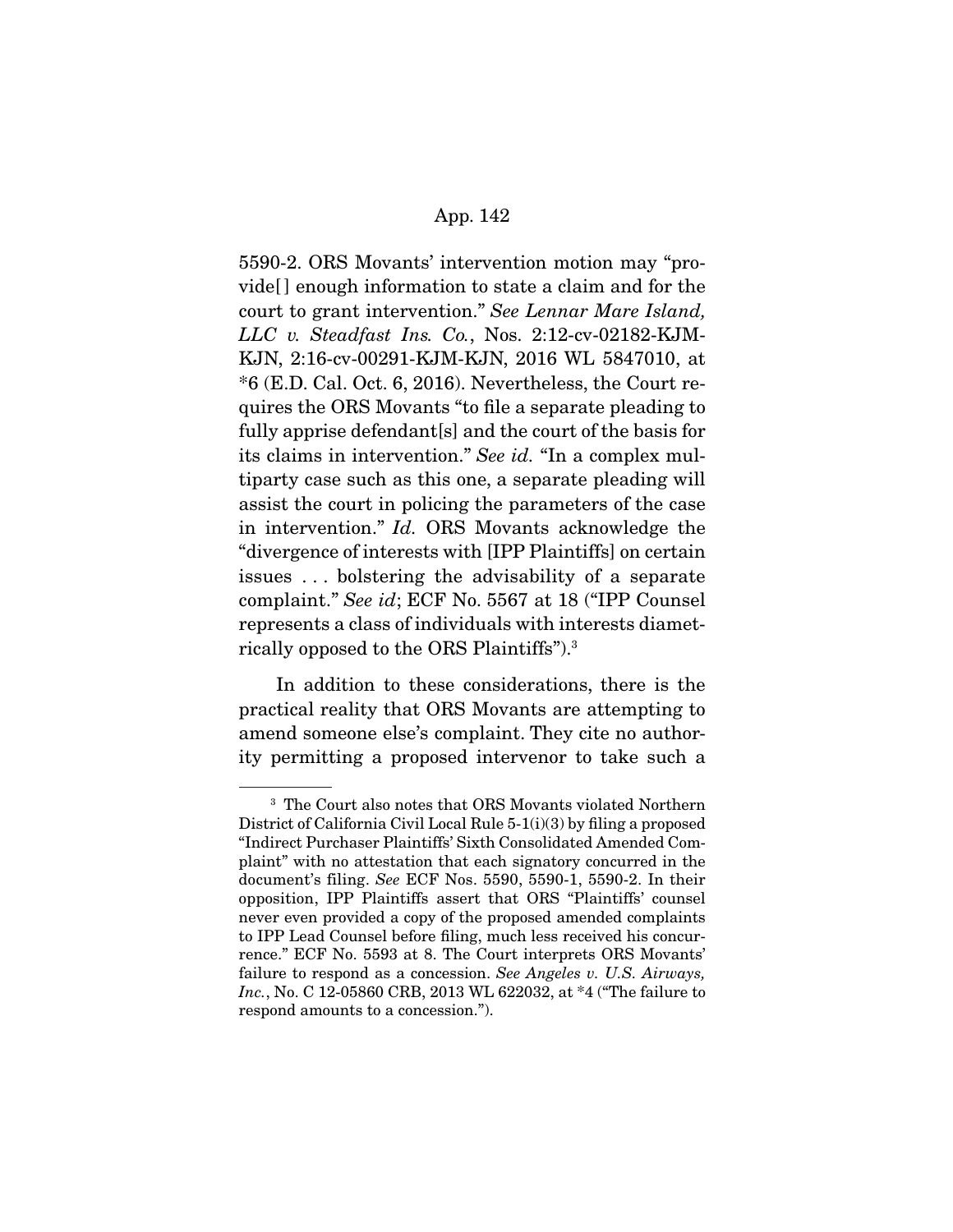step, and the Court concludes it is not allowed. Thus, even if their motion to intervene could be granted, their motion to amend the existing IPP complaint would fail.

 The Court therefore denies the motion to intervene without prejudice to a renewed motion accompanied by a separate pleading. That motion is due by November 12, 2019.

### **CONCLUSION**

 For the foregoing reasons, the Court denies ORS Movants' motion to intervene and amend the complaint without prejudice.

## **IT IS SO ORDERED.**

Dated: October 17, 2019

/s/ Jon S. Tigar JON S. TIGAR United States District Judge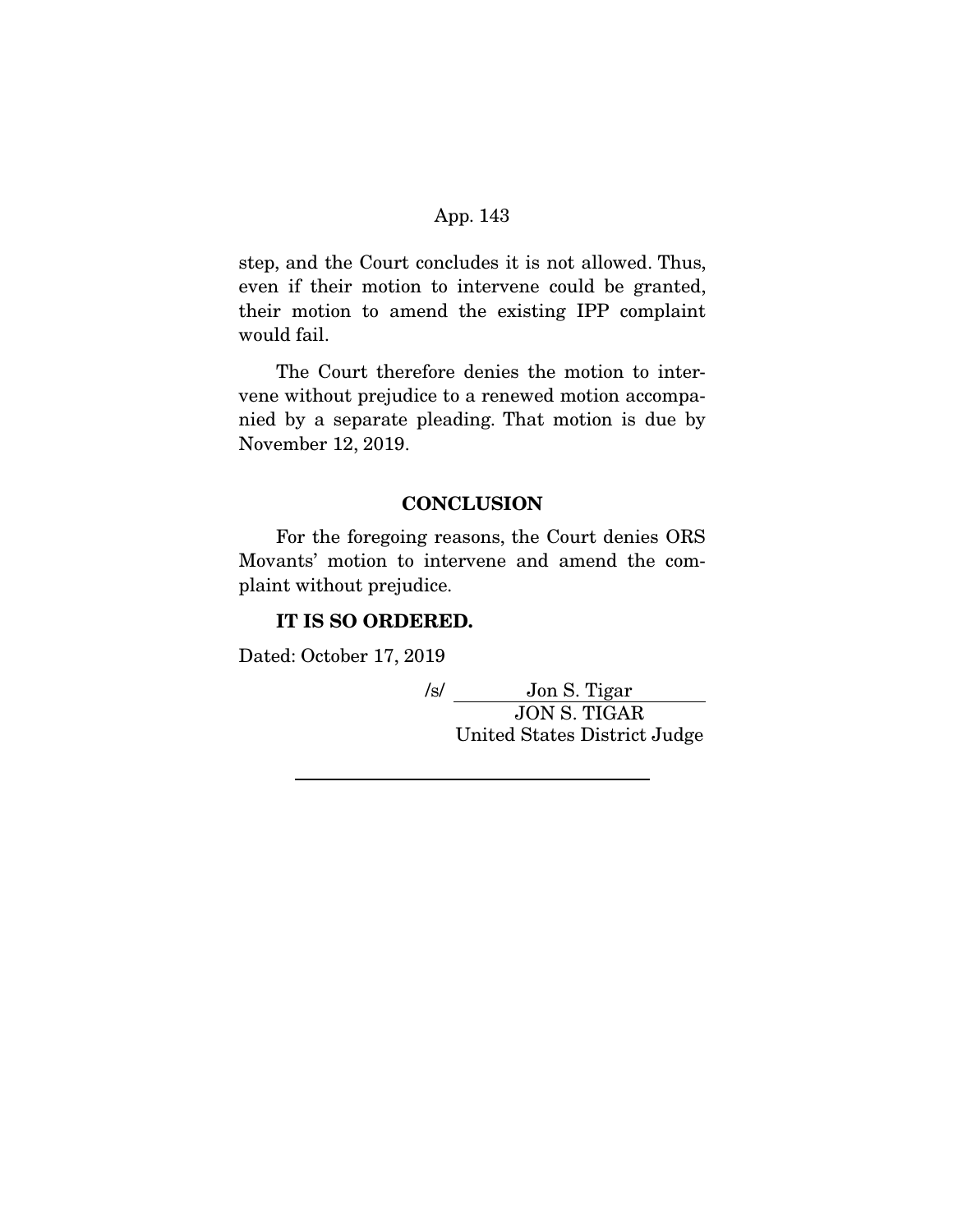# UNITED STATES DISTRICT COURT NORTHERN DISTRICT OF CALIFORNIA

| <b>IN RE: CATHODE RAY</b><br><b>TUBE (CRT) ANTITRUST 07-cv-05944-JST</b><br><b>LITIGATION</b> | Case No.<br><b>ORDER DENYING</b>                                                                                   |
|-----------------------------------------------------------------------------------------------|--------------------------------------------------------------------------------------------------------------------|
| This Order Relates To:<br>ALL INDIRECT<br><b>PURCHASER ACTIONS</b>                            | <b>ELEANOR LEWIS'S</b><br><b>MOTION TO INTER-</b><br><b>VENE AND FILE</b><br><b>AN AMENDED</b><br><b>COMPLAINT</b> |
|                                                                                               | Re: ECF No. 5565<br>(Filed Oct. 15, 2019)                                                                          |

 Before the Court is Eleanor Lewis's motion to intervene and file an amended complaint. ECF No. 5565. The Court will deny the motion.<sup>1</sup>

# **I. BACKGROUND**

 In February 2008, the Judicial Panel on Multidistrict Litigation ordered the centralization of actions alleging that certain Defendants conspired to fix prices of cathode ray tubes. See In re Cathode Ray Tube (CRT) Antitrust Litig., 536 F. Supp. 2d 1364 (J.P.M.L. 2008). On July 7, 2016, this Court granted final approval of settlement agreements which resolved claims between

<sup>&</sup>lt;sup>1</sup> The Court has considered the parties' pleadings and finds the matter to be suitable for disposition without oral argument. See N.D. Civ. L.R. 7-1(b). The hearing currently scheduled for October 23, 2019 is vacated.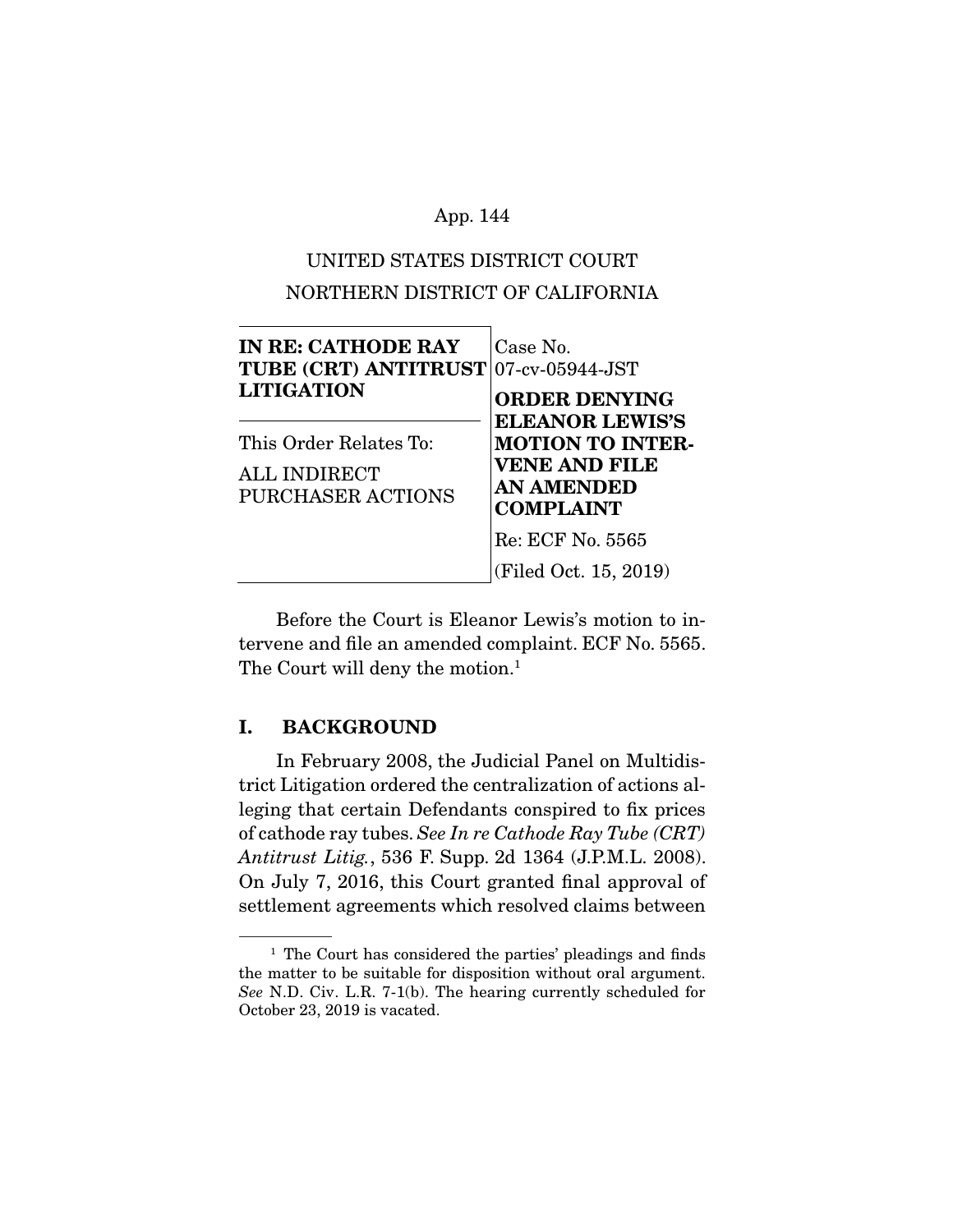one set of plaintiffs – the Indirect Purchaser Plaintiffs ("IPP Plaintiffs") – and six sets of corporate defendants. ECF No. 4712 at 1. Two objectors sought appeal of this decision in the Ninth Circuit. ECF No. 4741.

 On November 8, 2018, this Court issued an order in which it concluded that it erred in approving the settlement provision which required class members in certain Omitted Repealer States ("ORS") to release their claims without compensation. See ECF No. 5362 at 1. The order expressed "concerns about the adequacy of the counsel who negotiated that settlement or whether they may have faced a conflict of interest." Id. at 1. In response, the Ninth Circuit remanded "this case so that the district court [could] reconsider its approval of the settlement." See In re Cathode Ray Tube Antitrust Litig., No. 16-16368 (9th Cir. Feb. 13, 2009), ECF No. 238 at 11.

 On remand, this Court confirmed the existing lead counsel for the IPP Plaintiffs and appointed separate counsel for an Omitted Repealer State Subclass ("ORS Subclass")2 as well as a Non-Repealer State subclass ("NRS Subclass").3 ECF Nos. 5535, 5518. The Court

<sup>&</sup>lt;sup>2</sup> The ORS Subclass consists of Indirect Purchaser Plaintiffs in the following states: Arkansas, Massachusetts, Missouri, Montana, New Hampshire, Oregon, Rhode Island, South Carolina, and Utah. ECF No. 5518 at 1.

<sup>3</sup> The NRS Subclass consists of Indirect Purchaser Plaintiffs with claims in the following Non-Repealer States: Alabama, Alaska, Colorado, Connecticut, Delaware, Georgia, Idaho, Illinois, Indiana, Kentucky, Louisiana, Maryland, New Jersey, Ohio, Oklahoma, Pennsylvania, Texas, Virginia, Washington, and Wyoming. ECF No. 5518 at 2.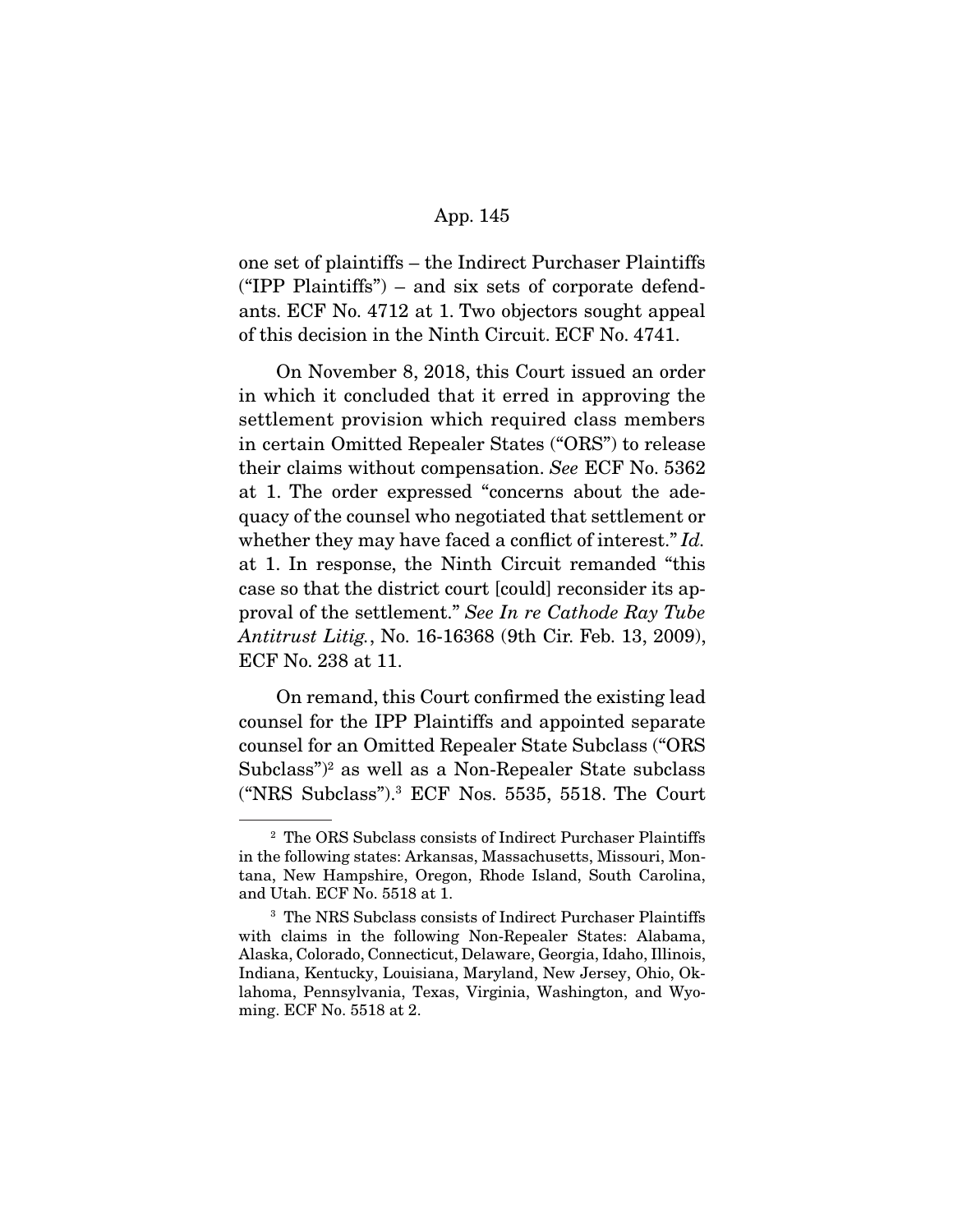then referred the matter to Magistrate Judge Corley for settlement. ECF No. 5427.

 On August 23, 2019, NRS Subclass member Eleanor Lewis moved to intervene in this litigation and file an amended complaint. ECF No. 5565 at 7. The IPP Plaintiffs and Defendants both oppose the motion. ECF Nos. 5592, 5593, 5591. Lewis has filed a reply. ECF No. 5613.

### **II. JURISDICTION**

 The Court has jurisdiction pursuant to 28 U.S.C.  $§ 1332(d)(2).$ 

### **III. MOTION TO INTERVENE**

 Federal Rule of Civil Procedure 24 requires that a motion to intervene "be accompanied by a pleading that sets out the claim or defense for which intervention is sought." Fed. R. Civ. P. 24(c); Buffin v. City and County of San Francisco, No. 15-cv-04959-YGR, 2016 WL 6025486, at \*12 (N.D. Cal. Oct. 14, 2016) (citing Beckman Industries, Inc. v. Int'l Ins. Co., 966 F.2d 470, 474 (9th Cir. 1992).

 Lewis's motion to intervene is not accompanied by a pleading. See ECF No. 5565. Instead, Lewis seeks to adopt an amended version of IPP Plaintiffs' operative complaint which (1) "incorporates the relevant . . . allegations of the current complaint," (2) adds "supplemental state law claims," and (3) adds Lewis and members of the ORS Subclass as named parties. See ECF No. 5567 at 20; ECF No. 5590-1 at 5; ECF No.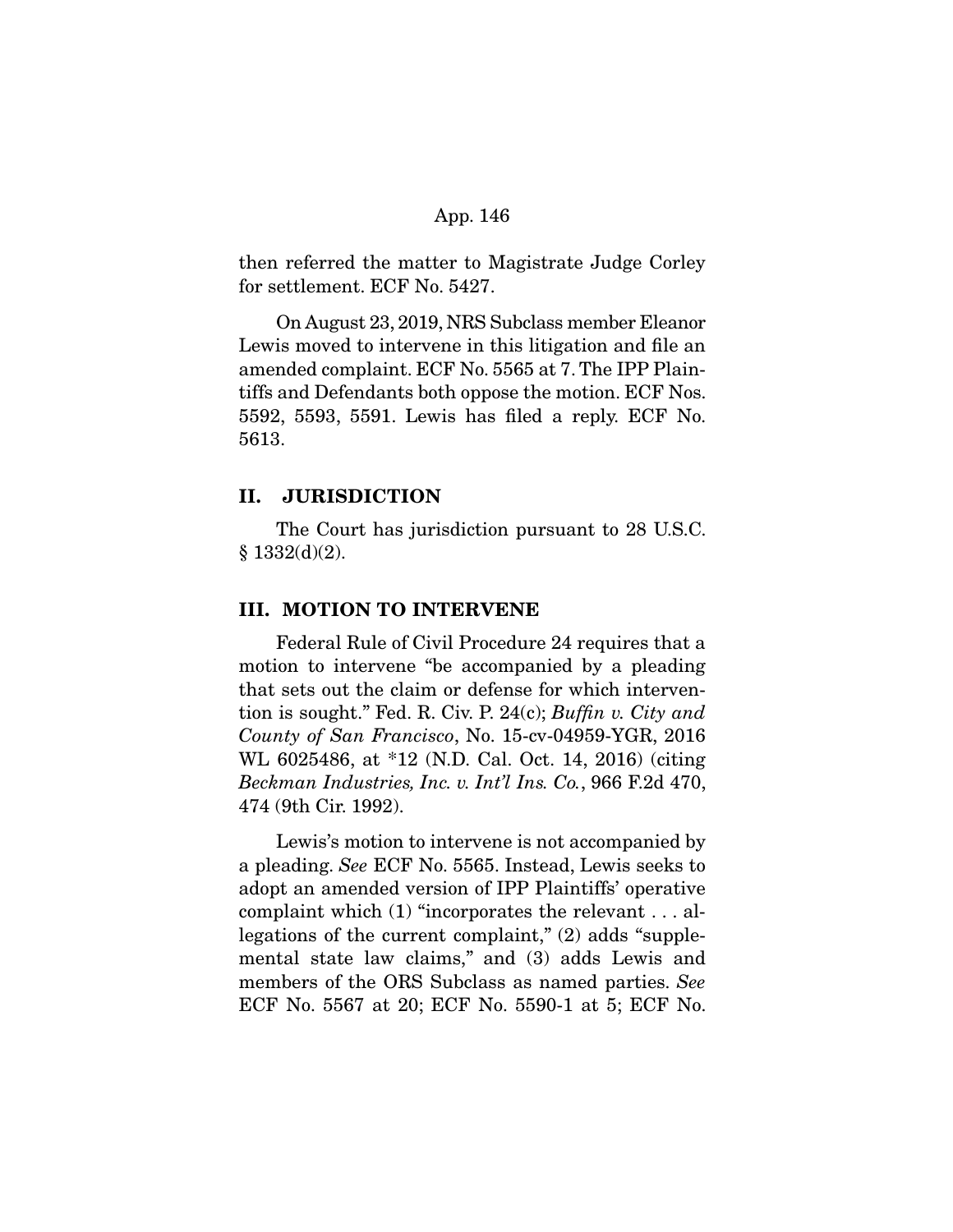5590-2 at 5; ECF No. 5565 at 7 ("Lewis's proposed amendment is contained in a . . . Complaint being submitted jointly with the ORS Plaintiffs."). Lewis has not obtained the consent of the IPP Plaintiffs to amend their complaint. In fact, they oppose the request.

Lewis's intervention motion may "provide[] enough information to state a claim." See Lennar Mare Island, LLC v. Steadfast Ins. Co., Nos. 2:12-cv-02182- KJM-KJN, 2:16-cv-00291-KJM-KJN, 2016 WL 5847010, at \*6 (E.D. Cal. Oct. 6, 2016). Nevertheless, the Court requires Lewis "to file a separate pleading to fully apprise defendant[s] and the court of the basis for [her] claims in intervention." See id. "In a complex multiparty case such as this one, a separate pleading will assist the court in policing the parameters of the case in intervention." Id. Lewis acknowledges the potential "divergence of interests" with other class representatives on certain issues, "bolstering the advisability of a separate complaint." See id; ECF No. 5565 at 17 (discussing a "conflict of interest" between the NRS Subclass and other class representatives).4

<sup>4</sup> The Court also notes that Lewis violated Northern District of California Civil Local Rule 5-1(i)(3) by jointly filing an amended complaint with no attestation that each signatory concurred in the document's filing. See ECF Nos. 5590, 5590-1, 5590-2; ECF No. 5565 at 7 ("Lewis's proposed amendment is contained in a . . . Complaint being submitted jointly with the ORS Plaintiffs."). In their opposition, IPP Plaintiffs assert that "ORS/NRS Plaintiffs' counsel never even provided a copy of the proposed amended complaints to IPP Lead Counsel before filing, much less received his concurrence." ECF No. 5593 at 8. The Court interprets Lewis's failure to respond as a concession. See Angeles v. U.S. Airways, Inc., No. C 12-05860 CRB, 2013 WL 622032, at \*4.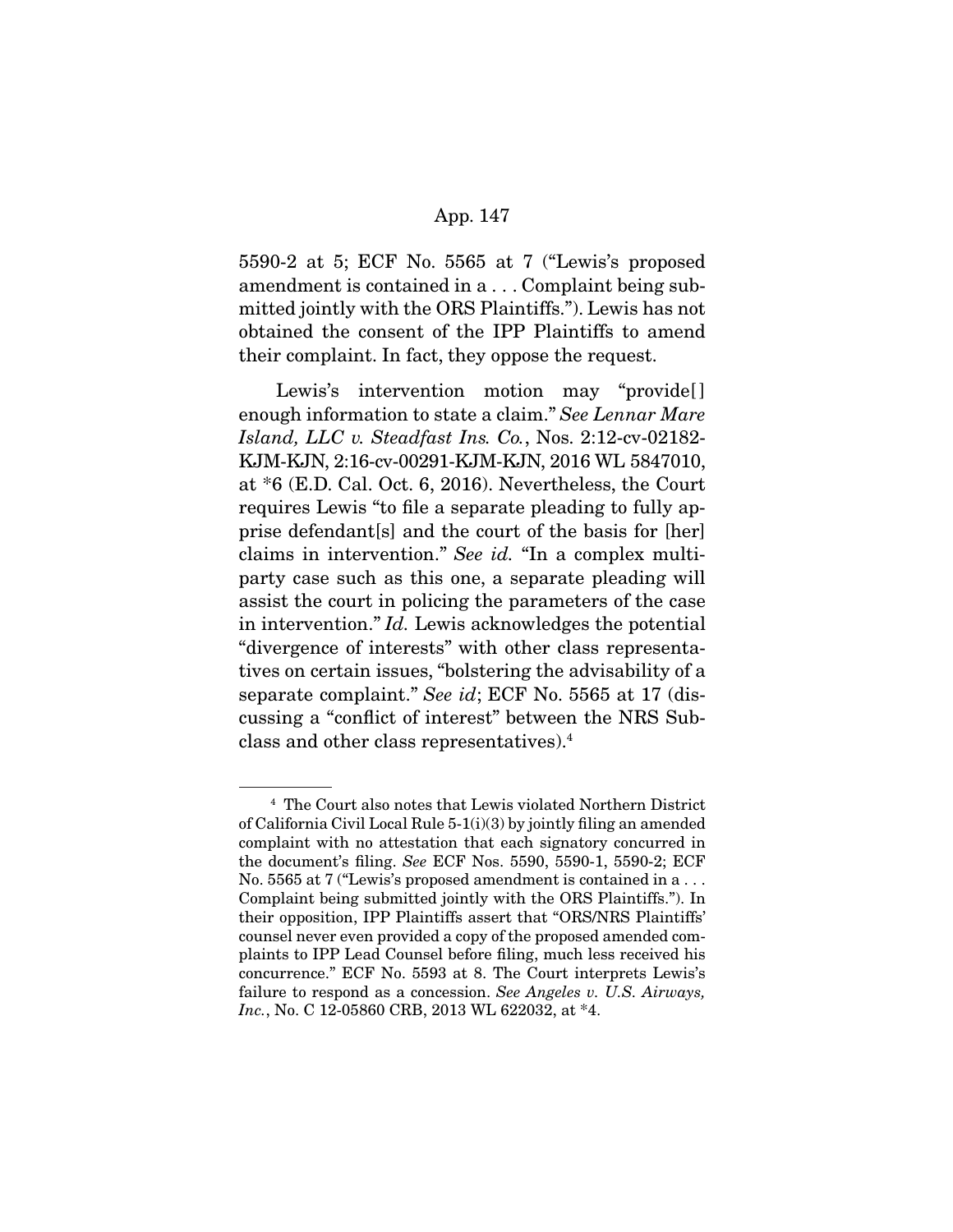In addition to these considerations, there is the practical reality that Lewis is attempting to amend someone else's complaint. She cites no authority permitting a proposed intervenor to take such a step, and the Court concludes it is not allowed. Thus, even if her motion to intervene could be granted, her motion to amend the existing IPP complaint would fail.

 The Court therefore denies the motion to intervene without prejudice to a renewed motion accompanied by a separate pleading. That motion is due by November 8, 2019.

### **CONCLUSION**

 For the foregoing reasons, the Court denies Lewis's motion to intervene and amend the complaint without prejudice.

### **IT IS SO ORDERED.**

Dated: October 15, 2019

/s/ Jon S. Tigar JON S. TIGAR United States District Judge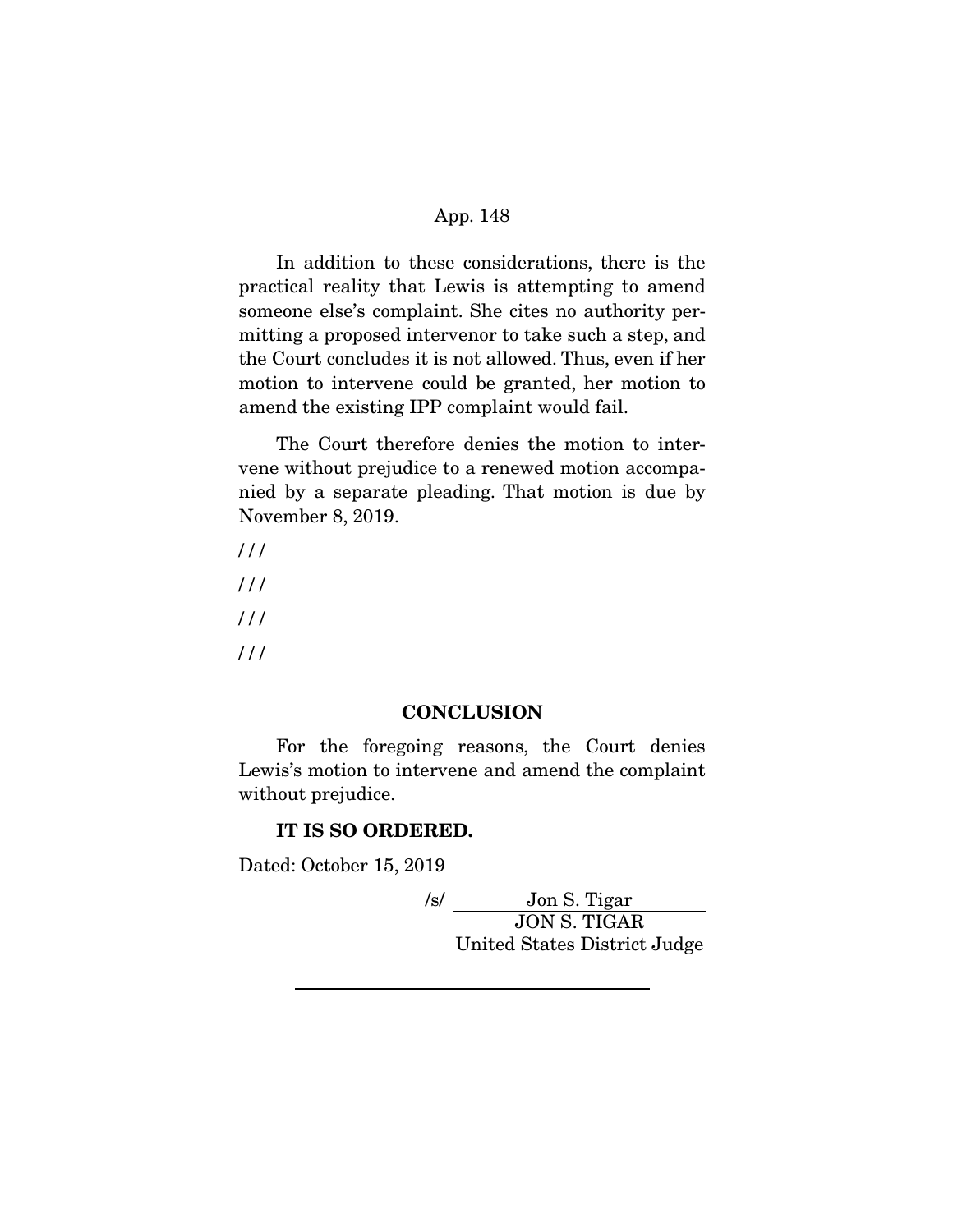## **NOT FOR PUBLICATION**

### UNITED STATES COURT OF APPEALS

### FOR THE NINTH CIRCUIT

| In re: CATHODE RAY TUBE<br>(CRT) ANTITRUST<br>LITIGATION,                                                                                                                                                                                                                                                   | No. 16-16368<br>$D.C.$ No.<br>$3:07$ -cv-05944-JST<br>ORDER*<br>(Filed Feb. 13, 2019) |
|-------------------------------------------------------------------------------------------------------------------------------------------------------------------------------------------------------------------------------------------------------------------------------------------------------------|---------------------------------------------------------------------------------------|
| <b>INDIRECT PURCHASER</b><br>PLAINTIFFS,<br>Plaintiff-Appellee,<br>v.<br>JOHN FINN; LAURA<br>TOWNSEND FORTMAN,                                                                                                                                                                                              |                                                                                       |
| Objectors-Appellants,<br>v.                                                                                                                                                                                                                                                                                 |                                                                                       |
| TOSHIBA CORPORATION;<br>TOSHIBA AMERICA, INC.;<br>TOSHIBA AMERICA INFOR-<br><b>MATION SYSTEMS, INC.;</b><br>TOSHIBA AMERICA CON-<br>SUMER PRODUCTS, LLC;<br>TOSHIBA AMERICA ELEC-<br>TRONIC COMPONENTS,<br>INC.; SAMSUNG SDI CO.,<br>LTD.; SAMSUNG SDI<br>AMERICA, INC.; SAMSUNG<br>SDI (MALAYSIA) SDN BHD; |                                                                                       |

 <sup>\*</sup> This disposition is not appropriate for publication and is not precedent except as provided by Ninth Circuit Rule 36-3.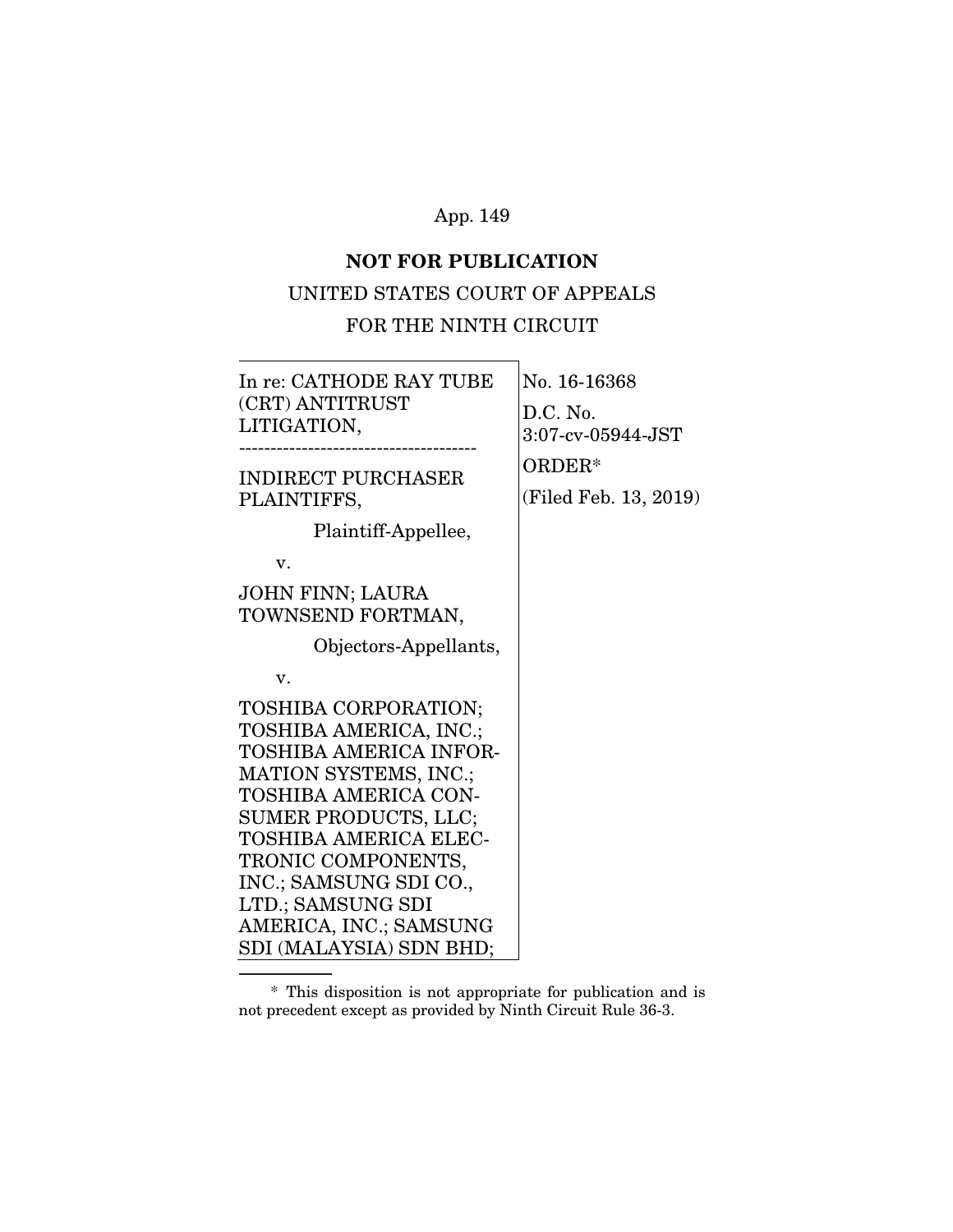SAMSUNG SDI MEXICO S.A. DE C.V.; SAMSUNG SDI BRASIL LTDA.; SHENZEN SAMSUNG SDI CO., LTD.; TIANJIN SAMSUNG SDI CO., LTD.; HITACHI, LTD.; HITACHI DISPLAYS, LTD., AKA Japan Display, Inc.; HITACHI AMERICA, LTD; HITACHI ASIA, LTD.; HITACHI ELECTRONIC DEVICES (USA), INC.; PANASONIC CORPORATION, FKA Matsushita Electric Industrial Co., Ltd. ("MEI"), is a Japanese entity; PANASONIC CORPORATION OF NORTH AMERICA; MT PICTURE DISPLAY CO., LTD; PHILIPS KONINKLIJKE N.V.; PHILIPS ELECTRONICS NORTH AMERICA CORPORATION; PHILIPS TAIWAN LIMITED; PHILIPS DO BRASIL LTDA.; THOMSON CONSUMER ELECTRONICS, INC.; THOMSON SA,

Defendants-Appellees.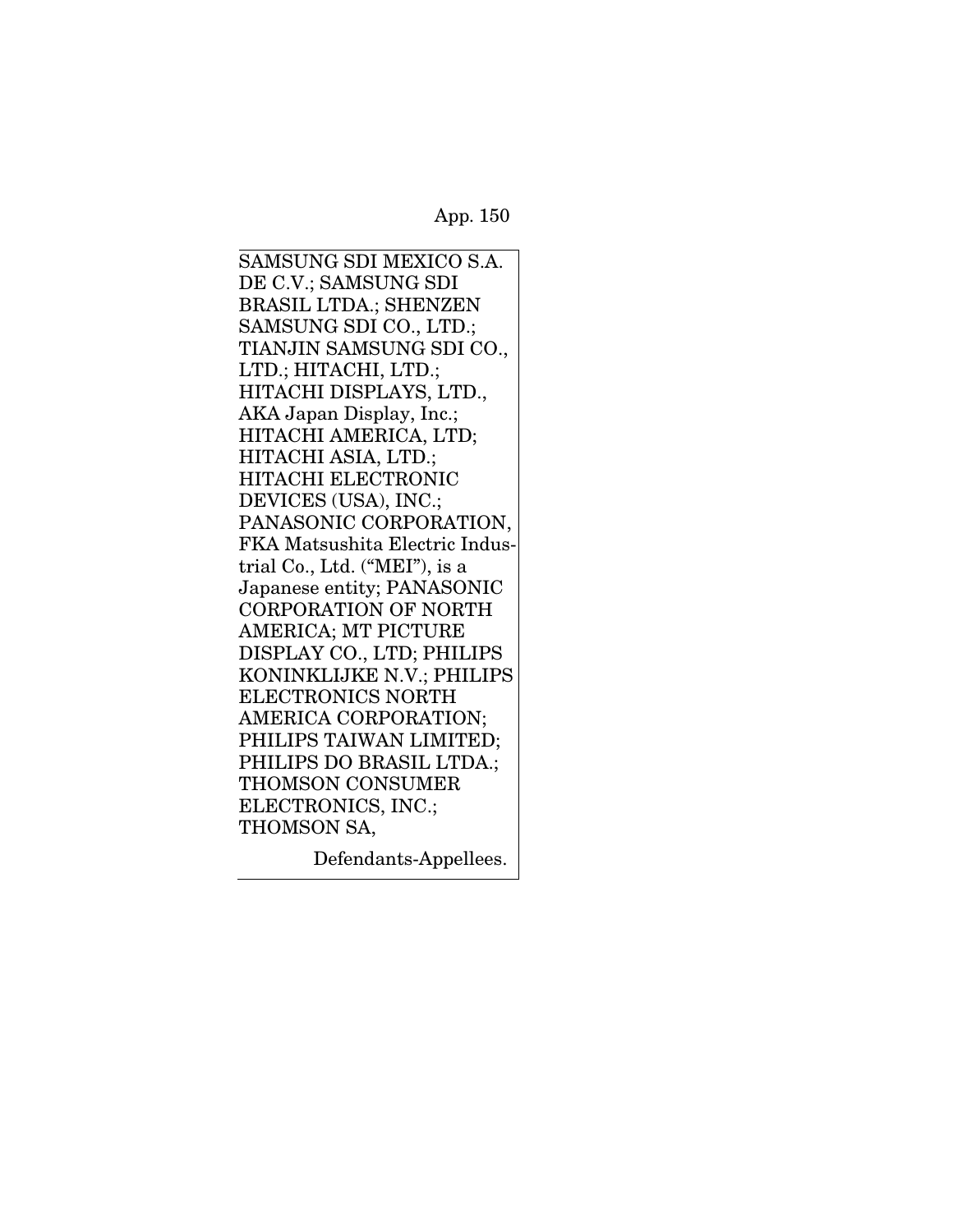| In re: CATHODE RAY TUBE<br>(CRT) ANTITRUST<br>LITIGATION,                                                                                                                                                                                                                                                                                                                                                                                                                                                      | No. 16-16371<br>D.C. No.<br>3:07-cv-05944-JST |
|----------------------------------------------------------------------------------------------------------------------------------------------------------------------------------------------------------------------------------------------------------------------------------------------------------------------------------------------------------------------------------------------------------------------------------------------------------------------------------------------------------------|-----------------------------------------------|
| <b>INDIRECT PURCHASER</b><br>PLAINTIFFS,                                                                                                                                                                                                                                                                                                                                                                                                                                                                       |                                               |
| Plaintiff-Appellee,                                                                                                                                                                                                                                                                                                                                                                                                                                                                                            |                                               |
| v.                                                                                                                                                                                                                                                                                                                                                                                                                                                                                                             |                                               |
| SEAN HULL; GORDON B.<br>MORGAN,                                                                                                                                                                                                                                                                                                                                                                                                                                                                                |                                               |
| Objectors-Appellants,                                                                                                                                                                                                                                                                                                                                                                                                                                                                                          |                                               |
| v.                                                                                                                                                                                                                                                                                                                                                                                                                                                                                                             |                                               |
| TOSHIBA CORPORATION;<br>TOSHIBA AMERICA, INC.;<br>TOSHIBA AMERICA INFOR-<br>MATION SYSTEMS, INC.;<br><b>TOSHIBA AMERICA CON-</b><br>SUMER PRODUCTS, LLC;<br><b>TOSHIBA AMERICA ELEC-</b><br>TRONIC COMPONENTS,<br>INC.; SAMSUNG SDI CO.,<br>LTD.; SAMSUNG SDI<br>AMERICA, INC.; SAMSUNG<br>SDI (MALAYSIA) SDN BHD;<br>SAMSUNG SDI MEXICO S.A.<br>DE C.V.; SAMSUNG SDI<br><b>BRASIL LTDA.; SHENZEN</b><br>SAMSUNG SDI CO., LTD.;<br>TIANJIN SAMSUNG SDI CO.,<br>LTD.; HITACHI, LTD.;<br>HITACHI DISPLAYS, LTD., |                                               |
| AKA Japan Display, Inc.;                                                                                                                                                                                                                                                                                                                                                                                                                                                                                       |                                               |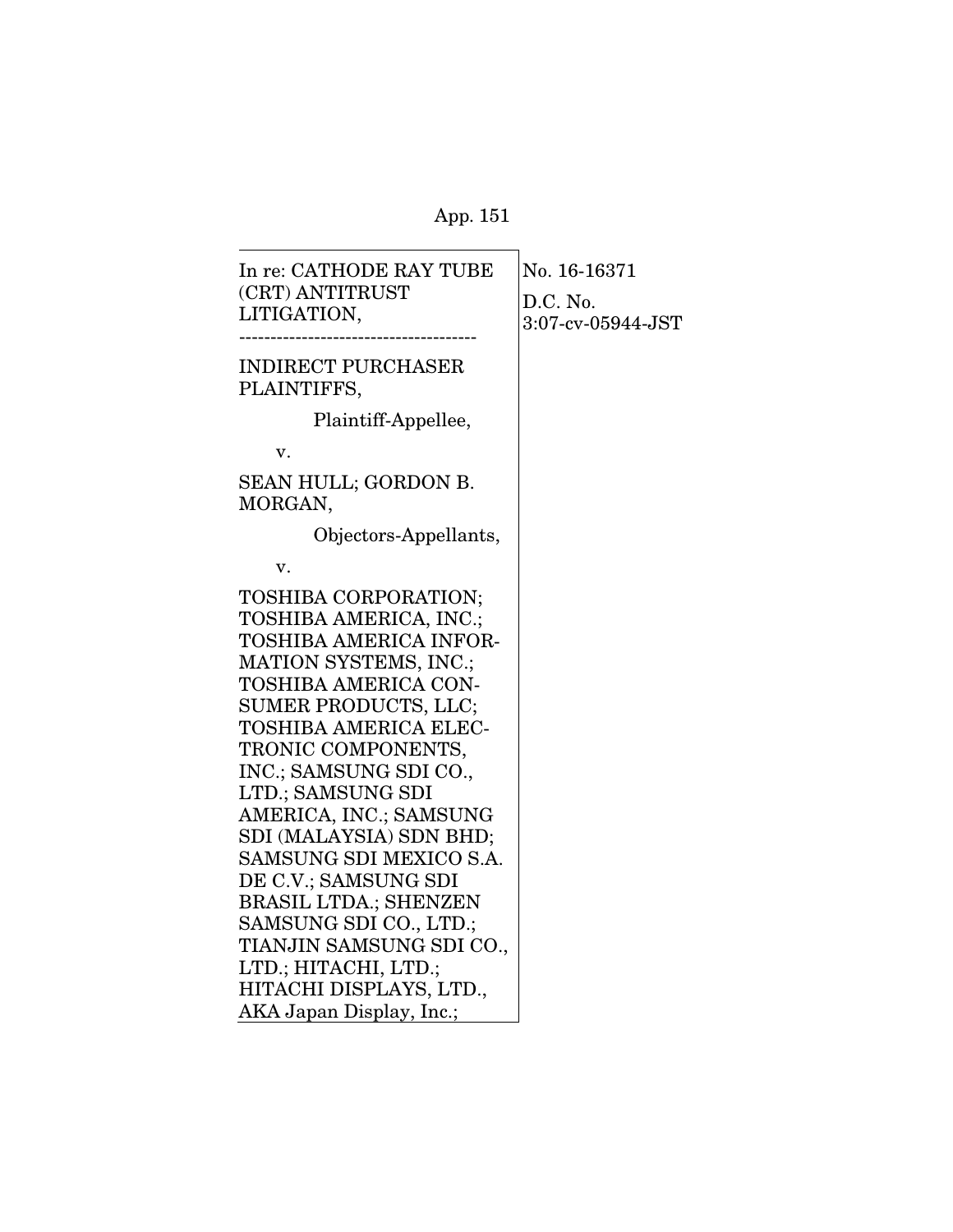HITACHI AMERICA, LTD; HITACHI ASIA, LTD.; HITACHI ELECTRONIC DEVICES (USA), INC.; PANASONIC CORPORATION, FKA Matsushita Electric Industrial Co., Ltd. ("MEI"), is a Japanese entity; PANASONIC CORPORATION OF NORTH AMERICA; MT PICTURE DISPLAY CO., LTD; PHILIPS KONINKLIJKE N.V.; PHILIPS ELECTRONICS NORTH AMERICA CORPORATION; PHILIPS TAIWAN LIMITED; PHILIPS DO BRASIL LTDA.; THOMSON CONSUMER ELECTRONICS, INC.; THOMSON SA,

Defendants-Appellees.

MINA ASHKANNEJHAD,

| In re: CATHODE RAY TUBE<br>(CRT) ANTITRUST<br>LITIGATION, | No. 16-16373<br>D.C. No.<br>3:07-cv-05944-JST |
|-----------------------------------------------------------|-----------------------------------------------|
| <b>INDIRECT PURCHASER</b><br>PLAINTIFFS,                  |                                               |
| Plaintiff-Appellee,                                       |                                               |
| $\mathbf{V}$ .                                            |                                               |
| ANTHONY GIANASCA;<br><b>GLORIA COMEAUX;</b>               |                                               |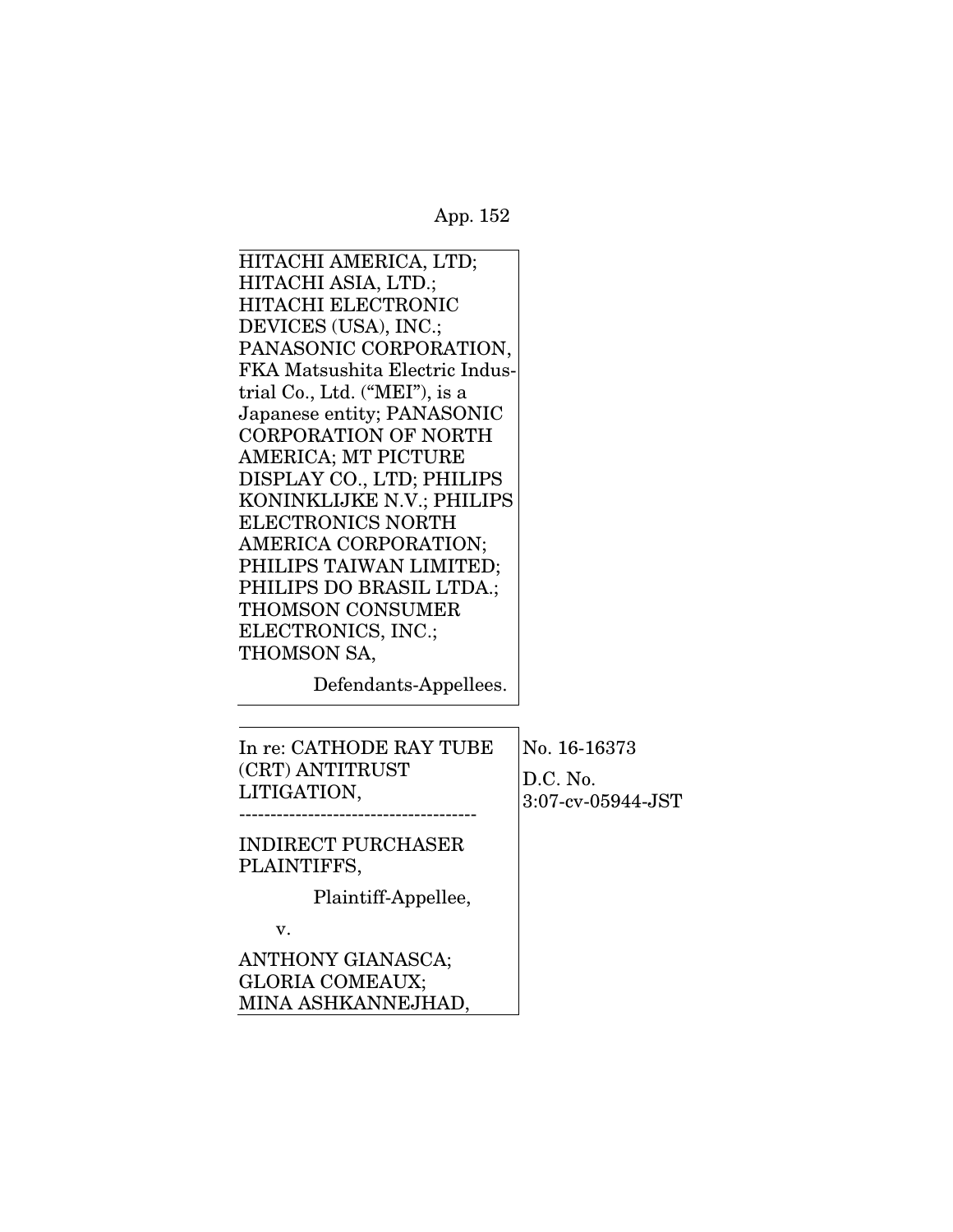individually and as Administrator of the Estate of the late R. Deryl Edwards, Jr.; JEFFREY SPEAECT; ROSEMARY CICCONE; JEFF CRAIG,

Objectors-Appellants,

v.

TOSHIBA CORPORATION; TOSHIBA AMERICA, INC.; TOSHIBA AMERICA INFOR-MATION SYSTEMS, INC.; TOSHIBA AMERICA CON-SUMER PRODUCTS, LLC; TOSHIBA AMERICA ELEC-TRONIC COMPONENTS, INC.; SAMSUNG SDI CO., LTD.; SAMSUNG SDI AMERICA, INC.; SAMSUNG SDI (MALAYSIA) SDN BHD; SAMSUNG SDI MEXICO S.A. DE C.V.; SAMSUNG SDI BRASIL LTDA.; SHENZEN SAMSUNG SDI CO., LTD.; TIANJIN SAMSUNG SDI CO., LTD.; HITACHI, LTD.; HITACHI DISPLAYS, LTD., AKA Japan Display, Inc.; HITACHI AMERICA, LTD; HITACHI ASIA, LTD.; HITACHI ELECTRONIC DEVICES (USA), INC.; PANASONIC CORPORATION, FKA Matsushita Electric Industrial Co., Ltd. ("MEI"), is a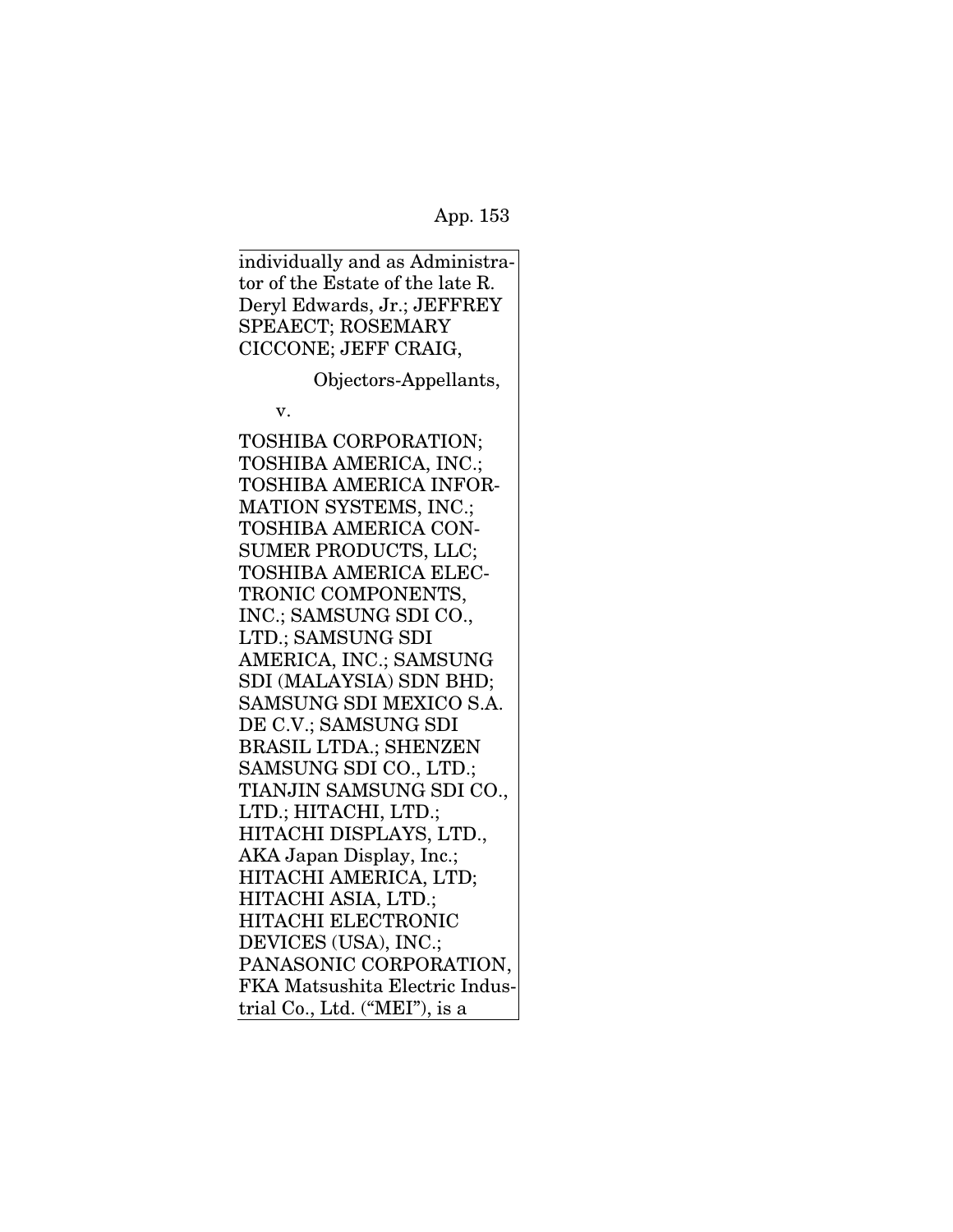| Japanese entity; PANASONIC  |
|-----------------------------|
| <b>CORPORATION OF NORTH</b> |
| <b>AMERICA; MT PICTURE</b>  |
| DISPLAY CO., LTD; PHILIPS   |
| KONINKLIJKE N.V.; PHILIPS   |
| <b>ELECTRONICS NORTH</b>    |
| AMERICA CORPORATION;        |
| PHILIPS TAIWAN LIMITED;     |
| PHILIPS DO BRASIL LTDA.;    |
| <b>THOMSON CONSUMER</b>     |
| ELECTRONICS, INC.;          |
| THOMSON SA,                 |
|                             |

SUMER PRODUCTS, LLC;

Defendants-Appellees.

| In re: CATHODE RAY TUBE<br>(CRT) ANTITRUST<br>LITIGATION,                                                                                      | No. 16-16374<br>$D.C.$ No.<br>$3:07$ -cv-05944-JST |
|------------------------------------------------------------------------------------------------------------------------------------------------|----------------------------------------------------|
| <b>INDIRECT PURCHASER</b><br>PLAINTIFFS,                                                                                                       |                                                    |
| Plaintiff-Appellee,                                                                                                                            |                                                    |
| v.                                                                                                                                             |                                                    |
| DONNIE CLIFTON,                                                                                                                                |                                                    |
| Objector-Appellant,                                                                                                                            |                                                    |
| v.                                                                                                                                             |                                                    |
| <b>TOSHIBA CORPORATION;</b><br>TOSHIBA AMERICA, INC.;<br><b>TOSHIBA AMERICA INFOR-</b><br>MATION SYSTEMS, INC.;<br><b>TOSHIBA AMERICA CON-</b> |                                                    |
|                                                                                                                                                |                                                    |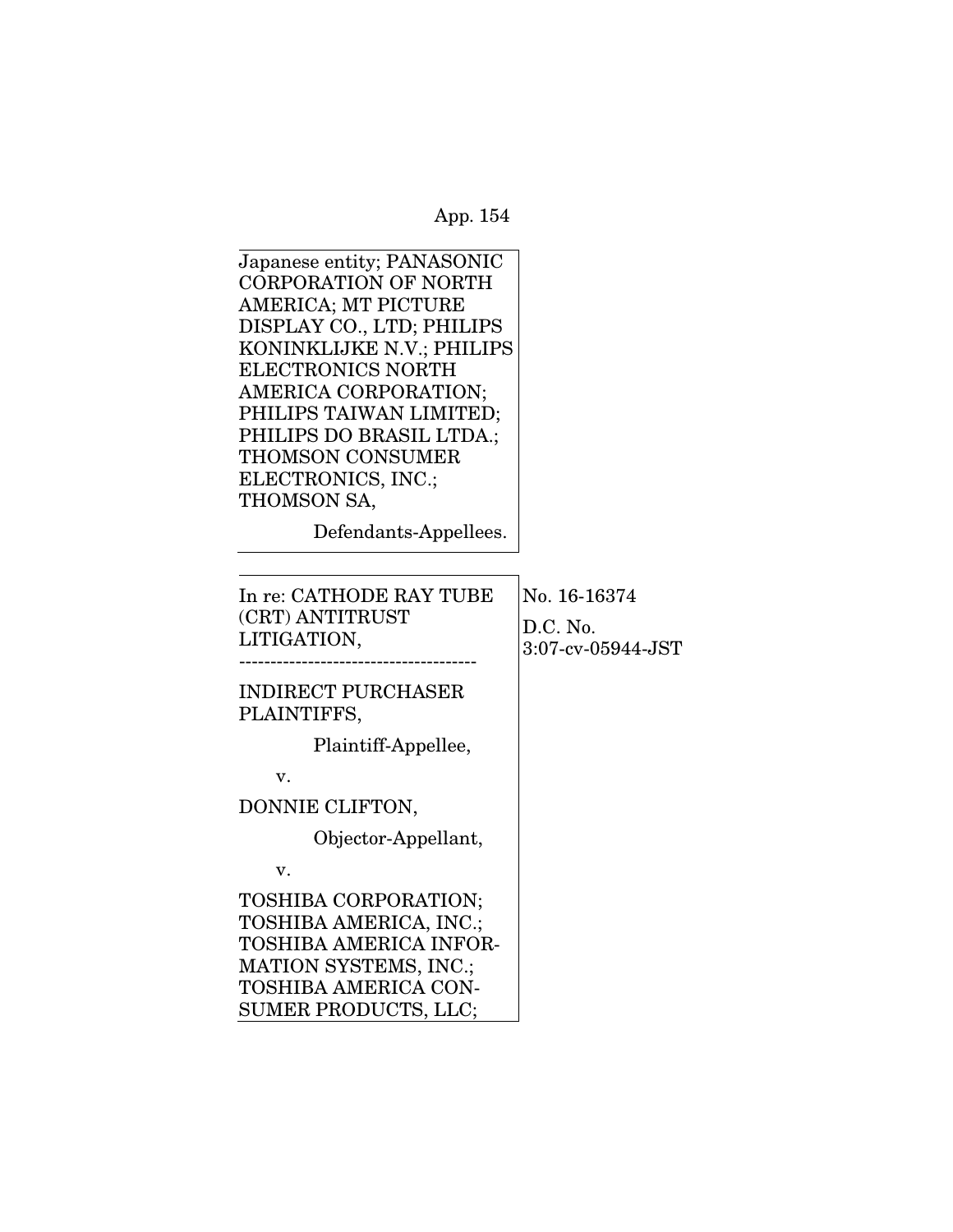TOSHIBA AMERICA ELEC-TRONIC COMPONENTS, INC.; SAMSUNG SDI CO., LTD.; SAMSUNG SDI AMERICA, INC.; SAMSUNG SDI (MALAYSIA) SDN BHD; SAMSUNG SDI MEXICO S.A. DE C.V.; SAMSUNG SDI BRASIL LTDA.; SHENZEN SAMSUNG SDI CO., LTD.; TIANJIN SAMSUNG SDI CO., LTD.; HITACHI, LTD.; HITACHI DISPLAYS, LTD., AKA Japan Display, Inc.; HITACHI AMERICA, LTD; HITACHI ASIA, LTD.; HITACHI ELECTRONIC DEVICES (USA), INC.; PANASONIC CORPORATION, FKA Matsushita Electric Industrial Co., Ltd. ("MEI"), is a Japanese entity; PANASONIC CORPORATION OF NORTH AMERICA; MT PICTURE DISPLAY CO., LTD; PHILIPS KONINKLIJKE N.V.; PHILIPS ELECTRONICS NORTH AMERICA CORPORATION; PHILIPS TAIWAN LIMITED; PHILIPS DO BRASIL LTDA.; THOMSON CONSUMER ELECTRONICS, INC.; THOMSON SA,

Defendants-Appellees.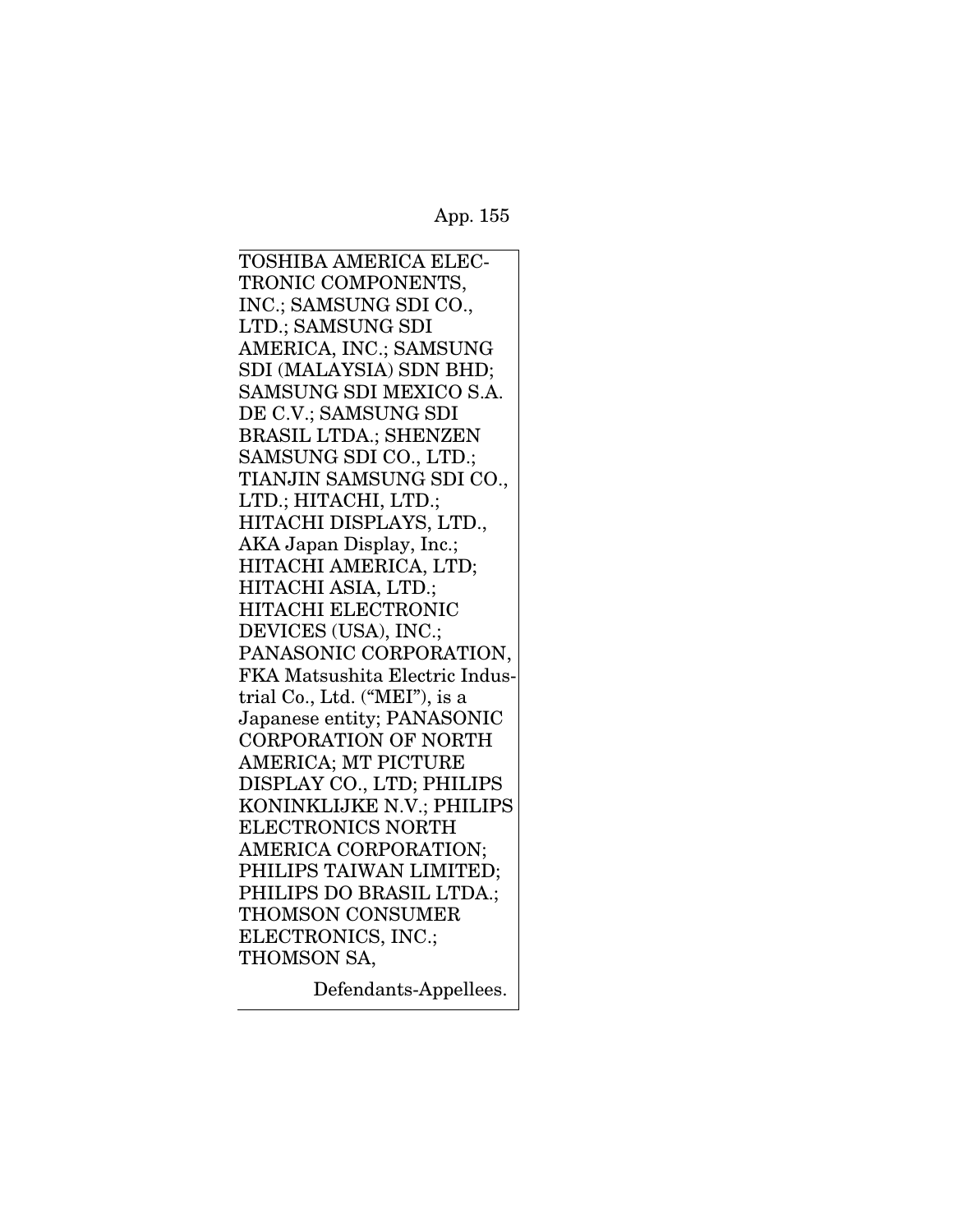$\overline{\phantom{a}}$ 

| In re: CATHODE RAY TUBE       | No. 16-16378      |
|-------------------------------|-------------------|
| (CRT) ANTITRUST               | D.C. No.          |
| LITIGATION,                   | 3:07-cv-05944-JST |
|                               |                   |
| <b>INDIRECT PURCHASER</b>     |                   |
| PLAINTIFFS,                   |                   |
| Plaintiff-Appellee,           |                   |
| v.                            |                   |
| DAN L. WILLIAMS & CO.,        |                   |
| Objector-Appellant,           |                   |
| v.                            |                   |
| TOSHIBA CORPORATION;          |                   |
| TOSHIBA AMERICA, INC.;        |                   |
| <b>TOSHIBA AMERICA INFOR-</b> |                   |
| MATION SYSTEMS, INC.;         |                   |
| TOSHIBA AMERICA CON-          |                   |
| SUMER PRODUCTS, LLC;          |                   |
| <b>TOSHIBA AMERICA ELEC-</b>  |                   |
| TRONIC COMPONENTS,            |                   |
| INC.; SAMSUNG SDI CO.,        |                   |
| LTD.; SAMSUNG SDI             |                   |
| AMERICA, INC.; SAMSUNG        |                   |
| SDI (MALAYSIA) SDN BHD;       |                   |
| SAMSUNG SDI MEXICO S.A.       |                   |
| DE C.V.; SAMSUNG SDI          |                   |
| <b>BRASIL LTDA.; SHENZEN</b>  |                   |
| SAMSUNG SDI CO., LTD.;        |                   |
| TIANJIN SAMSUNG SDI CO.,      |                   |
| LTD.; HITACHI, LTD.;          |                   |
| HITACHI DISPLAYS, LTD.,       |                   |
| AKA Japan Display, Inc.;      |                   |
| HITACHI AMERICA, LTD;         |                   |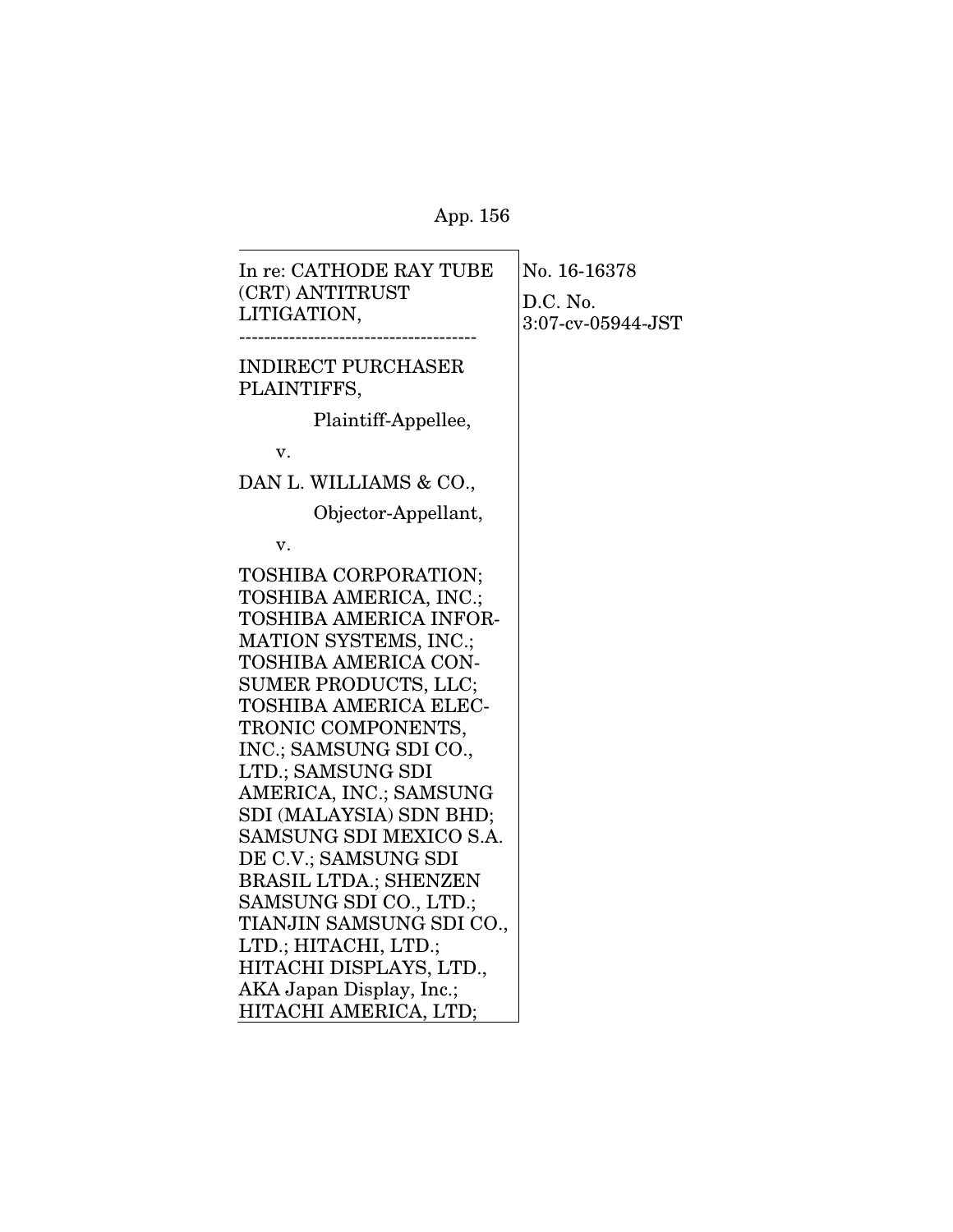HITACHI ASIA, LTD.; HITACHI ELECTRONIC DEVICES (USA), INC.; PANASONIC CORPORATION, FKA Matsushita Electric Industrial Co., Ltd. ("MEI"), is a Japanese entity; PANASONIC CORPORATION OF NORTH AMERICA; MT PICTURE DISPLAY CO., LTD; PHILIPS KONINKLIJKE N.V.; PHILIPS ELECTRONICS NORTH AMERICA CORPORATION; PHILIPS TAIWAN LIMITED; PHILIPS DO BRASIL LTDA.; THOMSON CONSUMER ELECTRONICS, INC.; THOMSON SA,

Defendants-Appellees.

| In re: CATHODE RAY TUBE<br>(CRT) ANTITRUST<br>LITIGATION,           | No. 16-16379<br>D.C. No.<br>3:07-cv-05944-JST |
|---------------------------------------------------------------------|-----------------------------------------------|
| <b>INDIRECT PURCHASER</b><br>PLAINTIFFS,                            |                                               |
| Plaintiff-Appellee,                                                 |                                               |
| v.                                                                  |                                               |
| ROCKHURST UNIVERSITY;<br><b>GARY TALEWSKY;</b><br>HARRY GARAVANIAN, |                                               |
| Objectors-Appellants,                                               |                                               |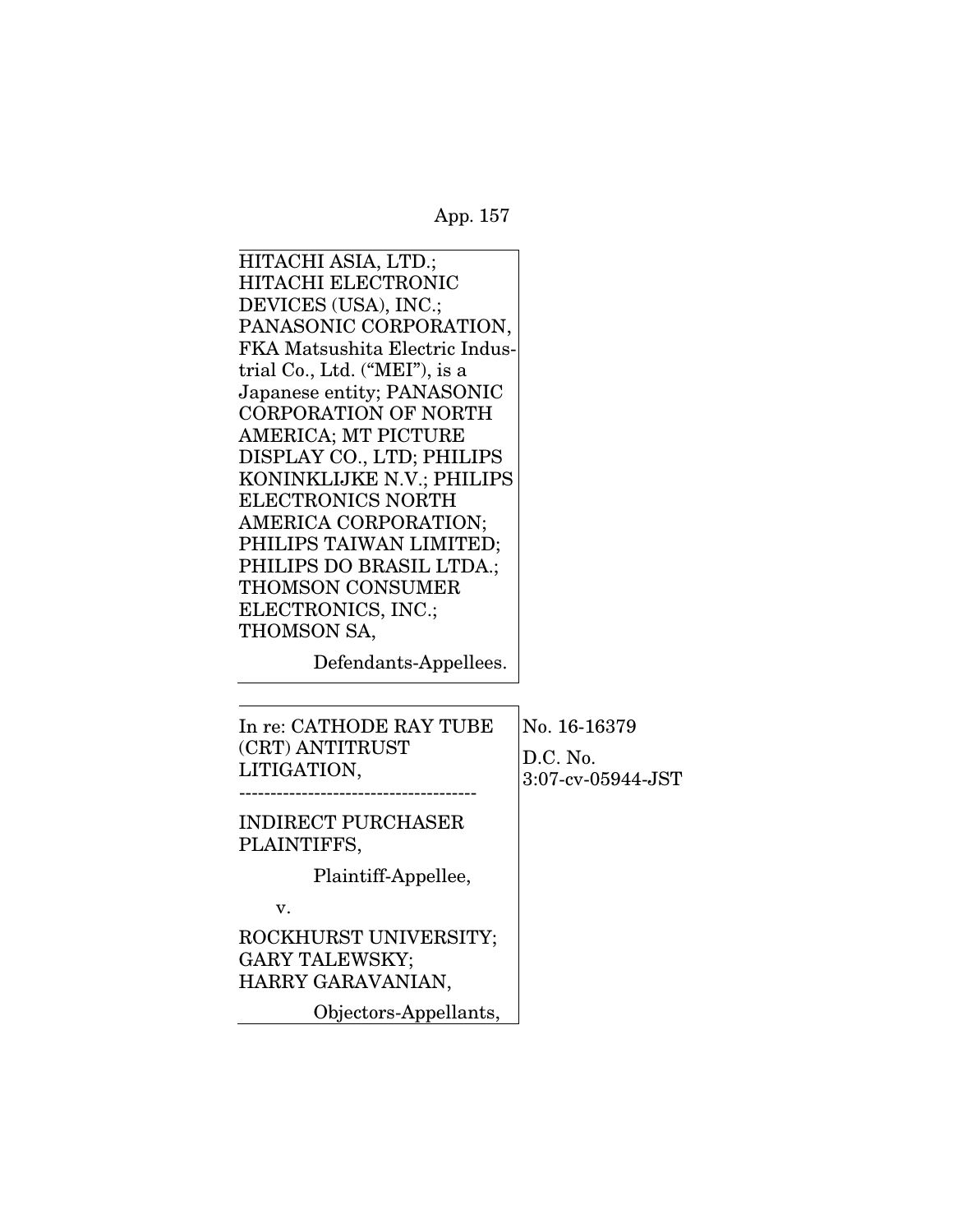v. TOSHIBA CORPORATION; TOSHIBA AMERICA, INC.; TOSHIBA AMERICA INFOR-MATION SYSTEMS, INC.; TOSHIBA AMERICA CON-SUMER PRODUCTS, LLC; TOSHIBA AMERICA ELEC-TRONIC COMPONENTS, INC.; SAMSUNG SDI CO., LTD.; SAMSUNG SDI AMERICA, INC.; SAMSUNG SDI (MALAYSIA) SDN BHD; SAMSUNG SDI MEXICO S.A. DE C.V.; SAMSUNG SDI BRASIL LTDA.; SHENZEN SAMSUNG SDI CO., LTD.; TIANJIN SAMSUNG SDI CO., LTD.; HITACHI, LTD.; HITACHI DISPLAYS, LTD., AKA Japan Display, Inc.; HITACHI AMERICA, LTD; HITACHI ASIA, LTD.; HITACHI ELECTRONIC DEVICES (USA), INC.; PANASONIC CORPORATION, FKA Matsushita Electric Industrial Co., Ltd. ("MEI"), is a Japanese entity; PANASONIC CORPORATION OF NORTH AMERICA; MT PICTURE DISPLAY CO., LTD; PHILIPS KONINKLIJKE N.V.; PHILIPS ELECTRONICS NORTH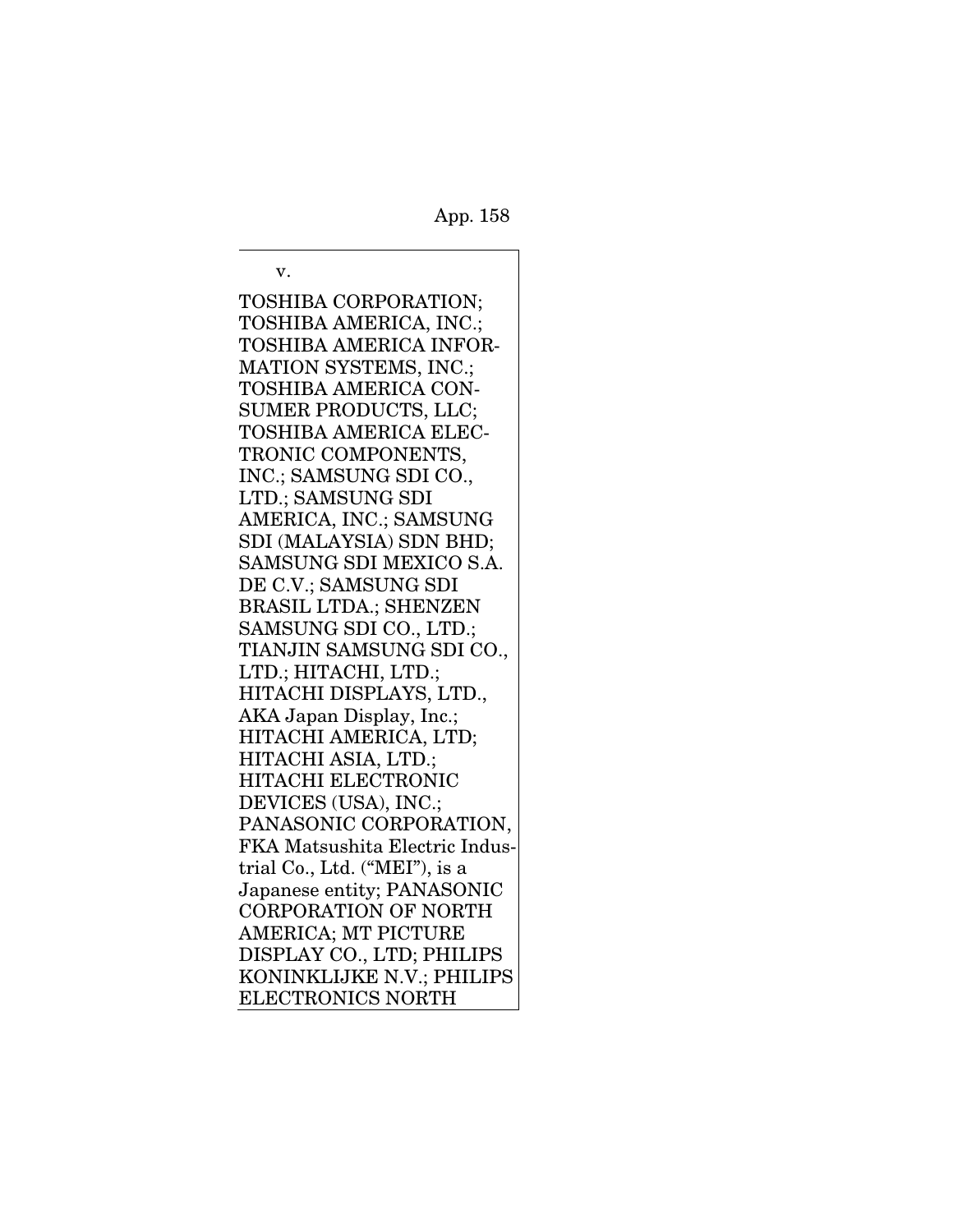| AMERICA CORPORATION;<br>PHILIPS TAIWAN LIMITED;<br>PHILIPS DO BRASIL LTDA.;<br><b>THOMSON CONSUMER</b><br>ELECTRONICS, INC.;<br>THOMSON SA,<br>Defendants-Appellees.                                                           |                                               |
|--------------------------------------------------------------------------------------------------------------------------------------------------------------------------------------------------------------------------------|-----------------------------------------------|
|                                                                                                                                                                                                                                |                                               |
| In re: CATHODE RAY TUBE<br>(CRT) ANTITRUST<br>LITIGATION,                                                                                                                                                                      | No. 16-16400<br>D.C. No.<br>3:07-cv-05944-JST |
| <b>INDIRECT PURCHASER</b><br>PLAINTIFFS,                                                                                                                                                                                       |                                               |
| Plaintiff-Appellee,                                                                                                                                                                                                            |                                               |
| v.                                                                                                                                                                                                                             |                                               |
| ANTHONY GIANASCA;<br><b>GLORIA COMEAUX; MINA</b><br>ASHKANNEJHAD, individu-<br>ally and/or as Administrator of<br>the Estate of the Late R. Deryl<br>Edwards, Jr.; JEFFREY<br><b>SPEAECT; ROSEMARY</b><br>CICCONE; JEFF CRAIG, |                                               |
| Movants-Appellants,                                                                                                                                                                                                            |                                               |
| v.                                                                                                                                                                                                                             |                                               |
| TOSHIBA CORPORATION;<br>TOSHIBA AMERICA, INC.;<br>TOSHIBA AMERICA INFOR-<br><b>MATION SYSTEMS, INC.;</b><br><b>TOSHIBA AMERICA</b>                                                                                             |                                               |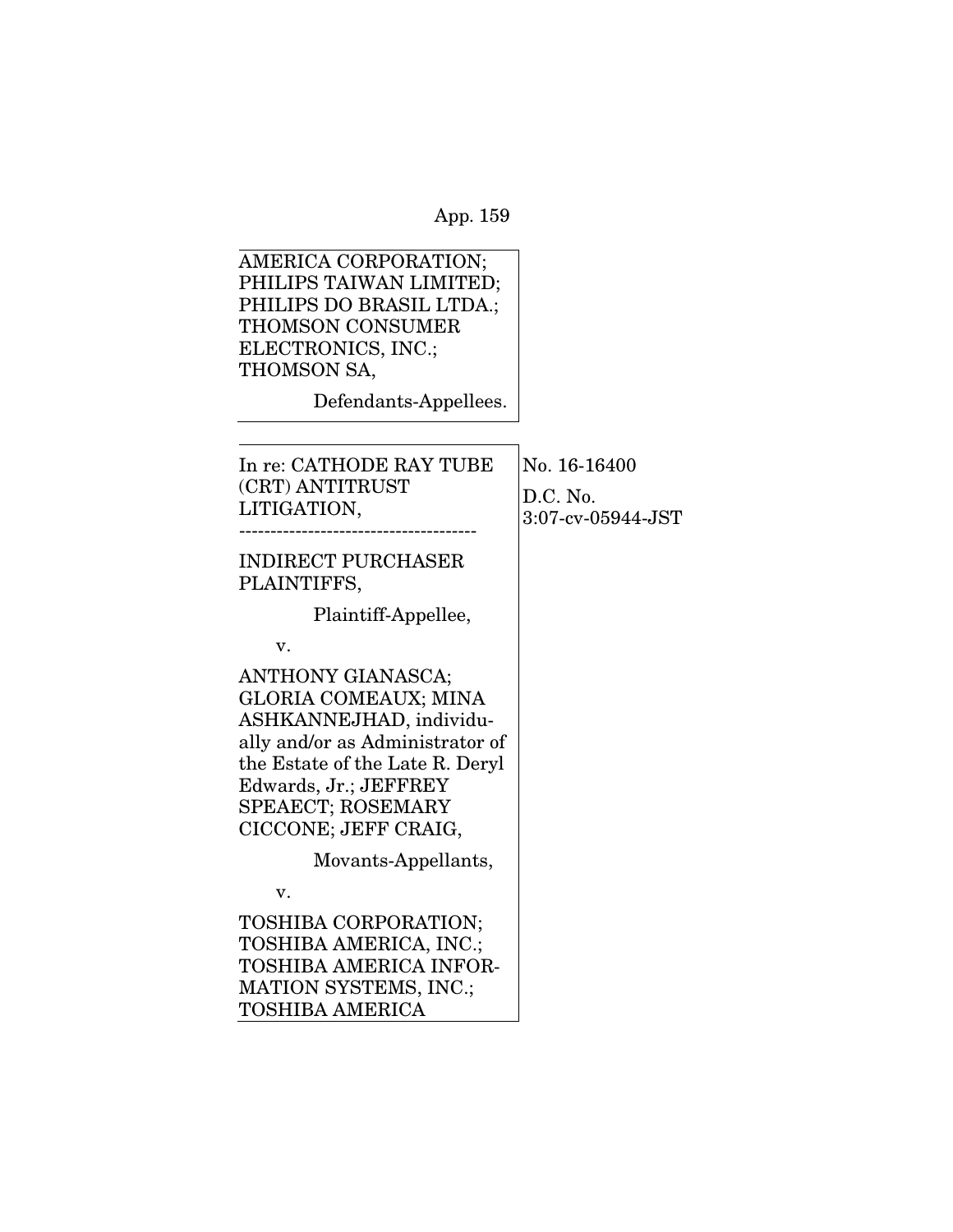CONSUMER PRODUCTS, LLC; TOSHIBA AMERICA ELECTRONIC COMPO-NENTS, INC.; SAMSUNG SDI CO., LTD.; SAMSUNG SDI AMERICA, INC.; SAMSUNG SDI (MALAYSIA) SDN BHD; SAMSUNG SDI MEXICO S.A. DE C.V.; SAMSUNG SDI BRASIL LTDA.; SHENZEN SAMSUNG SDI CO., LTD.; TIANJIN SAMSUNG SDI CO., LTD.; HITACHI, LTD.; HITACHI DISPLAYS, LTD., AKA Japan Display, Inc.; HITACHI AMERICA, LTD; HITACHI ASIA, LTD.; HITACHI ELECTRONIC DEVICES (USA), INC.; PANASONIC CORPORATION, FKA Matsushita Electric Industrial Co., Ltd. ("MEI"), is a Japanese entity; PANASONIC CORPORATION OF NORTH AMERICA; MT PICTURE DISPLAY CO., LTD; PHILIPS KONINKLIJKE N.V.; PHILIPS ELECTRONICS NORTH AMERICA CORPORATION; PHILIPS TAIWAN LIMITED; PHILIPS DO BRASIL LTDA.; THOMSON CONSUMER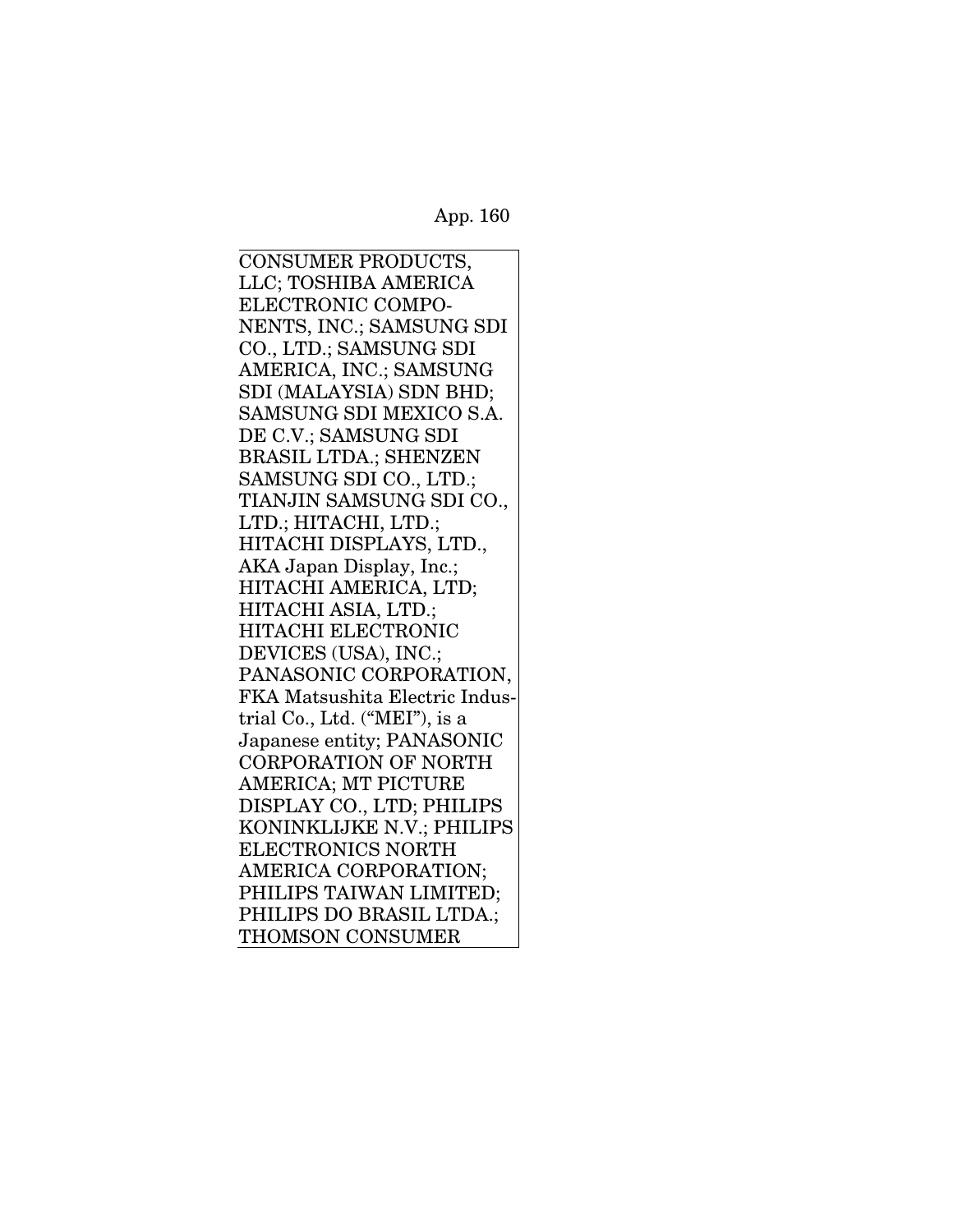ELECTRONICS, INC.; THOMSON SA,

Defendants-Appellees.

Appeal from the United States District Court for the Northern District of California Jon S. Tigar, District Judge, Presiding

Argued and Submitted April 10, 2018 Submission Vacated April 30, 2018 Re-Submitted February 13, 2019 San Francisco, California

Before: Kim McLane Wardlaw and Richard R. Clifton, Circuit Judges, and Gary S. Katzmann,\* Judge.

 On November 8, 2018, in response to Indirect Purchaser Plaintiffs' motion for an indicative ruling pursuant to Federal Rule of Civil Procedure 62.1, the District Court stated that, "with the benefit of hindsight . . . it erred in approving the parties' original settlement" now pending on appeal in our court. The district court recognized that it should have provided recovery to class members in the Omitted Repealer States, Massachusetts, Missouri, and New Hampshire, which necessarily affects the remaining issues on appeal: 1) the adequacy of representation under Federal Rules of Civil Procedure 23(a)(4); and 2) the attorneys' fees awarded to Lead Counsel.

 <sup>\*</sup> The Honorable Gary S. Katzmann, Judge for the United States Court of International Trade, sitting by designation.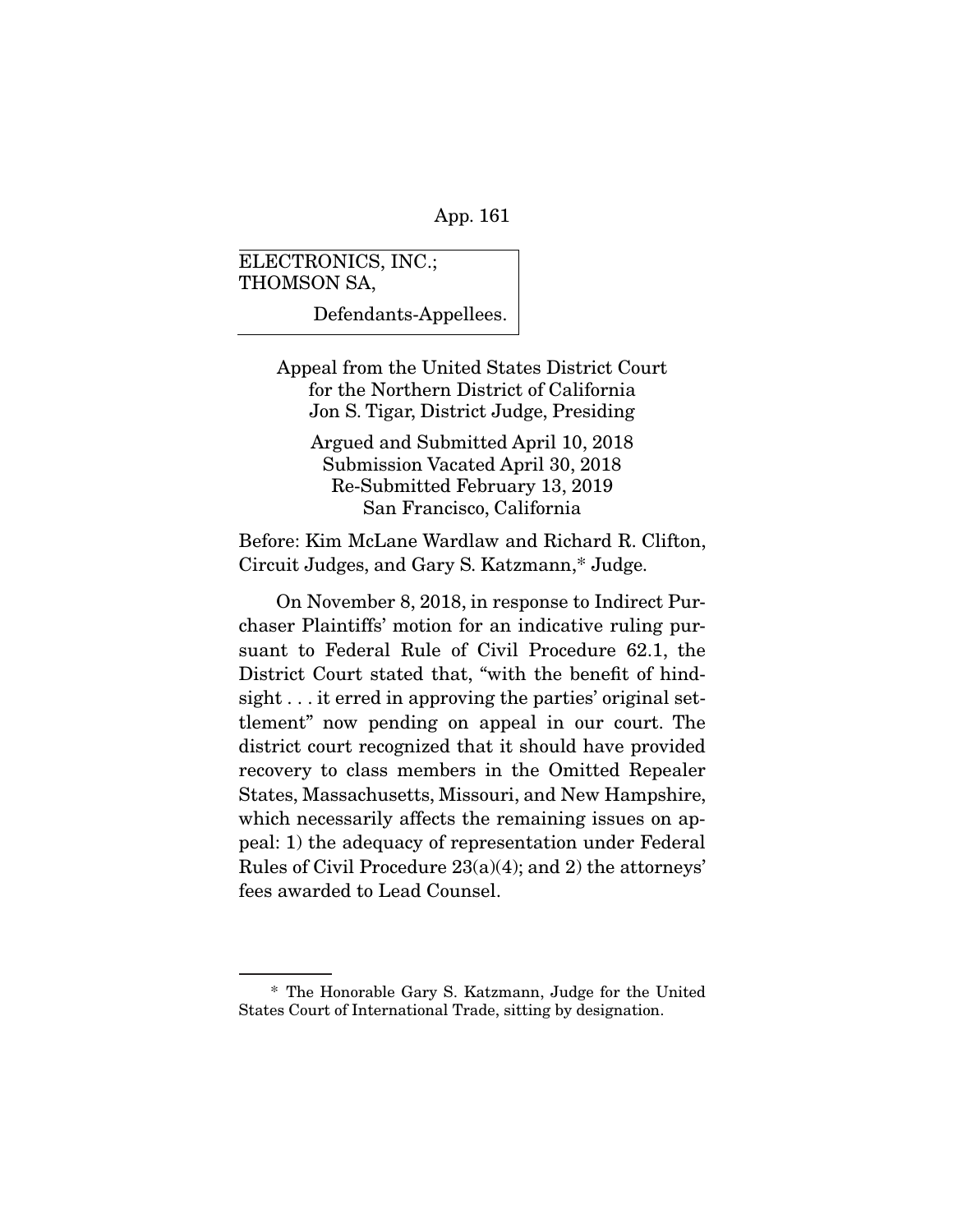We therefore remand this case so that the district court may reconsider its approval of the settlement.

 The Indirect Purchaser Plaintiffs' motion for a stay, filed October 1, 2018 (Dkt. No. 226), and the Objector-Appellants' motion for leave to file an enlarged response (Dkt. Nos. 223 & 224) are **DENIED** as moot.

 The Indirect Purchaser Plaintiffs' Motion Requesting Remand with Instructions Regarding: (1) The Plan of Distribution for the Settlements; and (2) The Fee Order, filed January 9, 2019 (Dkt. No. 230), is **DE-NIED**. 1

 The Indirect Purchaser Plaintiffs' Motion for Leave to File Excess Pages, filed January 29, 2019 (Dkt. No. 233), is **GRANTED**. The Reply brief has already been filed (Dkt. No 234). The request of Objectors-Appellants to file a Surreply to that Reply, contained within their Opposition to the Motion for Leave to File Excess Pages (Dkt. 235), is **DENIED** as moot.

 The motions to dismiss appeal voluntarily filed by Objectors-Appellants Sean Hull (Dkt. No. 198), John Finn and Laura Townsend Fortman (Dkt. No. 199), Donnie Clifton (Dkt. No. 200), and Josie Saik (Dkt. No. 222) are **GRANTED**.

<sup>&</sup>lt;sup>1</sup> Objector-Appellants' motion to supplement the record on appeal (Dkt. No. 120) and motion to strike Indirect Purchaser Plaintiffs' response to the same (Dkt. No. 150) are **DENIED** as moot. Objector-Appellants' and Defendant-Appellees' motions to take judicial notice (Dkt. Nos. 130, 197) are **DENIED** as moot.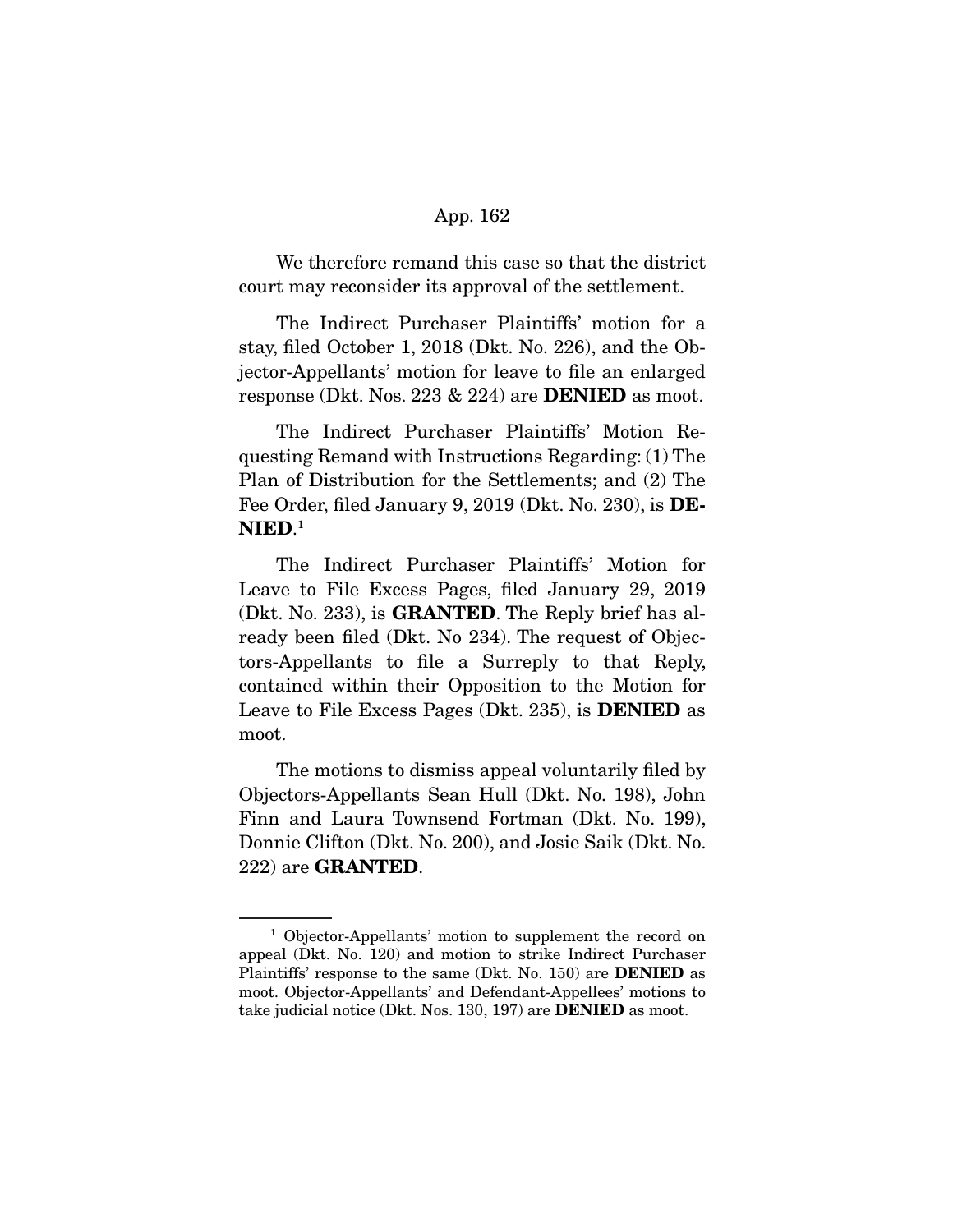We therefore **REMAND** to the District Court to reconsider its order on class certification and settlement approval. We do not vacate the order at this time.

 The current panel will retain responsibility for future appeals in this case.

Each party shall bear its own costs of appeal.

**IT IS SO ORDERED.**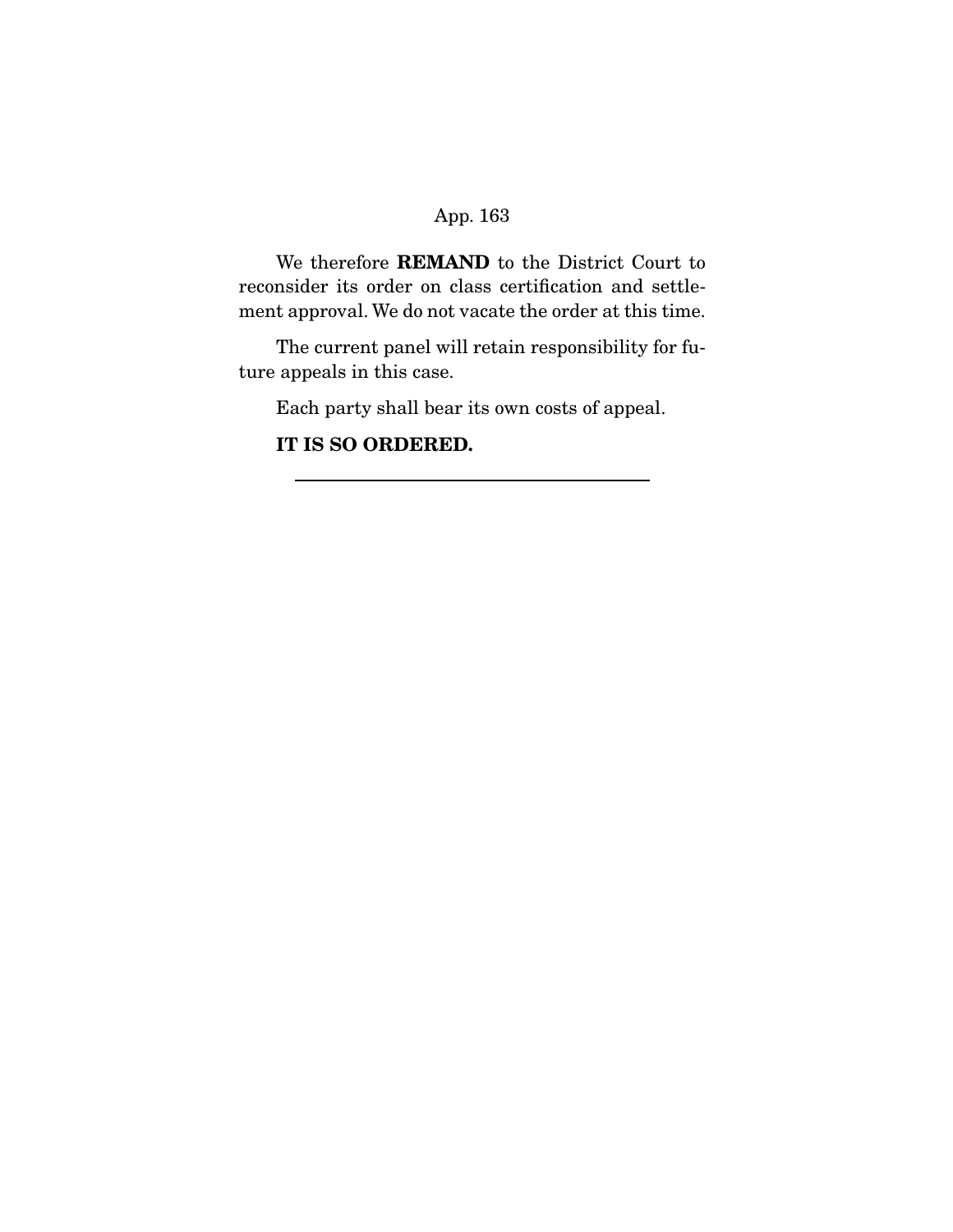# UNITED STATES COURT OF APPEALS FOR THE NINTH CIRCUIT

| In re: CATHODE RAY TUBE<br>(CRT) ANTITRUST<br>LITIGATION,                                                                                                                                                                                                                                                                                                                                                         | No. 20-16685<br>D.C. No.<br>$4:07$ -cv-05944-JST                                     |
|-------------------------------------------------------------------------------------------------------------------------------------------------------------------------------------------------------------------------------------------------------------------------------------------------------------------------------------------------------------------------------------------------------------------|--------------------------------------------------------------------------------------|
| <b>INDIRECT PURCHASER</b><br>PLAINTIFFS,<br>Plaintiff-Appellee,<br>v.                                                                                                                                                                                                                                                                                                                                             | Northern District of<br>California, Oakland<br><b>ORDER</b><br>(Filed Dec. 23, 2021) |
| <b>JOHN FINN; LAURA</b><br>TOWNSEND FORTMAN,                                                                                                                                                                                                                                                                                                                                                                      |                                                                                      |
| Objectors-Appellants,                                                                                                                                                                                                                                                                                                                                                                                             |                                                                                      |
| V.                                                                                                                                                                                                                                                                                                                                                                                                                |                                                                                      |
| TOSHIBA CORPORATION;<br>TOSHIBA AMERICA, INC.;<br>TOSHIBA AMERICA INFOR-<br>MATION SYSTEMS, INC.;<br>TOSHIBA AMERICA CON-<br>SUMER PRODUCTS, LLC;<br>TOSHIBA AMERICA ELEC-<br>TRONIC COMPONENTS,<br>INC.; SAMSUNG SDI CO.,<br>LTD.; SAMSUNG SDI<br>AMERICA, INC.; SAMSUNG<br>SDI (MALAYSIA) SDN BHD;<br>SAMSUNG SDI MEXICO S.A.<br>DE C.V.; SAMSUNG SDI<br><b>BRASIL LTDA.; SHENZEN</b><br>SAMSUNG SDI CO., LTD.; |                                                                                      |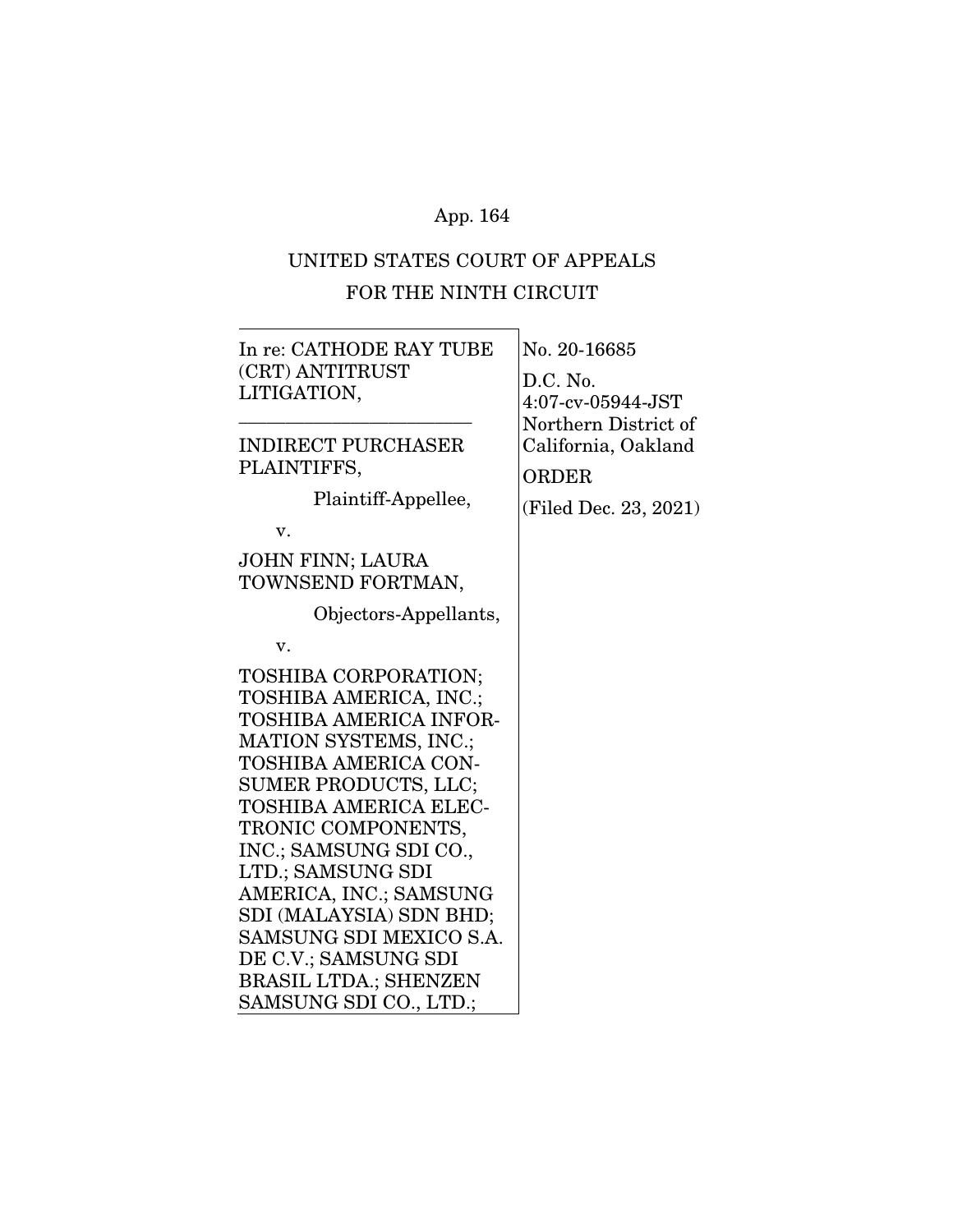TIANJIN SAMSUNG SDI CO., LTD.; HITACHI, LTD.; HITACHI DISPLAYS, LTD., AKA Japan Display, Inc.; HITACHI AMERICA, LTD; HITACHI ASIA, LTD.; HITACHI ELECTRONIC DEVICES (USA), INC.; PANASONIC CORPORATION, FKA Matsushita Electric Industrial Co., Ltd. ("MEI"), is a Japanese entity; PANASONIC CORPORATION OF NORTH AMERICA; MT PICTURE DISPLAY CO., LTD; PHILIPS KONINKLIJKE N.V.; PHILIPS ELECTRONICS NORTH AMERICA CORPORATION; PHILIPS TAIWAN LIMITED; PHILIPS DO BRASIL LTDA.; THOMSON CONSUMER ELECTRONICS, INC.; THOMSON SA; TECHNOLOGIES DISPLAYS AMERICAS LLC,

Defendants-Appellees.

v.

ELEANOR LEWIS, Proposed Intervenor,

Movant-Appellant.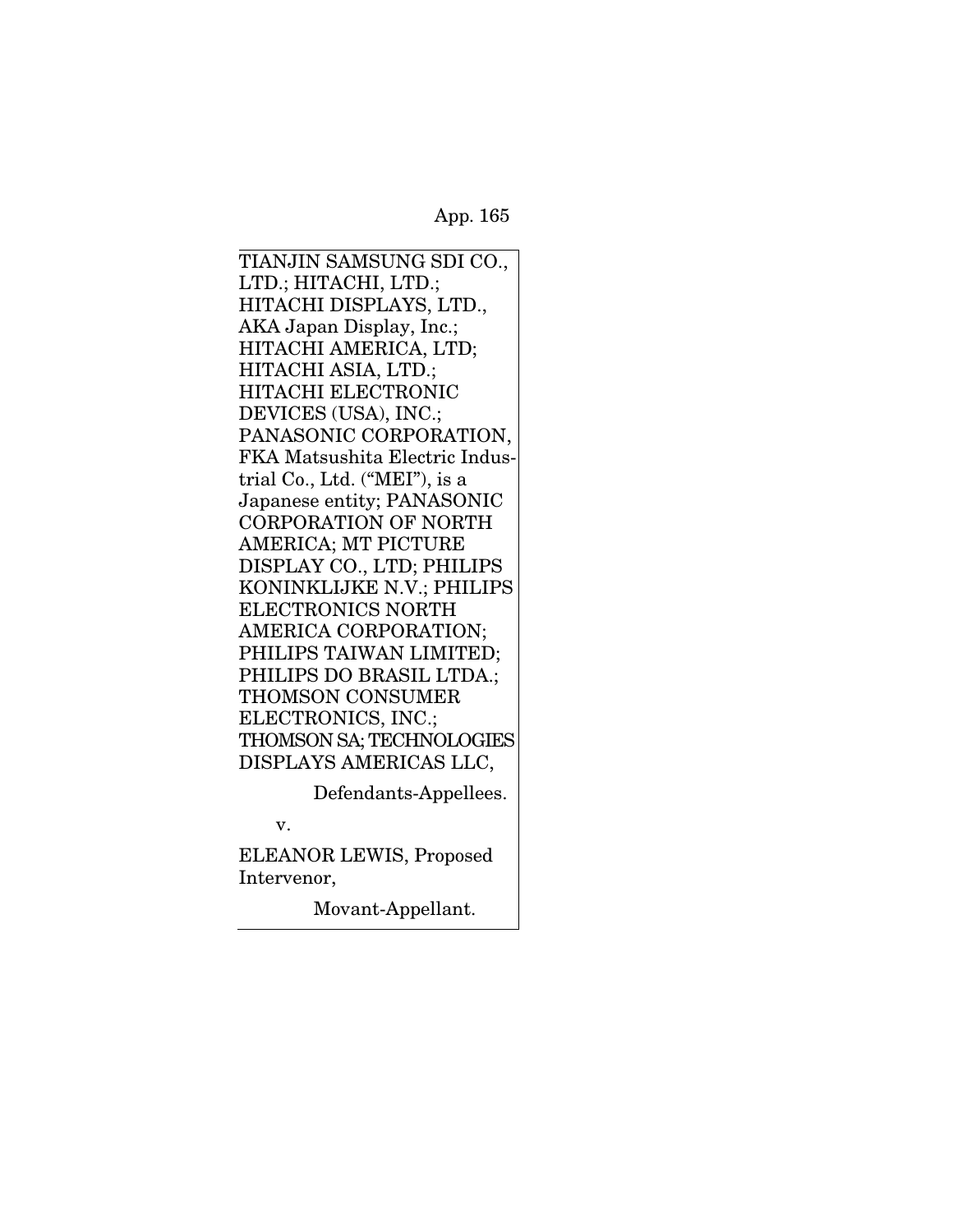| In re: CATHODE RAY TUBE<br>(CRT) ANTITRUST<br>LITIGATION,                                                                                                                                                                                                                                                         | No. 20-16686<br>D.C. No.<br>4:07-cv-05944-JST<br>Northern District of |
|-------------------------------------------------------------------------------------------------------------------------------------------------------------------------------------------------------------------------------------------------------------------------------------------------------------------|-----------------------------------------------------------------------|
| <b>INDIRECT PURCHASER</b><br>PLAINTIFFS,                                                                                                                                                                                                                                                                          | California, Oakland                                                   |
| Plaintiff-Appellee,                                                                                                                                                                                                                                                                                               |                                                                       |
| v.                                                                                                                                                                                                                                                                                                                |                                                                       |
| JEFF SPEAECT; GLORIA A.<br>COMEAUX; VALERIE G.<br>DEICK; ERIC R. COGGINS;<br>DALE B. MCKENZIE;<br><b>HEATHER J. GORDON;</b><br>MIGUEL A. ALBARRAN;<br>DAVID N. WATSON;<br>CRAIG A. SCHULER;<br>MARY J. BAUCOM;<br>BRENDAN C. MCCANN;<br>DENNIS S. CORNETT;<br>LISA L. BUTTERBRODT;<br><b>JESSICA M. MCINTYRE,</b> |                                                                       |
| Objectors-Appellants,                                                                                                                                                                                                                                                                                             |                                                                       |
| v.                                                                                                                                                                                                                                                                                                                |                                                                       |
| TOSHIBA CORPORATION;<br>TOSHIBA AMERICA, INC.;<br>TOSHIBA AMERICA INFOR-<br><b>MATION SYSTEMS, INC.;</b><br>TOSHIBA AMERICA CON-                                                                                                                                                                                  |                                                                       |
| SUMER PRODUCTS, LLC;<br><b>TOSHIBA AMERICA ELEC-</b>                                                                                                                                                                                                                                                              |                                                                       |
| TRONIC COMPONENTS,                                                                                                                                                                                                                                                                                                |                                                                       |
| INC.; SAMSUNG SDI CO.,                                                                                                                                                                                                                                                                                            |                                                                       |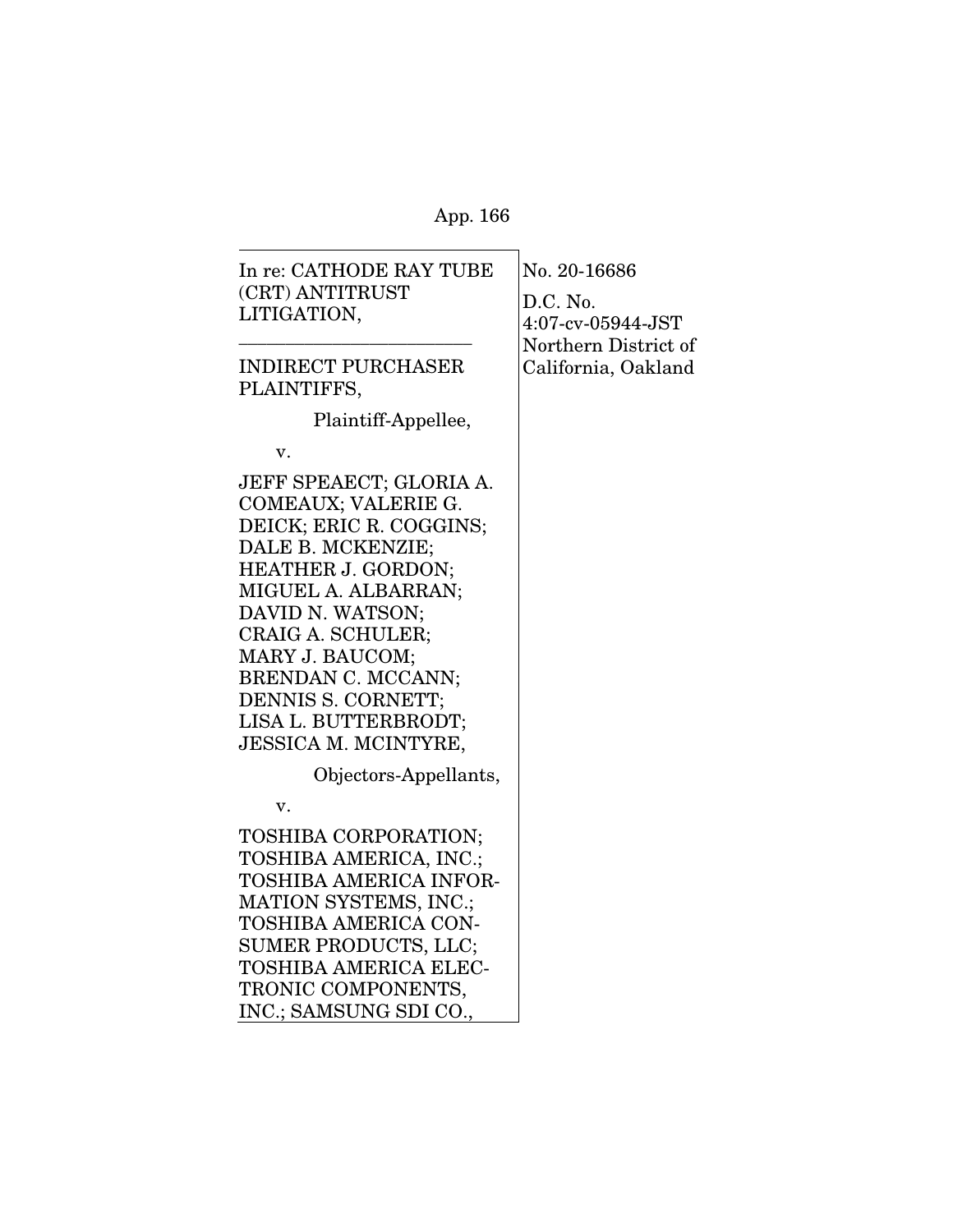LTD.; SAMSUNG SDI AMERICA, INC.; SAMSUNG SDI (MALAYSIA) SDN BHD; SAMSUNG SDI MEXICO S.A. DE C.V.; SAMSUNG SDI BRASIL LTDA.; SHENZEN SAMSUNG SDI CO., LTD.; TIANJIN SAMSUNG SDI CO., LTD.; HITACHI, LTD.; HITACHI DISPLAYS, LTD., AKA Japan Display, Inc.; HITACHI AMERICA, LTD; HITACHI ASIA, LTD.; HITACHI ELECTRONIC DEVICES (USA), INC.; PANASONIC CORPORATION, FKA Matsushita Electric Industrial Co., Ltd. ("MEI"), is a Japanese entity; PANASONIC CORPORATION OF NORTH AMERICA; MT PICTURE DISPLAY CO., LTD; PHILIPS KONINKLIJKE N.V.; PHILIPS ELECTRONICS NORTH AMERICA CORPORATION; PHILIPS TAIWAN LIMITED; PHILIPS DO BRASIL LTDA.; THOMSON CONSUMER ELECTRONICS, INC.; THOMSON SA; Technologies Displays Americas LLC,

Defendants-Appellees.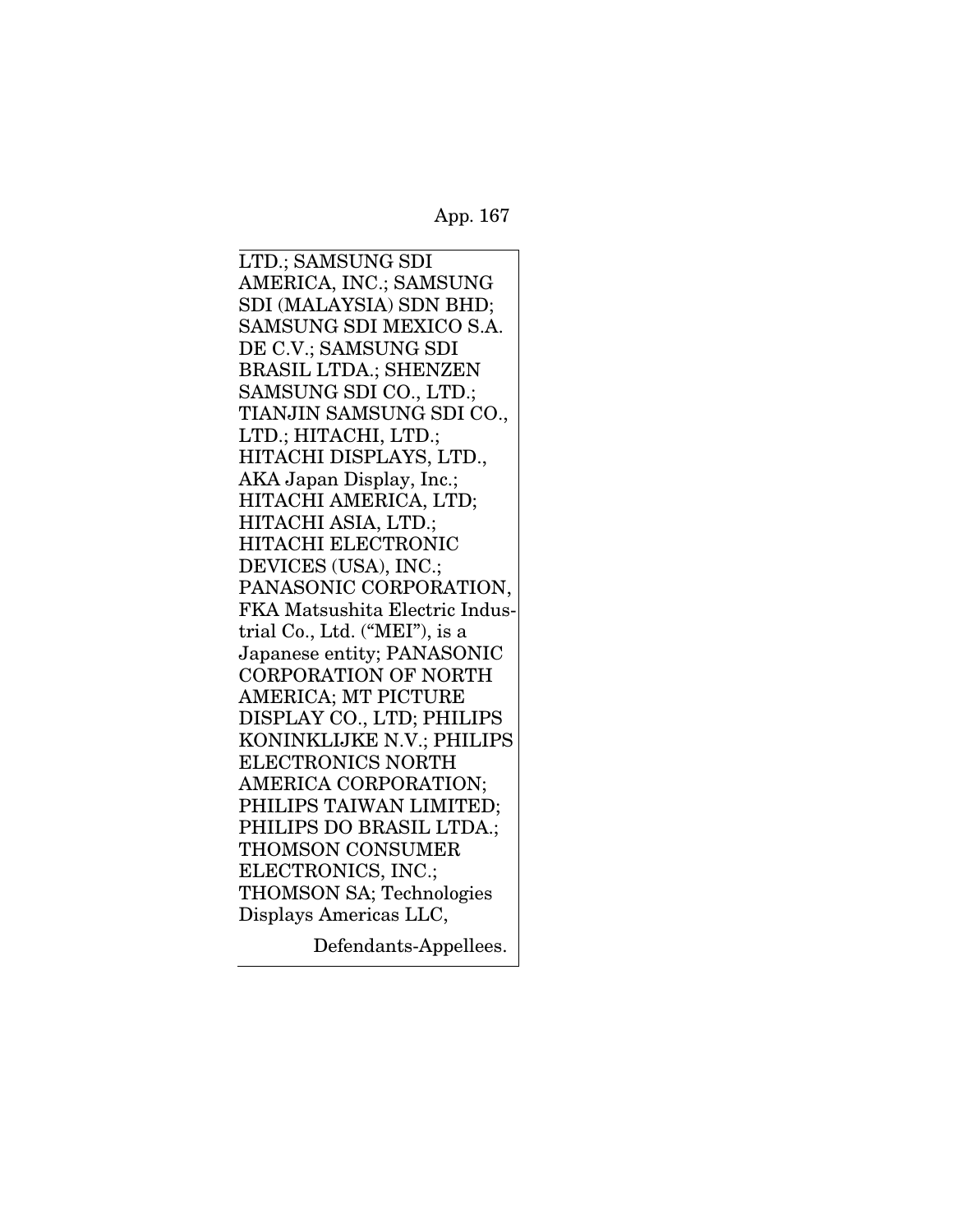| In re: CATHODE RAY TUBE<br>(CRT) ANTITRUST<br>LITIGATION,                                                                                                                                                                                                                                                                                                                                                                                                                                                                                                                                                                                | No. 20-16691<br>D.C. No.<br>$4:07$ -cv-05944-JST<br>Northern District of |
|------------------------------------------------------------------------------------------------------------------------------------------------------------------------------------------------------------------------------------------------------------------------------------------------------------------------------------------------------------------------------------------------------------------------------------------------------------------------------------------------------------------------------------------------------------------------------------------------------------------------------------------|--------------------------------------------------------------------------|
| <b>INDIRECT PURCHASER</b><br>PLAINTIFFS,                                                                                                                                                                                                                                                                                                                                                                                                                                                                                                                                                                                                 | California, Oakland                                                      |
| Plaintiff-Appellee,                                                                                                                                                                                                                                                                                                                                                                                                                                                                                                                                                                                                                      |                                                                          |
| v.                                                                                                                                                                                                                                                                                                                                                                                                                                                                                                                                                                                                                                       |                                                                          |
| TOSHIBA CORPORATION;<br>TOSHIBA AMERICA, INC.;<br>TOSHIBA AMERICA INFOR-<br>MATION SYSTEMS, INC.;<br>TOSHIBA AMERICA CON-<br>SUMER PRODUCTS, LLC;<br><b>TOSHIBA AMERICA ELEC-</b><br>TRONIC COMPONENTS,<br>INC.; SAMSUNG SDI CO.,<br>LTD.; SAMSUNG SDI<br>AMERICA, INC.; SAMSUNG<br>SDI (MALAYSIA) SDN BHD;<br>SAMSUNG SDI MEXICO S.A.<br>DE C.V.; SAMSUNG SDI<br><b>BRASIL LTDA.; SHENZEN</b><br>SAMSUNG SDI CO., LTD.;<br>TIANJIN SAMSUNG SDI CO.,<br>LTD.; HITACHI, LTD.;<br>HITACHI DISPLAYS, LTD.,<br>AKA Japan Display, Inc.;<br>HITACHI AMERICA, LTD;<br>HITACHI ASIA, LTD.;<br><b>HITACHI ELECTRONIC</b><br>DEVICES (USA), INC.; |                                                                          |
| PANASONIC CORPORATION,                                                                                                                                                                                                                                                                                                                                                                                                                                                                                                                                                                                                                   |                                                                          |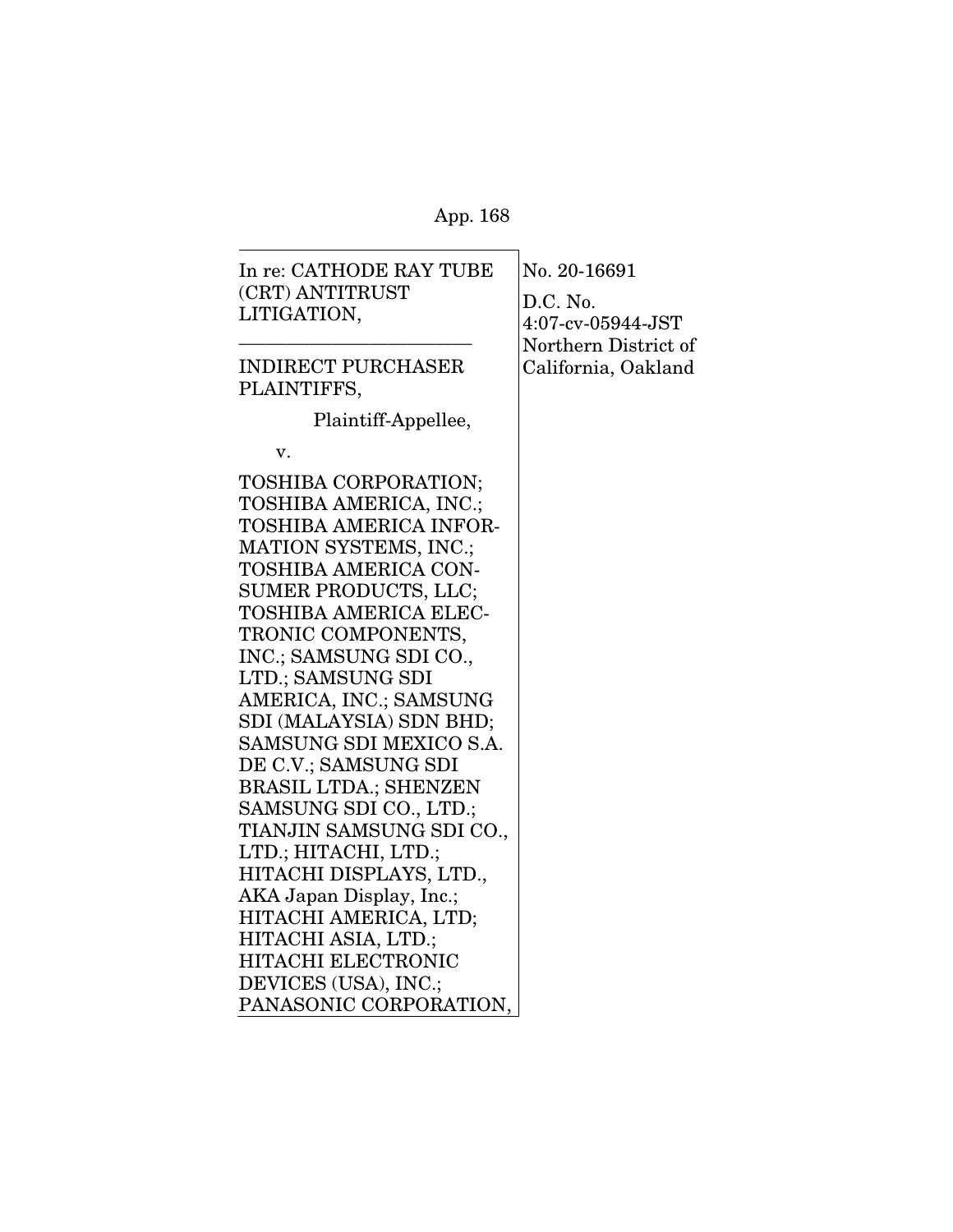FKA Matsushita Electric Industrial Co., Ltd. ("MEI"), is a Japanese entity; PANASONIC CORPORATION OF NORTH AMERICA; MT PICTURE DISPLAY CO., LTD; PHILIPS KONINKLIJKE N.V.; PHILIPS ELECTRONICS NORTH AMERICA CORPORATION; PHILIPS TAIWAN LIMITED; PHILIPS DO BRASIL LTDA.; THOMSON CONSUMER ELECTRONICS, INC.; THOMSON SA; TECHNOLOGIES DISPLAYS AMERICAS LLC,

Defendants-Appellees.

v.

SCOTT A. CALDWELL, as administrator of the Estate of Barbara Caldwell; ANTHONY GIANASCA; WARREN CUTLIP; MINA ASHKANNEJHAD, individually and/or as Administrator of the Estate of the Late R. Deryl Edwards, Jr.; JEFF CRAIG; GEORGE MAGLARAS; STEVEN HARRELSON; DONALD OELZE; WALKER, WARREN & WATKINS, LLC; SUSAN LAPAGE; DONNA MUCCINO; FELICIA BLACKWOOD,

Movants-Appellants.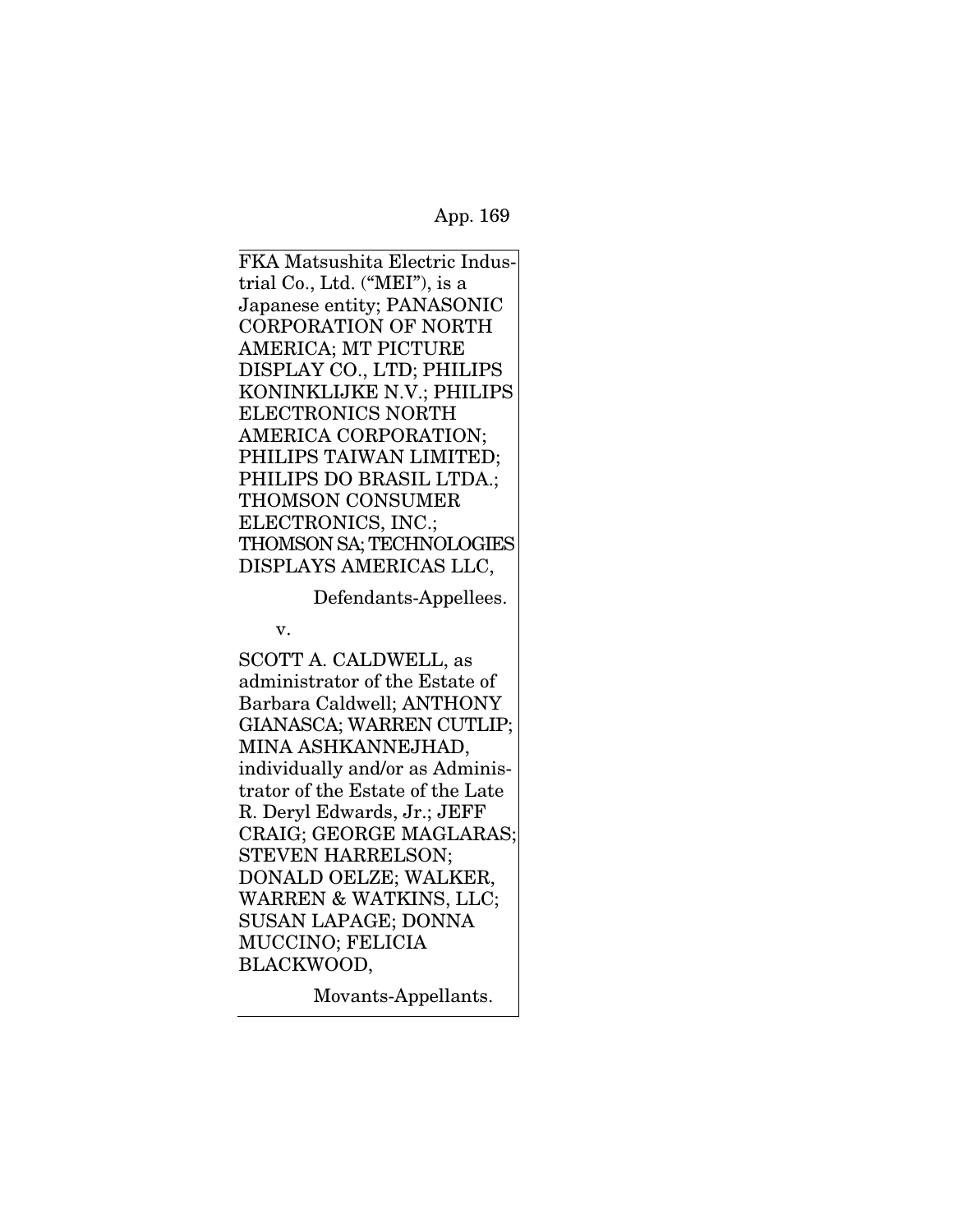$\overline{\phantom{0}}$ 

| In re: CATHODE RAY TUBE      | No. 20-16699         |
|------------------------------|----------------------|
| (CRT) ANTITRUST              | D.C. No.             |
| LITIGATION,                  | $4:07$ -cv-05944-JST |
|                              | Northern District of |
| <b>INDIRECT PURCHASER</b>    | California, Oakland  |
| PLAINTIFFS,                  |                      |
| Plaintiff-Appellee,          |                      |
|                              |                      |
| v.                           |                      |
| TOSHIBA CORPORATION;         |                      |
| TOSHIBA AMERICA, INC.;       |                      |
| TOSHIBA AMERICA INFOR-       |                      |
| MATION SYSTEMS, INC.;        |                      |
| TOSHIBA AMERICA CON-         |                      |
| <b>SUMER PRODUCTS, LLC;</b>  |                      |
| TOSHIBA AMERICA ELEC-        |                      |
| TRONIC COMPONENTS,           |                      |
| INC.; SAMSUNG SDI CO.,       |                      |
| LTD.; SAMSUNG SDI            |                      |
| AMERICA, INC.; SAMSUNG       |                      |
| SDI (MALAYSIA) SDN BHD;      |                      |
| SAMSUNG SDI MEXICO S.A.      |                      |
| DE C.V.; SAMSUNG SDI         |                      |
| <b>BRASIL LTDA.; SHENZEN</b> |                      |
| SAMSUNG SDI CO., LTD.;       |                      |
| TIANJIN SAMSUNG SDI CO.,     |                      |
| LTD.; HITACHI, LTD.;         |                      |
| HITACHI DISPLAYS, LTD.,      |                      |
| AKA Japan Display, Inc.;     |                      |
| HITACHI AMERICA, LTD;        |                      |
| HITACHI ASIA, LTD.;          |                      |
| <b>HITACHI ELECTRONIC</b>    |                      |
| DEVICES (USA), INC.;         |                      |
| PANASONIC CORPORATION,       |                      |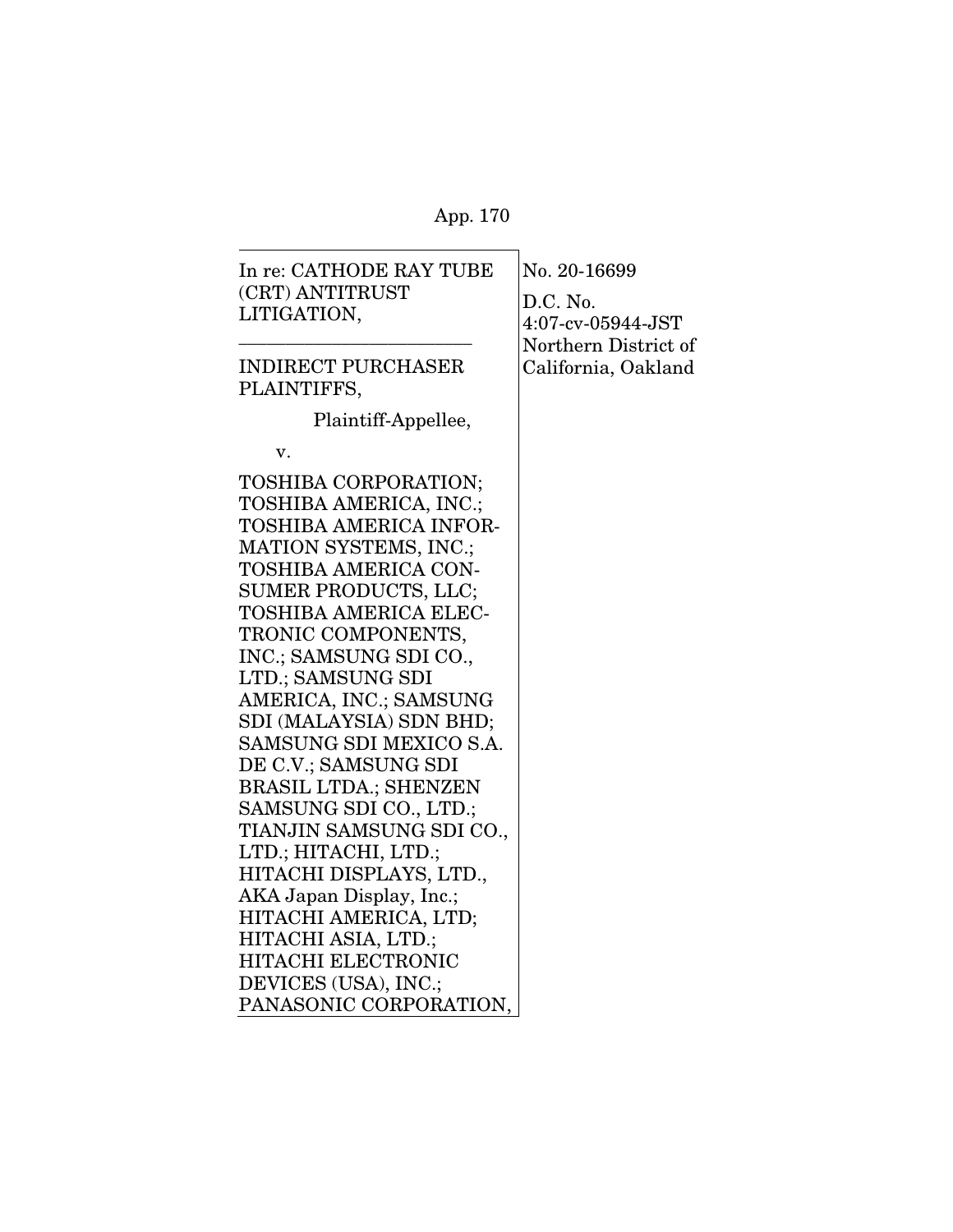FKA Matsushita Electric Industrial Co., Ltd. ("MEI"), is a Japanese entity; PANASONIC CORPORATION OF NORTH AMERICA; MT PICTURE DISPLAY CO., LTD; PHILIPS KONINKLIJKE N.V.; PHILIPS ELECTRONICS NORTH AMERICA CORPORATION; PHILIPS TAIWAN LIMITED; PHILIPS DO BRASIL LTDA.; THOMSON CONSUMER ELECTRONICS, INC.; THOMSON SA; TECHNOLOGIES DISPLAYS AMERICAS LLC,

Defendants-Appellees.

v.

TYLER AYRES; MIKE BRATCHER; NIKKI CRAWLEY; JAY ERICKSON; HARRY GARAVANIAN; JOHN HEENAN; HOPE HITCHCOCK; D. BRUCE JOHNSON; JEFF JOHNSON; KERRY MURPHY; CHRIS SEUFERT; ROBERT STEPHENSON; GARY TALEWSKY; WILLIAM TRENTHAM,

Movants-Appellants.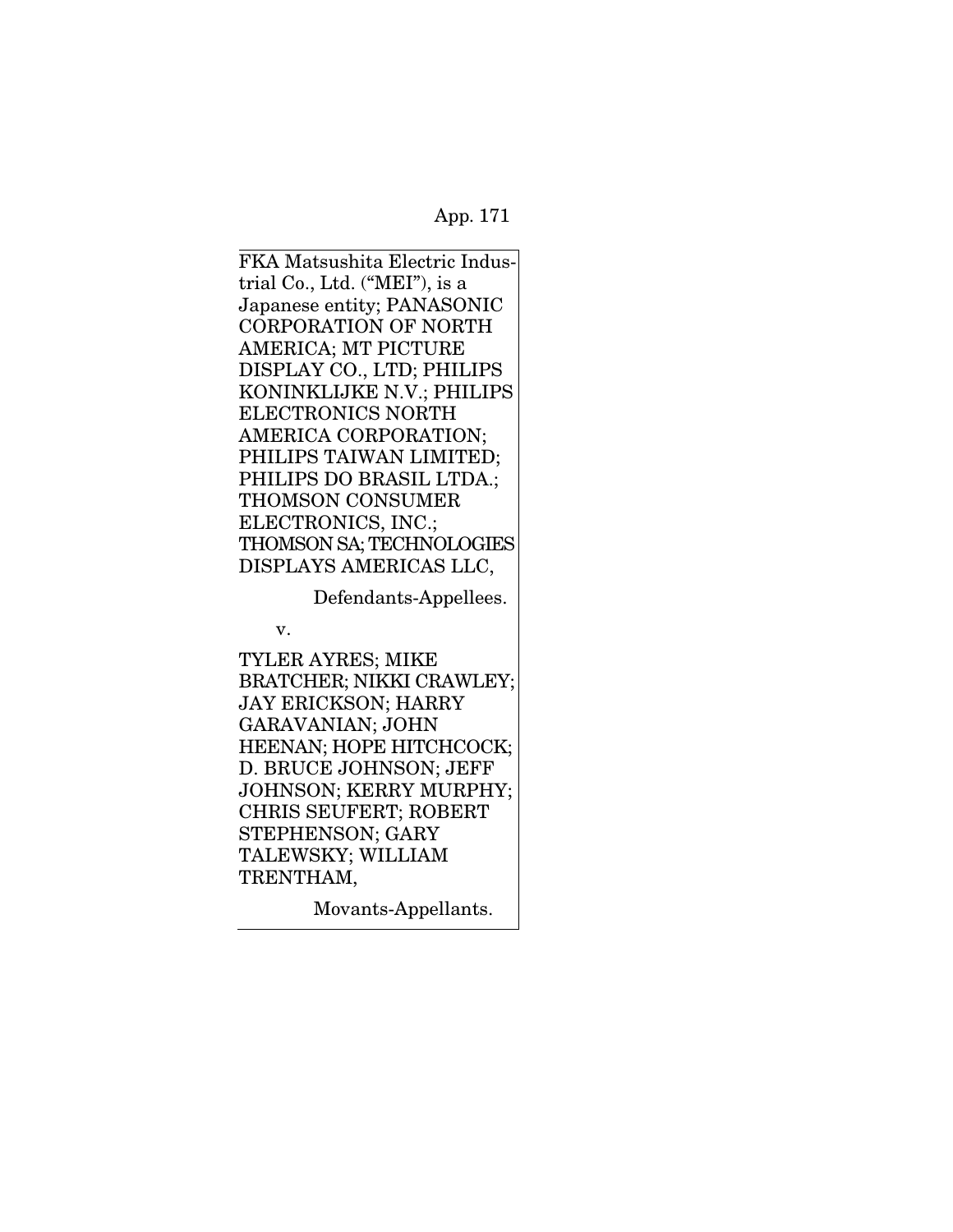Before: W. FLETCHER and CLIFTON, Circuit Judges, and KATZMANN,\* Judge.

 The panel has unanimously voted to deny Appellants' Motion for Rehearing and Motion for Rehearing En Banc (Docket Entry No. 80). Judge Fletcher has voted to deny the motion, and Judge Clifton and Judge Katzmann so recommend.

 The full court has been advised of the motion for rehearing en banc, and no judge has requested a vote on whether to rehear the matter en banc. Fed. R. App. P. 35.

 The motion for rehearing and motion for rehearing en banc are DENIED.

 <sup>\*</sup> The Honorable Gary S. Katzmann, Judge for the United States Court of International Trade, sitting by designation.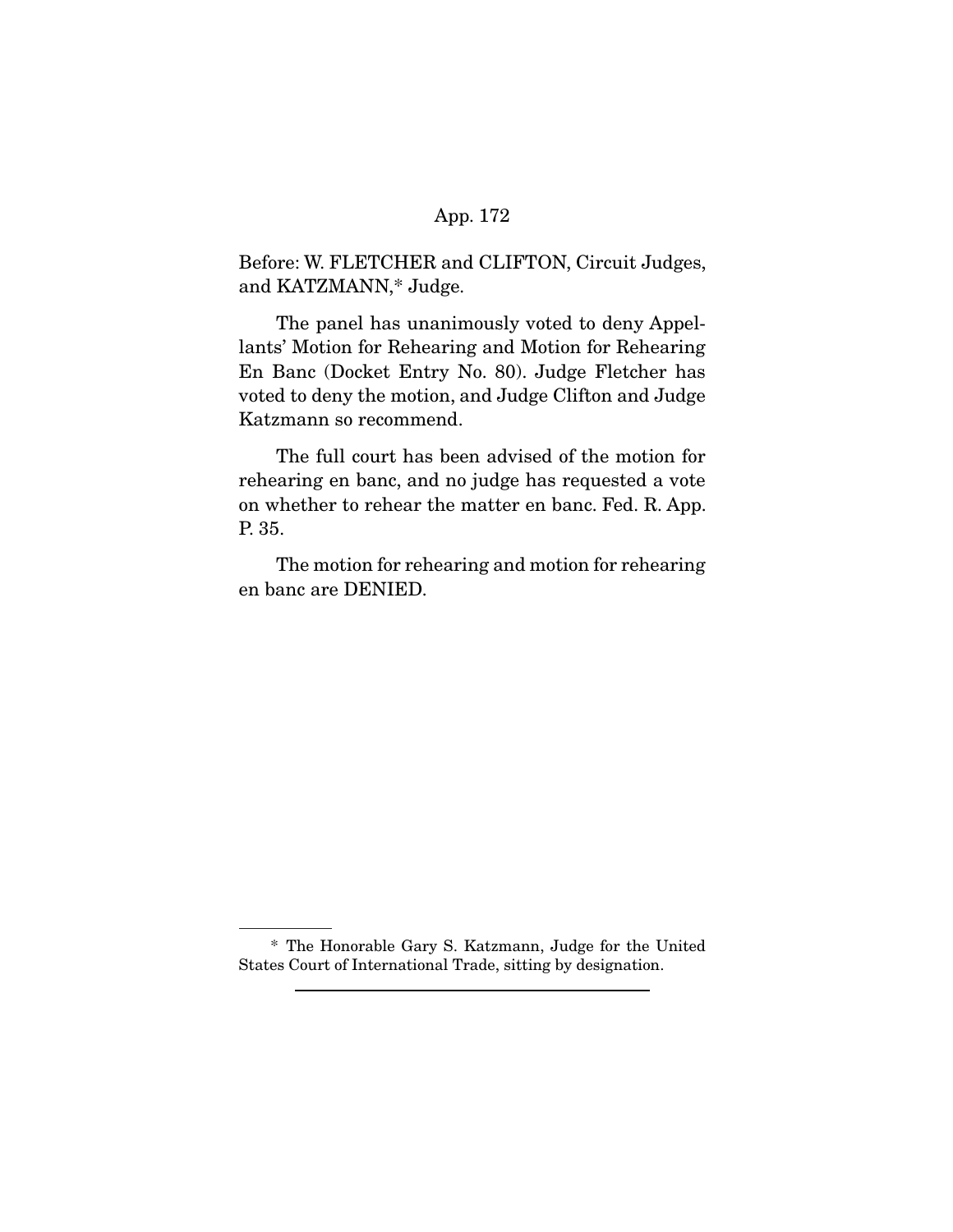# UNITED STATES COURT OF APPEALS FOR THE NINTH CIRCUIT

| In re: CATHODE RAY TUBE<br>(CRT) ANTITRUST<br>LITIGATION,<br><b>INDIRECT PURCHASER</b><br>PLAINTIFFS,<br>Plaintiff-Appellee,<br>v.<br>TOSHIBA CORPORATION;<br>et al.,<br>Defendants-Appellees, | No. 20-15697<br>D.C. No.<br>4:07-cv-05944-JST<br>Northern District of<br>California, Oakland<br><b>ORDER</b><br>(Filed Mar. 2, 2022) |
|------------------------------------------------------------------------------------------------------------------------------------------------------------------------------------------------|--------------------------------------------------------------------------------------------------------------------------------------|
| v.<br>TYLER AYRES; et al.,<br>Movants-Appellants.                                                                                                                                              |                                                                                                                                      |
| In re: CATHODE RAY TUBE<br>(CRT) ANTITRUST<br>LITIGATION,                                                                                                                                      | No. 20-15704<br>D.C. No.<br>$4:07$ -cv-05944-JST                                                                                     |
| <b>INDIRECT PURCHASER</b><br>PLAINTIFFS,<br>Plaintiff-Appellee,<br>v.                                                                                                                          |                                                                                                                                      |
| TOSHIBA CORPORATION;<br>et al.,                                                                                                                                                                |                                                                                                                                      |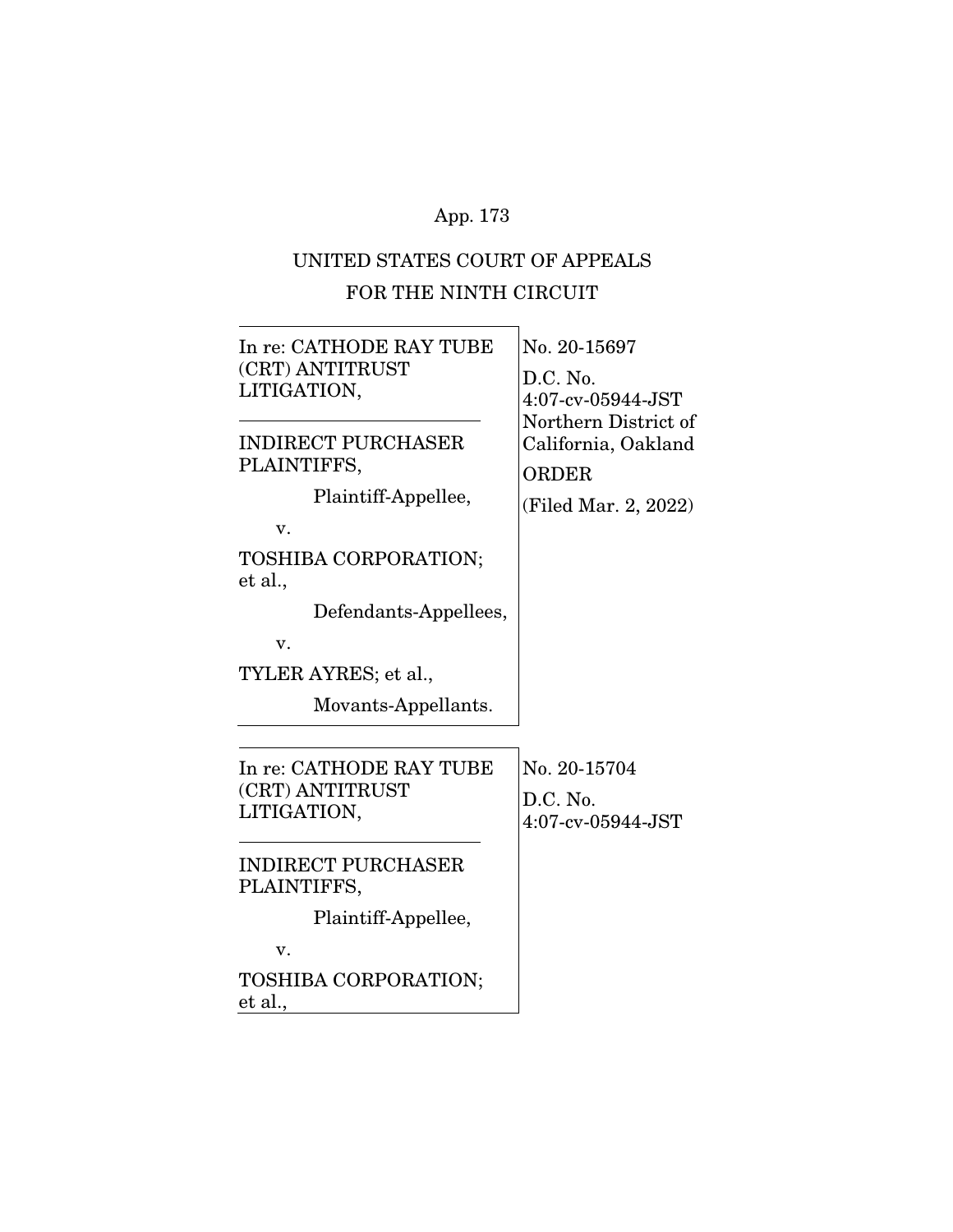| Defendants-Appellees,                                     |                                                      |
|-----------------------------------------------------------|------------------------------------------------------|
| v.                                                        |                                                      |
| ELEANOR LEWIS, Proposed<br>Intervenor,                    |                                                      |
| Movant-Appellant.                                         |                                                      |
| In re: CATHODE RAY TUBE<br>(CRT) ANTITRUST<br>LITIGATION, | No. 20-16081<br>D.C. No.<br>$4:07$ -cv- $05944$ -JST |
| <b>INDIRECT PURCHASER</b><br>PLAINTIFFS,                  |                                                      |
| Plaintiff-Appellee,                                       |                                                      |
| v.                                                        |                                                      |
| TOSHIBA CORPORATION;<br>et al.,                           |                                                      |
| Defendants-Appellees,                                     |                                                      |
| v.                                                        |                                                      |
| ANTHONY GIANASCA; et al.,                                 |                                                      |
| Movants-Appellants.                                       |                                                      |

Before: W. FLETCHER and CLIFTON, Circuit Judges, and KATZMANN,\* Judge.

 Appellants' Motion for Rehearing and Motion for Rehearing En Banc (Docket Entry No. 88), which the

 <sup>\*</sup> The Honorable Gary S. Katzmann, Judge for the United States Court of International Trade, sitting by designation.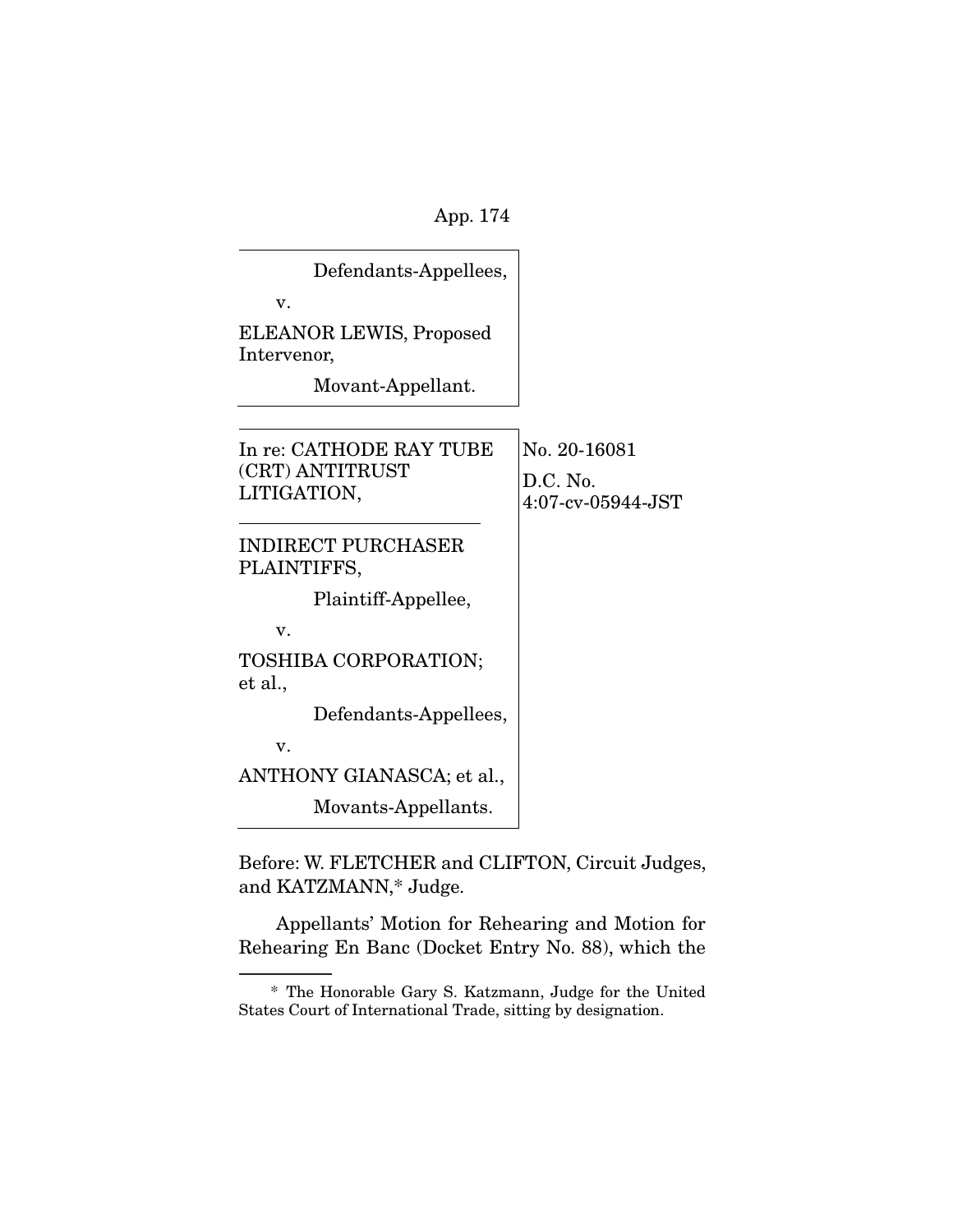panel construes as a petition for panel rehearing or rehearing en banc, is denied. Judge Fletcher, Judge Clifton, and Judge Katzmann recommend denying the petition.

 The full court has been advised of the motion for rehearing en banc, and no judge has requested a vote on whether to rehear the matter en banc. Fed. R. App. P. 35.

 The motion for rehearing and motion for rehearing en banc are DENIED.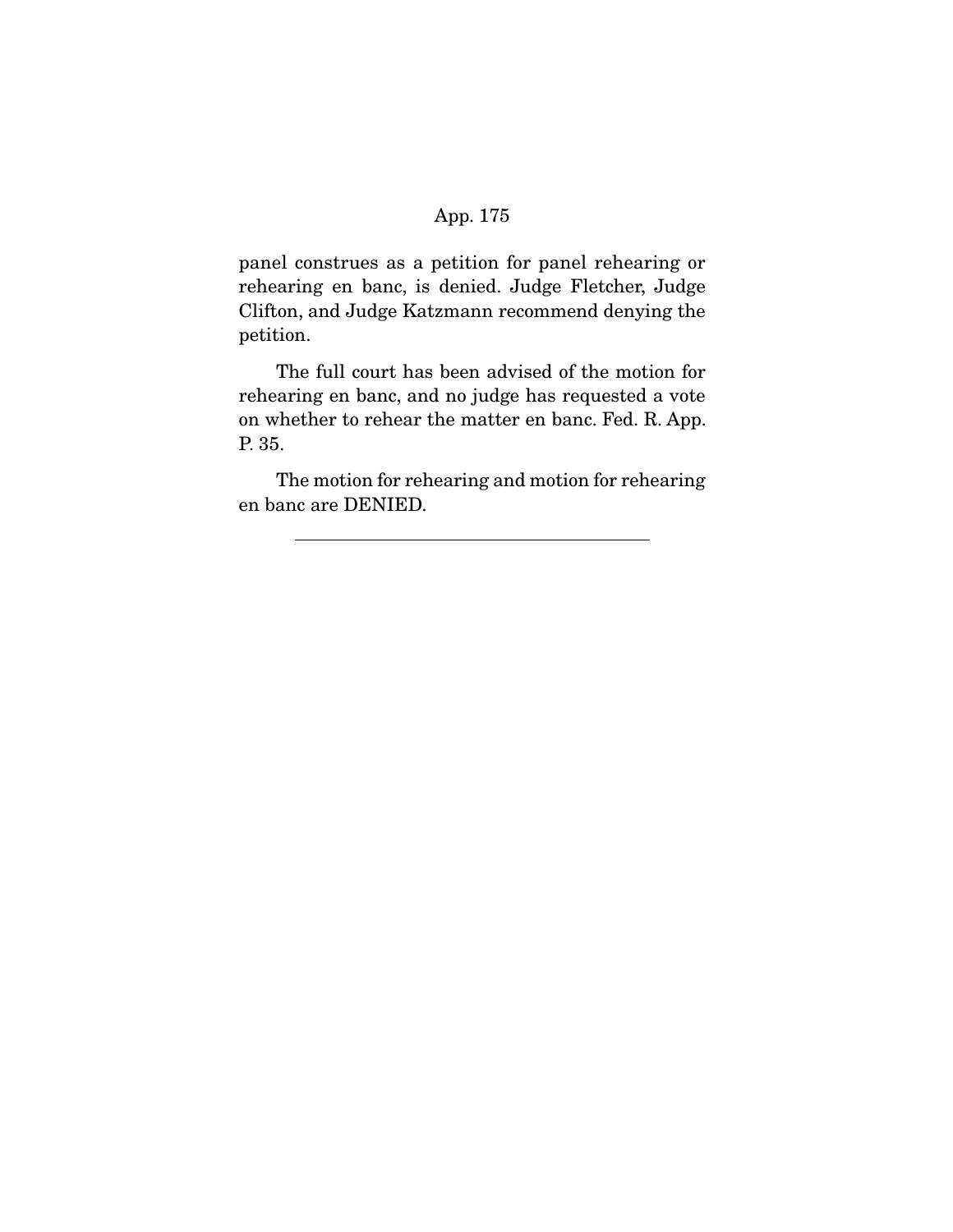#### **28 U.S.C. § 1407. Multidistrict litigation**

**(a)** When civil actions involving one or more common questions of fact are pending in different districts, such actions may be transferred to any district for coordinated or consolidated pretrial proceedings. Such transfers shall be made by the judicial panel on multidistrict litigation authorized by this section upon its determination that transfers for such proceedings will be for the convenience of parties and witnesses and will promote the just and efficient conduct of such actions. Each action so transferred shall be remanded by the panel at or before the conclusion of such pretrial proceedings to the district from which it was transferred unless it shall have been previously terminated: Provided, however, That the panel may separate any claim, cross-claim, counter-claim, or third-party claim and remand any of such claims before the remainder of the action is remanded.

**(b)** Such coordinated or consolidated pretrial proceedings shall be conducted by a judge or judges to whom such actions are assigned by the judicial panel on multidistrict litigation. For this purpose, upon request of the panel, a circuit judge or a district judge may be designated and assigned temporarily for service in the transferee district by the Chief Justice of the United States or the chief judge of the circuit, as may be required, in accordance with the provisions of chapter 13 of this title. With the consent of the transferee district court, such actions may be assigned by the panel to a judge or judges of such district. The judge or judges to whom such actions are assigned, the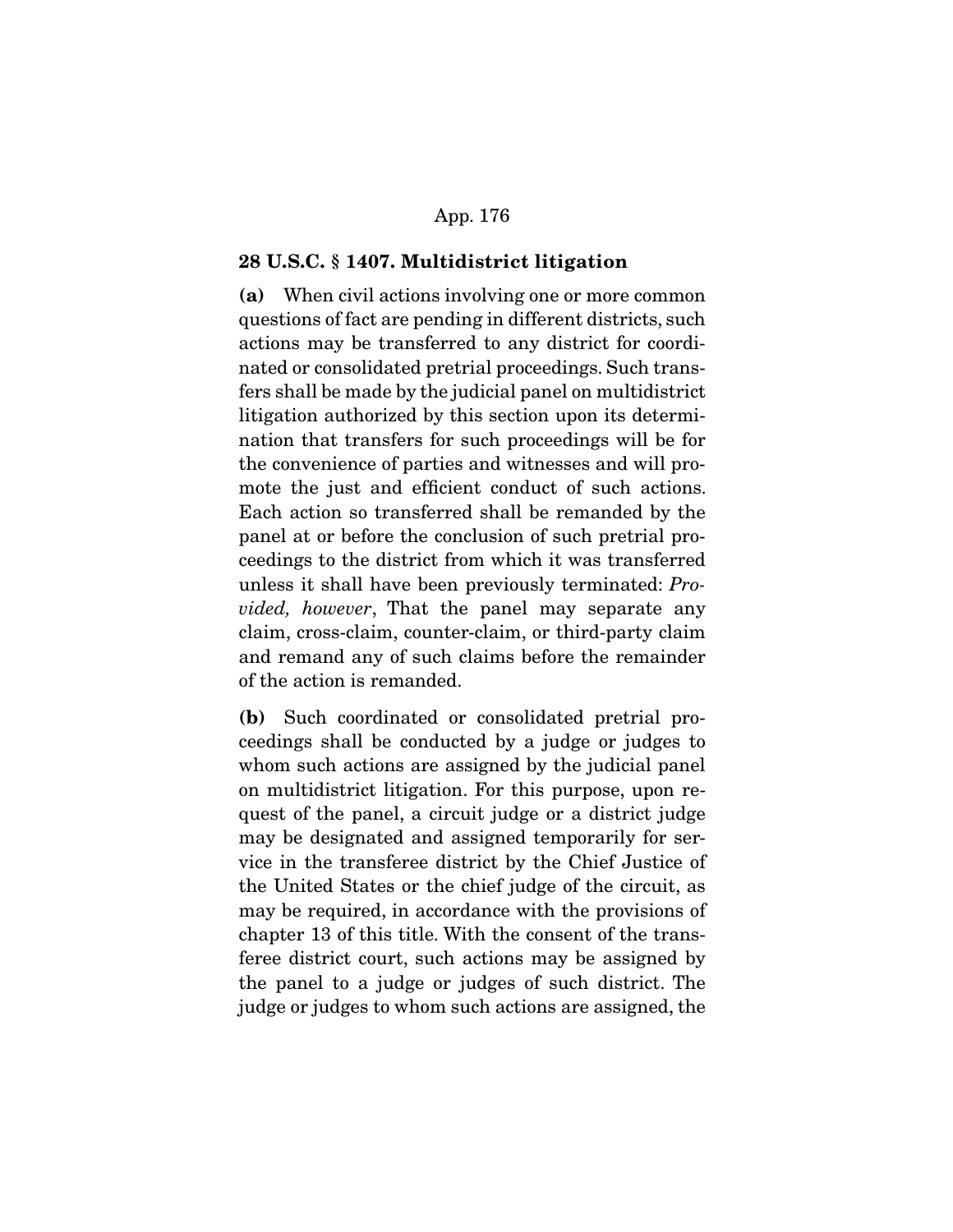members of the judicial panel on multidistrict litigation, and other circuit and district judges designated when needed by the panel may exercise the powers of a district judge in any district for the purpose of conducting pretrial depositions in such coordinated or consolidated pretrial proceedings.

**(c)** Proceedings for the transfer of an action under this section may be initiated by--

**(i)** the judicial panel on multidistrict litigation upon its own initiative, or

**(ii)** motion filed with the panel by a party in any action in which transfer for coordinated or consolidated pretrial proceedings under this section may be appropriate. A copy of such motion shall be filed in the district court in which the moving party's action is pending.

The panel shall give notice to the parties in all actions in which transfers for coordinated or consolidated pretrial proceedings are contemplated, and such notice shall specify the time and place of any hearing to determine whether such transfer shall be made. Orders of the panel to set a hearing and other orders of the panel issued prior to the order either directing or denying transfer shall be filed in the office of the clerk of the district court in which a transfer hearing is to be or has been held. The panel's order of transfer shall be based upon a record of such hearing at which material evidence may be offered by any party to an action pending in any district that would be affected by the proceedings under this section, and shall be supported by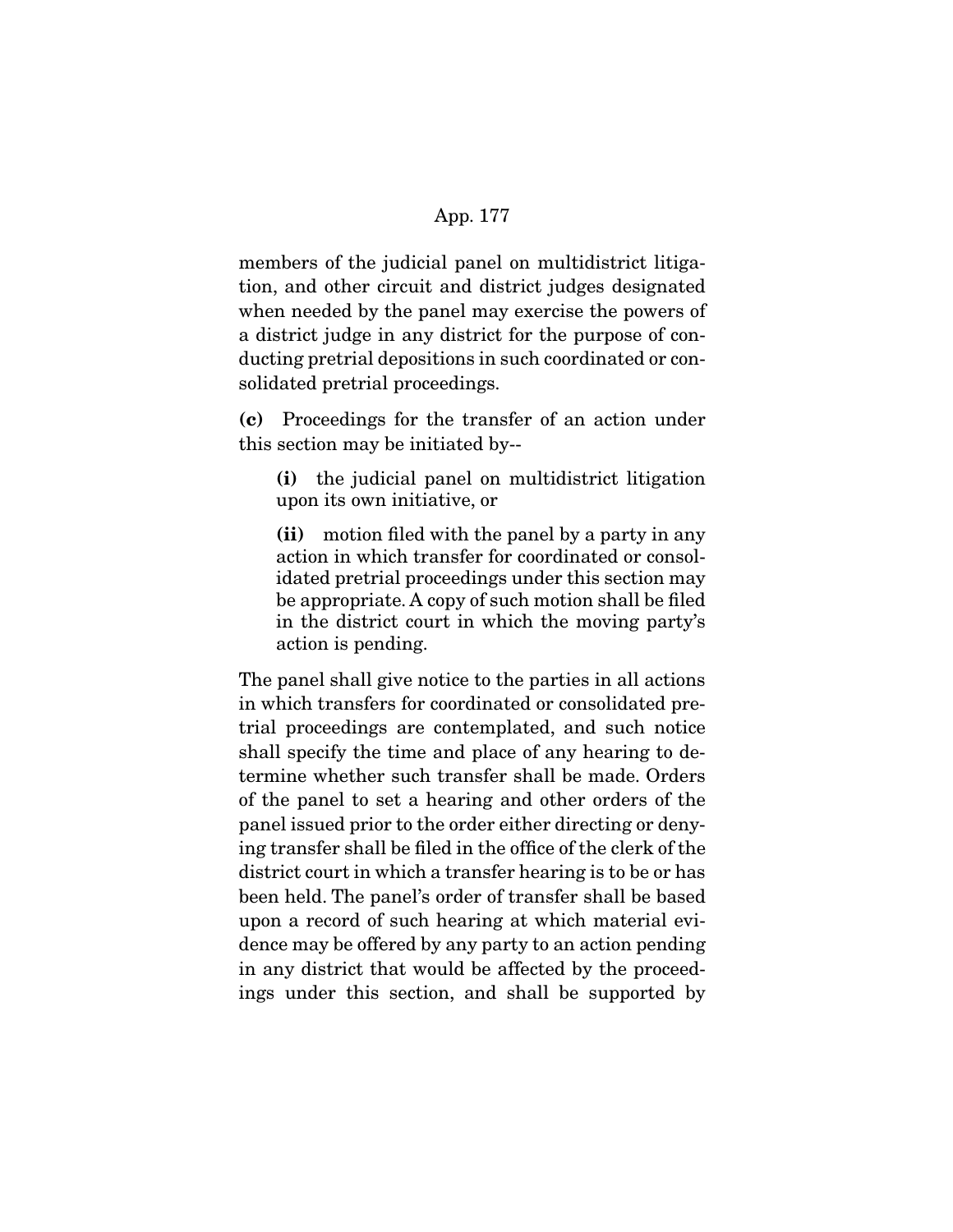findings of fact and conclusions of law based upon such record. Orders of transfer and such other orders as the panel may make thereafter shall be filed in the office of the clerk of the district court of the transferee district and shall be effective when thus filed. The clerk of the transferee district court shall forthwith transmit a certified copy of the panel's order to transfer to the clerk of the district court from which the action is being transferred. An order denying transfer shall be filed in each district wherein there is a case pending in which the motion for transfer has been made.

**(d)** The judicial panel on multidistrict litigation shall consist of seven circuit and district judges designated from time to time by the Chief Justice of the United States, no two of whom shall be from the same circuit. The concurrence of four members shall be necessary to any action by the panel.

**(e)** No proceedings for review of any order of the panel may be permitted except by extraordinary writ pursuant to the provisions of title 28, section 1651, United States Code. Petitions for an extraordinary writ to review an order of the panel to set a transfer hearing and other orders of the panel issued prior to the order either directing or denying transfer shall be filed only in the court of appeals having jurisdiction over the district in which a hearing is to be or has been held. Petitions for an extraordinary writ to review an order to transfer or orders subsequent to transfer shall be filed only in the court of appeals having jurisdiction over the transferee district. There shall be no appeal or review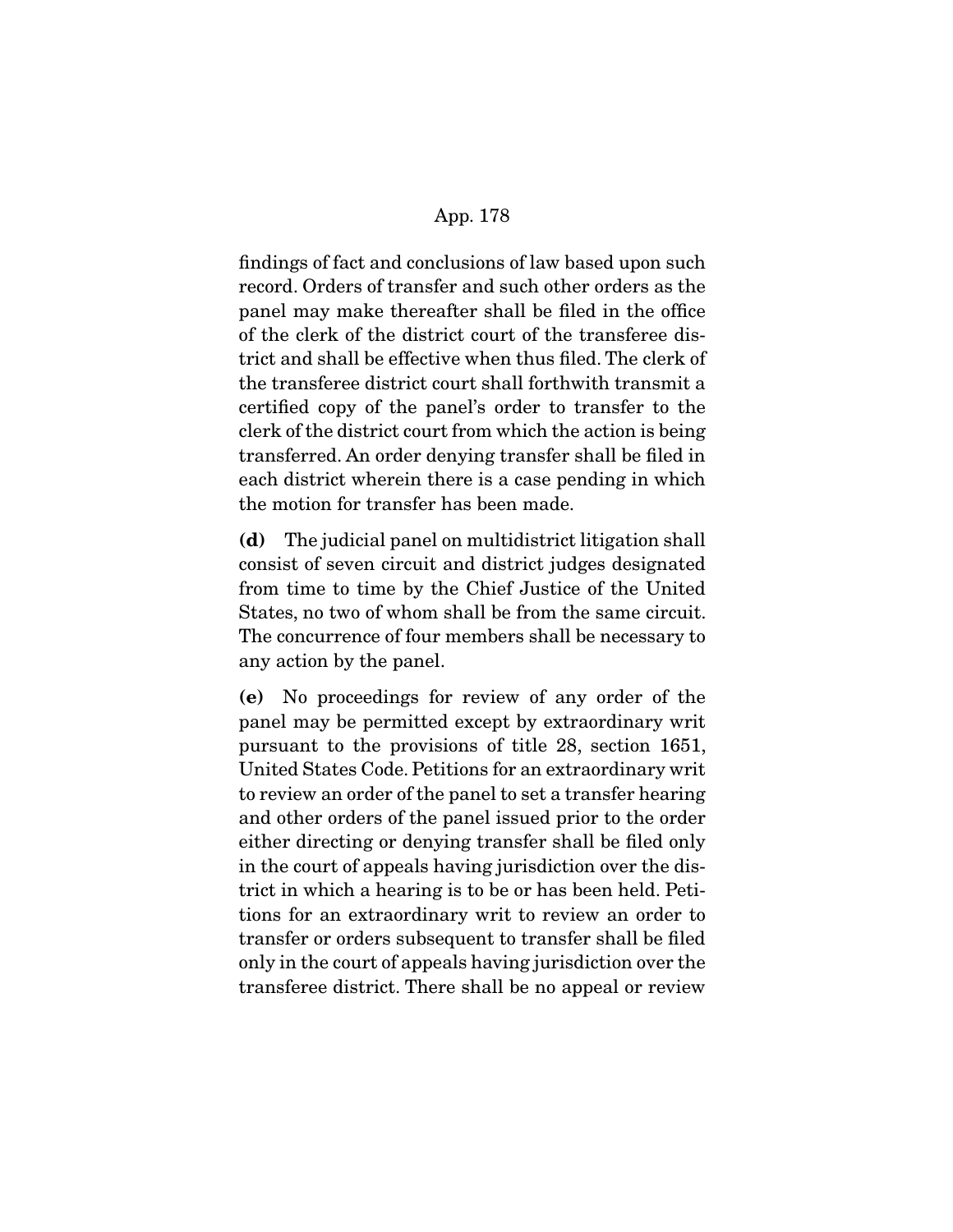of an order of the panel denying a motion to transfer for consolidated or coordinated proceedings.

**(f )** The panel may prescribe rules for the conduct of its business not inconsistent with Acts of Congress and the Federal Rules of Civil Procedure.

**(g)** Nothing in this section shall apply to any action in which the United States is a complainant arising under the antitrust laws. "Antitrust laws" as used herein include those acts referred to in the Act of October 15, 1914, as amended (38 Stat. 730; 15 U.S.C. 12), and also include the Act of June 19, 1936 (49 Stat. 1526; 15 U.S.C. 13, 13a, and 13b) and the Act of September 26, 1914, as added March 21, 1938 (52 Stat. 116, 117; 15 U.S.C. 56); but shall not include section 4A of the Act of October 15, 1914, as added July 7, 1955 (69 Stat. 282; 15 U.S.C. 15a).

**(h)** Notwithstanding the provisions of section 1404 or subsection (f) of this section, the judicial panel on multidistrict litigation may consolidate and transfer with or without the consent of the parties, for both pretrial purposes and for trial, any action brought under section 4C of the Clayton Act.

### **Federal Rule of Civil Procedure 23. Class Actions**

**(a) Prerequisites.** One or more members of a class may sue or be sued as representative parties on behalf of all members only if: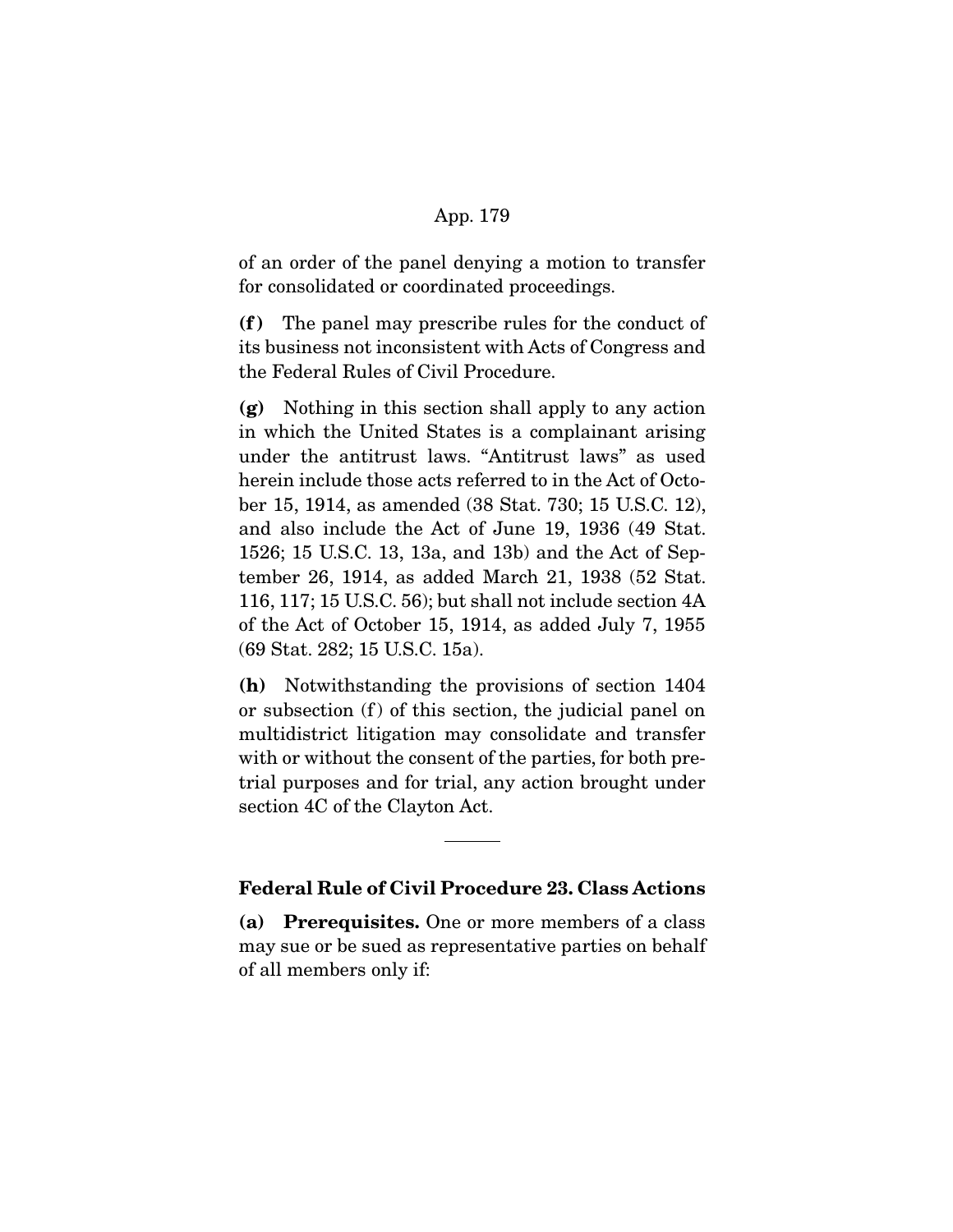**(1)** the class is so numerous that joinder of all members is impracticable;

**(2)** there are questions of law or fact common to the class;

**(3)** the claims or defenses of the representative parties are typical of the claims or defenses of the class; and

**(4)** the representative parties will fairly and adequately protect the interests of the class.

**(b) Types of Class Actions.** A class action may be maintained if Rule 23(a) is satisfied and if:

**(1)** prosecuting separate actions by or against individual class members would create a risk of:

**(A)** inconsistent or varying adjudications with respect to individual class members that would establish incompatible standards of conduct for the party opposing the class; or

**(B)** adjudications with respect to individual class members that, as a practical matter, would be dispositive of the interests of the other members not parties to the individual adjudications or would substantially impair or impede their ability to protect their interests;

**(2)** the party opposing the class has acted or refused to act on grounds that apply generally to the class, so that final injunctive relief or corresponding declaratory relief is appropriate respecting the class as a whole; or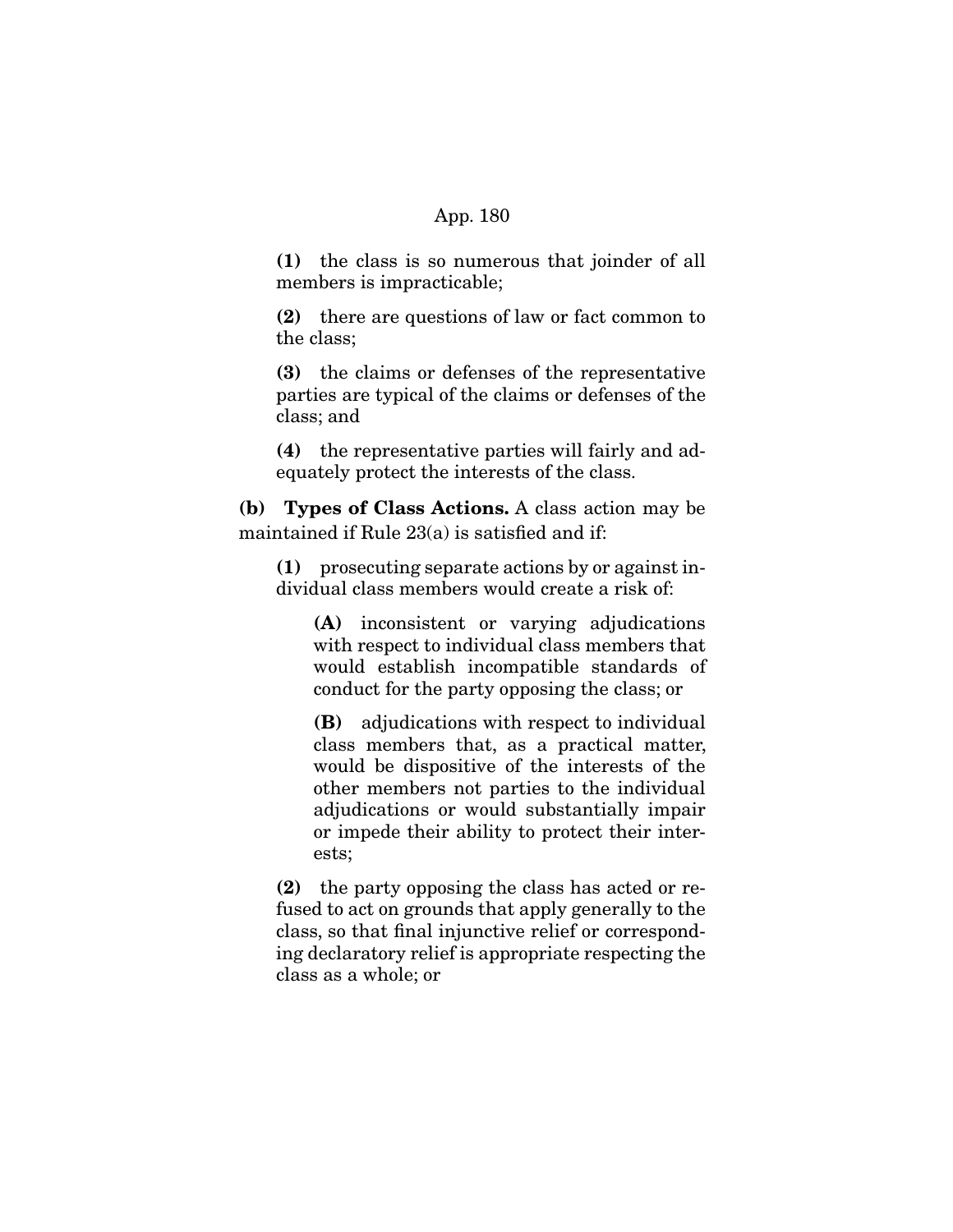**(3)** the court finds that the questions of law or fact common to class members predominate over any questions affecting only individual members, and that a class action is superior to other available methods for fairly and efficiently adjudicating the controversy. The matters pertinent to these findings include:

**(A)** the class members' interests in individually controlling the prosecution or defense of separate actions;

**(B)** the extent and nature of any litigation concerning the controversy already begun by or against class members;

**(C)** the desirability or undesirability of concentrating the litigation of the claims in the particular forum; and

**(D)** the likely difficulties in managing a class action.

# **(c) Certification Order; Notice to Class Members; Judgment; Issues Classes; Subclasses.**

#### **(1)** *Certification Order.*

**(A)** Time to Issue. At an early practicable time after a person sues or is sued as a class representative, the court must determine by order whether to certify the action as a class action.

**(B)** Defining the Class; Appointing Class Counsel. An order that certifies a class action must define the class and the class claims,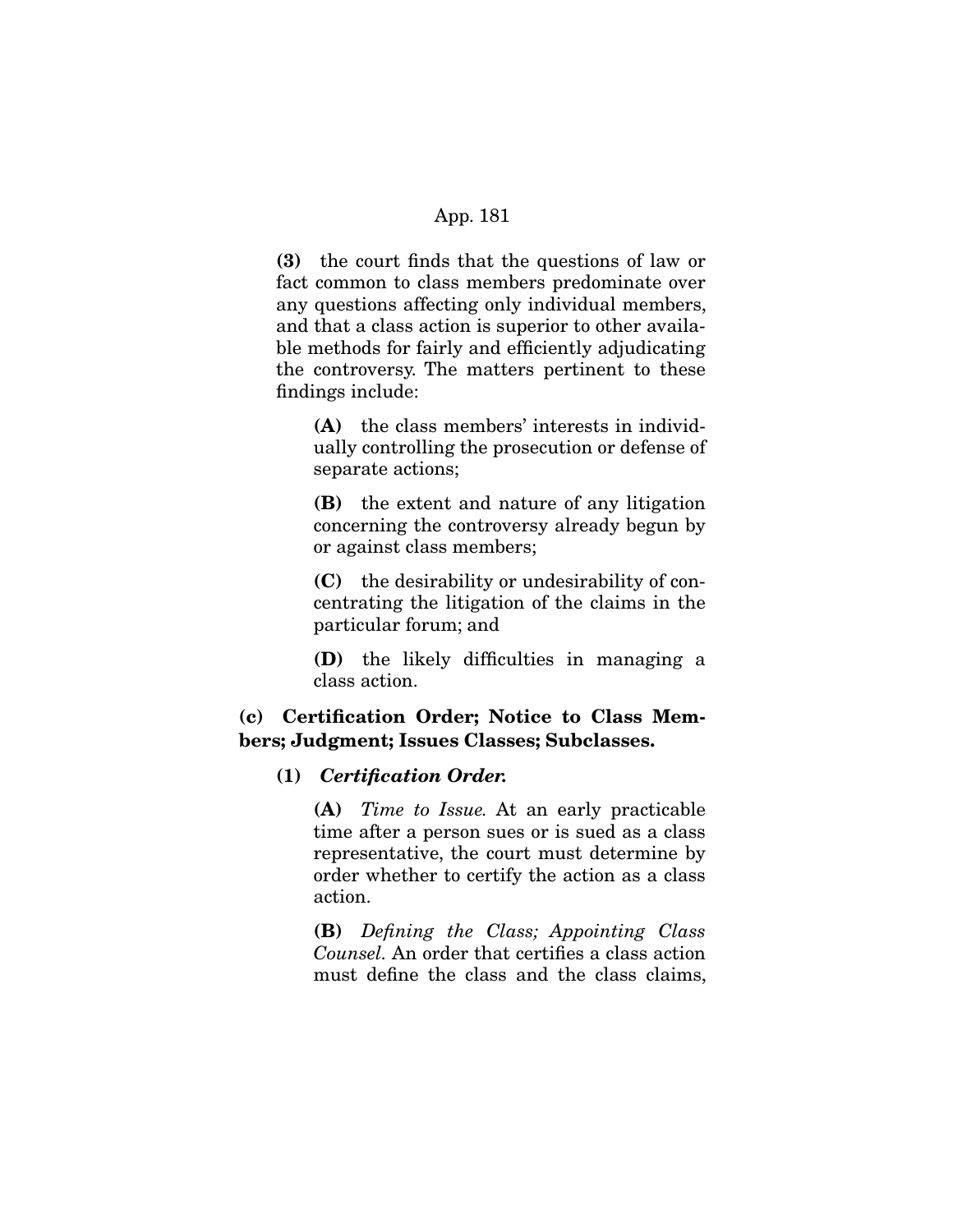issues, or defenses, and must appoint class counsel under Rule 23(g).

**(C)** Altering or Amending the Order. An order that grants or denies class certification may be altered or amended before final judgment.

**(2)** *Notice.* 

**(A)** For  $(b)(1)$  or  $(b)(2)$  Classes. For any class certified under Rule  $23(b)(1)$  or  $(b)(2)$ , the court may direct appropriate notice to the class.

**(B)** For (b)(3) Classes. For any class certified under Rule 23(b)(3)--or upon ordering notice under Rule  $23(e)(1)$  to a class proposed to be certified for purposes of settlement under Rule 23(b)(3)--the court must direct to class members the best notice that is practicable under the circumstances, including individual notice to all members who can be identified through reasonable effort. The notice may be by one or more of the following: United States mail, electronic means, or other appropriate means. The notice must clearly and concisely state in plain, easily understood language:

- **(i)** the nature of the action;
- **(ii)** the definition of the class certified;

**(iii)** the class claims, issues, or defenses;

**(iv)** that a class member may enter an appearance through an attorney if the member so desires;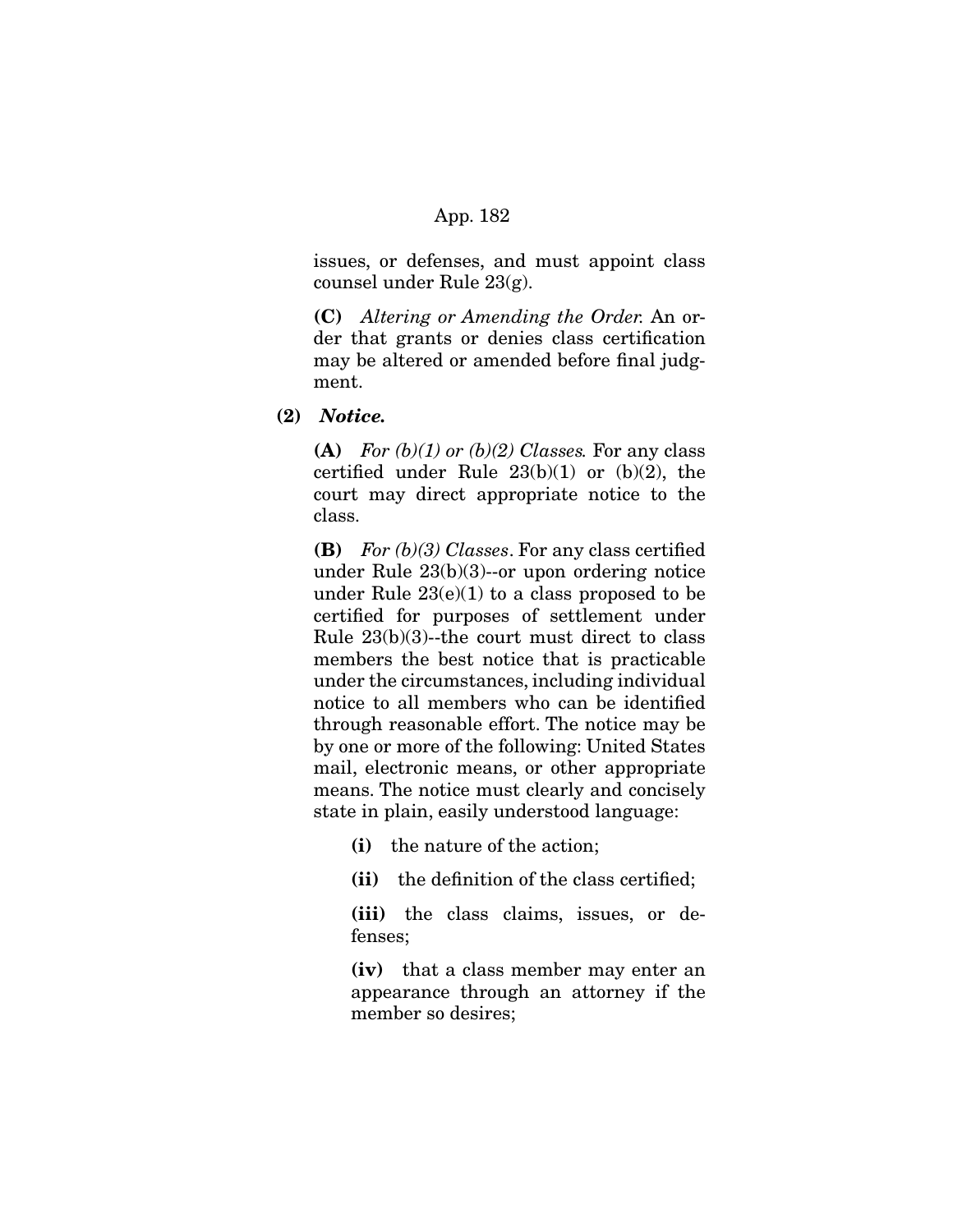**(v)** that the court will exclude from the class any member who requests exclusion;

**(vi)** the time and manner for requesting exclusion; and

**(vii)** the binding effect of a class judgment on members under Rule 23(c)(3).

**(3)** *Judgment.* Whether or not favorable to the class, the judgment in a class action must:

**(A)** for any class certified under Rule  $23(b)(1)$  or  $(b)(2)$ , include and describe those whom the court finds to be class members; and

**(B)** for any class certified under Rule 23(b)(3), include and specify or describe those to whom the Rule 23(c)(2) notice was directed, who have not requested exclusion, and whom the court finds to be class members.

**(4)** *Particular Issues.* When appropriate, an action may be brought or maintained as a class action with respect to particular issues.

**(5)** *Subclasses.* When appropriate, a class may be divided into subclasses that are each treated as a class under this rule.

#### **(d) Conducting the Action.**

**(1)** *In General.* In conducting an action under this rule, the court may issue orders that:

**(A)** determine the course of proceedings or prescribe measures to prevent undue repetition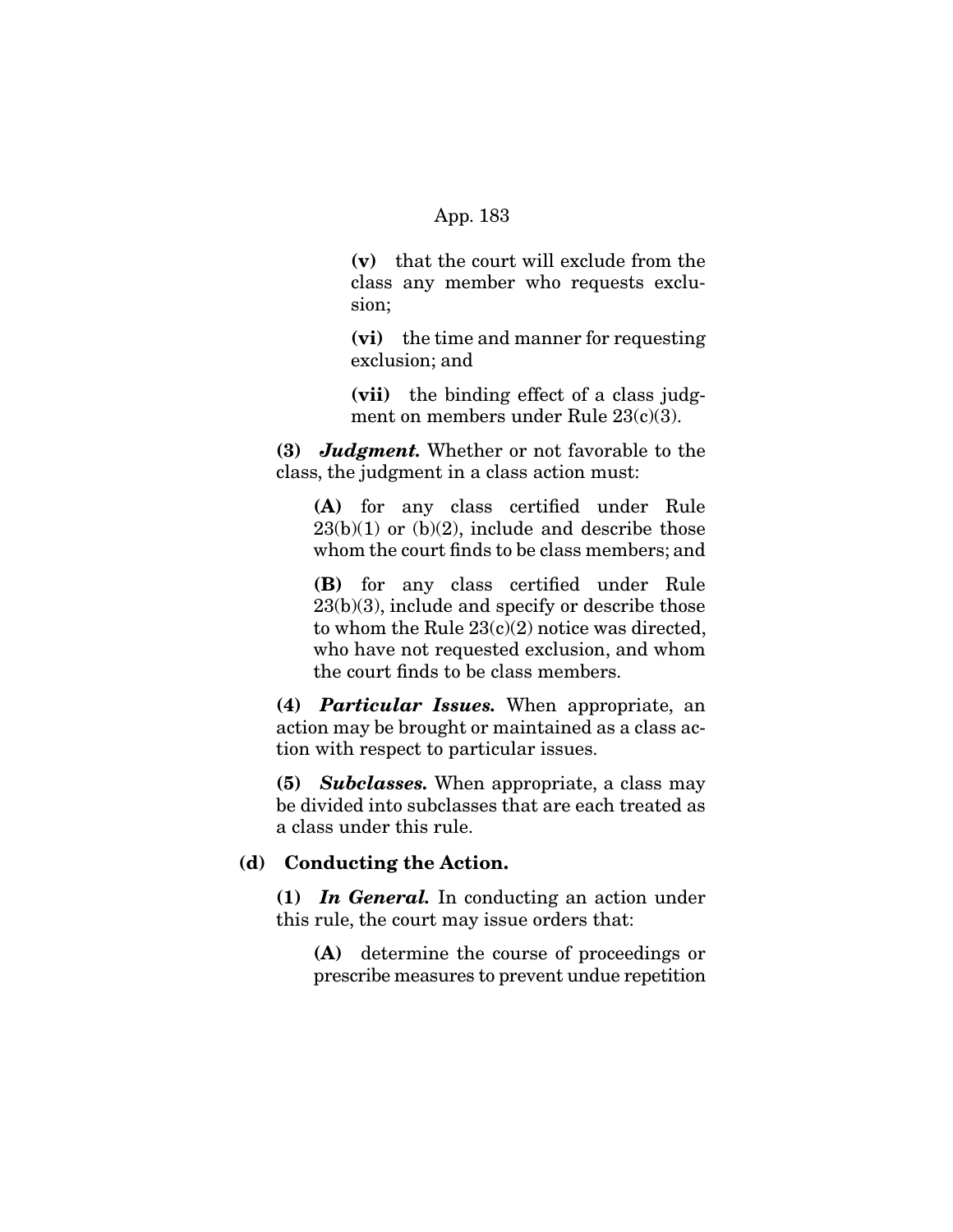or complication in presenting evidence or argument;

**(B)** require--to protect class members and fairly conduct the action--giving appropriate notice to some or all class members of:

**(i)** any step in the action;

**(ii)** the proposed extent of the judgment; or

**(iii)** the members' opportunity to signify whether they consider the representation fair and adequate, to intervene and present claims or defenses, or to otherwise come into the action;

**(C)** impose conditions on the representative parties or on intervenors;

**(D)** require that the pleadings be amended to eliminate allegations about representation of absent persons and that the action proceed accordingly; or

**(E)** deal with similar procedural matters.

**(2)** *Combining and Amending Orders.* An order under Rule 23(d)(1) may be altered or amended from time to time and may be combined with an order under Rule 16.

**(e) Settlement, Voluntary Dismissal, or Compromise.** The claims, issues, or defenses of a certified class--or a class proposed to be certified for purposes of settlement--may be settled, voluntarily dismissed, or compromised only with the court's approval. The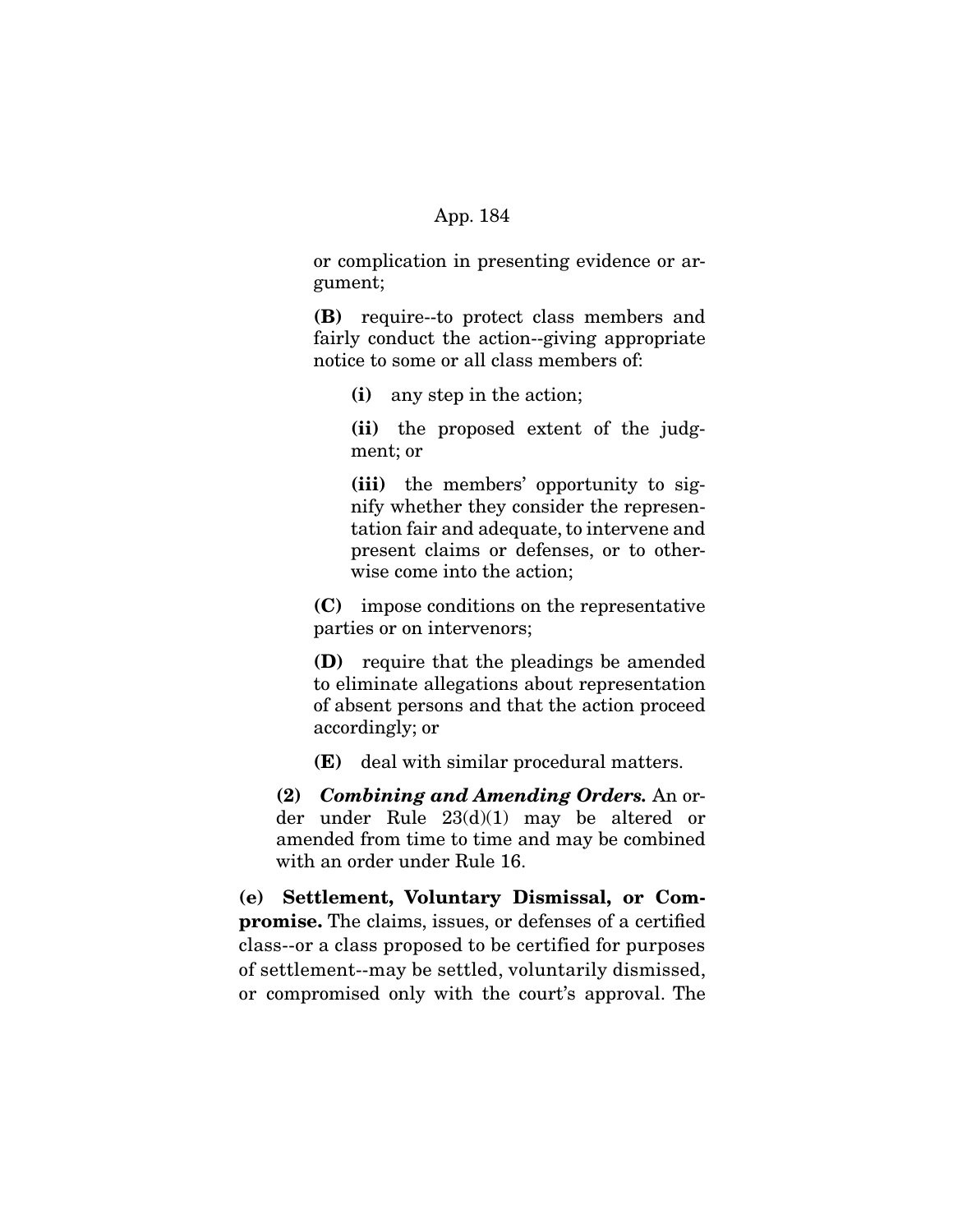following procedures apply to a proposed settlement, voluntary dismissal, or compromise:

## **(1)** *Notice to the Class.*

**(A)** Information That Parties Must Provide to the Court. The parties must provide the court with information sufficient to enable it to determine whether to give notice of the proposal to the class.

**(B)** Grounds for a Decision to Give Notice. The court must direct notice in a reasonable manner to all class members who would be bound by the proposal if giving notice is justified by the parties' showing that the court will likely be able to:

**(i)** approve the proposal under Rule 23(e)(2); and

**(ii)** certify the class for purposes of judgment on the proposal.

**(2)** *Approval of the Proposal.* If the proposal would bind class members, the court may approve it only after a hearing and only on finding that it is fair, reasonable, and adequate after considering whether:

**(A)** the class representatives and class counsel have adequately represented the class;

**(B)** the proposal was negotiated at arm's length;

**(C)** the relief provided for the class is adequate, taking into account: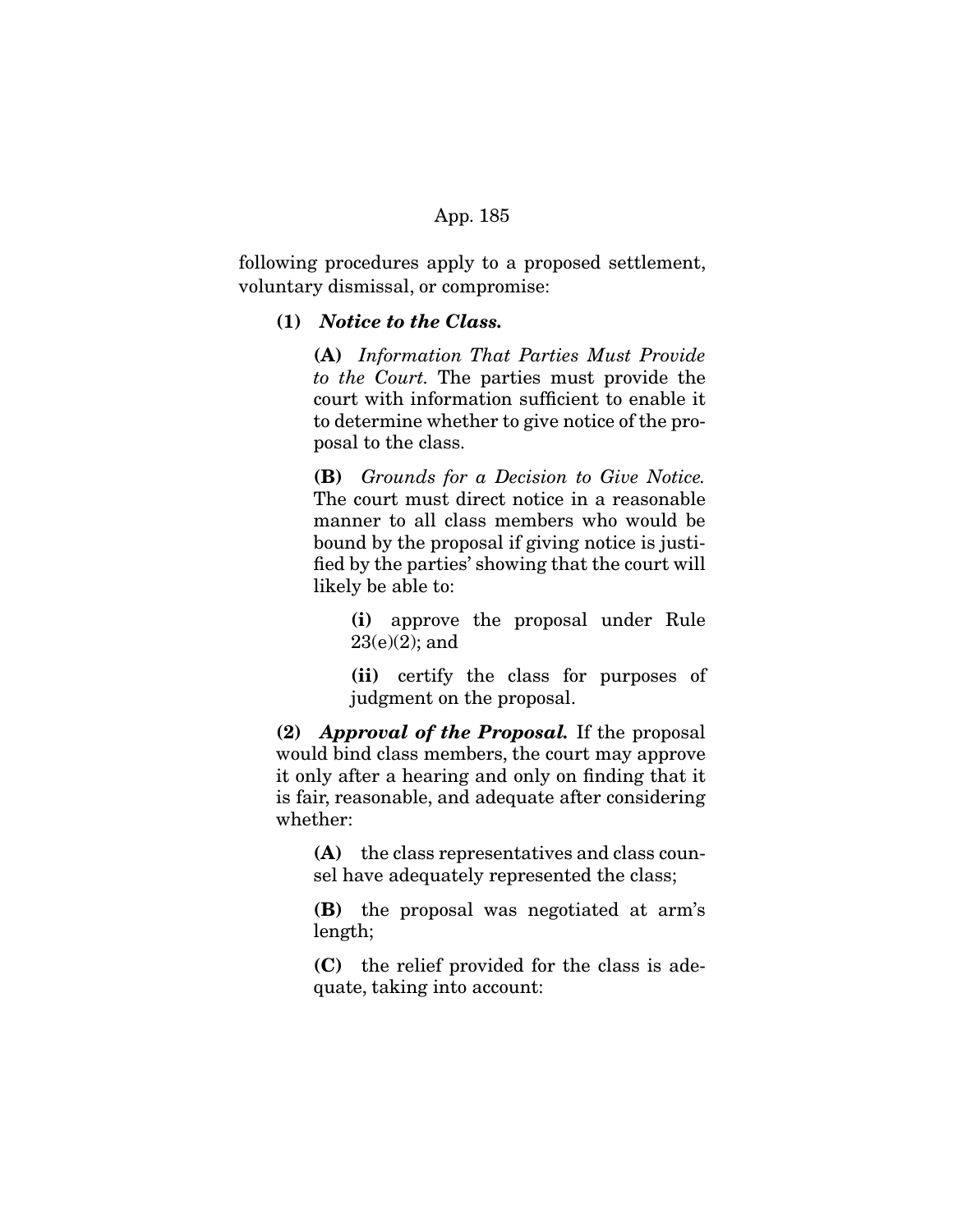**(i)** the costs, risks, and delay of trial and appeal;

**(ii)** the effectiveness of any proposed method of distributing relief to the class, including the method of processing classmember claims;

**(iii)** the terms of any proposed award of attorney's fees, including timing of payment; and

**(iv)** any agreement required to be identified under Rule 23(e)(3); and

**(D)** the proposal treats class members equitably relative to each other.

**(3)** *Identifying Agreements.* The parties seeking approval must file a statement identifying any agreement made in connection with the proposal.

**(4)** *New Opportunity to be Excluded.* If the class action was previously certified under Rule  $23(b)(3)$ , the court may refuse to approve a settlement unless it affords a new opportunity to request exclusion to individual class members who had an earlier opportunity to request exclusion but did not do so.

#### **(5)** *Class-Member Objections.*

**(A)** In General. Any class member may object to the proposal if it requires court approval under this subdivision (e). The objection must state whether it applies only to the objector, to a specific subset of the class, or to the entire class, and also state with specificity the grounds for the objection.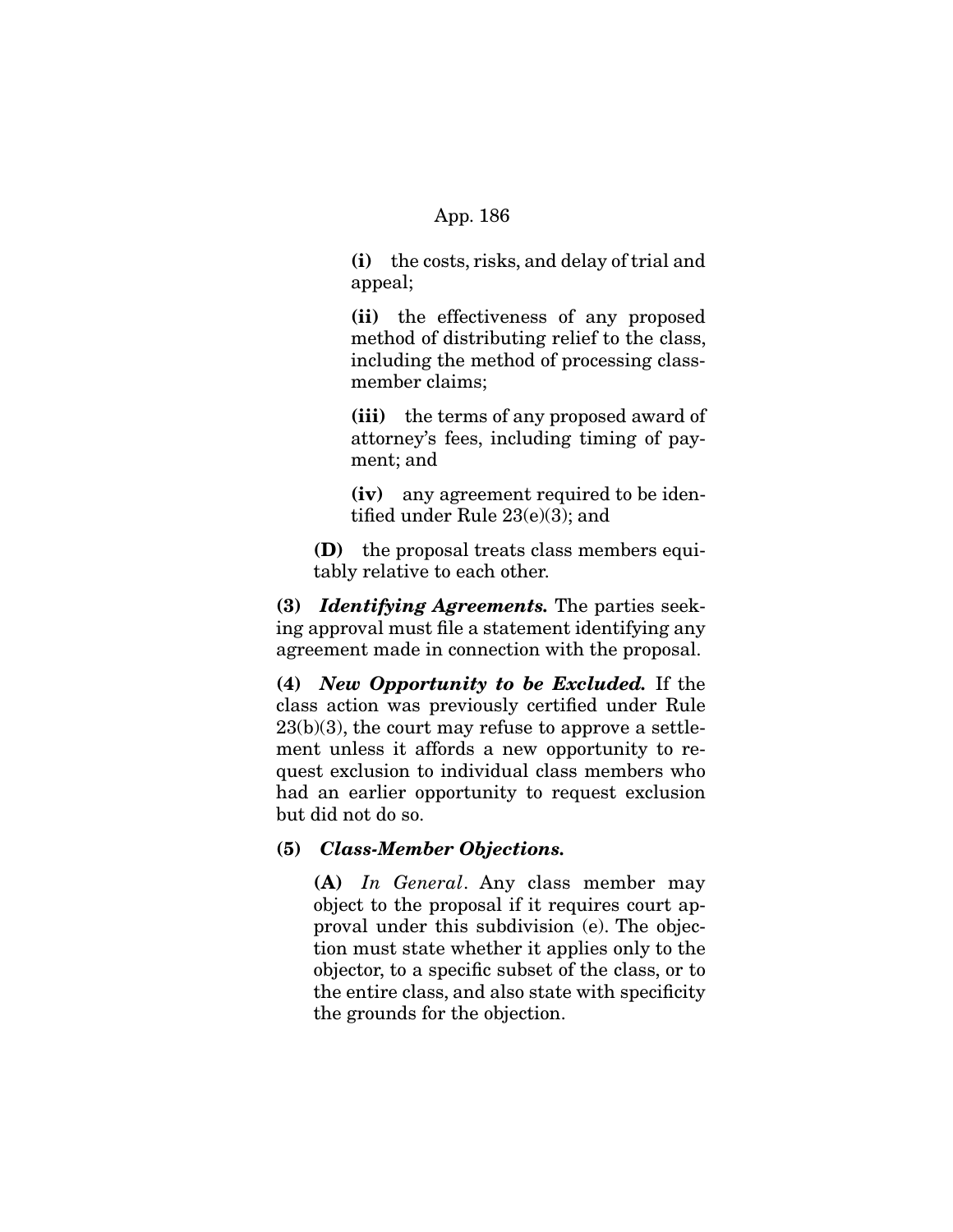**(B)** Court Approval Required for Payment in Connection with an Objection. Unless approved by the court after a hearing, no payment or other consideration may be provided in connection with:

**(i)** forgoing or withdrawing an objection, or

**(ii)** forgoing, dismissing, or abandoning an appeal from a judgment approving the proposal.

**(C)** Procedure for Approval After an Appeal. If approval under Rule  $23(e)(5)(B)$  has not been obtained before an appeal is docketed in the court of appeals, the procedure of Rule 62.1 applies while the appeal remains pending.

**(f ) Appeals.** A court of appeals may permit an appeal from an order granting or denying class-action certification under this rule, but not from an order under Rule 23(e)(1). A party must file a petition for permission to appeal with the circuit clerk within 14 days after the order is entered, or within 45 days after the order is entered if any party is the United States, a United States agency, or a United States officer or employee sued for an act or omission occurring in connection with duties performed on the United States' behalf. An appeal does not stay proceedings in the district court unless the district judge or the court of appeals so orders.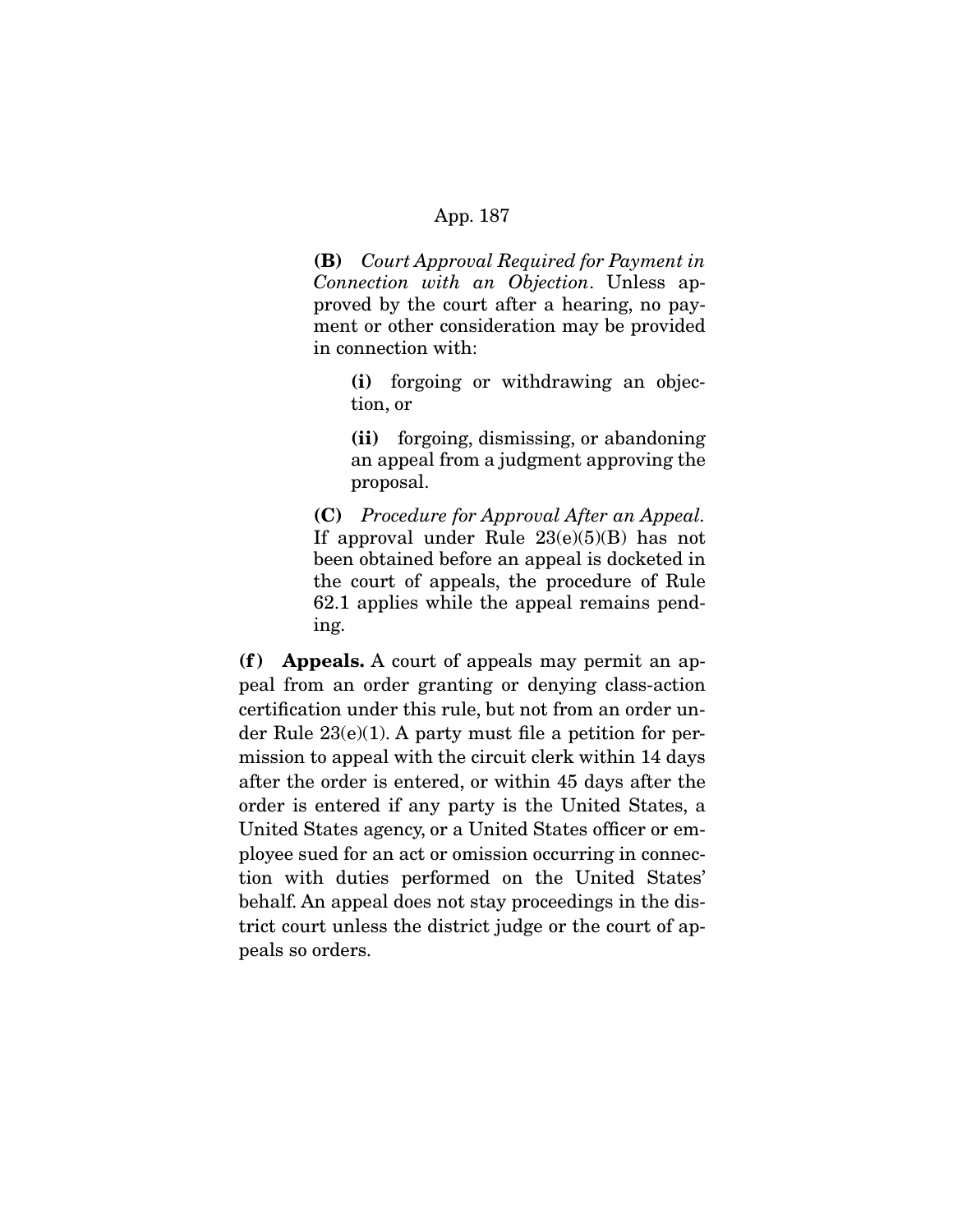## **(g) Class Counsel.**

**(1)** *Appointing Class Counsel.* Unless a statute provides otherwise, a court that certifies a class must appoint class counsel. In appointing class counsel, the court:

**(A)** must consider:

**(i)** the work counsel has done in identifying or investigating potential claims in the action;

**(ii)** counsel's experience in handling class actions, other complex litigation, and the types of claims asserted in the action;

**(iii)** counsel's knowledge of the applicable law; and

**(iv)** the resources that counsel will commit to representing the class;

**(B)** may consider any other matter pertinent to counsel's ability to fairly and adequately represent the interests of the class;

**(C)** may order potential class counsel to provide information on any subject pertinent to the appointment and to propose terms for attorney's fees and nontaxable costs;

**(D)** may include in the appointing order provisions about the award of attorney's fees or nontaxable costs under Rule 23(h); and

**(E)** may make further orders in connection with the appointment.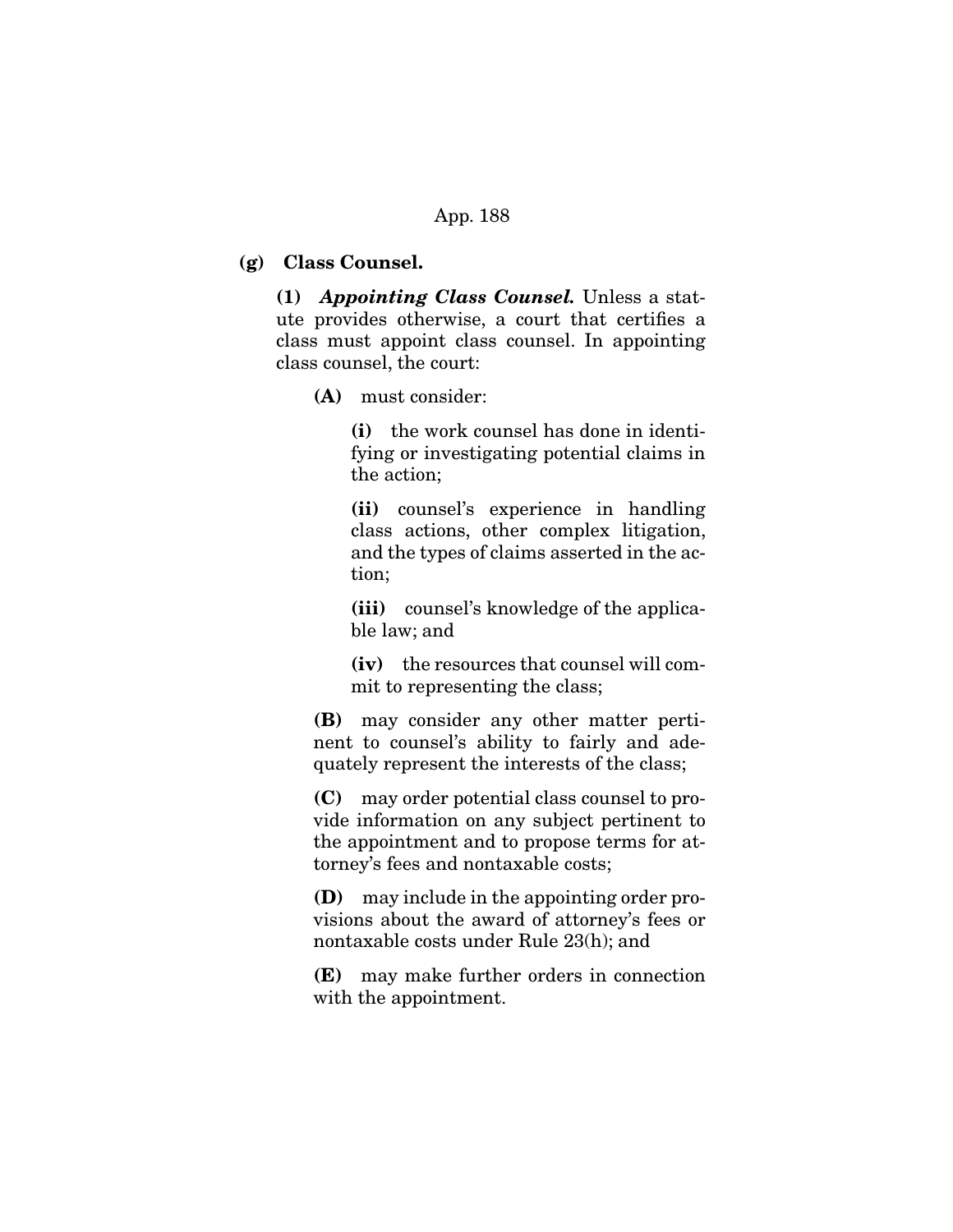**(2)** *Standard for Appointing Class Counsel.* When one applicant seeks appointment as class counsel, the court may appoint that applicant only if the applicant is adequate under Rule  $23(g)(1)$ and (4). If more than one adequate applicant seeks appointment, the court must appoint the applicant best able to represent the interests of the class.

**(3)** *Interim Counsel.* The court may designate interim counsel to act on behalf of a putative class before determining whether to certify the action as a class action.

**(4)** *Duty of Class Counsel.* Class counsel must fairly and adequately represent the interests of the class.

**(h) Attorney's Fees and Nontaxable Costs.** In a certified class action, the court may award reasonable attorney's fees and nontaxable costs that are authorized by law or by the parties' agreement. The following procedures apply:

**(1)** A claim for an award must be made by motion under Rule  $54(d)(2)$ , subject to the provisions of this subdivision (h), at a time the court sets. Notice of the motion must be served on all parties and, for motions by class counsel, directed to class members in a reasonable manner.

**(2)** A class member, or a party from whom payment is sought, may object to the motion.

**(3)** The court may hold a hearing and must find the facts and state its legal conclusions under Rule 52(a).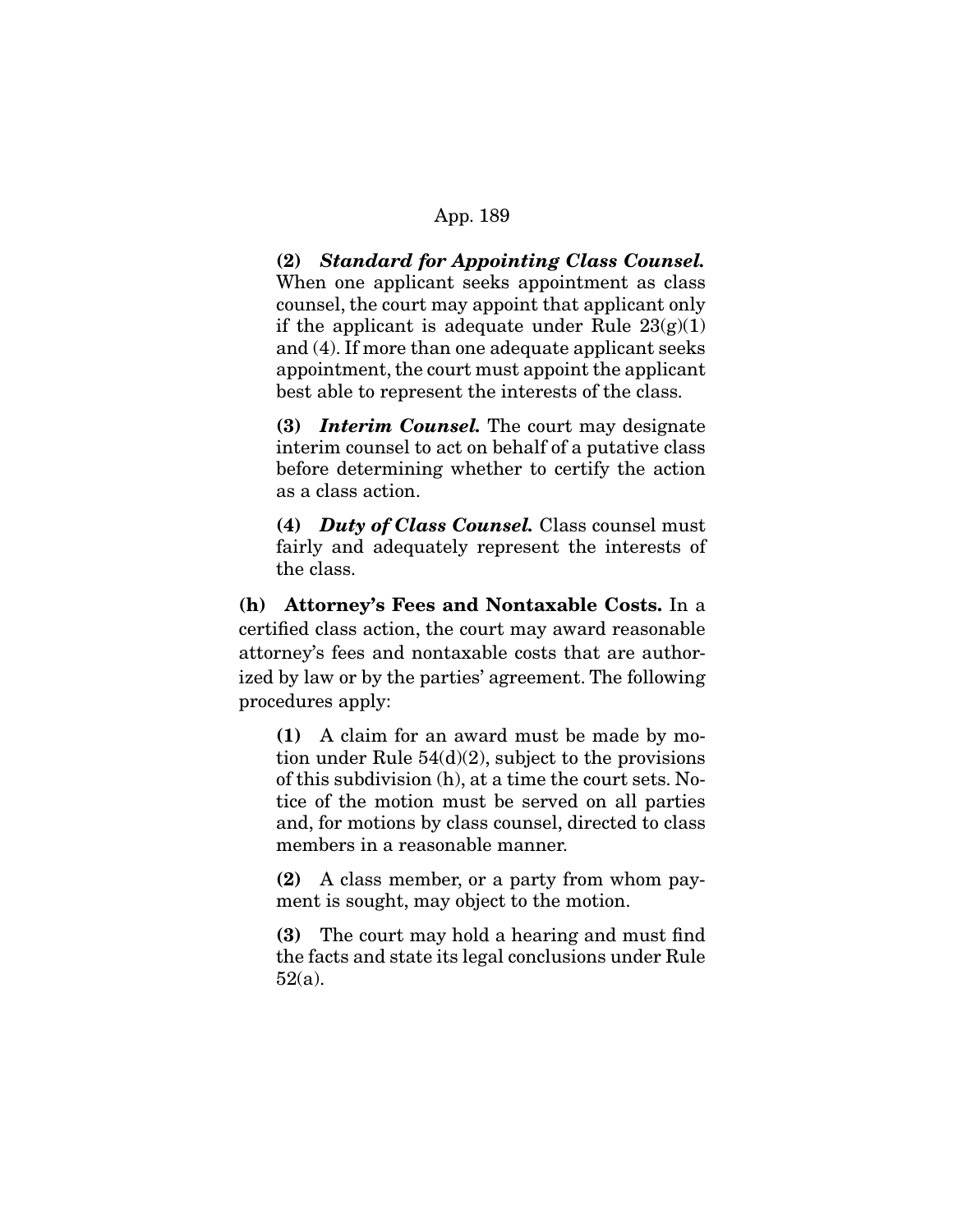**(4)** The court may refer issues related to the amount of the award to a special master or a magistrate judge, as provided in Rule  $54(d)(2)(D)$ .

# **Federal Rule of Civil Procedure 24. Intervention**

**(a) Intervention of Right.** On timely motion, the court must permit anyone to intervene who:

**(1)** is given an unconditional right to intervene by a federal statute; or

**(2)** claims an interest relating to the property or transaction that is the subject of the action, and is so situated that disposing of the action may as a practical matter impair or impede the movant's ability to protect its interest, unless existing parties adequately represent that interest.

# **(b) Permissive Intervention.**

**(1)** *In General.* On timely motion, the court may permit anyone to intervene who:

**(A)** is given a conditional right to intervene by a federal statute; or

**(B)** has a claim or defense that shares with the main action a common question of law or fact.

**(2)** *By a Government Officer or Agency.* On timely motion, the court may permit a federal or state governmental officer or agency to intervene if a party's claim or defense is based on: